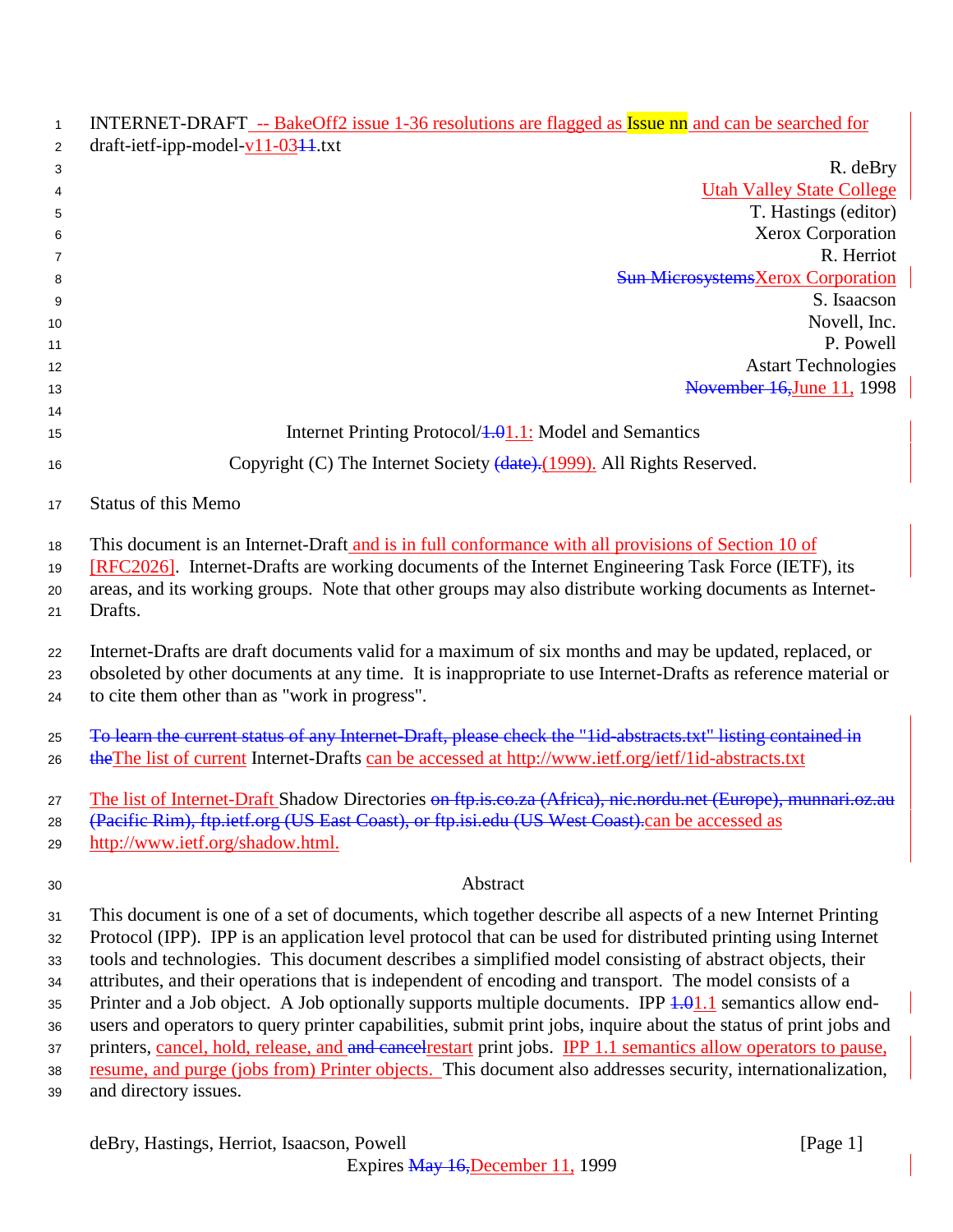<sup>40</sup> The full set of IPP documents includes:

- 41 Design Goals for an Internet Printing Protocol **[IPP-REQ]**[RFC2567]
- 42 Rationale for the Structure and Model and Protocol for the Internet Printing Protocol  $HPP-$ 43 **RATHREC2568**
- 44 Internet Printing Protocol/1.0: Protocol/1.1: Model and Semantics (this document)
- 45 Internet Printing Protocol/1.0:Protocol/1.1: Encoding and Transport [IPP-PRO]
- 46 Internet Printing Protocol/1.0: Protocol/1.1: Implementer's Guide [IPP-IIG]
- 47 Mapping between LPD and IPP Protocols **[IPP LPD]**[RFC2569]
- 48

<sup>49</sup> The "Design Goals for an Internet Printing Protocol" document takes a broad look at distributed printing

<sup>50</sup> functionality, and it enumerates real-life scenarios that help to clarify the features that need to be included

<sup>51</sup> in a printing protocol for the Internet. It identifies requirements for three types of users: end users,

<sup>52</sup> operators, and administrators. It calls out a subset of end user requirements that are satisfied in IPP/1.0.

53 Operator and administrator requirements are out of scope for version 1.0. A few OPTIONAL operator

<sup>54</sup> operations have been added to IPP/1.1.

<sup>55</sup> The "Rationale for the Structure and Model and Protocol for the Internet Printing Protocol" document

<sup>56</sup> describes IPP from a high level view, defines a roadmap for the various documents that form the suite of

57 IPP specification documents, and gives background and rationale for the IETF working group's major

<sup>58</sup> decisions.

59 The "Internet Printing Protocol/1.0: Protocol/1.1: Encoding and Transport" document is a formal mapping

<sup>60</sup> of the abstract operations and attributes defined in the model document onto HTTP/1.1. It defines the

61 encoding rules for a new Internet **MIME** media type called "application/ipp". This document also defines

<sup>62</sup> the rules for transporting over HTTP a message body whose Content-Type is "application/ipp". This

<sup>63</sup> document defines a new scheme named 'ipp' for identifying IPP printers and jobs. Finally, this document

64 defines interoperability rules for supporting IPP/1.0 clients. **Issue 33** 

65 The "Internet Printing Protocol/1.0:Protocol/1.1: Implementer's Guide" document gives insight and advice

- 66 to implementers of IPP clients and IPP objects. It is intended to help them understand  $\frac{IPP}{1.0}$  IPP/1.1 and
- <sup>67</sup> some of the considerations that may assist them in the design of their client and/or IPP object
- <sup>68</sup> implementations. For example, a typical order of processing requests is given, including error checking.
- <sup>69</sup> Motivation for some of the specification decisions is also included.
- <sup>70</sup> The "Mapping between LPD and IPP Protocols" document gives some advice to implementers of gateways
- <sup>71</sup> between IPP and LPD (Line Printer Daemon) implementations.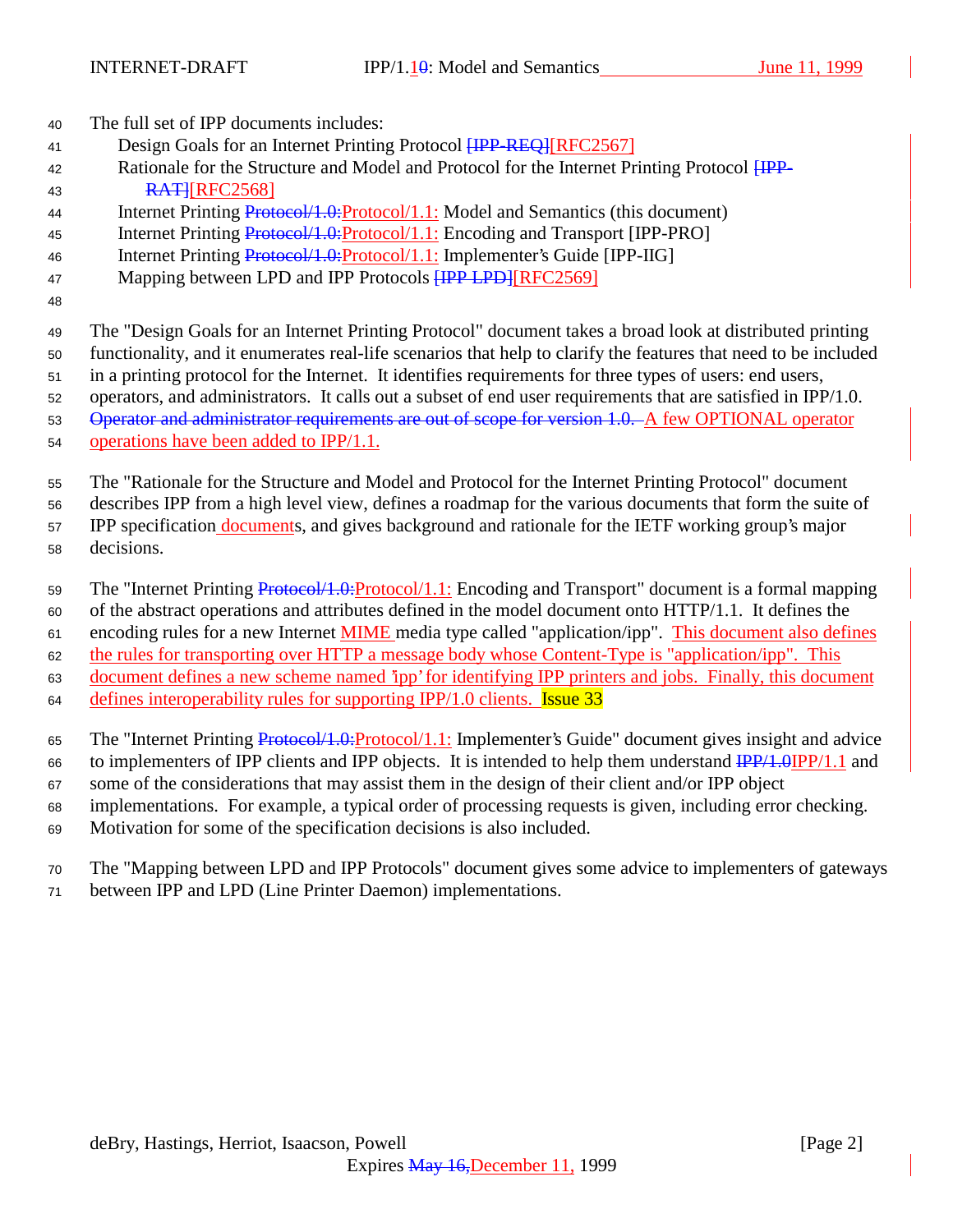#### $72\,$

# **Table of Contents**

| 73  |                  |  |
|-----|------------------|--|
| 74  | 1.1              |  |
| 75  | 2.               |  |
| 76  | 2.1              |  |
| 77  | 2.2              |  |
| 78  | 2.3              |  |
| 79  | 2.4              |  |
|     |                  |  |
| 80  |                  |  |
| 81  | 3.1              |  |
| 82  | 3.1.1            |  |
| 83  | 3.1.2            |  |
| 84  | 3.1.3            |  |
| 85  | 3.1.4            |  |
| 86  | 3.1.4.1          |  |
| 87  | 3.1.4.2          |  |
| 88  | 3.1.5            |  |
| 89  | 3.1.6            |  |
| 90  | 3.1.6.1          |  |
| 91  | 3.1.6.2          |  |
| 92  |                  |  |
|     |                  |  |
| 93  | 3.1.6.4          |  |
| 94  | 3.1.7            |  |
| 95  | 3.1.8            |  |
| 96  | 3.1.9            |  |
| 97  |                  |  |
| 98  | 3.2.1            |  |
| 99  | 3.2.1.1          |  |
| 100 | 3.2.1.2          |  |
| 101 | 3.2.2            |  |
| 102 | 3.2.3            |  |
| 103 | 3.2.4            |  |
| 104 | 3.2.5            |  |
| 105 | 3.2.5.1          |  |
| 106 | 3.2.5.2          |  |
| 107 | 3.2.6            |  |
| 108 | 3.2.6.1          |  |
| 109 | 3.2.6.2          |  |
| 110 | 3.2.7            |  |
| 111 | 3.2.7.1          |  |
| 112 | 3.2.7.2<br>3.2.8 |  |

[Page  $3$ ]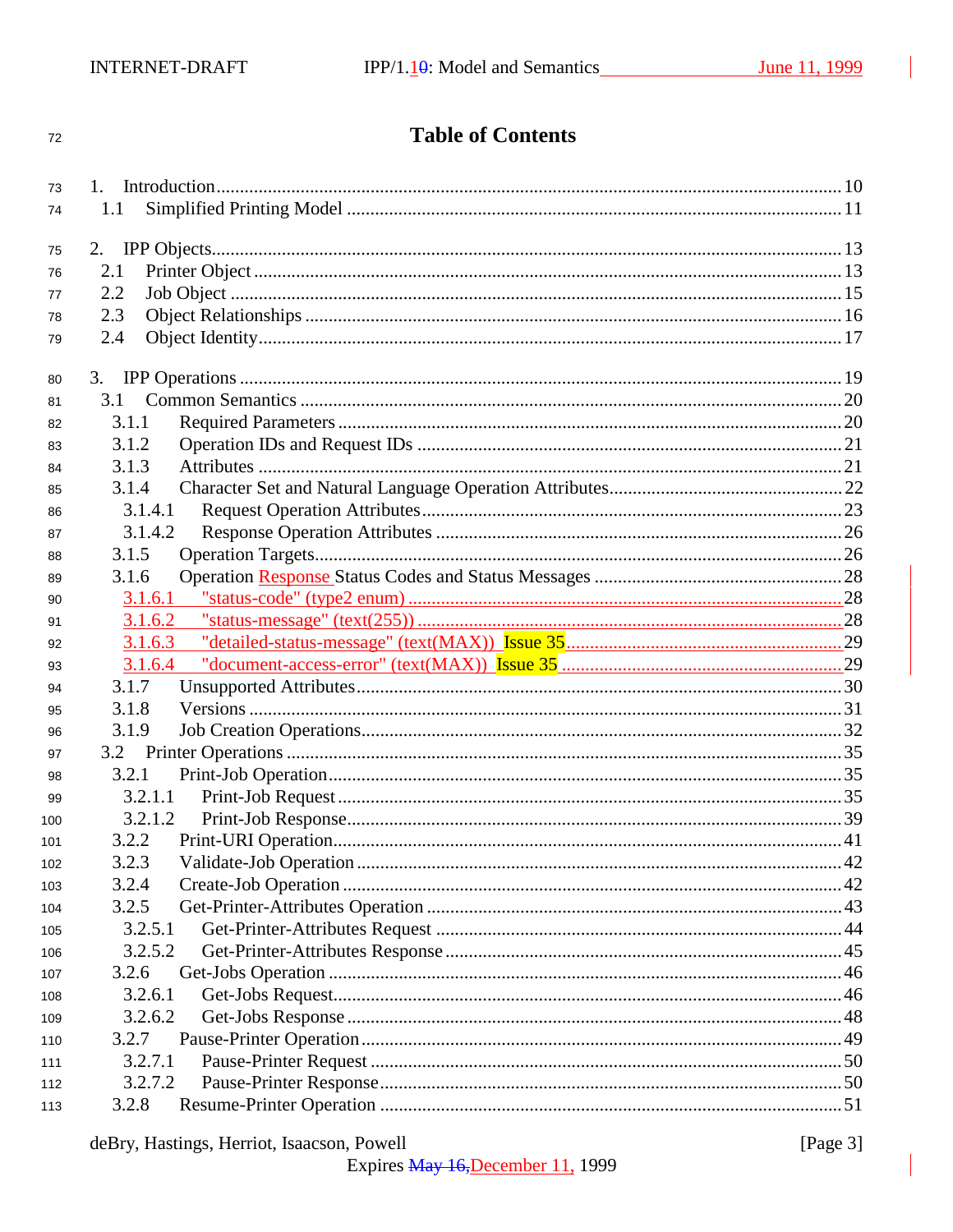| 114 | 3.2.9   |  |
|-----|---------|--|
| 115 | 3.3     |  |
| 116 | 3.3.1   |  |
| 117 | 3.3.1.1 |  |
| 118 | 3.3.1.2 |  |
| 119 | 3.3.2   |  |
| 120 | 3.3.3   |  |
| 121 | 3.3.3.1 |  |
| 122 | 3.3.3.2 |  |
| 123 | 3.3.4   |  |
| 124 | 3.3.4.1 |  |
| 125 | 3.3.4.2 |  |
| 126 |         |  |
| 127 | 3.3.5.1 |  |
| 128 | 3.3.5.2 |  |
| 129 | 3.3.6   |  |
| 130 | 3.3.7   |  |
| 131 | 3.3.7.1 |  |
| 132 | 3.3.7.2 |  |
|     |         |  |
| 133 | 4.      |  |
| 134 | 4.1     |  |
| 135 | 4.1.1   |  |
| 136 | 4.1.1.1 |  |
| 137 | 4.1.1.2 |  |
| 138 | 4.1.2   |  |
| 139 | 4.1.2.1 |  |
| 140 | 4.1.2.2 |  |
| 141 | 4.1.2.3 |  |
| 142 | 4.1.3   |  |
| 143 | 4.1.4   |  |
| 144 | 4.1.5   |  |
| 145 | 4.1.6   |  |
| 146 | 4.1.7   |  |
| 147 | 4.1.8   |  |
| 148 | 4.1.9   |  |
| 149 | 4.1.9.1 |  |
| 150 | 4.1.10  |  |
| 151 | 4.1.11  |  |
| 152 | 4.1.12  |  |
| 153 | 4.1.13  |  |
| 154 | 4.1.14  |  |
| 155 | 4.1.15  |  |
| 156 | 4.1.16  |  |
| 157 | 4.2     |  |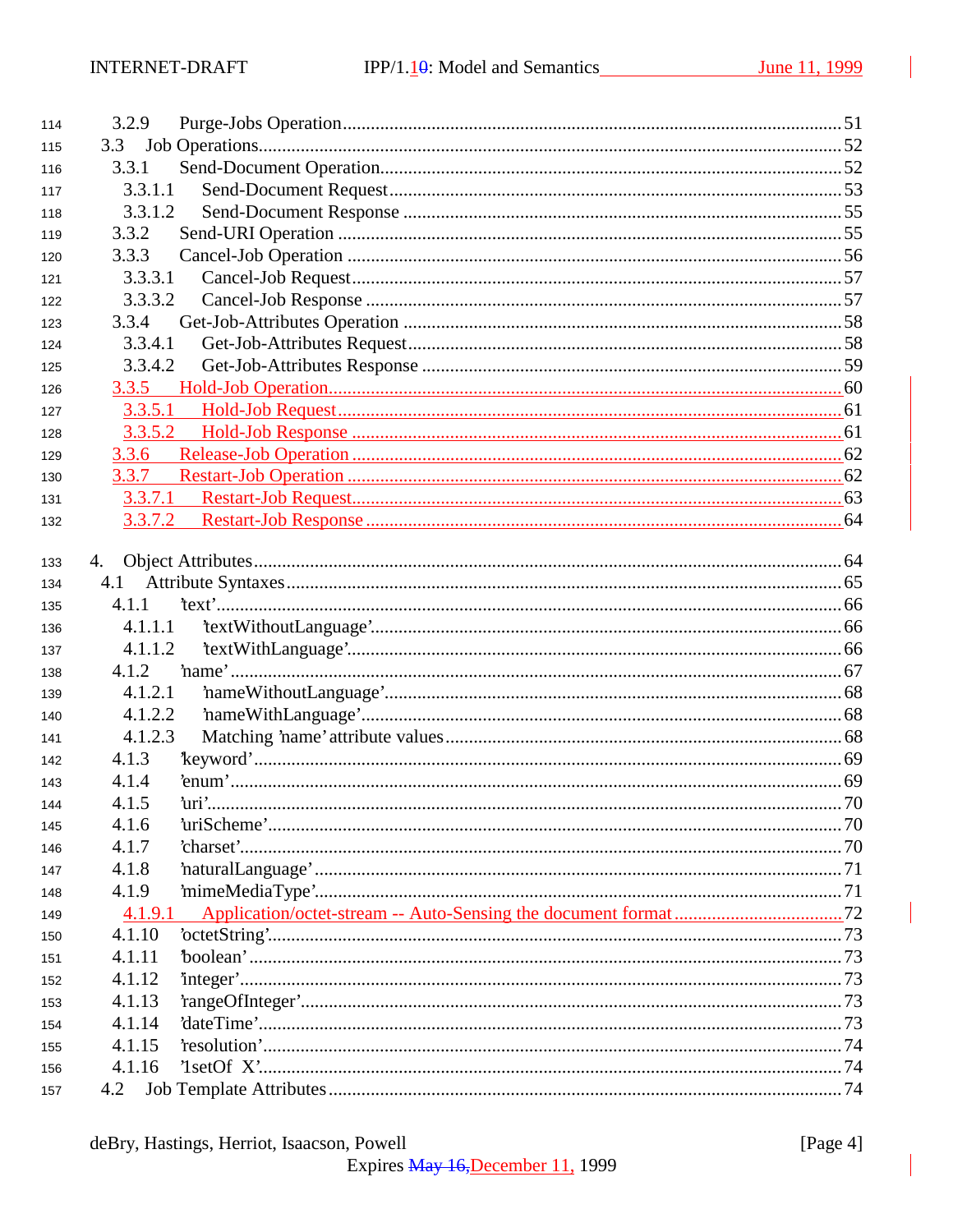| 158 | 4.2.1    |     |
|-----|----------|-----|
| 159 | 4.2.2    |     |
| 160 | 4.2.3    |     |
| 161 | 4.2.4    |     |
| 162 | 4.2.5    |     |
| 163 | 4.2.6    |     |
| 164 | 4.2.7    |     |
| 165 | 4.2.8    |     |
| 166 | 4.2.9    |     |
| 167 | 4.2.10   |     |
| 168 | 4.2.11   |     |
| 169 | 4.2.12   |     |
| 170 | 4.2.13   |     |
| 171 |          |     |
| 172 | 4.3.1    |     |
| 173 | 4.3.2    |     |
| 174 | 4.3.3    |     |
| 175 | 4.3.4    |     |
| 176 | 4.3.5    |     |
| 177 | 4.3.6    |     |
| 178 | 4.3.7    |     |
| 179 |          |     |
| 180 | 4.3.7.2  |     |
| 181 | 4.3.8    |     |
| 182 | 4.3.9    |     |
| 183 | 4.3.10   |     |
| 184 | 4.3.11   |     |
| 185 | 4.3.12   |     |
| 186 | 4.3.13   |     |
| 187 |          |     |
| 188 |          |     |
| 189 |          | .97 |
| 190 | 4.3.14.3 |     |
| 191 | 4.3.14.4 |     |
| 192 | 4.3.12.5 |     |
| 193 | 4.3.12.6 |     |
| 194 | 4.3.12.7 |     |
| 195 | 4.3.15   |     |
| 196 | 4.3.16   |     |
| 197 | 4.3.17   |     |
| 198 |          |     |
| 199 | 4.3.17.2 |     |
| 200 | 4.3.17.3 |     |
| 201 |          |     |
| 202 |          |     |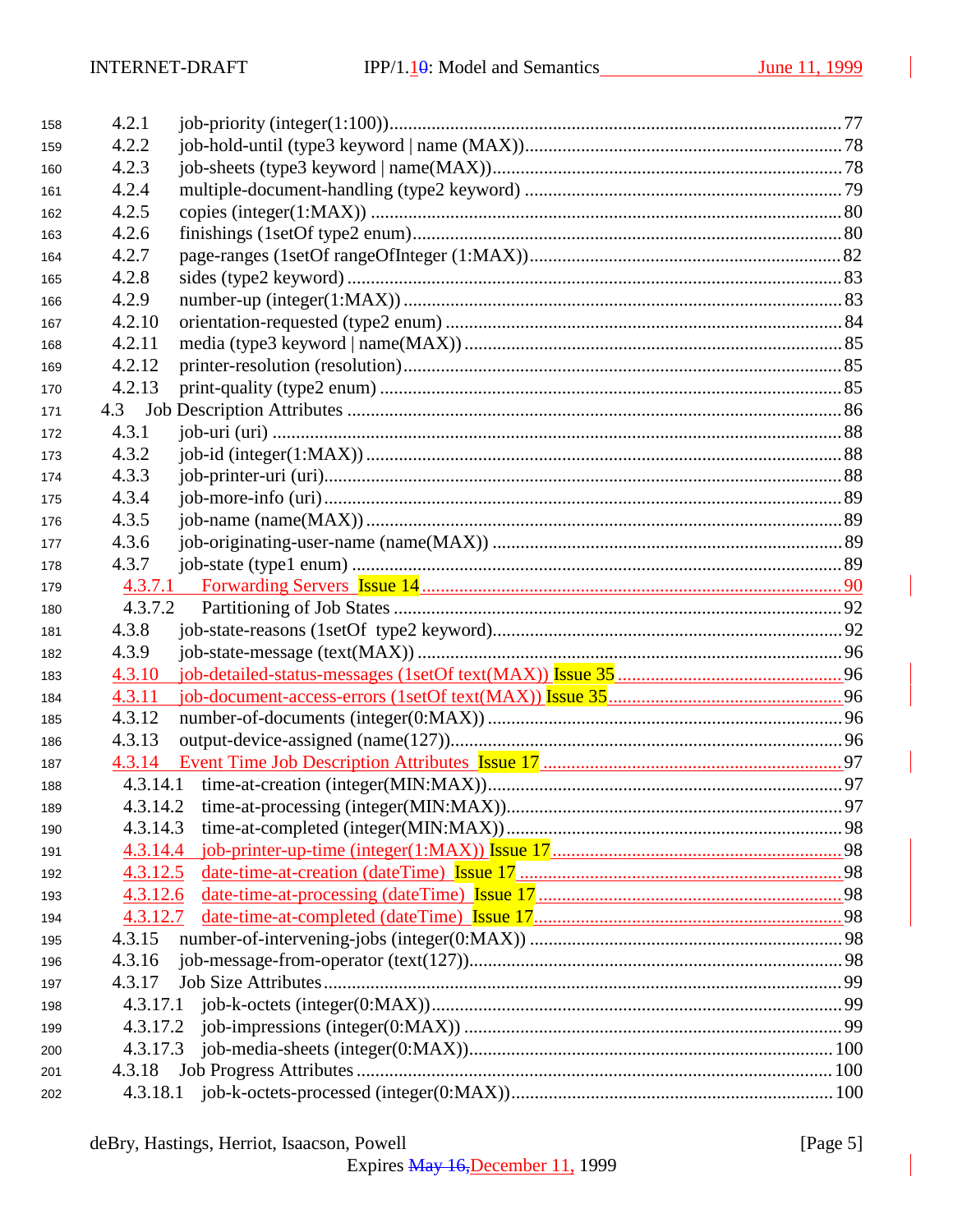| 203 |        |  |
|-----|--------|--|
| 204 |        |  |
| 205 | 4.3.19 |  |
| 206 | 4.3.20 |  |
| 207 |        |  |
| 208 | 4.4.1  |  |
| 209 | 4.4.2  |  |
| 210 | 4.4.3  |  |
| 211 | 4.4.4  |  |
| 212 | 4.4.5  |  |
| 213 | 4.4.6  |  |
| 214 | 4.4.7  |  |
| 215 | 4.4.8  |  |
| 216 | 4.4.9  |  |
| 217 | 4.4.10 |  |
| 218 | 4.4.11 |  |
| 219 | 4.4.12 |  |
| 220 | 4.4.13 |  |
| 221 | 4.4.14 |  |
| 222 | 4.4.15 |  |
| 223 | 4.4.16 |  |
| 224 | 4.4.17 |  |
| 225 | 4.4.18 |  |
| 226 | 4.4.19 |  |
| 227 | 4.4.20 |  |
| 228 | 4.4.21 |  |
| 229 | 4.4.22 |  |
| 230 | 4.4.23 |  |
| 231 | 4.4.24 |  |
| 232 | 4.4.25 |  |
| 233 | 4.4.26 |  |
| 234 | 4.4.27 |  |
| 235 | 4.4.28 |  |
| 236 | 4.4.29 |  |
| 237 | 4.4.30 |  |
| 238 | 4.4.31 |  |
| 239 | 4.4.32 |  |
| 240 | 4.4.33 |  |
| 241 | 4.4.34 |  |
| 242 | 4.4.35 |  |
| 243 | 4.4.36 |  |
| 244 | 4.4.37 |  |
|     |        |  |
| 245 | 5.     |  |
| 246 | 5.1    |  |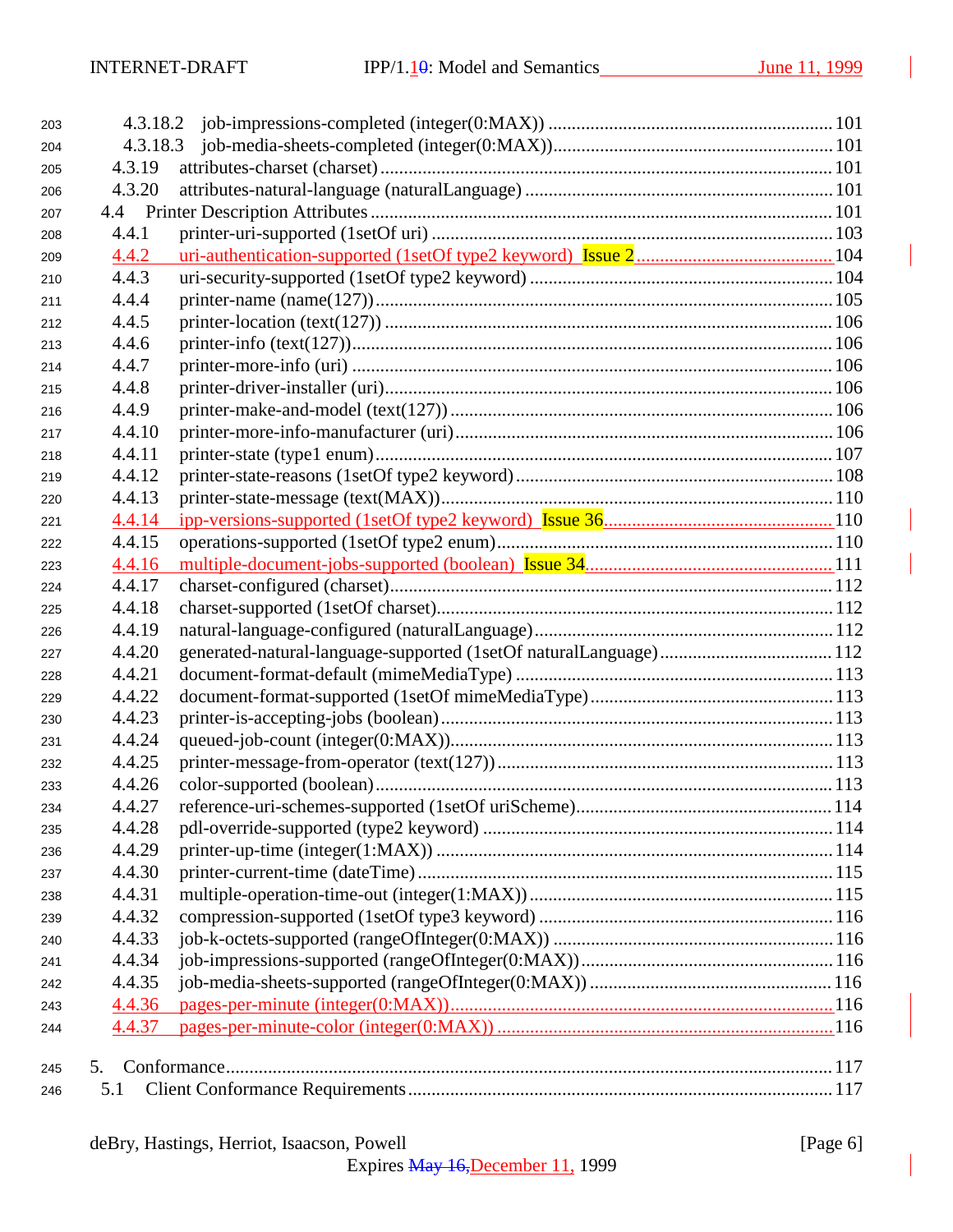| 247 | 5.2   |  |
|-----|-------|--|
| 248 | 5.2.1 |  |
| 249 | 5.2.2 |  |
| 250 | 5.2.3 |  |
| 251 | 5.2.4 |  |
| 252 | 5.2.5 |  |
| 253 | 5.2.6 |  |
| 254 | 5.2.7 |  |
| 255 | 5.3   |  |
| 256 |       |  |
| 257 | 6.1   |  |
| 258 | 6.2   |  |
| 259 | 6.3   |  |
| 260 | 6.4   |  |
| 261 | 6.5   |  |
| 262 | 6.6   |  |
| 263 | 6.7   |  |
| 264 | 6.8   |  |
|     |       |  |
| 265 | 7.    |  |
| 266 | 8.    |  |
| 267 | 8.1   |  |
| 268 | 8.1.1 |  |
| 269 | 8.1.2 |  |
| 270 | 8.1.3 |  |
| 271 | 8.2   |  |
| 272 | 8.3   |  |
| 273 | 8.4   |  |
| 274 | 8.5   |  |
| 275 | 8.6   |  |
| 276 | 9.    |  |
| 277 |       |  |
| 278 |       |  |
| 279 | 11.1  |  |
| 280 |       |  |
| 281 |       |  |
| 282 |       |  |
| 283 |       |  |
| 284 |       |  |
| 285 |       |  |
| 286 |       |  |

[Page 7]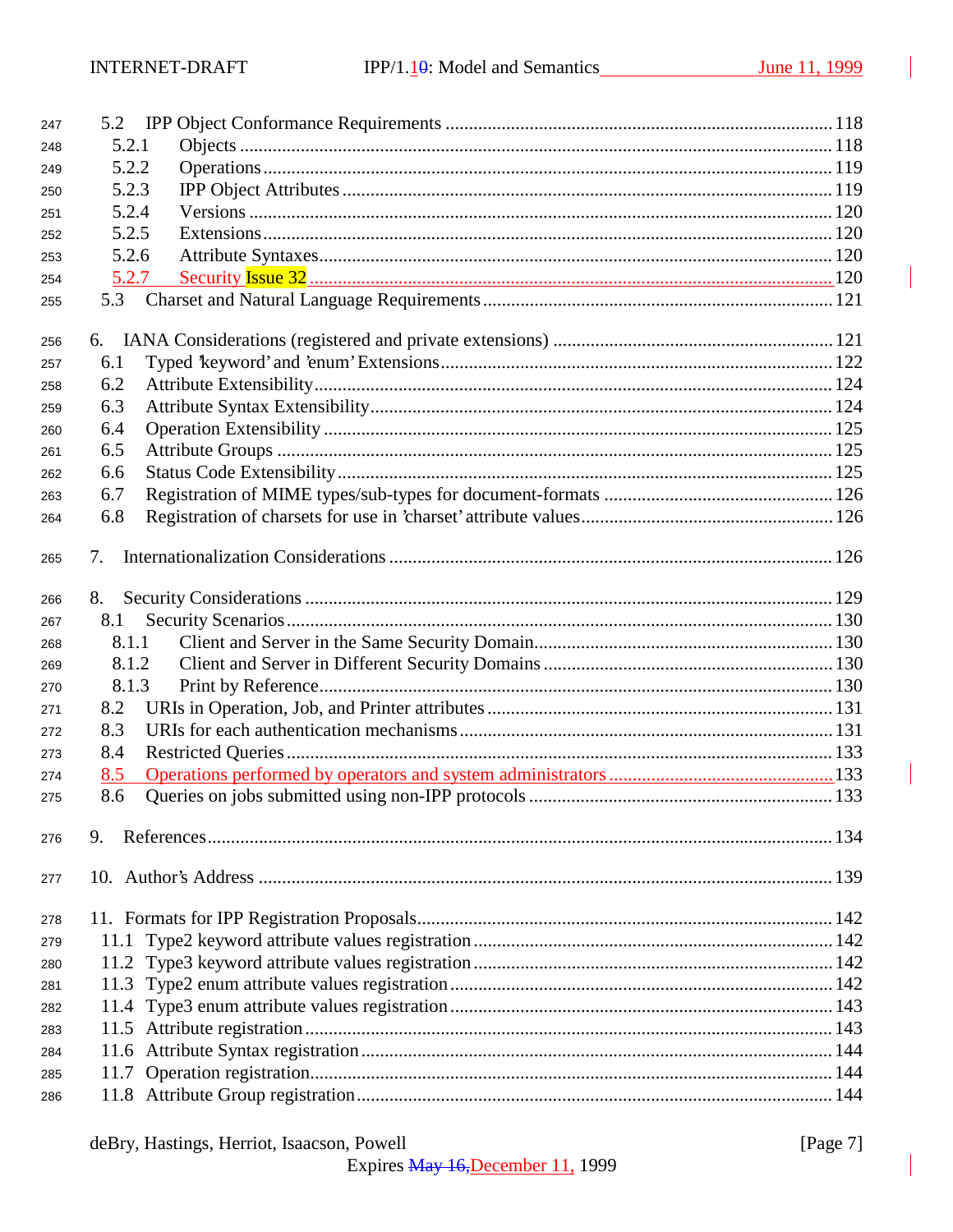| 287 |          |  |
|-----|----------|--|
| 288 |          |  |
| 289 |          |  |
| 290 | 12.1.1   |  |
| 291 |          |  |
| 292 | 12.2.1   |  |
| 293 | 12.2.2   |  |
| 294 | 12.2.2.1 |  |
| 295 | 12.2.2.2 |  |
| 296 | 12.2.2.3 |  |
| 297 | 12.2.2.4 |  |
| 298 | 12.2.3   |  |
| 299 | 12.2.4   |  |
| 300 | 12.2.5   |  |
|     |          |  |
| 301 |          |  |
| 302 |          |  |
| 303 | 13.1.1   |  |
| 304 | 13.1.2   |  |
| 305 | 13.1.2.1 |  |
| 306 | 13.1.2.2 |  |
| 307 | 13.1.2.3 |  |
| 308 | 13.1.3   |  |
| 309 | 13.1.4   |  |
| 310 | 13.1.4.1 |  |
| 311 | 13.1.4.2 |  |
| 312 | 13.1.4.3 |  |
| 313 | 13.1.4.4 |  |
| 314 | 13.1.4.5 |  |
| 315 | 13.1.4.6 |  |
| 316 | 13.1.4.7 |  |
| 317 | 13.1.4.8 |  |
| 318 | 13.1.4.9 |  |
| 319 |          |  |
| 320 |          |  |
| 321 |          |  |
| 322 |          |  |
| 323 |          |  |
| 324 |          |  |
| 325 |          |  |
| 326 |          |  |
| 327 |          |  |
| 328 |          |  |
| 329 | 13.1.5   |  |
| 330 | 13.1.5.1 |  |
|     |          |  |

# deBry, Hastings, Herriot, Isaacson, Powell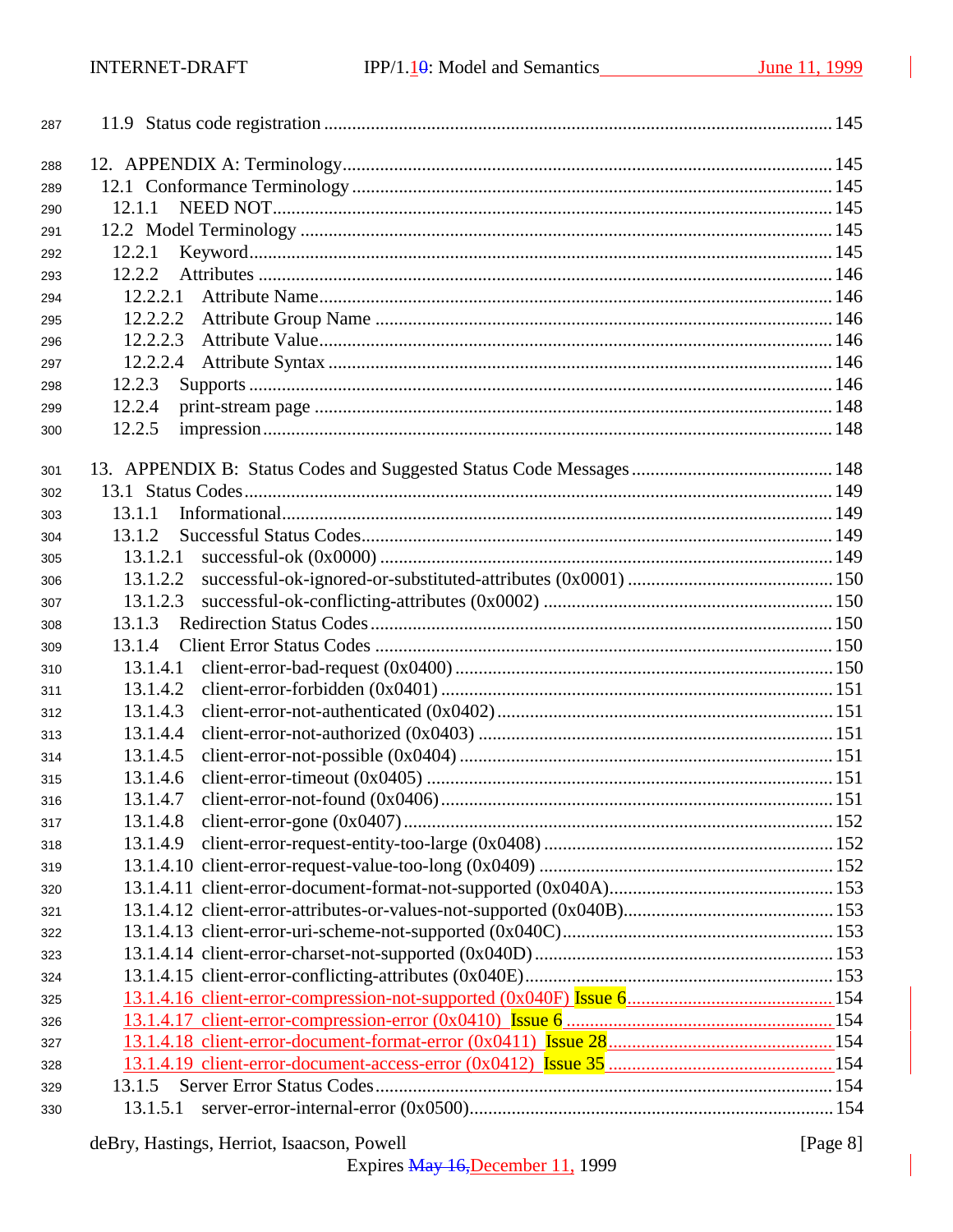| 331        | 13.1.5.2 |                                                                                   |  |
|------------|----------|-----------------------------------------------------------------------------------|--|
| 332        | 13.1.5.3 |                                                                                   |  |
| 333        | 13.1.5.4 |                                                                                   |  |
| 334        | 13.1.5.5 |                                                                                   |  |
| 335        | 13.1.5.6 |                                                                                   |  |
| 336        | 13.1.5.7 |                                                                                   |  |
| 337        | 13.1.5.8 |                                                                                   |  |
| 338        | 13.1.5.9 |                                                                                   |  |
| 339        |          | 13.1.5.10 server-error-multiple-document-jobs-not-supported (0x0509) Issue 34 156 |  |
| 340        |          |                                                                                   |  |
| 341        |          |                                                                                   |  |
| 342        |          |                                                                                   |  |
| 343        |          |                                                                                   |  |
| 344        |          |                                                                                   |  |
| 345        |          |                                                                                   |  |
| 346        |          |                                                                                   |  |
| 347        |          | 17. APPENDIX F: Differences between the IPP/1.0 and IPP/1.1 "Model and Semantics" |  |
| 348        |          |                                                                                   |  |
| 349<br>350 |          |                                                                                   |  |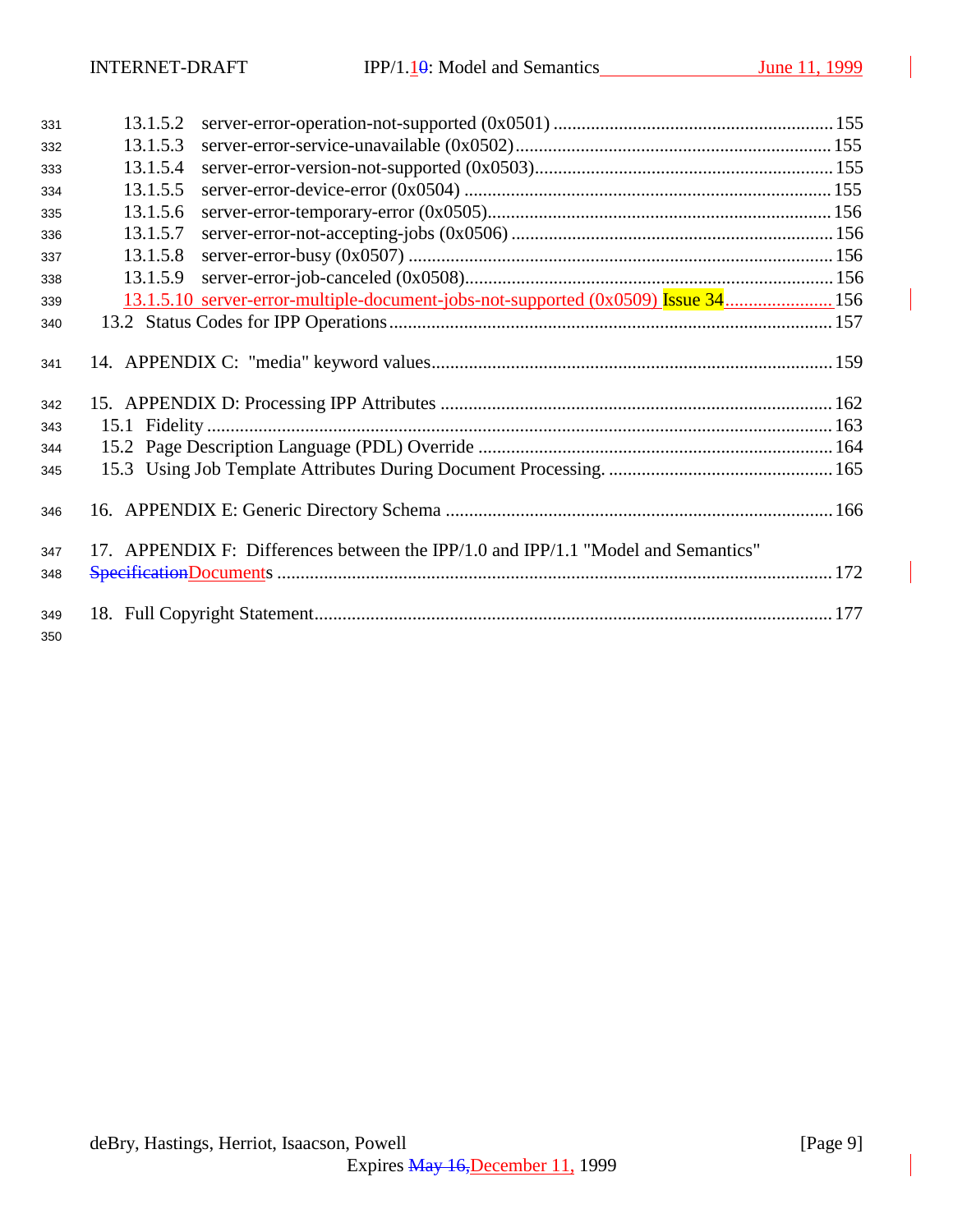#### 1. Introduction

 The Internet Printing Protocol (IPP) is an application level protocol that can be used for distributed printing 353 using Internet tools and technologies. IPP version  $1.0 \text{ (IPP/1.0)}1.1 \text{ (IPP/1.1)}$  focuses only on end user functionality. This document is just one of a suite of documents that fully define IPP. The full set of IPP documents includes: 356 Design Goals for an Internet Printing Protocol **[IPP-REQ]**[RFC2567] 357 Rationale for the Structure and Model and Protocol for the Internet Printing Protocol *HPP-***RATHRFC2568** 359 Internet Printing Protocol/1.0: Protocol/1.1: Model and Semantics (this document) 360 Internet Printing Protocol/1.0: Protocol/1.1: Encoding and Transport [IPP-PRO] 361 Internet Printing Protocol/1.0: Protocol/1.1: Implementer's Guide [IPP-IIG] 362 Mapping between LPD and IPP Protocols **[IPP-LPD]**[RFC2569] Anyone reading these documents for the first time is strongly encouraged to read the IPP documents in the above order. This document is laid out as follows: - The rest of Section 1 is an introduction to the IPP simplified model for distributed printing. - Section 2 introduces the object types covered in the model with their basic behaviors, attributes, and interactions. 370 - Section 3 defines the operations included in  $\frac{IPP}{1.0}$ . IPP/1.1. IPP operations are synchronous, therefore, for each operation, there is a both request and a response. - Section 4 defines the attributes (and their syntaxes) that are used in the model. - Sections 5 - 6 summarizes the implementation conformance requirements for objects that support the protocol and IANA considerations, respectively. - Sections  $7 - 112$  cover the Internationalization and Security considerations as well as References, 376 Copyright Notice, Author contact information, and Formats for Registration Proposals. - Sections 123 - 145 are appendices that cover Terminology, Status Codes and Messages, and "media" keyword values. Note: This document uses terms such as "attributes", "keywords", and "support". These terms have special meaning and are defined in the model terminology section 12.2. Capitalized terms, such as MUST, MUST NOT, REQUIRED, SHOULD, SHOULD NOT, MAY, NEED NOT, and OPTIONAL, have special meaning relating to conformance. These terms are defined in section 12.1 on conformance terminology, most of which is taken from RFC 2119 [RFC2119]. - Section 156 is an appendix that helps to clarify the effects of interactions between related attributes and their values. - Section  $167$  is an appendix that enumerates the subset of Printer attributes that form a generic directory schema. These attributes are useful when registering a Printer so that a client can find the Printer not just by name, but by filtered searches as well.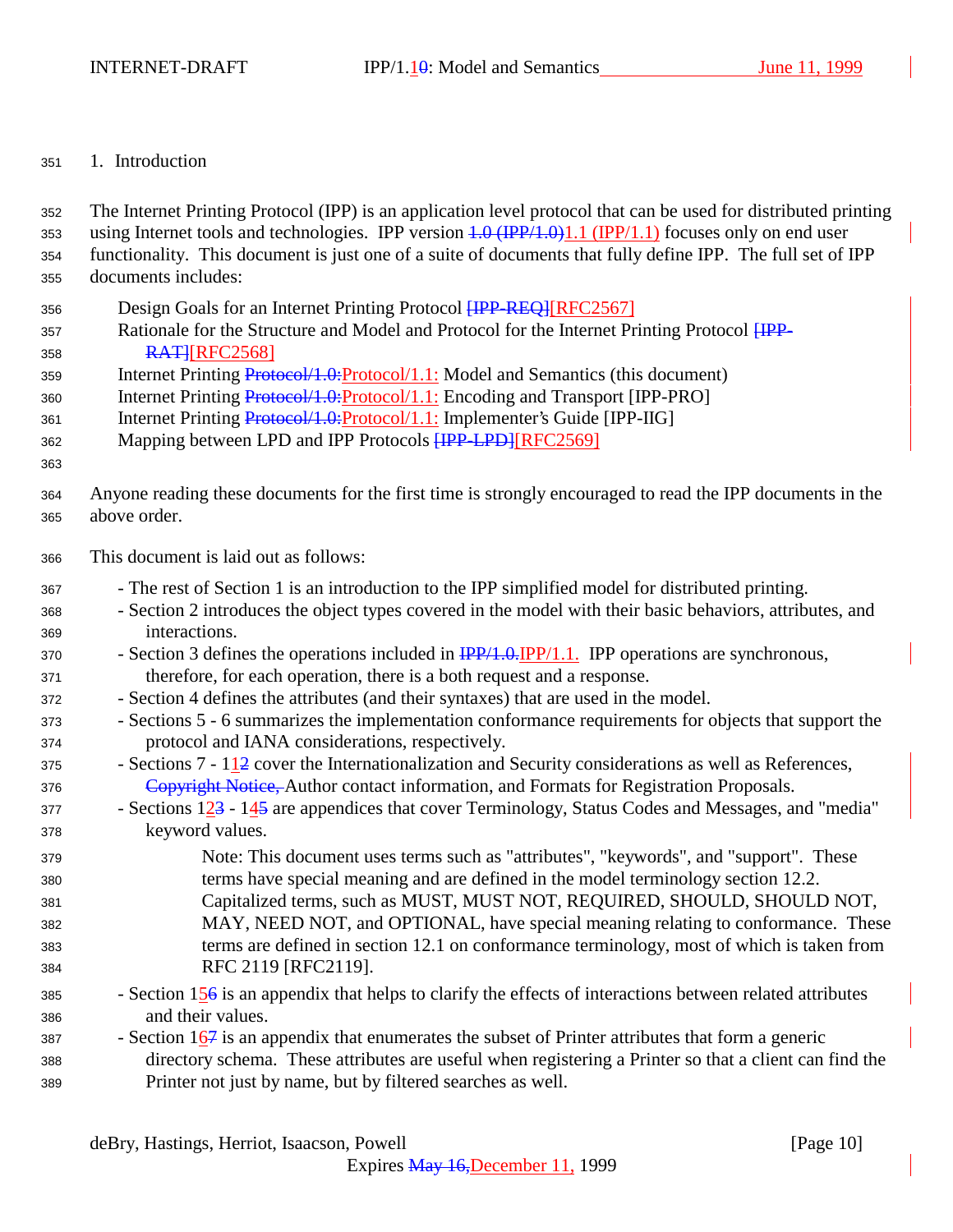- 390 Section 178 is an appendixt that provides a Change History summarizing the elarification and changes 391 that might affect an implementation since the June 30, 1998 draft. additions and changes from the IPP/1.0 "Model and Semantics" document [RFC2566] to make this IPP/1.1 document. - Section 18 is the full copyright notice.
- 1.1 Simplified Printing Model

 In order to achieve its goal of realizing a workable printing protocol for the Internet, the Internet Printing Protocol (IPP) is based on a simplified printing model that abstracts the many components of real world printing solutions. The Internet is a distributed computing environment where requesters of print services (clients, applications, printer drivers, etc.) cooperate and interact with print service providers. This model and semantics document describes a simple, abstract model for IPP even though the underlying configurations may be complex "n-tier" client/server systems. An important simplifying step in the IPP model is to expose only the key objects and interfaces required for printing. The model described in this model document does not include features, interfaces, and relationships that are beyond the scope of the 403 first version of IPP (IPP/1.0). IPP/1.0(IPP/1.1). IPP/1.1 incorporates many of the relevant ideas and lessons learned from other specification and development efforts [HTPP] [ISO10175] [LDPA] [P1387.4] [PSIS] [RFC1179] [SWP]. IPP is heavily influenced by the printing model introduced in the Document Printing Application (DPA) [ISO10175] standard. Although DPA specifies both end user and 407 administrative features, IPP version 4.0 (IPP/1.0) focuses only on end user functionality.

- 1.1 (IPP/1.1) focuses primarily on end user functionality with a few additional OPTIONAL operator **operations**.
- 410 The IPP/1.0IPP/1.1 model encapsulates the important components of distributed printing into two object types:
- Printer (Section 2.1)
- Job (Section 2.2)
- 
- Each object type has an associated set of operations (see section 3) and attributes (see section 4).
- It is important, however, to understand that in real system implementations (which lie underneath the
- 417 abstracted  $\frac{IPP}{1.0}$  IPP/1.1 model), there are other components of a print service which are not explicitly
- 418 defined in the IPP/1.0IPP/1.1 model. The following figure illustrates where IPP/1.0IPP/1.1 fits with respect

to these other components.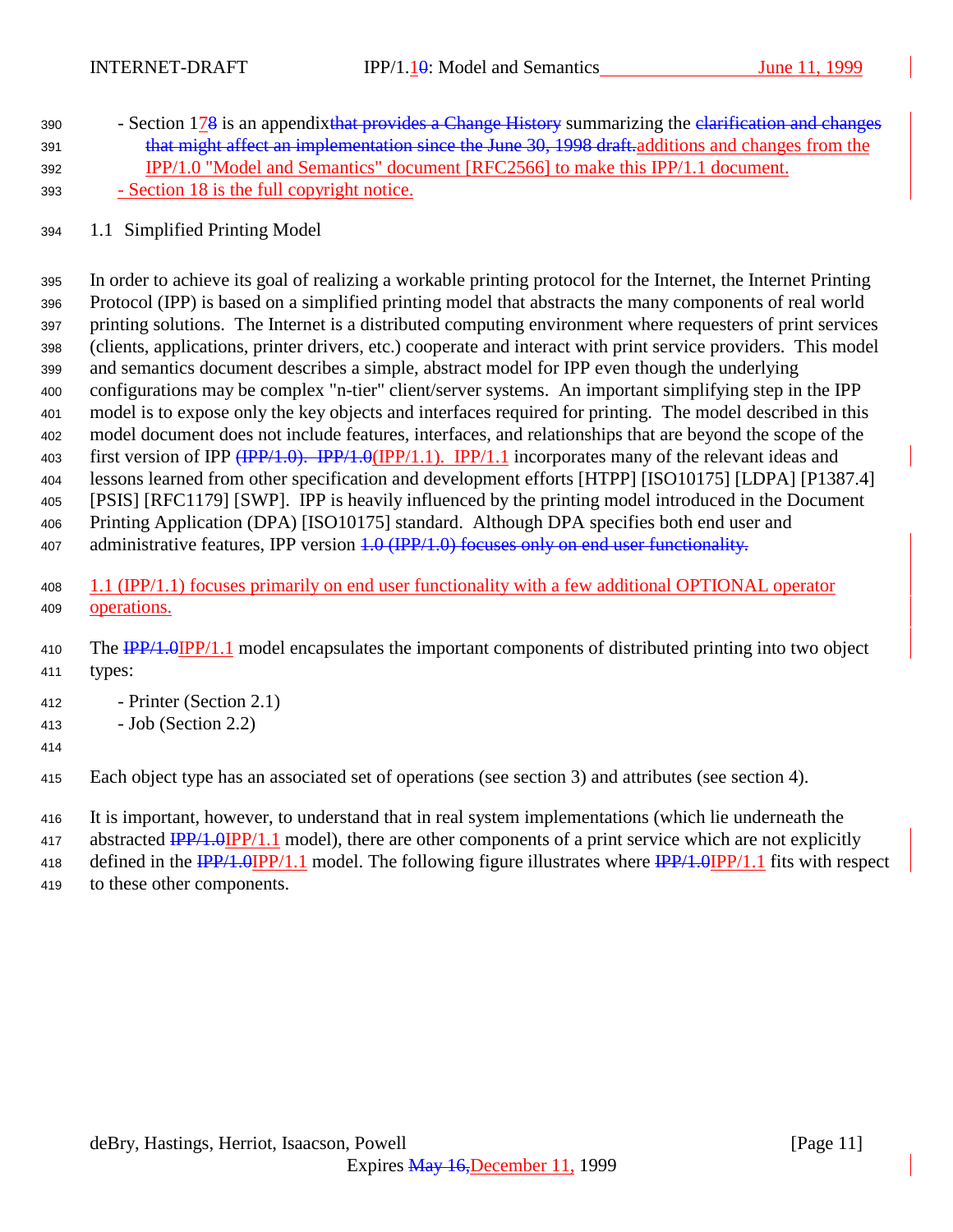

 An IPP Printer object encapsulates the functions normally associated with physical output devices along with the spooling, scheduling and multiple device management functions often associated with a print server. Printer objects are optionally registered as entries in a directory where end users find and select them based on some sort of filtered and context based searching mechanism (see section 16). The directory is used to store relatively static information about the Printer, allowing end users to search for and find Printers that match their search criteria, for example: name, context, printer capabilities, etc. The more dynamic information, such as state, currently loaded and ready media, number of jobs at the Printer, errors, warnings, and so forth, is directly associated with the Printer object itself rather than with the entry in the directory which only represents the Printer object.

 IPP clients implement the IPP protocol on the client side and give end users (or programs running on behalf of end users) the ability to query Printer objects and submit and manage print jobs. An IPP server is just that part of the Printer object that implements the server-side protocol. The rest of the Printer object implements (or gateways into) the application semantics of the print service itself. The Printer objects may be embedded in an output device or may be implemented on a host on the network that communicates with an output device.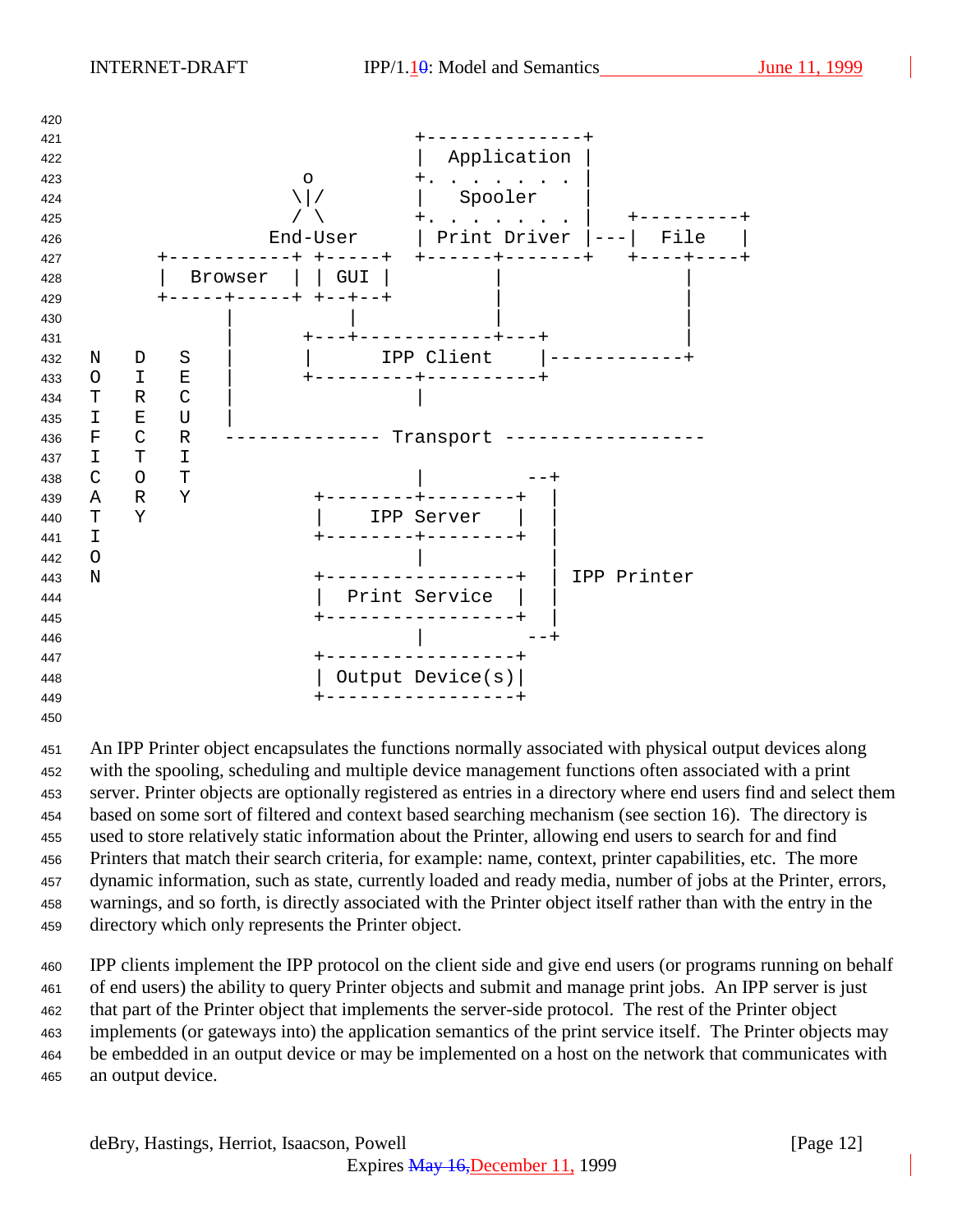When a job is submitted to the Printer object and the Printer object validates the attributes in the

- submission request, the Printer object creates a new Job object. The end user then interacts with this new
- 468 Job object to query its status and monitor the progress of the job. End users may also cancel the print
- **job**An end user can also cancel their print jobs by using the Job object's Cancel-Job operation. An end-user can also hold, release, and restart their print jobs using the Job object's OPTIONAL Hold-Job, Release-Job,
- 
- and Restart-Job operations, if implemented.

 A privileged operator or administrator of a Printer object can cancel, hold, release, and restart any user's job using the REQUIRED Cancel-Job and the OPTIONAL Hold-Job, Release-Job, and Restart-Job operations.

- In additional privileged operator or administrator of a Printer object can pause, resume, or purge (jobs from) a Printer object using the OPTIONAL Pause-Printer, Resume-Printer, and Purge-Jobs operations, if
- implemented.

477 The notification service is out of scope for  $\frac{IPP}{1.0}$ , this IPP/1.1 document, but using such a notification

service, the end user is able to register for and receive Printer specific and Job specific events. An end user

- can query the status of Printer objects and can follow the progress of Job objects by polling using the Get-
- 480 Printer-Attributes, Printer-Attributes, Get-Jobs, and Get-Job-Attributes operations.
- 2. IPP Objects

482 The **IPP/1.0IPP/1.1** model introduces objects of type Printer and Job. Each type of object models relevant aspects of a real-world entity such as a real printer or real print job. Each object type is defined as a set of possible attributes that may be supported by instances of that object type. For each object (instance), the actual set of supported attributes and values describe a specific implementation. The object's attributes and values describe its state, capabilities, realizable features, job processing functions, and default behaviors and characteristics. For example, the Printer object type is defined as a set of attributes that each Printer object potentially supports. In the same manner, the Job object type is defined as a set of attributes that are potentially supported by each Job object.

- Each attribute included in the set of attributes defining an object type is labeled as:
- "REQUIRED": each object MUST support the attribute.
- "RECOMMENDED": each object SHOULD support the attribute.
- "OPTIONAL": each object MAY support the attribute.
- 

495 There is no such similar labeling of attribute values Some definitions of attribute values indicate that an object MUST or SHOULD support the value; otherwise, support of the value is OPTIONAL. However, if an implementation supports an attribute, it MUST support at least one of the possible values for that attribute.

2.1 Printer Object

500 The major component of the  $\frac{IPP}{1.0}$  IPP/1.1 model is the Printer object. A Printer object implements the 501 server-side of the  $\frac{IPP}{1.0}$  IPP/1.1 protocol. Using the protocol, end users may query the attributes of the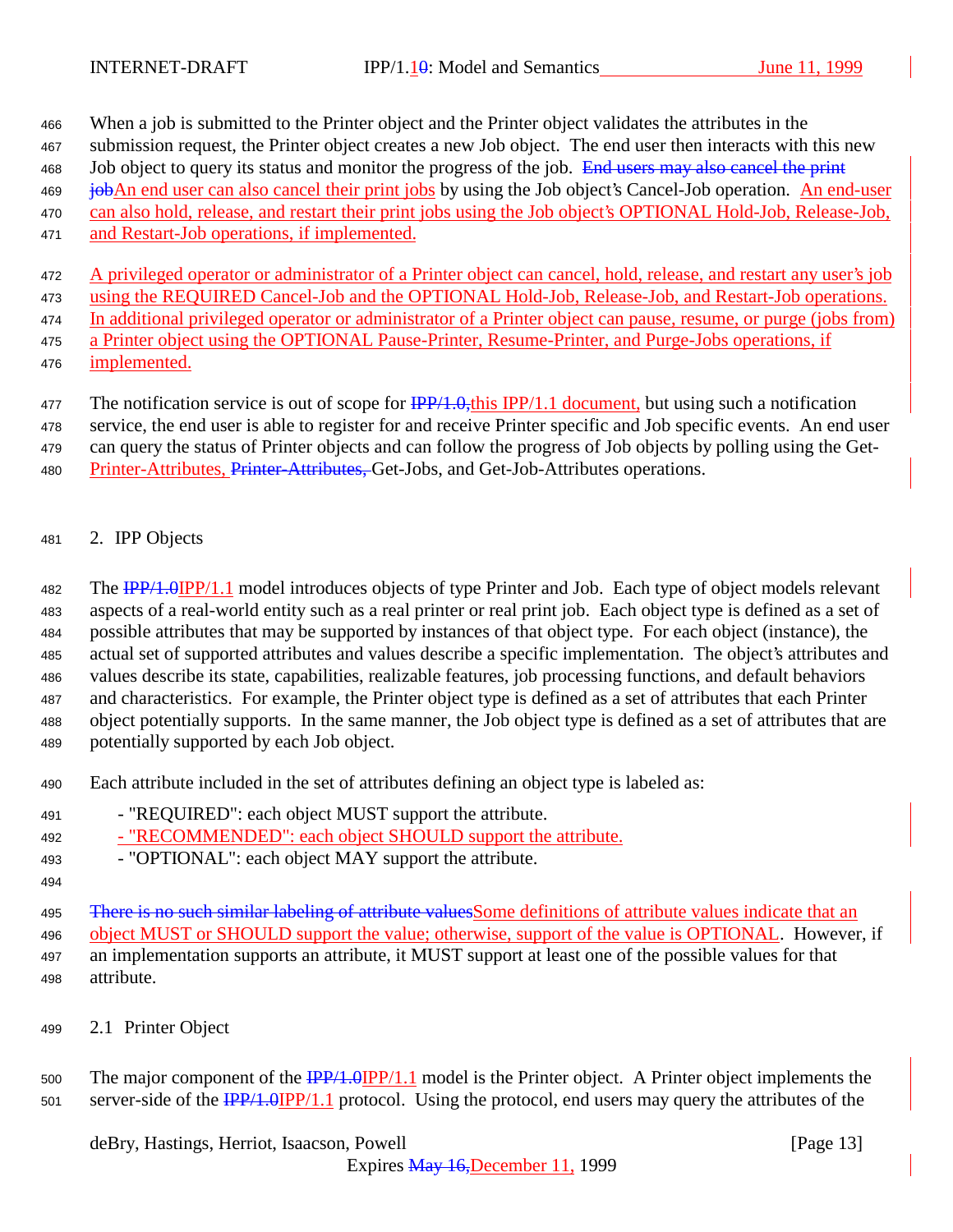Printer object and submit print jobs to the Printer object. The actual implementation components behind

the Printer abstraction may take on different forms and different configurations. However, the model

 abstraction allows the details of the configuration of real components to remain opaque to the end user. Section 3 describes each of the Printer operations in detail.

- The capabilities and state of a Printer object are described by its attributes. Printer attributes are divided into two groups:
- "job-template" attributes: These attributes describe supported job processing capabilities and defaults for the Printer object. (See section 4.2)
- "printer-description" attributes: These attributes describe the Printer object's identification, state, location, references to other sources of information about the Printer object, etc. (see section 4.4)
- 

- Since a Printer object is an abstraction of a generic document output device and print service provider, a
- Printer object could be used to represent any real or virtual device with semantics consistent with the
- Printer object, such as a fax device, an imager, or even a CD writer.
- Some examples of configurations supporting a Printer object include:
- 1) An output device with no spooling capabilities
- 2) An output device with a built-in spooler
- 3) A print server supporting IPP with one or more associated output devices
- 3a) The associated output devices may or may not be capable of spooling jobs
- 3b) The associated output devices may or may not support IPP
- The following figures show some examples of how Printer objects can be realized on top of various distributed printing configurations. The embedded case below represents configurations 1 and 2. The hosted and fan-out figures below represent configurations 3a and 3b.
- In this document the term "client" refers to a software entity that sends IPP operation requests to an IPP Printer object and accepts IPP operation responses. A client MAY be:
- 1. contained within software controlled by an end user, e.g. activated by the "Print" menu item in an application or
- 530 2. the print server component that sends IPP requests to either an output device or another "downstream" print server.
- The term "IPP Printer" is a network entity that accepts IPP operation requests and returns IPP operation responses. As such, an IPP object MAY be:
- 1. an (embedded) device component that accepts IPP requests and controls the device or
- 2. a component of a print server that accepts IPP requests (where the print server controls one or more 536 networked devices using IPP or other protocols). **Issue 4**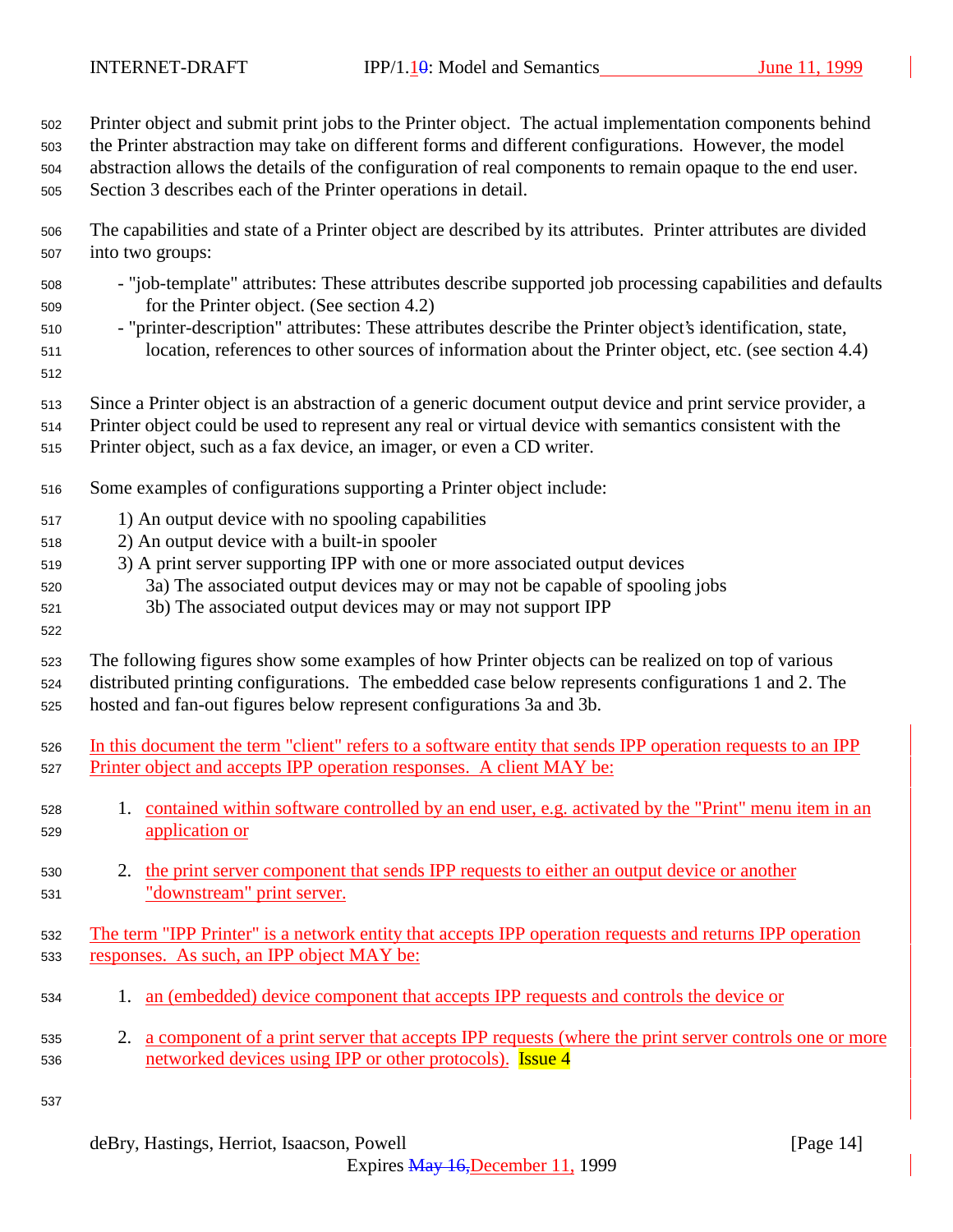INTERNET-DRAFT IPP/1.10: Model and Semantics June 11, 1999

 Legend: ##### indicates a Printer object which is either embedded in an output device or is hosted in a server. The Printer object might or might not be capable of queuing/spooling. any indicates any network protocol or direct connect, including IPP embedded printer: output device +---------------+ O +--------+ | ########### | /|\ | client |------------IPP------------># Printer # | / \ +--------+ | # Object # | | ########### | +---------------+ hosted printer: +---------------+ O +--------+ ########### | | /|\ | client |--IPP--># Printer #-any->| output device | / \ +--------+ # Object # | | ########### +---------------+ +---------------+ fan out: +-->| output device | any  $\vert$  any  $\vert$  any  $\vert$   $\vert$ 572 〇 +-------+ <mark>################</mark> / +---------------- /|\ | client |-IPP-># Printer #--\* / \ +--------+ # Object # \ +---------------+  $\# \# \# \# \# \# \# \# \# \# \# \# \text{ any } \setminus$  +-->| output device |  $\qquad \qquad \begin{array}{c} \end{array}$  +---------------+ 

2.2 Job Object

 A Job object is used to model a print job. A Job object contains documents. The information required to create a Job object is sent in a create request from the end user via an IPP Client to the Printer object. The

deBry, Hastings, Herriot, Isaacson, Powell [Page 15]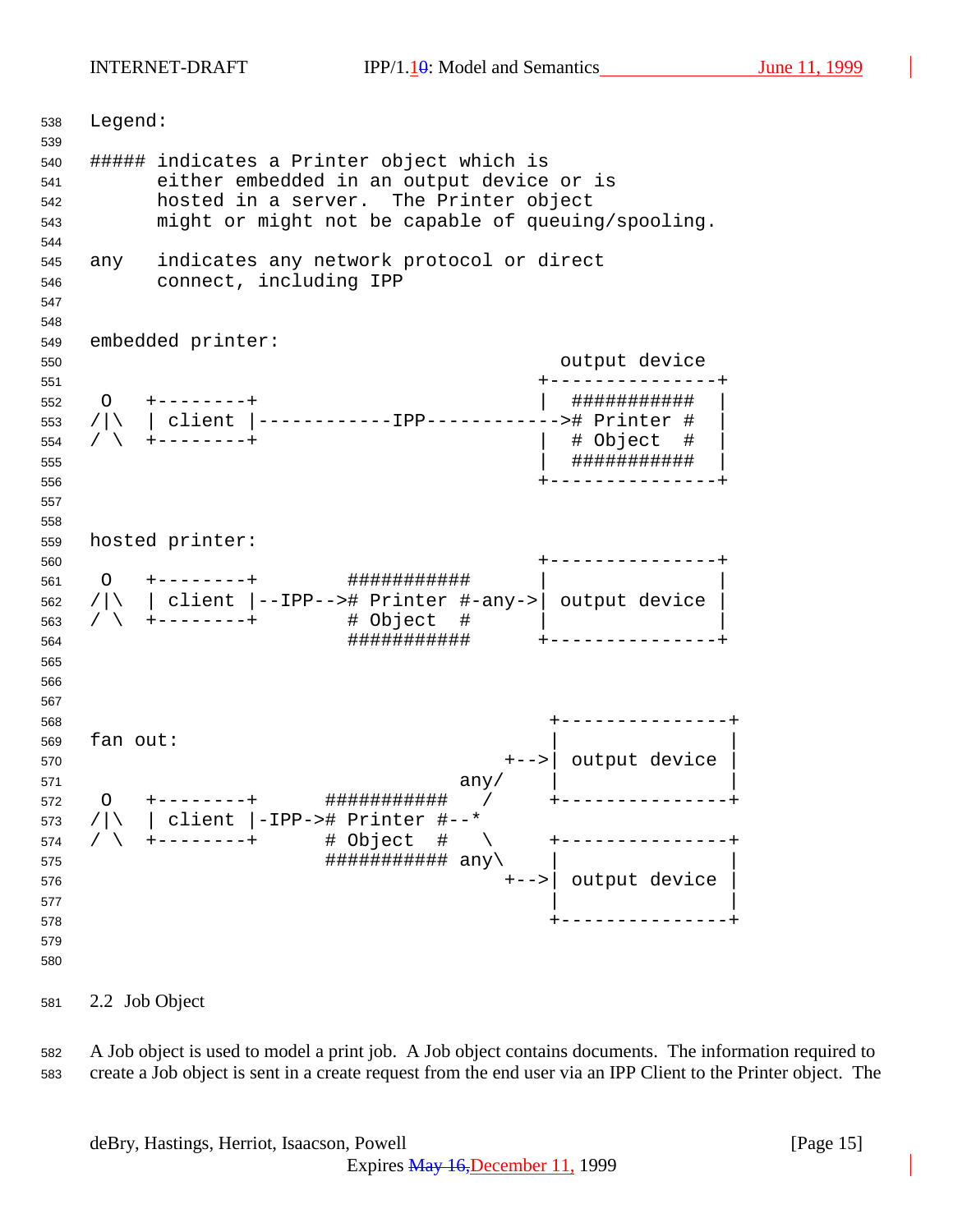Printer object validates the create request, and if the Printer object accepts the request, the Printer object creates the new Job object. Section 3 describes each of the Job operations in detail.

 The characteristics and state of a Job object are described by its attributes. Job attributes are grouped into two groups as follows:

- "job-template" attributes: These attributes can be supplied by the client or end user and include job processing instructions which are intended to override any Printer object defaults and/or instructions embedded within the document data. (See section 4.2)
- "job-description" attributes: These attributes describe the Job object's identification, state, size, etc. The client supplies some of these attributes, and the Printer object generates others. (See section 4.3)
- An implementation MUST support at least one document per Job object. An implementation MAY support multiple documents per Job object. A document is either:
- a stream of document data in a format supported by the Printer object (typically a Page Description Language - PDL), or
- a reference to such a stream of document data

 In IPP/1.0,IPP/1.1, a document is not modeled as an IPP object, therefore it has no object identifier or associated attributes. All job processing instructions are modeled as Job object attributes. These attributes are called Job Template attributes and they apply equally to all documents within a Job object.

#### 2.3 Object Relationships

 IPP objects have relationships that are maintained persistently along with the persistent storage of the object attributes.

 A Printer object can represent either one or more physical output devices or a logical device which "processes" jobs but never actually uses a physical output device to put marks on paper. Examples of logical devices include a Web page publisher or a gateway into an online document archive or repository. A Printer object contains zero or more Job objects.

 A Job object is contained by exactly one Printer object, however the identical document data associated with a Job object could be sent to either the same or a different Printer object. In this case, a second Job object would be created which would be almost identical to the first Job object, however it would have new (different) Job object identifiers (see section 2.4).

 A Job object is either empty (before any documents have been added) or contains one or more documents. If the contained document is a stream of document data, that stream can be contained in only one document. However, there can be identical copies of the stream in other documents in the same or different Job objects. If the contained document is just a reference to a stream of document data, other documents (in the

same or different Job object(s)) may contain the same reference.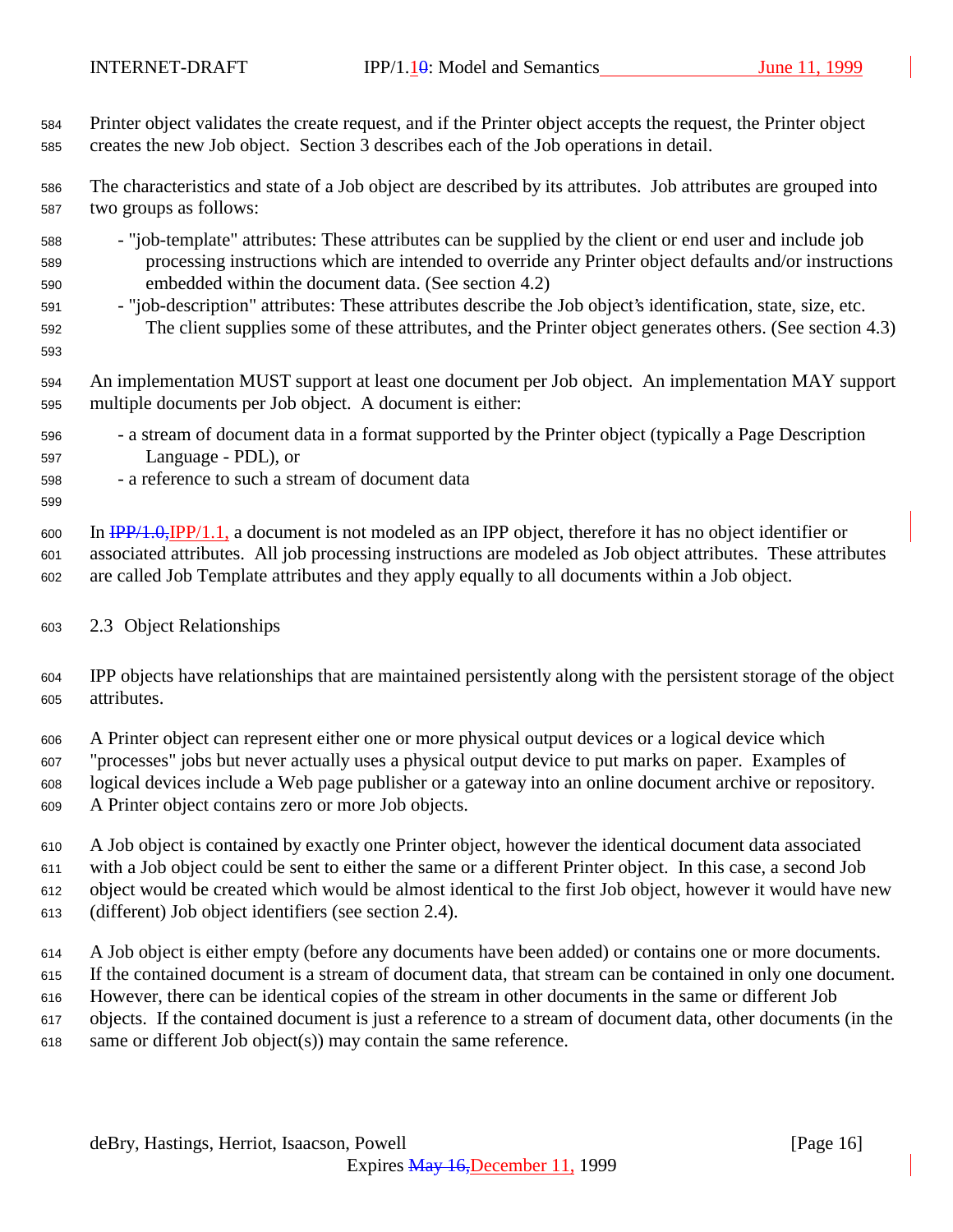INTERNET-DRAFT **IPP/1.10:** Model and Semantics June 11, 1999

### 2.4 Object Identity

 All Printer and Job objects are identified by a Uniform Resource Identifier (URI) [RFC2396] so that they can be persistently and unambiguously referenced. The notion of a URI is a useful concept, however, until the notion of URI is more stable (i.e., defined more completely and deployed more widely), it is expected that the URIs used for IPP objects will actually be URLs [RFC2396]. Since every URL is a specialized form of a URI, even though the more generic term URI is used throughout the rest of this document, its usage is intended to cover the more specific notion of URL as well.

 An administrator configures Printer objects to either support or not support authentication and/or message 627 privacy using **SSL3 [SSL]Transport Layer Security (TLS)** [RFC2246] (the mechanism for security 628 configuration is outside the scope of  $\frac{IPP}{1.0}$ . this IPP/1.1 document). In some situations, both types of connections (both authenticated and unauthenticated) can be established using a single communication channel that has some sort of negotiation mechanism. In other situations, multiple communication channels are used, one for each type of security configuration. Section 8 provides a full description of all security considerations and configurations.

 If a Printer object supports more than one communication channel, some or all of those channels might support and/or require different security mechanisms. In such cases, an administrator could expose the simultaneous support for these multiple communication channels as multiple URIs for a single Printer object where each URI represents one of the communication channels to the Printer object. To support this flexibility, the IPP Printer object type defines a multi-valued identification attribute called the "printer-uri- supported" attribute. It MUST contain at least one URI. It MAY contain more than one URI. That is, every Printer object will have at least one URI that identifies at least one communication channel to the Printer object, but it may have more than one URI where each URI identifies a different communication 641 channel to the Printer object. The "printer-uri-supported" attribute has atwo companion attributes, the "uri-642 security-supported" attribute and the attribute, that has "uri-authentication-supported". Both have the same cardinality as "printer-uri-supported". The purpose of the "uri-security-supported" attribute is to indicate 644 the security mechanisms (if any) used for each URI listed in "printer-uri-supported". The purpose of the "uri-authentication-supported" attribute is to indicate the authentication mechanisms (if any) used for each 646 URI listed in "printer-uri-supported". These two three attributes are fully described in sections 4.4.1 and, 647 4.4.2<sup>-</sup>, and 4.4.3. **Issue 2** 

 When a job is submitted to the Printer object via a create request, the client supplies only a single Printer object URI. The client supplied Printer object URI MUST be one of the values in the "printer-uri-supported" Printer attribute.

651 Note: IPP/1.0IPP/1.1 does not specify how the client obtains the client supplied URI, but it is RECOMMENDED that a Printer object be registered as an entry in a directory service. End-users and programs can then interrogate the directory searching for Printers. Section 16 defines a generic schema for Printer object entries in the directory service and describes how the entry acts as a bridge to the actual IPP Printer object. The entry in the directory that represents the IPP Printer object includes the possibly many URIs for that Printer object as values in one its attributes.

 When a client submits a create request to the Printer object, the Printer object validates the request and creates a new Job object. The Printer object assigns the new Job object a URI which is stored in the "job-

deBry, Hastings, Herriot, Isaacson, Powell [Page 17]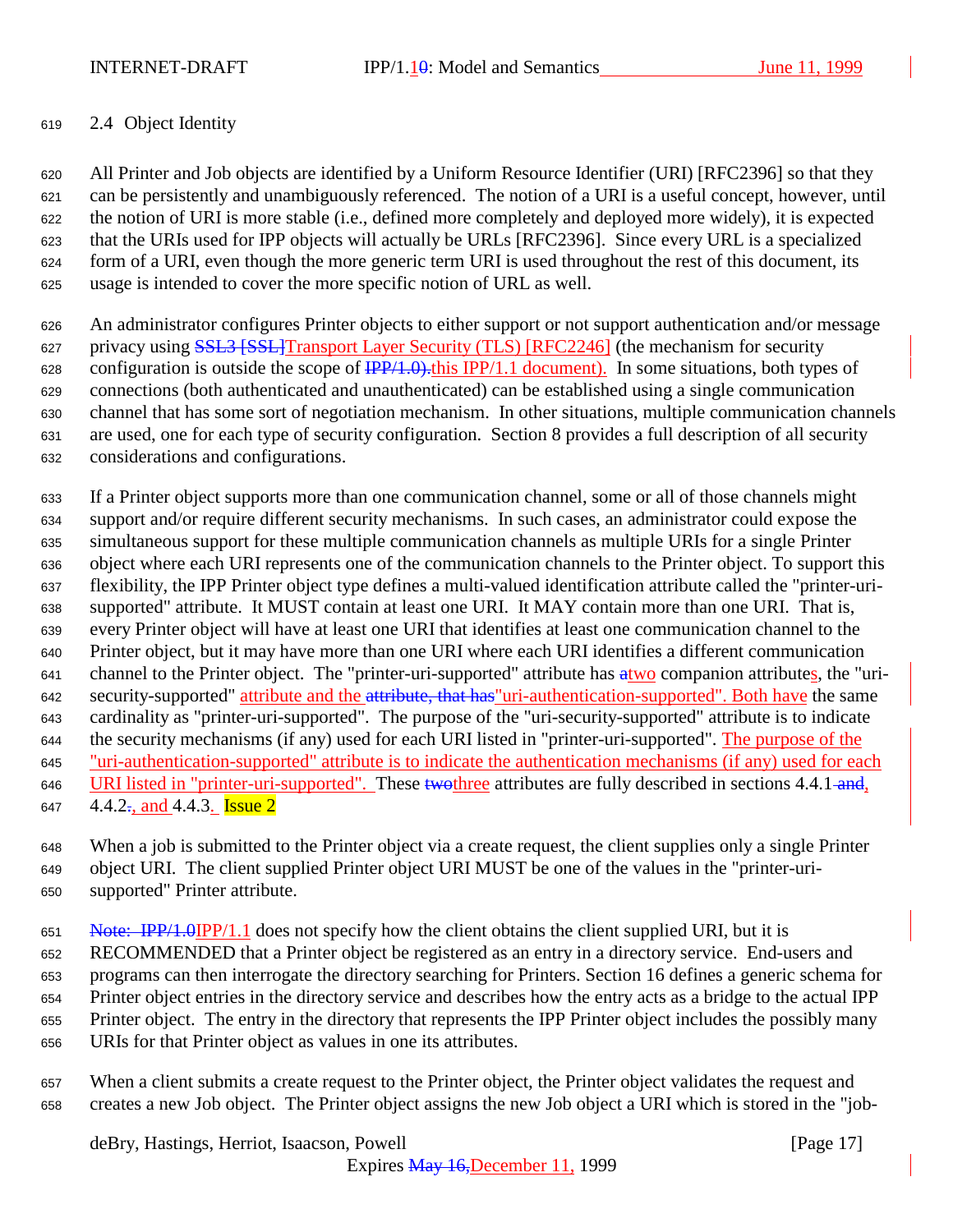uri" Job attribute. This URI is then used by clients as the target for subsequent Job operations. The Printer object generates a Job URI based on its configured security policy and the URI used by the client in the create request.

 For example, consider a Printer object that supports both a communication channel secured by the use of SSL3 (using HTTP over SSL3 with an "https" schemed URI) and another open communication channel that is not secured with SSL3 (using a simple "http" schemed URI). If a client were to submit a job using the secure URI, the Printer object would assign the new Job object a secure URI as well. If a client were to submit a job using the open-channel URI, the Printer would assign the new Job object an open-channel URI.

- In addition, the Printer object also populates the Job object's "job-printer-uri" attribute. This is a reference back to the Printer object that created the Job object. If a client only has access to a Job object's "job-uri" identifier, the client can query the Job's "job-printer-uri" attribute in order to determine which Printer object created the Job object. If the Printer object supports more than one URI, the Printer object picks the one URI supplied by the client when creating the job to build the value for and to populate the Job's "job-printer-uri" attribute.
- Allowing Job objects to have URIs allows for flexibility and scalability. For example, in some
- implementations, the Printer object might create Jobs that are processed in the same local environment as the Printer object itself. In this case, the Job URI might just be a composition of the Printer's URI and some unique component for the Job object, such as the unique 32-bit positive integer mentioned later in this paragraph. In other implementations, the Printer object might be a central clearing-house for validating all Job object creation requests, but the Job object itself might be created in some environment that is remote from the Printer object. In this case, the Job object's URI may have no physical-location relationship at all to the Printer object's URI. Again, the fact that Job objects have URIs allows for flexibility and scalability, however, many existing printing systems have local models or interface constraints that force print jobs to be identified using only a 32-bit positive integer rather than an independent URI. This numeric Job ID is only unique within the context of the Printer object to which the create request was originally submitted. Therefore, in order to allow both types of client access to IPP Job objects (either by Job URI or by numeric Job ID), when the Printer object successfully processes a create request and creates a new Job object, the Printer object MUST generate both a Job URI and a Job ID. The Job ID (stored in the "job-id" attribute) only has meaning in the context of the Printer object to which the create request was originally submitted. This requirement to support both Job URIs and Job IDs allows all types of clients to access Printer objects and Job objects no matter the local constraints imposed on the client implementation.
- In addition to identifiers, Printer objects and Job objects have names ("printer-name" and "job-name"). An object name NEED NOT be unique across all instances of all objects. A Printer object's name is chosen and 693 set by an administrator through some mechanism outside the scope of  $\frac{IPP}{1.0.0}$ this IPP/1.1 document. A Job object's name is optionally chosen and supplied by the IPP client submitting the job. If the client does not supply a Job object name, the Printer object generates a name for the new Job object. In all cases, the name only has local meaning.
- To summarize:
- Each Printer object is identified with one or more URIs. The Printer's "printer-uri-supported" attribute contains the URI(s).

deBry, Hastings, Herriot, Isaacson, Powell **Example 20** (Page 18)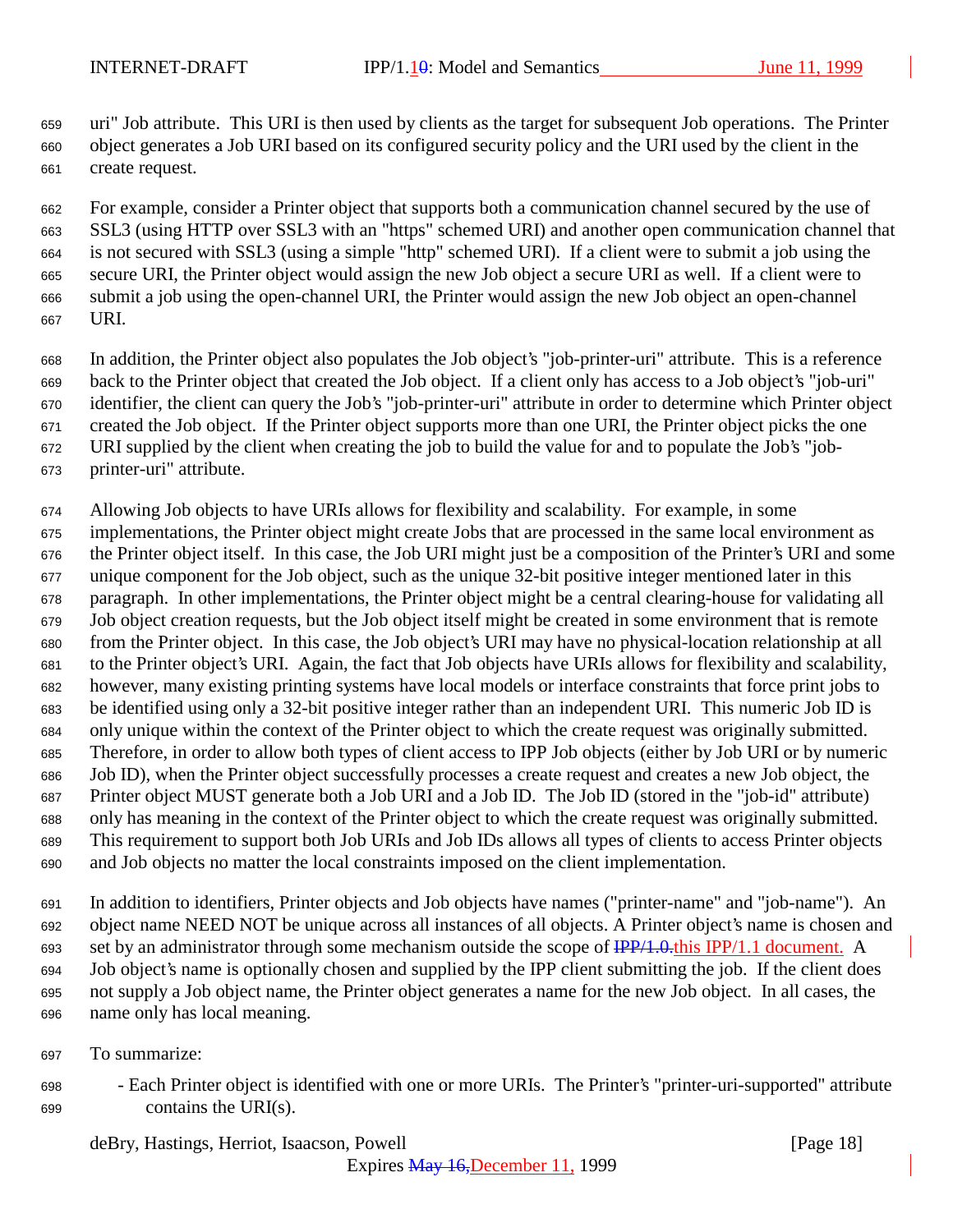- The Printer object's "uri-security-supported" attribute identifies the communication channel security protocols that may or may not have been configured for the various Printer object URIs (e.g., 'ssl3''tls' or 'none').
- The Printer object's "uri-authentication-supported" attribute identifies the authentication mechanisms that may or may not have been configured for the various Printer object URIs (e.g., 'digest' or 'none').
- Each Job object is identified with a Job URI. The Job's "job-uri" attribute contains the URI.
- Each Job object is also identified with Job ID which is a 32-bit, positive integer. The Job's "job-id" attribute contains the Job ID. The Job ID is only unique within the context of the Printer object which created the Job object.
- Each Job object has a "job-printer-uri" attribute which contains the URI of the Printer object that was used to create the Job object. This attribute is used to determine the Printer object that created a Job object when given only the URI for the Job object. This linkage is necessary to determine the languages, charsets, and operations which are supported on that Job (the basis for such support comes from the creating Printer object).
- Each Printer object has a name (which is not necessarily unique). The administrator chooses and sets 716 this name through some mechanism outside the scope of  $\frac{IPP}{1.0}$  itself. this IPP/1.1 document. The Printer object's "printer-name" attribute contains the name.
- Each Job object has a name (which is not necessarily unique). The client optionally supplies this name in the create request. If the client does not supply this name, the Printer object generates a name for the Job object. The Job object's "job-name" attribute contains the name.

## 3. IPP Operations

 IPP objects support operations. An operation consists of a request and a response. When a client communicates with an IPP object, the client issues an operation request to the URI for that object. Operation requests and responses have parameters that identify the operation. Operations also have attributes that affect the run-time characteristics of the operation (the intended target, localization information, etc.). These operation-specific attributes are called operation attributes (as compared to object attributes such as Printer object attributes or Job object attributes). Each request carries along with it any operation attributes, object attributes, and/or document data required to perform the operation. Each request requires a response from the object. Each response indicates success or failure of the operation with a status code as a response parameter. The response contains any operation attributes, object attributes, and/or status messages generated during the execution of the operation request.

- This section describes the semantics of the IPP operations, both requests and responses, in terms of the parameters, attributes, and other data associated with each operation.
- 734 The **IPP/1.0IPP/1.1** Printer operations are:
- Print-Job (section 3.2.1)
- Print-URI (section 3.2.2)
- Validate-Job (section 3.2.3)
- Create-Job (section 3.2.4)
- Get-Printer-Attributes (section 3.2.5)

# deBry, Hastings, Herriot, Isaacson, Powell [Page 19]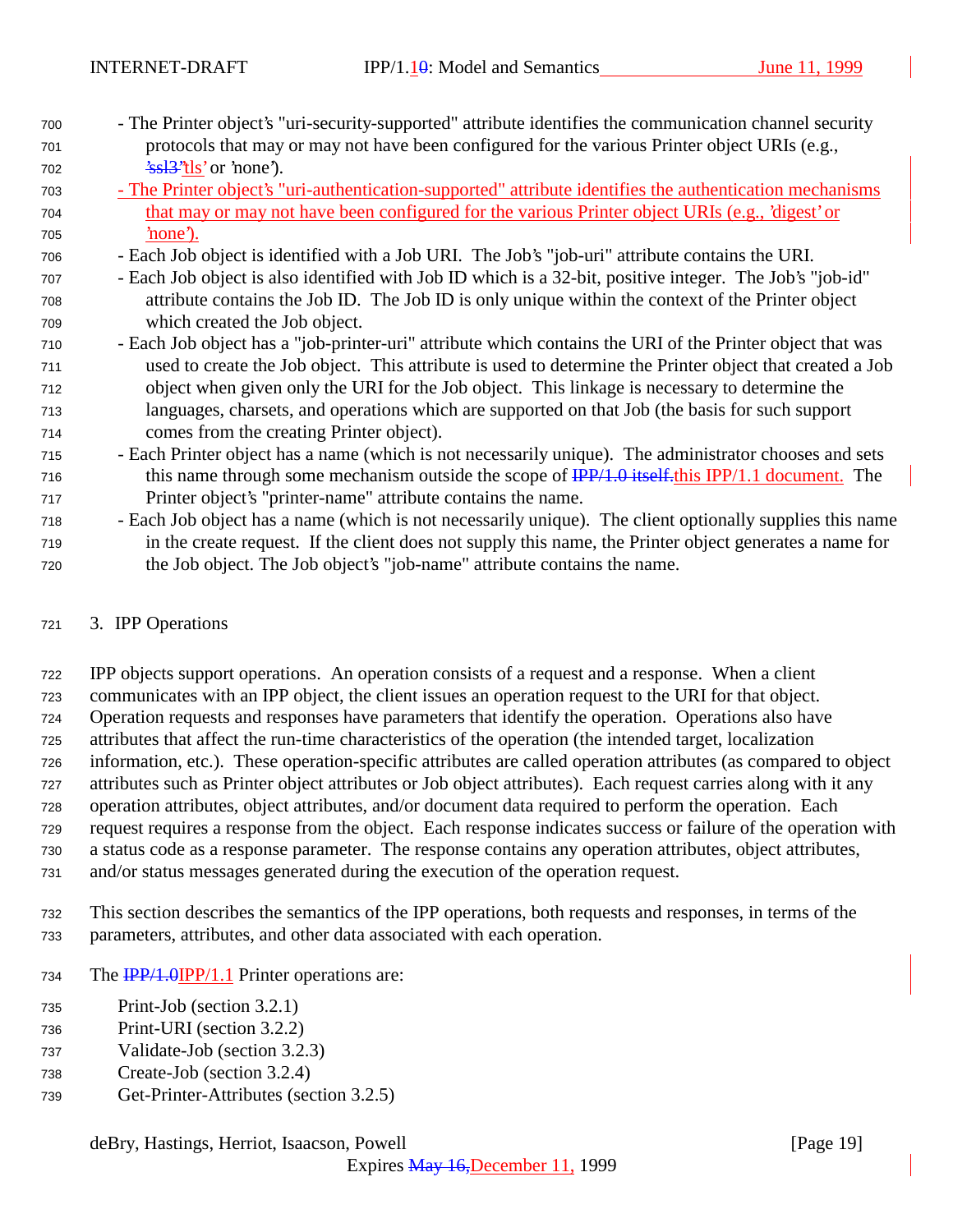| 740 | Get-Jobs (section 3.2.6)                                                                               |
|-----|--------------------------------------------------------------------------------------------------------|
| 741 | Pause-Printer (section 3.3.5)                                                                          |
| 742 | Resume-Printer (section 3.3.6)                                                                         |
| 743 | Purge-Jobs (section 3.3.7)                                                                             |
| 744 |                                                                                                        |
| 745 | The Job operations are:                                                                                |
| 746 | Send-Document (section 3.3.1)                                                                          |
| 747 | Send-URI (section 3.3.2)                                                                               |
| 748 | Cancel-Job (section 3.3.3)                                                                             |
| 749 | Get-Job-Attributes (section 3.3.4)                                                                     |
| 750 | $Hold-Job$ (section 3.3.5)                                                                             |
| 751 | Release-Job (section 3.3.6)                                                                            |
| 752 | Restart-Job (section 3.3.7)                                                                            |
| 753 |                                                                                                        |
| 754 | The Send-Document and Send-URI Job operations are used to add a new document to an existing multi-     |
| 755 | document Job object created using the Create-Job operation.                                            |
|     |                                                                                                        |
| 756 | 3.1 Common Semantics                                                                                   |
| 757 | All IPP operations require some common parameters and operation attributes. These common elements      |
| 758 | and their semantic characteristics are defined and described in more detail in the following sections. |
|     |                                                                                                        |
| 759 | 3.1.1 Required Parameters                                                                              |
|     |                                                                                                        |
| 760 | Every operation request contains the following REQUIRED parameters:                                    |

- a "version-number",
- an "operation-id",
- a "request-id", and
- the attributes that are REQUIRED for that type of request.
- 

Every operation response contains the following REQUIRED parameters:

- a "version-number",
- a "status-code",
- the "request-id" that was supplied in the corresponding request, and
- the attributes that are REQUIRED for that type of response.
- 772 The encoding and transport"Encoding and Transport document [IPP-PRO] defines special rules for the
- encoding of these parameters. All other operation elements are represented using the more generic
- encoding rules for attributes and groups of attributes.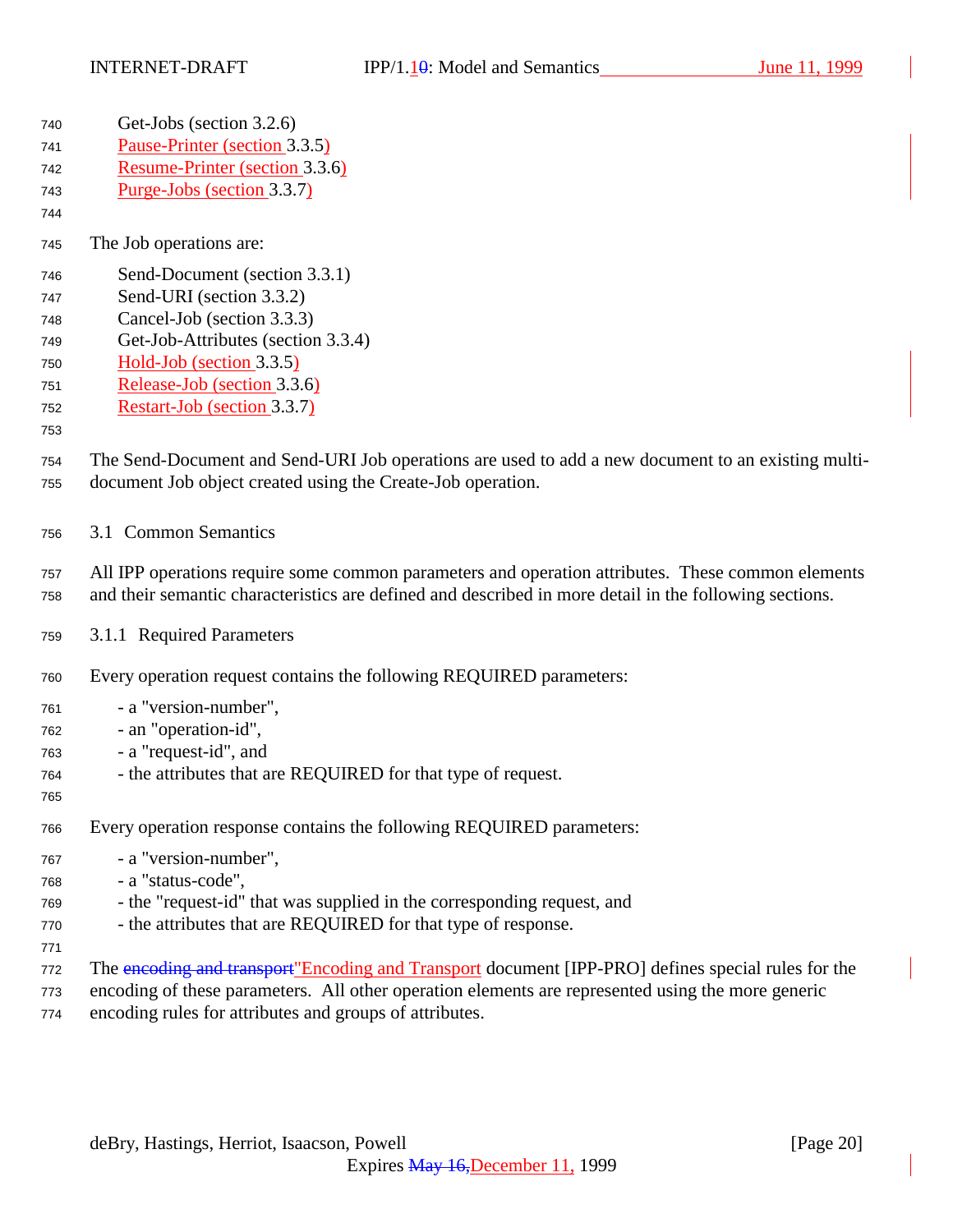### 3.1.2 Operation IDs and Request IDs

 Each IPP operation request includes an identifying "operation-id" value. Valid values are defined in the "operations-supported" Printer attribute section (see section 4.4.15). The client specifies which operation is being requested by supplying the correct "operation-id" value.

 In addition, every invocation of an operation is identified by a "request-id" value. For each request, the client chooses the "request-id" which MUST be an integer (possibly unique depending on client requirements) in the range from 1 to 2\*\*31 - 1 (inclusive). This "request-id" allows clients to manage multiple outstanding requests. The receiving IPP object copies all 32-bits of the client-supplied "request-id" attribute into the response so that the client can match the response with the correct outstanding request, even if the "request-id" is out of range. If the request is terminated before the complete "request-id" is received, the IPP object rejects the request and returns a response with a "request-id" of 0.

 Note: In some cases, the transport protocol underneath IPP might be a connection oriented protocol that would make it impossible for a client to receive responses in any order other than the order in which the corresponding requests were sent. In such cases, the "request-id" attribute would not be essential for correct protocol operation. However, in other mappings, the operation responses can come back in any order. In these cases, the "request-id" would be essential.

3.1.3 Attributes

 Operation requests and responses are both composed of groups of attributes and/or document data. The attributes groups are:

- Operation Attributes: These attributes are passed in the operation and affect the IPP object's behavior while processing the operation request and may affect other attributes or groups of attributes. Some operation attributes describe the document data associated with the print job and are associated with new Job objects, however most operation attributes do not persist beyond the life of the operation. The description of each operation attribute includes conformance statements indicating which operation attributes are REQUIRED and which are OPTIONAL for an IPP object to support and which attributes a client MUST supply in a request and an IPP object MUST supply in a response.
- Job Template Attributes: These attributes affect the processing of a job. A client OPTIONALLY supplies Job Template Attributes in a create request, and the receiving object MUST be prepared to receive all supported attributes. The Job object can later be queried to find out what Job Template attributes were originally requested in the create request, and such attributes are returned in the response as Job Object Attributes. The Printer object can be queried about its Job Template attributes to find out what type of job processing capabilities are supported and/or what the default job processing behaviors are, though such attributes are returned in the response as Printer Object Attributes. The "ipp-attribute-fidelity" operation attribute affects processing of all client-supplied 809 Job Template attributes (see sections 3.2.1.2 and 15 for a full description of "ipp-attribute-fidelity" and its relationship to other attributes).
- Job Object Attributes: These attributes are returned in response to a query operation directed at a Job object.
- Printer Object Attributes: These attributes are returned in response to a query operation directed at a Printer object.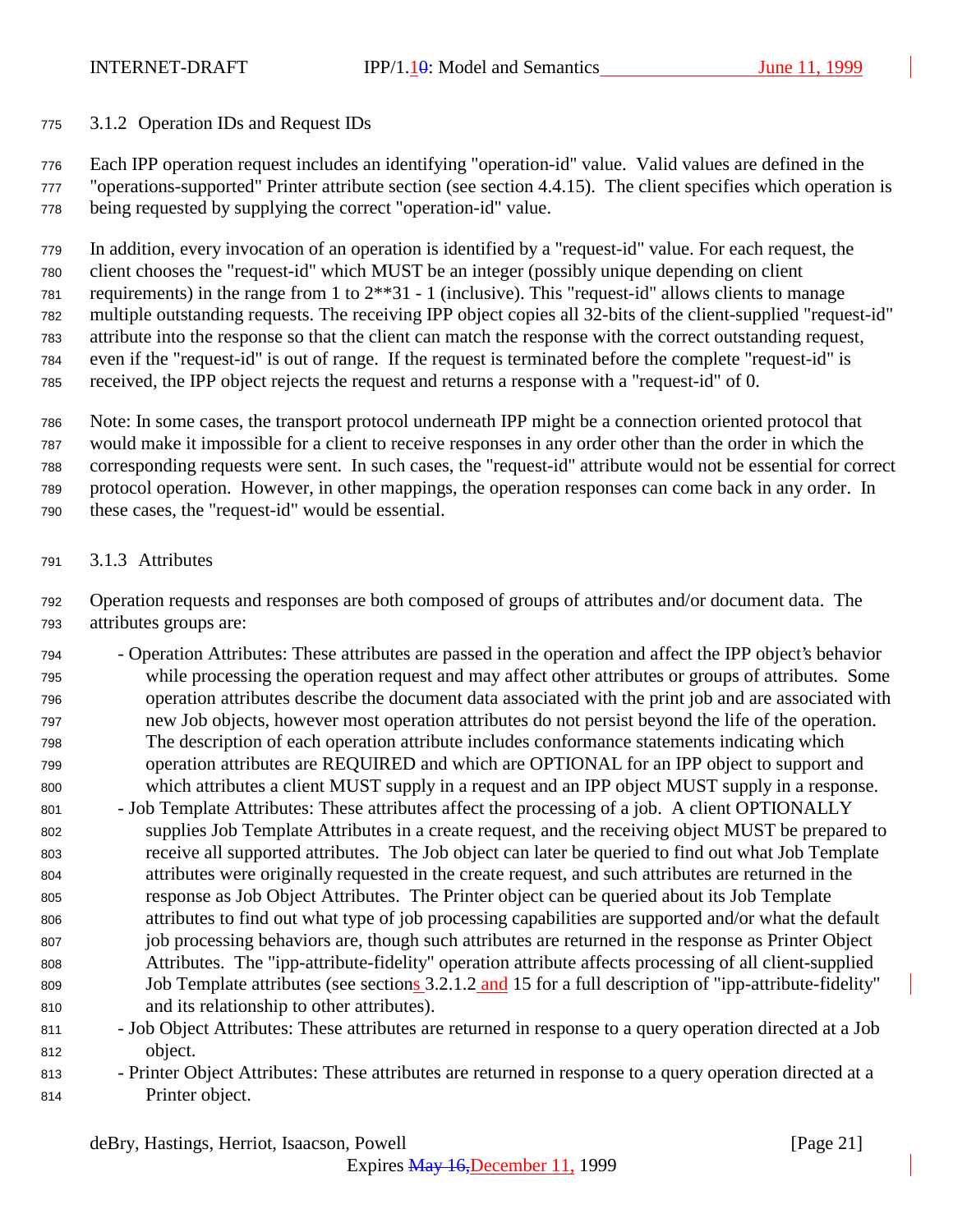- Unsupported Attributes: In a create request, the client supplies a set of Operation and Job Template attributes. If any of these attributes or their values is unsupported by the Printer object, the Printer 817 object returns the set of unsupported attributes in the response. Sections 3.1.7, 3.2.1.2, and 15 give a full description of how Job Template attributes supplied by the client in a create request are processed by the Printer object and how unsupported attributes are returned to the client. Because of extensibility, any IPP object might receive a request that contains new or unknown attributes or values for which it has no support. In such cases, the IPP object processes what it can and returns the unsupported attributes in the response. The Unsupported Attribute group is defined for all operation responses for returning unsupported attributes that the client supplied in the request.

 Later in this section, each operation is formally defined by identifying the allowed and expected groups of attributes for each request and response. The model identifies a specific order for each group in each request or response, but the attributes within each group may be in any order, unless specified otherwise.

828 Each attribute specification definition includes the attribute's name followed by the name of its attribute syntax(es) in parenthesizes. In addition, each 'integer' attribute is followed by the allowed range in parentheses, (m:n), for values of that attribute. Each 'text' or 'name' attribute is followed by the maximum size in octets in parentheses, (size), for values of that attribute. For more details on attribute syntax notation, see the descriptions of these attributes syntaxes in section 4.1.

 Note: Document data included in the operation is not strictly an attribute, but it is treated as a special attribute group for ordering purposes. The only operations that support supplying the document data within an operation request are Print-Job and Send-Document. There are no operation responses that include document data.

837 Note: Some operations are REQUIRED for IPP objects to support; the others are OPTIONAL (see section 5.2.2). Therefore, before using an OPTIONAL operation, a client SHOULD first use the REQUIRED Get- Printer-Attributes operation to query the Printer's "operations-supported" attribute in order to determine which OPTIONAL Printer and Job operations are actually supported. The client SHOULD NOT use an OPTIONAL operation that is not supported. When an IPP object receives a request to perform an operation it does not support, it returns the 'server-error-operation-not-supported' status code (see section 13.1.5.2). An IPP object is non-conformant if it does not support a REQUIRED operation.

3.1.4 Character Set and Natural Language Operation Attributes

845 Some Job and Printer attributes have values that are text strings and names intended for human understanding rather than machine understanding (see the 'text' and 'name' attribute syntax descriptions in section 4.1). The following sections describe two special Operation Attributes called "attributes-charset" and "attributes-natural-language". These attributes are always part of the Operation Attributes group. For most attribute groups, the order of the attributes within the group is not important. However, for these two attributes within the Operation Attributes group, the order is critical. The "attributes-charset" attribute MUST be the first attribute in the group and the "attributes-natural-language" attribute MUST be the second attribute in the group. In other words, these attributes MUST be supplied in every IPP request and response, they MUST come first in the group, and MUST come in the specified order. For job creation operations, the IPP Printer implementation saves these two attributes with the new Job object as Job

deBry, Hastings, Herriot, Isaacson, Powell [Page 22]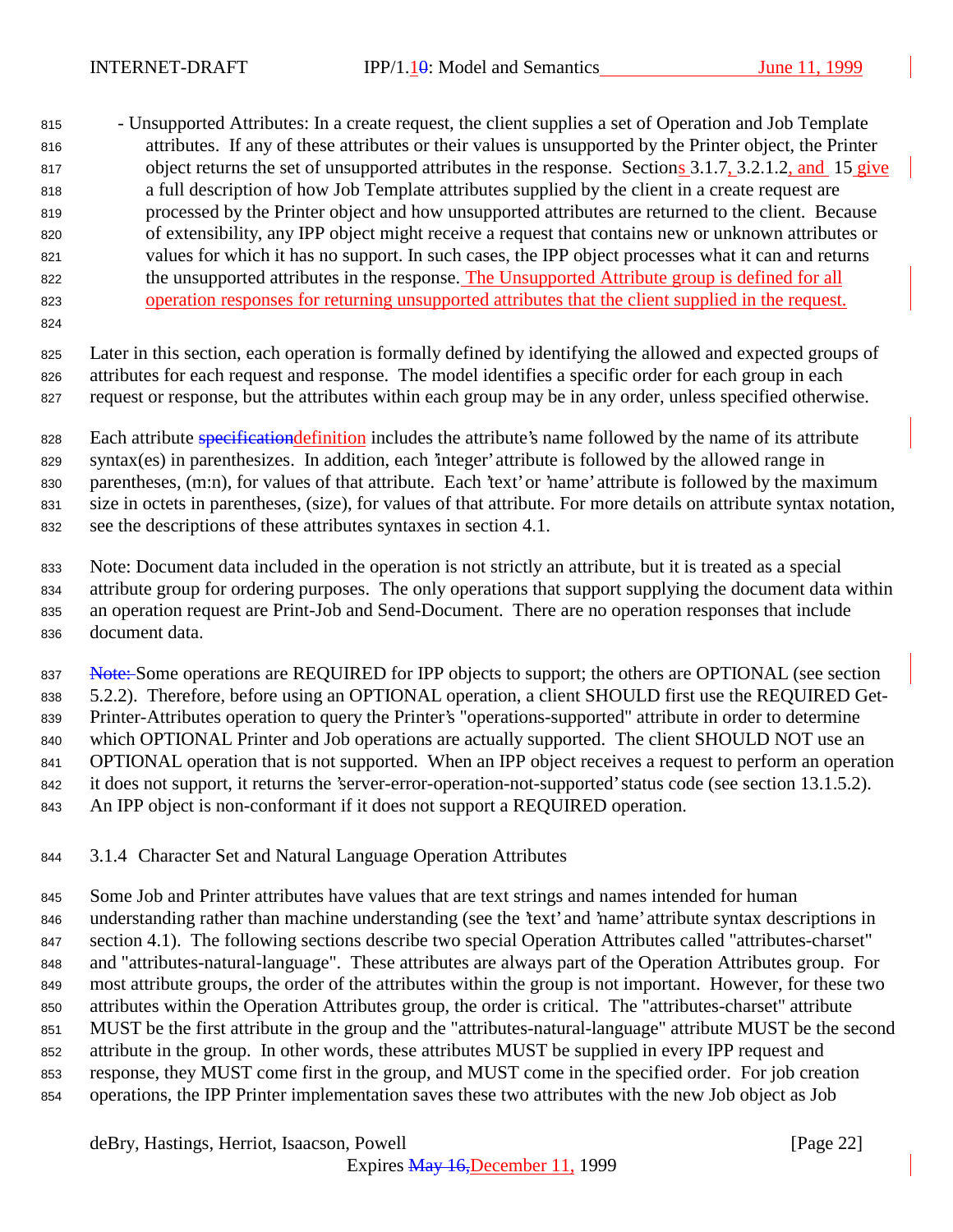Description attributes. For the sake of brevity in this document, these operation attribute descriptions are not repeated with every operation request and response, but have a reference back to this section instead.

3.1.4.1 Request Operation Attributes

 The client MUST supply and the Printer object MUST support the following REQUIRED operation 859 attributes in every  $\frac{IPP}{1.0}$  (IPP/1.1 operation request:

"attributes-charset" (charset):

 This operation attribute identifies the charset (coded character set and encoding method) used by any 'text' and 'name' attributes that the client is supplying in this request. It also identifies the charset that the Printer object MUST use (if supported) for all 'text' and 'name' attributes and status messages that the Printer object returns in the response to this request. See Sections 4.1.1 and 4.1.2 865 for the *specification definition* of the 'text' and 'name' attribute syntaxes.

867 All clients and IPP objects MUST support the 'utf-8' charset  $RFC2044$  [RFC2279] and MAY support additional charsets provided that they are registered with IANA [IANA-CS]. If the Printer object does not support the client supplied charset value, the Printer object MUST reject the request, set the "attributes-charset" to 'utf-8' in the response, and return the 'client-error-charset-not-871 supported' status code and any 'text' or 'name' attributes using the 'utf-8' charset. The Printer NEED 872 NOT return any attributes in the Unsupported Attributes Group (See sections 3.1.7 and 3.2.1.2). 873 The Printer object MUST indicate the charset(s) supported as the values of the "charset-supported" 874 Printer attribute (see Section 4.4.18), so that the client can query to determine which charset(s) are supported.

 Note to client implementers: Since IPP objects are only required to support the 'utf-8' charset, in order to maximize interoperability with multiple IPP object implementations, a client may want to supply 'utf-8' in the "attributes-charset" operation attribute, even though the client is only passing and able to present a simpler charset, such as US-ASCII or ISO-8859-1. Then the client will have to filter out (or charset convert) those characters that are returned in the response that it cannot present to its user. On the other hand, if both the client and the IPP objects also support a charset in common besides utf-8, the client may want to use that charset in order to avoid charset conversion or data loss.

- See the 'charset' attribute syntax description in Section 4.1.7 for the syntax and semantic interpretation of the values of this attribute and for example values.
- "attributes-natural-language" (naturalLanguage):
- This operation attribute identifies the natural language used by any 'text' and 'name' attributes that the client is supplying in this request. This attribute also identifies the natural language that the Printer object SHOULD use for all 'text' and 'name' attributes and status messages that the Printer object returns in the response to this request.
- There are no REQUIRED natural languages required for the Printer object to support. However, the Printer object's "generated-natural-language-supported" attribute identifies the natural languages supported by the Printer object and any contained Job objects for all text strings generated by the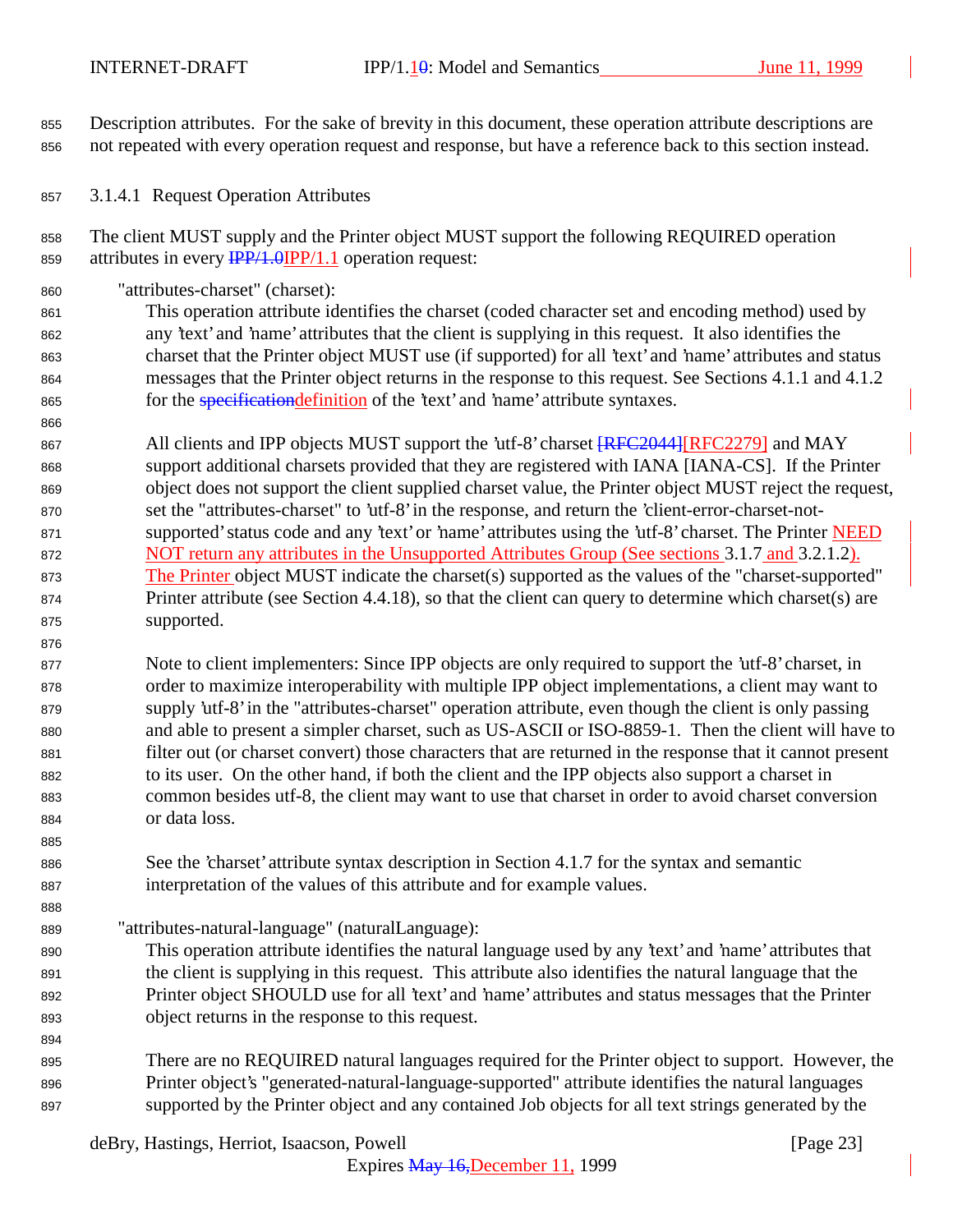IPP object. A client MAY query this attribute to determine which natural language(s) are supported for generated messages.

 For any of the attributes for which the Printer object generates text, i.e., for the "job-state-message", "printer-state-message", and status messages (see Section 3.1.6), the Printer object MUST be able to generate these text strings in any of its supported natural languages. If the client requests a natural language that is not supported, the Printer object MUST return these generated messages in the Printer's configured natural language as specified by the Printer's "natural-language-configured" attribute" (see Section 4.4.19).

- For other 'text' and 'name' attributes supplied by the client, authentication system, operator, system administrator, or manufacturer (i.e., for "job-originating-user-name", "printer-name" (name), "printer-location" (text), "printer-info" (text), and "printer-make-and-model" (text)), the Printer object is only required to support the configured natural language of the Printer identified by the Printer object's "natural-language-configured" attribute, though support of additional natural languages for these attributes is permitted.
- For any 'text' or 'name' attribute in the request that is in a different natural language than the value supplied in the "attributes-natural-language" operation attribute, the client MUST use the Natural Language Override mechanism (see sections 4.1.1.2 and 4.1.2.2) for each such attribute value supplied. The client MAY use the Natural Language Override mechanism redundantly, i.e., use it even when the value is in the same natural language as the value supplied in the "attributes-natural-language" operation attribute of the request.
- The IPP object MUST accept any natural language and any Natural Language Override, whether the IPP object supports that natural language or not (and independent of the value of the "ipp-attribute- fidelity" Operation attribute). That is the IPP object accepts all client supplied values no matter what the values are in the Printer object's "generated-natural-language-supported" attribute. That attribute, "generated-natural-language-supported", only applies to generated messages, not client supplied messages. The IPP object MUST remember that natural language for all client-supplied attributes, and when returning those attributes in response to a query, the IPP object MUST indicate that natural language.

931 Each value whose attribute syntax type is "text" or 'name' text' or 'name' (see sections 4.1.1 and 4.1.2) has an Associated Natural-Language. This document does not specify how this association is stored in a Printer or Job object. When such a value is encoded in a request or response, the natural language is either implicit or explicit:

936 − In the implicit case, the value contains only the text/name value, and the language is 937 specified by the "attributes-natural-language" attributes-natural-language" operation attribute in the request or response (see sections 4.1.1.1 textWithoutLanguage and 4.1.2.1 nameWithoutLanguage).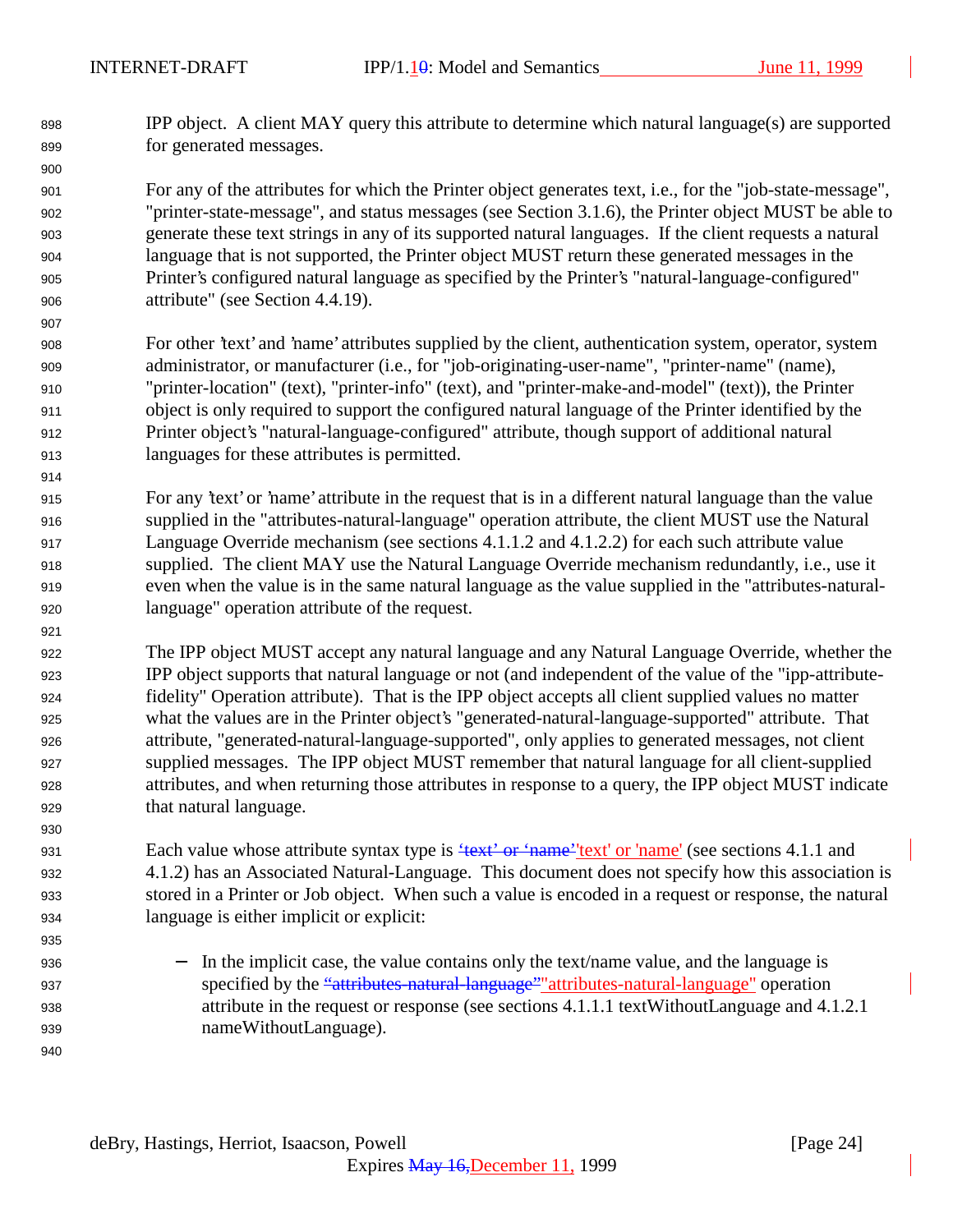941 − In the explicit case (also known as the Natural-Language Override case), the value contains both the language and the text/name value (see sections 4.1.1.2 textWithLanguage and 4.1.2.2 nameWithLanguage).

 For example, the "job-name" attribute MAY be supplied by the client in a create request. The text value for this attribute will be in the natural language identified by the "attribute-natural-language" attribute, or if different, as identified by the Natural Language Override mechanism. If supplied, the IPP object will use the value of the "job-name" attribute to populate the Job object's "job-name" attribute. Whenever any client queries the Job object's "job-name" attribute, the IPP object returns the attribute as stored and uses the Natural Language Override mechanism to specify the natural language, if it is different from that reported in the "attributes-natural-language" operation attribute of the response. The IPP object MAY use the Natural Language Override mechanism redundantly, i.e., use it even when the value is in the same natural language as the value supplied in the "attributes-natural-language" operation attribute of the response.

- An IPP object MUST NOT reject a request based on a supplied natural language in an "attributes-natural-language" Operation attribute or in any attribute that uses the Natural Language Override.
- See the 'naturalLanguage' attribute syntax description in section 4.1.8 for the syntax and semantic interpretation of the values of this attribute and for example values.

 Clients SHOULD NOT supply 'text' or 'name' attributes that use an illegal combination of natural language and charset. For example, suppose a Printer object supports charsets 'utf-8', 'iso-8859-1', and 'iso-8859-7'. Suppose also, that it supports natural languages 'en' (English), 'fr' (French), and 'el' (Greek). Although the Printer object supports the charset 'iso-8859-1' and natural language 'el', it probably does not support the combination of Greek text strings using the 'iso-8859-1' charset. The Printer object handles this apparent incompatibility differently depending on the context in which it occurs:

- In a create request: If the client supplies a text or name attribute (for example, the "job-name" operation attribute) that uses an apparently incompatible combination, it is a client choice that does not affect the Printer object or its correct operation. Therefore, the Printer object simply accepts the client supplied value, stores it with the Job object, and responds back with the same combination whenever the client (or any client) queries for that attribute.
- -In a query-type operation, like Get-Printer-Attributes: If the client requests an apparently incompatible combination, the Printer object responds (as described in section 3.1.4.2) using the Printer's configured natural language rather than the natural language requested by the client.
- 

 In either case, the Printer object does not reject the request because of the apparent incompatibility. The potential incompatible combination of charset and natural language can occur either at the global operation level or at the Natural Language Override attribute-by-attribute level. In addition, since the response always includes explicit charset and natural language information, there is never any question or ambiguity in how the client interprets the response.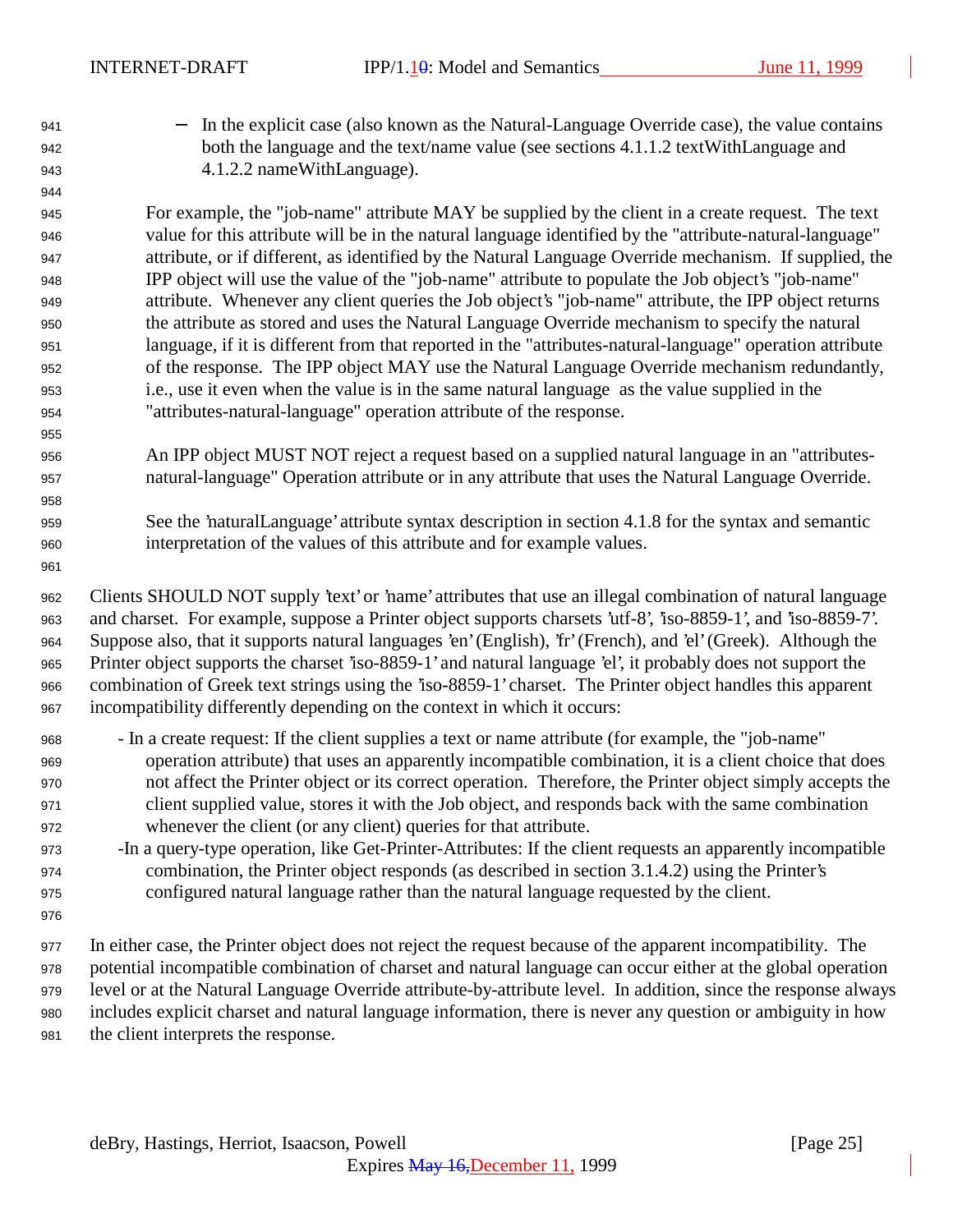#### 3.1.4.2 Response Operation Attributes

 The Printer object MUST supply and the client MUST support the following REQUIRED operation 984 attributes in every  $\frac{IPP}{1.0}$  (PP/1.1 operation response:

"attributes-charset" (charset):

 This operation attribute identifies the charset used by any 'text' and 'name' attributes that the Printer object is returning in this response. The value in this response MUST be the same value as the "attributes-charset" operation attribute supplied by the client in the request. If this is not possible (i.e., the charset requested is not supported), the request would have been rejected. See "attributes-charset" described in Section 3.1.4.1 above.

 If the Printer object supports more than just the 'utf-8' charset, the Printer object MUST be able to code convert between each of the charsets supported on a highest fidelity possible basis in order to return the 'text' and 'name' attributes in the charset requested by the client. However, some information loss MAY occur during the charset conversion depending on the charsets involved. For example, the Printer object may convert from a UTF-8 'a' to a US-ASCII 'a' (with no loss of information), from an ISO Latin 1 CAPITAL LETTER A WITH ACUTE ACCENT to US-ASCII 'A' (losing the accent), or from a UTF-8 Japanese Kanji character to some ISO Latin 1 error character indication such as '?', decimal code equivalent, or to the absence of a character, depending on implementation.

 Note: Whether an implementation that supports more than one charset stores the data in the charset supplied by the client or code converts to one of the other supported charsets, depends on implementation. The strategy should try to minimize loss of information during code conversion. On each response, such an implementation converts from its internal charset to that requested.

"attributes-natural-language" (naturalLanguage):

 This operation attribute identifies the natural language used by any 'text' and 'name' attributes that the IPP object is returning in this response. Unlike the "attributes-charset" operation attribute, the IPP object NEED NOT return the same value as that supplied by the client in the request. The IPP object MAY return the natural language of the Job object or the Printer's configured natural language as identified by the Printer object's "natural-language-configured" attribute, rather than the natural language supplied by the client. For any 'text' or 'name' attribute or status message in the response that is in a different natural language than the value returned in the "attributes-natural- language" operation attribute, the IPP object MUST use the Natural Language Override mechanism (see sections 4.1.1.2 and 4.1.2.2) on each attribute value returned. The IPP object MAY use the Natural Language Override mechanism redundantly, i.e., use it even when the value is in the same natural language as the value supplied in the "attributes-natural-language" operation attribute of the response.

3.1.5 Operation Targets

 All IPP operations are directed at IPP objects. For Printer operations, the operation is always directed at a Printer object using one of its URIs (i.e., one of the values in the Printer object's "printer-uri-supported" attribute). Even if the Printer object supports more than one URI, the client supplies only one URI as the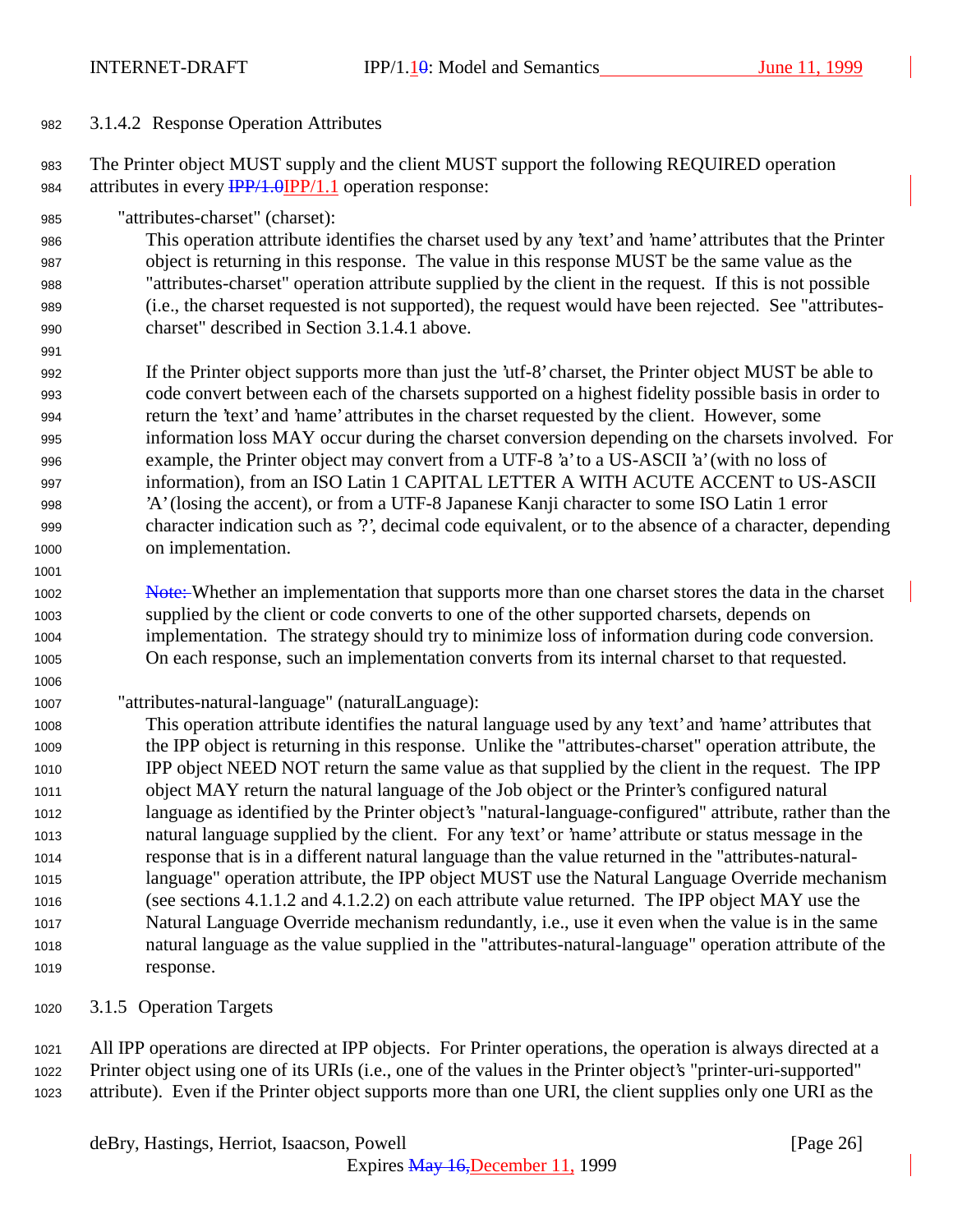- target of the operation. The client identifies the target object by supplying the correct URI in the "printer-uri (uri)" operation attribute.
- For Job operations, the operation is directed at either:
- The Job object itself using the Job object's URI. In this case, the client identifies the target object by supplying the correct URI in the "job-uri (uri)" operation attribute.
- The Printer object that created the Job object using both the Printer objects URI and the Job object's Job ID. Since the Printer object that created the Job object generated the Job ID, it MUST be able to correctly associate the client supplied Job ID with the correct Job object. The client supplies the Printer object's URI in the "printer-uri (uri)" operation attribute and the Job object's Job ID in the "job-id (integer(1:MAX))" operation attribute.
- 

 If the operation is directed at the Job object directly using the Job object's URI, the client MUST NOT include the redundant "job-id" operation attribute.

 The operation target attributes are REQUIRED operation attributes that MUST be included in every operation request. Like the charset and natural language attributes (see section 3.1.4), the operation target attributes are specially ordered operation attributes. In all cases, the operation target attributes immediately follow the "attributes-charset" and "attributes-natural-language" attributes within the operation attribute group, however the specific ordering rules are:

- In the case where there is only one operation target attribute (i.e., either only the "printer-uri" attribute or only the "job-uri" attribute), that attribute MUST be the third attribute in the operation attributes group.
- In the case where Job operations use two operation target attributes (i.e., the "printer-uri" and "job-id" attributes), the "printer-uri" attribute MUST be the third attribute and the "job-id" attribute MUST be the fourth attribute.
- In all cases, the target URIs contained within the body of IPP operation requests and responses must be in absolute format rather than relative format (a relative URL identifies a resource with the scope of the HTTP server, but does not include scheme, host or port).
- The following rules apply to the use of port numbers in URIs that identify IPP objects:
- 1. If the URI scheme allows the port number to be explicitly included in the URI string, and a port number is specified within the URI, then that port number MUST be used by the client to contact the IPP object.
- 2. If the URI scheme allows the port number to be explicitly included in the URI string, and a port number is not specified within the URI, then default port number implied by that URI scheme MUST be used by the client to contact the IPP object.
- 3. If the URI scheme does not allow an explicit port number to be specified within the URI, then the default port number implied by that URI MUST be used by the client to contact the IPP object.
	- deBry, Hastings, Herriot, Isaacson, Powell [Page 27]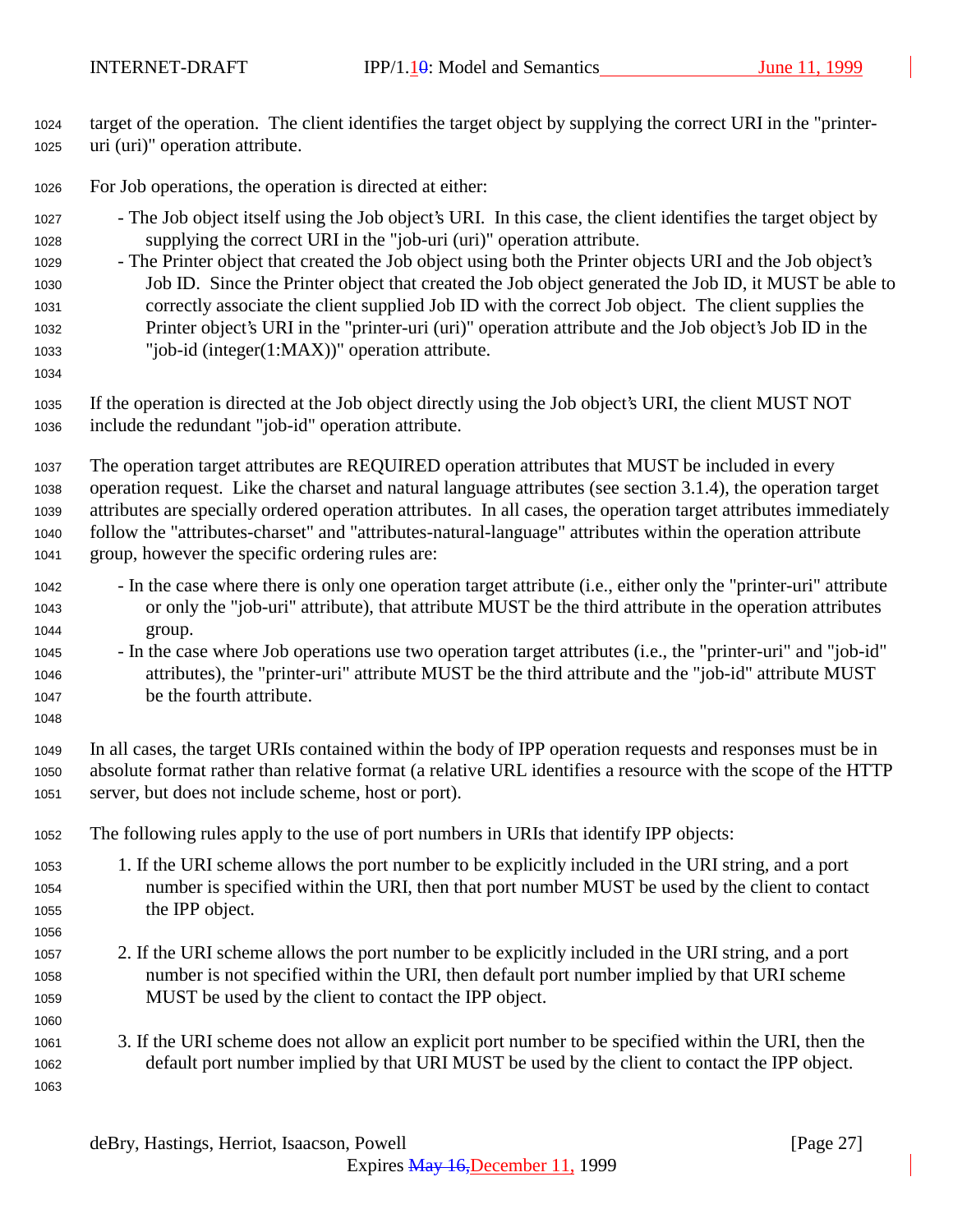1064 Note: The IPP encoding and transport" Encoding and Transport document [IPP-PRO] shows a mapping of <sup>1065</sup> IPP onto HTTP/1.1 and defines a new default port number for using IPP over HTTP/1.1.

<sup>1066</sup> 3.1.6 Operation Response Status Codes and Status Messages

<sup>1067</sup> Every operation response includes a REQUIRED "status-code" parameter and an OPTIONAL "status-<sup>1068</sup> message" operation attribute, and an OPTIONAL "detailed-status-message" operation attribute. The Print-<sup>1069</sup> URI and Send-URI response MAY include an OPTIONAL "document-access-error" operation attribute.

- <sup>1070</sup> 3.1.6.1 "status-code" (type2 enum)
- 1071 The REQUIRED "status-code" parameter provides information on the processing of a request.

<sup>1072</sup> The status code is intended for use by automata. A client implementation of IPP SHOULD convert status <sup>1073</sup> code values into any localized message that has semantic meaning to the end user.

 The "status-code" value is a numeric value that has semantic meaning. The "status-code" syntax is similar to a "type2 enum" (see section 4.1 on "Attribute Syntaxes") except that values can range only from 0x0000 to 0x7FFF. Section 13 describes the status codes, assigns the numeric values, and suggests a corresponding status message for each status code for use by the client when the user's natural language is English.

- <sup>1078</sup> If the Printer performs an operation with no errors and it encounters no problems, it MUST return the status <sup>1079</sup> code 'successful-ok' in the response. See section 13.
- <sup>1080</sup> If the client supplies unsupported values for the following parameters or Operation attributes, the Printer

<sup>1081</sup> object MUST reject the operation, NEED NOT return the unsupported attribute value in the Unsupported <sup>1082</sup> Attributes group, and MUST return the indicated status code:

| Parameter/Attribute | Status code                                                   |
|---------------------|---------------------------------------------------------------|
| version-number      | server-error-version-not-supported                            |
| operation-id        | server-error-operation-not-supported                          |
| attributes-charset  | client-error-charset-not-supported                            |
| compression         | client-error-compression-not-supported                        |
| document-format     | client-error-document-format-not-supported                    |
| document-uri        | client-error-uri-scheme-not-supported, client-error-document- |
|                     | access-error                                                  |

1083

<sup>1084</sup> If the client supplies unsupported values for other attributes, or unsupported attributes, the Printer returns 1085 the status code defined in section 3.1.7 on Unsupported Attributes. **Issue 18** 

<sup>1086</sup> 3.1.6.2 "status-message" (text(255))

1087 A The OPTIONAL "status-message" operation attribute provides a short textual description of the status of <sup>1088</sup> the operation. The "status-message" attribute's syntax is "text(255)", so the maximum length is 255 octets 1089 (see section 4.1.1).  $\mathbf{f}$  The status message is intended for the human end user. If a response does include a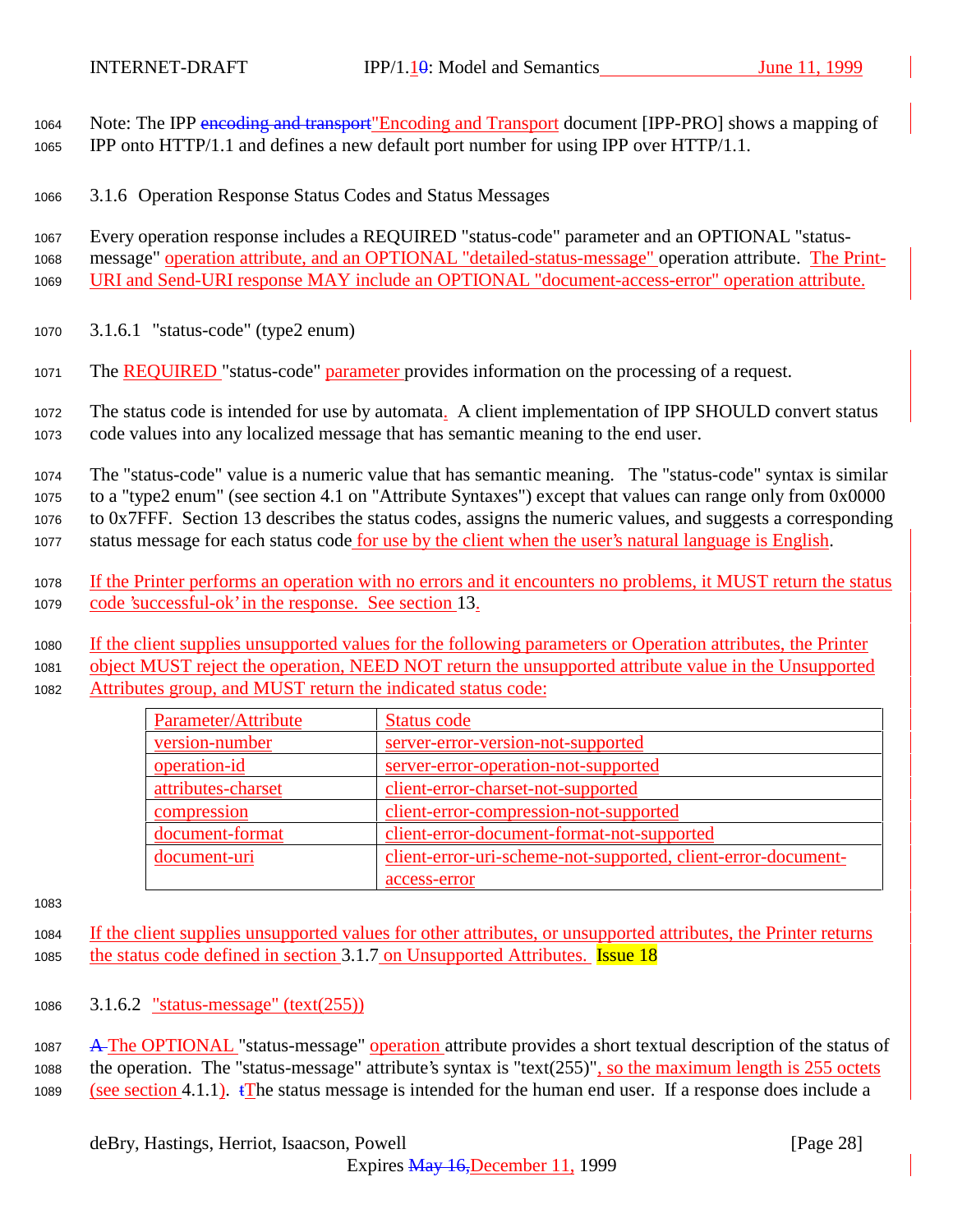"status-message" attribute, an IPP client NEED NOT examine or display the messages, however it

1091 SHOULD do so in some implementation specific manner. The "status-message" is especially useful for a

later version of a Printer object to return as supplemental information for the human user to accompany a

status code that an earlier version of a client might not understand.

 If the Printer object supports the "status-message" operation attribute, the Printer object MUST be able to generate this message in any of the natural languages identified by the Printer object's "generated-natural- language-supported" attribute (see the "attributes-natural-language" operation attribute specified in section 3.1.4.1. Section 13 suggests the text for the status message returned by the Printer for use with the English natural language.

 As described in section 3.1.4.1 for any returned 'text' attribute, if there is a choice for generating this message, the Printer object uses the natural language indicated by the value of the "attributes-natural- language" in the client request if supported, otherwise the Printer object uses the value in the Printer object's own "natural-language-configured" attribute.

If the Printer object supports the "status-message" operation attribute, it SHOULD use the REQUIRED 'utf-

8' charset to return a status message for the following error status codes (see section 13): 'client-error-bad-

request', 'client-error-charset-not-supported', 'server-error-internal-error', 'server-error-operation-not-

supported', and 'server-error-version-not-supported'. In this case, it MUST set the value of the "attributes-

- charset" operation attribute to 'utf-8' in the error response.
- 3.1.6.3 "detailed-status-message" (text(MAX)) Issue 35

 The OPTIONAL "detailed-status-message" operation attribute provides additional more detailed technical and implementation-specific information about the operation. The "detailed-status-message" attribute's syntax is "text(MAX)", so the maximum length is 1023 octets (see section 4.1.1). If the Printer objects supports the "detailed-status-message" operation attribute, neither the Printer nor the client localizes the message, since it is intended for use by the system administrator or other experienced technical persons. Clients MUST NOT attempt to parse the value of this attribute. See the "document-access-error" operation attribute (section 3.1.6.4) for additional errors that a program can process.

3.1.6.4 "document-access-error" (text(MAX)) Issue 35

 This OPTIONAL operation attribute provides additional information about any document access errors encountered by the Printer before it returned a response to the Print-URI (section 3.2.2) or Send-URI (section 3.3.1) operation. For errors in the protocol identified by the URI scheme in the "document-uri" operation attribute, such as 'http:' or 'ftp:', the error code is returned in parentheses, followed by the URI. For example: (404) http://ftp.pwg.org/pub/pwg/ipp/new\_MOD/ipp-model-v11-990510.pdf Most Internet protocols use decimal error codes (unlike IPP), so the ASCII error code representation is in

decimal.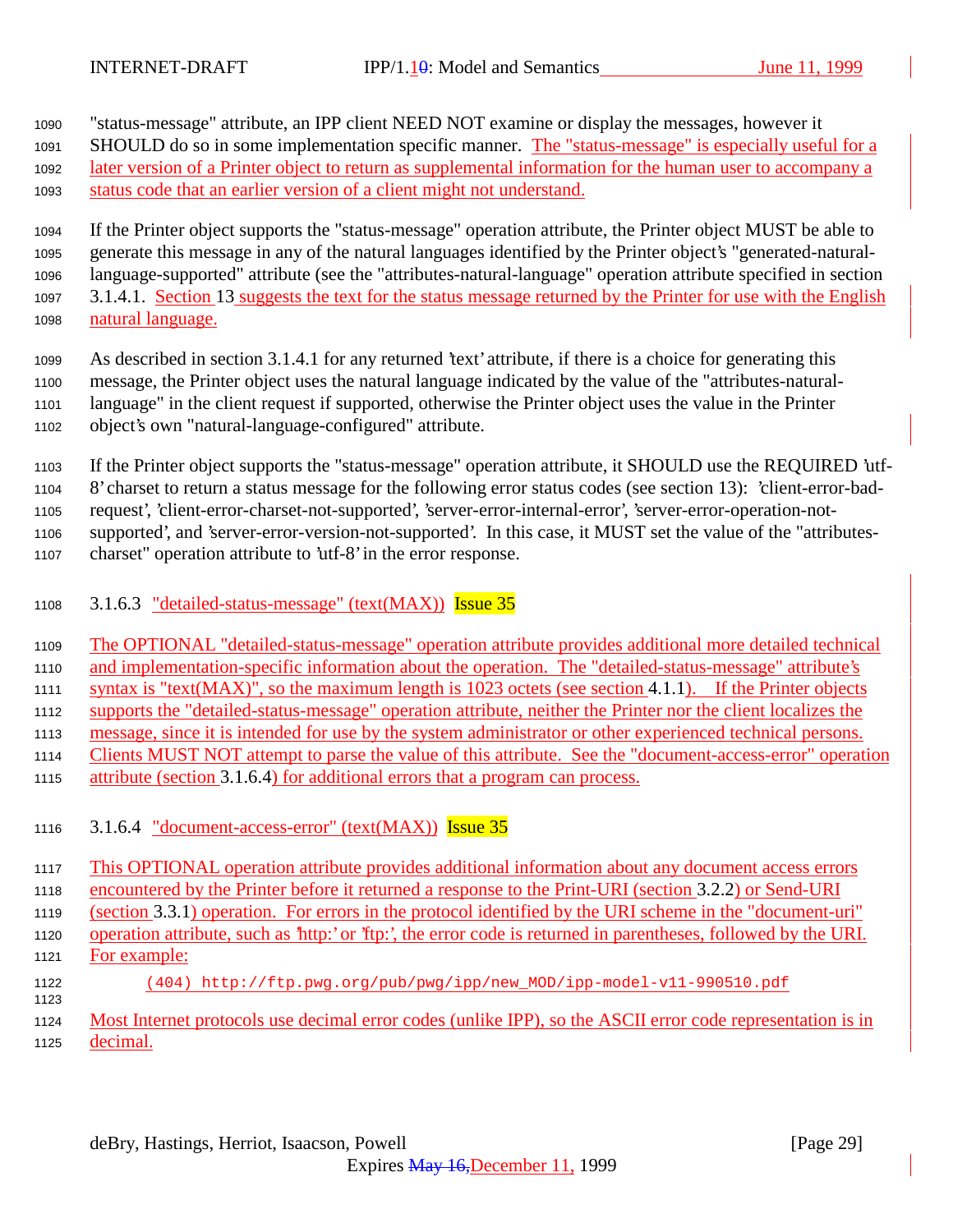### 3.1.7 Unsupported Attributes

- The Unsupported Attributes group contains attributes that are not supported by the operation. This group is primarily for the job creation operations, but all operations can return this group.
- A Printer object MUST include an Unsupported Attributes group in a response if the status code is one of
- the following: 'successful-ok-ignored-or-substituted-attributes', 'successful-ok-conflicting-attributes', 'client-error-attributes-or-values-not-supported' or 'client-error-conflicting-attributes'.
- If the status code is one of the four specified in the preceding paragraph, the Unsupported Attributes group MUST contain all of those attributes and only those attributes that are:
- a. an Operation or Job Template attribute supplied in the request, and
- b. unsupported by the printer. See below for details on the three categories "unsupported" attributes. **Issue 18, Issue 23, and Issue 27**

1137 If the Printer object is not returning any Unsupported Attributes in the response, the Printer object

- SHOULD omit Group 2 rather than sending an empty group. However, a client MUST be able to accept an empty group.
- Unsupported attributes fall into three categories:
- 1. The Printer object does not support the supplied attribute (no matter what the attribute syntax or value).
- 1143 2. The Printer object does support the attribute, but does not support some or all of the particular attribute syntaxes or values supplied by the client (i.e., the Printer object does not have those attribute syntaxes or values in its corresponding "xxx-supported" attribute).
- 3. The Printer object does support the attributes and values supplied, but the particular values are in conflict with one another, because they violate a constraint, such as not being able to staple transparencies.
- In the case of an unsupported attribute name, the Printer object returns the client-supplied attribute with a substituted value of 'unsupported'. This value's syntax type is "out-of-band" and its encoding is defined by special rules for "out-of-band" values in the "Encoding and Transport" document [IPP-PRO]. Its value
- 1152 indicates no support for the attribute itself (see the beginning of section 4.1). Issue 12
- In the case of a supported attribute with one or more unsupported attribute syntaxes or values, the Printer
- object simply returns the client-supplied attribute with the unsupported attribute syntaxes or values as
- supplied by the client. This indicates support for the attribute, but no support for that particular attribute
- syntax or value. If the client supplies a multi-valued attribute with more than one value and the Printer
- object supports the attribute but only supports a subset of the client-supplied attribute syntaxes or values,
- the Printer object MUST return only those attribute syntaxes or values that are unsupported.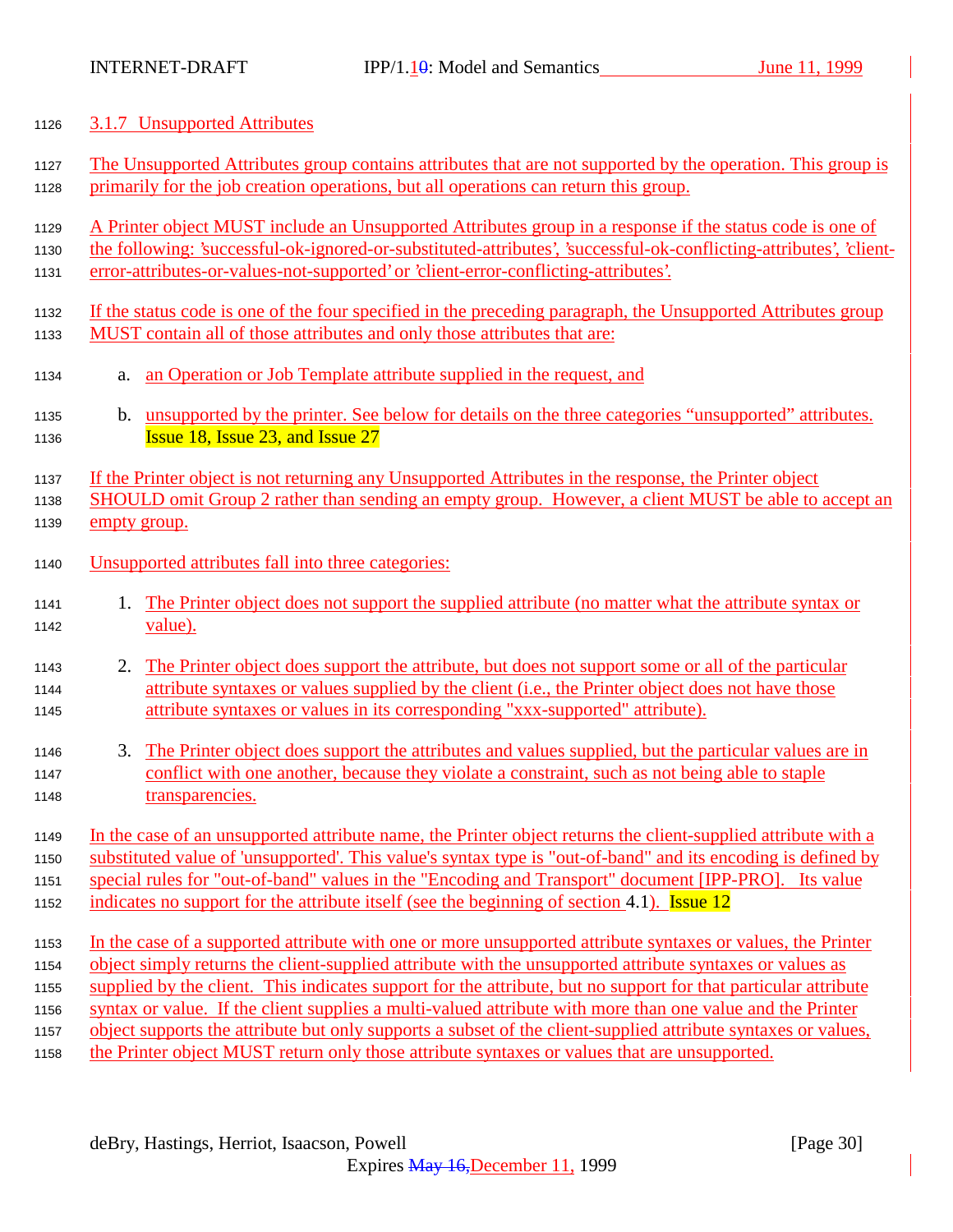In the case of two (or more) supported attribute values that are in conflict with one another (although each

- is supported independently, the values conflict when requested together within the same job), the Printer
- object MUST return all the values that it ignores or substitutes to resolve the conflict, but not any of the
- values that it is still using. The choice for exactly how to resolve the conflict is implementation dependent.
- See sections 3.2.1.2 and 15. See The Implementer's Guide [IPP-IIG] for an example.
- 3.1.8 Versions

 Each operation request and response carries with it a "version-number" parameter. Each value of the "version-number" is in the form "X.Y" where X is the major version number and Y is the minor version number. By including a version number in the client request, it allows the client to identify which version of IPP it is interested in using, i.e., the version whose conformance requirements the client may be depending upon the Printer to meet.

- If the IPP object does not support that major version number supplied by the client, i.e., the major version
- field of the "version-number" parameter does not match any of the values of the Printer's "ipp-versions-
- 1172 supported" (see section 4.4.14), the object MUST responds with a status code of 'server-error-version-not-
- supported' along with the closest version number that is supported (see section 13.1.5.4). If the major
- version number is supported, but the minor version number is not, the IPP object SHOULD accept and
- attempt to perform the request (or reject the request if the operation is not supported), else it rejects the request and returns the 'server-error-version-not-supported' status code. In all cases, the IPP object MUST
- return the "version-number" that it supports that is closest to the version number supplied by the client in the request.
- There is no version negotiation per se. However, if after receiving a 'server-error-version-not-supported' 1180 status code from an IPP object, there is nothing that prevents a client SHOULD from trying again with a different version number. A client MAY also determine the versions supported either from a directory that
- conforms to Appendix E (see section 16) or by querying the Printer object's "ipp-versions-supported"
- 1183 attribute (see section 4.4.14) to determine which versions are supported. **Issue 36**
- 1184 In order to conform to IPP/1.0, an implementation An IPP object implementation MUST support version
- '1.1', i.e., meet the conformance requirements for IPP/1.1 as specified in this document and [IPP-PRO]. An 1186 IPP object implementation SHOULD at least support version '1.0', i.e., meet the conformance requirements
- for IPP/1.0 [RFC2566 and RFC2565]. Issue 36
- There is only one notion of "version number" that covers both IPP Model and IPP Protocol changes. Thus the version number MUST change when introducing a new version of the Model and Semantics document **[IPP-MOD]**(this document) or a new version of the "Encoding and Transport" document [IPP-PRO].
- Changes to the major version number of the Model and Semantics document indicate structural or syntactic changes that make it impossible for older version of IPP clients and Printer objects to correctly parse and correctly process the new or changed attributes, operations and responses. If the major version number changes, the minor version numbers is set to zero. As an example, adding the REQUIRED "ipp-attribute-fidelity" attribute to version '1.1' (if it had not been part of version '1.0'), would have required a change to
- the major version number, since an IPP/1.0 Printer would not have processed a request with the correct
- 1197 semantics that contained the "ipp-attribute-fidelity" attribute that it did not know about. Items that might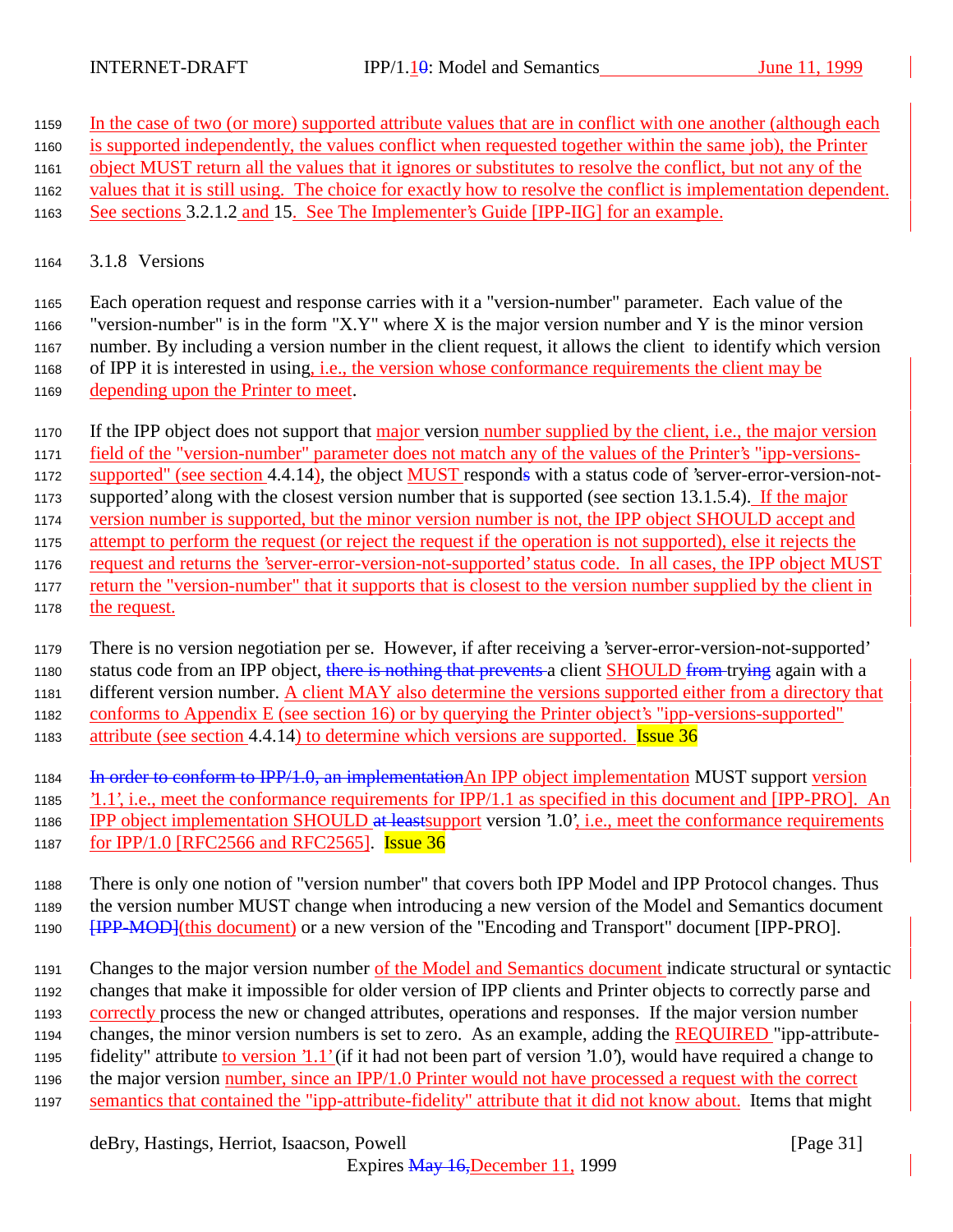affect the changing of the major version number include any changes to the Model and Semantics document **[IPP-MOD]**(this document) or the "Encoding and Transport" document [IPP-PRO] itself, such as:

- reordering of ordered attributes or attribute sets
- changes to the syntax of existing attributes
- 1202 changing Operation or Job Template attributes from OPTIONAL to REQUIRED and vice versa 1203 - adding REQUIRED (for an IPP object to support) operation attributes
- adding REQUIRED (for an IPP object to support) operation attribute groups
- 1205 adding values to existing REQUIRED operation attributes
- adding REQUIRED operations
- 
- Changes to the minor version number indicate the addition of new features, attributes and attribute values that may not be understood by all IPP objects, but which can be ignored if not understood. Items that might affect the changing of the minor version number include any changes to the model objects and attributes but not the encoding and transport rules [IPP-PRO] (except adding attribute syntaxes). Examples of such changes are:
- grouping all extensions not included in a previous version into a new version
- adding new attribute values
- adding new object attributes
- adding OPTIONAL (for an IPP object to support) operation attributes (i.e., those attributes that an IPP object can ignore without confusing clients)
- adding OPTIONAL (for an IPP object to support) operation attribute groups (i.e., those attributes that an IPP object can ignore without confusing clients)
- adding new attribute syntaxes
- adding OPTIONAL operations
- changing Job Description attributes or Printer Description attributes from OPTIONAL to REQUIRED or vice versa.
- 1224 adding OPTIONAL attribute syntaxes to an existing attribute. **Issue 33**
- 1225 The encoding of the "operation-id", the "version-number", the "status-code", and the "request-id" MUST
- NOT change over any version number (either major or minor). This rule guarantees that all future versions 1227 will be backwards compatible with all previous versions (at least for checking the "operation-id", the

1228 "version-number"<del>, and the "request-id"</del>). In addition, any protocol elements (attributes, error codes, tags, etc.) that are not carried forward from one version to the next are deprecated so that they can never be

- reused with new semantics.
- 1231 Implementations that support a certain major version NEED NOT support ALL previous versions. As each 1232 new major version is defined (through the release of a new IPP specification document), that major version 1233 will specify which previous major versions MUST and which versions SHOULD be supported in compliant 1234 implementations. **Issue 36**
- 3.1.9 Job Creation Operations
- In order to "submit a print job" and create a new Job object, a client issues a create request. A create request is any one of following three operation requests: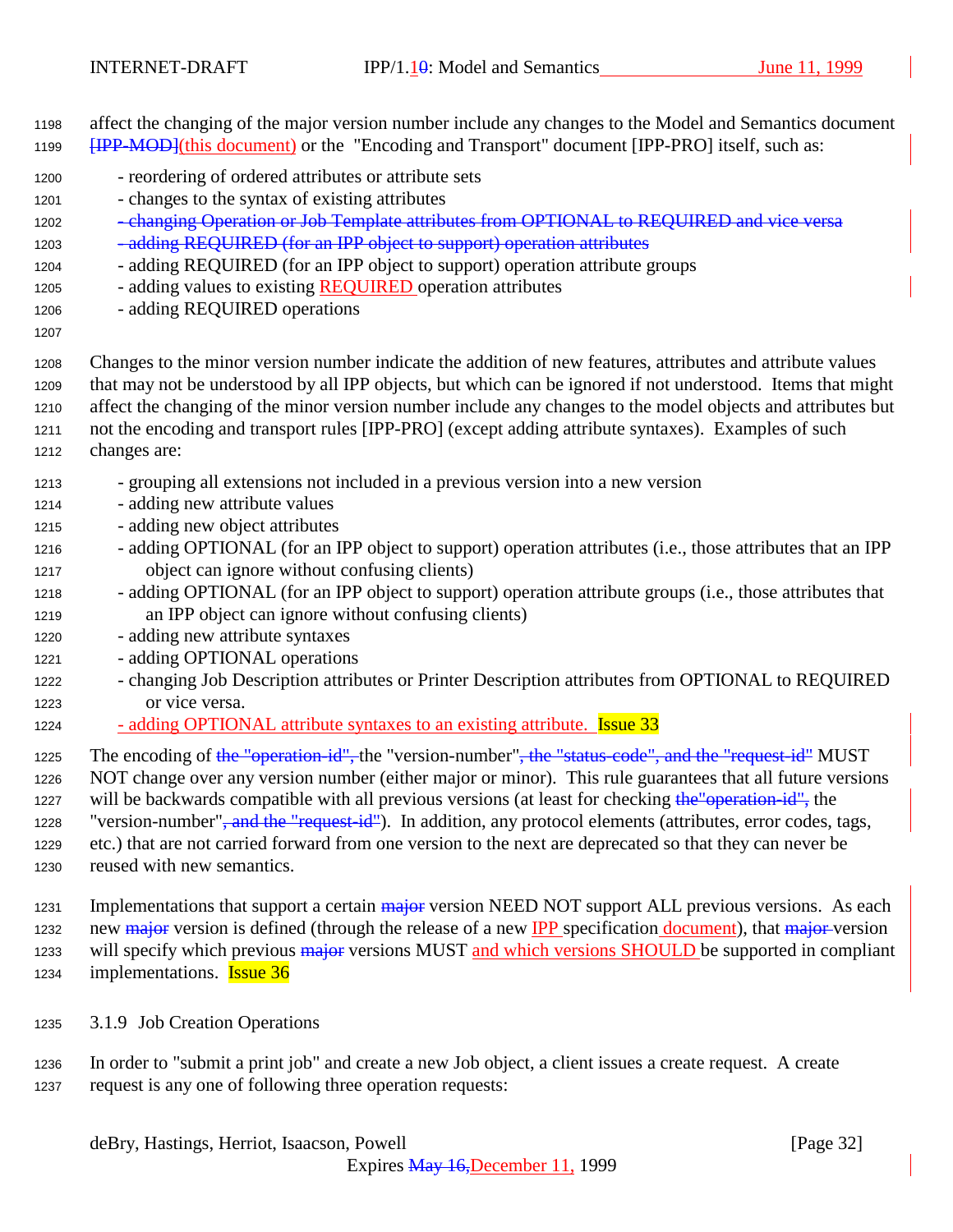- The Print-Job Request: A client that wants to submit a print job with only a single document uses the Print-Job operation. The operation allows for the client to "push" the document data to the Printer object by including the document data in the request itself.
- The Print-URI Request: A client that wants to submit a print job with only a single document (where the Printer object "pulls" the document data instead of the client "pushing" the data to the Printer object) uses the Print-URI operation. In this case, the client includes in the request only a URI reference to the document data (not the document data itself).
- The Create-Job Request: A client that wants to submit a print job with multiple documents uses the Create-Job operation. This operation is followed by an arbitrary number of Send-Document and/or Send-URI operations (each creating another document for the newly create Job object). The Send- Document operation includes the document data in the request (the client "pushes" the document data to the printer), and the Send-URI operation includes only a URI reference to the document data in the request (the Printer "pulls" the document data from the referenced location). The last Send- Document or Send-URI request for a given Job object includes a "last-document" operation attribute set to 'true' indicating that this is the last request.
- 

1256 Throughout this model specification document, the term "create request" is used to refer to any of these three operation requests.

 A Create-Job operation followed by only one Send-Document operation is semantically equivalent to a Print-Job operation, however, for performance reasons, the client SHOULD use the Print-Job operation for all single document jobs. Also, Print-Job is a REQUIRED operation (all implementations MUST support it) whereas Create-Job is an OPTIONAL operation, hence some implementations might not support it.

 Job submission time is the point in time when a client issues a create request. The initial state of every Job 1263 object is the 'pending',  $\theta$  - 'pending-held', or 'processing' state (see section 4.3.7). Issue 13 When the Printer 1264 object begins processing the print job. At this point in time, the Job object's state moves to 'processing'. This is known as job processing time. There are validation checks that must be done at job submission time and others that must be performed at job processing time.

- At job submission time and at the time a Validate-Job operation is received, the Printer MUST do the following:
- 1. Process the client supplied attributes and either accept or reject the request
- 2. Validate the syntax of and support for the scheme of any client supplied URI
- 
- At job submission time the Printer object MUST validate whether or not the supplied attributes, attribute syntaxes, and values are supported by matching them with the Printer object's corresponding "xxx- supported" attributes. See section 3.1.7 for details. [IPP-IIG] presents suggested steps for an IPP object to either accept or reject any request and additional steps for processing create requests.
- At job submission time the Printer object NEED NOT perform the validation checks reserved for job processing time such as: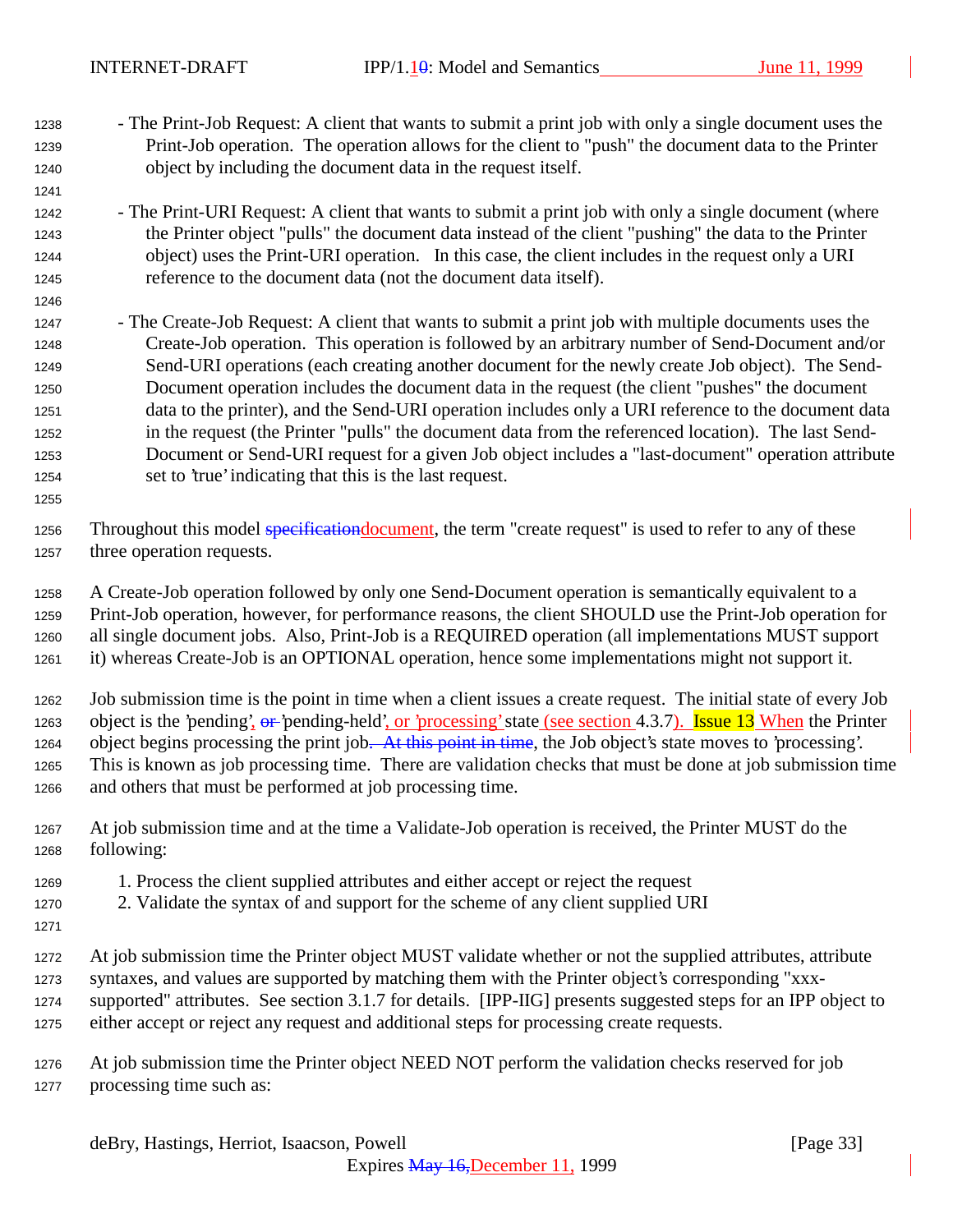- 1. Validating the document data
- 2. Validating the actual contents of any client supplied URI (resolve the reference and follow the link to the document data)
- 

 At job submission time, these additional job processing time validation checks are essentially useless, since they require actually parsing and interpreting the document data, are not guaranteed to be 100% accurate, and MUST be done, yet again, at job processing time. Also, in the case of a URI, checking for availability at job submission time does not guarantee availability at job processing time. In addition, at job processing time, the Printer object might discover any of the following conditions that were not detectable at job submission time:

- runtime errors in the document data,
- nested document data that is in an unsupported format,
- the URI reference is no longer valid (i.e., the server hosting the document might be down), or
- any other job processing error
- At job submission time, a Printer object, especially a non-spooling Printer, MAY accept jobs that it does not have enough space for. In such a situation, a Printer object MAY stop reading data from a client for an indefinite period of time. A client MUST be prepared for a write operation to block for an indefinite period of time (see section 5.1 on client conformance).
	- 1297 When a Printer object has too little space for starting a new job, it MAY reject a new create request. In this case, a Printer object MUST return a response (in reply to the rejected request) with a status-code of 'server- error-busy' (see section 14.1.5.8) and it MAY close the connection before receiving all bytes of the operation. A Printer SHOULD indicate that it is temporarily unable to accept jobs by setting the 'spool-space-full' value in its "printer-state-reasons" attribute and removing the value when it can accept another
- job (see section 4.4.12).
	- When receiving a 'server-error-busy' status-code in an operation response, a client MUST be prepared for
	- the Printer object to close the connection before the client has sent all of the data (especially for the Print-
	- Job operation). A client MUST be prepared to keep submitting a create request until the IPP Printer object 1306 accepts the create request. **Issue 20**
	- At job processing time, since the Printer object has already responded with a successful status code in the response to the create request, if the Printer object detects an error, the Printer object is unable to inform the end user of the error with an operation status code. In this case, the Printer, depending on the error, can set 1310 the job object's "job-state", "job-state-reasons", or "job-state-message" attributes to the appropriate value(s) so that later queries can report the correct job status.
	- 1312 Note: Asynchronous notification of events is outside the scope of  $\frac{IPP}{1.0.0}$ this IPP/1.1 document.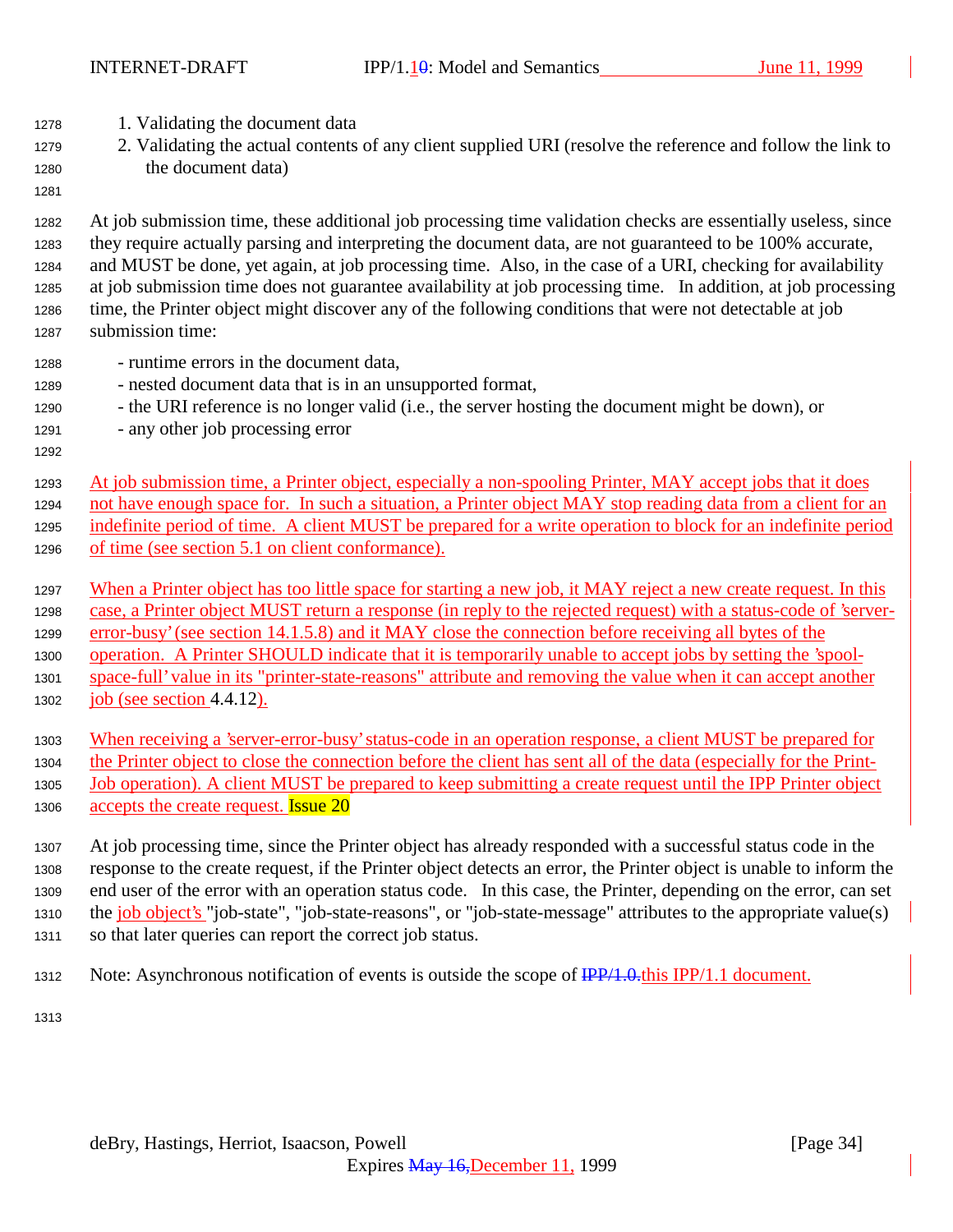| 1314 |  | 3.2 Printer Operations |
|------|--|------------------------|
|------|--|------------------------|

 All Printer operations are directed at Printer objects. A client MUST always supply the "printer-uri" operation attribute in order to identify the correct target of the operation.

3.2.1 Print-Job Operation

 This REQUIRED operation allows a client to submit a print job with only one document and supply the document data (rather than just a reference to the data). See Section 15 for the suggested steps for processing create operations and their Operation and Job Template attributes.

- 3.2.1.1 Print-Job Request
- The following groups of attributes are supplied as part of the Print-Job Request:
- Group 1: Operation Attributes

Natural Language and Character Set:

- The "attributes-charset" and "attributes-natural-language" attributes as described in section 3.1.4.1. The Printer object MUST copy these values to the corresponding Job Description attributes described in sections 0 and 4.3.20.
- Target:

 The "printer-uri" (uri) operation attribute which is the target for this operation as described in section 3.1.5.

Requesting User Name:

 The "requesting-user-name" (name(MAX)) attribute SHOULD be supplied by the client as described in section 8.3.

"job-name" (name(MAX)):

 The client OPTIONALLY supplies this attribute. The Printer object MUST support this attribute. It contains the client supplied Job name. If this attribute is supplied by the client, its value is used for the "job-name" attribute of the newly created Job object. The client MAY automatically include any information that will help the end-user distinguish amongst his/her jobs, such as the name of the application program along with information from the document, such as the document name, document subject, or source file name. If this attribute is not supplied by the client, the Printer generates a name to use in the "job-name" attribute of the newly created Job object (see Section 4.3.5).

"ipp-attribute-fidelity" (boolean):

 The client OPTIONALLY supplies this attribute. The Printer object MUST support this attribute. The value 'true' indicates that total fidelity to client supplied Job Template attributes and values is required, else the Printer object MUST reject the Print-Job request. The value 'false' indicates that a reasonable attempt to print the Job object is acceptable and the Printer object MUST accept the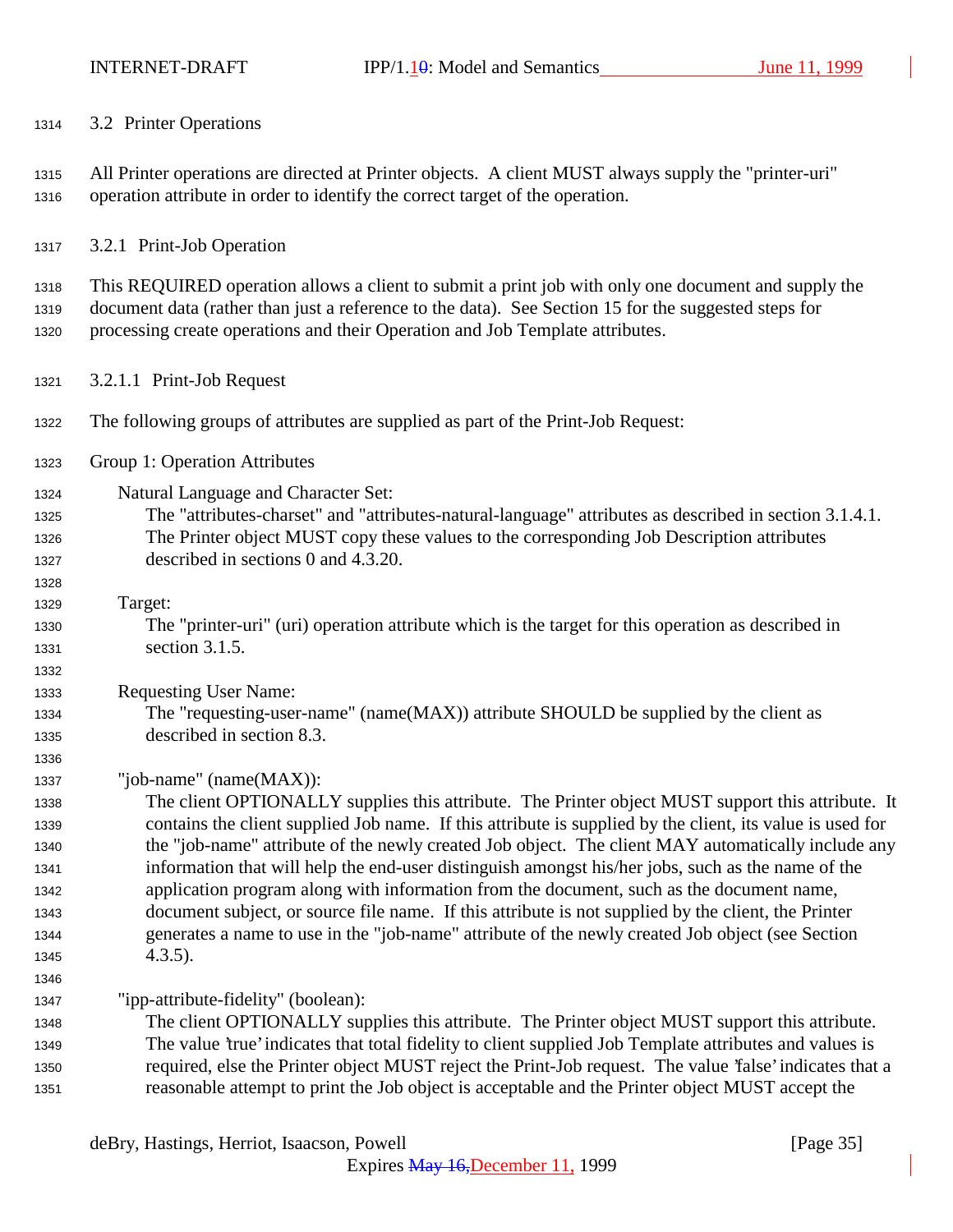| 1352 | Print-job request. If not supplied, the Printer object assumes the value is 'false'. All Printer objects |
|------|----------------------------------------------------------------------------------------------------------|
| 1353 | MUST support both types of job processing. See section 15 for a full description of "ipp-attribute-      |
| 1354 | fidelity" and its relationship to other attributes, especially the Printer object's "pdl-override-       |
| 1355 | supported" attribute.                                                                                    |

| 1357 | "document-name" (name(MAX)): |  |
|------|------------------------------|--|
|------|------------------------------|--|

 The client OPTIONALLY supplies this attribute. The Printer object MUST support this attribute. It contains the client supplied document name. The document name MAY be different than the Job name. Typically, the client software automatically supplies the document name on behalf of the end user by using a file name or an application generated name. If this attribute is supplied, its value can be used in a manner defined by each implementation. Examples include: printed along with the Job (job start sheet, page adornments, etc.), used by accounting or resource tracking management tools, 1364 or even stored along with the document as a document level attribute.  $\frac{IPP}{1.0}IPP/1.1$  does not support the concept of document level attributes.

"compression" (type3 keyword)

1368 The client OPTIONALLY supplies this attribute. The Printer object OPTIONALLY 1369 supportsMUST support this attribute and the "compression-supported" attribute (see section 4.4.32). The client supplied "compression" operation attribute identifies the compression algorithm used on the document data. The following cases exist:

- a) If the client omits this attribute, the Printer object MUST assume that the data is not 1373 compressed. (i.e. the Printer follows the rules below as if the client supplied the "compression" attribute with a value of 'none').
- b) If the client supplies the attribute and the Printer object supports the attribute, the Printer **object uses the corresponding decompression algorithm on the documentdata.** If the client supplies this attribute, but the value is not supported by the Printer object, i.e., the value is not one of the values of the Printer object's "compression-supported" attribute, 1379 the Printer object MUSTeopy the attribute and its value to the Unsupported Attributes 1380 **response group, reject the request, and return the '<del>client error attributes or values not</del>-** supported' status code.'client-error-compression-not-supported' status code. See section 3.1.7 for returning unsupported attributes and values.
- c) If the client supplies the attribute and the Printer object supports the attribute value, the Printer object uses the corresponding decompression algorithm on the document data.
- d) If the decompression algorithm fails before the Printer returns an operation response, the Printer object MUST reject the request and return the 'client-error-compression-error' 1387 status code.
- e) If the decompression algorithm fails after the Printer returns an operation response, the Printer object MUST abort the job and add the 'compression-error' value to the job's "job-state-reasons" attribute.
- f) If the decompression algorithm succeeds, the document data MUST then have the format specified by the job's "document-format" attribute, if supplied (see "document-format" 1393 operation attribute definition below). **Issue 28**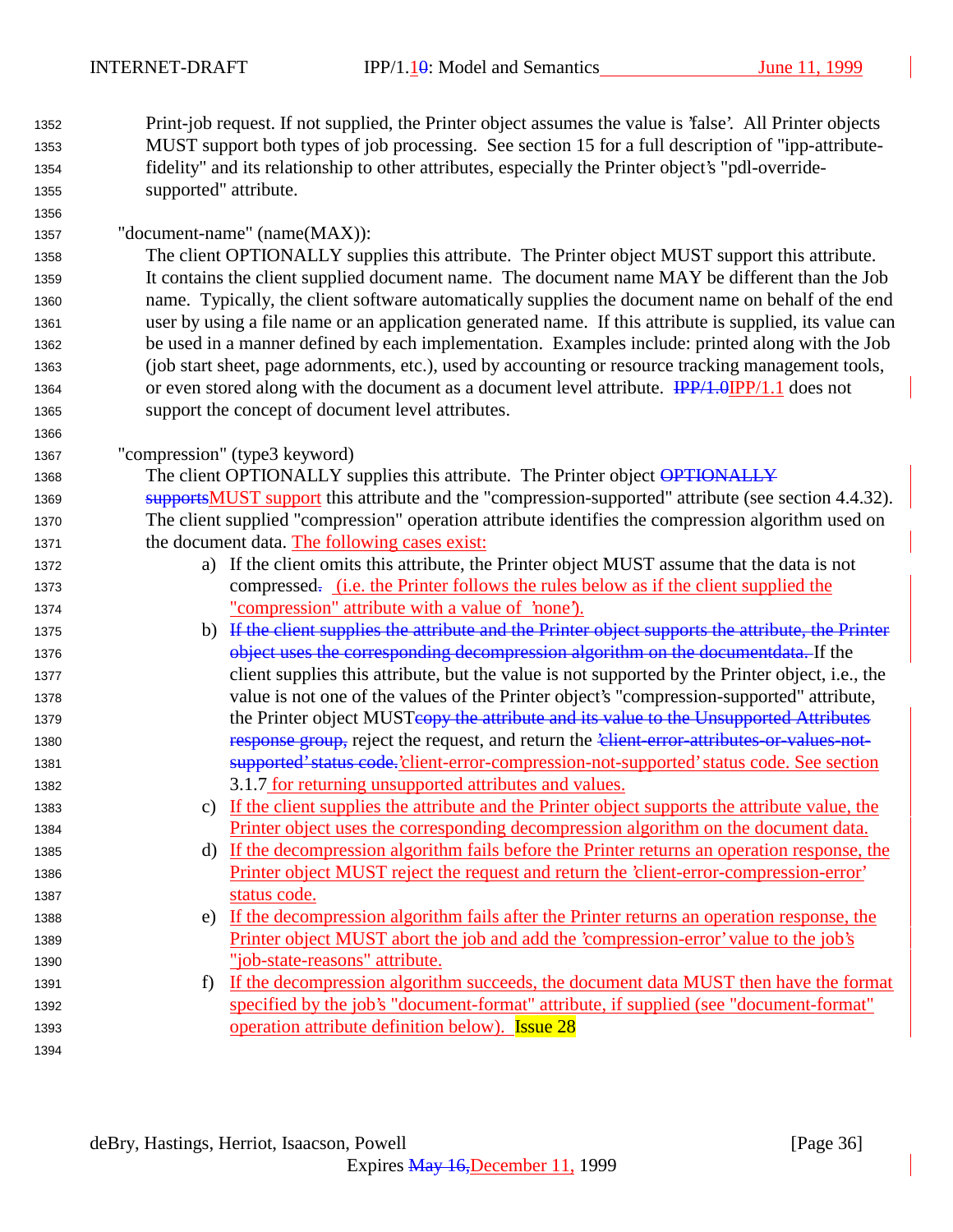"document-format" (mimeMediaType) : The client OPTIONALLY supplies this attribute. The Printer object MUST support this attribute. The value of this attribute identifies the format of the supplied document data. The following cases exist: a) If the client does not supply this attribute, the Printer object assumes that the document data is in the format defined by the Printer object's "document-format-default" attribute. (i.e. the Printer follows the rules below as if the client supplied the "document-format" attribute with a value equal to the printer's default value). b) If the client supplies this attribute, but the value is not supported by the Printer object, i.e., the value is not one of the values of the Printer object's "document-format- supported" attribute, the Printer object MUST reject the request and return the 'client- error-document-format-not-supported' status code. c) If the client supplies this attribute and its value is 'application/octet-stream' (i.e. to be auto-sensed, see Section 4.1.9.1), and the format is not one of the document-formats that the Printer can auto-sense, and this check occurs before the Printer returns an operation response, then the Printer MUST reject the request and return the 'client-error- document-format-not-supported' status code. d) If the client supplies this attribute, and the value is supported by the Printer object, the document data, the Printer is capable of interpreting the document data. e) If interpreting of the document data fails before the Printer returns an operation response, the Printer object MUST reject the request and return the 'client-error-document-format- error' status code. f) If interpreting of the document data fails after the Printer returns an operation response, the Printer object MUST abort the job and add the 'document-format-error' value to the 1419 iob's "job-state-reasons" attribute. **Issue 11**  "document-natural-language" (naturalLanguage): The client OPTIONALLY supplies this attribute. The Printer object OPTIONALLY supports this attribute. This attribute specifies the natural language of the document for those document-formats that require a specification of the natural language in order to image the document unambiguously. There are no particular values required for the Printer object to support. "job-k-octets" (integer(0:MAX)) The client OPTIONALLY supplies this attribute. The Printer object OPTIONALLY supports this attribute and the "job-k-octets-supported" attribute (see section 4.4.33). The client supplied "job-k- octets" operation attribute identifies the total size of the document(s) in K octets being submitted (see section 4.3.17.1 for the complete semantics). If the client supplies the attribute and the Printer object supports the attribute, the value of the attribute is used to populate the Job object's "job-k- octets" Job Description attribute. Note: For this attribute and the following two attributes ("job-impressions", and "job-media- sheets"), if the client supplies the attribute, but the Printer object does not support the attribute, the Printer object ignores the client-supplied value. If the client supplies the attribute and the Printer supports the attribute, and the value is within the range of the corresponding Printer object's "xxx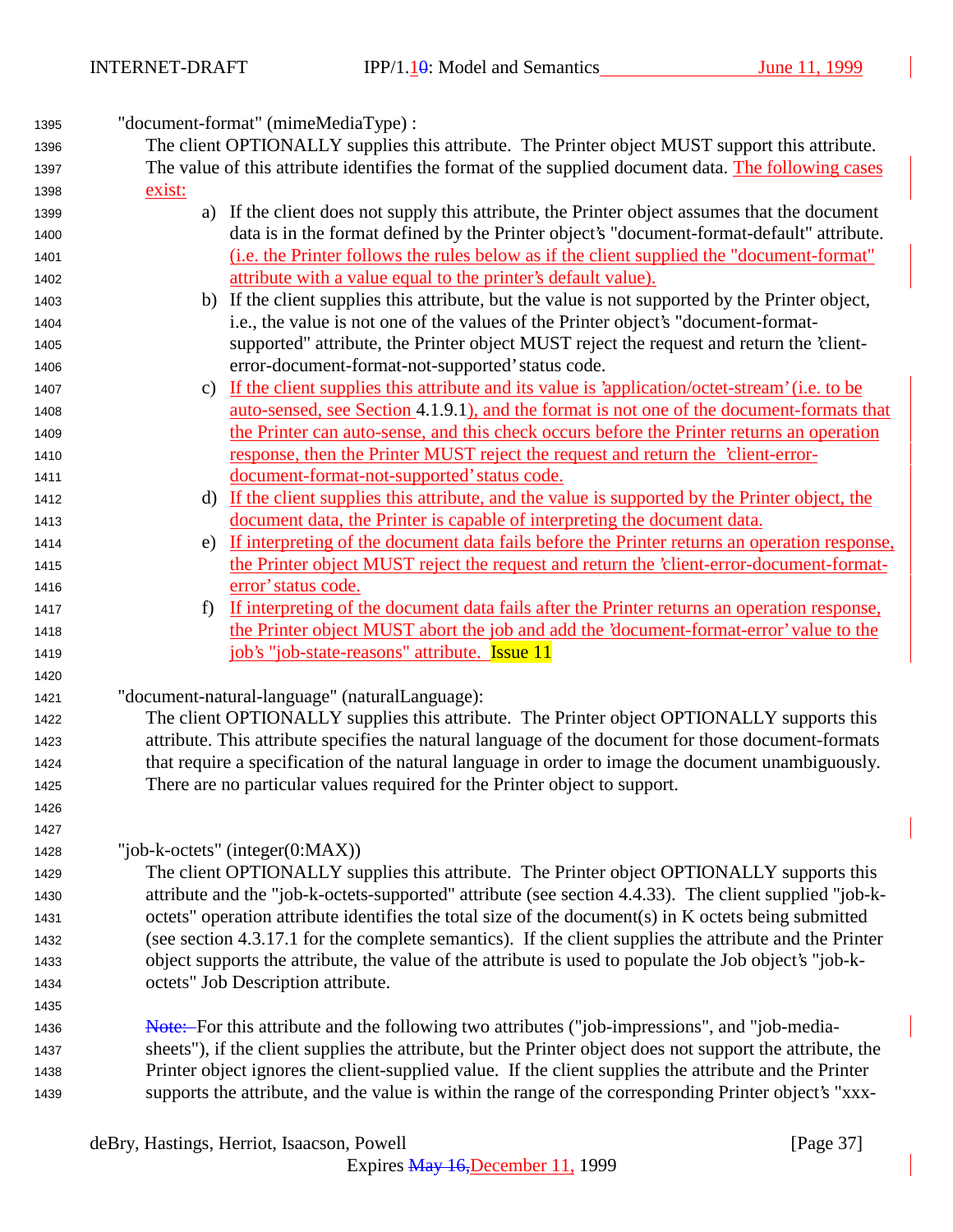supported" attribute, the Printer object MUST use the value to populate the Job object's "xxx" attribute. If the client supplies the attribute and the Printer supports the attribute, but the value is outside the range of the corresponding Printer object's "xxx-supported" attribute, the Printer object MUST copy the attribute and its value to the Unsupported Attributes response group, reject the request, and return the 'client-error-attributes-or-values-not-supported' status code. If the client does not supply the attribute, the Printer object MAY choose to populate the corresponding Job object attribute depending on whether the Printer object supports the attribute and is able to calculate or discern the correct value. "job-impressions" (integer(0:MAX)) The client OPTIONALLY supplies this attribute. The Printer object OPTIONALLY supports this attribute and the "job-impressions-supported" attribute (see section 4.4.34). The client supplied "job-impressions" operation attribute identifies the total size in number of impressions of the document(s) being submitted (see section 4.3.17.2 for the complete semantics). 1455 See note last paragraph under "job-k-octets". "job-media-sheets" (integer(0:MAX)) The client OPTIONALLY supplies this attribute. The Printer object OPTIONALLY supports this attribute and the "job-media-sheets-supported" attribute (see section 4.4.35). The client supplied "job-media-sheets" operation attribute identifies the total number of media sheets to be produced for this job (see section 4.3.17.3 for the complete semantics). 1463 See note last paragraph under "job-k-octets". Group 2: Job Template Attributes The client OPTIONALLY supplies a set of Job Template attributes as defined in section 4.2. If the client is not supplying any Job Template attributes in the request, the client SHOULD omit Group 2 rather than sending an empty group. However, a Printer object MUST be able to accept an empty group. Group 3: Document Content The client MUST supply the document data to be processed. 1474 Note: In addition to the MANDATORY parameters required for every operation request, the simplest Print- Job Request consists of just the "attributes-charset" and "attributes-natural-language" operation attributes; the "printer-uri" target operation attribute; the Document Content and nothing else. In this simple case, the Printer object: - creates a new Job object (the Job object contains a single document), - stores a generated Job name in the "job-name" attribute in the natural language and charset requested (see Section 3.1.4.1) (if those are supported, otherwise using the Printer object's default natural language and charset), and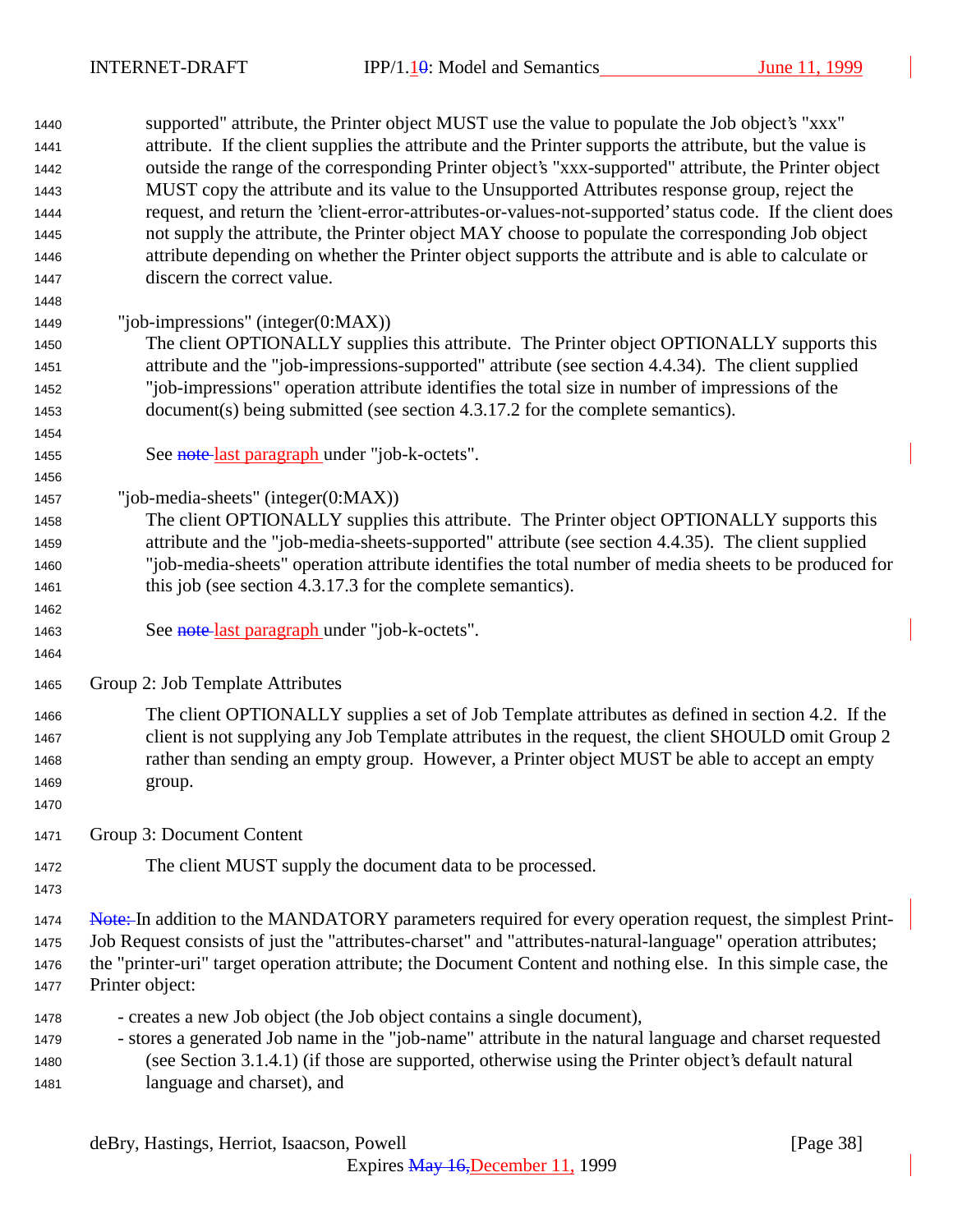- at job processing time, uses its corresponding default value attributes for the supported Job Template attributes that were not supplied by the client as IPP attribute or embedded instructions in the document data.

3.2.1.2 Print-Job Response

 The Printer object MUST return to the client the following sets of attributes as part of the Print-Job Response:

- Group 1: Operation Attributes
- Status Message:

 In addition to the REQUIRED status code returned in every response, the response OPTIONALLY 1492 includes a "status-message" (text( $\frac{255}{2}$ ) operation attribute as described in sections 13 and 3.1.6. If the client supplies unsupported or conflicting Job Template attributes or values, the Printer object MUST reject or accept the Print-Job request depending on the whether the client supplied a 'true' or 'false' value for the "ipp-attribute-fidelity" operation attribute. See the Implementer's Guide [IPP-IIG] for a complete description of the suggested steps for processing a create request.

- Natural Language and Character Set:
- The "attributes-charset" and "attributes-natural-language" attributes as described in section 3.1.4.2.
- Group 2: Unsupported Attributes

 This is a set of Operation and Job Template attributes supplied by the client (in the request) that are **1503** not supported by the Printer object or that conflict with one another (see the Implementer's Guide [IPP-IIG]). If the Printer object is not returning any Unsupported Attributes in the response, the 1505 Printer object SHOULD omit Group 2 rather than sending an empty group. However, a client 1506 MUST be able to accept an empty group.

- Unsupported attributes fall into three categories:
- 1510 1510 1. The Printer object does not support the supplied attribute (no matter what the attribute syntax or 1511 value).
- 2. The Printer object does support the attribute, but does not support some or all of the particular 1513 attribute syntaxes or values supplied by the client (i.e., the Printer object does not have those attribute syntaxes or values in its corresponding "xxx-supported" attribute).
- 3. The Printer object does support the attributes and values supplied, but the particular values are in 1516 conflict with one another, because they violate a constraint, such as not being able to staple 1517 transparencies.
- **In the case of an unsupported attribute name, the Printer object returns the client-supplied attribute**  with a substituted "out-of-band" value of 'unsupported' indicating no support for the attribute itself 1521 (see the beginning of section 4.1).
	- deBry, Hastings, Herriot, Isaacson, Powell [Page 39]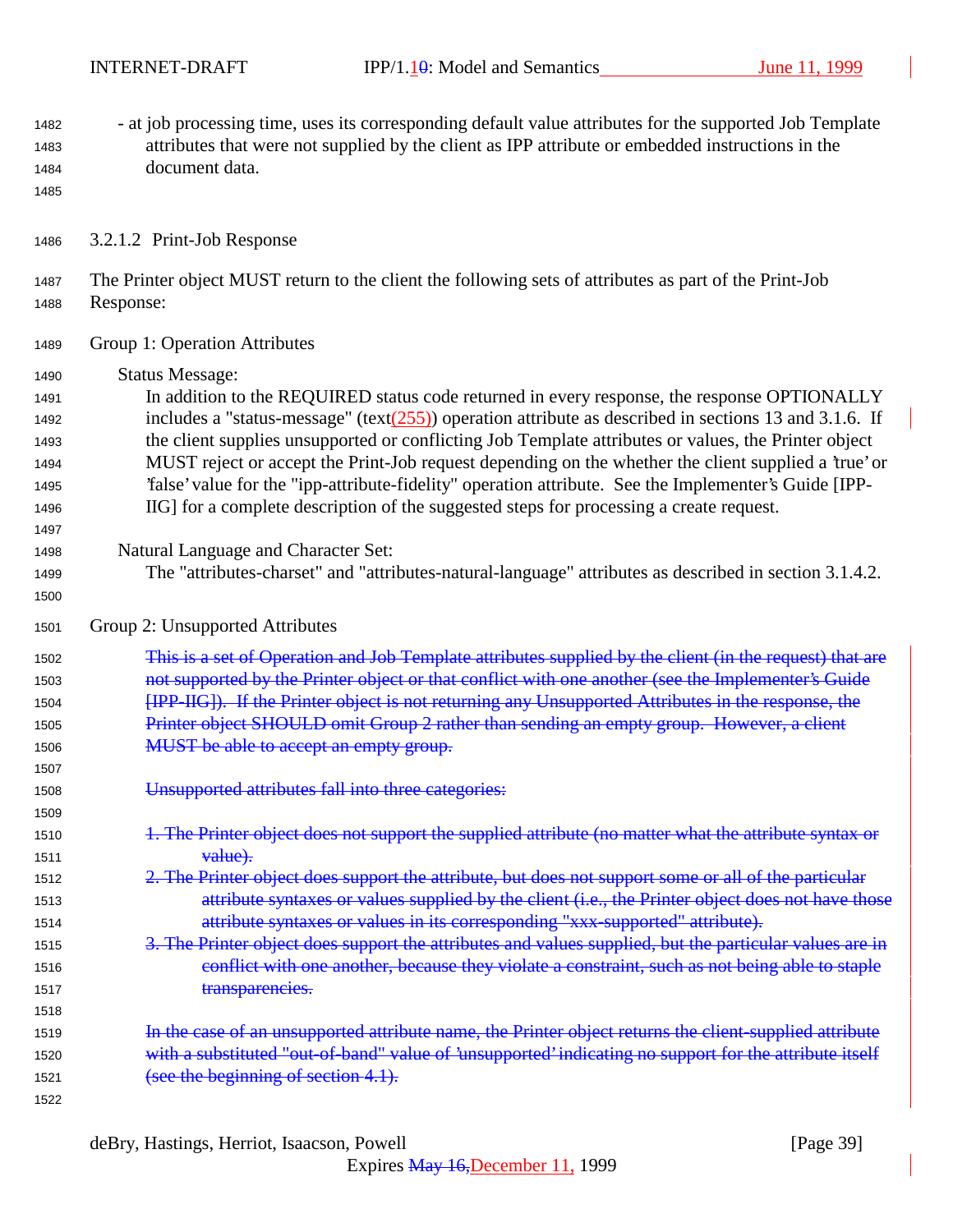| 1523         | In the case of a supported attribute with one or more unsupported attribute syntaxes or values, the                                                                                                         |
|--------------|-------------------------------------------------------------------------------------------------------------------------------------------------------------------------------------------------------------|
| 1524         | Printer object simply returns the client-supplied attribute with the unsupported attribute syntaxes or                                                                                                      |
| 1525         | values as supplied by the client. This indicates support for the attribute, but no support for that                                                                                                         |
| 1526         | particular attribute syntax or value. If the client supplies a multi-valued attribute with more than                                                                                                        |
| 1527         | one value and the Printer object supports the attribute but only supports a subset of the client-                                                                                                           |
| 1528         | supplied attribute syntaxes or values, the Printer object MUST return only those attribute syntaxes                                                                                                         |
| 1529         | or values that are unsupported.                                                                                                                                                                             |
| 1530         |                                                                                                                                                                                                             |
| 1531         | In the case of two (or more) supported attribute values that are in conflict with one another                                                                                                               |
| 1532         | (although each is supported independently, the values conflict when requested together within the                                                                                                           |
| 1533         | same job), the Printer object MUST return all the values that it ignores or substitutes to resolve the                                                                                                      |
| 1534         | conflict, but not any of the values that it is still using. The choice for exactly how to resolve the                                                                                                       |
| 1535         | conflict is implementation dependent. See The Implementer's Guide [IPP-IIG] for an example.                                                                                                                 |
| 1536         |                                                                                                                                                                                                             |
| 1537         |                                                                                                                                                                                                             |
| 1538         | See section 3.1.7 for details on returning Unsupported Attributes.                                                                                                                                          |
| 1539         |                                                                                                                                                                                                             |
| 1540         | In these three cases, the The value of the "ipp-attribute-fidelity" supplied by the client does not affect                                                                                                  |
| 1541         | what attributes the Printer object returns in this group. The value of "ipp-attribute-fidelity" only                                                                                                        |
| 1542         | affects whether the Print-Job operation is accepted or rejected. If the job is accepted, the client may                                                                                                     |
| 1543         | query the job using the Get-Job-Attributes operation requesting the unsupported attributes that were                                                                                                        |
| 1544         | returned in the create response to see which attributes were ignored (not stored on the Job object)                                                                                                         |
| 1545         | and which attributes were stored with other (substituted) values.                                                                                                                                           |
| 1546         |                                                                                                                                                                                                             |
| 1547         | Group 3: Job Object Attributes                                                                                                                                                                              |
| 1548         | "job-uri" $(i)$ :                                                                                                                                                                                           |
| 1549         | The Printer object MUST return the Job object's URI by returning the contents of the REQUIRED                                                                                                               |
| 1550         | "job-uri" Job object attribute. The client uses the Job object's URI when directing operations at the                                                                                                       |
| 1551         | Job object. The Printer object always uses its configured security policy when creating the new                                                                                                             |
| 1552         | URI. However, if the Printer object supports more than one URI, the Printer object also uses                                                                                                                |
| 1553         | information about which URI was used in the Print-Job Request to generated the new URI so that                                                                                                              |
| 1554         | the new URI references the correct access channel. In other words, if the Print-Job Request comes                                                                                                           |
| 1555         | in over a secure channel, the Printer object MUST generate a Job URI that uses the secure channel                                                                                                           |
| 1556         | as well.                                                                                                                                                                                                    |
| 1557         |                                                                                                                                                                                                             |
|              |                                                                                                                                                                                                             |
|              |                                                                                                                                                                                                             |
| 1558         | "job-id" (integer $(1:MAX)$ ):                                                                                                                                                                              |
| 1559         | The Printer object MUST return the Job object's Job ID by returning the REQUIRED "job-id" Job                                                                                                               |
| 1560         | object attribute. The client uses this "job-id" attribute in conjunction with the "printer-uri" attribute                                                                                                   |
| 1561         | used in the Print-Job Request when directing Job operations at the Printer object.                                                                                                                          |
| 1562         |                                                                                                                                                                                                             |
| 1563         | "job-state":                                                                                                                                                                                                |
| 1564<br>1565 | The Printer object MUST return the Job object's REQUIRED "job-state" attribute. The value of this<br>attribute (along with the value of the next attribute: "job-state-reasons") is taken from a "snapshot" |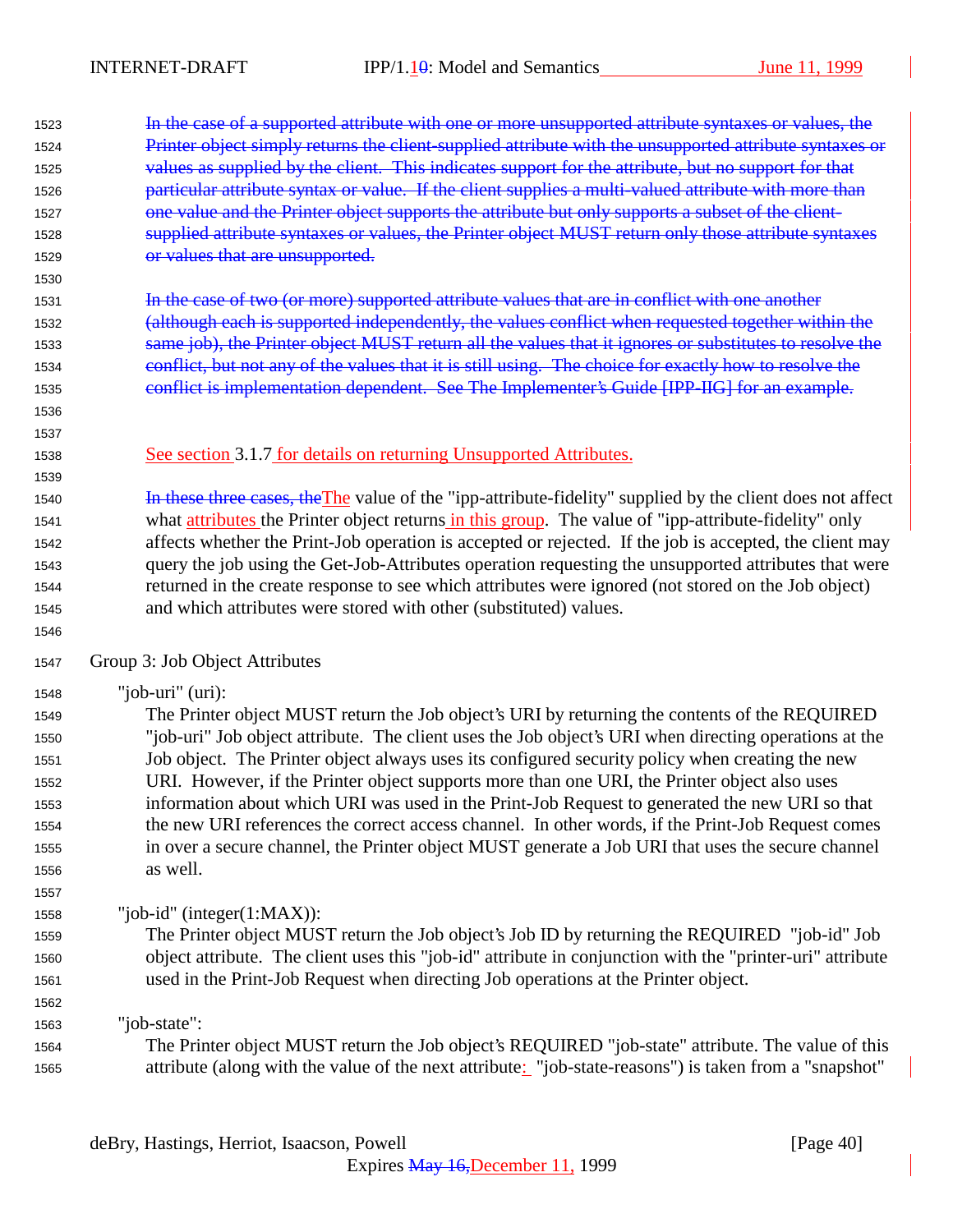- of the new Job object at some meaningful point in time (implementation defined) between when the Printer object receives the Print-Job Request and when the Printer object returns the response. "job-state-reasons": 1570 The Printer object OPTIONALLY returnsMUST return the Job object's OPTIONAL "job-state- reasons" attribute. If the Printer object supports this attribute then it MUST be returned in the 1572 response. If this attribute is not returned in the response, the client can assume that the "job-state-1573 reasons" attribute is not supported and will not REQUIRED "job-state-reasons" attribute. . Issue 30 be returned in a subsequent Job object query. "job-state-message": The Printer object OPTIONALLY returns the Job object's OPTIONAL "job-state-message" attribute. If the Printer object supports this attribute then it MUST be returned in the response. If this attribute is not returned in the response, the client can assume that the "job-state-message" attribute is not supported and will not be returned in a subsequent Job object query. "number-of-intervening-jobs": The Printer object OPTIONALLY returns the Job object's OPTIONAL "number-of-intervening- jobs" attribute. If the Printer object supports this attribute then it MUST be returned in the response. If this attribute is not returned in the response, the client can assume that the "number-of- intervening-jobs" attribute is not supported and will not be returned in a subsequent Job object query. Note: Since any printer state information which affects a job's state is reflected in the "job-state" and "job-state-reasons" attributes, it is sufficient to return only these attributes and no specific printer status attributes. Note: In addition to the MANDATORY parameters required for every operation response, the simplest response consists of the just the "attributes-charset" and "attributes-natural-language" operation attributes and the "job-uri", "job-id", and "job-state" Job Object Attributes. In this simplest case, the status code is 1596 "successful-ok"'successful-ok' and there is no "status-message" operation attribute.
- 3.2.2 Print-URI Operation

 This OPTIONAL operation is identical to the Print-Job operation (section 3.2.1) except that a client supplies a URI reference to the document data using the "document-uri" (uri) operation attribute (in Group 1) rather than including the document data itself. Before returning the response, the Printer MUST validate that the Printer supports the retrieval method (e.g., http, ftp, etc.) implied by the URI, and MUST check for valid URI syntax. If the client-supplied URI scheme is not supported, i.e. the value is not in the Printer object's "referenced-uri-scheme-supported" attribute, the Printer object MUST reject the request and return the 'client-error-uri-scheme-not-supported' status code.

 The IPP Printer MAY validate the accessibility of the document as part of the operation or subsequently. If the Printer determines an accessibility problem before returning an operation response, it rejects the request 1607 and returns the 'client-error-document-access-error' status code. The Printer MAY also return a specific

# deBry, Hastings, Herriot, Isaacson, Powell [Page 41]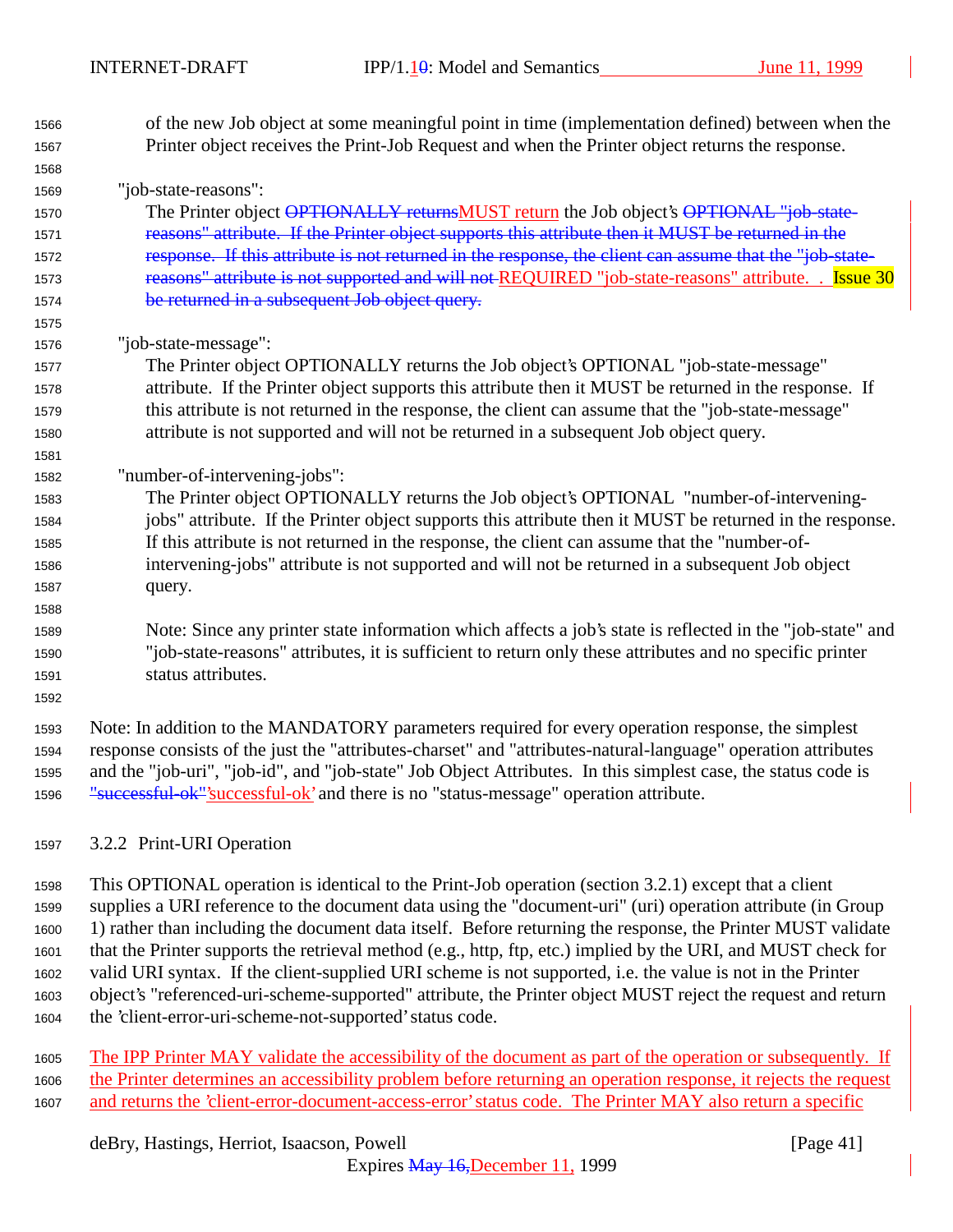- document access error code using the "document-access-error" operation attribute (see section 3.1.6.4). **Issue 35**
- If the Printer determines this document accessibility problem after accepting the request and returning an

operation response with one of the successful status codes, the Printer adds the 'document-access-error'

value to the job's "job-state-reasons" attribute and MAY populate the job's "job-document-access-errors"

Job Description attribute (see section 4.3.11). See The Implementer's Guide [IPP-IIG] for suggested

1614 additional checks. The Printer NEED NOT follow the reference and validate the contents of the

- 1615 reference. Issue 35
- If the Printer object supports this operation, it MUST support the "reference-uri-schemes-supported" Printer attribute (see section 4.4.27).
- It is up to the IPP object to interpret the URI and subsequently "pull" the document from the source referenced by the URI string.
- 3.2.3 Validate-Job Operation

 This REQUIRED operation is similar to the Print-Job operation (section 3.2.1) except that a client supplies no document data and the Printer allocates no resources (i.e., it does not create a new Job object). This operation is used only to verify capabilities of a printer object against whatever attributes are supplied by the client in the Validate-Job request. By using the Validate-Job operation a client can validate that an identical Print-Job operation (with the document data) would be accepted. The Validate-Job operation also performs the same security negotiation as the Print-Job operation (see section 8), so that a client can check that the client and Printer object security requirements can be met before performing a Print-Job operation.

1628 Note: The Validate-Job operation does not accept a "document-uri" attribute in order to allow a client to check that the same Print-URI operation will be accepted, since the client doesn't send the data with the Print-URI operation. The client SHOULD just issue the Print-URI request.

 The Printer object returns the same status codes, Operation Attributes (Group 1) and Unsupported Attributes (Group 2) as the Print-Job operation. However, no Job Object Attributes (Group 3) are returned, since no Job object is created.

3.2.4 Create-Job Operation

 This OPTIONAL operation is similar to the Print-Job operation (section 3.2.1) except that in the Create-Job request, a client does not supply document data or any reference to document data. Also, the client does not supply any of the "document-name", "document-format", "compression", or "document-natural-language" operation attributes. This operation is followed by one or more Send-Document or Send-URI operations. In each of those operation requests, the client OPTIONALLY supplies the "document-name", "document-format", and "document-natural-language" attributes for each document in the multi-document Job object.

 If a Printer object supports the Create-Job operation, it MUST also support the Send-Document operation and also MAY support the Send-URI operation.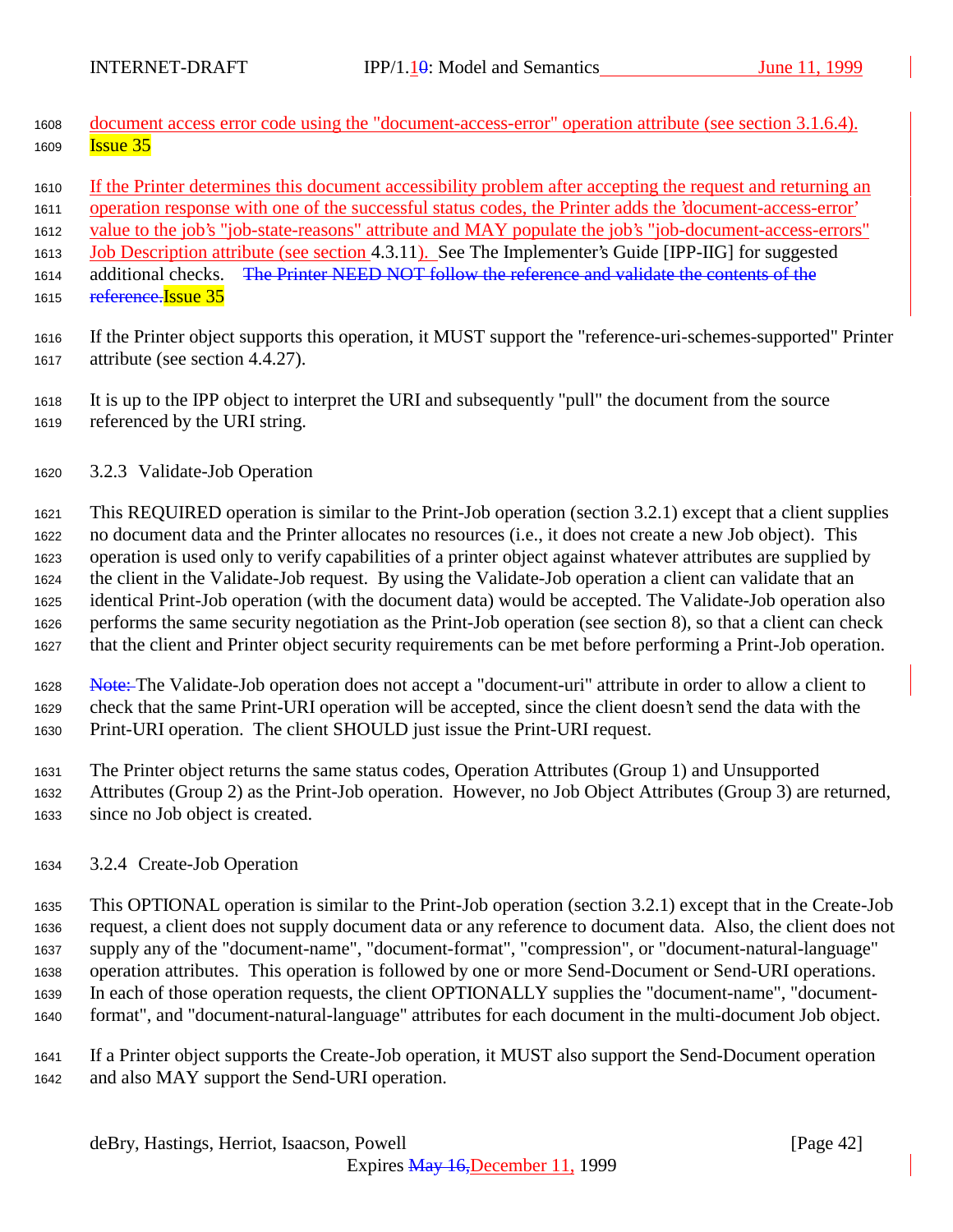If the Printer object supports this operation, it MUST support the "multiple-operation-time-out" Printer attribute (see section 4.4.31).

1645 In addition to the Print-Job status codes in the following additional error status codes not applicable to 1646 Print-Job MAY be returned:

 If the Printer object supports this operation, then it MUST support the "multiple-document-jobs-supported" Printer Description attribute (see section 4.4.16) and indicate whether or not it supports multiple-document 1649  $i$ obs. Issue  $34$ 

- If the Printer object supports this operation and supports multiple documents in a job, then it MUST support the "multiple-document-handling" Job Template job attribute with at least one value (see section 4.2.4) and the associated "multiple-document-handling-default" and "multiple-document-handling-supported" Job Template Printer attributes (see section 4.2). Issue 34
- After the Create-Job operation has completed, the value of the "job-state" attribute is similar to the "job-

 state" after a Print-Job, even though no document-data has arrived. A Printer MAY set the 'job-data- insufficient' value of the job's "job-state-reason" attribute to indicate that processing cannot begin until sufficient data has arrived and set the "job-state" to either 'pending' or 'pending-held'. A non-spooling printer that doesn't implement the 'pending' job state may even set the "job-state" to 'processing', even 1659 though there is not yet any data to process. See sections 4.3.7 and 4.3.8. **Issue 13** 

- 
- 3.2.5 Get-Printer-Attributes Operation
- This REQUIRED operation allows a client to request the values of the attributes of a Printer object. In the request, the client supplies the set of Printer attribute names and/or attribute group names in which the requester is interested. In the response, the Printer object returns a corresponding attribute set with the appropriate attribute values filled in.
- For Printer objects, the possible names of attribute groups are:
- <sup>1666</sup> 'job-template': all the subset of the Job Template attributes that apply to a Printer object (the last two columns of the table in Section 4.2) that the implementation supports for Printer objects.
- 'printer-description': the subset of the attributes specified in Section 4.4 that the implementation supports for Printer objects.
- 1670 'all': the special group 'all' that includes all supported attributes attributes that the implementation supports for Printer objects. Issue 23
- 

 Since a client MAY request specific attributes or named groups, there is a potential that there is some overlap. For example, if a client requests, 'printer-name' and 'all', the client is actually requesting the "printer-name" attribute twice: once by naming it explicitly, and once by inclusion in the 'all' group. In such cases, the Printer object NEED NOT return each attribute only once in the response even if it is requested multiple times. The client SHOULD NOT request the same attribute in multiple ways.

 It is NOT REQUIRED that a Printer object support all attributes belonging to a group (since some attributes are OPTIONAL). However, it is REQUIRED that each Printer object support all group names.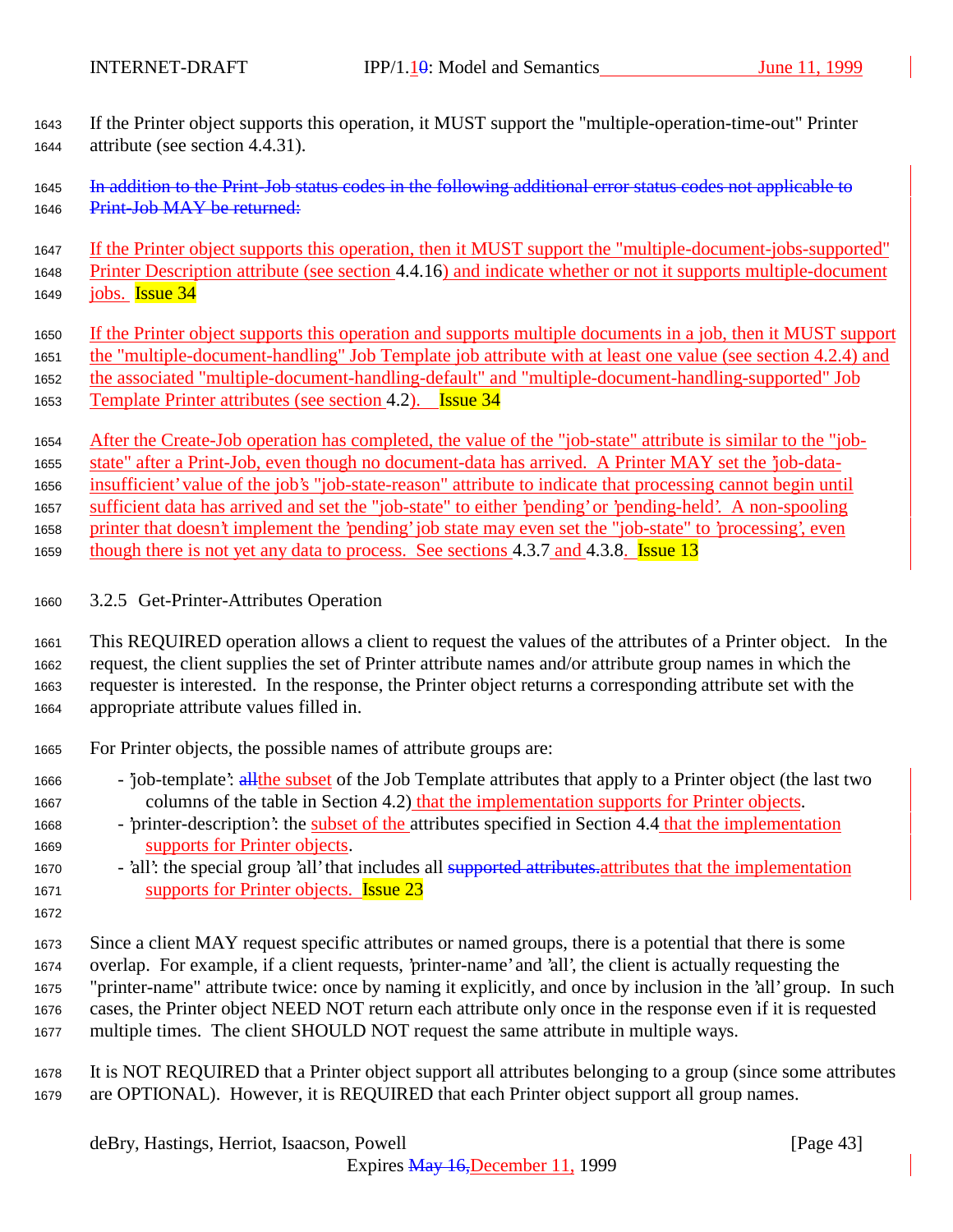INTERNET-DRAFT IPP/1.10: Model and Semantics June 11, 1999

| 1680         | 3.2.5.1 Get-Printer-Attributes Request                                                                                                                                                                     |
|--------------|------------------------------------------------------------------------------------------------------------------------------------------------------------------------------------------------------------|
| 1681         | The following sets of attributes are part of the Get-Printer-Attributes Request:                                                                                                                           |
| 1682         | Group 1: Operation Attributes                                                                                                                                                                              |
| 1683         | Natural Language and Character Set:                                                                                                                                                                        |
| 1684         | The "attributes-charset" and "attributes-natural-language" attributes as described in section 3.1.4.1.                                                                                                     |
| 1685         |                                                                                                                                                                                                            |
| 1686         | Target:                                                                                                                                                                                                    |
| 1687         | The "printer-uri" (uri) operation attribute which is the target for this operation as described in                                                                                                         |
| 1688         | section 3.1.5.                                                                                                                                                                                             |
| 1689         |                                                                                                                                                                                                            |
| 1690         | <b>Requesting User Name:</b>                                                                                                                                                                               |
| 1691         | The "requesting-user-name" (name(MAX)) attribute SHOULD be supplied by the client as                                                                                                                       |
| 1692         | described in section 8.3.                                                                                                                                                                                  |
| 1693         |                                                                                                                                                                                                            |
| 1694         | "requested-attributes" (1setOf keyword) :                                                                                                                                                                  |
| 1695         | The client OPTIONALLY supplies a set of attribute names and/or attribute group names in whose                                                                                                              |
| 1696         | values the requester is interested. The Printer object MUST support this attribute. If the client                                                                                                          |
| 1697         | omits this attribute, the Printer MUST respond as if this attribute had been supplied with a value of                                                                                                      |
| 1698         | 'all'.                                                                                                                                                                                                     |
| 1699         |                                                                                                                                                                                                            |
| 1700         | "document-format" (mimeMediaType) :                                                                                                                                                                        |
| 1701         | The client OPTIONALLY supplies this attribute. The Printer object MUST support this attribute.                                                                                                             |
| 1702         | This attribute is useful for a Printer object to determine the set of supported attribute values that<br>relate to the requested document format. The Printer object MUST return the attributes and values |
| 1703<br>1704 | that it uses to validate a job on a create or Validate-Job operation in which this document format is                                                                                                      |
| 1705         | supplied. The Printer object SHOULD return only (1) those attributes that are supported for the                                                                                                            |
| 1706         | specified format and (2) the attribute values that are supported for the specified document format.                                                                                                        |
| 1707         | By specifying the document format, the client can get the Printer object to eliminate the attributes                                                                                                       |
| 1708         | and values that are not supported for a specific document format. For example, a Printer object                                                                                                            |
| 1709         | might have multiple interpreters to support both 'application/postscript' (for PostScript) and                                                                                                             |
| 1710         | 'text/plain' (for text) documents. However, for only one of those interpreters might the Printer                                                                                                           |
| 1711         | object be able to support "number-up" with values of '1', '2', and '4'. For the other interpreter it                                                                                                       |
| 1712         | might be able to only support "number-up" with a value of '1'. Thus a client can use the Get-Printer-                                                                                                      |
| 1713         | Attributes operation to obtain the attributes and values that will be used to accept/reject a create job                                                                                                   |
| 1714         | operation.                                                                                                                                                                                                 |
| 1715         |                                                                                                                                                                                                            |
| 1716         | If the Printer object does not distinguish between different sets of supported values for each                                                                                                             |
| 1717         | different document format when validating jobs in the create and Validate-Job operations, it MUST                                                                                                          |
| 1718         | NOT distinguish between different document formats in the Get-Printer-Attributes operation. If the                                                                                                         |
| 1719         | Printer object does distinguish between different sets of supported values for each different                                                                                                              |
| 1720         | document format specified by the client, this specialization applies only to the following Printer                                                                                                         |
| 1721         | object attributes:                                                                                                                                                                                         |
| 1722         |                                                                                                                                                                                                            |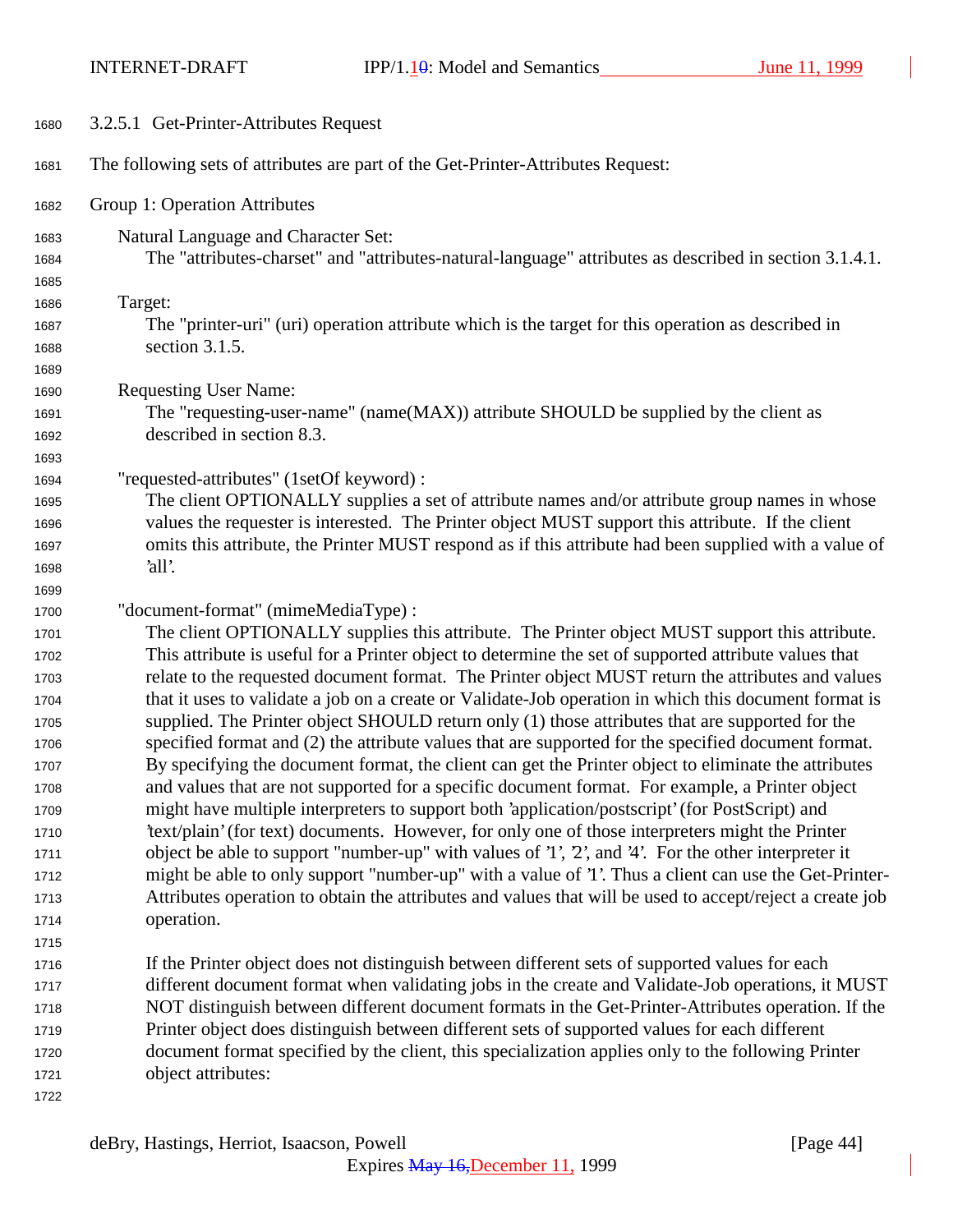| 1723 | - Printer attributes that are Job Template attributes ("xxx-default" "xxx-supported", and "xxx-             |
|------|-------------------------------------------------------------------------------------------------------------|
| 1724 | ready" in the Table in Section 4.2),                                                                        |
| 1725 | - "pdl-override-supported",                                                                                 |
| 1726 | - "compression-supported",                                                                                  |
| 1727 | - "job-k-octets-supported",                                                                                 |
| 1728 | - "job-impressions-supported,                                                                               |
| 1729 | - "job-media-sheets-supported"                                                                              |
| 1730 | - "printer-driver-installer",                                                                               |
| 1731 | - "color-supported", and                                                                                    |
| 1732 | - "reference-uri-schemes-supported"                                                                         |
| 1733 |                                                                                                             |
| 1734 | The values of all other Printer object attributes (including "document-format-supported") remain            |
| 1735 | invariant with respect to the client supplied document format (except for new Printer description           |
| 1736 | attribute as registered according to section 6.2).                                                          |
| 1737 |                                                                                                             |
| 1738 | If the client omits this "document-format" operation attribute, the Printer object MUST respond as if       |
| 1739 | the attribute had been supplied with the value of the Printer object's "document-format-default"            |
| 1740 | attribute. It is recommended that the client always supply a value for "document-format", since the         |
| 1741 | Printer object's "document-format-default" may be 'application/octet-stream', in which case the             |
| 1742 | returned attributes and values are for the union of the document formats that the Printer can               |
| 1743 | automatically sense. For more details, see the description of the 'mimeMediaType' attribute syntax          |
| 1744 | in section 4.1.9.                                                                                           |
| 1745 |                                                                                                             |
| 1746 | If the client supplies a value for the "document-format" Operation attribute that is not supported by       |
| 1747 | the Printer, i.e., is not among the values of the Printer object's "document-format-supported"              |
| 1748 | attribute, the Printer object MUST reject the operation and return the 'client-error-document-format-       |
| 1749 | not-supported' status code.                                                                                 |
| 1750 |                                                                                                             |
| 1751 | 3.2.5.2 Get-Printer-Attributes Response                                                                     |
| 1752 | The Printer object returns the following sets of attributes as part of the Get-Printer-Attributes Response: |
| 1753 | Group 1: Operation Attributes                                                                               |
| 1754 | <b>Status Message:</b>                                                                                      |
| 1755 | In addition to the REQUIRED status code returned in every response, the response OPTIONALLY                 |
| 1756 | includes a "status-message" (text $(255)$ ) operation attribute as described in sections 13 and 3.1.6.      |
| 1757 |                                                                                                             |
| 1758 | Natural Language and Character Set:                                                                         |
| 1759 | The "attributes-charset" and "attributes-natural-language" attributes as described in section 3.1.4.2.      |
| 1760 |                                                                                                             |
| 1761 | Group 2: Unsupported Attributes                                                                             |
| 1762 | See section 3.1.7 for details on returning Unsupported Attributes.                                          |
| 1763 |                                                                                                             |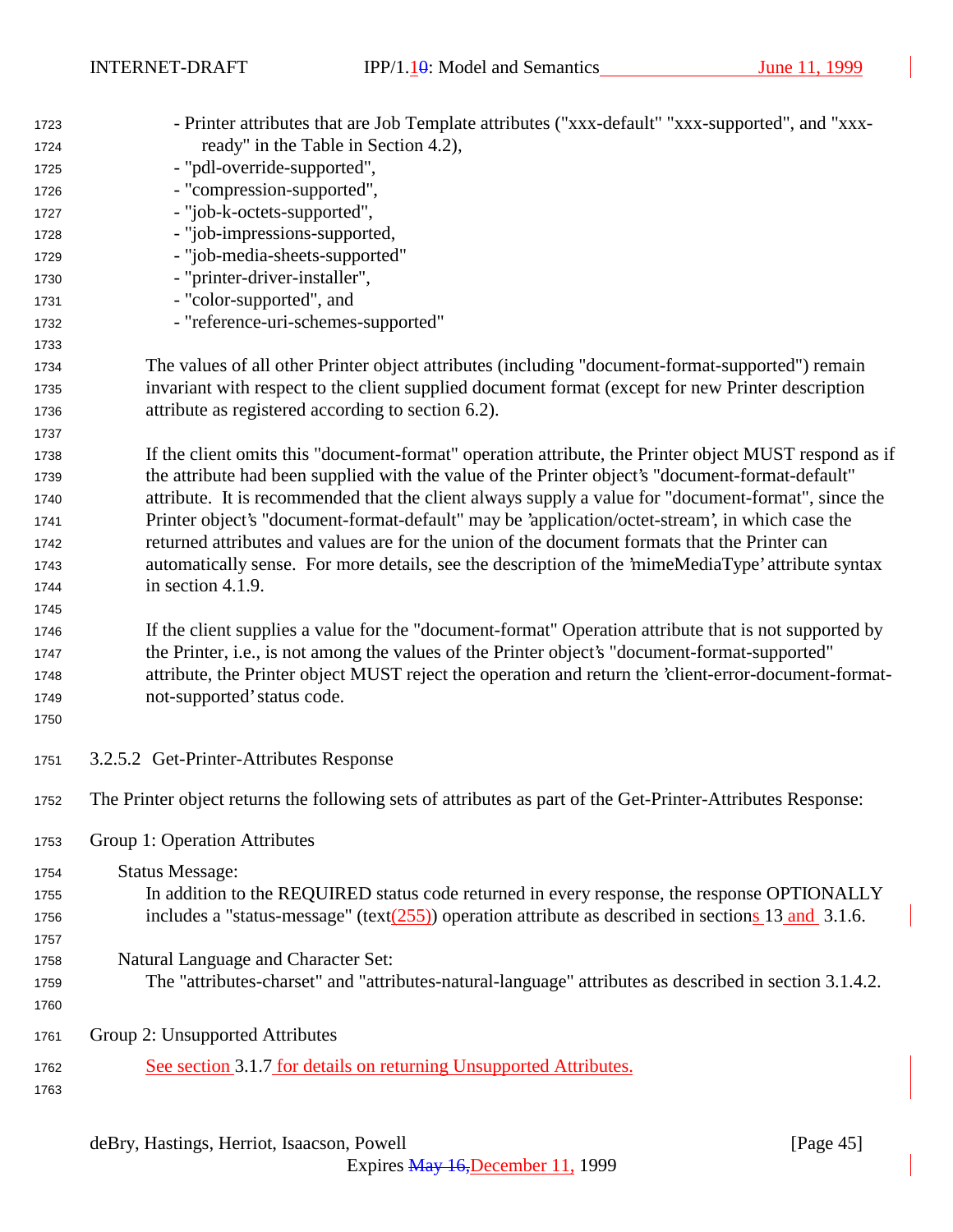| 1764 | This is a set of Operation attributes supplied by the client (in the request) that are not supported by |
|------|---------------------------------------------------------------------------------------------------------|
| 1765 | the Printer object or that conflict with one another (see sections 3.2.1.2 and 16). The response        |
| 1766 | NEED NOT contain the "requested-attributes" operation attribute with any supplied values (attribute     |
| 1767 | keywords) that were requested by the client but are not supported by the IPP object. If the Printer     |
| 1768 | object is not returning any Unsupported Attributes in the response, the Printer object SHOULD omit      |
| 1769 | Group 2 rather than sending an empty group. However, a client MUST be able to accept an empty           |
| 1770 | $error$                                                                                                 |
| 1771 | does include unsupported attributes referenced in "requested-attributes" and such attributes include    |
| 1772 | group names, such as 'all', the unsupported attributes MUST NOT include attributes described in the     |
| 1773 | standard but not supported by the implementation. <b>Issue 23</b>                                       |

#### Group 3: Printer Object Attributes

 This is the set of requested attributes and their current values. The Printer object ignores (does not respond with) any requested attribute which is not supported. The Printer object MAY respond with a subset of the supported attributes and values, depending on the security policy in force. However, the Printer object MUST respond with the 'unknown' value for any supported attribute (including all REQUIRED attributes) for which the Printer object does not know the value. Also the Printer object MUST respond with the 'no-value' for any supported attribute (including all REQUIRED attributes) for which the system administrator has not configured a value. See the description of the "out-of-band" values in the beginning of Section 4.1.

### 3.2.6 Get-Jobs Operation

 This REQUIRED operation allows a client to retrieve the list of Job objects belonging to the target Printer object. The client may also supply a list of Job attribute names and/or attribute group names. A group of Job object attributes will be returned for each Job object that is returned.

 This operation is similar to the Get-Job-Attributes operation, except that this Get-Jobs operation returns attributes from possibly more than one object (see the description of Job attribute group names in section 3.3.4).

- 3.2.6.1 Get-Jobs Request
- The client submits the Get-Jobs request to a Printer object.
- The following groups of attributes are part of the Get-Jobs Request:
- Group 1: Operation Attributes
- Natural Language and Character Set:
- The "attributes-charset" and "attributes-natural-language" attributes as described in section 3.1.4.1.
- 

Target:

 The "printer-uri" (uri) operation attribute which is the target for this operation as described in section 3.1.5.

### deBry, Hastings, Herriot, Isaacson, Powell [Page 46]

Expires May 16,December 11, 1999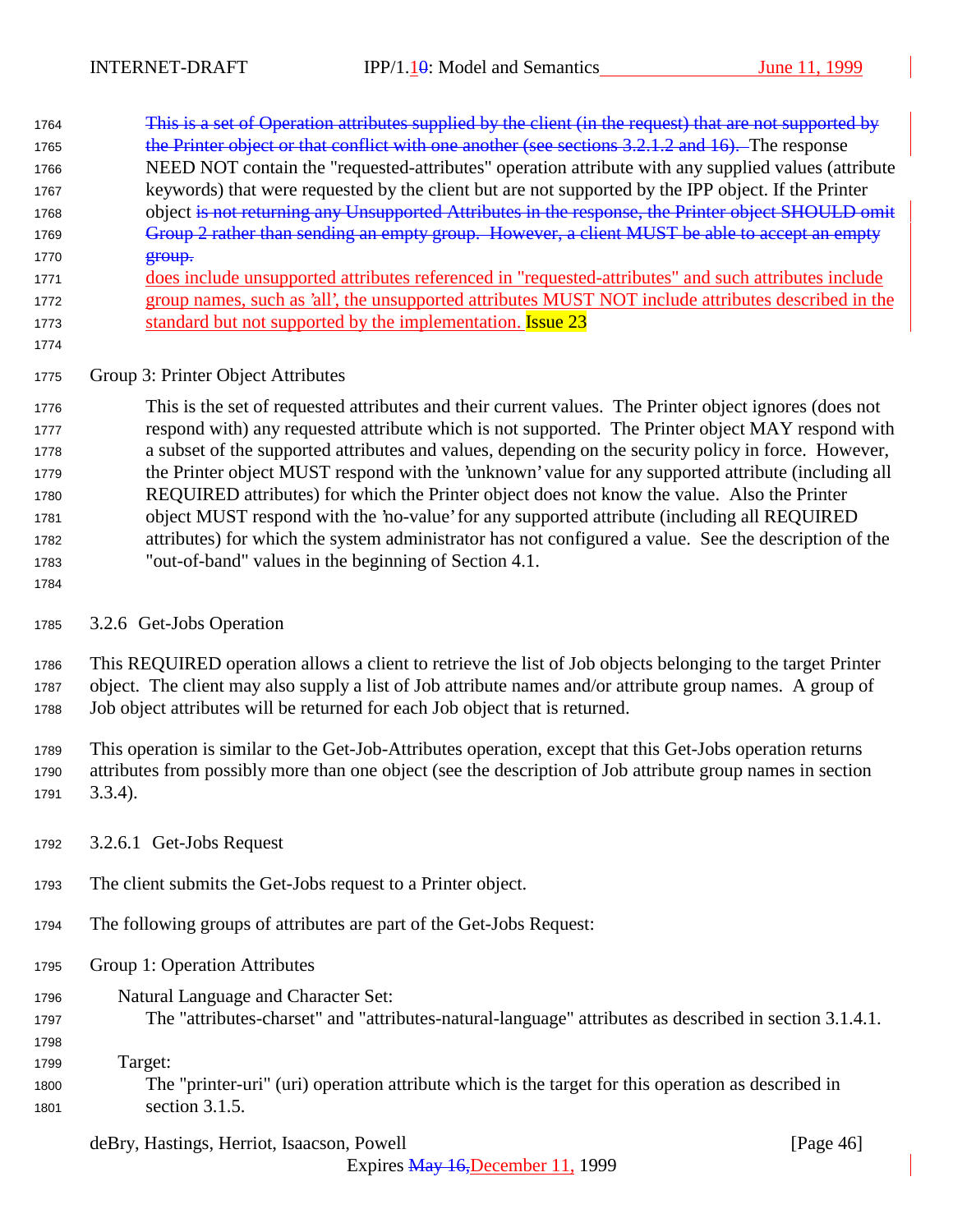INTERNET-DRAFT IPP/1.10: Model and Semantics June 11, 1999

| 1802 |                                                                                                          |
|------|----------------------------------------------------------------------------------------------------------|
| 1803 | <b>Requesting User Name:</b>                                                                             |
| 1804 | The "requesting-user-name" (name(MAX)) attribute SHOULD be supplied by the client as                     |
| 1805 | described in section 8.3.                                                                                |
| 1806 |                                                                                                          |
| 1807 | "limit" (integer $(1:MAX)$ ):                                                                            |
| 1808 | The client OPTIONALLY supplies this attribute. The Printer object MUST support this attribute. It        |
| 1809 | is an integer value that indicates a limit to the number of Job objects determines the maximum           |
| 1810 | number of jobs that a client will receive from the Printer even if "which-jobs" or "my-jobs"             |
| 1811 | constrain which jobs are returned. The limit is a "stateless limit" in that if the value supplied by the |
| 1812 | client is 'N', then only the first 'N' jobs are returned in the Get-Jobs Response. There is no           |
| 1813 | mechanism to allow for the next 'M' jobs after the first 'N' jobs. If the client does not supply this    |
| 1814 | attribute, the Printer object responds with all applicable jobs. <b>Issue 8</b>                          |
| 1815 |                                                                                                          |
| 1816 | "requested-attributes" (1setOf keyword):                                                                 |
| 1817 | The client OPTIONALLY supplies this attribute. The Printer object MUST support this attribute. It        |
| 1818 | is a set of Job attribute names and/or attribute groups names in whose values the requester is           |
| 1819 | interested. This set of attributes is returned for each Job object that is returned. The allowed         |
| 1820 | attribute group names are the same as those defined in the Get-Job-Attributes operation in section       |
| 1821 | 3.3.4. If the client does not supply this attribute, the Printer MUST respond as if the client had       |
| 1822 | supplied this attribute with two values: 'job-uri' and 'job-id'.                                         |
| 1823 |                                                                                                          |
| 1824 | "which-jobs" (keyword):                                                                                  |
| 1825 | The client OPTIONALLY supplies this attribute. The Printer object MUST support this attribute. It        |
| 1826 | indicates which Job objects MUST be returned by the Printer object. The values for this attribute        |
| 1827 | are:                                                                                                     |
| 1828 |                                                                                                          |
| 1829 | 'completed': This includes any Job object whose state is 'completed', 'canceled', or 'aborted'.          |
| 1830 | not-completed: This includes any Job object whose state is 'pending', 'processing', 'processing-         |
| 1831 | stopped', or 'pending-held'.                                                                             |
| 1832 |                                                                                                          |
| 1833 | A Printer object MUST support both values. However, if the implementation does not keep jobs in          |
| 1834 | the 'completed', 'canceled', and 'aborted' states, then it returns no jobs when the 'completed' value is |
| 1835 | supplied.                                                                                                |
| 1836 |                                                                                                          |
| 1837 | If a client supplies some other value, the Printer object MUST copy the attribute and the                |
| 1838 | unsupported value to the Unsupported Attributes response group, reject the request, and return the       |
| 1839 | 'client-error-attributes-or-values-not-supported' status code.                                           |
| 1840 |                                                                                                          |
| 1841 | If the client does not supply this attribute, the Printer object MUST respond as if the client had       |
| 1842 | supplied the attribute with a value of 'not-completed'.                                                  |
| 1843 |                                                                                                          |
| 1844 | "my-jobs" (boolean):                                                                                     |
| 1845 | The client OPTIONALLY supplies this attribute. The Printer object MUST support this attribute. It        |
| 1846 | indicates whetherall jobs from all users or just the jobs submitted by the requesting user of this       |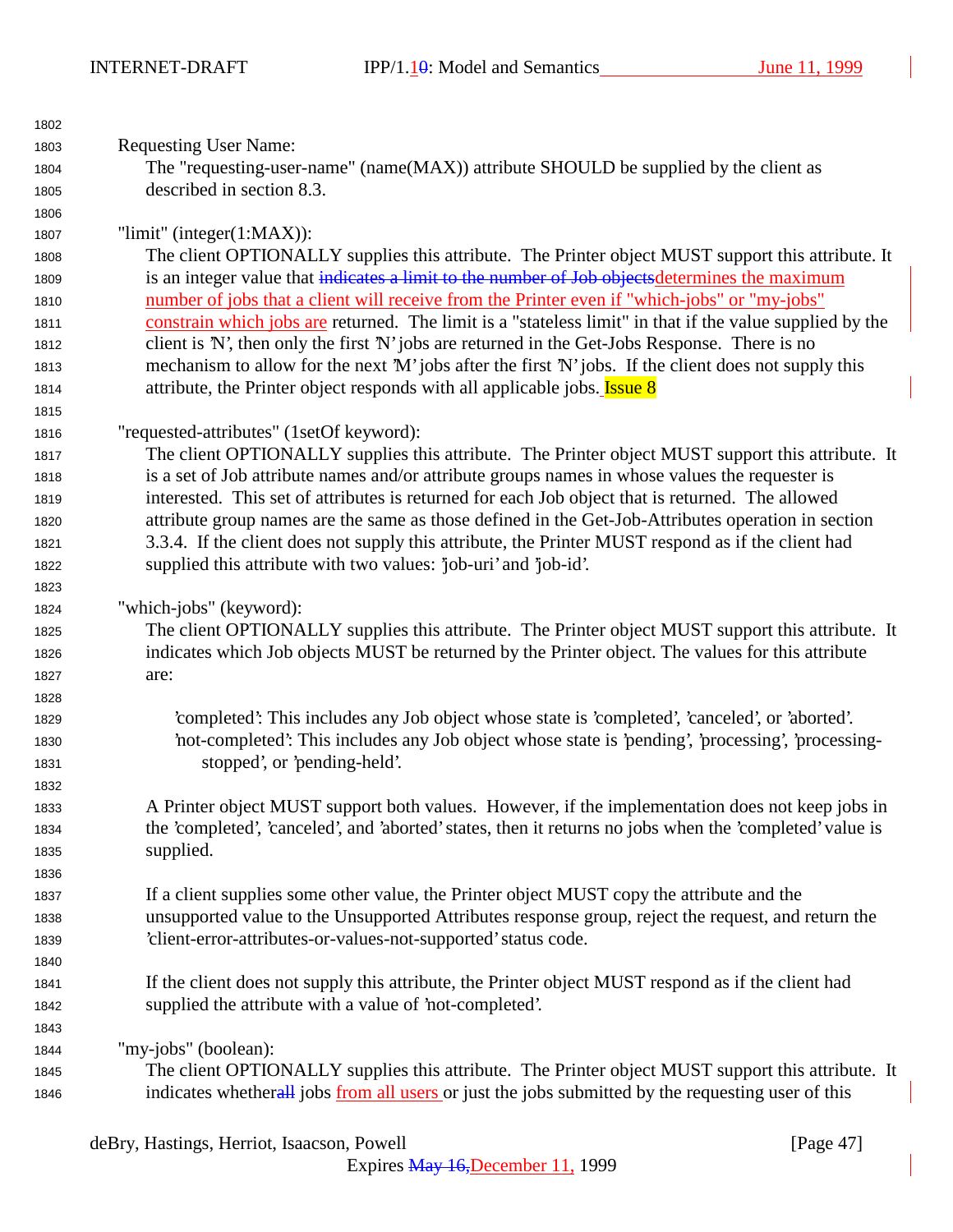request MUST be returned by the Printer object. If the client does not supply this attribute, the 1848 Printer object MUST respond as if the client had supplied the attribute with a value of 'false', i.e., all **jobs.** jobs from all users. The means for authenticating the requesting user and matching the jobs is described in section 8.

3.2.6.2 Get-Jobs Response

 The Printer object returns all of the Job objects up to the number specified by the "limit" attribute that match the criteria as defined by the attribute values supplied by the client in the request. It is possible that no Job objects are returned since there may literally be no Job objects at the Printer, or there may be no Job objects that match the criteria supplied by the client. If the client requests any Job attributes at all, there is a set of Job Object Attributes returned for each Job object.

 It is not an error for the Printer to return 0 jobs. If the response returns 0 jobs because there are no jobs matching the criteria, and the request would have returned 1 or more jobs with a status code of 'successful-1859 ok' if there had been jobs matching the criteria, then the status code for 0 jobs MUST be 'successful-ok'. **Issue 24** 

- Group 1: Operation Attributes
- Status Message:
- In addition to the REQUIRED status code returned in every response, the response OPTIONALLY 1864 includes a "status-message" (text( $\frac{255}{2}$ ) operation attribute as described in sections 13 and 3.1.6.
- Natural Language and Character Set:
- The "attributes-charset" and "attributes-natural-language" attributes as described in section 3.1.4.2.
- 

Group 2: Unsupported Attributes

See section 3.1.7 for details on returning Unsupported Attributes.

 This is a set of Operation attributes supplied by the client (in the request) that are not supported by 1873 the Printer object or that conflict with one another (see sections 3.2.1.2 and the Implementer's Guide **[IPP-IIG]**). The response NEED NOT contain the "requested-attributes" operation attribute with any supplied values (attribute keywords) that were requested by the client but are not supported by 1876 the IPP object. If the Printer object is not returning any Unsupported Attributes in the response, the 1877 Printer object SHOULD omit Group 2 rather than sending an empty group. However, a client 1878 MUST be able to accept an empty group.

 does include unsupported attributes referenced in "requested-attributes" and such attributes include group names, such as 'all', the unsupported attributes MUST NOT include attributes described in the 1881 standard but not supported by the implementation. **Issue 23** 

Groups 3 to N: Job Object Attributes

 The Printer object responds with one set of Job Object Attributes for each returned Job object. The Printer object ignores (does not respond with) any requested attribute or value which is not supported or which is restricted by the security policy in force, including whether the requesting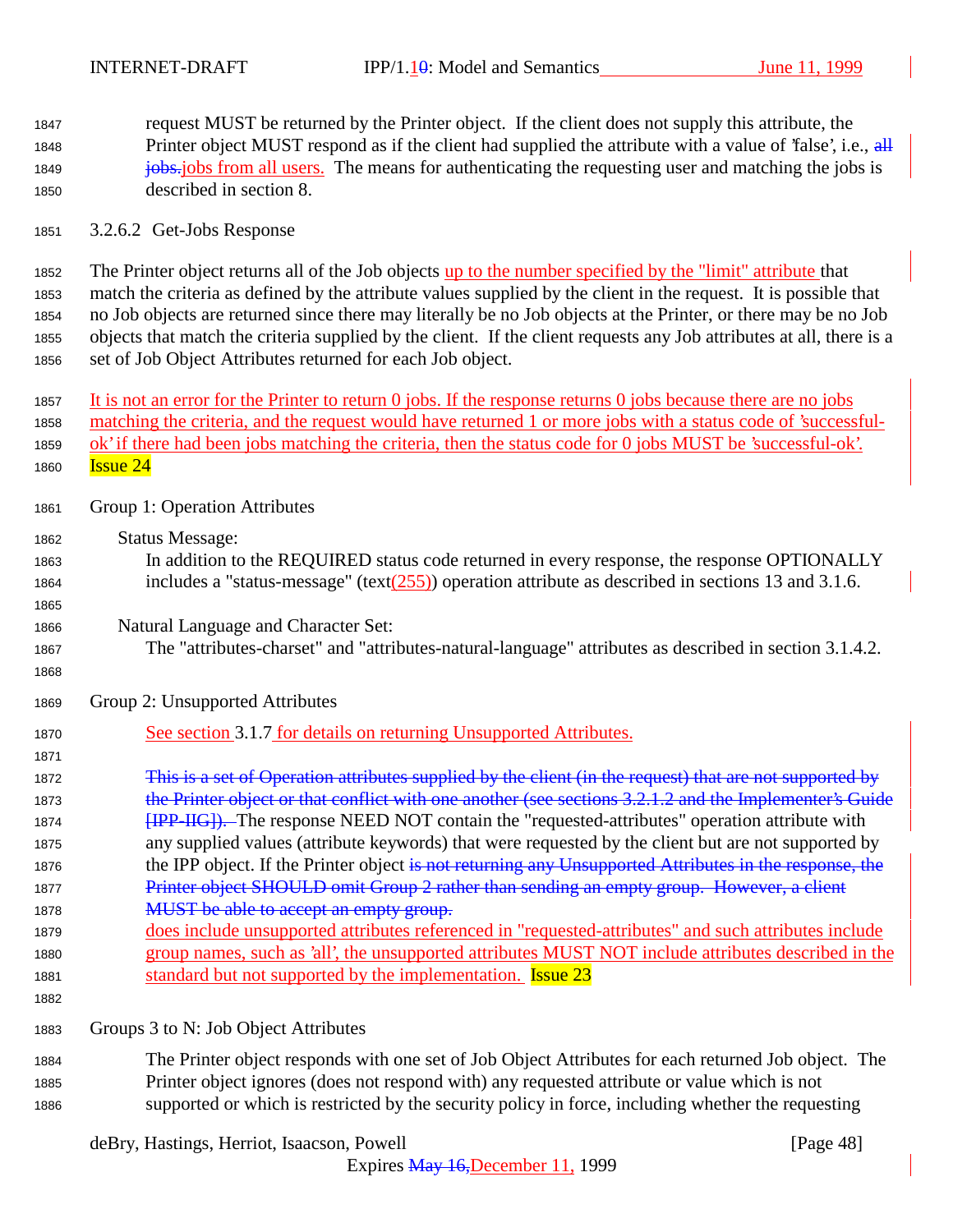| 1887 | user is the user that submitted the job (job originating user) or not (see section 8). However, the                                          |
|------|----------------------------------------------------------------------------------------------------------------------------------------------|
| 1888 | Printer object MUST respond with the 'unknown' value for any supported attribute (including all                                              |
| 1889 | REQUIRED attributes) for which the Printer object does not know the value, unless it would violate                                           |
| 1890 | the security policy. See the description of the "out-of-band" values in the beginning of Section 4.1.                                        |
| 1891 |                                                                                                                                              |
| 1892 | Jobs are returned in the following order:                                                                                                    |
| 1893 | - If the client requests all 'completed' Jobs (Jobs in the 'completed', 'aborted', or 'canceled' states),                                    |
| 1894 | then the Jobs are returned newest to oldest (with respect to actual completion time)                                                         |
| 1895 | - If the client requests all 'not-completed' Jobs (Jobs in the 'pending', 'processing', 'pending-held',                                      |
| 1896 | and 'processing-stopped' states), then Jobs are returned in relative chronological order of                                                  |
| 1897 | expected time to complete (based on whatever scheduling algorithm is configured for the                                                      |
| 1898 | Printer object).                                                                                                                             |
| 1899 | 3.2.7 Pause-Printer Operation                                                                                                                |
| 1900 | This OPTIONAL operation allows a client to stop the Printer object from scheduling jobs on all its devices.                                  |
| 1901 | Depending on implementation, the Pause-Printer operation MAY also stop the Printer from processing the                                       |
| 1902 | current job or jobs. Any job that is currently being printed is either stopped as soon as the implementation                                 |
| 1903 | permits or is completed, depending on implementation. The Printer object MUST still accept create                                            |
| 1904 | operations to create new jobs, but MUST prevent any jobs from entering the 'processing' state.                                               |
|      |                                                                                                                                              |
| 1905 | If the Pause-Printer operation is supported, then the Resume-Printer operation MUST be supported, and                                        |
| 1906 | vice-versa.                                                                                                                                  |
| 1907 | The IPP Printer stops the current job(s) on its device(s) that were in the 'processing' or 'processing-stopped'                              |
| 1908 | states as soon as the implementation permits. If the implementation Issue 30 will take appreciable time to                                   |
| 1909 | stop, the IPP Printer adds the 'moving-to-paused' value to the Printer object's "printer-state-reasons"                                      |
| 1910 | attribute (see section 4.4.12). When the device(s) have all stopped, the IPP Printer transitions the Printer                                 |
| 1911 | object to the 'stopped' state, removes the 'moving-to-paused' value, if present, and adds the 'paused' value to                              |
| 1912 | the Printer object's "printer-state-reasons" attribute.                                                                                      |
|      |                                                                                                                                              |
| 1913 | When the current job(s) complete that were in the 'processing' state, the IPP Printer transitions them to the                                |
| 1914 | completed' state. When the current job(s) stop in mid processing that were in the 'processing' state, the IPP                                |
| 1915 | Printer transitions them to the 'processing-stopped' state and $\frac{I_{\text{S}S}}{I_{\text{S}S}}$ adds the 'printer-stopped' value to the |
| 1916 | job's "job-state-reasons" attribute.                                                                                                         |
| 1917 | For any jobs that are 'pending' or 'pending-held', the 'printer-stopped' value of the jobs' "job-state-reasons"                              |
| 1918 | attribute also applies. However, the IPP Printer NEED NOT update those jobs' "job-state-reasons"                                             |
| 1919 | attributes and only need return the 'printer-stopped' value when those jobs are queried (so-called "lazy                                     |
| 1920 | evaluation").                                                                                                                                |
| 1921 | Whether the Pause-Printer operation affects jobs that were submitted to the device from other sources than                                   |
| 1922 | the IPP Printer object in the same way that the Pause-Printer operation affects jobs that were submitted to                                  |
| 1923 | the IPP Printer object using IPP, depends on implementation, i.e., on whether the IPP protocol is being used                                 |
| 1924 | as a universal management protocol or just to manage IPP jobs, respectively.                                                                 |
|      |                                                                                                                                              |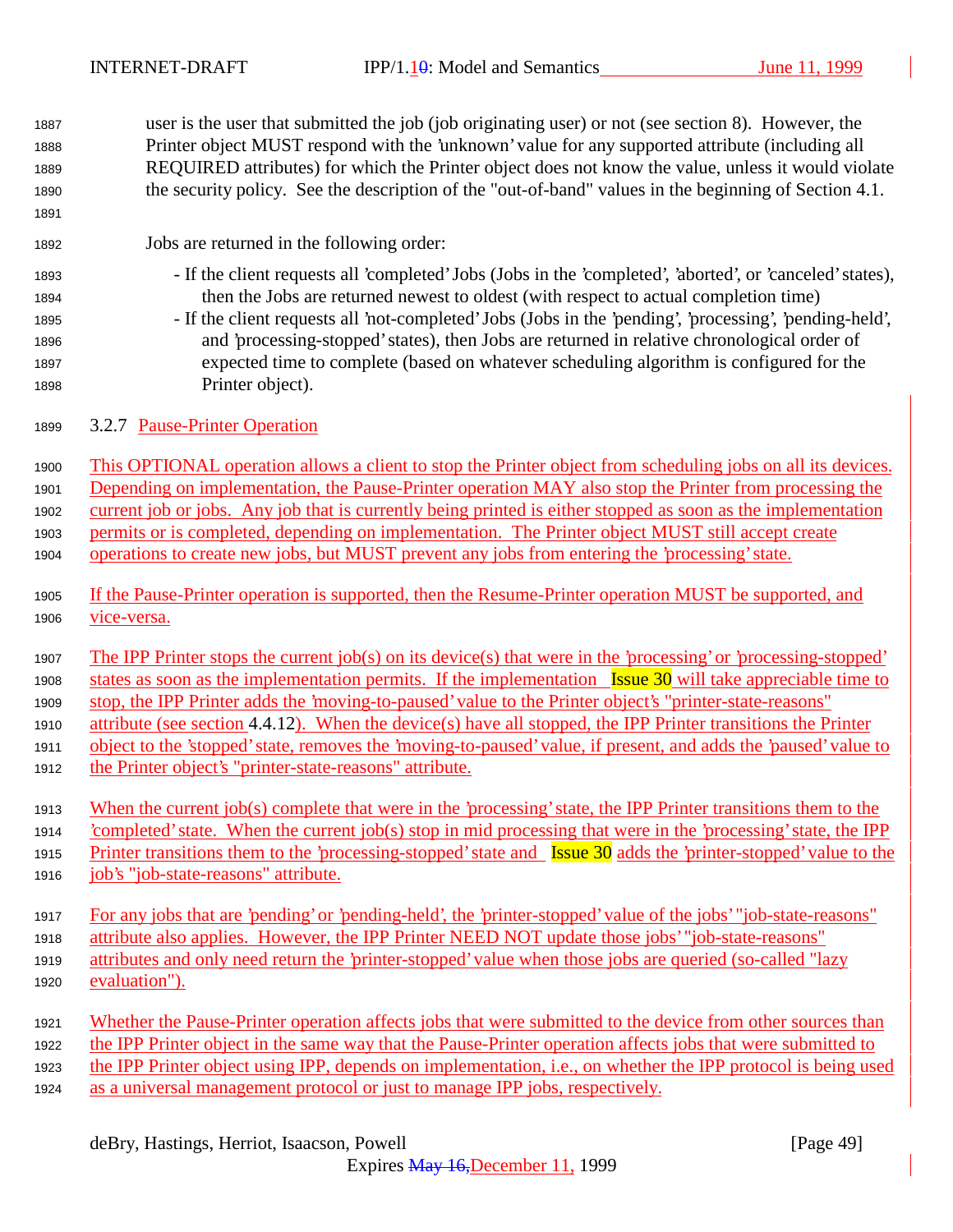<sup>1925</sup> The IPP Printer MUST accept the request in any state and transition the Printer to the indicated new <sup>1926</sup> "printer-state" before returning as follows:

| Current<br>"printer-state" | <b>New</b><br>"printer-state" | "printer-<br>state-<br>reasons" | <b>IPP</b> Printer's response status code and action:                                                                                                                                                                           |
|----------------------------|-------------------------------|---------------------------------|---------------------------------------------------------------------------------------------------------------------------------------------------------------------------------------------------------------------------------|
| 'idle'                     | 'stopped'                     | <u>'paused'</u>                 | 'successful-ok'                                                                                                                                                                                                                 |
| 'processing'               | 'processing'                  | <u>moving-to-</u><br>paused'    | <b>OPTION 1: 'successful-ok';</b><br>Later, when all output has stopped, the "printer-<br>state" becomes 'stopped', and the 'paused' value<br>replaces the 'moving-to-paused' value in the<br>"printer-state-reasons" attribute |
| <u>'processing'</u>        | 'stopped'                     | 'paused'                        | <b>OPTION 2: 'successful-ok';</b><br>all device output stopped immediately                                                                                                                                                      |
| 'stopped                   | 'stopped'                     | <u>'paused'</u>                 | 'successful-ok'                                                                                                                                                                                                                 |

<sup>1927</sup> *Access Rights:* The authenticated user (see section 8.3) performing this operation must be an operator or

<sup>1928</sup> administrator of the Printer object (see Sections 1 and 8.5). Otherwise, the IPP Printer MUST reject the <sup>1929</sup> operation and return: 'client-error-forbidden', 'client-error-not-authenticated', or 'client-error-not-authorized' <sup>1930</sup> as appropriate.

- <sup>1931</sup> 3.2.7.1 Pause-Printer Request
- <sup>1932</sup> The following groups of attributes are part of the Pause-Printer Request:
- <sup>1933</sup> Group 1: Operation Attributes
- <sup>1934</sup> Natural Language and Character Set: <sup>1935</sup> The "attributes-charset" and "attributes-natural-language" attributes as described in section 3.1.4.1.
- 1936
- <sup>1937</sup> Target:
- <sup>1938</sup> The "printer-uri" (uri) operation attribute which is the target for this operation as described in <sup>1939</sup> section 3.1.5.
- 1940 <sup>1941</sup> Requesting User Name: <sup>1942</sup> The "requesting-user-name" (name(MAX)) attribute SHOULD be supplied by the client as <sup>1943</sup> described in section 8.3.
- <sup>1944</sup> 3.2.7.2 Pause-Printer Response
- <sup>1945</sup> The following groups of attributes are part of the Pause-Printer Response:
- <sup>1946</sup> Group 1: Operation Attributes
- 1947 **Status Message:** <sup>1948</sup> In addition to the REQUIRED status code returned in every response, the response OPTIONALLY <sup>1949</sup> includes a "status-message" (text(255)) operation attribute as described in sections 13 and 3.1.6. 1950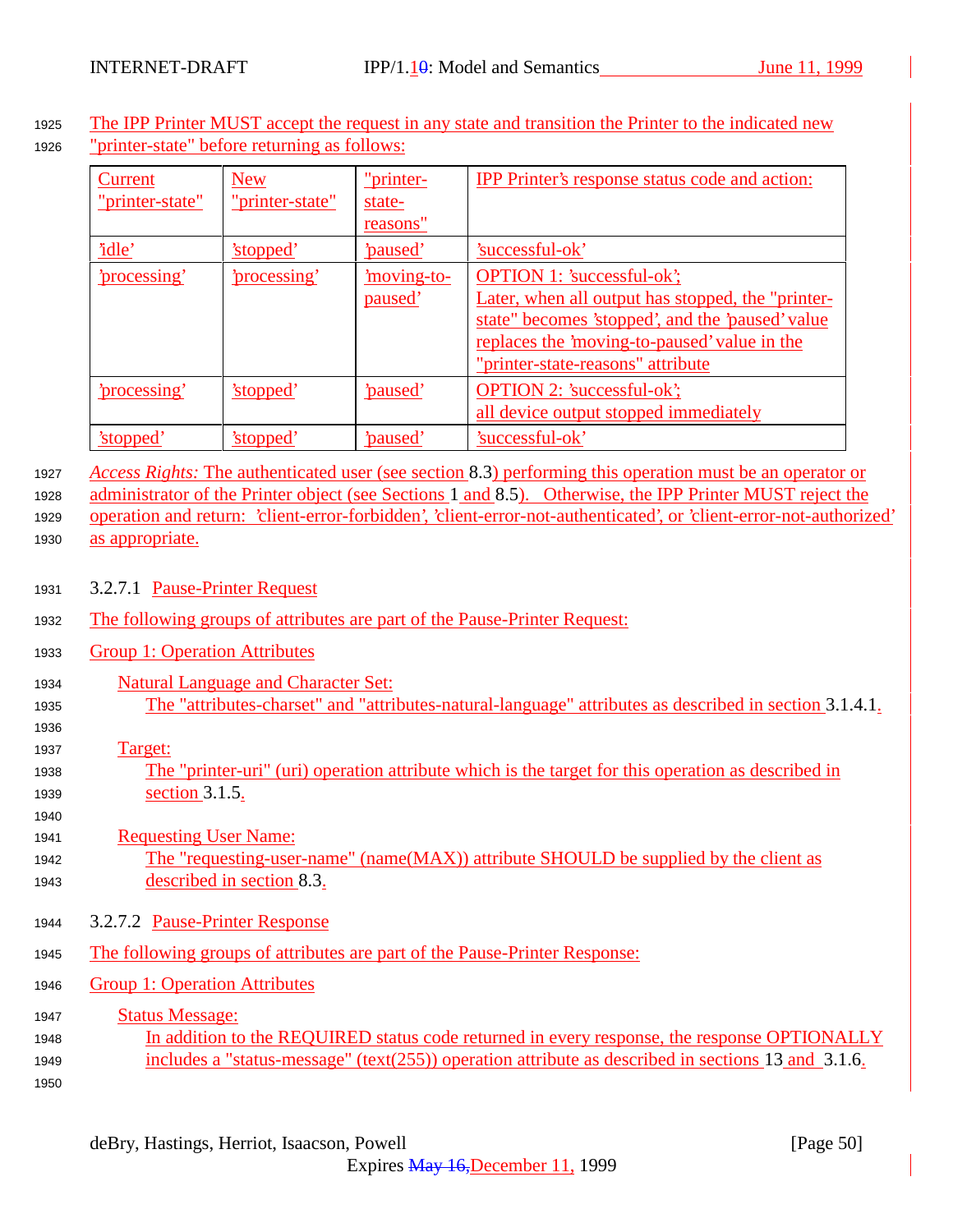| 1951 | <b>Natural Language and Character Set:</b>                                                                      |
|------|-----------------------------------------------------------------------------------------------------------------|
| 1952 | The "attributes-charset" and "attributes-natural-language" attributes as described in section 3.1.4.2.          |
| 1953 |                                                                                                                 |
| 1954 | Group 2: Unsupported Attributes                                                                                 |
| 1955 | See section 3.1.7 for details on returning Unsupported Attributes.                                              |
| 1956 |                                                                                                                 |
| 1957 | 3.2.8 Resume-Printer Operation                                                                                  |
| 1958 | This operation allows a client to resume the Printer object scheduling jobs on all its devices. The Printer     |
| 1959 | object Issue 30 MUST remove the 'paused' and 'moving-to-paused' values from the Printer object's                |
| 1960 | "printer-state-reasons" attribute, if present. If there are no other reasons to keep a device paused (such as   |
| 1961 | media-jam), the IPP Printer transitions itself to the 'processing' or 'idle' states, depending on whether there |
| 1962 | are jobs to be processed or not, respectively, and the device(s) resume processing jobs.                        |
| 1963 | If the Pause-Printer operation is supported, then the Resume-Printer operation MUST be supported, and           |
| 1964 | vice-versa.                                                                                                     |
| 1965 | The IPP Printer removes the 'printer-stopped' value from any job's "job-state-reasons" attributes contained     |
| 1966 | in that Printer.                                                                                                |
| 1967 | The IPP Printer MUST accept the request in any state, transition the Printer object to the indicated new state  |
| 1968 | as follows:                                                                                                     |
|      |                                                                                                                 |

| Current         | New "printer-state" | <b>IPP Printer's response status code and action:</b> |
|-----------------|---------------------|-------------------------------------------------------|
| "printer-state" |                     |                                                       |
| 'idle'          | <u>'idle'</u>       | 'successful-ok'                                       |
| 'processing'    | 'processing'        | 'successful-ok'                                       |
| 'stopped'       | 'processing'        | 'successful-ok';                                      |
|                 |                     | when there are jobs to be processed                   |
| 'stopped'       | 'idle'              | 'successful-ok';                                      |
|                 |                     | when there are no jobs to be processed.               |

<sup>1969</sup> *Access Rights:* The authenticated user (see section 8.3) performing this operation must be an operator or <sup>1970</sup> administrator of the Printer object (see Sections 1 and 8.5). Otherwise, the IPP Printer MUST reject the <sup>1971</sup> operation and return: 'client-error-forbidden', 'client-error-not-authenticated', or 'client-error-not-authorized'

- <sup>1972</sup> as appropriate.
- <sup>1973</sup> The Resume-Printer Request and Resume-Printer Response have the same attribute groups and attributes as <sup>1974</sup> the Pause-Printer operation (see sections 3.2.7.1 and 3.2.7.2).
- <sup>1975</sup> 3.2.9 Purge-Jobs Operation
- <sup>1976</sup> This OPTIONAL operation allows a client to remove all jobs from an IPP Printer object, regardless of their <sup>1977</sup> job states, including jobs in the Printer object's Job History (see Section 4.3.7.2). After a Purge-Jobs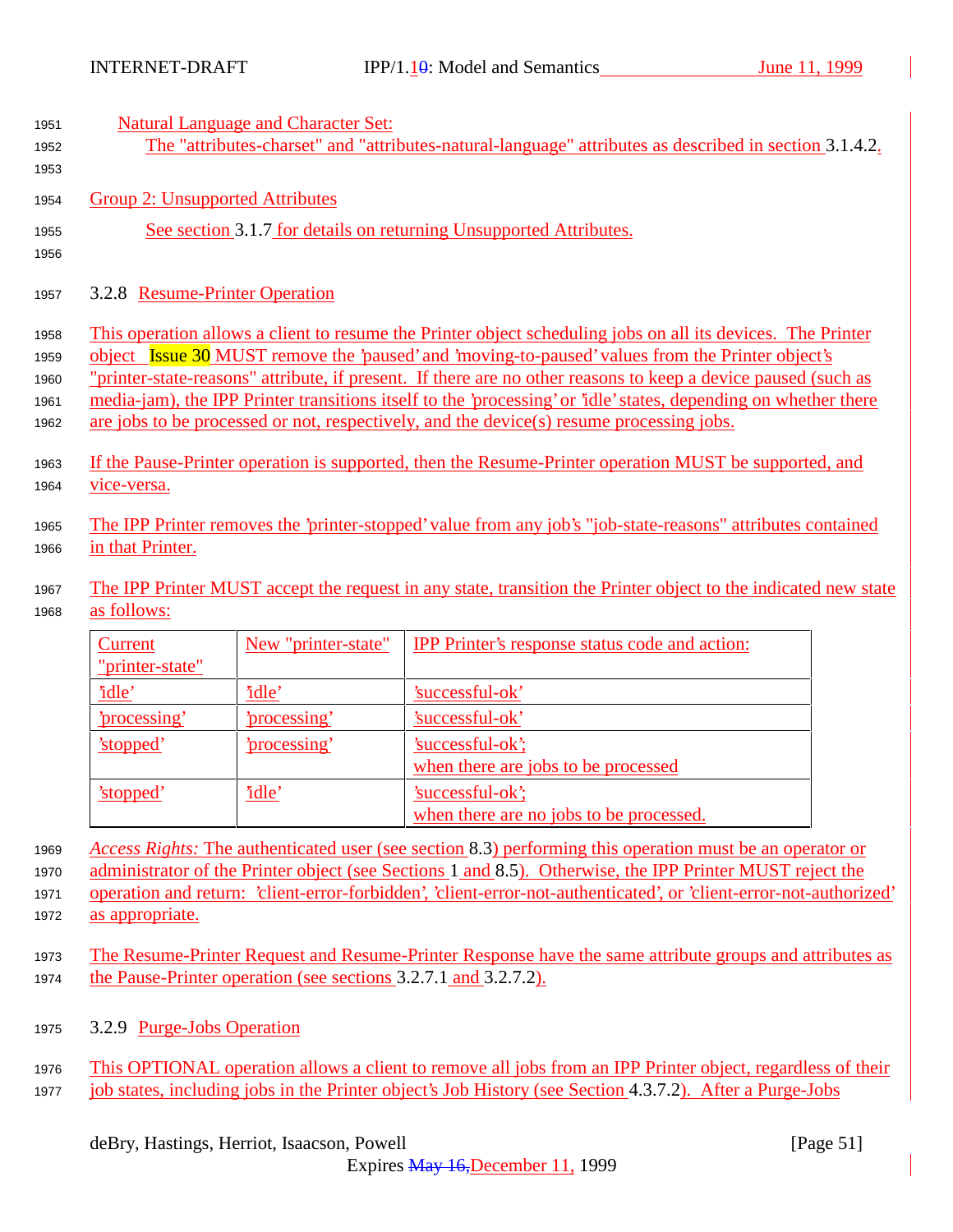| 1978                 | operation has been performed, a Printer object MUST return no jobs in subsequent Get-Job-Attributes and                                                            |
|----------------------|--------------------------------------------------------------------------------------------------------------------------------------------------------------------|
| 1979                 | Get-Jobs responses (until new jobs are submitted).                                                                                                                 |
| 1980                 | Whether the Purge-Jobs (and Get-Jobs) operation affects jobs that were submitted to the device from other                                                          |
| 1981                 | sources than the IPP Printer object in the same way that the Purge-Jobs operation affects jobs that were                                                           |
| 1982                 | submitted to the IPP Printer object using IPP, depends on implementation, i.e., on whether the IPP protocol                                                        |
| 1983                 | is being used as a universal management protocol or just to manage IPP jobs, respectively.                                                                         |
| 1984                 | <u>Note: if an operator wants to cancel all jobs without clearing out the Job History, the operator uses the</u>                                                   |
| 1985                 | Cancel-Job operation on each job instead of using the Purge-Job operation.                                                                                         |
| 1986                 | The Printer object MUST accept this operation in any state and transition the Printer object to the 'idle'                                                         |
| 1987                 | state.                                                                                                                                                             |
| 1988                 | Access Rights: The authenticated user (see section 8.3) performing this operation must be an operator or                                                           |
| 1989                 | administrator of the Printer object (see Sections 1 and 8.5). Otherwise, the IPP object MUST reject the                                                            |
| 1990                 | operation and return: client-error-forbidden, client-error-not-authenticated, and client-error-not-authorized                                                      |
| 1991                 | as appropriate.                                                                                                                                                    |
| 1992<br>1993<br>1994 | The Purge-Jobs Request and Purge-Jobs Response have the same attribute groups and attributes as the<br>Pause-Printer operation (see sections 3.2.7.1 and 3.2.7.2). |
| 1995                 | 3.3 Job Operations                                                                                                                                                 |

 All Job operations are directed at Job objects. A client MUST always supply some means of identifying the Job object in order to identify the correct target of the operation. That job identification MAY either be a single Job URI or a combination of a Printer URI with a Job ID. The IPP object implementation MUST support both forms of identification for every job.

<sup>2000</sup> 3.3.1 Send-Document Operation

 This OPTIONAL operation allows a client to create a multi-document Job object that is initially "empty" (contains no documents). In the Create-Job response, the Printer object returns the Job object's URI (the "job-uri" attribute) and the Job object's 32-bit identifier (the "job-id" attribute). For each new document that the client desires to add, the client uses a Send-Document operation. Each Send-Document Request contains the entire stream of document data for one document.

- <sup>2006</sup> If the Printer supports this operation but does not support multiple documents per job, the Printer MUST <sup>2007</sup> reject subsequent Send-Document operations supplied with data and return the 'server-error-multiple-<sup>2008</sup> document-jobs-not-supported'. However, the Printer MUST accept the first document with a 'true' or 'false' <sup>2009</sup> value for the "last-document" operation attribute (see below), so that clients MAY always submit one
- <sup>2010</sup> document jobs with a 'false' value for "last-document" in the first Send-Document and a 'true' for "last-
- 2011 document" in the second Send-Document (with no data). **Issue 34**
- <sup>2012</sup> Since the Create-Job and the send operations (Send-Document or Send-URI operations) that follow could <sup>2013</sup> occur over an arbitrarily long period of time for a particular job, a client MUST send another send operation

deBry, Hastings, Herriot, Isaacson, Powell [Page 52]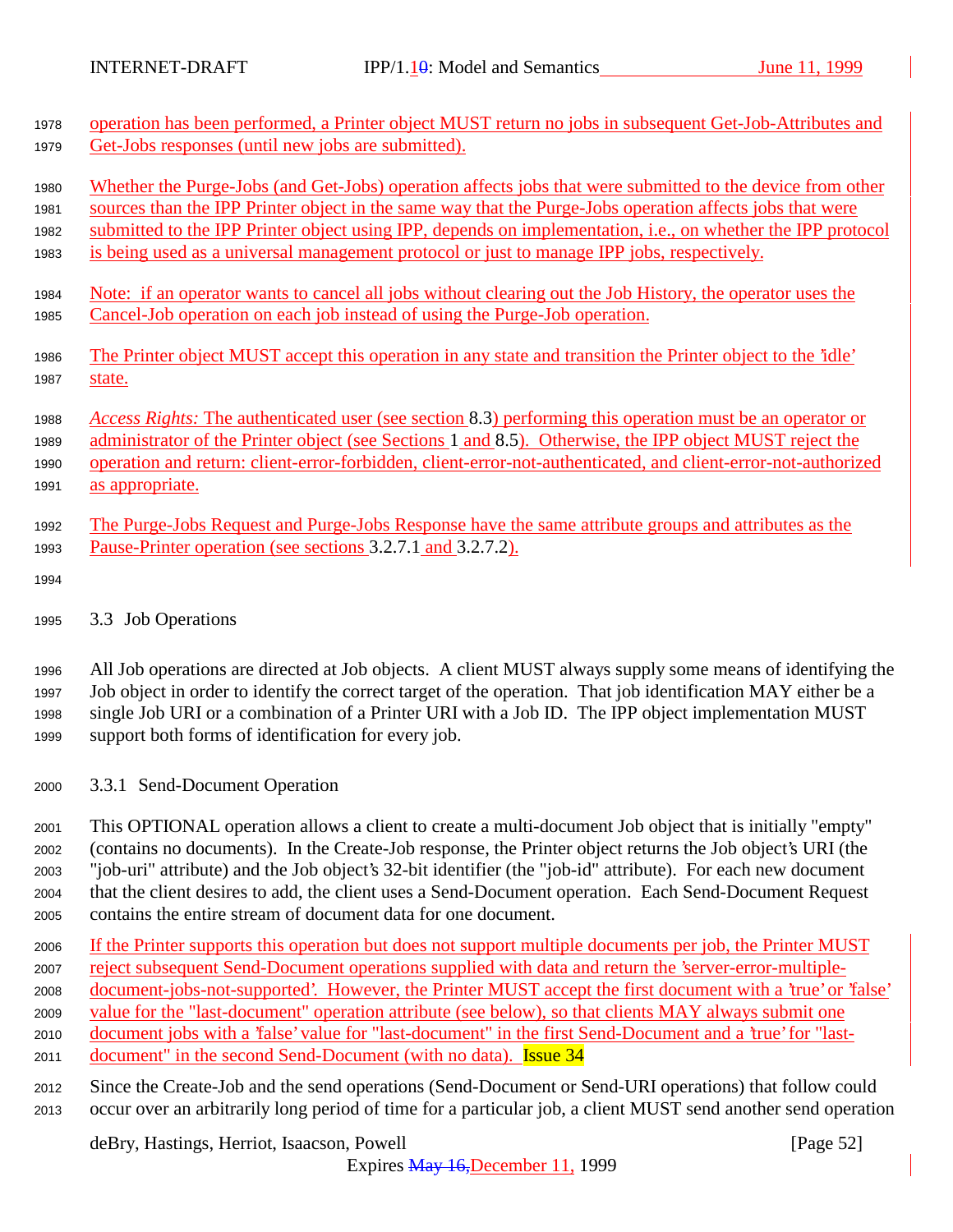within an IPP Printer defined minimum time interval after the receipt of the previous request for the job. If a Printer object supports multiple document jobs, the Printer object MUST support the "multiple-operation- time-out" attribute (see section 4.4.31). This attribute indicates the minimum number of seconds the Printer object will wait for the next send operation before taking some recovery action.

 An IPP object MUST recover from an errant client that does not supply a send operation, sometime after the minimum time interval specified by the Printer object's "multiple-operation-time-out" attribute. Such recovery MAY include any of the following or other recovery actions:

- 1. Assume that the Job is an invalid job, start the process of changing the job state to 'aborted', add the 2022 'aborted-by-system' value to the job's "job-state-reasons" attribute (see section 4.3.8),  $\frac{1}{11}$ 2023 supported, Issue and clean up all resources associated with the Job. In this case, if another send operation is finally received, the Printer responds with an "client-error-not-possible" or "client-error- not-found" depending on whether or not the Job object is still around when the send operation finally arrives.
- 2. Assume that the last send operation received was in fact the last document (as if the "last-document" flag had been set to 'true'), close the Job object, and proceed to process it (i.e., move the Job's state to 'pending').
- 3. Assume that the last send operation received was in fact the last document, close the Job, but move it to the 'pending-held' and add the 'submission-interrupted' value to the job's "job-state-reasons" 2032 attribute (see section  $4.3.8$ ), if supported. 4.3.8). Issue 30 This action allows the user or an operator to determine whether to continue processing the Job by moving it back to the 'pending' state using the Release-Job operation (see section 3.3.6) or to cancel the job using the Cancel-Job operation (see section 3.3.3).
- 

 Each implementation is free to decide the "best" action to take depending on local policy, whether any documents have been added, whether the implementation spools jobs or not, and/or any other piece of information available to it. If the choice is to abort the Job object, it is possible that the Job object may already have been processed to the point that some media sheet pages have been printed.

*Access Rights:* The authenticated user (see section 8.3) performing this operation must either be the job

owner (as determined in the Create-Job operation) or an operator or administrator of the Printer object (see

Sections 1 and 8.5). Otherwise, the IPP object MUST reject the operation and return: 'client-error-

2044 forbidden', 'client-error-not-authenticated', or 'client-error-not-authorized' as appropriate. Issue 19

3.3.1.1 Send-Document Request

The following attribute sets are part of the Send-Document Request:

- Group 1: Operation Attributes
- Natural Language and Character Set:
- The "attributes-charset" and "attributes-natural-language" attributes as described in section 3.1.4.1.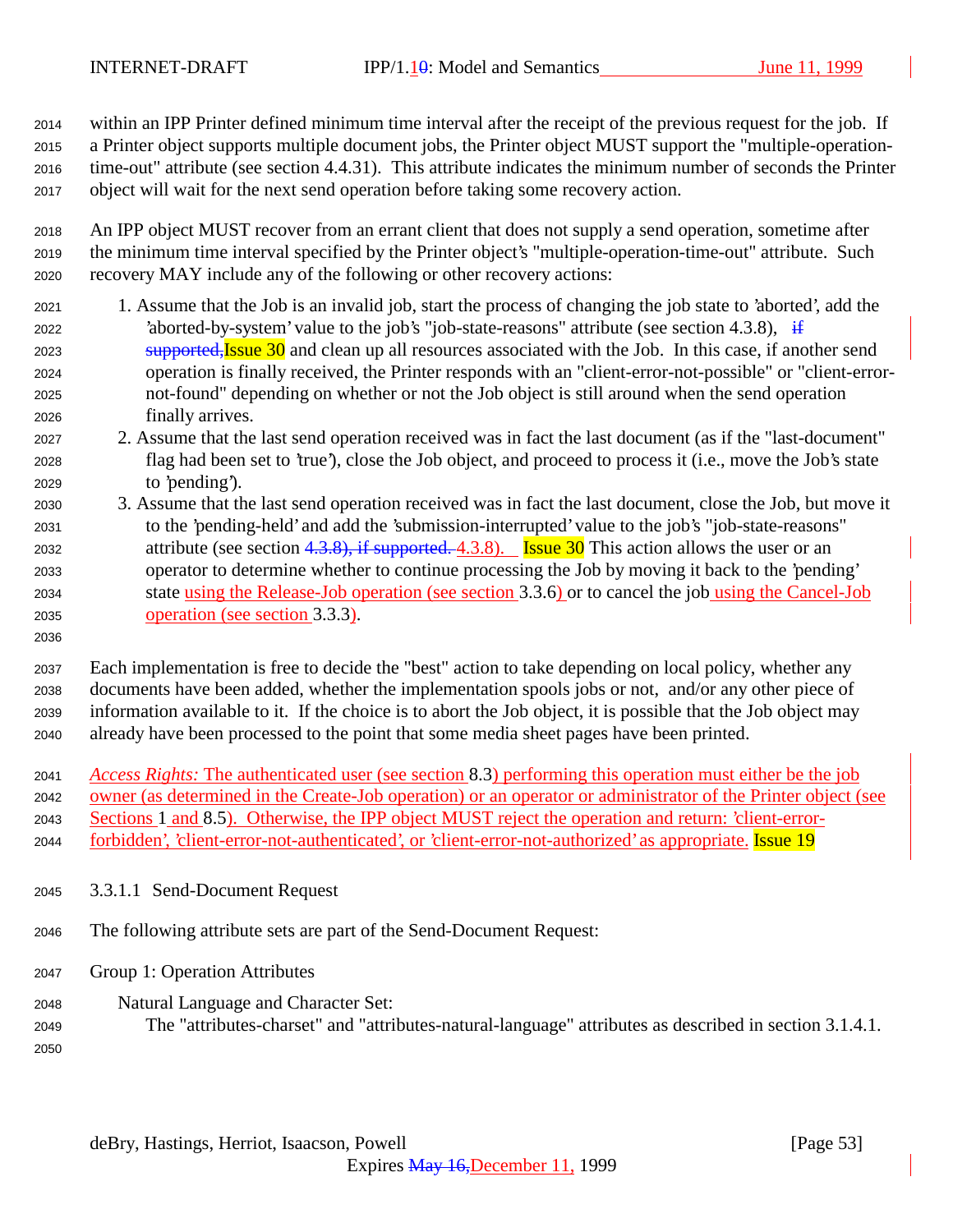| 2051 | Target:                                                                                                   |
|------|-----------------------------------------------------------------------------------------------------------|
| 2052 | Either (1) the "printer-uri" (uri) plus "job-id" (integer(1:MAX)) or (2) the "job-uri" (uri) operation    |
| 2053 | $attribute(s)$ which define the target for this operation as described in section 3.1.5.                  |
| 2054 |                                                                                                           |
| 2055 | <b>Requesting User Name:</b>                                                                              |
| 2056 | The "requesting-user-name" (name(MAX)) attribute SHOULD be supplied by the client as                      |
| 2057 | described in section 8.3.                                                                                 |
| 2058 |                                                                                                           |
| 2059 | "document-name" (name(MAX)):                                                                              |
| 2060 | The client OPTIONALLY supplies this attribute. The Printer object MUST support this attribute. It         |
| 2061 | contains the client supplied document name. The document name MAY be different than the Job               |
| 2062 | name. It might be helpful, but NEED NOT be unique across multiple documents in the same Job.              |
| 2063 | Typically, the client software automatically supplies the document name on behalf of the end user         |
| 2064 | by using a file name or an application generated name. See the description of the "document-name"         |
| 2065 | operation attribute in the Print-Job Request (section 3.2.1.1) for more information about this            |
| 2066 | attribute.                                                                                                |
| 2067 |                                                                                                           |
| 2068 | "compression" (type3 keyword)                                                                             |
| 2069 | See the description of "compression" for the Print-Job operation in Section 3.2.1.1.                      |
| 2070 |                                                                                                           |
| 2071 | "document-format" (mimeMediaType):                                                                        |
| 2072 | The client OPTIONALLY supplies this attribute. The Printer object MUST support this attribute.            |
| 2073 | The value of this attribute identifies the format of the supplied document data. If the client does not   |
| 2074 | supply this attribute, the Printer object assumes that the document data is in the format defined by      |
| 2075 | the Printer object's "document format default" attribute. If the client supplies this attribute, but the  |
| 2076 | value is not supported by the Printer object, i.e., the value is not one of the values of the Printer     |
| 2077 | object's "document-format-supported" attribute, the Printer object MUST reject the request and            |
| 2078 | return the 'client-error-document-format-not-supported' status code. See the description of               |
| 2079 | "document-format" for the Print-Job operation in Section 3.2.1.1. Issue 11                                |
| 2080 |                                                                                                           |
| 2081 | "document-natural-language" (naturalLanguage):                                                            |
| 2082 | The client OPTIONALLY supplies this attribute. The Printer object OPTIONALLY supports this                |
| 2083 | attribute. This attribute specifies the natural language of the document for those document-formats       |
| 2084 | that require a specification of the natural language in order to image the document unambiguously.        |
| 2085 | There are no particular values required for the Printer object to support.                                |
| 2086 |                                                                                                           |
| 2087 | "compression" (type3 keyword)                                                                             |
| 2088 | The client OPTIONALLY supplies this attribute. The Printer object OPTIONALLY supports this                |
| 2089 | attribute and the "compression-supported" attribute (see section 4.4.29). The client supplied             |
| 2090 | "compression" operation attribute identifies the compression algorithm used on the document data.         |
| 2091 | If the client omits this attribute, the Printer object MUST assume that the data is not compressed. If    |
| 2092 | the client supplies the attribute and the Printer object supports the attribute, the Printer object MUST  |
| 2093 | use the corresponding decompression algorithm on the document data. If the client supplies this           |
| 2094 | attribute, but the value is not supported by the Printer object, i.e., the value is not one of the values |
| 2095 | of the Printer object's "compression-supported" attribute, the Printer object MUST copy the attribute     |
|      |                                                                                                           |

deBry, Hastings, Herriot, Isaacson, Powell [Page 54]

Expires May 16,December 11, 1999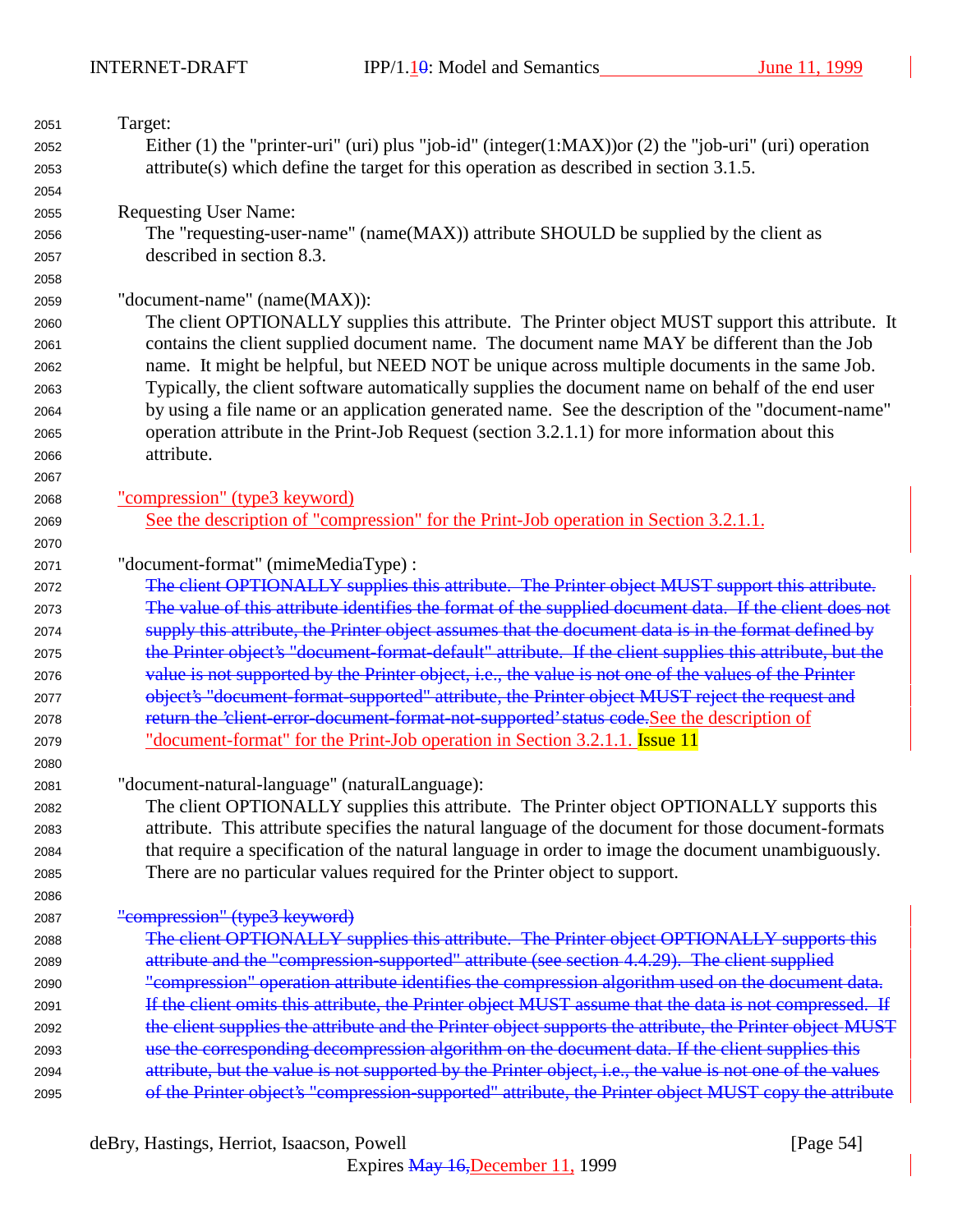| 2096<br>2097                                 | and its value to the Unsupported Attributes response group, reject the request, and return the 'client-<br>error-attributes-or-values-not-supported' status code.                                                                                                                                                                                                                                                                                                                                                                                                            |
|----------------------------------------------|------------------------------------------------------------------------------------------------------------------------------------------------------------------------------------------------------------------------------------------------------------------------------------------------------------------------------------------------------------------------------------------------------------------------------------------------------------------------------------------------------------------------------------------------------------------------------|
| 2098<br>2099<br>2100<br>2101<br>2102         | "last-document" (boolean):<br>The client MUST supply this attribute. The Printer object MUST support this attribute. It is a<br>boolean flag that is set to 'true' if this is the last document for the Job, 'false' otherwise.                                                                                                                                                                                                                                                                                                                                              |
| 2103                                         | Group 2: Document Content                                                                                                                                                                                                                                                                                                                                                                                                                                                                                                                                                    |
| 2104<br>2105<br>2106<br>2107<br>2108<br>2109 | The client MUST supply the document data if the "last-document" flag is set to 'false'. However,<br>since a client might not know that the previous document sent with a Send-Document (or Send-<br>URI) operation was the last document (i.e., the "last-document" attribute was set to 'false'), it is legal<br>to send a Send-Document request with no document data where the "last-document" flag is set to<br>'true'. Such a request MUST NOT increment the value of the Job object's "number-of-documents"<br>attribute, since no real document was added to the job. |
| 2110                                         | 3.3.1.2 Send-Document Response                                                                                                                                                                                                                                                                                                                                                                                                                                                                                                                                               |
| 2111                                         | The following sets of attributes are part of the Send-Document Response:                                                                                                                                                                                                                                                                                                                                                                                                                                                                                                     |
| 2112                                         | Group 1: Operation Attributes                                                                                                                                                                                                                                                                                                                                                                                                                                                                                                                                                |
| 2113<br>2114<br>2115<br>2116                 | <b>Status Message:</b><br>In addition to the REQUIRED status code returned in every response, the response OPTIONALLY<br>includes a "status-message" (text $(255)$ ) operation attribute as described in sections 13 and 3.1.6.                                                                                                                                                                                                                                                                                                                                              |
| 2117<br>2118<br>2119                         | Natural Language and Character Set:<br>The "attributes-charset" and "attributes-natural-language" attributes as described in section 3.1.4.2.                                                                                                                                                                                                                                                                                                                                                                                                                                |
| 2120                                         | Group 2: Unsupported Attributes                                                                                                                                                                                                                                                                                                                                                                                                                                                                                                                                              |
| 2121<br>2122<br>2123<br>2124<br>2125<br>2126 | This is a set of Operation attributes supplied by the client (in the request) that are not supported by<br>the Printer object or that conflict with one another (see sections 3.2.1.2 and the Implementer's Guide<br>[IPP-IIG]). If the Printer object is not returning any Unsupported Attributes in the response, the<br>Printer object SHOULD omit Group 2 rather than sending an empty group. However, a client<br>MUST be able to accept an empty group.<br>See section 3.1.7 for details on returning Unsupported Attributes.                                          |
| 2127                                         | Group 3: Job Object Attributes                                                                                                                                                                                                                                                                                                                                                                                                                                                                                                                                               |
| 2128<br>2129                                 | This is the same set of attributes as described in the Print-Job response (see section 3.2.1.2).                                                                                                                                                                                                                                                                                                                                                                                                                                                                             |
| 2130                                         | 3.3.2 Send-URI Operation                                                                                                                                                                                                                                                                                                                                                                                                                                                                                                                                                     |
| 2131<br>2132                                 | This OPTIONAL operation is identical to the Send-Document operation (see section 3.3.1) except that a<br>client MUST supply a URI reference ("document-uri" operation attribute) rather than the document data                                                                                                                                                                                                                                                                                                                                                               |

itself. If a Printer object supports this operation, clients can use both Send-URI or Send-Document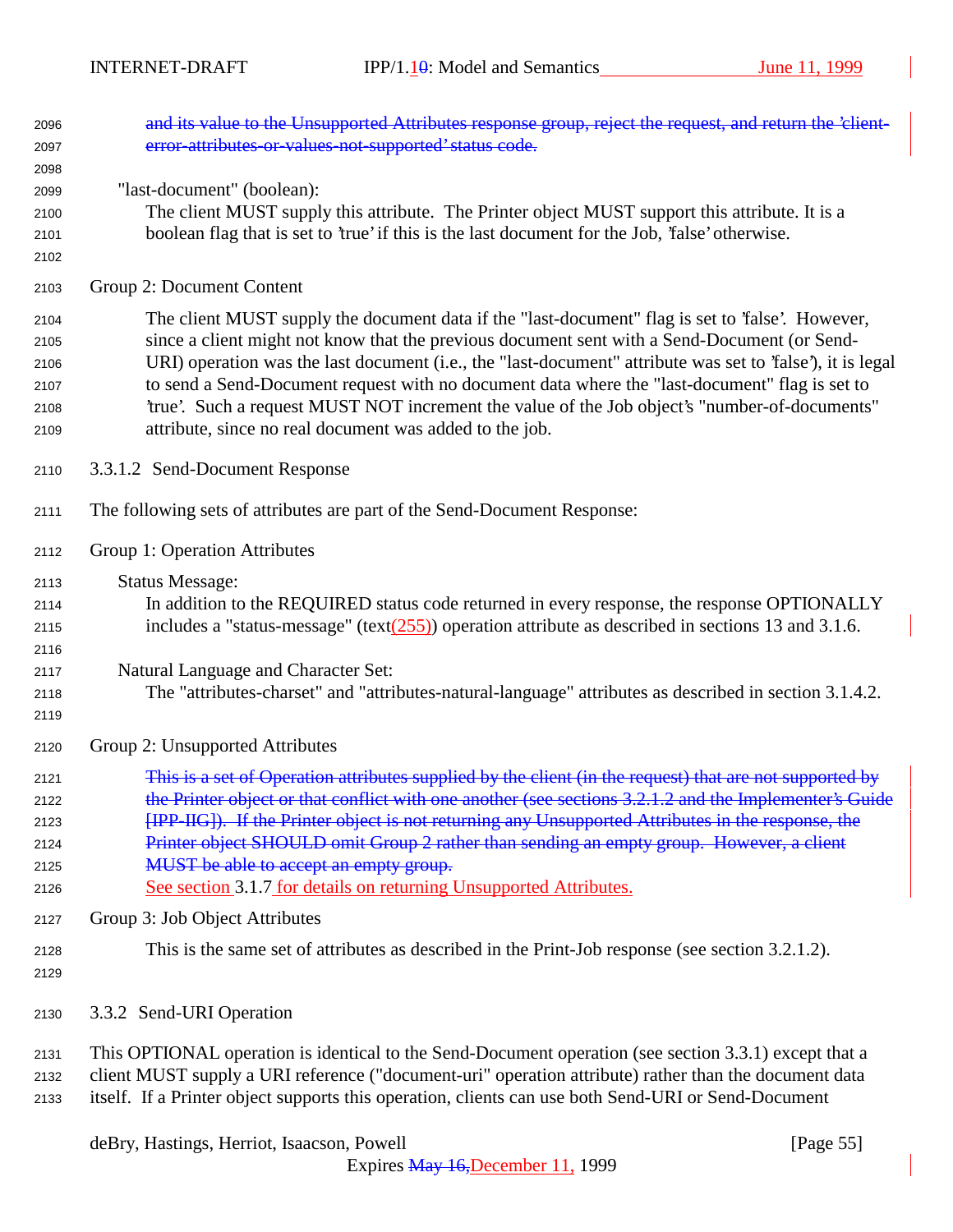<sup>2134</sup> operations to add new documents to an existing multi-document Job object. However, if a client needs to

<sup>2135</sup> indicate that the previous Send-URI or Send-Document was the last document, the client MUST use the

<sup>2136</sup> Send-Document operation with no document data and the "last-document" flag set to 'true' (rather than

<sup>2137</sup> using a Send-URI operation with no "document-uri" operation attribute).

<sup>2138</sup> If a Printer object supports this operation, it MUST also support the Print-URI operation (see section 3.2.2).

<sup>2139</sup> The Printer object MUST validate the syntax and URI scheme of the supplied URI before returning a <sup>2140</sup> response, just as in the Print-URI operation. The IPP Printer MAY validate the accessibility of the 2141 document as part of the operation or subsequently (see section 3.2.2). Issue 35

<sup>2142</sup> 3.3.3 Cancel-Job Operation

<sup>2143</sup> This REQUIRED operation allows a client to cancel a Print Job from the time the job is created up to the

<sup>2144</sup> time it is completed, canceled, or aborted. Since a Job might already be printing by the time a Cancel-Job is

<sup>2145</sup> received, some media sheet pages might be printed before the job is actually terminated.

<sup>2146</sup> The IPP object MUST accept or reject the request based on the job's current state and transition the job to <sup>2147</sup> the indicated new state as follows:

| Current "job-state"       | New "job-state"      | <b>IPP</b> object's response status code and action: |
|---------------------------|----------------------|------------------------------------------------------|
| 'pending'                 | 'canceled'           | 'successful-ok'                                      |
| 'pending-held'            | 'canceled'           | 'successful-ok'                                      |
| <u>'processing'</u>       | 'canceled'           | 'successful-ok'                                      |
| 'processing'              | 'processing'         | 'successful-ok' See Rule 1                           |
| 'processing'              | 'processing'         | 'client-error-not-possible' See Rule 2               |
| 'processing-stopped'      | <u>'canceled'</u>    | 'successful-ok'                                      |
| <u>processing-stopped</u> | 'processing-stopped' | 'successful-ok' See Rule 1                           |
| 'processing-stopped'      | 'processing-stopped' | client-error-not-possible' See Rule 2                |
| 'completed'               | 'completed'          | 'client-error-not-possible'                          |
| 'canceled'                | 'canceled'           | 'client-error-not-possible'                          |
| 'aborted'                 | 'aborted'            | 'client-error-not-possible'                          |

<sup>2148</sup> Rule 1: If the implementation requires some measurable time to cancel the job in the 'processing' or

<sup>2149</sup> 'processing-stopped' job states, the IPP object MUST add the 'processing-to-stop-point' value to the job's

<sup>2150</sup> "job-state-reasons" attribute and then transition the job to the 'canceled' state when the processing ceases <sup>2151</sup> (see section 4.3.8).

- - <sup>2152</sup> Rule 2: If the Job object already has the 'processing-to-stop-point' value in its "job-state-reasons" attribute, <sup>2153</sup> then the Printer object MUST reject a Cancel-Job operation.
	- <sup>2154</sup> *Access Rights:* The authenticated user (see section 8.3) performing this operation must either be the job
	- <sup>2155</sup> owner or an operator or administrator of the Printer object (see Sections 1 and 8.5). Otherwise, the IPP

<sup>2156</sup> object MUST reject the operation and return: 'client-error-forbidden', 'client-error-not-authenticated', or

<sup>2157</sup> 'client-error-not-authorized' as appropriate.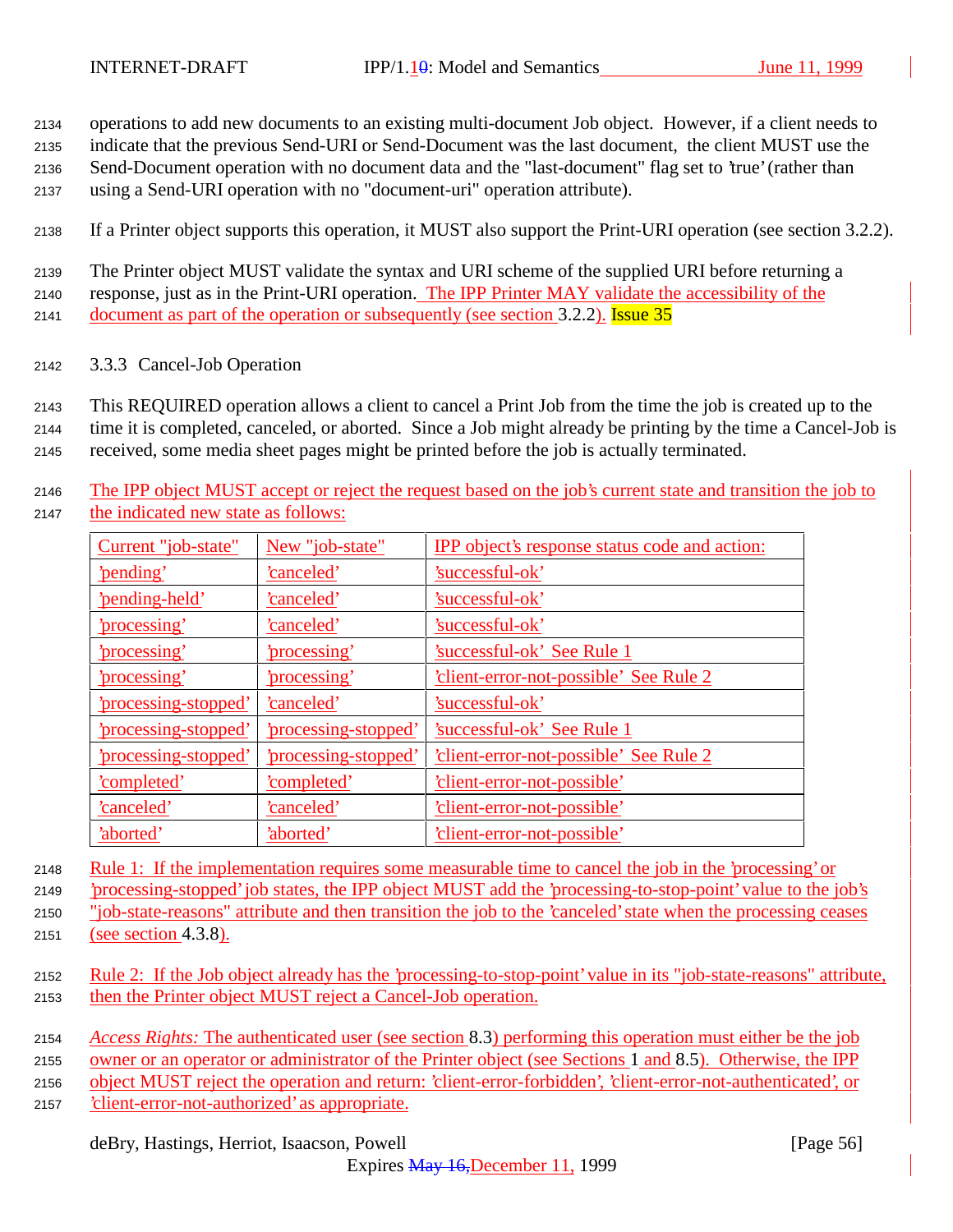INTERNET-DRAFT IPP/1.10: Model and Semantics June 11, 1999

| 2158 | 3.3.3.1 Cancel-Job Request                                                                               |
|------|----------------------------------------------------------------------------------------------------------|
| 2159 | The following groups of attributes are part of the Cancel-Job Request:                                   |
| 2160 | Group 1: Operation Attributes                                                                            |
| 2161 | Natural Language and Character Set:                                                                      |
| 2162 | The "attributes-charset" and "attributes-natural-language" attributes as described in section 3.1.4.1.   |
| 2163 |                                                                                                          |
| 2164 | Target:                                                                                                  |
| 2165 | Either (1) the "printer-uri" (uri) plus "job-id" (integer(1:MAX)) or (2) the "job-uri" (uri) operation   |
| 2166 | $attribute(s)$ which define the target for this operation as described in section 3.1.5.                 |
| 2167 |                                                                                                          |
| 2168 | <b>Requesting User Name:</b>                                                                             |
| 2169 | The "requesting-user-name" (name(MAX)) attribute SHOULD be supplied by the client as                     |
| 2170 | described in section 8.3.                                                                                |
| 2171 |                                                                                                          |
| 2172 | "message" $(text(127))$ :                                                                                |
| 2173 | The client OPTIONALLY supplies this attribute. The Printer object OPTIONALLY supports this               |
| 2174 | attribute. It is a message to the operator. This "message" attribute is not the same as the "job-        |
| 2175 | message-from-operator" attribute. That attribute is used to report a message from the operator to the    |
| 2176 | end user that queries that attribute. This "message" operation attribute is used to send a message       |
| 2177 | from the client to the operator along with the operation request. It is an implementation decision of    |
| 2178 | how or where to display this message to the operator (if at all).                                        |
| 2179 |                                                                                                          |
| 2180 | 3.3.3.2 Cancel-Job Response                                                                              |
| 2181 | The following sets of attributes are part of the Cancel-Job Response:                                    |
| 2182 | Group 1: Operation Attributes                                                                            |
| 2183 | <b>Status Message:</b>                                                                                   |
| 2184 | In addition to the REQUIRED status code returned in every response, the response OPTIONALLY              |
| 2185 | includes a "status-message" (text $(255)$ ) operation attribute as described in sections 13 and 3.1.6.   |
| 2186 |                                                                                                          |
| 2187 | If the job is already in the 'completed', 'aborted', or 'canceled' state, or the 'process to stop point' |
| 2188 | value is set in the Job's "job-state-reasons" attribute, the Printer object MUST reject the request and  |
| 2189 | return the 'client-error-not-possible' error status code.                                                |
| 2190 |                                                                                                          |
| 2191 | Natural Language and Character Set:                                                                      |
| 2192 | The "attributes-charset" and "attributes-natural-language" attributes as described in section 3.1.4.2.   |
| 2193 |                                                                                                          |
| 2194 | Group 2: Unsupported Attributes                                                                          |
| 2195 | This is a set of Operation attributes supplied by the client (in the request) that are not supported by  |
| 2196 | the Printer object or that conflict with one another (see section 3.2.1.2 and the Implementer's Guide    |

deBry, Hastings, Herriot, Isaacson, Powell [Page 57]

Expires May 16,December 11, 1999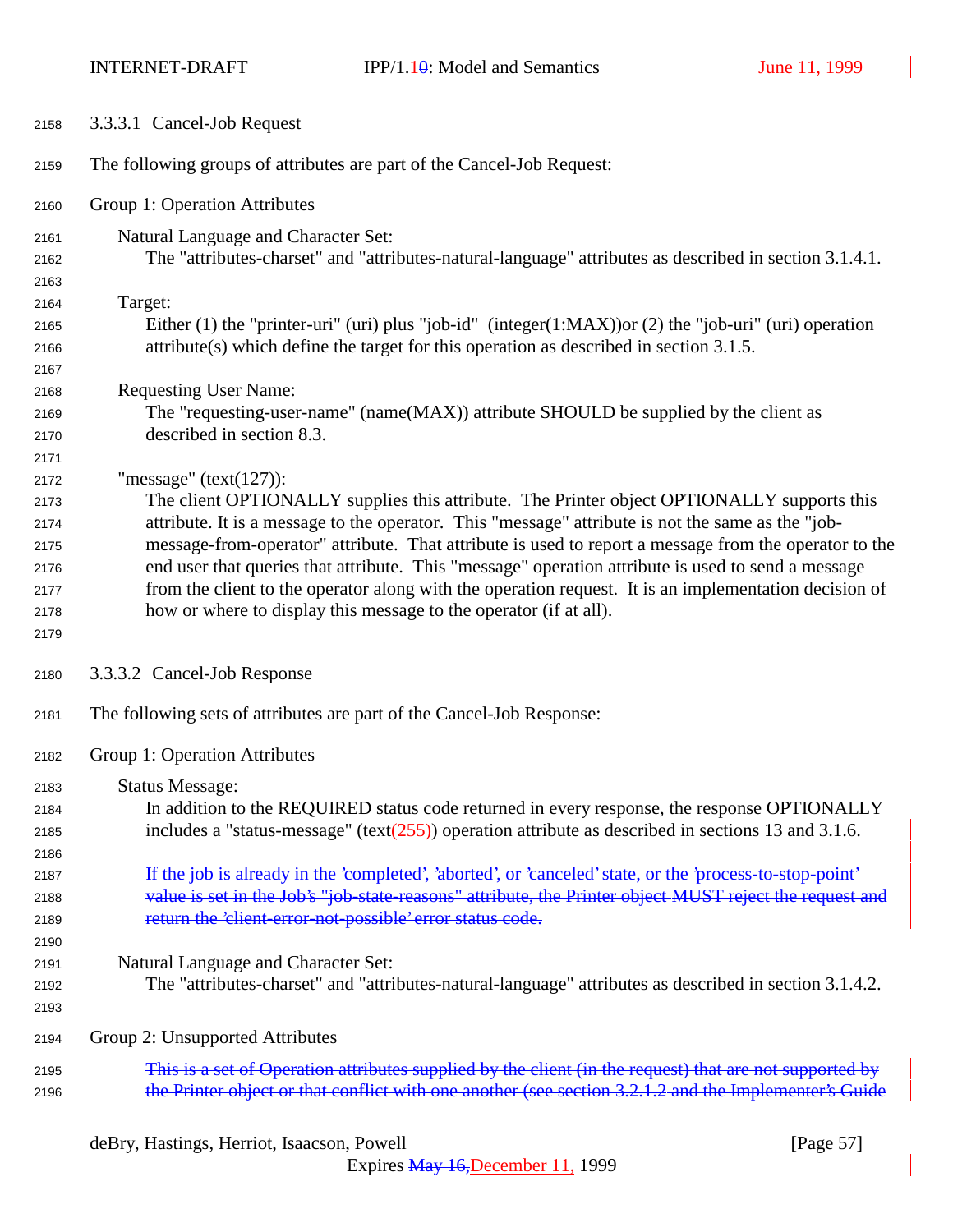[IPP-IIG]). If the Printer object is not returning any Unsupported Attributes in the response, the 2198 Printer object SHOULD omit Group 2 rather than sending an empty group. However, a client 2199 MUST be able to accept an empty group. See section 3.1.7 for details on returning Unsupported Attributes.

 Once a successful response has been sent, the implementation guarantees that the Job will eventually end up in the 'canceled' state. Between the time of the Cancel-Job operation is accepted and when the job enters the 'canceled' job-state (see section 4.3.7), the "job-state-reasons" attribute SHOULD contain the 'processing-2205 to-stop-point-' value which indicates to later queries that although the Job might still be 'processing', it will eventually end up in the 'canceled' state, not the 'completed' state.

3.3.4 Get-Job-Attributes Operation

 This REQUIRED operation allows a client to request the values of attributes of a Job object and it is almost identical to the Get-Printer-Attributes operation (see section 3.2.5). The only differences are that the operation is directed at a Job object rather than a Printer object, there is no "document-format" operation attribute used when querying a Job object, and the returned attribute group is a set of Job object attributes rather than a set of Printer object attributes.

- For Jobs, the possible names of attribute groups are:
- 2214 'job-template': all the subset of the Job Template attributes that apply to a Job object (the first column of the table in Section 4.2) that the implementation supports for Job objects.
- 2216 'job-description': all the subset of the Job Description attributes specified in Section 4.3 that the implementation supports for Job objects.
- 2218 'all': the special group 'all' that includes all supported attributes attributes that the implementation 2219 supports for Job objects. **Issue 23**
- 

 Since a client MAY request specific attributes or named groups, there is a potential that there is some overlap. For example, if a client requests, 'job-name' and 'job-description', the client is actually requesting the "job-name" attribute once by naming it explicitly, and once by inclusion in the 'job-description' group. In such cases, the Printer object NEED NOT return the attribute only once in the response even if it is requested multiple times. The client SHOULD NOT request the same attribute in multiple ways.

- It is NOT REQUIRED that a Job object support all attributes belonging to a group (since some attributes are OPTIONAL). However it is REQUIRED that each Job object support all group names.
- 3.3.4.1 Get-Job-Attributes Request
- The following groups of attributes are part of the Get-Job-Attributes Request when the request is directed at a Job object:
- Group 1: Operation Attributes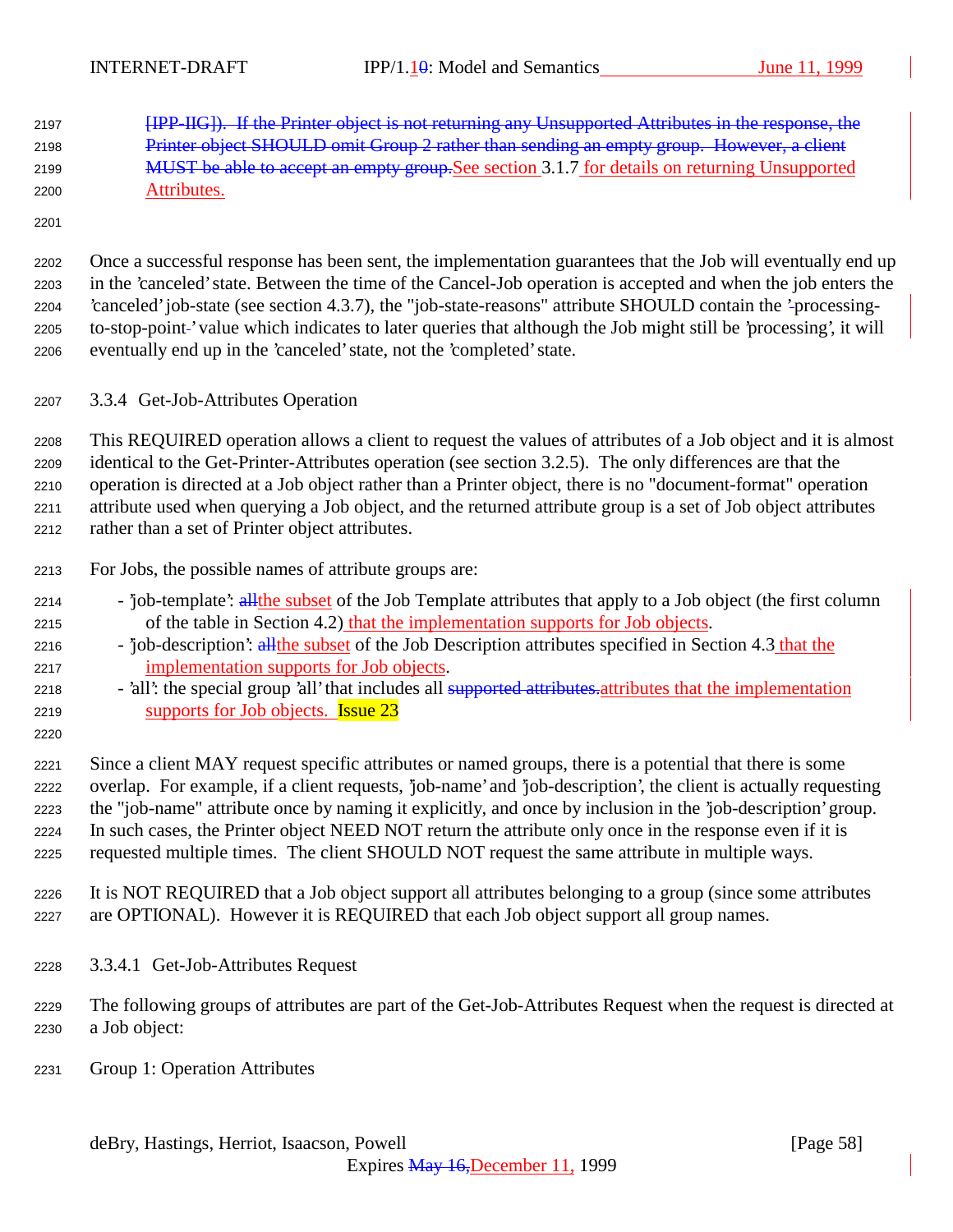| 2232 | Natural Language and Character Set:                                                                                                |
|------|------------------------------------------------------------------------------------------------------------------------------------|
| 2233 | The "attributes-charset" and "attributes-natural-language" attributes as described in section 3.1.4.1.                             |
| 2234 |                                                                                                                                    |
| 2235 | Target:                                                                                                                            |
| 2236 | Either (1) the "printer-uri" (uri) plus "job-id" (integer(1:MAX)) or (2) the "job-uri" (uri) operation                             |
| 2237 | $attribute(s)$ which define the target for this operation as described in section 3.1.5.                                           |
| 2238 |                                                                                                                                    |
| 2239 | <b>Requesting User Name:</b>                                                                                                       |
| 2240 | The "requesting-user-name" (name(MAX)) attribute SHOULD be supplied by the client as                                               |
| 2241 | described in section 8.3.                                                                                                          |
| 2242 |                                                                                                                                    |
| 2243 | "requested-attributes" (1setOf keyword) :                                                                                          |
| 2244 | The client OPTIONALLY supplies this attribute. The IPP object MUST support this attribute. It is                                   |
| 2245 | a set of attribute names and/or attribute group names in whose values the requester is interested. If                              |
| 2246 | the client omits this attribute, the IPP object MUST respond as if this attribute had been supplied                                |
| 2247 | with a value of 'all'.                                                                                                             |
| 2248 |                                                                                                                                    |
|      |                                                                                                                                    |
| 2249 | 3.3.4.2 Get-Job-Attributes Response                                                                                                |
| 2250 | The Printer object returns the following sets of attributes as part of the Get-Job-Attributes Response:                            |
| 2251 | Group 1: Operation Attributes                                                                                                      |
| 2252 | <b>Status Message:</b>                                                                                                             |
| 2253 | In addition to the REQUIRED status code returned in every response, the response OPTIONALLY                                        |
| 2254 | includes a "status-message" (text $(255)$ ) operation attribute as described in sections 13 and 3.1.6.                             |
| 2255 |                                                                                                                                    |
| 2256 | Natural Language and Character Set:                                                                                                |
| 2257 | The "attributes-charset" and "attributes-natural-language" attributes as described in section 3.1.4.2.                             |
| 2258 | The "attributes-natural-language" MAY be the natural language of the Job object, rather than the                                   |
| 2259 | one requested.                                                                                                                     |
|      |                                                                                                                                    |
| 2260 |                                                                                                                                    |
| 2261 | Group 2: Unsupported Attributes                                                                                                    |
| 2262 | See section 3.1.7 for details on returning Unsupported Attributes.                                                                 |
| 2263 |                                                                                                                                    |
| 2264 | This is a set of Operation attributes supplied by the client (in the request) that are not supported by                            |
| 2265 | the Printer object or that conflict with one another (see sections 3.2.1.2 and the Implementer's Guide                             |
| 2266 | <b>[IPP-IIG]</b> ). The response NEED NOT contain the "requested-attributes" operation attribute with                              |
| 2267 | any supplied values (attribute keywords) that were requested by the client but are not supported by                                |
| 2268 | the IPP object. If the Printer object is not returning any Unsupported Attributes in the response, the                             |
| 2269 |                                                                                                                                    |
|      |                                                                                                                                    |
| 2270 | Printer object SHOULD omit Group 2 rather than sending an empty group. However, a client<br>MUST be able to accept an empty group. |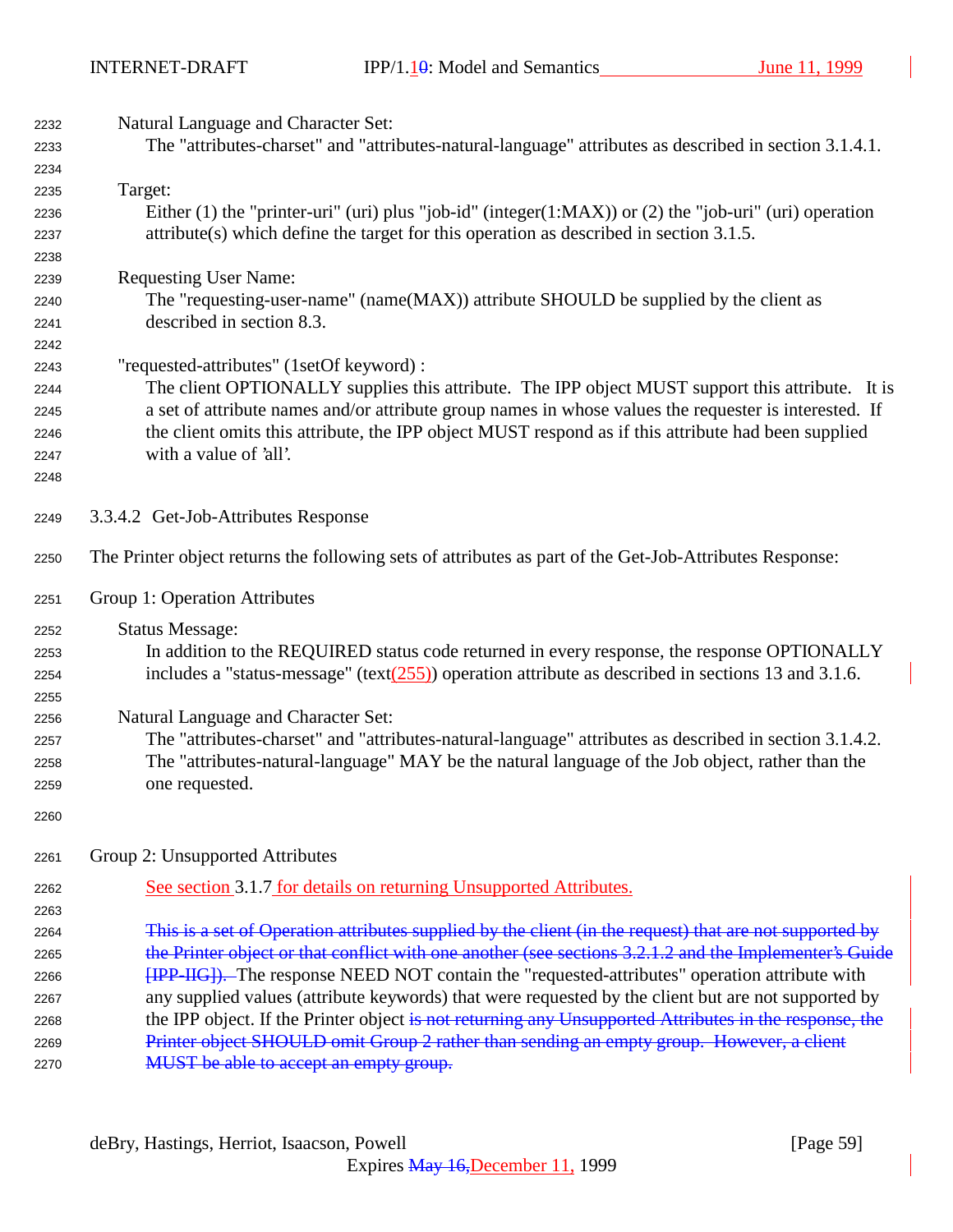- <sup>2271</sup> does include unsupported attributes referenced in "requested-attributes" and such attributes include <sup>2272</sup> group names, such as 'all', the unsupported attributes MUST NOT include attributes described in the 2273 standard but not supported by the implementation. **Issue 23**
- <sup>2275</sup> Group 3: Job Object Attributes

2274

 This is the set of requested attributes and their current values. The IPP object ignores (does not respond with) any requested attribute or value which is not supported or which is restricted by the security policy in force, including whether the requesting user is the user that submitted the job (job originating user) or not (see section 8). However, the IPP object MUST respond with the 'unknown' value for any supported attribute (including all REQUIRED attributes) for which the IPP object does not know the value, unless it would violate the security policy. See the description of the "out-of-band" values in the beginning of Section 4.1.

<sup>2283</sup> 3.3.5 Hold-Job Operation

 This OPTIONAL operation allows a client to hold a pending job in the queue so that it is not eligible for scheduling. If the Hold-Job operation is supported, then the Release-Job operation MUST be supported, 2286 and vice-versa. The OPTIONAL "job-hold-until" operation attribute allows a client to specify whether to hold the job indefinitely or until a specified time period, if supported.

<sup>2288</sup> The IPP object MUST accept or reject the request based on the job's current state and transition the job to <sup>2289</sup> the indicated new state as follows:

| Current "job-state"       | New "job-state"           | IPP object's response status code and action: |
|---------------------------|---------------------------|-----------------------------------------------|
| 'pending'                 | 'pending-held'            | 'successful-ok' See Rule 1                    |
| 'pending'                 | 'pending'                 | <b>Successful-ok' See Rule 2</b>              |
| 'pending-held'            | 'pending-held'            | 'successful-ok' See Rule 1                    |
| 'pending-held'            | 'pending'                 | 'successful-ok' See Rule 2                    |
| <u>'processing'</u>       | <u>'processing'</u>       | <u>'client-error-not-possible'</u>            |
| <u>processing-stopped</u> | <u>processing-stopped</u> | 'client-error-not-possible'                   |
| 'completed'               | 'completed'               | 'client-error-not-possible'                   |
| 'canceled'                | 'canceled'                | 'client-error-not-possible'                   |
| 'aborted'                 | 'aborted'                 | 'client-error-not-possible'                   |

<sup>2290</sup> Rule 1: If the implementation supports multiple reasons for a job to be in the 'pending-held' state, the IPP <sup>2291</sup> object MUST add the 'job-hold-until-specified' value to the job's "job-state-reasons" attribute.

2292 Rule 2: If the IPP object supports the "job-hold-until" operation attribute, but the specified time period has <sup>2293</sup> already started (or is the 'no-hold' value) and there are no other reasons to hold the job, the IPP object

- <sup>2294</sup> MUST make the job be a candidate for processing immediately (see Section 4.2.2) by putting the job in the <sup>2295</sup> 'pending' state.
- <sup>2296</sup> Note: In order to keep the Hold-Job operation simple, such a request is rejected when the job is in the <sup>2297</sup> 'processing' or 'processing-stopped' states. If an operation is needed to hold jobs while in these states, it will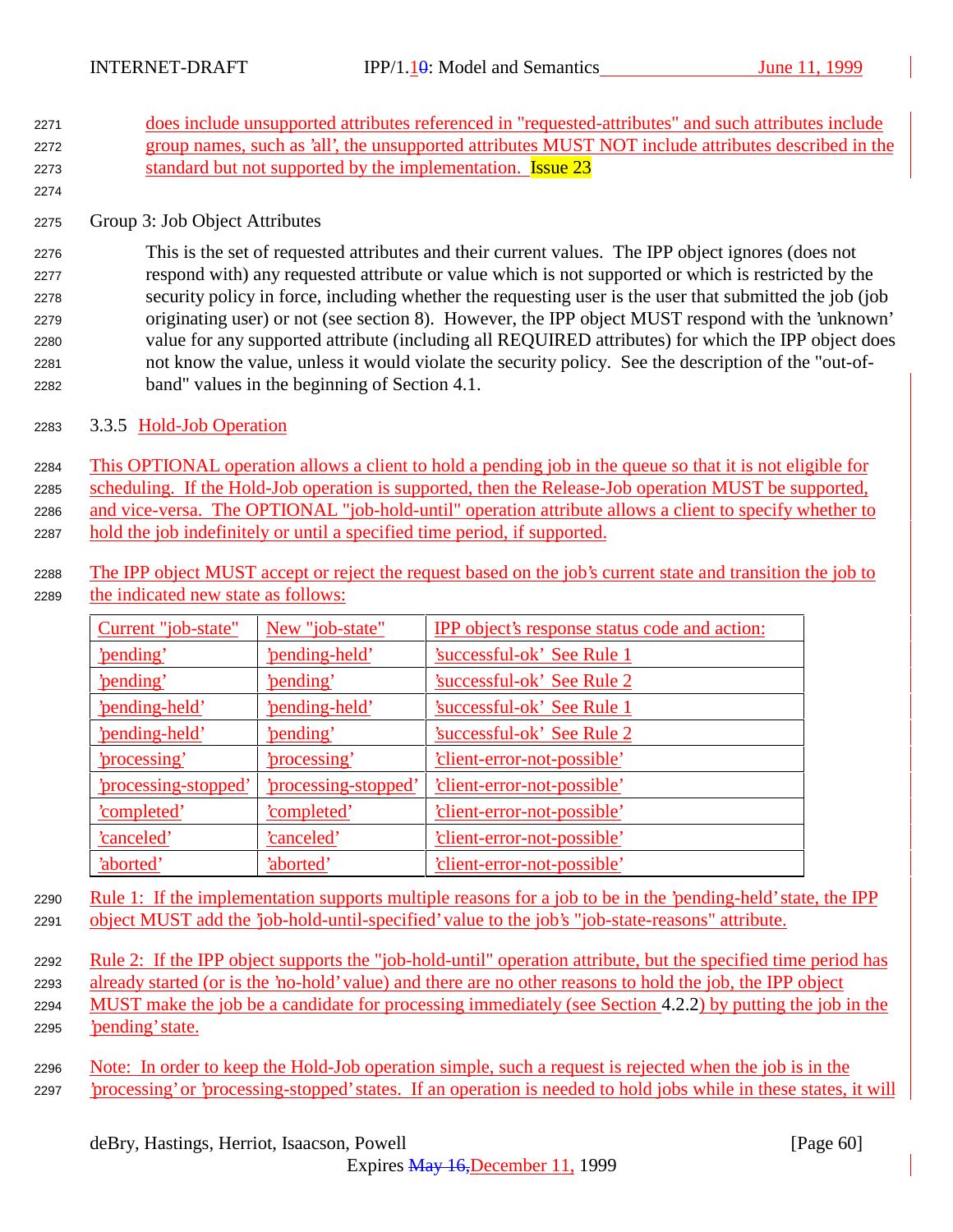| 2298 | be added as an additional operation, rather than overloading the Hold-Job operation. Then it is clear to     |
|------|--------------------------------------------------------------------------------------------------------------|
| 2299 | clients by querying the Printer object's "operations-supported" (see Section 4.4.15) and the Job object's    |
| 2300 | "job-state" (see Section 4.3.7) attributes which operations are possible.                                    |
| 2301 | Access Rights: The authenticated user (see section 8.3) performing this operation must either be the job     |
| 2302 | owner or an operator or administrator of the Printer object (see Sections 1 and 8.5). Otherwise, the IPP     |
| 2303 | object MUST reject the operation and return: 'client-error-forbidden', 'client-error-not-authenticated', or  |
| 2304 | 'client-error-not-authorized' as appropriate.                                                                |
| 2305 | 3.3.5.1 Hold-Job Request                                                                                     |
| 2306 | The groups and operation attributes are the same as for a Cancel-Job request (see section 3.3.3.1), with the |
| 2307 | addition of the following Group 1 Operation attribute:                                                       |
| 2308 | <u>"job-hold-until" (type3 keyword   name(MAX)):</u>                                                         |
| 2309 | The client OPTIONALLY supplies this Operation attribute. The IPP object MUST support this                    |
| 2310 | operation attribute in a Hold-Job request, if it supports the "job-hold-until" Job template attribute in     |
| 2311 | create operations. See section 4.2.2. The IPP object SHOULD support the "job-hold-until" Job                 |
| 2312 | Template attribute for use in job create operations with at least the 'indefinite' value, if it supports     |
| 2313 | the Hold-Job operation. Otherwise, a client cannot create a job and hold it immediately (without             |
| 2314 | picking some supported time period in the future).                                                           |
| 2315 | If supplied and supported as specified in the Printer's "job-hold-until-supported" attribute, the IPP        |
| 2316 | object copies the supplied operation attribute to the Job object, replacing the job's previous "job-         |
| 2317 | hold-until" attribute, if present, and makes the job a candidate for scheduling during the supplied          |
| 2318 | named time period.                                                                                           |
| 2319 | If supplied, but either the "job-hold-until" Operation attribute itself or the value supplied is not         |
| 2320 | supported, the IPP object accepts the request, returns the unsupported attribute or value in the             |
| 2321 | Unsupported Attributes Group according to section 3.1.7, returns the 'successful-ok-ignored-or-              |
| 2322 | substituted-attributes, and holds the job indefinitely until a client performs a subsequent Release-Job      |
| 2323 | operation.                                                                                                   |
| 2324 | If the client (1) supplies a value that specifies a time period that has already started or the 'no-hold'    |
| 2325 | value (meaning don't hold the job) and (2) the IPP object supports the "job-hold-until" operation            |
| 2326 | attribute and there are no other reasons to hold the job, the IPP object MUST accept the operation           |
| 2327 | and make the job be a candidate for processing immediately (see Section 4.2.2).                              |
| 2328 | If the client does not supply a "job-hold-until" Operation attribute in the request, the IPP object          |
| 2329 | MUST populate the job object with a "job-hold-until" attribute with the 'indefinite' value (if IPP           |
| 2330 | object supports the "job-hold-until" attribute) and hold the job indefinitely, until a client performs a     |
| 2331 | Release-Job operation.                                                                                       |
| 2332 | 3.3.5.2 Hold-Job Response                                                                                    |
|      |                                                                                                              |

2333 The groups and attributes are the same as for a Cancel-Job response (see section 3.3.3.2).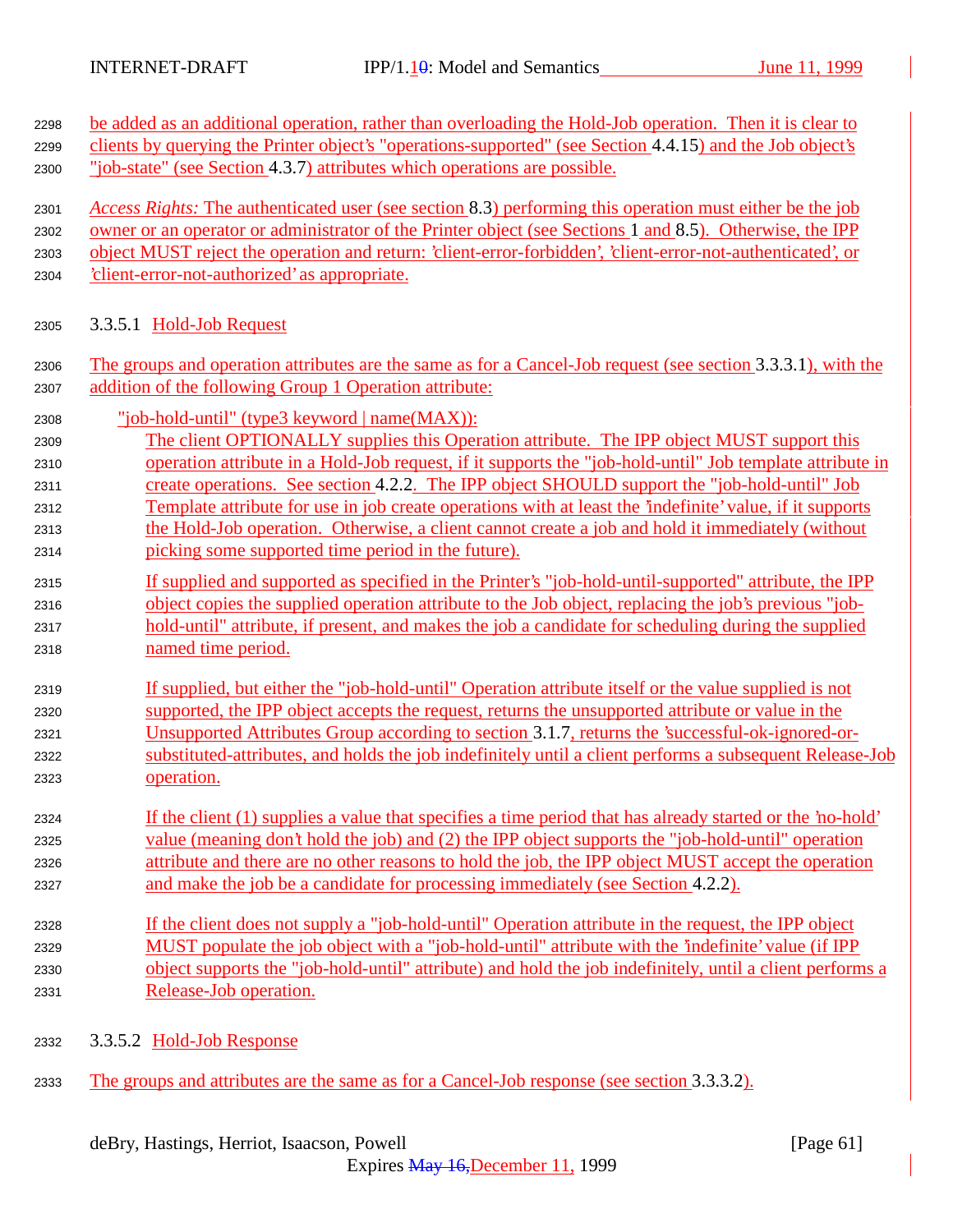## 3.3.6 Release-Job Operation

 This OPTIONAL operation allows a client to release a previously held job so that it is again eligible for scheduling. If the Hold-Job operation is supported, then the Release-Job operation MUST be supported, and vice-versa.

 This operation removes the "job-hold-until" job attribute, if present, from the job object that had been supplied in the create or most recent Hold-Job or Restart-Job operation and remove its effect on the job. Issue 30 The IPP object MUST remove the 'job-hold-until-specified' value from the job's "job-state-

- reasons" attribute, if present. See section 4.3.8.
- The IPP object MUST accept or reject the request based on the job's current state and transition the job to the indicated new state as follows:

| Current "job-state"  | New "job-state"      | <b>IPP</b> object's response status code and action: |
|----------------------|----------------------|------------------------------------------------------|
| 'pending'            | 'pending'            | 'successful-ok' No effect on the job.                |
| 'pending-held'       | 'pending-held'       | <u>'successful-ok' See Rule 1</u>                    |
| 'pending-held'       | 'pending'            | 'successful-ok'                                      |
| 'processing'         | 'processing'         | 'successful-ok' No effect on the job.                |
| 'processing-stopped' | 'processing-stopped' | 'successful-ok' No effect on the job.                |
| 'completed'          | 'completed'          | 'client-error-not-possible'                          |
| canceled'            | <u>'canceled'</u>    | 'client-error-not-possible'                          |
| 'aborted'            | 'aborted'            | 'client-error-not-possible'                          |

 Rule 1: If there are other reasons to keep the job in the 'pending-held' state, such as 'resources-are-not-ready', the job remains in the 'pending-held' state. Thus the 'pending-held' state is not just for jobs that have

the 'job-hold-until' applied to them, but are for any reason to keep the job from being a candidate for

- scheduling and processing, such as 'resources-are-not-ready'. See the "job-hold-until" attribute (section 4.2.2).
- *Access Rights:* The authenticated user (see section 8.3) performing this operation must either be the job owner or an operator or administrator of the Printer object (see Sections 1 and 8.5). Otherwise, the IPP object MUST reject the operation and return: 'client-error-forbidden', 'client-error-not-authenticated', or 'client-error-not-authorized' as appropriate.
- The Release-Job Request and Release-Job Response have the same attribute groups and attributes as the Cancel-Job operation (see section 3.3.3.1 and 3.3.3.2).
- 3.3.7 Restart-Job Operation
- This OPTIONAL operation allows a client to restart a job that is retained in the queue after processing has completed (see section 4.3.7.2).
- The job is moved to the 'pending' job state and restarts at the beginning on the same IPP Printer object with 2359 the same attribute values. The Job Description attributes that accumulate job progress, such as "job-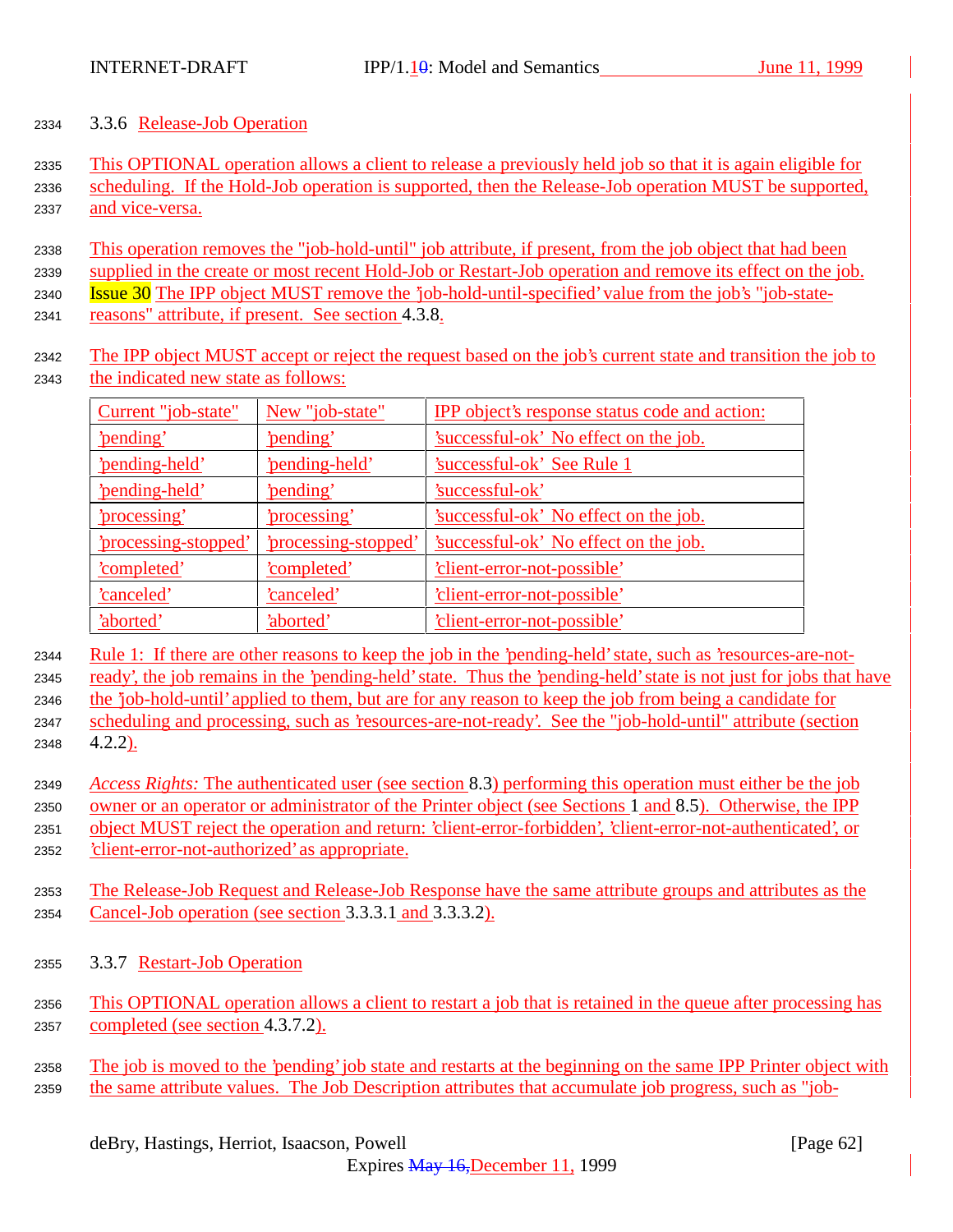<sup>2360</sup> impressions-completed", "job-media-sheets-completed", and "job-k-octets-processed", MUST be reset to 0 2361 so that they give an accurate record of the job from its restart point. The job object MUST continue to use

- <sup>2362</sup> the same "job-uri" and "job-id" attribute values.
- <sup>2363</sup> Note: If in the future an operation is needed that does not reset the job progress attributes, then a new
- <sup>2364</sup> operation will be defined which makes a copy of the job, assigns a new "job-uri" and "job-id" to the copy <sup>2365</sup> and resets the job progress attributes in the new copy only.
- <sup>2366</sup> The IPP object MUST accept or reject the request based on the job's current state, transition the job to the <sup>2367</sup> indicated new state as follows:

| Current "job-state"  | New "job-state"      | IPP object's response status code and action:   |
|----------------------|----------------------|-------------------------------------------------|
| 'pending'            | 'pending'            | <u>'client-error-not-possible'.</u>             |
| 'pending-held'       | 'pending-held'       | <u>'client-error-not-possible'.</u>             |
| 'processing'         | 'processing'         | 'client-error-not-possible'.                    |
| 'processing-stopped' | 'processing-stopped' | <u>'client-error-not-possible'.</u>             |
| <u>'completed'</u>   | 'pending'            | 'successful-ok' - job is started over.          |
| <u>'completed'</u>   | <u>'completed'</u>   | <u>'client-error-not-possible' - see Rule 1</u> |
| <u>'canceled'</u>    | 'pending'            | 'successful-ok' - job is started over.          |
| 'canceled'           | 'canceled'           | 'client-error-not-possible' - see Rule 1        |
| 'aborted'            | 'pending'            | 'successful-ok' - job is started over.          |
| 'aborted'            | 'aborted'            | 'client-error-not-possible' - see Rule 1        |

2368

- <sup>2369</sup> Rule 1: If the Job Retention Period has expired for the job in this state, then the IPP object rejects the <sup>2370</sup> operation. See section 4.3.7.2.
- <sup>2371</sup> Note: In order to prevent a user from inadvertently restarting a job in the middle, the Restart-Job request is <sup>2372</sup> rejected when the job is in the 'processing' or 'processing-stopped' states. If in the future an operation is <sup>2373</sup> needed to hold or restart jobs while in these states, it will be added as an additional operation, rather than <sup>2374</sup> overloading the Restart-Job operation, so that it is clear that the user intended that the current job not be <sup>2375</sup> completed.
- <sup>2376</sup> *Access Rights:* The authenticated user (see section 8.3) performing this operation must either be the job <sup>2377</sup> owner or an operator or administrator of the Printer object (see Sections 1 and 8.5). Otherwise, the IPP <sup>2378</sup> object MUST reject the operation and return: 'client-error-forbidden', 'client-error-not-authenticated', or <sup>2379</sup> 'client-error-not-authorized' as appropriate.
- <sup>2380</sup> 3.3.7.1 Restart-Job Request
- <sup>2381</sup> The groups and attributes are the same as for a Cancel-Job request (see section 3.3.3.1), with the addition of <sup>2382</sup> the following Group 1 Operation attribute: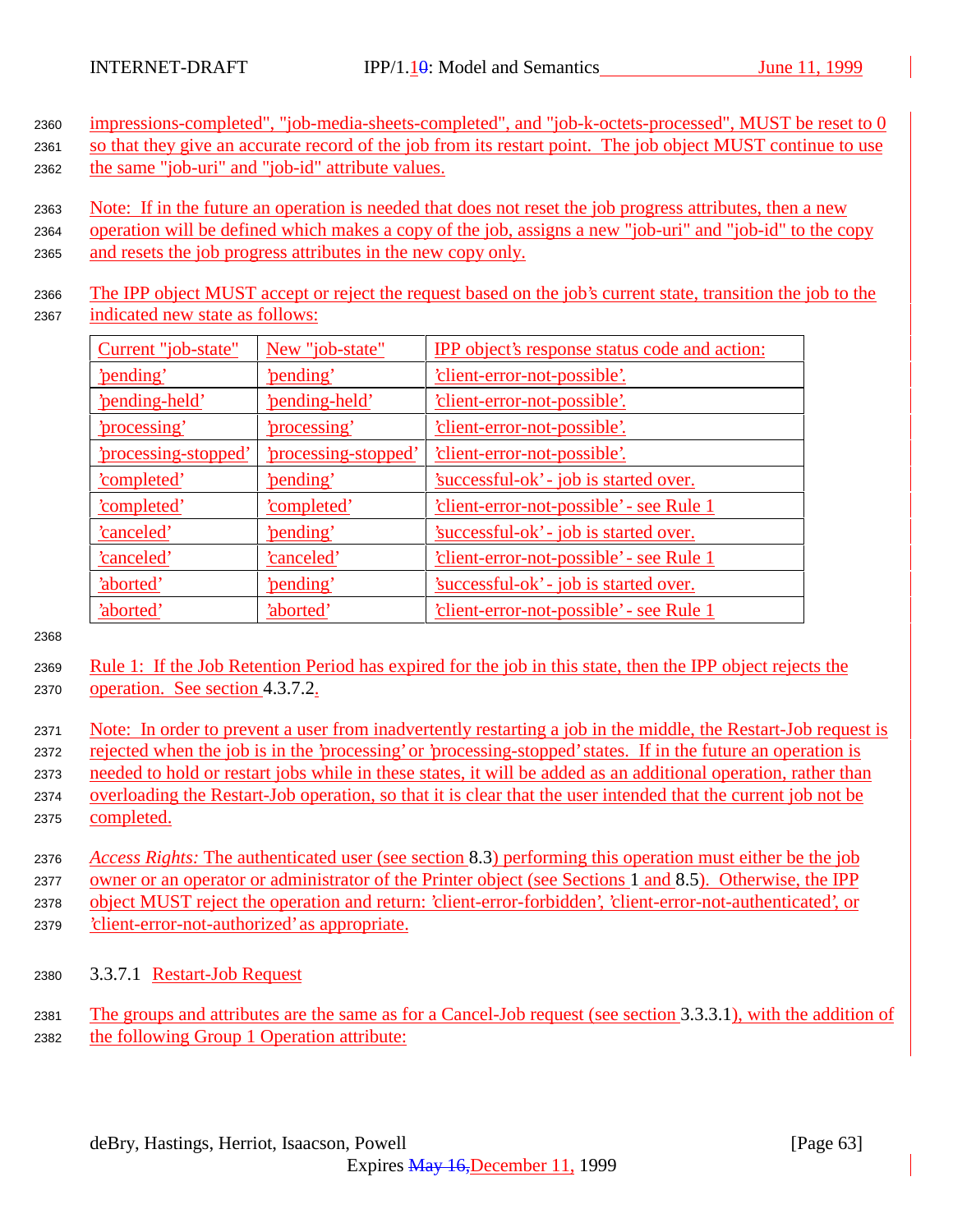| 2383 | "job-hold-until" (type3 keyword   name(MAX)):                                                             |
|------|-----------------------------------------------------------------------------------------------------------|
| 2384 | The client OPTIONALLY supplies this attribute. The IPP object MUST support this Operation                 |
| 2385 | attribute in a Restart-Job request, if it supports the "job-hold-until" Job Template attribute in create  |
| 2386 | operations. See section 4.2.2. Otherwise, the IPP object NEED NOT support the "job-hold-until"            |
| 2387 | Operation attribute in a Restart-Job request.                                                             |
| 2388 | If supplied and supported as specified in the Printer's "job-hold-until-supported" attribute, the IPP     |
| 2389 | object copies the supplied Operation attribute to the Job object, replacing the job's previous "job-      |
| 2390 | hold-until" attribute, if present, and makes the job a candidate for scheduling during the supplied       |
| 2391 | named time period. See section 4.2.2.                                                                     |
| 2392 | If supplied, but the value is not supported, the IPP object accepts the request, returns the              |
| 2393 | unsupported attribute or value in the Unsupported Attributes Group according to section 3.1.7,            |
| 2394 | returns the 'successful-ok-ignored-or-substituted-attributes' status code, and holds the job              |
| 2395 | indefinitely until a client performs a subsequent Release-Job operation.                                  |
| 2396 | If supplied, but the "job-hold-until" Operation attribute itself is not supported, the IPP object accepts |
| 2397 | the request, returns the unsupported attribute with the out-of-band 'unsupported' value in the            |
| 2398 | Unsupported Attributes Group according to section 3.1.7, returns the 'successful-ok-ignored-or-           |
| 2399 | substituted-attributes' status code, and restarts the job, i.e., ignores the "job-hold-until" attribute.  |
| 2400 | If the client (1) supplies a value that specifies a time period that has already started or the 'no-hold' |
| 2401 | value (meaning don't hold the job) and (2) the IPP object supports the "job-hold-until" operation         |
| 2402 | attribute and there are no other reasons to hold the job, the IPP object makes the job a candidate for    |
| 2403 | processing immediately (see Section 4.2.2).                                                               |
| 2404 | If the client does not supply a "job-hold-until" operation attribute in the request, the IPP object       |
| 2405 | removes the "job-hold-until" attribute, if present, from the job. If there are no other reasons to hold   |
| 2406 | the job, the Restart-Job operation makes the job a candidate for processing immediately (see Section      |
| 2407 | $4.2.2)$ .                                                                                                |
| 2408 | 3.3.7.2 Restart-Job Response                                                                              |
| 2409 | The groups and attributes are the same as for a Cancel-Job response (see section 3.3.3.2).                |
| 2410 | Note: In the future an OPTIONAL Modify-Job or Set-Job-Attributes operation may be specified that          |
| 2411 | allows the client to modify other attributes before releasing the restarted job.                          |

<sup>2412</sup> 4. Object Attributes

 This section describes the attributes with their corresponding attribute syntaxes and values that are part of the IPP model. The sections below show the objects and their associated attributes which are included within the scope of this protocol. Many of these attributes are derived from other relevant **specificationdocuments:** 

<sup>2417</sup> - Document Printing Application (DPA) [ISO10175]

deBry, Hastings, Herriot, Isaacson, Powell [Page 64]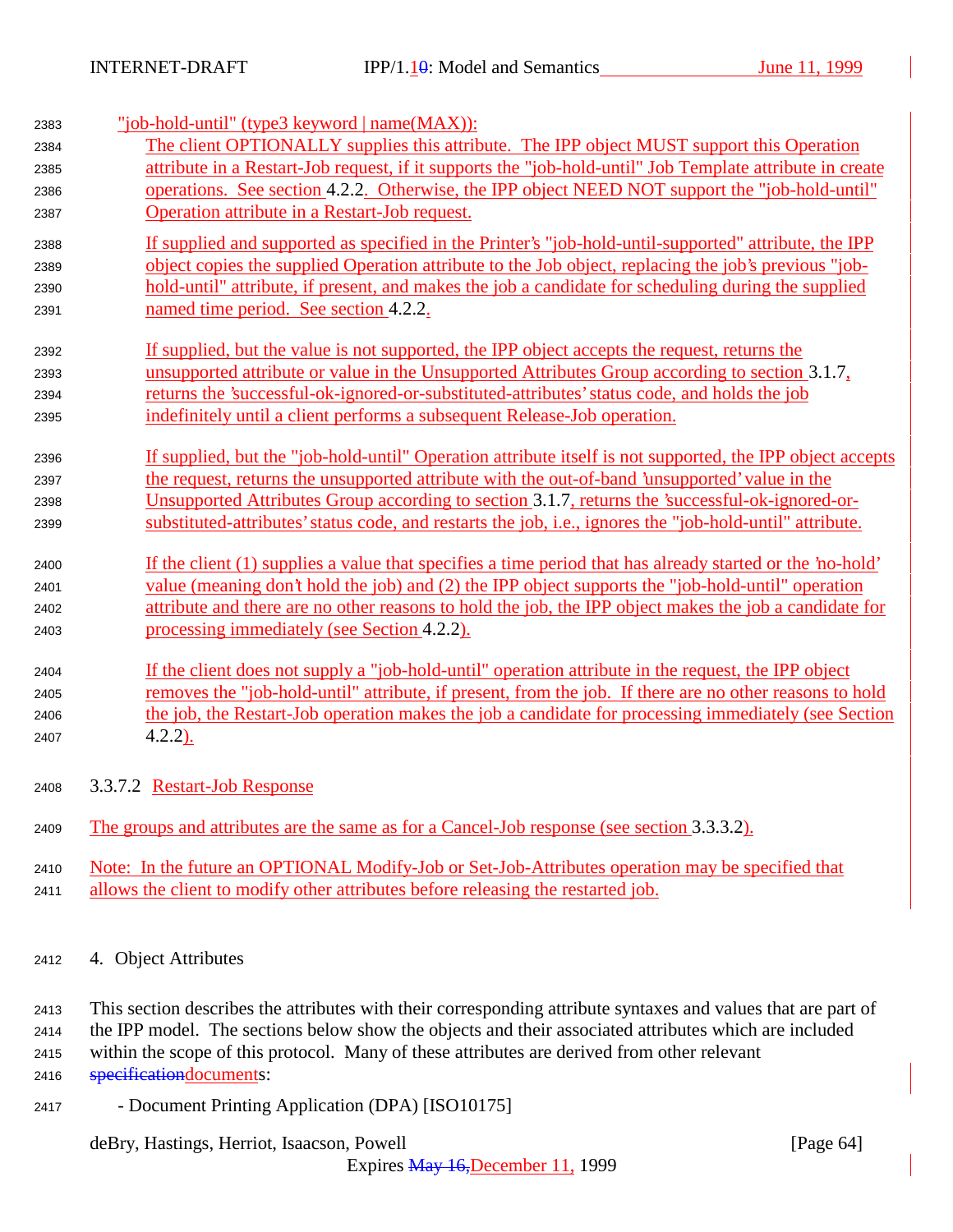- RFC 1759 Printer MIB [RFC1759]

 Each attribute is uniquely identified in this document using a "keyword" (see section 12.2.1) which is the name of the attribute. The keyword is included in the section header describing that attribute.

 Note: Not only are keywords used to identify attributes, but one of the attribute syntaxes described below is "keyword" so that some attributes have keyword values. Therefore, these attributes are defined as having an attribute syntax that is a set of keywords.

4.1 Attribute Syntaxes

 This section defines the basic attribute syntax types that all clients and IPP objects MUST be able to accept in responses and accept in requests, respectively. Each attribute description in sections 3 and 4 includes the name of attribute syntax(es) in the heading (in parentheses). A conforming implementation of an attribute MUST include the semantics of the attribute syntax(es) so identified. Section 6.3 describes how the protocol can be extended with new attribute syntaxes.

 The attribute syntaxes are specified in the following sub-sections, where the sub-section heading is the keyword name of the attribute syntax inside the single quotes. In operation requests and responses each attribute value MUST be represented as one of the attribute syntaxes specified in the sub-section heading for the attribute. In addition, the value of an attribute in a response (but not in a request) MAY be one of the "out-of-band" values whose special encoding rules are defined in the "Encoding and Transport" 2436 document [IPP-PRO]. Standard "out-of-band" values are: **Issue 12 and Issue 15** 

- 'unknown': The attribute is supported by the IPP object, but the value is unknown to the IPP object for some reason.
- 'unsupported': The attribute is unsupported by the IPP object. This value MUST be returned only as the value of an attribute in the Unsupported Attributes Group.
- 2441 'no-value': The attribute is supported by the Printer object, but the system administrator has not yet configured a value.
- 

 The Encoding and Transport specification [IPP-PRO] defines mechanisms for passing "out-of-band" 2445 values. All attributes in a request MUST have one or more values as defined in Sections 4.2 to 4.4. Thus 2446 clients MUST NOT supply attributes with "out-of-band" values. All attributes in a response MUST have one or more values as defined in Sections 4.2 to 4.4 or a single "out-of-band" value.

 Most attributes are defined to have a single attribute syntax. However, a few attributes (e.g., "job-sheet", "media", "job-hold-until") are defined to have several attribute syntaxes, depending on the value. These multiple attribute syntaxes are separated by the "|" character in the sub-section heading to indicate the choice. Since each value MUST be tagged as to its attribute syntax in the protocol, a single-valued attribute instance may have any one of its attribute syntaxes and a multi-valued attribute instance may have a mixture of its defined attribute syntaxes.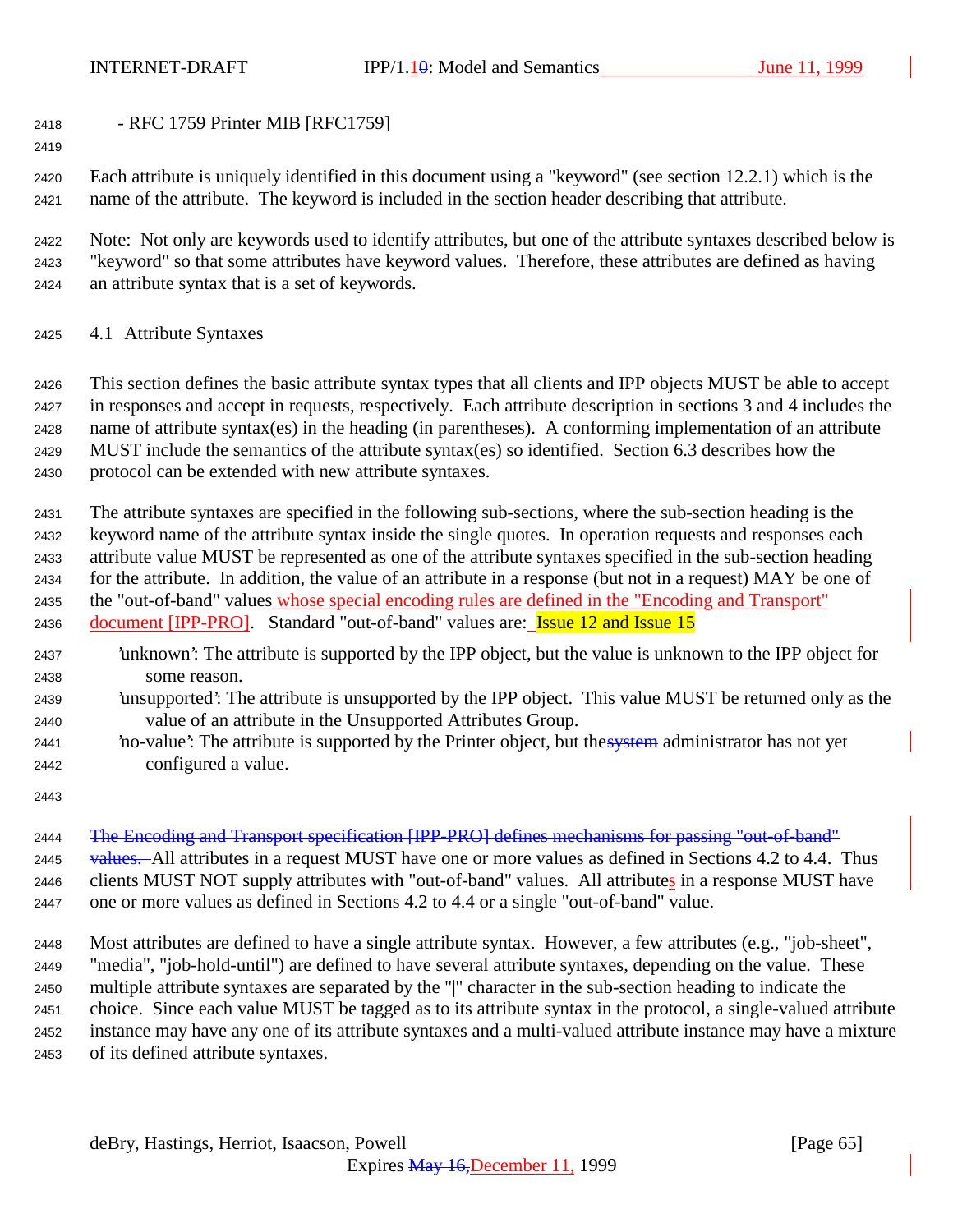### 4.1.1 'text'

 A text attribute is an attribute whose value is a sequence of zero or more characters encoded in a maximum of 1023 ('MAX') octets. MAX is the maximum length for each value of any text attribute. However, if an attribute will always contain values whose maximum length is much less than MAX, the definition of that attribute will include a qualifier that defines the maximum length for values of that attribute. For example: 2459 the "printer-location" attribute is specified as "printer-location (text(127))". In this case, text values for "printer-location" MUST NOT exceed 127 octets; if supplied with a longer text string via some external interface (other than the protocol), implementations are free to truncate to this shorter length limitation.

2462 In this specification document, all text attributes are defined using the 'text' syntax. However, 'text' is used only for brevity; the formal interpretation of 'text' is: 'textWithoutLanguage | textWithLanguage'. That is, 2464 for any attribute defined in this specification document using the 'text' attribute syntax, all IPP objects and clients MUST support both the 'textWithoutLanguage' and 'textWithLanguage' attribute syntaxes. However, in actual usage and protocol execution, objects and clients accept and return only one of the two syntax per attribute. The syntax 'text' never appears "on-the-wire".

 Both 'textWithoutLanguage' and 'textWithLanguage' are needed to support the real world needs of interoperability between sites and systems that use different natural languages as the basis for human communication. Generally, one natural language applies to all text attributes in a given request or response. The language is indicated by the "attributes-natural-language" operation attribute defined in section 3.1.4 or "attributes-natural-language" job attribute defined in section 4.3.20, and there is no need to identify the natural language for each text string on a value-by-value basis. In these cases, the attribute syntax 'textWithoutLanguage' is used for text attributes. In other cases, the client needs to supply or the Printer object needs to return a text value in a natural language that is different from the rest of the text values in the request or response. In these cases, the client or Printer object uses the attribute syntax 'textWithLanguage' for text attributes (this is the Natural Language Override mechanism described in section 3.1.4).

 The 'textWithoutLanguage' and 'textWithLanguage' attribute syntaxes are described in more detail in the following sections.

4.1.1.1 'textWithoutLanguage'

 The 'textWithoutLanguage' syntax indicates a value that is sequence of zero or more characters. Text strings are encoded using the rules of some charset. The Printer object MUST support the UTF-8 charset **[RFC2044]**[RFC2279] and MAY support additional charsets to represent 'text' values, provided that the 2485 charsets are registered with IANA [IANA-CS]. See Section 4.1.7 for the specification definition of the 'charset' attribute syntax, including restricted semantics and examples of charsets.

4.1.1.2 'textWithLanguage'

 The 'textWithLanguage' attribute syntax is a compound attribute syntax consisting of two parts: a 'textWithoutLanguage' part plus an additional 'naturalLanguage' (see section 4.1.8) part that overrides the natural language in force. The 'naturalLanguage' part explicitly identifies the natural language that applies to the text part of that value and that value alone. For any give text attribute, the 'textWithoutLanguage' part

deBry, Hastings, Herriot, Isaacson, Powell **Example 20** (Page 66)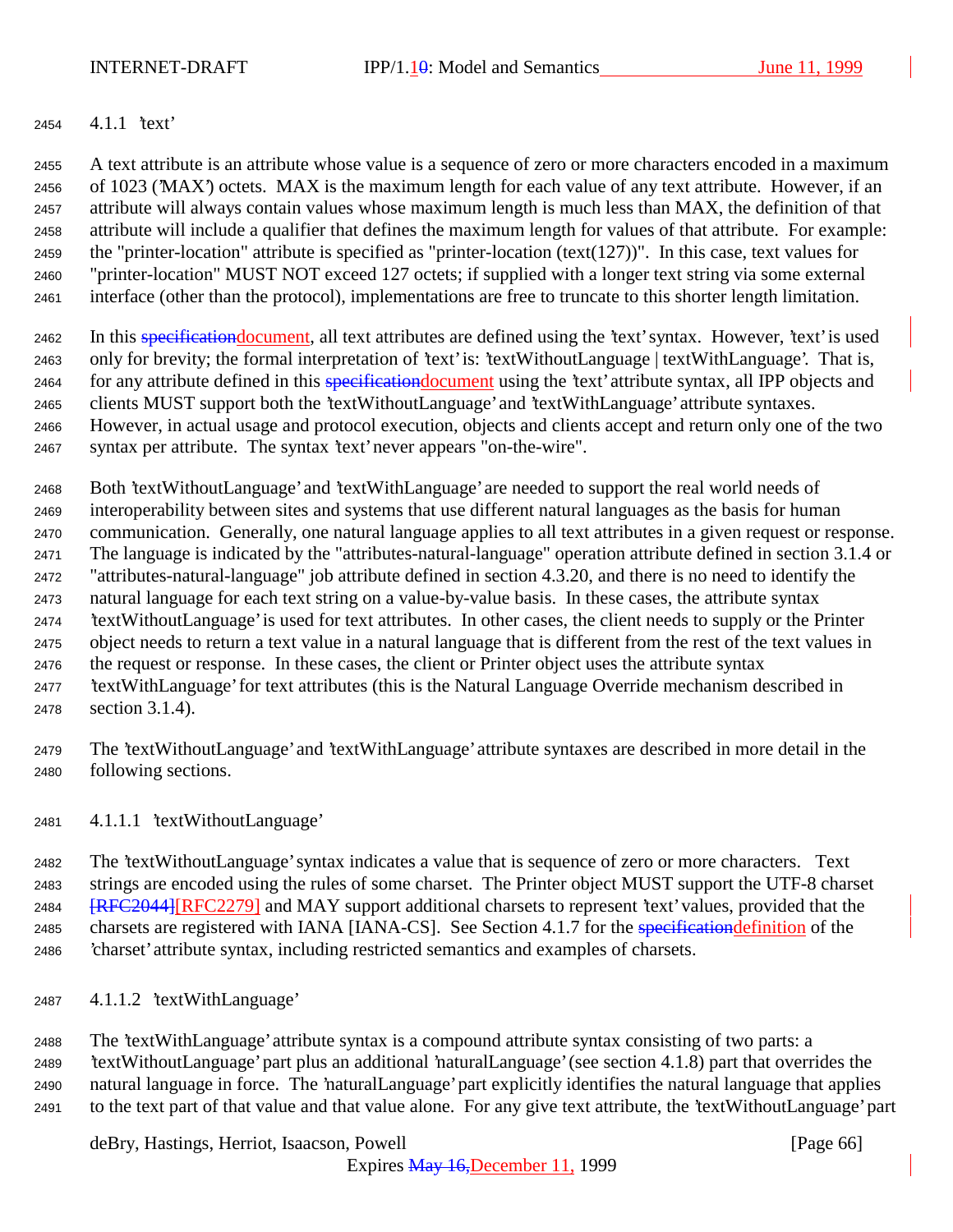is limited to the maximum length defined for that attribute, but the 'naturalLanguage' part is always limited to 63 octets. Using the 'textWithLanguage' attribute syntax rather than the normal 'textWithoutLanguage' syntax is the so-called Natural Language Override mechanism and MUST be supported by all IPP objects and clients.

 If the attribute is multi-valued (1setOf text), then the 'textWithLanguage' attribute syntax MUST be used to explicitly specify each attribute value whose natural language needs to be overridden. Other values in a multi-valued 'text' attribute in a request or a response revert to the natural language of the operation attribute.

 In a create request, the Printer object MUST accept and store with the Job object any natural language in the "attributes-natural-language" operation attribute, whether the Printer object supports that natural language or not. Furthermore, the Printer object MUST accept and store any 'textWithLanguage' attribute value, whether the Printer object supports that natural language or not. These requirements are independent of the value of the "ipp-attribute-fidelity" operation attribute that the client MAY supply.

 Example: If the client supplies the "attributes-natural-language" operation attribute with the value: 'en' indicating English, but the value of the "job-name" attribute is in French, the client MUST use the 'textWithLanguage' attribute syntax with the following two values:

- 'fr': Natural Language Override indicating French
- 'Rapport Mensuel': the job name in French

2511 See the Encoding and Transport"Encoding and Transport" document [IPP-PRO] for a detailed example of the 'textWithLanguage' attribute syntax.

4.1.2 'name'

 This syntax type is used for user-friendly strings, such as a Printer name, that, for humans, are more meaningful than identifiers. Names are never translated from one natural language to another. The 'name' attribute syntax is essentially the same as 'text', including the REQUIRED support of UTF-8 except that the sequence of characters is limited so that its encoded form MUST NOT exceed 255 (MAX) octets.

 Also like 'text', 'name' is really an abbreviated notation for either 'nameWithoutLanguage' or 'nameWithLanguage'. That is, all IPP objects and clients MUST support both the 'nameWithoutLanguage' and 'nameWithLanguage' attribute syntaxes. However, in actual usage and protocol execution, objects and clients accept and return only one of the two syntax per attribute. The syntax 'name' never appears "on-the-wire".

2523 Note: Only the 'text' and 'name' attribute syntaxes permit the Natural Language Override mechanism.

 Some attributes are defined as 'type3 keyword | name'. These attributes support values that are either type3 keywords or names. This dual-syntax mechanism enables a site administrator to extend these attributes to legally include values that are locally defined by the site administrator. Such names are not registered with IANA.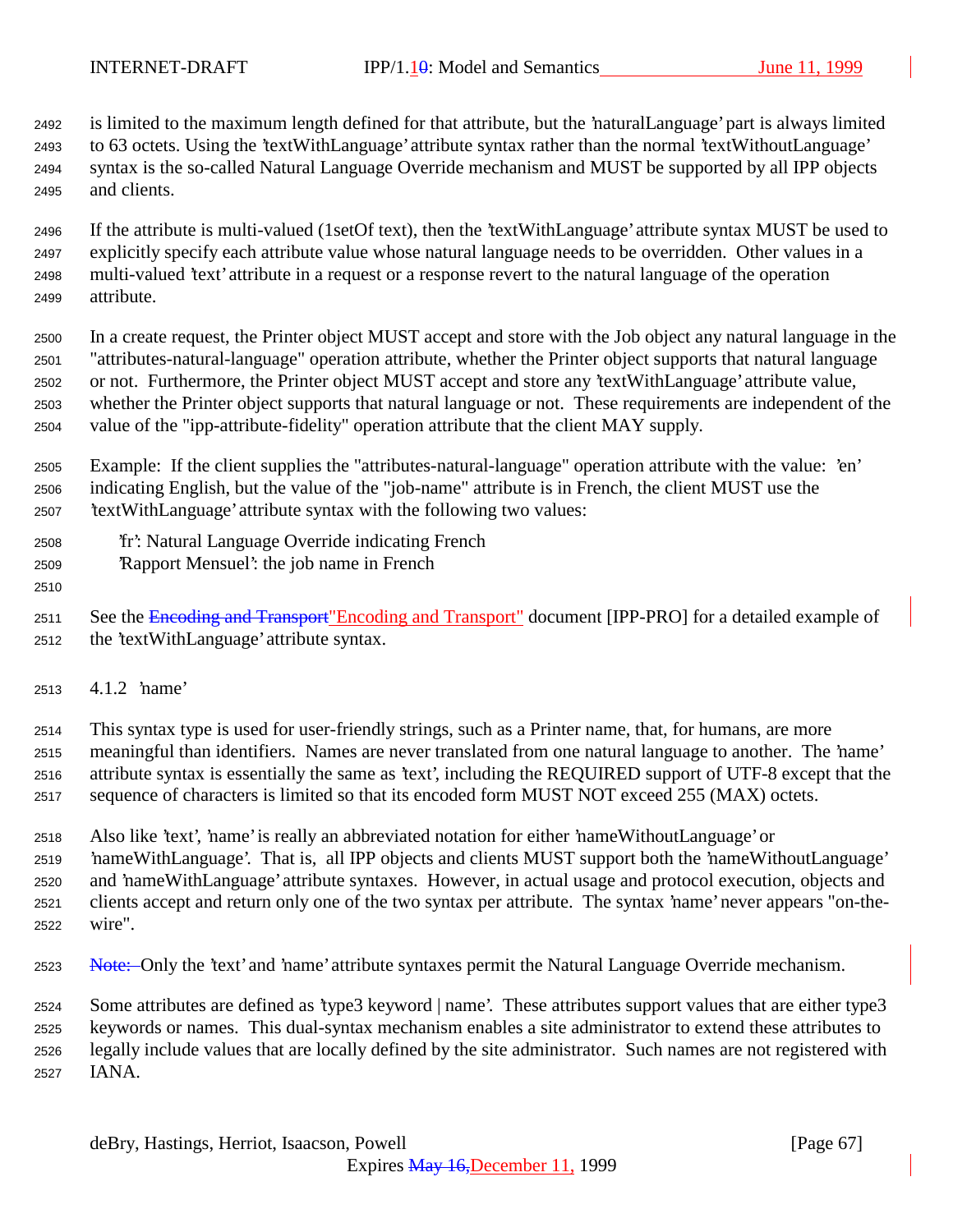4.1.2.1 'nameWithoutLanguage'

 The nameWithoutLanguage' syntax indicates a value that is sequence of zero or more characters so that its encoded form does not exceed MAX octets.

4.1.2.2 'nameWithLanguage'

 The 'nameWithLanguage' attribute syntax is a compound attribute syntax consisting of two parts: a 'nameWithoutLanguage' part plus an additional 'naturalLanguage' (see section 4.1.8) part that overrides the natural language in force. The 'naturalLanguage' part explicitly identifies the natural language that applies to that name value and that name value alone.

 The 'nameWithLanguage' attribute syntax behaves the same as the 'textWithLanguage' syntax. If a name is in a language that is different than the rest of the object or operation, then this 'nameWithLanguage' syntax is used rather than the generic 'nameWithoutLanguage' syntax.

 Example: If the client supplies the "attributes-natural-language" operation attribute with the value: 'en' indicating English, but the "printer-name" attribute is in German, the client MUST use the 'nameWithLanguage' attribute syntax as follows:

- 'de': Natural Language Override indicating German
- 'Farbdrucker': the Printer name in German
- 

4.1.2.3 Matching 'name' attribute values

 For purposes of matching two 'name' attribute values for equality, such as in job validation (where a client- supplied value for attribute "xxx" is checked to see if the value is among the values of the Printer object's corresponding "xxx-supported" attribute), the following match rules apply:

- 1. 'keyword' values never match 'name' values.
- 2. 'name' (nameWithoutLanguage and nameWithLanguage) values match if (1) the name parts match and (2) the Associated Natural-Language parts (see section 3.1.4.1) match. The matching rules are:
- a. the name parts match if the two names are identical character by character, except it is RECOMMENDED that case be ignored. For example: 'Ajax-letter-head-white' MUST match 'Ajax-letter-head-white' and SHOULD match 'ajax-letter-head-white' and 'AJAX-LETTER-HEAD-WHITE'.
- b. the Associated Natural-Language parts match if the shorter of the two meets the syntactic requirements of RFC 1766 [RFC1766] and matches byte for byte with the longer. For example, 'en' matches 'en', 'en-us' and 'en-gb', but matches neither 'fr' nor 'e'.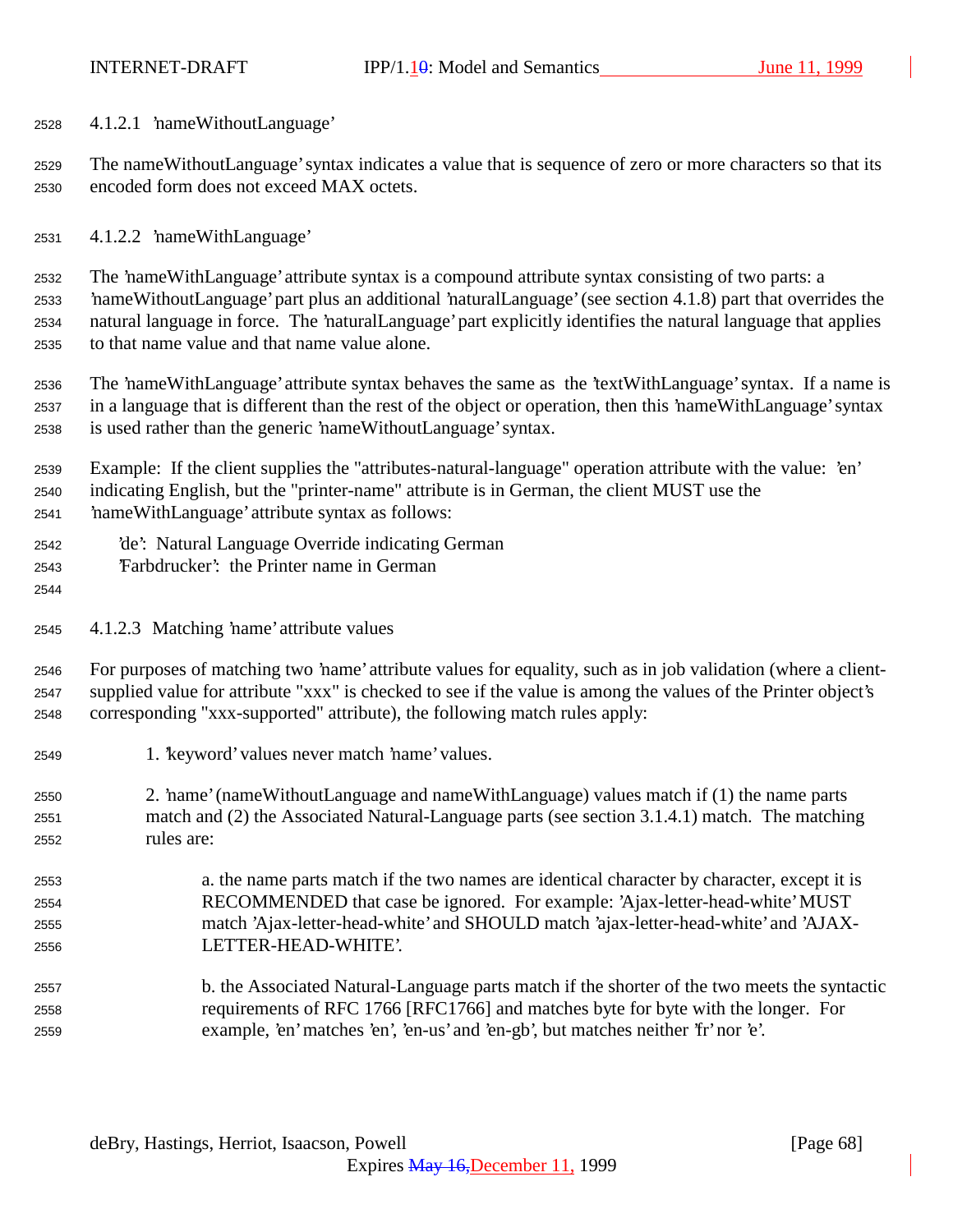INTERNET-DRAFT IPP/1.10: Model and Semantics June 11, 1999

4.1.3 'keyword'

 The 'keyword' attribute syntax is a sequence of characters, length: 1 to 255, containing only the US-ASCII [ASCII] encoded values for lowercase letters ("a" - "z"), digits ("0" - "9"), hyphen ("-"), dot ("."), and underscore ("\_"). The first character MUST be a lowercase letter. Furthermore, keywords MUST be in U.S. English.

 This syntax type is used for enumerating semantic identifiers of entities in the abstract protocol, i.e., entities identified in this document. Keywords are used as attribute names or values of attributes. Unlike 'text' and 'name' attribute values, 'keyword' values MUST NOT use the Natural Language Override mechanism, since they MUST always be US-ASCII and U.S. English.

 Keywords are for use in the protocol. A user interface will likely provide a mapping between protocol keywords and displayable user-friendly words and phrases which are localized to the natural language of the user. While the keywords specified in this document MAY be displayed to users whose natural language is U.S. English, they MAY be mapped to other U.S. English words for U.S. English users, since the user interface is outside the scope of this document.

 In the definition for each attribute of this syntax type, the full set of defined keyword values for that attribute are listed.

 When a keyword is used to represent an attribute (its name), it MUST be unique within the full scope of all IPP objects and attributes. When a keyword is used to represent a value of an attribute, it MUST be unique just within the scope of that attribute. That is, the same keyword MUST NOT be used for two different values within the same attribute to mean two different semantic ideas. However, the same keyword MAY be used across two or more attributes, representing different semantic ideas for each attribute. Section 6.1 describes how the protocol can be extended with new keyword values. Examples of attribute name keywords:

- "job-name"
- "attributes-charset"

 Note: This document uses "type1", "type2", and "type3" prefixes to the "keyword" basic syntax to indicate different levels of review for extensions (see section 6.1).

4.1.4 'enum'

2589 The 'enum' attribute syntax is an enumerated integer value that is in the range from 1 to  $2^{**}31 - 1$  (MAX). Each value has an associated 'keyword' name. In the definition for each attribute of this syntax type, the full set of possible values for that attribute are listed. This syntax type is used for attributes for which there are enum values assigned by other standards, such as SNMP MIBs. A number of attribute enum values in this 2593 specificationdocument are also used for corresponding attributes in other standards [RFC1759]. This 2594 syntax type is not used for attributes to which thesystem administrator may assign values. Section 6.1 describes how the protocol can be extended with new enum values.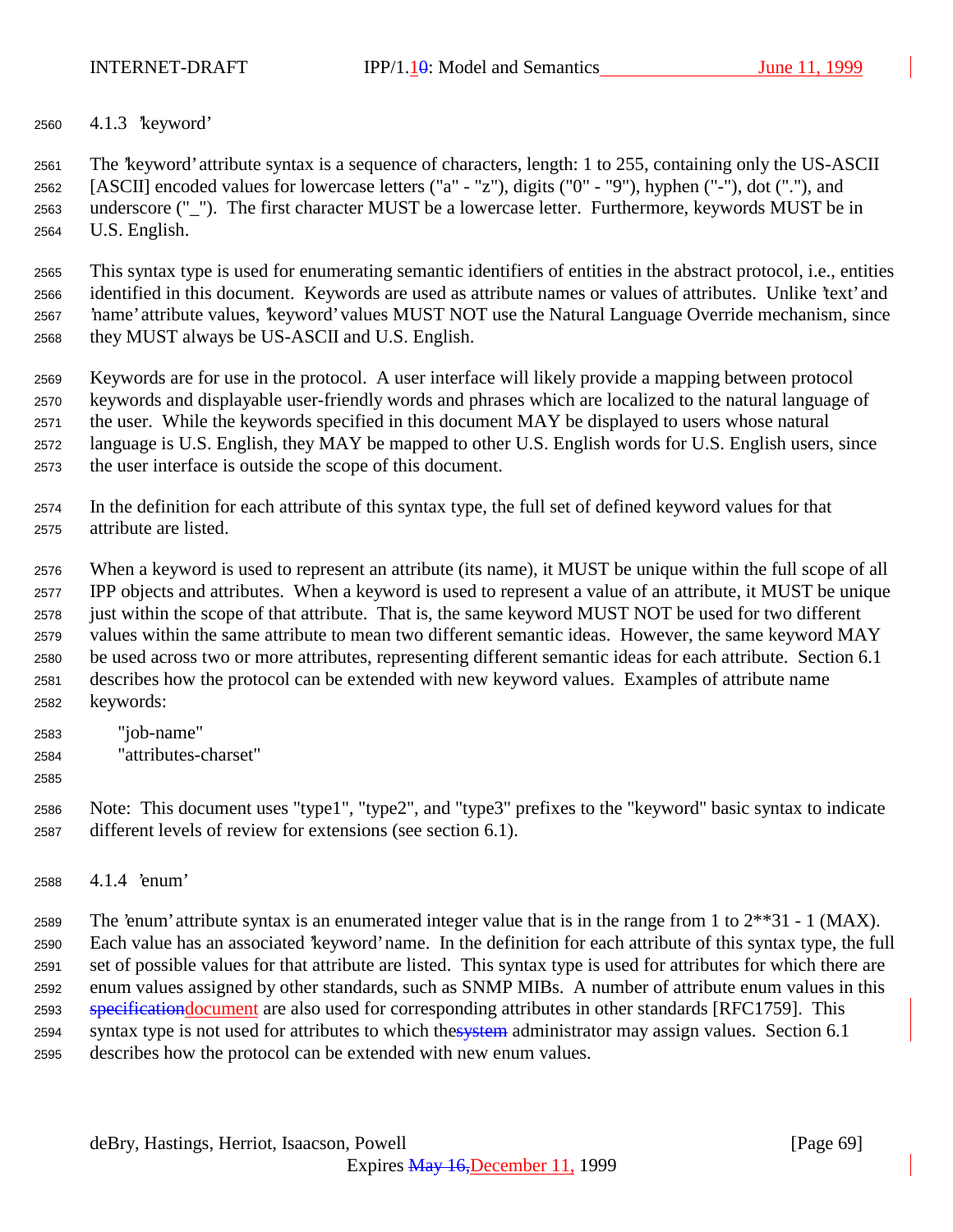Enum values are for use in the protocol. A user interface will provide a mapping between protocol enum values and displayable user-friendly words and phrases which are localized to the natural language of the user. While the enum symbols specified in this document MAY be displayed to users whose natural language is U.S. English, they MAY be mapped to other U.S. English words for U.S. English users, since the user interface is outside the scope of this document.

 Note: SNMP MIBs use '2' for 'unknown' which corresponds to the IPP "out-of-band" value 'unknown'. See the description of the "out-of-band" values at the beginning of Section 4.1. Therefore, attributes of type 'enum' start at '3'.

 Note: This document uses "type1", "type2", and "type3" prefixes to the "enum" basic syntax to indicate different levels of review for extensions (see section 6.1).

4.1.5 'uri'

 The 'uri' attribute syntax is any valid Uniform Resource Identifier or URI [RFC2396]. Most often, URIs are simply Uniform Resource Locators or URLs. The maximum length of URIs used as values of IPP attributes is 1023 octets. Although most other IPP attribute syntax types allow for only lower-cased values, this attribute syntax type conforms to the case-sensitive and case-insensitive rules specified in [RFC2396]. See also [IPP-IIG] for a discussion of case in URIs.

4.1.6 'uriScheme'

The 'uriScheme' attribute syntax is a sequence of characters representing a URI scheme according to RFC

2396 [RFC2396]. Though RFC 2396 requires that the values be case-insensitive, IPP requires all lower

case values in IPP attributes to simplify comparing by IPP clients and Printer objects.

- Standard values for this syntax type are the following keywords:
- 'ipp': for IPP schemed URIs (e.g., "ipp:...")
- 'http': for HTTP schemed URIs (e.g., "http:…")"http:...")
- 'https': for use with HTTPS schemed URIs (e.g., "https:...") (not on IETF standards track)
- 'ftp': for FTP schemed URIs (e.g., "ftp:...")
- 'mailto': for SMTP schemed URIs (e.g., "mailto:...")
- 'file': for file schemed URIs (e.g., "file:...")
- 

 A Printer object MAY support any URI 'scheme' that has been registered with IANA [IANA-MT]. The maximum length of URI 'scheme' values used to represent IPP attribute values is 63 octets.

4.1.7 'charset'

 The 'charset' attribute syntax is a standard identifier for a charset. A charset is a coded character set and encoding scheme. Charsets are used for labeling certain document contents and 'text' and 'name' attribute values. The syntax and semantics of this attribute syntax are specified in RFC 2046 [RFC2046] and contained in the IANA character-set Registry [IANA-CS] according to the IANA procedures [RFC2278]. Though RFC 2046 requires that the values be case-insensitive US-ASCII, IPP requires all lower case values

deBry, Hastings, Herriot, Isaacson, Powell [Page 70]

Expires May 16,December 11, 1999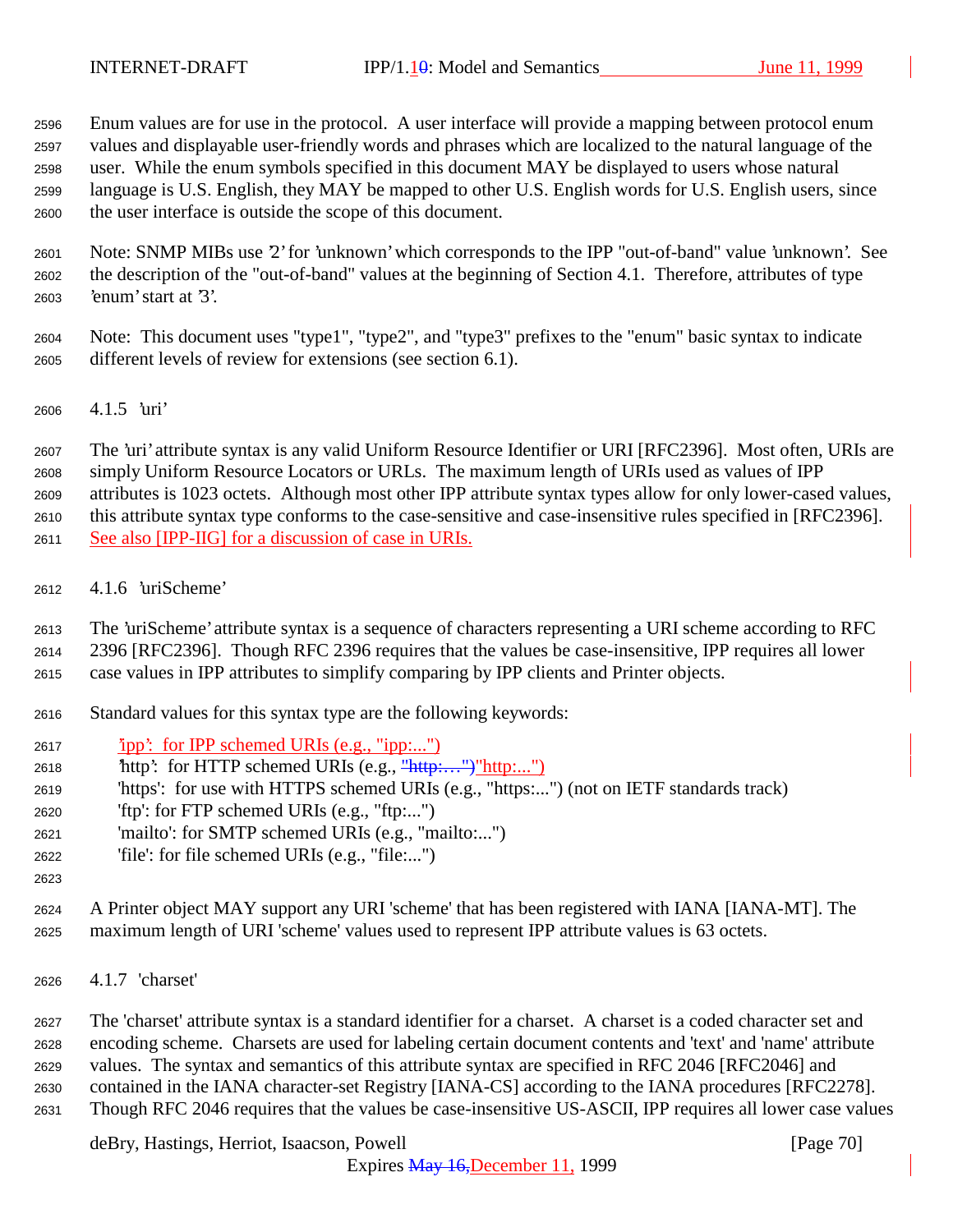in IPP attributes to simplify comparing by IPP clients and Printer objects. When a character-set in the

 IANA registry has more than one name (alias), the name labeled as "(preferred MIME name)", if present, MUST be used.

The maximum length of 'charset' values used to represent IPP attribute values is 63 octets.

Some examples are:

 'utf-8': ISO 10646 Universal Multiple-Octet Coded Character Set (UCS) represented as the UTF-8 [RFC2279] transfer encoding scheme in which US-ASCII is a subset charset.

- 'us-ascii': 7-bit American Standard Code for Information Interchange (ASCII), ANSI X3.4-1986 [ASCII]. That standard defines US-ASCII, but RFC 2045 [RFC2045] eliminates most of the control characters from conformant usage in MIME and IPP.
- 'iso-8859-1': 8-bit One-Byte Coded Character Set, Latin Alphabet Nr 1 [ISO8859-1]. That standard defines a coded character set that is used by Latin languages in the Western Hemisphere and Western Europe. US-ASCII is a subset charset.
- 'iso-10646-ucs-2': ISO 10646 Universal Multiple-Octet Coded Character Set (UCS) represented as two octets (UCS-2), with the high order octet of each pair coming first (so-called Big Endian integer).

 Some attribute descriptions MAY place additional requirements on charset values that may be used, such as REQUIRED values that MUST be supported or additional restrictions, such as requiring that the charset have US-ASCII as a subset charset.

4.1.8 'naturalLanguage'

 The 'naturalLanguage' attribute syntax is a standard identifier for a natural language and optionally a country. The values for this syntax type are defined by RFC 1766 [RFC1766]. Though RFC 1766 requires that the values be case-insensitive US-ASCII, IPP requires all lower case to simplify comparing by IPP clients and Printer objects. Examples include:

- 'en': for English 'en-us': for US English
- 'fr': for French
- 'de': for German
- 

The maximum length of 'naturalLanguage' values used to represent IPP attribute values is 63 octets.

4.1.9 'mimeMediaType'

 The 'mimeMediaType' attribute syntax is the Internet Media Type (sometimes called MIME type) as defined by RFC 2046 [RFC2046] and registered according to the procedures of RFC 2048 [RFC2048] for identifying a document format. The value MAY include a charset parameter, depending on the specification of the Media Type in the IANA Registry [IANA-MT]. Although most other IPP syntax types allow for only lower-cased values, this syntax type allows for mixed-case values which are case-insensitive.

Examples are:

deBry, Hastings, Herriot, Isaacson, Powell [Page 71]

Expires May 16,December 11, 1999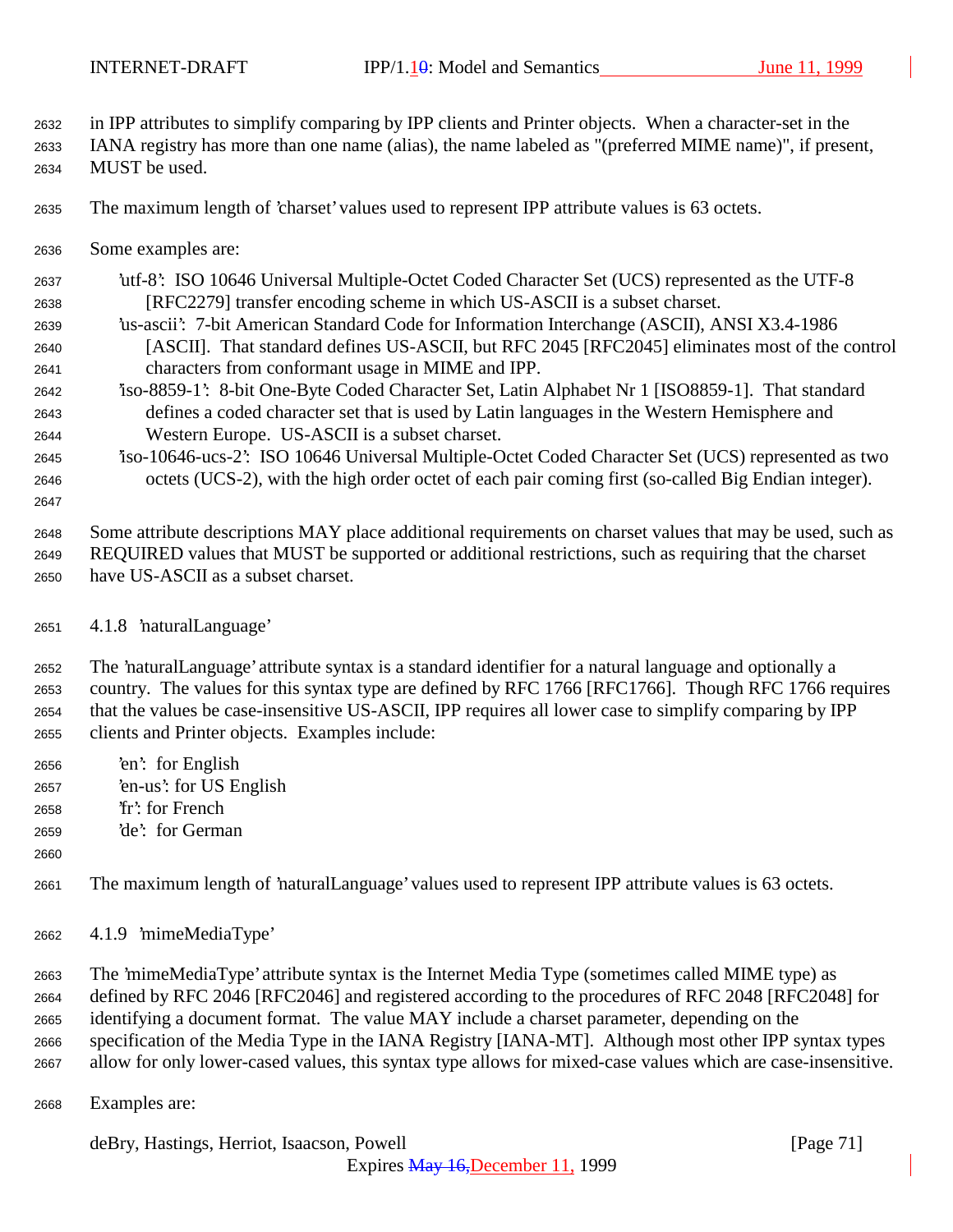| 2669 | 'text/html': An HTML document                                                                         |
|------|-------------------------------------------------------------------------------------------------------|
| 2670 | text/plain': A plain text document in US-ASCII (RFC 2046 indicates that in the absence of the charset |
| 2671 | parameter MUST mean US-ASCII rather than simply unspecified) [RFC2046].                               |
| 2672 | 'text/plain; charset=US-ASCII': A plain text document in US-ASCII [52, 56].                           |
| 2673 | 'text/plain; charset=ISO-8859-1': A plain text document in ISO 8859-1 (Latin 1) [ISO8859-1].          |
| 2674 | text/plain; charset=utf-8: A plain text document in ISO 10646 represented as UTF-8                    |
| 2675 | <b>FRFC2044 FRFC22791</b>                                                                             |
| 2676 | 'text/plain, charset=iso-10646-ucs-2': A plain text document in ISO 10646 represented in two octets   |
| 2677 | (UCS-2) [ISO10646-1]                                                                                  |
| 2678 | 'application/postscript': A PostScript document [RFC2046]                                             |
| 2679 | 'application/vnd.hp-PCL': A PCL document [IANA-MT] (charset escape sequence embedded in the           |
| 2680 | document data)                                                                                        |
| 2681 | <i><u><b>'application/pdf':</b></u></i> Portable Document Format - see IANA MIME Media Type registry  |
| 2682 | 'application/octet-stream': Auto-sense - see belows ection 4.1.9.1                                    |
| 2683 |                                                                                                       |
|      |                                                                                                       |
| 2684 | 4.1.9.1 Application/octet-stream -- Auto-Sensing the document format                                  |
|      |                                                                                                       |

 One special type is 'application/octet-stream'. If the Printer object supports this value, the Printer object MUST be capable of auto-sensing the format of the document data, either as part of the create operation and/or at document processing time. During auto-sensing, a Printer may determine that the document-data has a format data. that the Printer doesn't recognize. If the Printer determines this problem before returning an operation response, it rejects the request and returns the 'client-error-document-format-not-supported' status code. If the Printer determines this problem after accepting the request and returning an operation response with one of the successful status codes, the Printer adds the 'unsupported-document-format' value 2692 to the job's "job-state-reasons" attribute. **Issue 9 and Issue 10** 

 If the Printer object's default value attribute "document-format-default" is set to 'application/octet-stream', the Printer object not only supports auto-sensing of the document format, but will depend on the result of applying its auto-sensing when the client does not supply the "document-format" attribute. If the client supplies a document format value, the Printer MUST rely on the supplied attribute, rather than trust its auto-sensing algorithm. To summarize:

- 1. If the client does not supply a document format value, the Printer MUST rely on its default value setting (which may be 'application/octet-stream' indicating an auto-sensing mechanism).
- 2. If the client supplies a value other than 'application/octet-stream', the client is supplying valid information about the format of the document data and the Printer object MUST trust the client supplied value more than the outcome of applying an automatic format detection mechanism. For example, the client may be requesting the printing of a PostScript file as a 'text/plain' document. The Printer object MUST print a text representation of the PostScript commands rather than interpret the stream of PostScript commands and print the result.
- 3. If the client supplies a value of 'application/octet-stream', the client is indicating that the Printer object MUST use its auto-sensing mechanism on the client supplied document data whether auto- sensing is the Printer object's default or not.
	- deBry, Hastings, Herriot, Isaacson, Powell [Page 72] Expires May 16,December 11, 1999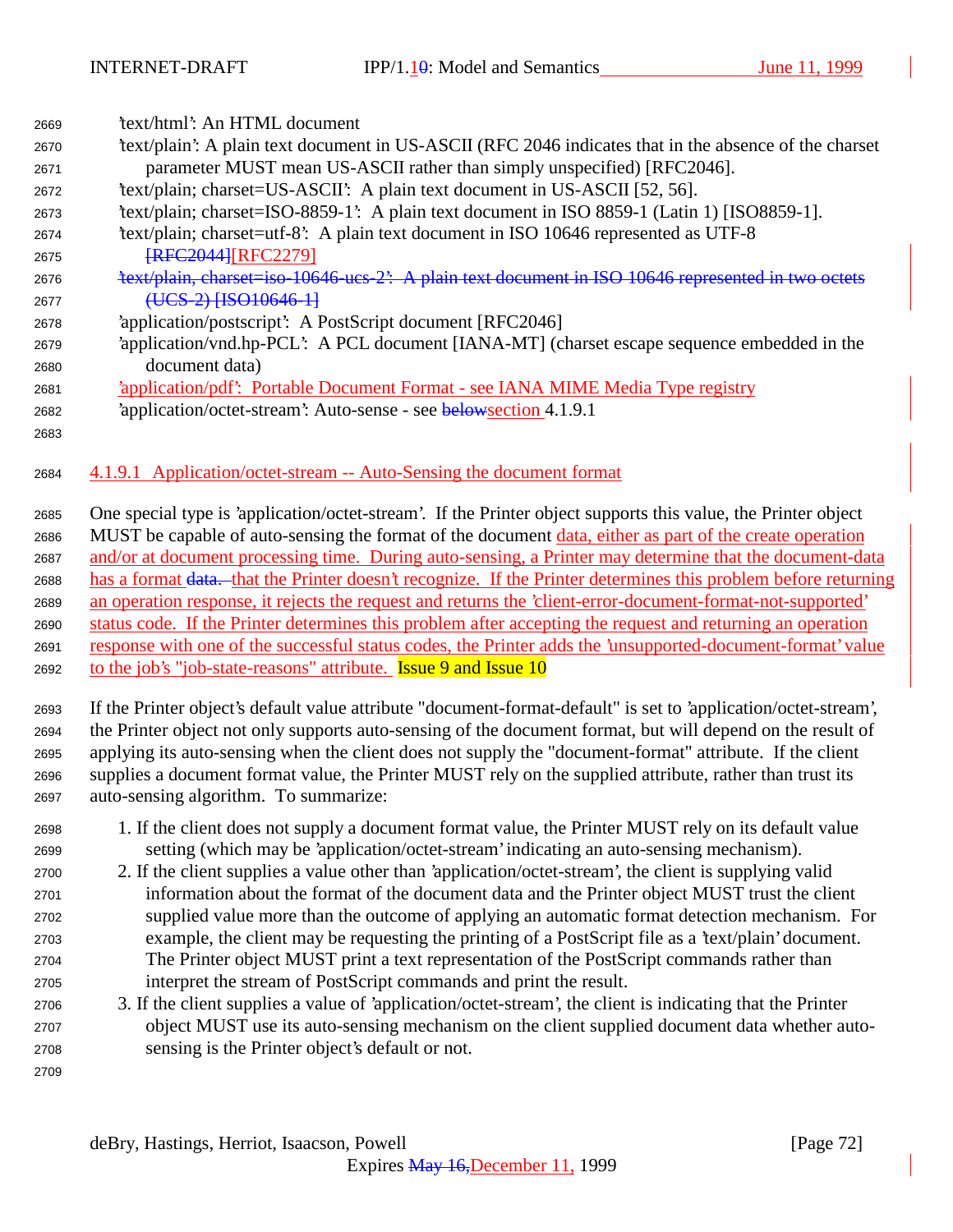Note: Since the auto-sensing algorithm is probabilistic, if the client requests both auto-sensing ("document-

format" set to 'application/octet-stream') and true fidelity ("ipp-attribute-fidelity" set to 'true'), the Printer

object might not be able to guarantee exactly what the end user intended (the auto-sensing algorithm might

 mistake one document format for another), but it is able to guarantee that its auto-sensing mechanism be used.

The maximum length of a 'mimeMediaType' value to represent IPP attribute values is 255 octets.

4.1.10 'octetString'

 The 'octetString' attribute syntax is a sequence of octets encoded in a maximum of 1023 octets which is indicated in sub-section headers using the notation: octetString(MAX). This syntax type is used for opaque data.

4.1.11 'boolean'

The 'boolean' attribute syntax has only two values: 'true' and 'false'.

4.1.12 'integer'

2723 The 'integer' attribute syntax is an integer value that is in the range from  $-2**31$  (MIN) to  $2**31 - 1$  (MAX). Each individual attribute may specify the range constraint explicitly in sub-section headers if the range is different from the full range of possible integer values. For example: job-priority (integer(1:100)) for the "job-priority" attribute. However, the enforcement of that additional constraint is up to the IPP objects, not the protocol.

4.1.13 'rangeOfInteger'

 The 'rangeOfInteger' attribute syntax is an ordered pair of integers that defines an inclusive range of integer values. The first integer specifies the lower bound and the second specifies the upper bound. If a range constraint is specified in the header description for an attribute in this document whose attribute syntax is 2732 'rangeOfInteger' (i.e., 'X:Y' indicating X as a minimum value and Y as a maximum value), then the constraint applies to both integers.

4.1.14 'dateTime'

 The 'dateTime' attribute syntax is a standard, fixed length, 11 octet representation of the "DateAndTime" 2736 syntax as defined in RFC 25791903 [RFC25791903]. RFC 1903-2579 also identifies an 8 octet representation of a "DateAndTime" value, but IPP objects MUST use the 11 octet representation. A user interface will provide a mapping between protocol dateTime values and displayable user-friendly words or presentation values and phrases which are localized to the natural language and date format of the user, including time zone.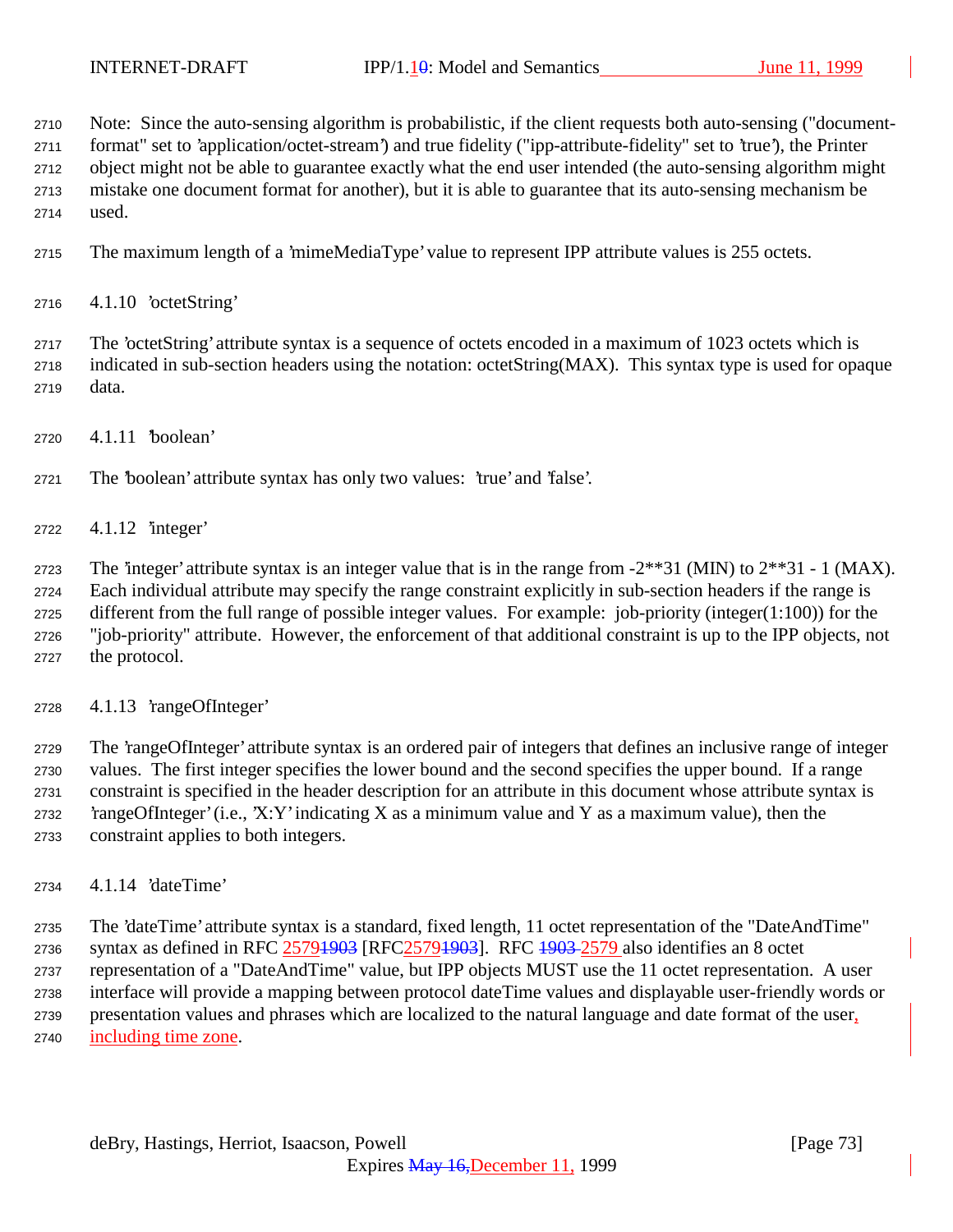## 4.1.15 'resolution'

 The 'resolution' attribute syntax specifies a two-dimensional resolution in the indicated units. It consists of 3 values: a cross feed direction resolution (positive integer value), a feed direction resolution (positive integer value), and a units value. The semantics of these three components are taken from the Printer MIB [RFC1759] suggested values. That is, the cross feed direction component resolution component is the same as the prtMarkerAddressabilityXFeedDir object in the Printer MIB, the feed direction component resolution component is the same as the prtMarkerAddressabilityFeedDir in the Printer MIB, and the units component is the same as the prtMarkerAddressabilityUnit object in the Printer MIB (namely, '3' indicates dots per inch and '4' indicates dots per centimeter). All three values MUST be present even if the first two values are the same. Example: '300', '600', '3' indicates a 300 dpi cross-feed direction resolution, a 600 dpi feed direction resolution, since a '3' indicates dots per inch (dpi).

4.1.16 '1setOf X'

 The '1setOf X' attribute syntax is 1 or more values of attribute syntax type X. This syntax type is used for multi-valued attributes. The syntax type is called '1setOf' rather than just 'setOf' as a reminder that the set of values MUST NOT be empty (i.e., a set of size 0). Sets are normally unordered. However each attribute description of this type may specify that the values MUST be in a certain order for that attribute.

## 4.2 Job Template Attributes

 Job Template attributes describe job processing behavior. Support for Job Template attributes by a Printer object is OPTIONAL (see section 12.2.3 for a description of support for OPTIONAL attributes). Also, clients OPTIONALLY supply Job Template attributes in create requests.

Job Template attributes conform to the following rules. For each Job Template attribute called "xxx":

- 1. If the Printer object supports "xxx" then it MUST support both a "xxx-default" attribute (unless there is a "No" in the table below) and a "xxx-supported" attribute. If the Printer object doesn't support "xxx", then it MUST support neither an "xxx-default" attribute nor an "xxx-supported" attribute, and it MUST treat an attribute "xxx" supplied by a client as unsupported. An attribute "xxx" may be supported for some document formats and not supported for other document formats. For example, it is expected that a Printer object would only support "orientation-requested" for some document formats (such as 'text/plain' or 'text/html') but not others (such as 'application/postscript').
- 2. "xxx" is OPTIONALLY supplied by the client in a create request. If "xxx" is supplied, the client is indicating a desired job processing behavior for this Job. When "xxx" is not supplied, the client is indicating that the Printer object apply its default job processing behavior at job processing time if the document content does not contain an embedded instruction indicating an xxx-related behavior.
- 2775 Note: Since an administrator MAY change the default value attribute after a Job object has been submitted but before it has been processed, the default value used by the Printer object at job processing time may be different that the default value in effect at job submission time.
-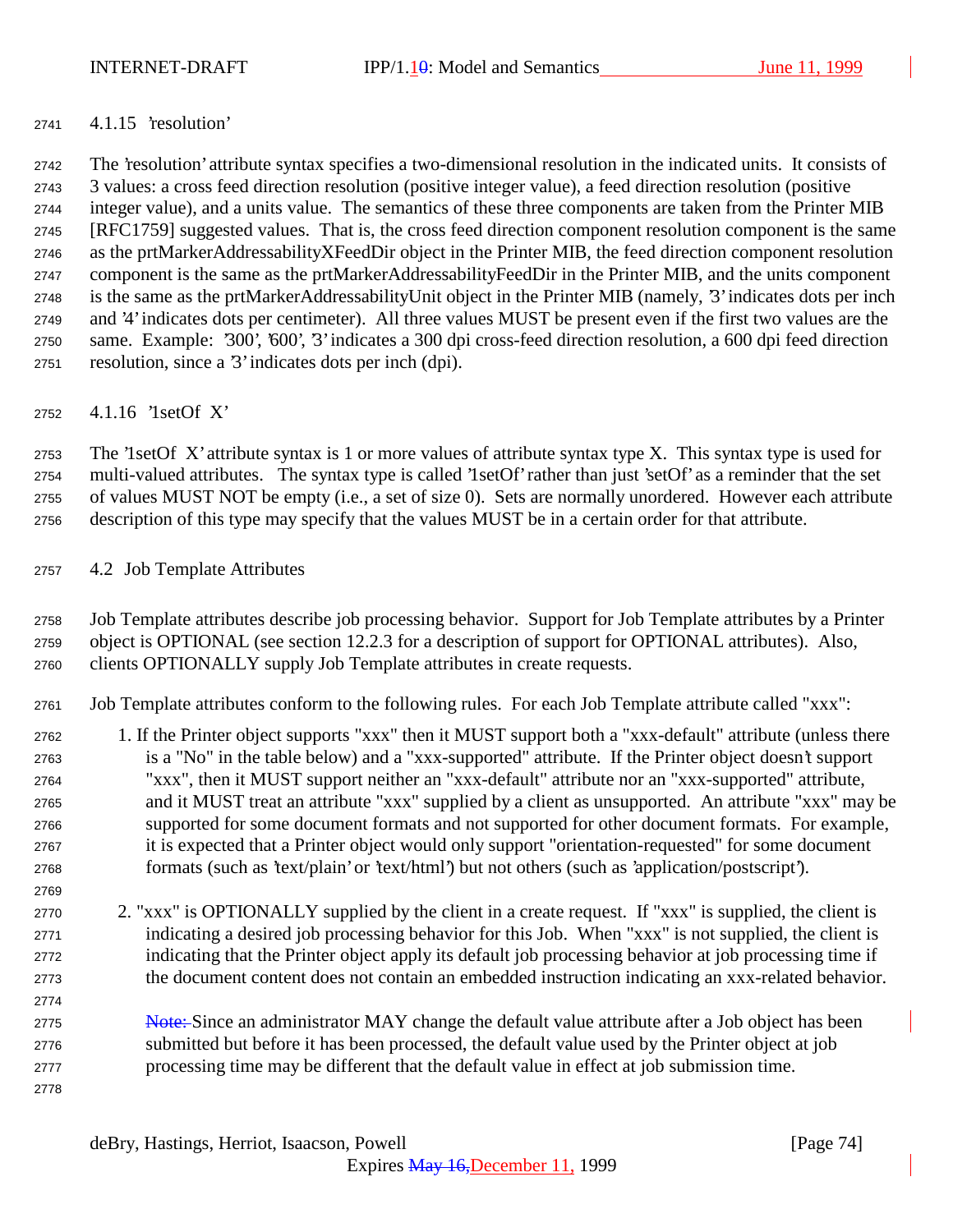3. The "xxx-supported" attribute is a Printer object attribute that describes which job processing behaviors are supported by that Printer object. A client can query the Printer object to find out what xxx-related behaviors are supported by inspecting the returned values of the "xxx-supported" attribute.

## Note: The "xxx" in each "xxx-supported" attribute name is singular, even though an "xxx- supported" attribute usually has more than one value, such as "job-sheet-supported", unless the "xxx" Job Template attribute is plural, such as "finishings" or "sides". In such cases the "xxx-supported" attribute names are: "finishings-supported" and "sides-supported".

 4. The "xxx-default" default value attribute describes what will be done at job processing time when no other job processing information is supplied by the client (either explicitly as an IPP attribute in the create request or implicitly as an embedded instruction within the document data).

 If an application wishes to present an end user with a list of supported values from which to choose, the application SHOULD query the Printer object for its supported value attributes. The application SHOULD also query the default value attributes. If the application then limits selectable values to only those value that are supported, the application can guarantee that the values supplied by the client in the create request all fall within the set of supported values at the Printer. When querying the Printer, the client MAY enumerate each attribute by name in the Get-Printer-Attributes Request, or the client MAY just name the "job-template" group in order to get the complete set of supported attributes (both supported and default attributes).

 The "finishings" attribute is an example of a Job Template attribute. It can take on a set of values such as 'staple', 'punch', and/or 'cover'. A client can query the Printer object for the "finishings-supported" attribute and the "finishings-default" attribute. The supported attribute contains a set of supported values. The default value attribute contains the finishing value(s) that will be used for a new Job if the client does not supply a "finishings" attribute in the create request and the document data does not contain any corresponding finishing instructions. If the client does supply the "finishings" attribute in the create request, the IPP object validates the value or values to make sure that they are a subset of the supported values identified in the Printer object's "finishings-supported" attribute. See section 3.1.7.

 The table below summarizes the names and relationships for all Job Template attributes. The first column of the table (labeled "Job Attribute") shows the name and syntax for each Job Template attribute in the Job object. These are the attributes that can optionally be supplied by the client in a create request. The last two columns (labeled "Printer: Default Value Attribute" and "Printer: Supported Values Attribute") shows the name and syntax for each Job Template attribute in the Printer object (the default value attribute and the supported values attribute). A "No" in the table means the Printer MUST NOT support the attribute (that is, the attribute is simply not applicable). For brevity in the table, the 'text' and 'name' entries do not show the maximum length for each attribute.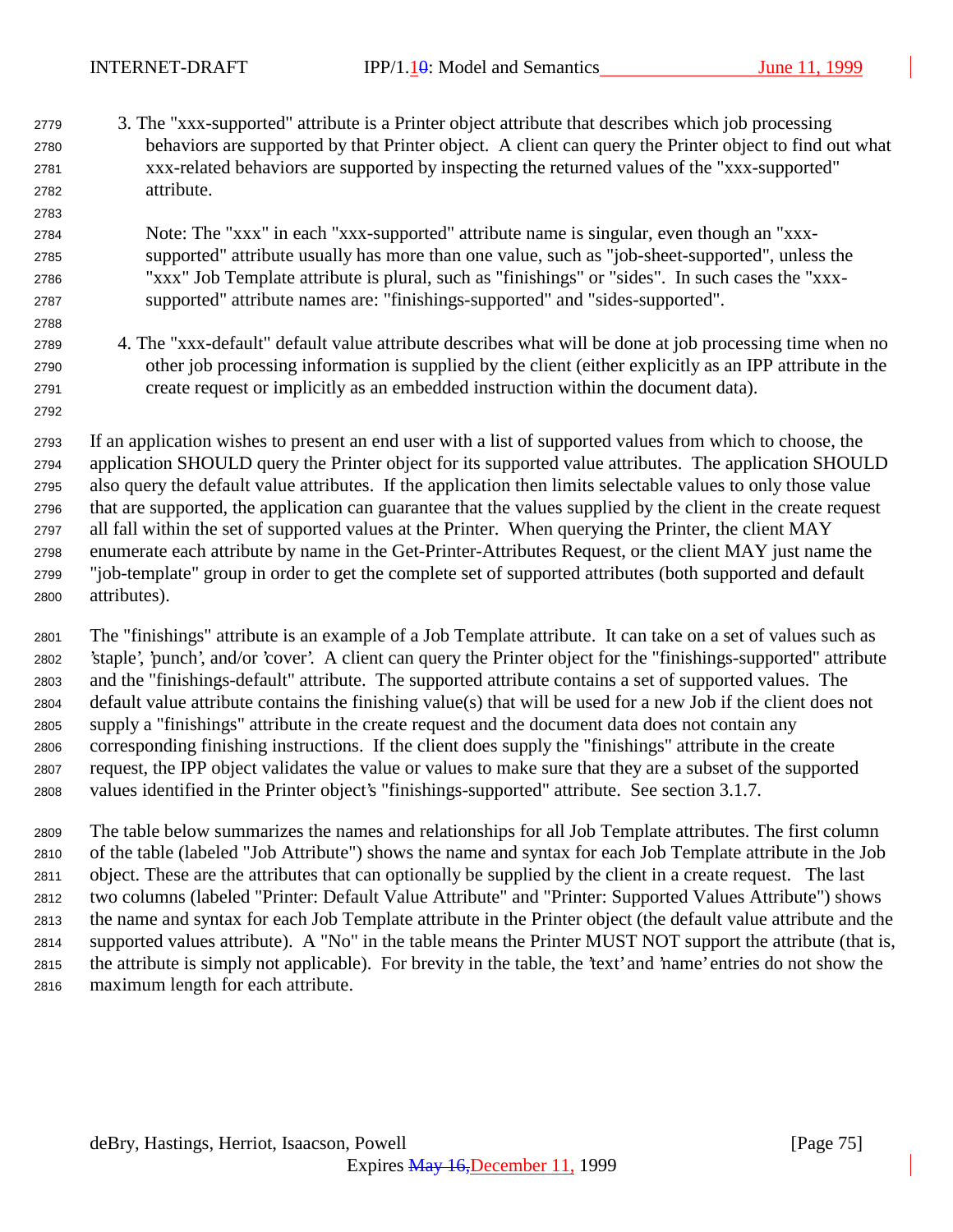| Job Attribute                                           | Printer: Default Value<br>Attribute                                      | Printer: Supported<br>Values Attribute                                             |
|---------------------------------------------------------|--------------------------------------------------------------------------|------------------------------------------------------------------------------------|
| job-priority<br>(integer 1:100)                         | job-priority-default<br>(integer 1:100)                                  | job-priority-supported<br>(integer 1:100)                                          |
| job-hold-until<br>(type3 keyword<br>name)               | job-hold-until-<br>default<br>(type3 keyword<br>name)                    | job-hold-until-<br>supported<br>(1setOf<br>-type3 keyword<br>name)                 |
| job-sheets<br>(type3 keyword<br>name)                   | job-sheets-default<br>(type3 keyword<br>name)                            | job-sheets-supported<br>(1setOf<br>-type3 keyword<br>name))                        |
| multiple-document-<br>handling<br>(type2 keyword)       | multiple-document-<br>handling-default<br>(type2 keyword)                | multiple-document-<br>handling-supported<br>(1setOf type2 keyword)                 |
| copies<br>(integer (1:MAX))                             | copies-default<br>(integer (1:MAX))                                      | copies-supported<br>(rangeOfInteger<br>$(1:MAX)$ )                                 |
| finishings                                              | finishings-default<br>1setOf type2 enum) (1setOf type2 enum)             | finishings-supported<br>(1setOf type2 enum)                                        |
| page-ranges<br>(1setOf<br>rangeOfInteger<br>$(1:MAX)$ ) | No                                                                       | page-ranges-<br>supported (boolean)                                                |
| sides<br>(type2 keyword)                                | sides-default<br>(type2 keyword)                                         | sides-supported<br>(1setOf type2 keyword)                                          |
| number-up<br>(integer (1:MAX))                          | number-up-default<br>(integer (1:MAX))                                   | number-up-supported<br>(1setOf integer<br>(1:MAX)<br>rangeOfInteger<br>$(1:MAX)$ ) |
| orientation-<br>requested<br>(type2 enum)               | orientation-requested- orientation-requested-<br>default<br>(type2 enum) | supported<br>(1setOf type2 enum)                                                   |
| media<br>(type3 keyword<br>name)                        | media-default<br>(type3 keyword<br>name)                                 | media-supported<br>(1setOf (<br>-type3 keyword<br>$name)$ )  <br>media-ready       |

deBry, Hastings, Herriot, Isaacson, Powell [Page 76]

Expires May 16,December 11, 1999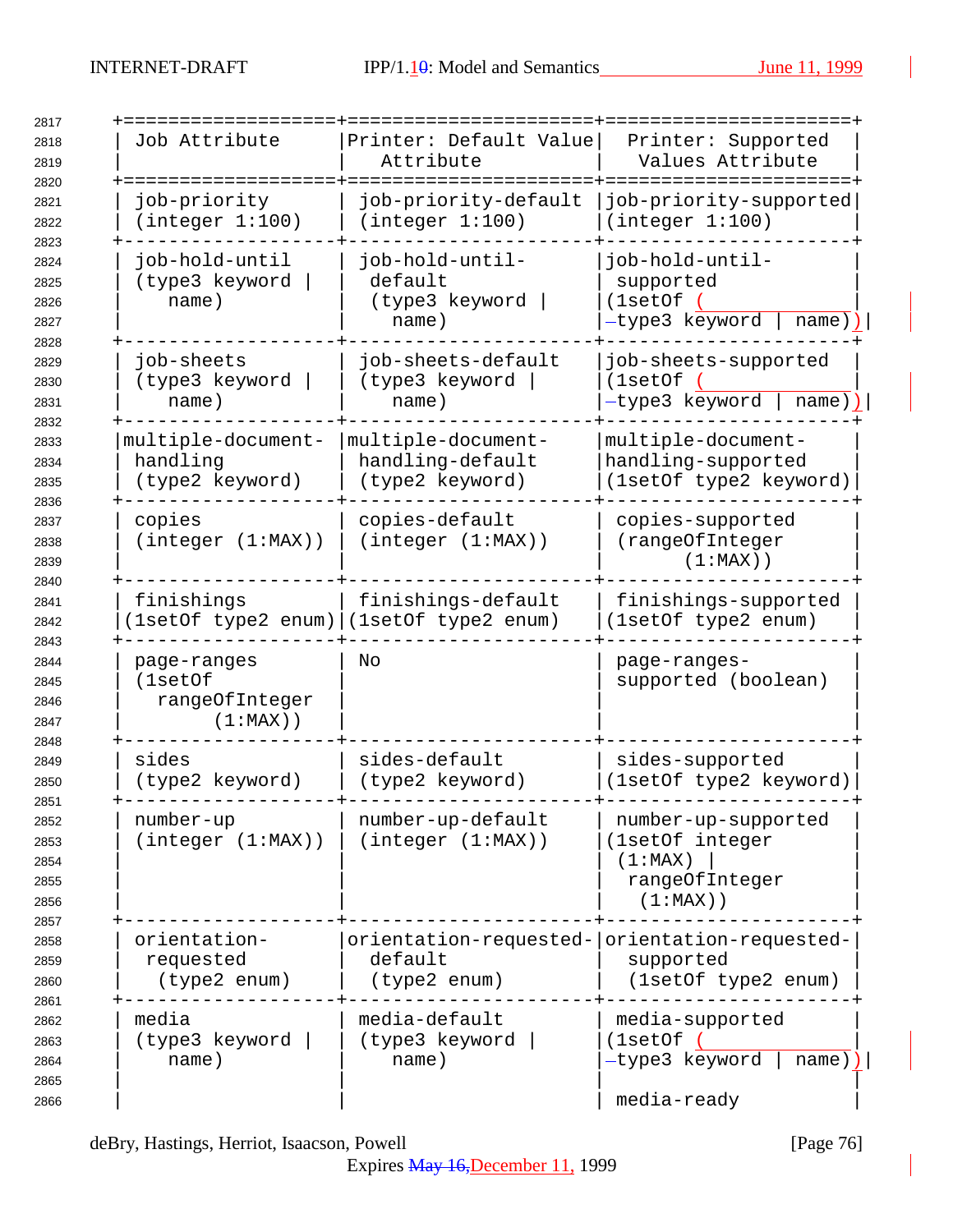| 2867<br>2868                 |                               |                                       | (1setOf<br>-type3 keyword<br>name))                |
|------------------------------|-------------------------------|---------------------------------------|----------------------------------------------------|
| 2869<br>2870                 | printer-resolution            | printer-resolution-                   | printer-resolution-                                |
| 2871                         | (resolution)                  | default                               | supported                                          |
| 2872                         |                               | (resolution)                          | (1setOf resolution)                                |
| 2873<br>2874<br>2875<br>2876 | print-quality<br>(type2 enum) | print-quality-default<br>(type2 enum) | print-quality-<br>supported<br>(1setOf type2 enum) |
| 2877                         |                               |                                       |                                                    |

 

4.2.1 job-priority (integer(1:100))

 This attribute specifies a priority for scheduling the Job. A higher value specifies a higher priority. The value 1 indicates the lowest possible priority. The value 100 indicates the highest possible priority. Among those jobs that are ready to print, a Printer MUST print all jobs with a priority value of n before printing those with a priority value of n-1 for all n.

 If the Printer object supports this attribute, it MUST always support the full range from 1 to 100. No administrative restrictions are permitted. This way an end-user can always make full use of the entire range 2887 with any Printer object. If privileged jobs are implemented outside  $\frac{IPP}{4.0}$ ,  $IPP/1.1$ , they MUST have priorities higher than 100, rather than restricting the range available to end-users.

 If the client does not supply this attribute and this attribute is supported by the Printer object, the Printer object MUST use the value of the Printer object's "job-priority-default" at job submission time (unlike most Job Template attributes that are used if necessary at job processing time).

 The syntax for the "job-priority-supported" is also integer(1:100). This single integer value indicates the number of priority levels supported. The Printer object MUST take the value supplied by the client and map it to the closest integer in a sequence of n integers values that are evenly distributed over the range from 1 to 100 using the formula:

- 2896 roundToNearestInt( $(100x+50)/n$ )
- where n is the value of "job-priority-supported" and x ranges from 0 through n-1.

2898 For example, if n=1 the sequence of values is 50; if n=2, the sequence of values is: 25 and 75; if n = 3, the 2899 sequence of values is: 17, 50 and 83; if  $n = 10$ , the sequence of values is: 5, 15, 25, 35, 45, 55, 65, 75, 85, 2900 and 95; if  $n = 100$ , the sequence of values is: 1, 2, 3, ... 100.

 If the value of the Printer object's "job-priority-supported" is 10 and the client supplies values in the range 1 to 10, the Printer object maps them to 5, in the range 11 to 20, the Printer object maps them to 15, etc.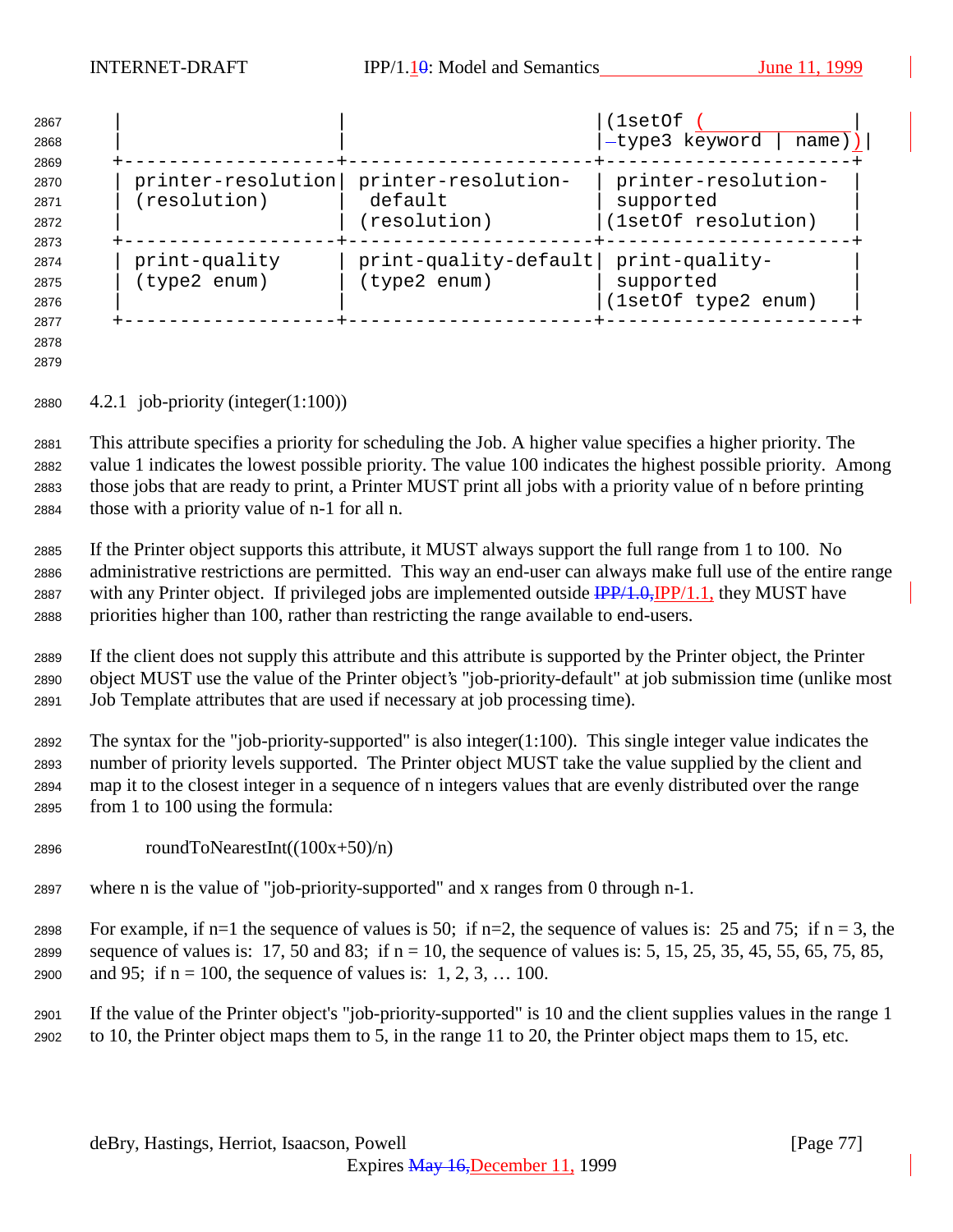- 4.2.2 job-hold-until (type3 keyword | name (MAX))
- This attribute specifies the named time period during which the Job MUST become a candidate for printing.

Standard keyword values for named time periods are:

- 'no-hold': immediately, if there are not other reasons to hold the job 'indefinite': - the job is held indefinitely, until a client performs a Release-Job (section 3.3.6) 'day-time': during the day 'evening': evening 'night': night 'weekend': weekend 'second-shift': second-shift (after close of business) 'third-shift': third-shift (after midnight)
- An administrator MUST associate allowable print times with a named time period (by means outside IPP/1.0). the scope of this IPP/1.1 document). An administrator is encouraged to pick names that suggest the type of time period. An administrator MAY define additional values using the 'name' or 'keyword' attribute syntax, depending on implementation.
- 2919 If the value of this attribute specifies a time period that is in the future, the Printer MUST SHOULD add the 2920 'job-hold-until-specified' value to the job's "job-state-reasons" attribute, **MUST** move the job to the 'pending-held' state, and MUST NOT schedule the job for printing until the specified time-period arrives.
- When the specified time period arrives, the Printer MUST remove the 'job-hold-until-specified' value from 2923 the job's "job-state-reason" attribute, if present. and, if there are no other job state reasons that keep the job in the 'pending-held' state, the Printer MUST consider the job as a candidate for processing by moving the 2925 job to the 'pending' state. **Issue 30**
- If this job attribute value is the named value 'no-hold', or the specified time period has already started, the job MUST be a candidate for processing immediately.
- If the client does not supply this attribute and this attribute is supported by the Printer object, the Printer object MUST use the value of the Printer object's "job-hold-until-default" at job submission time (unlike most Job Template attributes that are used if necessary at job processing time).
- 2931  $4.2.3$  job-sheets (type3 keyword | name(MAX))
- This attribute determines which job start/end sheet(s), if any, MUST be printed with a job.
- Standard keyword values are:
- 'none': no job sheet is printed
- 'standard': one or more site specific standard job sheets are printed, e.g. a single start sheet or both start and end sheet is printed
-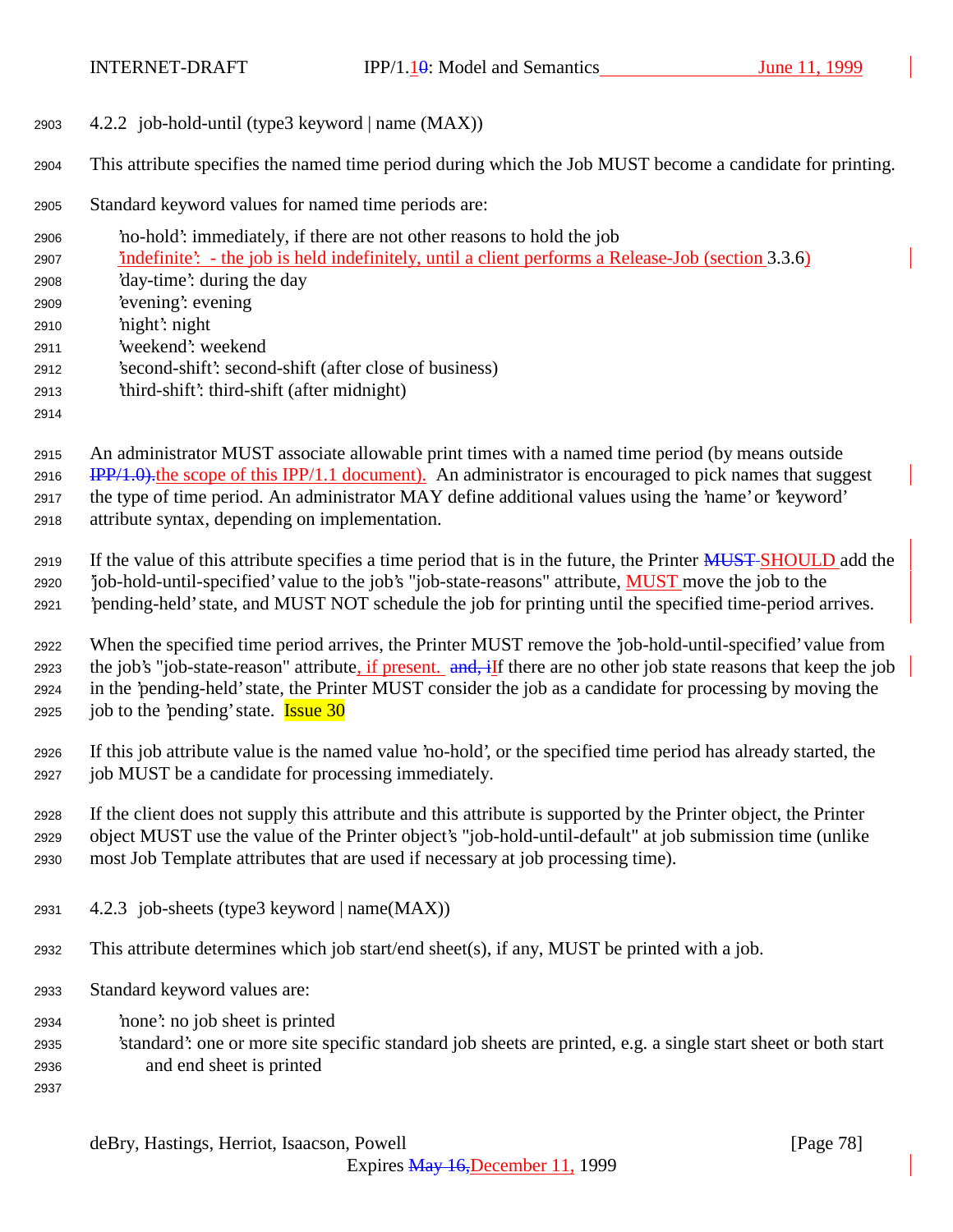An administrator MAY define additional values using the 'name' or 'keyword' attribute syntax, depending on implementation.

- 2940 Note: The effect of this attribute on jobs with multiple documents MAY be affected by the "multiple-document-handling" job attribute (section 4.2.4), depending on the job sheet semantics.
- 4.2.4 multiple-document-handling (type2 keyword)

 This attribute is relevant only if a job consists of two or more documents. This attribute MUST be 2944 supported if the Printer supports multiple documents per job (see sections 3.2.4 and 3.3.1). Issue 34 The attribute controls finishing operations and the placement of one or more print-stream pages into impressions and onto media sheets. When the value of the "copies" attribute exceeds 1, it also controls the order in which the copies that result from processing the documents are produced. For the purposes of this explanations, if "a" represents an instance of document data, then the result of processing the data in 2949 document "a" is a sequence of media sheets represented by " $a(*)$ ".

- Standard keyword values are:
- 'single-document': If a Job object has multiple documents, say, the document data is called a and b, then the result of processing all the document data (a and then b) MUST be treated as a single sequence of media sheets for finishing operations; that is, finishing would be performed on the concatenation 2954 of the sequences  $a(*)$ ,  $b(*)$ . The Printer object MUST NOT force the data in each document instance to be formatted onto a new print-stream page, nor to start a new impression on a new media sheet. If more than one copy is made, the ordering of the sets of media sheets resulting from processing the 2957 document data MUST be  $a(*)$ ,  $b(*)$ ,  $a(*)$ ,  $b(*)$ , ..., and the Printer object MUST force each copy 2958  $(a(*),b(*))$  to start on a new media sheet.
- 'separate-documents-uncollated-copies': If a Job object has multiple documents, say, the document data is called a and b, then the result of processing the data in each document instance MUST be treated 2961 as a single sequence of media sheets for finishing operations; that is, the sets  $a(*)$  and  $b(*)$  would each be finished separately. The Printer object MUST force each copy of the result of processing the data in a single document to start on a new media sheet. If more than one copy is made, the ordering 2964 of the sets of media sheets resulting from processing the document data MUST be  $a(*)$ ,  $a(*)$ , ..., 2965  $b(*)$ ,  $b(*)$  ....
- 'separate-documents-collated-copies': If a Job object has multiple documents, say, the document data is called a and b, then the result of processing the data in each document instance MUST be treated as a single sequence of media sheets for finishing operations; that is, the sets a(\*) and b(\*) would each be finished separately. The Printer object MUST force each copy of the result of processing the data in a single document to start on a new media sheet. If more than one copy is made, the ordering of 2971 the sets of media sheets resulting from processing the document data MUST be  $a(*)$ ,  $b(*)$ ,  $a(*)$ ,  $b(*)$ ,  $b(*)$ , ... .
- 'single-document-new-sheet': Same as 'single-document', except that the Printer object MUST ensure that the first impression of each document instance in the job is placed on a new media sheet. This value allows multiple documents to be stapled together with a single staple where each document starts on a new sheet.
	- deBry, Hastings, Herriot, Isaacson, Powell [Page 79]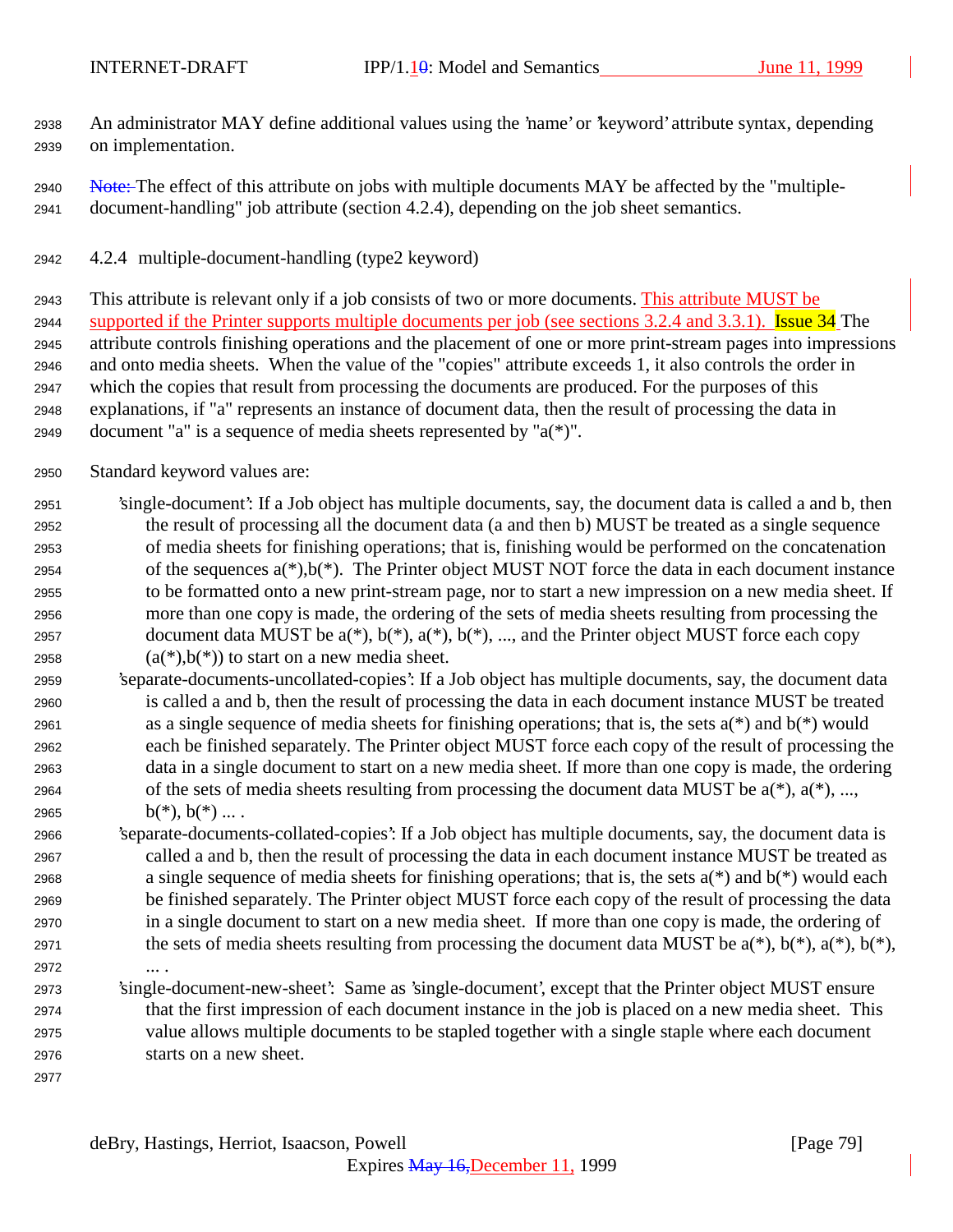The 'single-document' value is the same as 'separate-documents-collated-copies' with respect to ordering of print-stream pages, but not media sheet generation, since 'single-document' will put the first page of the next document on the back side of a sheet if an odd number of pages have been produced so far for the job, while 'separate-documents-collated-copies' always forces the next document or document copy on to a new sheet. In addition, if the "finishings" attribute specifies 'staple', then with 'single-document', documents a and b are stapled together as a single document with no regard to new sheets, with 'single-document-new- sheet', documents a and b are stapled together as a single document, but document b starts on a new sheet, but with 'separate-documents-uncollated-copies' and 'separate-documents-collated-copies', documents a and b are stapled separately.

 Note: None of these values provide means to produce uncollated sheets within a document, i.e., where multiple copies of sheet n are produced before sheet n+1 of the same document.

 The relationship of this attribute and the other attributes that control document processing is described in section 15.3.

- 4.2.5 copies (integer(1:MAX))
- This attribute specifies the number of copies to be printed.

 On many devices the supported number of collated copies will be limited by the number of physical output bins on the device, and may be different from the number of uncollated copies which can be supported.

 Note: The effect of this attribute on jobs with multiple documents is controlled by the "multiple-document- handling" job attribute (section 4.2.4) and the relationship of this attribute and the other attributes that control document processing is described in section 15.3.

4.2.6 finishings (1setOf type2 enum)

 This attribute identifies the finishing operations that the Printer uses for each copy of each printed document in the Job. For Jobs with multiple documents, the "multiple-document-handling" attribute determines what constitutes a "copy" for purposes of finishing.

Standard enum values are:

| 3003 | Value                   | <b>Symbolic Name and Description</b>                                                     |
|------|-------------------------|------------------------------------------------------------------------------------------|
| 3004 |                         |                                                                                          |
| 3005 | $\mathfrak{B}^{\prime}$ | 'none': Perform no finishing                                                             |
| 3006 | '4'                     | staple. Bind the document(s) with one or more staples. The exact number and placement of |
| 3007 |                         | the staples is site-defined.                                                             |
| 3008 | $\cdot$ 5'              | punch. This value indicates that holes are required in the finished document. The exact  |
| 3009 |                         | number and placement of the holes is site-defined The punch specification MAY be         |
| 3010 |                         | satisfied (in a site- and implementation-specific manner) either by drilling/punching,   |
| 3011 |                         | or by substituting pre-drilled media.                                                    |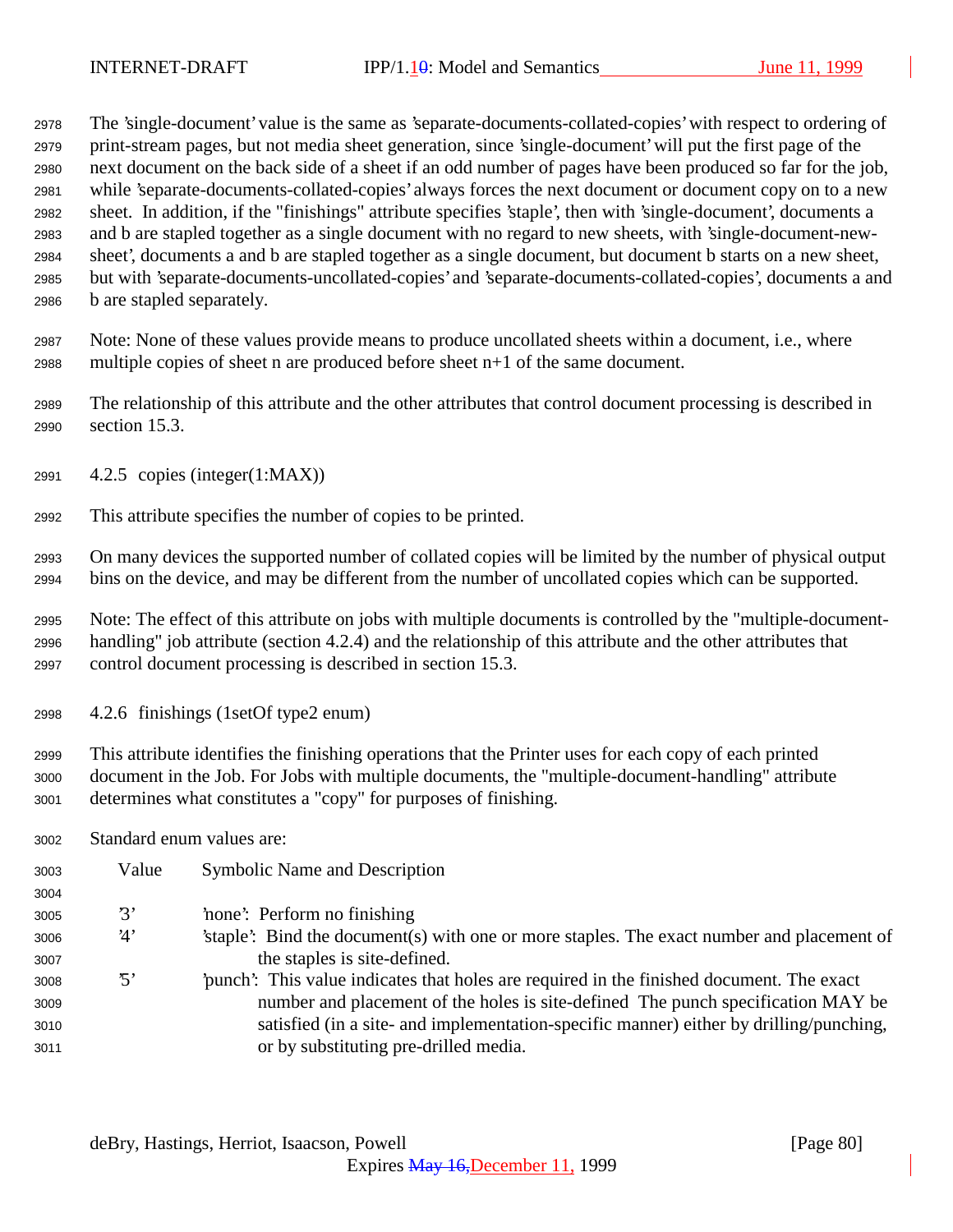| 3012<br>3013 | 6'                       | cover. This value is specified when it is desired to select a non-printed (or pre-printed)<br>cover for the document. This does not supplant the specification of a printed cover |
|--------------|--------------------------|-----------------------------------------------------------------------------------------------------------------------------------------------------------------------------------|
| 3014         |                          | (on cover stock medium) by the document itself.                                                                                                                                   |
| 3015         | 7'                       | "bind": This value indicates that a binding is to be applied to the document; the type and                                                                                        |
| 3016<br>3017 |                          | placement of the binding is site-defined."                                                                                                                                        |
| 3018         | $\mathcal{S}'$           | 's addle-stitch': Bind the document(s) with one or more staples (wire stitches) along the                                                                                         |
| 3019         |                          | middle fold. The exact number and placement of the staples and the middle fold is                                                                                                 |
| 3020         |                          | implementation and/or site-defined.                                                                                                                                               |
| 3021         | $\boldsymbol{\vartheta}$ | 'edge-stitch': Bind the document(s) with one or more staples (wire stitches) along one edge.                                                                                      |
| 3022         |                          | The exact number and placement of the staples is implementation and/or site-                                                                                                      |
| 3023         |                          | defined.                                                                                                                                                                          |
| 3024         | $'10'$ -'19'             | reserved for future generic finishing enum values.                                                                                                                                |
| 3025         |                          | The following values are more specific; they indicate a corner or an edge as if the document were a portrait                                                                      |
| 3026         | document (see below):    |                                                                                                                                                                                   |
| 3027         | 20'                      | 'staple-top-left': Bind the document(s) with one or more staples in the top left corner.                                                                                          |
| 3028         | <u>21'</u>               | 'staple-bottom-left': Bind the document(s) with one or more staples in the bottom left                                                                                            |
| 3029         |                          | corner.                                                                                                                                                                           |
| 3030         | 22'                      | 'staple-top-right': Bind the document(s) with one or more staples in the top right corner.                                                                                        |
| 3031         | 23'                      | 'staple-bottom-right': Bind the document(s) with one or more staples in the bottom right                                                                                          |
| 3032         |                          | corner.                                                                                                                                                                           |
| 3033         | 24'                      | edge-stitch-left. Bind the document(s) with one or more staples (wire stitches) along the                                                                                         |
| 3034         |                          | left edge. The exact number and placement of the staples is implementation and/or                                                                                                 |
| 3035         |                          | site-defined.                                                                                                                                                                     |
| 3036         | 25'                      | edge-stitch-top': Bind the document(s) with one or more staples (wire stitches) along the                                                                                         |
| 3037         |                          | top edge. The exact number and placement of the staples is implementation and/or                                                                                                  |
| 3038         |                          | site-defined.                                                                                                                                                                     |
| 3039         | 26'                      | 'edge-stitch-right': Bind the document(s) with one or more staples (wire stitches) along the                                                                                      |
| 3040         |                          | right edge. The exact number and placement of the staples is implementation and/or                                                                                                |
| 3041         |                          | site-defined.                                                                                                                                                                     |
| 3042         | 27'                      | edge-stitch-bottom': Bind the document(s) with one or more staples (wire stitches) along                                                                                          |
| 3043         |                          | the bottom edge. The exact number and placement of the staples is implementation                                                                                                  |
| 3044         |                          | and/or site-defined.                                                                                                                                                              |
| 3045         | 28'                      | 'staple-dual-left': Bind the document(s) with two staples (wire stitches) along the left edge                                                                                     |
| 3046         |                          | assuming a portrait document (see above).                                                                                                                                         |
| 3047         | 29'                      | 'staple-dual-top': Bind the document(s) with two staples (wire stitches) along the top edge                                                                                       |
| 3048         |                          | assuming a portrait document (see above).                                                                                                                                         |
| 3049         | 30'                      | 'staple-dual-right': Bind the document(s) with two staples (wire stitches) along the right                                                                                        |
| 3050         |                          | edge assuming a portrait document (see above).                                                                                                                                    |
| 3051         | 31'                      | 'staple-dual-bottom': Bind the document(s) with two staples (wire stitches) along the bottom                                                                                      |
| 3052         |                          | edge assuming a portrait document (see above).                                                                                                                                    |
| 3053         |                          | The 'staple-xxx' values are specified with respect to the document as if the document were a portrait                                                                             |
| 3054         |                          | document. If the document is actually a landscape or a reverse-landscape document, the client supplies the                                                                        |
| 3055         |                          | appropriate transformed value. For example, to position a staple in the upper left hand corner of a                                                                               |

deBry, Hastings, Herriot, Isaacson, Powell [Page 81]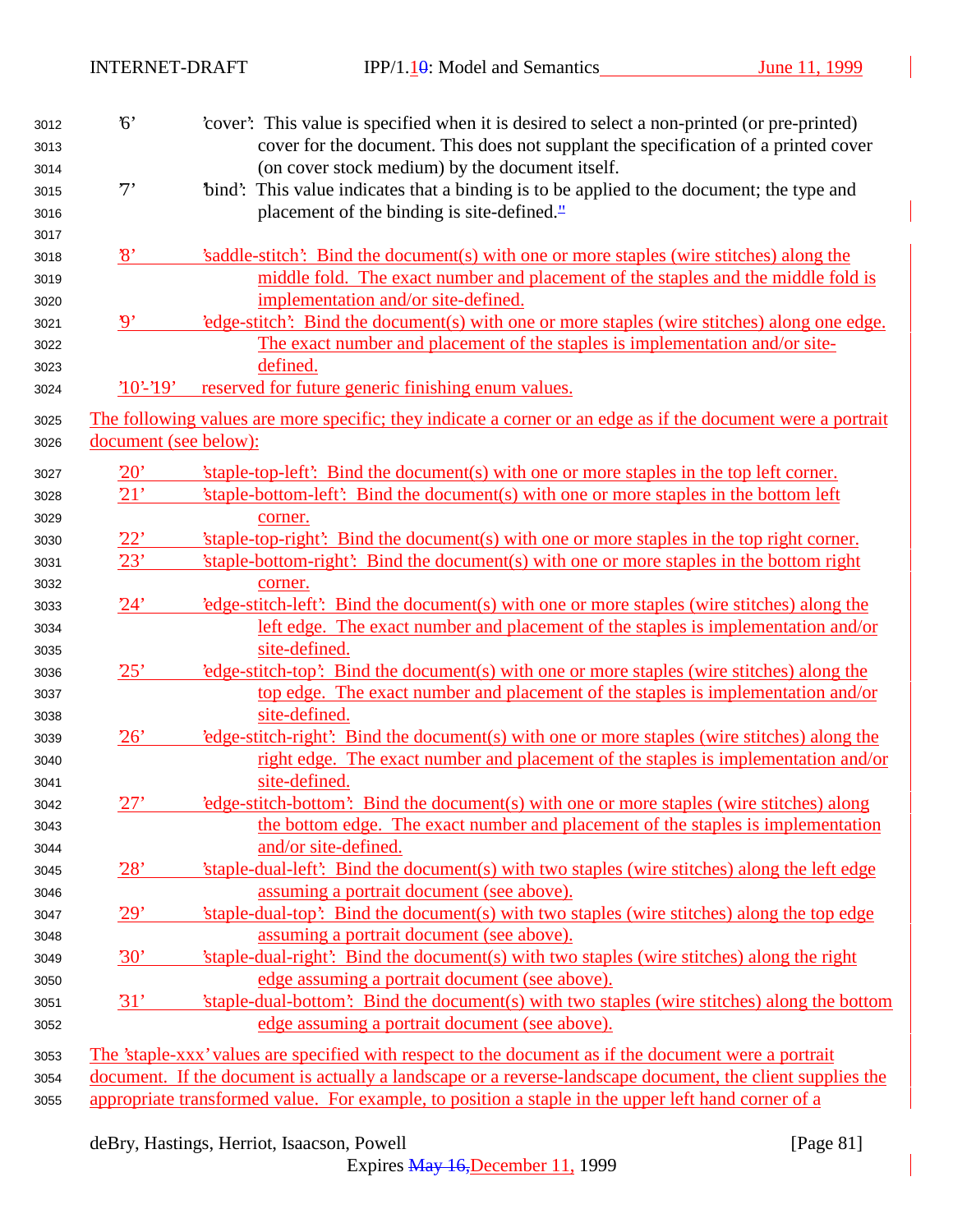landscape document when held for reading, the client supplies the 'staple-bottom-left' value (since

- landscape is defined as a +90 degree rotation from portrait, i.e., anti-clockwise). On the other hand, to
- position a staple in the upper left hand corner of a reverse-landscape document when held for reading, the

 client supplies the 'staple-top-right' value (since reverse-landscape is defined as a -90 degree rotation from portrait, i.e., clockwise).

 The angle (vertical, horizontal, angled) of each staple with respect to the document depends on the implementation which may in turn depend on the value of the attribute.

 Note: The effect of this attribute on jobs with multiple documents is controlled by the "multiple-document- handling" job attribute (section 4.2.4) and the relationship of this attribute and the other attributes that control document processing is described in section 15.3.

 If the client supplies a value of 'none' along with any other combination of values, it is the same as if only that other combination of values had been supplied (that is the 'none' value has no effect).

4.2.7 page-ranges (1setOf rangeOfInteger (1:MAX))

 This attribute identifies the range(s) of print-stream pages that the Printer object uses for each copy of each document which are to be printed. Nothing is printed for any pages identified that do not exist in the document(s). Ranges MUST be in ascending order, for example: 1-3, 5-7, 15-19 and MUST NOT overlap, so that a non-spooling Printer object can process the job in a single pass. If the ranges are not ascending or are overlapping, the IPP object MUST reject the request and return the 'client-error-bad-request' status code. The attribute is associated with print-stream pages not application-numbered pages (for example, the page numbers found in the headers and or footers for certain word processing applications).

 For Jobs with multiple documents, the "multiple-document-handling" attribute determines what constitutes a "copy" for purposes of the specified page range(s). When "multiple-document-handling" is 'single- document', the Printer object MUST apply each supplied page range once to the concatenation of the print- stream pages. For example, if there are 8 documents of 10 pages each, the page-range '41:60' prints the pages in the 5th and 6th documents as a single document and none of the pages of the other documents are printed. When "multiple-document-handling" is 'separate-documents-uncollated-copies' or 'separate- documents-collated-copies', the Printer object MUST apply each supplied page range repeatedly to each document copy. For the same job, the page-range '1:3, 10:10' would print the first 3 pages and the 10th page of each of the 8 documents in the Job, as 8 separate documents.

 In most cases, the exact pages to be printed will be generated by a device driver and this attribute would not be required. However, when printing an archived document which has already been formatted, the end user may elect to print just a subset of the pages contained in the document. In this case, if page-range = n.m is specified, the first page to be printed will be page n. All subsequent pages of the document will be printed through and including page m.

 "page-ranges-supported" is a boolean value indicating whether or not the printer is capable of supporting the printing of page ranges. This capability may differ from one PDL to another. There is no "page-ranges- default" attribute. If the "page-ranges" attribute is not supplied by the client, all pages of the document will be printed.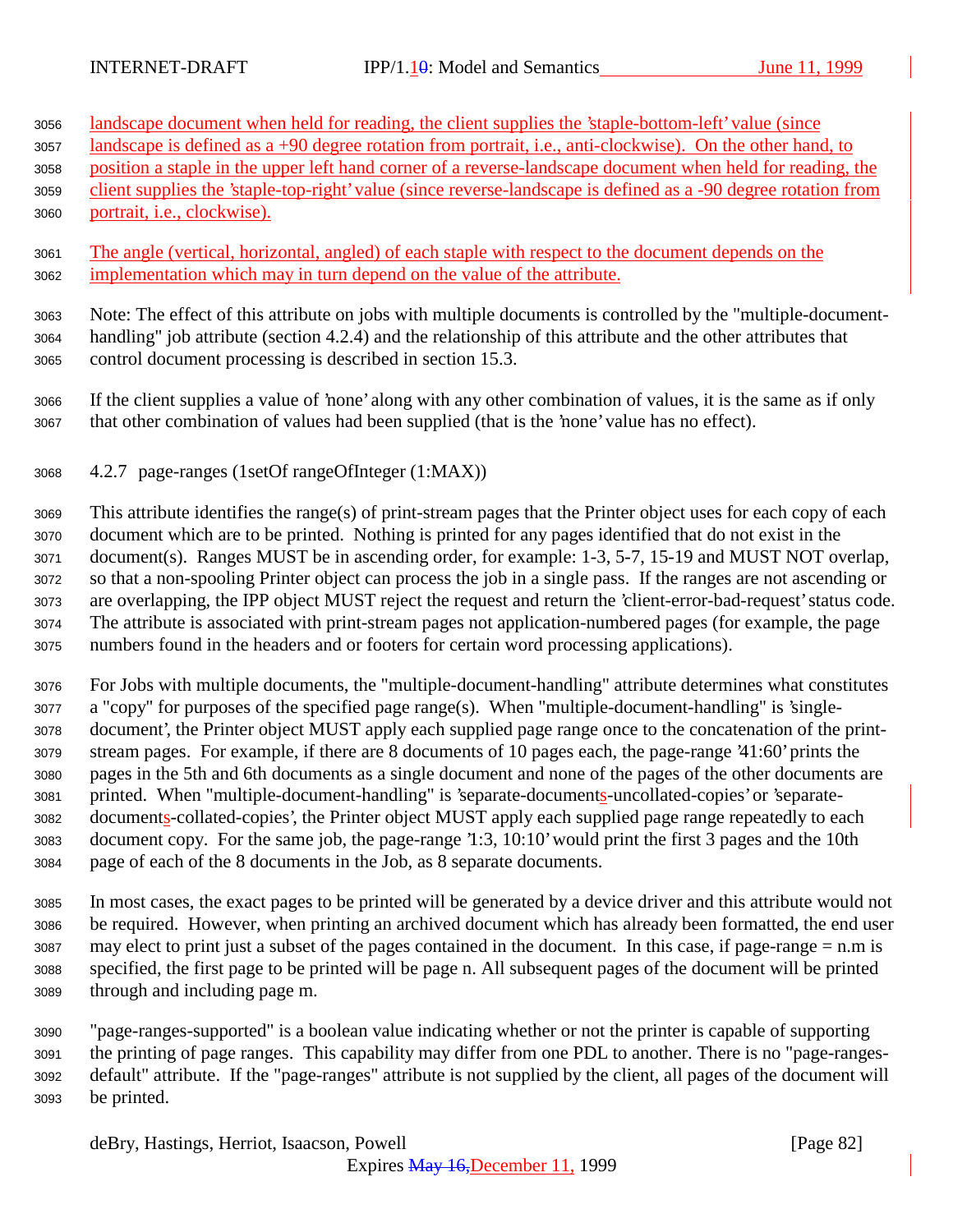Note: The effect of this attribute on jobs with multiple documents is controlled by the "multiple-document- handling" job attribute (section 4.2.4) and the relationship of this attribute and the other attributes that control document processing is described in section 15.3.

4.2.8 sides (type2 keyword)

 This attribute specifies how print-stream pages are to be imposed upon the sides of an instance of a selected medium, i.e., an impression.

- The standard keyword values are:
- 'one-sided': imposes each consecutive print-stream page upon the same side of consecutive media sheets.
- 'two-sided-long-edge': imposes each consecutive pair of print-stream pages upon front and back sides of consecutive media sheets, such that the orientation of each pair of print-stream pages on the medium would be correct for the reader as if for binding on the long edge. This imposition is sometimes called 'duplex' or 'head-to-head'.
- 'two-sided-short-edge': imposes each consecutive pair of print-stream pages upon front and back sides of consecutive media sheets, such that the orientation of each pair of print-stream pages on the medium would be correct for the reader as if for binding on the short edge. This imposition is sometimes called 'tumble' or 'head-to-toe'.
- 

 'two-sided-long-edge', 'two-sided-short-edge', 'tumble', and 'duplex' all work the same for portrait or landscape. However 'head-to-toe' is 'tumble' in portrait but 'duplex' in landscape. 'head-to-head' also switches between 'duplex' and 'tumble' when using portrait and landscape modes.

 Note: The effect of this attribute on jobs with multiple documents is controlled by the "multiple-document- handling" job attribute (section 4.2.4) and the relationship of this attribute and the other attributes that control document processing is described in section 15.3.

- 4.2.9 number-up (integer(1:MAX))
- This attribute specifies the number of print-stream pages to impose upon a single side of an instance of a selected medium. For example, if the value is:

| 3121 | Value       | Description                                                                                    |
|------|-------------|------------------------------------------------------------------------------------------------|
| 3122 |             |                                                                                                |
| 3123 | $\cdot_1$   | the Printer MUST place one print-stream page on a single side of an instance of the selected   |
| 3124 |             | medium (MAY add some sort of translation, scaling, or rotation).                               |
| 3125 | $2^{\circ}$ | the Printer MUST place two print-stream pages on a single side of an instance of the selected  |
| 3126 |             | medium (MAY add some sort of translation, scaling, or rotation).                               |
| 3127 | 4'          | the Printer MUST place four print-stream pages on a single side of an instance of the          |
| 3128 |             | selected medium (MAY add some sort of translation, scaling, or rotation).                      |
| 3129 |             |                                                                                                |
| 3130 |             | This attribute primarily controls the translation, scaling and rotation of print-stream pages. |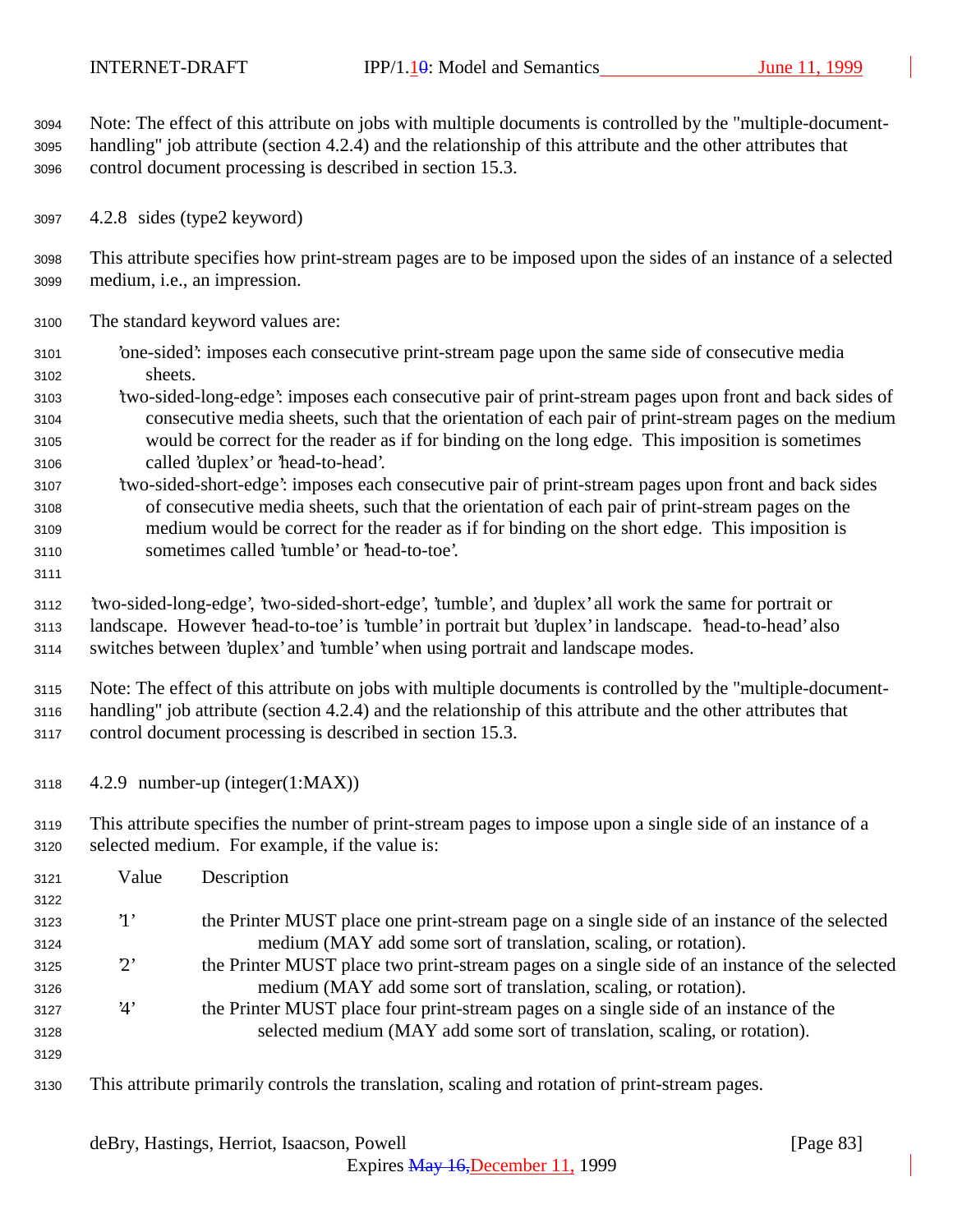Note: The effect of this attribute on jobs with multiple documents is controlled by the "multiple-document- handling" job attribute (section 4.2.4) and the relationship of this attribute and the other attributes that control document processing is described in section 15.3.

4.2.10 orientation-requested (type2 enum)

 This attribute indicates the desired orientation for printed print-stream pages; it does not describe the orientation of the client-supplied print-stream pages.

 For some document formats (such as 'application/postscript'), the desired orientation of the print-stream pages is specified within the document data. This information is generated by a device driver prior to the submission of the print job. Other document formats (such as 'text/plain') do not include the notion of desired orientation within the document data. In the latter case it is possible for the Printer object to bind the desired orientation to the document data after it has been submitted. It is expected that a Printer object would only support "orientations-requested" for some document formats (e.g., 'text/plain' or 'text/html') but not others (e.g., 'application/postscript'). This is no different than any other Job Template attribute since section 4.2, item 1, points out that a Printer object may support or not support any Job Template attribute based on the document format supplied by the client. However, a special mention is made here since it is very likely that a Printer object will support "orientation-requested" for only a subset of the supported document formats.

Standard enum values are:

| 3149 | Value    | Symbolic Name and Description                                                                |
|------|----------|----------------------------------------------------------------------------------------------|
| 3150 |          |                                                                                              |
| 3151 | 3'       | portrait? The content will be imaged across the short edge of the medium.                    |
| 3152 | 4'       | landscape': The content will be imaged across the long edge of the medium. Landscape is      |
| 3153 |          | defined to be a rotation of the print-stream page to be imaged by $+90$ degrees with         |
| 3154 |          | respect to the medium (i.e. anti-clockwise) from the portrait orientation. Note: The         |
| 3155 |          | +90 direction was chosen because simple finishing on the long edge is the same edge          |
| 3156 |          | whether portrait or landscape                                                                |
| 3157 | '5'      | reverse-landscape': The content will be imaged across the long edge of the medium.           |
| 3158 |          | Reverse-landscape is defined to be a rotation of the print-stream page to be imaged          |
| 3159 |          | by -90 degrees with respect to the medium (i.e. clockwise) from the portrait                 |
| 3160 |          | orientation. Note: The 'reverse-landscape' value was added because some                      |
| 3161 |          | applications rotate landscape -90 degrees from portrait, rather than +90 degrees.            |
| 3162 | $\kappa$ | 'reverse-portrait': The content will be imaged across the short edge of the medium. Reverse- |
| 3163 |          | portrait is defined to be a rotation of the print-stream page to be imaged by 180            |
| 3164 |          | degrees with respect to the medium from the portrait orientation. Note: The 'reverse-        |
| 3165 |          | portrait' value was added for use with the "finishings" attribute in cases where the         |
| 3166 |          | opposite edge is desired for finishing a portrait document on simple finishing devices       |
| 3167 |          | that have only one finishing position. Thus a 'text'/plain' portrait document can be         |
| 3168 |          | stapled "on the right" by a simple finishing device as is common use with some               |
| 3169 |          | middle eastern languages such as Hebrew.                                                     |
| 3170 |          |                                                                                              |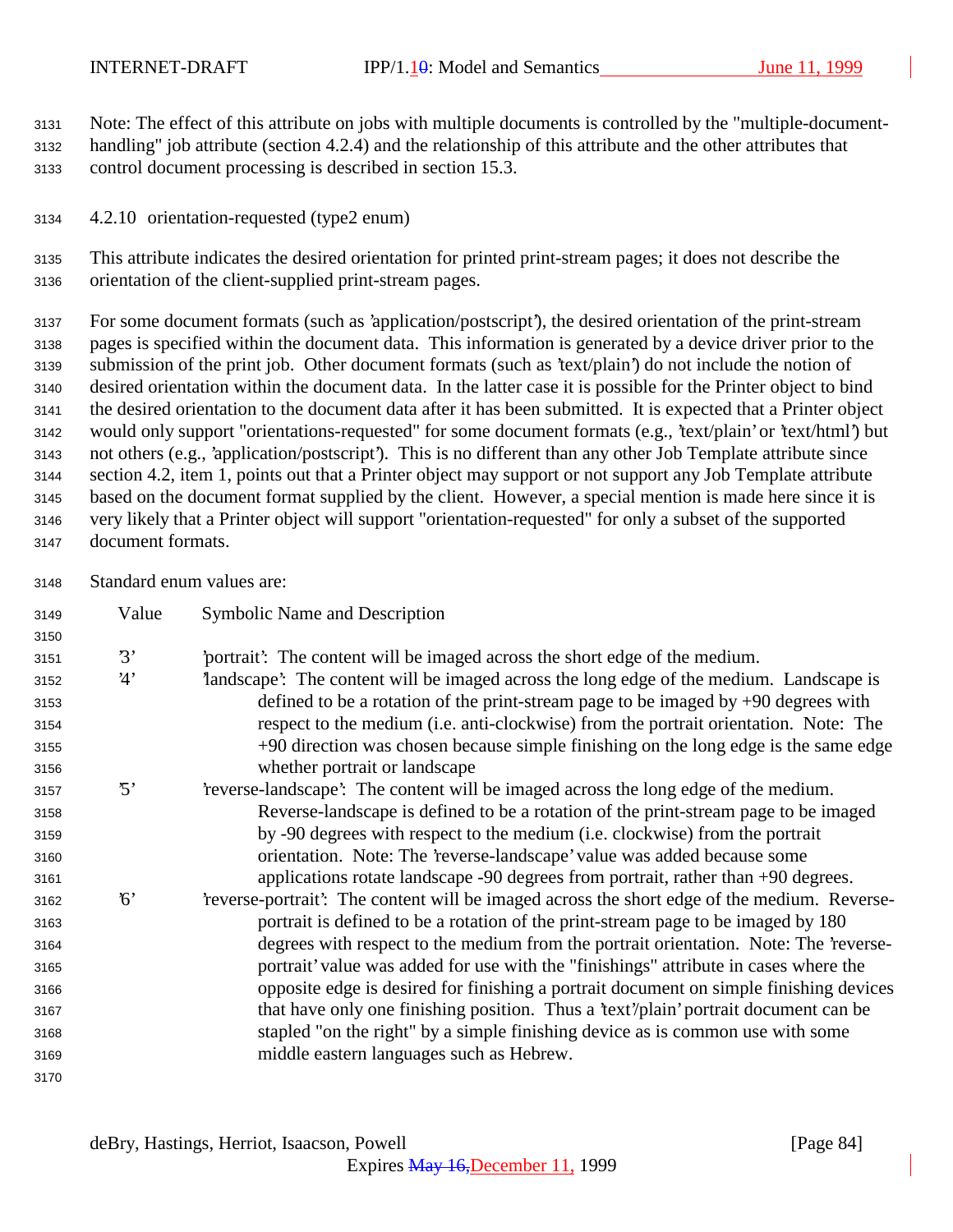Note: The effect of this attribute on jobs with multiple documents is controlled by the "multiple-document-

 handling" job attribute (section 4.2.4) and the relationship of this attribute and the other attributes that control document processing is described in section 15.3.

4.2.11 media (type3 keyword | name(MAX))

This attribute identifies the medium that the Printer uses for all impressions of the Job.

 The values for "media" include medium-names, medium-sizes, input-trays and electronic forms so that one attribute specifies the media. If a Printer object supports a medium name as a value of this attribute, such a medium name implicitly selects an input-tray that contains the specified medium. If a Printer object supports a medium size as a value of this attribute, such a medium size implicitly selects a medium name that in turn implicitly selects an input-tray that contains the medium with the specified size. If a Printer object supports an input-tray as the value of this attribute, such an input-tray implicitly selects the medium that is in that input-tray at the time the job prints. This case includes manual-feed input-trays. If a Printer object supports an electronic form as the value of this attribute, such an electronic form implicitly selects a medium-name that in turn implicitly selects an input-tray that contains the medium specified by the electronic form. The electronic form also implicitly selects an image that the Printer MUST merge with the document data as its prints each page.

 Standard keyword values are (taken from ISO DPA and the Printer MIB) and are listed in section 14. An administrator MAY define additional values using the 'name' or 'keyword' attribute syntax, depending on implementation.

 There is also an additional Printer attribute named "media-ready" which differs from "media-supported" in that legal values only include the subset of "media-supported" values that are physically loaded and ready for printing with no operator intervention required. If an IPP object supports "media-supported", it NEED NOT support "media-ready".

 The relationship of this attribute and the other attributes that control document processing is described in section 15.3.

- 4.2.12 printer-resolution (resolution)
- This attribute identifies the resolution that Printer uses for the Job.
- 4.2.13 print-quality (type2 enum)
- This attribute specifies the print quality that the Printer uses for the Job.
- The standard enum values are:

- Value Symbolic Name and Description
- '3' 'draft': lowest quality available on the printer
- '4' 'normal': normal or intermediate quality on the printer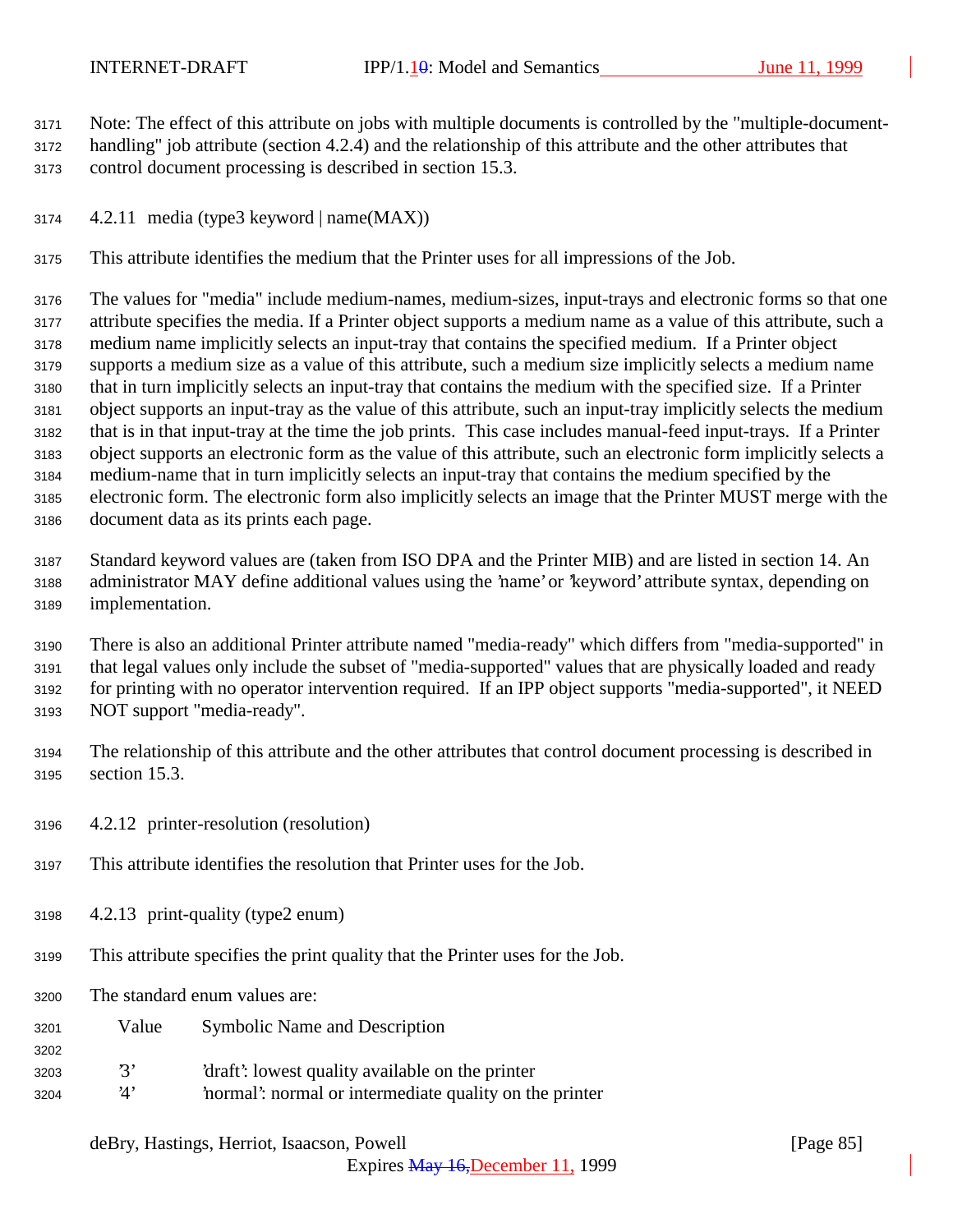# '5' 'high': highest quality available on the printer

4.3 Job Description Attributes

 The attributes in this section form the attribute group called "job-description". The following table summarizes these attributes. The third column indicates whether the attribute is a REQUIRED attribute that MUST be supported by Printer objects. If it is not indicated as REQUIRED, then it is OPTIONAL. The maximum size in octets for 'text' and 'name' attributes is indicated in parenthesizes.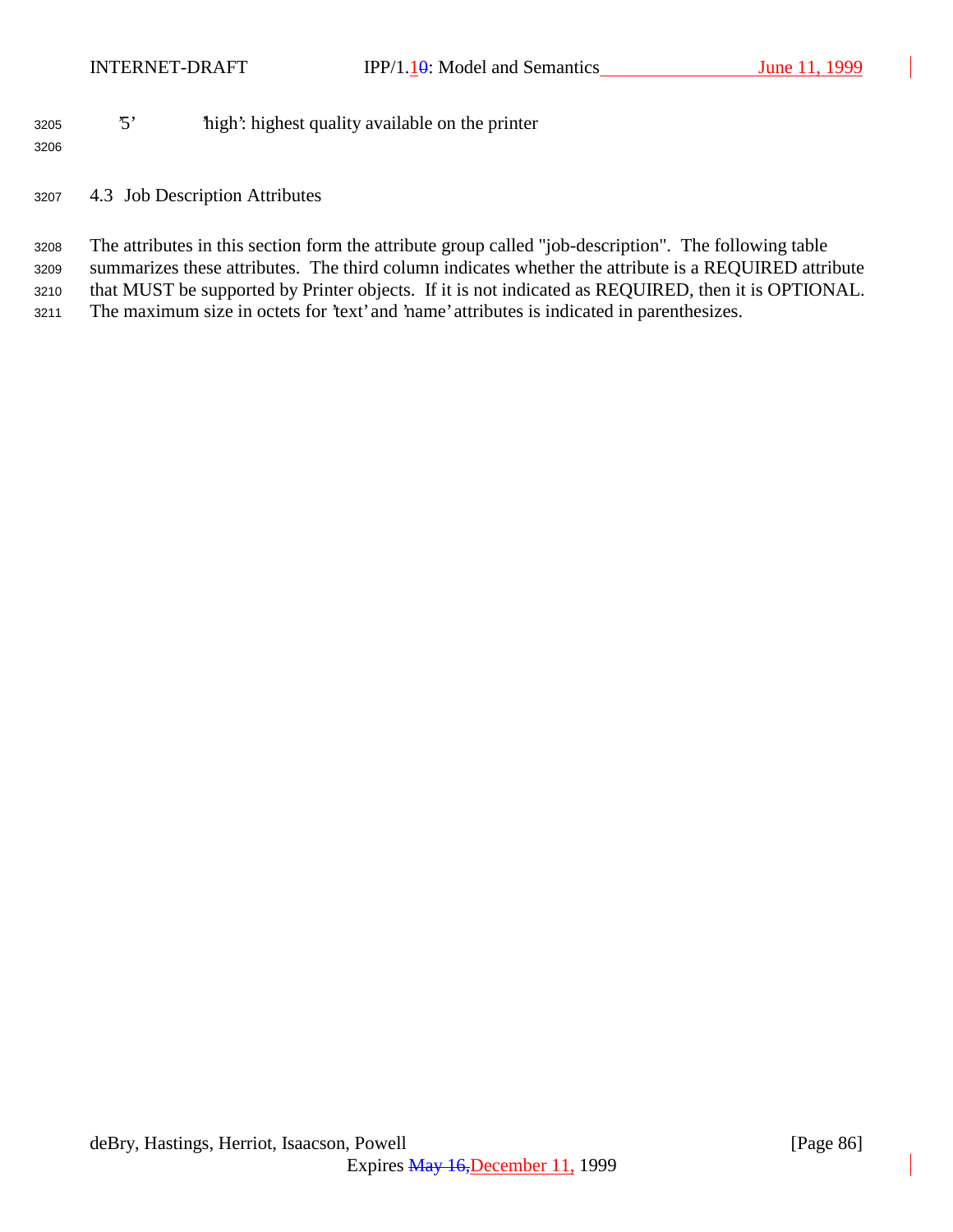| Attribute                  | Syntax               | REQUIRED?       |
|----------------------------|----------------------|-----------------|
| job-uri                    | uri                  | REQUIRED        |
| job-id                     | integer(1:MAX)       | REQUIRED        |
| job-printer-uri            | uri                  | REQUIRED        |
| job-more-info              | uri                  |                 |
| job-name                   | name (MAX)           | REQUIRED        |
| job-originating-user-name  | name (MAX)           | REQUIRED        |
| job-state                  | type1 enum           | REQUIRED        |
| job-state-reasons          | 1setOf type2 keyword | <b>REQUIRED</b> |
| job-state-message          | text (MAX)           |                 |
| number-of-documents        | integer (0:MAX)      |                 |
| output-device-assigned     | name (127)           |                 |
| time-at-creation           | integer (MIN:MAX)    | REQUIRED        |
| time-at-processing         | integer (MIN: MAX)   | <b>REQUIRED</b> |
| time-at-completed          | integer (MIN:MAX)    | REQUIRED        |
| job-printer-up-time        | integer (1:MAX)      | REQUIRED        |
| date-time-at-creation      | dateTime             | OPTIONAL        |
| date-time-at-processing    | dateTime             | OPTIONAL        |
| date-time-at-completed     | dateTime             | OPTIONAL        |
| number-of-intervening-jobs | integer (0:MAX)      |                 |
| job-message-from-operator  | text (127)           |                 |
| job-k-octets               | integer (0:MAX)      |                 |
| job-impressions            | integer (0:MAX)      |                 |
| job-media-sheets           | integer (0:MAX)      |                 |
| job-k-octets-processed     | integer (0:MAX)      |                 |

deBry, Hastings, Herriot, Isaacson, Powell [Page 87]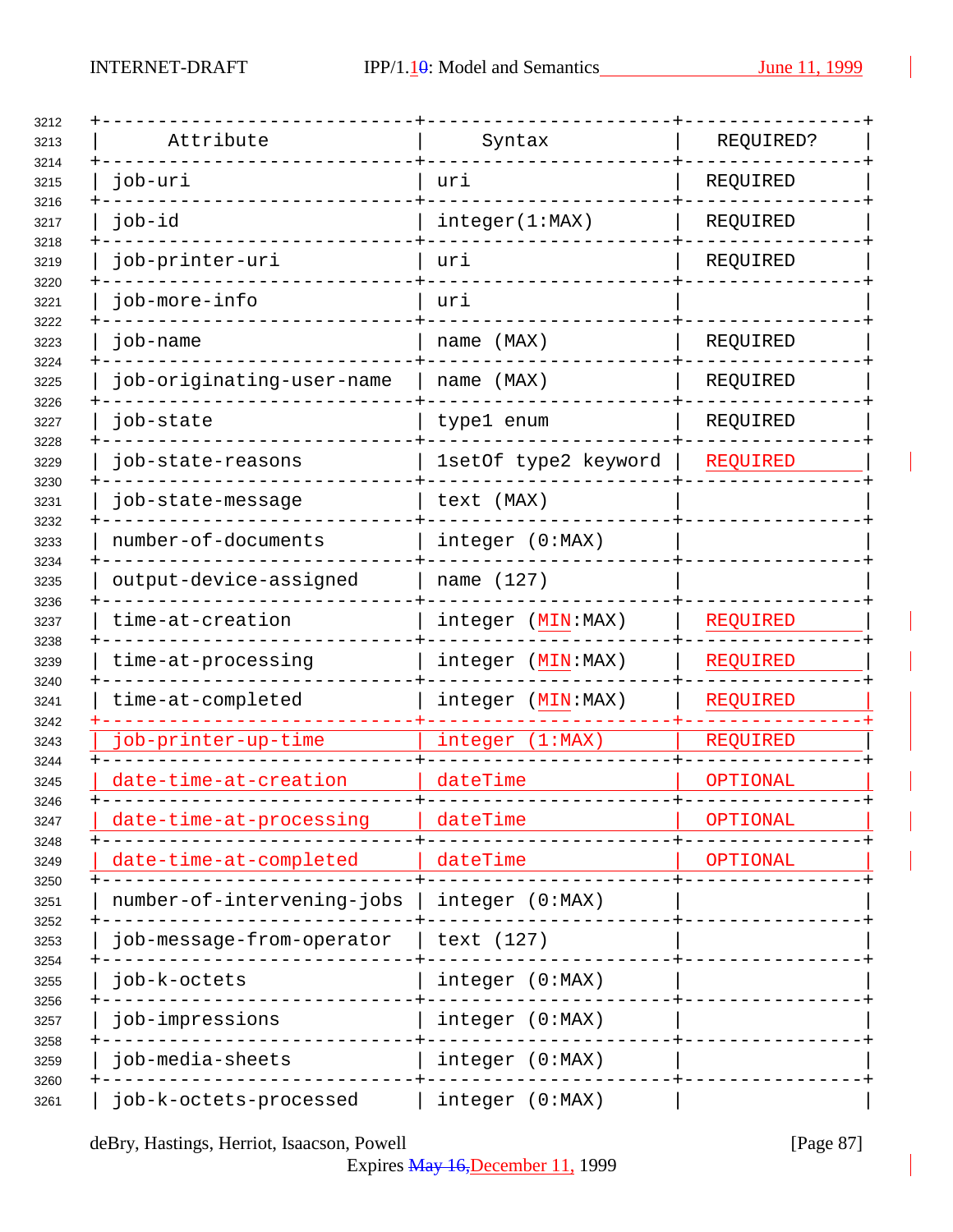| 3262         |                                             |                 |          |  |
|--------------|---------------------------------------------|-----------------|----------|--|
| 3263<br>3264 | job-impressions-completed                   | integer (0:MAX) |          |  |
| 3265         | job-media-sheets-completed                  | integer (0:MAX) |          |  |
| 3266<br>3267 | attributes-charset                          | charset         | REQUIRED |  |
| 3268<br>3269 | attributes-natural-language naturalLanguage |                 | REQUIRED |  |
| 3270         |                                             |                 |          |  |

 

## $1.1.14.3.1$  job-uri (uri)

 This REQUIRED attribute contains the URI for the job. The Printer object, on receipt of a new job, generates a URI which identifies the new Job. The Printer object returns the value of the "job-uri" attribute as part of the response to a create request. The precise format of a Job URI is implementation dependent. If the Printer object supports more than one URI and there is some relationship between the newly formed Job URI and the Printer object's URI, the Printer object uses the Printer URI supplied by the client in the create request. For example, if the create request comes in over a secure channel, the new Job URI MUST use the same secure channel. This can be guaranteed because the Printer object is responsible for generating the Job URI and the Printer object is aware of its security configuration and policy as well as the Printer URI used in the create request.

- For a description of this attribute and its relationship to "job-id" and "job-printer-uri" attribute, see the discussion in section 2.4 on "Object Identity".
- 3285 1.1.24.3.2 job-id (integer(1:MAX))

 This REQUIRED attribute contains the ID of the job. The Printer, on receipt of a new job, generates an ID which identifies the new Job on that Printer. The Printer returns the value of the "job-id" attribute as part of the response to a create request. The 0 value is not included to allow for compatibility with SNMP index values which also cannot be 0.

- For a description of this attribute and its relationship to "job-uri" and "job-printer-uri" attribute, see the discussion in section 2.4 on "Object Identity".
- 3292 <del>1.1.34.3.3</del> job-printer-uri (uri)

 This REQUIRED attribute identifies the Printer object that created this Job object. When a Printer object creates a Job object, it populates this attribute with the Printer object URI that was used in the create request. This attribute permits a client to identify the Printer object that created this Job object when only the Job object's URI is available to the client. The client queries the creating Printer object to determine which languages, charsets, operations, are supported for this Job.

 For a description of this attribute and its relationship to "job-uri" and "job-id" attribute, see the discussion in section 2.4 on "Object Identity".

deBry, Hastings, Herriot, Isaacson, Powell [Page 88]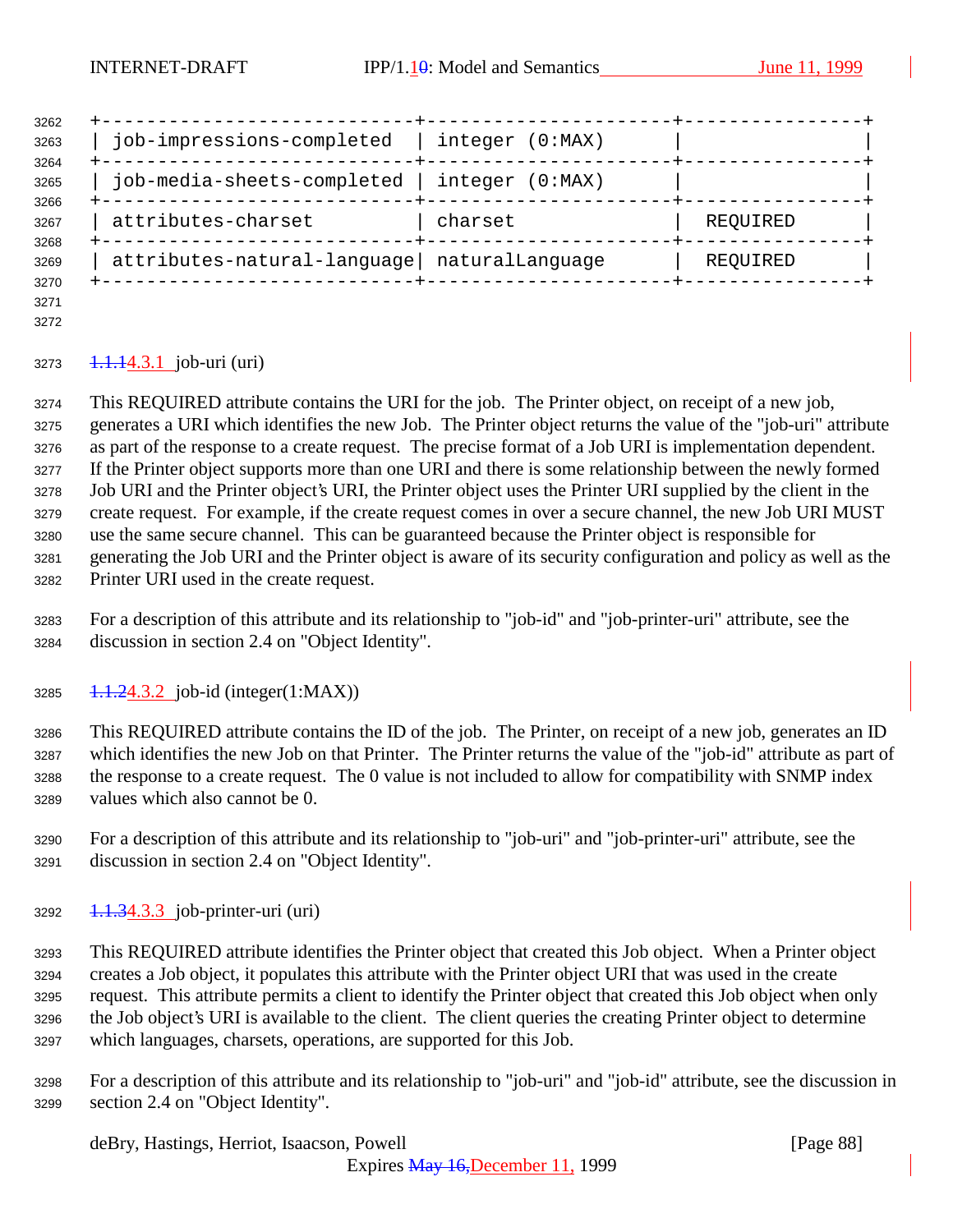$3300 \quad 1.1.44.3.4 \quad \text{job-more-info (uri)}$ 

 Similar to "printer-more-info", this attribute contains the URI referencing some resource with more information about this Job object, perhaps an HTML page containing information about the Job.

3303  $1.1.54.3.5$  job-name (name(MAX))

 This REQUIRED attribute is the name of the job. It is a name that is more user friendly than the "job-uri" attribute value. It does not need to be unique between Jobs. The Job's "job-name" attribute is set to the value supplied by the client in the "job-name" operation attribute in the create request (see Section 3.2.1.1). If, however, the "job-name" operation attribute is not supplied by the client in the create request, the Printer object, on creation of the Job, MUST generate a name. The printer SHOULD generate the value of the Job's "job-name" attribute from the first of the following sources that produces a value: 1) the "document- name" operation attribute of the first (or only) document, 2) the "document-URI" attribute of the first (or only) document, or 3) any other piece of Job specific and/or Document Content information.

1.1.64.3.6 job-originating-user-name (name(MAX))

 This REQUIRED attribute contains the name of the end user that submitted the print job. The Printer object sets this attribute to the most authenticated printable name that it can obtain from the authentication service over which the IPP operation was received. Only if such is not available, does the Printer object use the value supplied by the client in the "requesting-user-name" operation attribute of the create operation (see Section 8).

 Note: The Printer object needs to keep an internal originating user id of some form, typically as a credential of a principal, with the Job object. Since such an internal attribute is implementation-dependent and not of interest to clients, it is not specified as a Job Description attribute. This originating user id is used for authorization checks (if any) on all subsequent operation.

 $3322 \quad 1.1.74.3.7$  job-state (type1 enum)

 This REQUIRED attribute identifies the current state of the job. Even though the IPP protocol defines 3324 eightseven values for job states (plus the out-of-band 'unknown' value - see Section 4.1), implementations only need to support those states which are appropriate for the particular implementation. In other words, a Printer supports only those job states implemented by the output device and available to the Printer object implementation.

 Standard enum values are: Values Symbolic Name and Description '3' 'pending': The job is a candidate to start processing, but is not yet processing. '4' 'pending-held': The job is not a candidate for processing for any number of reasons but will return to the 'pending' state as soon as the reasons are no longer present. The job's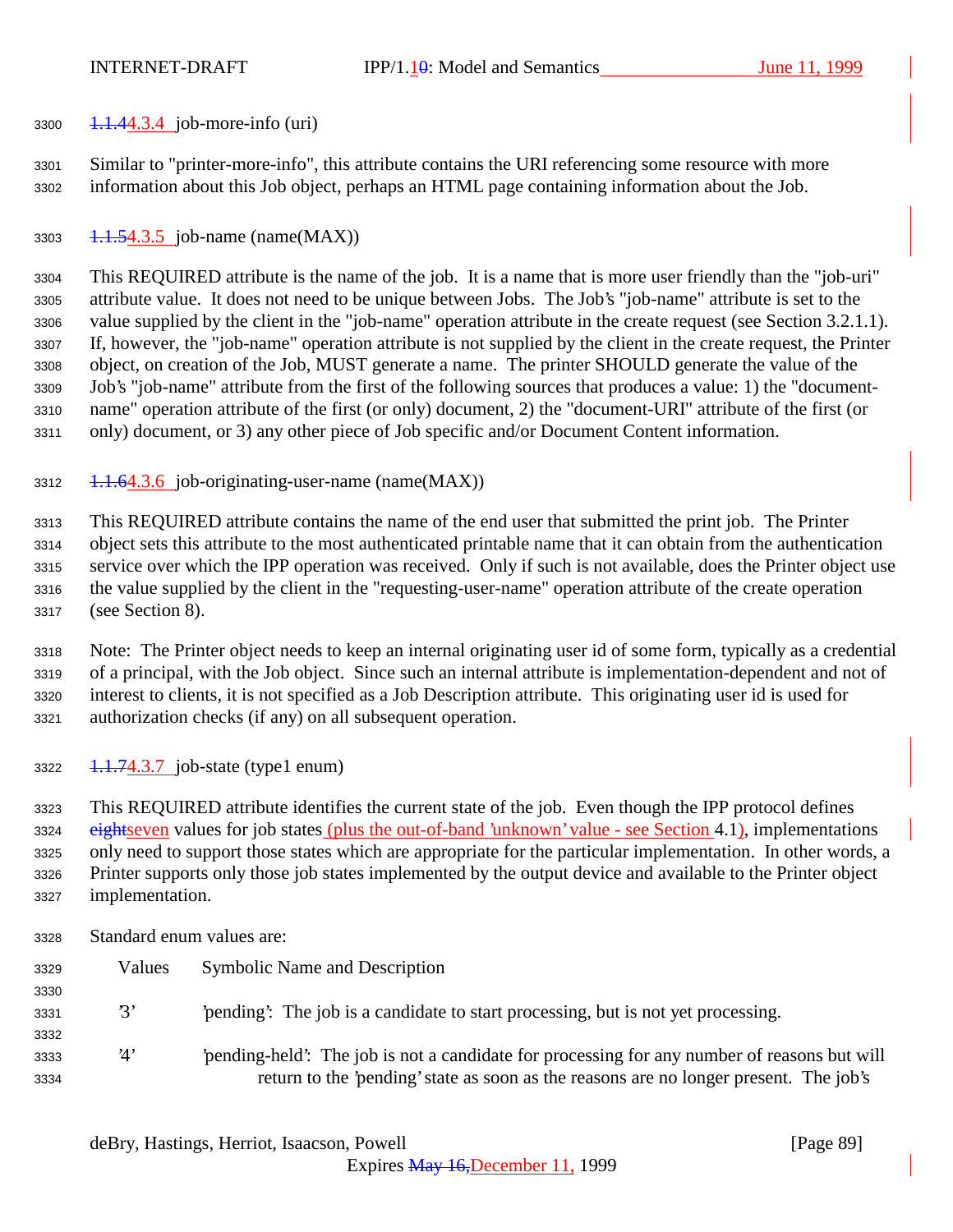INTERNET-DRAFT IPP/1.10: Model and Semantics June 11, 1999

| 3335 |             | "job-state-reason" attribute MUST indicate why the job is no longer a candidate for          |
|------|-------------|----------------------------------------------------------------------------------------------|
| 3336 |             | processing.                                                                                  |
| 3337 |             |                                                                                              |
| 3338 | $\cdot$ 5'  | 'processing': One or more of:                                                                |
| 3339 |             |                                                                                              |
| 3340 |             | 1. the job is using, or is attempting to use, one or more purely software processes          |
| 3341 |             | that are analyzing, creating, or interpreting a PDL, etc.,                                   |
| 3342 |             | 2. the job is using, or is attempting to use, one or more hardware devices that are          |
| 3343 |             | interpreting a PDL, making marks on a medium, and/or performing finishing, such as           |
| 3344 |             | stapling, etc.,                                                                              |
| 3345 |             | 3. the Printer object has made the job ready for printing, but the output device is not      |
| 3346 |             | yet printing it, either because the job hasn't reached the output device or because the      |
| 3347 |             | job is queued in the output device or some other spooler, awaiting the output device         |
| 3348 |             | to print it.                                                                                 |
| 3349 |             |                                                                                              |
| 3350 |             | When the job is in the 'processing' state, the entire job state includes the detailed        |
| 3351 |             | status represented in the <i>printer's Printer object's</i> "printer-state", "printer-state- |
| 3352 |             | reasons", and "printer-state-message" attributes.                                            |
| 3353 |             | Implementations MAY, though they NEED NOT, include additional values in the                  |
| 3354 |             | job's "job-state-reasons" attribute to indicate the progress of the job, such as adding      |
| 3355 |             | the 'job-printing' value to indicate when the output device is actually making marks         |
| 3356 |             | on paper and/or the 'processing-to-stop-point' value to indicate that the IPP object is      |
| 3357 |             | in the process of canceling or aborting the job. Most implementations won't bother           |
| 3358 |             | with this nuance.                                                                            |
| 3359 |             |                                                                                              |
| 3360 | $6^{\circ}$ | processing-stopped. The job has stopped while processing for any number of reasons and       |
| 3361 |             | will return to the 'processing' state as soon as the reasons are no longer present.          |
| 3362 |             |                                                                                              |
| 3363 |             | The job's "job-state-reason" attribute MAY indicate why the job has stopped                  |
| 3364 |             | processing. For example, if the output device is stopped, the 'printer-stopped' value        |
| 3365 |             | MAY be included in the job's "job-state-reasons" attribute.                                  |
| 3366 |             |                                                                                              |
| 3367 |             | Note: When an output device is stopped, the device usually indicates its condition in        |
| 3368 |             | human readable form locally at the device. A client can obtain more complete device          |
| 3369 |             | status remotely by querying the Printer object's "printer-state", "printer-state-reasons"    |
| 3370 |             | and "printer-state-message" attributes.                                                      |
| 3371 |             |                                                                                              |
| 3372 | $7^,$       | 'canceled': The job has been canceled by a Cancel-Job operation and the Printer object has   |
| 3373 |             | completed canceling the job and all job status attributes have reached their final           |
| 3374 |             | values for the job. While the Printer object is canceling the job, the job remains in its    |
| 3375 |             | current state, but the job's "job-state-reasons" attribute SHOULD contain the                |
| 3376 |             | 'processing-to-stop-point' value and one of the 'canceled-by-user', 'canceled-by-            |
| 3377 |             | operator', or 'canceled-at-device' value. When the job moves to the 'canceled' state,        |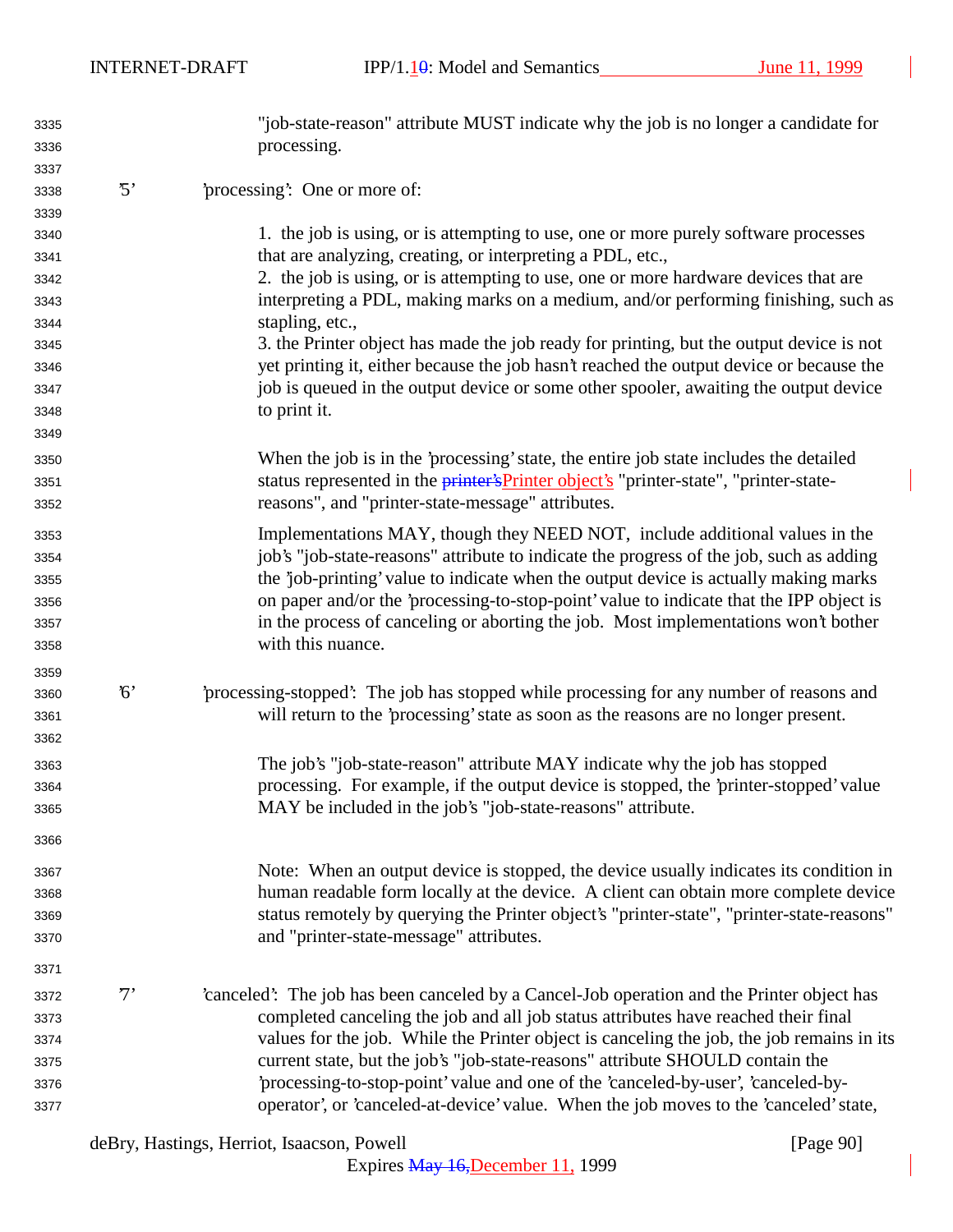| 3378                 |                          |                                                                    |                                                                            | the 'processing-to-stop-point' value, if present, MUST be removed, but the 'canceled-                                                                                                                                        |
|----------------------|--------------------------|--------------------------------------------------------------------|----------------------------------------------------------------------------|------------------------------------------------------------------------------------------------------------------------------------------------------------------------------------------------------------------------------|
| 3379                 |                          |                                                                    | by-xxx', if present, MUST remain.                                          |                                                                                                                                                                                                                              |
| 3380                 |                          |                                                                    |                                                                            |                                                                                                                                                                                                                              |
| 3381                 | $\mathcal{S}'$           |                                                                    |                                                                            | 'aborted': The job has been aborted by the system, usually while the job was in the                                                                                                                                          |
| 3382                 |                          |                                                                    |                                                                            | processing' or 'processing-stopped' state and the Printer has completed aborting the                                                                                                                                         |
| 3383                 |                          |                                                                    |                                                                            | job and all job status attributes have reached their final values for the job. While the                                                                                                                                     |
| 3384                 |                          |                                                                    |                                                                            | Printer object is aborting the job, the job remains in its current state, but the job's                                                                                                                                      |
| 3385                 |                          |                                                                    |                                                                            | "job-state-reasons" attribute SHOULD contain the 'processing-to-stop-point' and                                                                                                                                              |
| 3386                 |                          |                                                                    | 'aborted-by-system' values. When the job moves to the 'aborted' state, the |                                                                                                                                                                                                                              |
| 3387                 |                          |                                                                    |                                                                            | processing-to-stop-point' value, if present, MUST be removed, but the 'aborted-by-                                                                                                                                           |
| 3388                 |                          |                                                                    | system' value, if present, MUST remain.                                    |                                                                                                                                                                                                                              |
| 3389                 |                          |                                                                    |                                                                            |                                                                                                                                                                                                                              |
| 3390                 | $\boldsymbol{\vartheta}$ |                                                                    |                                                                            | completed: The job has completed successfully or with warnings or errors after processing                                                                                                                                    |
| 3391                 |                          |                                                                    |                                                                            | and all of the job media sheets have been successfully stacked in the appropriate                                                                                                                                            |
| 3392                 |                          |                                                                    |                                                                            | output bin(s) and all job status attributes have reached their final values for the job.                                                                                                                                     |
| 3393                 |                          |                                                                    |                                                                            | The job's "job-state-reasons" attribute SHOULD contain one of: 'completed-                                                                                                                                                   |
| 3394                 |                          |                                                                    |                                                                            | successfully', 'completed-with-warnings', or 'completed-with-errors' values.                                                                                                                                                 |
| 3395                 |                          |                                                                    |                                                                            |                                                                                                                                                                                                                              |
| 3396<br>3397<br>3398 |                          | states depends on implementation. See section 4.3.7.2.             |                                                                            | The final value for this attribute MUST be one of: 'completed', 'canceled', or 'aborted' before the Printer<br>removes the job altogether. The length of time that jobs remain in the 'canceled', 'aborted', and 'completed' |
| 3399                 |                          | The following figure shows the normal job state transitions.       |                                                                            |                                                                                                                                                                                                                              |
| 3400                 |                          |                                                                    |                                                                            | +----> canceled                                                                                                                                                                                                              |
| 3401                 |                          |                                                                    |                                                                            |                                                                                                                                                                                                                              |
| 3402                 |                          |                                                                    |                                                                            | +----> pending --------> processing ---------+------> completed                                                                                                                                                              |
| 3403                 |                          |                                                                    |                                                                            |                                                                                                                                                                                                                              |
| 3404                 | $--->+$                  |                                                                    |                                                                            | +----> aborted                                                                                                                                                                                                               |
| 3405                 |                          | $\overline{V}$                                                     | $\tau$<br>+----> pending-held    processing-stopped ---+                   |                                                                                                                                                                                                                              |
| 3406<br>3407         |                          |                                                                    |                                                                            |                                                                                                                                                                                                                              |
| 3408                 |                          |                                                                    |                                                                            | Normally a job progresses from left to right. Other state transitions are unlikely, but are not forbidden. Not                                                                                                               |
| 3409                 |                          |                                                                    |                                                                            | shown are the transitions to the 'canceled' state from the 'pending', 'pending-held', and 'processing-stopped'                                                                                                               |
| 3410                 | states.                  |                                                                    |                                                                            |                                                                                                                                                                                                                              |
|                      |                          |                                                                    |                                                                            |                                                                                                                                                                                                                              |
| 3411                 |                          |                                                                    |                                                                            | Jobs reach one of the three terminal states: 'completed', 'canceled', or 'aborted', after the jobs have                                                                                                                      |
| 3412                 |                          | job status attributes have reached their final values for the job. |                                                                            | completed all activity, including stacking output media, after the jobs have completed all activity, and all                                                                                                                 |
| 3413                 |                          |                                                                    |                                                                            |                                                                                                                                                                                                                              |
| 3414                 |                          | 4.3.7.1 Forwarding Servers Issue 14                                |                                                                            |                                                                                                                                                                                                                              |

3415 Note: As with all other IPP attributes, if the implementation can-not determine the correct value for this attribute, it SHOULD respond with the out-of-band value 'unknown' (see section 4.1) rather than try to guess at some possibly incorrect value and give the end user the wrong impression about the state of the Job 3418 object. For example, if the implementation is just a gateway into some printing system that does not

deBry, Hastings, Herriot, Isaacson, Powell [Page 91]

Expires May 16,December 11, 1999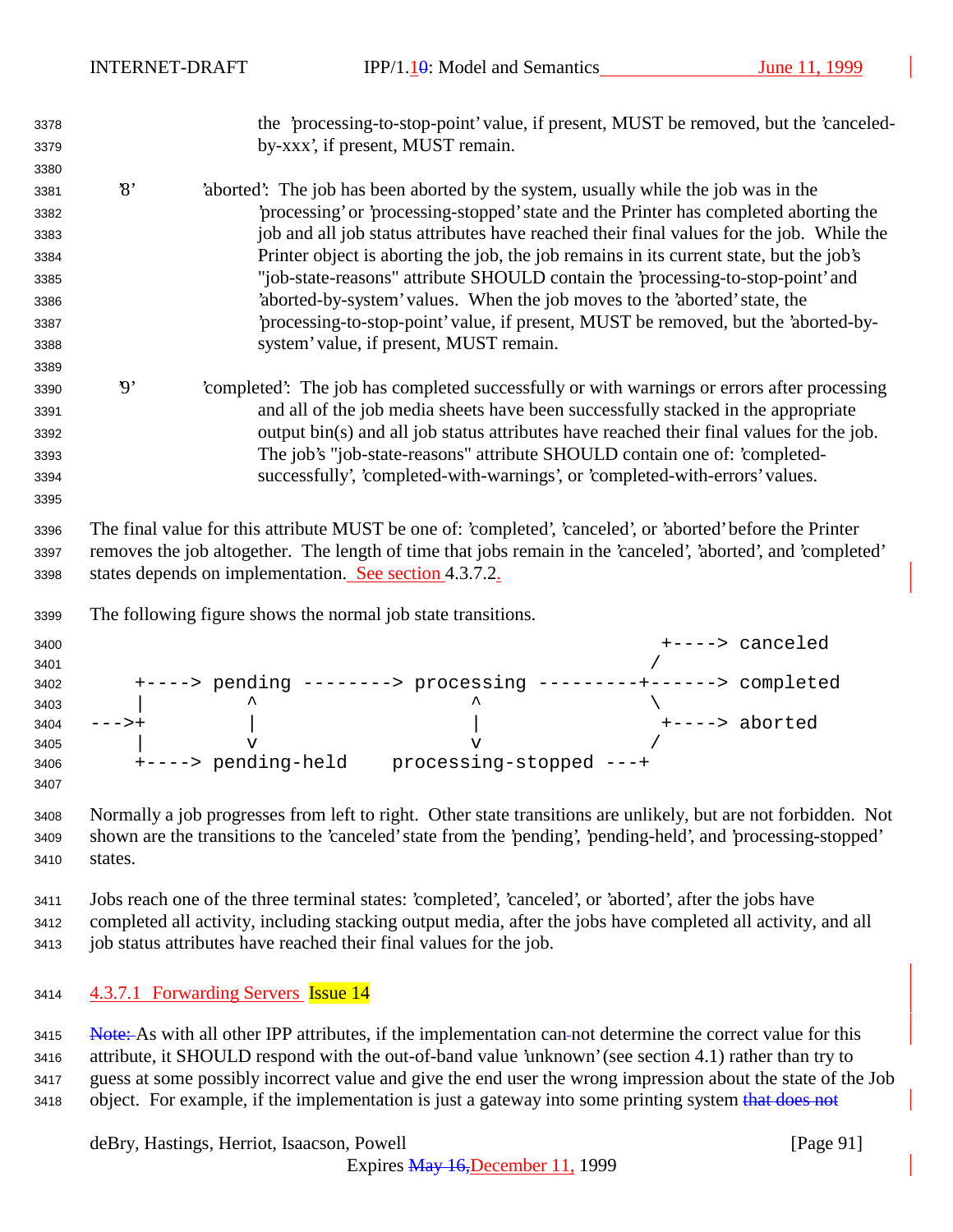| 3419 | provide from which it can normally get status, but temporarily is unable, then the implementation should             |
|------|----------------------------------------------------------------------------------------------------------------------|
| 3420 | return the 'unknown' value. However, if the implementation is a gateway to a printing system that never              |
| 3421 | provides detailed status about the print job, the implementation MAY set the IPP Job object's state might            |
| 3422 | literally be 'unknown' to 'completed', provided that it also sets the 'queued-in-device' value in the job's "job-    |
| 3423 | state-reasons" attribute (see section 4.3.8). Issue 14                                                               |
| 3424 | 4.3.7.2 Partitioning of Job States                                                                                   |
| 3425 | This section partitions the 7 job states into phases: Job Not Completed, Job Retention, Job History, and Job         |
| 3426 | Removal. This section also explains the 'job-restartable' value of the "job-state-reasons" Job Description           |
| 3427 | attribute for use with the Restart-Job operation.                                                                    |
| 3428 | <u>Job Not Completed: When a job is in the 'pending', 'pending-held', 'processing', or 'processing-stopped'</u>      |
| 3429 | states, the job is not completed.                                                                                    |
| 3430 | <u>Job Retention: When a job enters one of the three terminal job states: 'completed', 'canceled', or 'aborted',</u> |
| 3431 | the IPP Printer object MAY "retain" the job in a restartable condition for an implementation-defined time            |
| 3432 | period. This time period MAY be zero seconds and MAY depend on the terminal job state. This phase is                 |
| 3433 | called Job Retention. While in the Job Retention phase, the job's document data is retained and a client             |
| 3434 | may restart the job using the Restart-Job operation. If the IPP object supports Issue 30 the Restart-Job             |
| 3435 | operation, then it SHOULD indicate that the job is restartable by adding the 'job-restartable' value to the          |
| 3436 | job's "job-state-reasons" attribute (see Section 4.3.8) during the Job Retention phase.                              |
| 3437 | Job History: After the Job Retention phase expires for a job, the Printer object deletes the document data           |
| 3438 | for the job and the job becomes part of the Job History. The Printer object MAY also delete any number of            |
| 3439 | the job attributes. Since the job is no longer restartable, the Printer object MUST remove the job-                  |
| 3440 | restartable' value from the job's "job-state-reasons" attribute, if present.                                         |
| 3441 | Job Removal: After the job has remained in the Job History for an implementation-defined time, such as               |
| 3442 | when the number of jobs exceeds a fixed number or after a fixed time period (which MAY be zero                       |
| 3443 | seconds), the IPP Printer removes the job from the system.                                                           |
| 3444 | Using the Get-Jobs operation and supplying the 'not-completed' value for the "which-jobs" operation                  |
| 3445 | attribute, a client is requesting jobs in the Job Not Completed phase. Using the Get-Jobs operation and              |
| 3446 | supplying the 'completed' value for the "which-jobs" operation attribute, a client is requesting jobs in the         |
| 3447 | Job Retention and Job History phases. Using the Get-Job-Attributes operation, a client is requesting a job           |
| 3448 | in any phase except Job Removal. After Job Removal, the Get-Job-Attributes and Get-Jobs operations no                |
| 3449 | longer are capable of returning any information about a job.                                                         |
| 3450 | 1.1.84.3.8 job-state-reasons (1setOf type2 keyword)                                                                  |
| 3451 | This REQUIRED attribute provides additional information about the job's current state, i.e., information             |
| 3452 | that augments the value of the job's "job-state" attribute.                                                          |
| 3453 | Implementation of these values is OPTIONAL, i.e., a Printer NEED NOT implement them, even if (1) the                 |
| 3454 | output device supports the functionality represented by the reason and (2) is available to the Printer object        |
| 3455 | implementation. These values MAY be used with any job state or states for which the reason makes sense.              |

deBry, Hastings, Herriot, Isaacson, Powell [Page 92]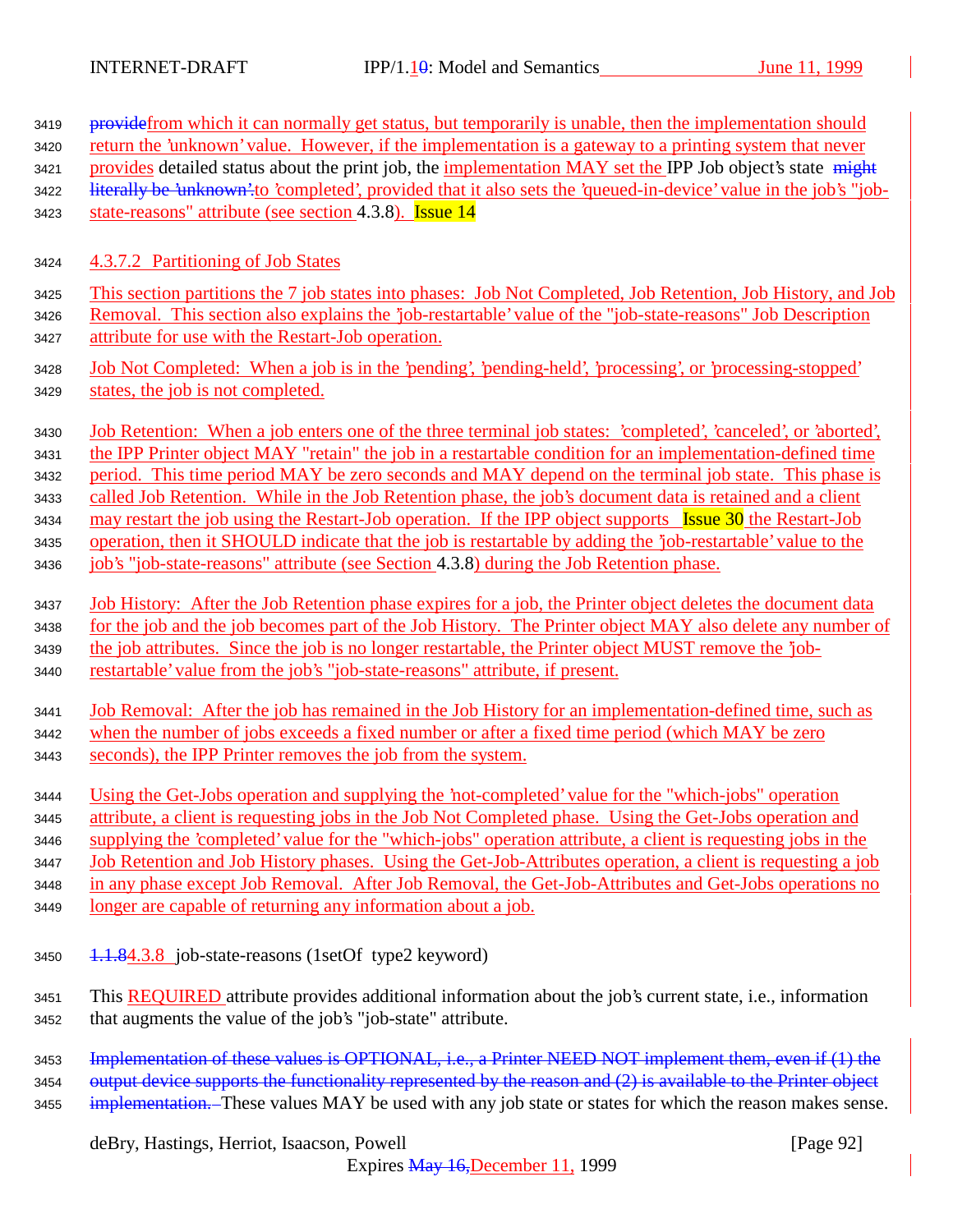3456 Some of these value definitions indicate conformance requirements; the rest are OPTIONAL. Issue 30 Furthermore, when implemented, the Printer MUST return these values when the reason applies and MUST NOT return them when the reason no longer applies whether the value of the Job's "job-state" attribute changed or not. When the Job does not have any reasons for being in its current state, the value of the 3460 Job's"job-state- "job-state-reasons" attribute MUST be 'none'. Note: While values cannot be added to the 'job-state' attribute without impacting deployed clients that take actions upon receiving "job-state" values, it is the intent that additional "job-state-reasons" values can be defined and registered without impacting such deployed clients. In other words, the "job-state-reasons" attribute is intended to be extensible. The following standard keyword values are defined. For ease of understanding, the values are presented in the order in which the reasons are likely to occur (if implemented), starting with the 'job-incoming' value: 'none': There are no reasons for the job's current state. This state reason is semantically equivalent to "job-state-reasons" without any value and MUST be used when there is no other value, since the 3469 1setOf attribute syntax requires at least one value. **Issue 30**  'job-incoming': The Create-Job operation has been accepted by the Printer, but the Printer is expecting additional Send-Document and/or Send-URI operations and/or is accessing/accepting document data. 'job-data-insufficient': The Create-Job operation has been accepted by the Printer, but the Printer is expecting additional document data before it can move the job into the 'processing' state. If a Printer starts processing before it has received all data, the Printer removes the 'job-data-insufficient' reason, but the 'job-incoming' remains. If a Printer starts processing after it has received all data, the 3477 Printer removes the 'job-data-insufficient' reason and the 'job-incoming' at the same time. Issue 13 'document-access-error': After accepting a Print-URI or Send-URI request, the Printer could not access one or more documents passed by reference. This reason is intended to cover any file access problem, including file does not exist and access denied because of an access control problem. The Printer MAY also indicate the document access error using the "job-document-access-errors" Job Description attribute (see section 4.3.11). Whether the Printer aborts the job and moves the job to the 'aborted' job state or prints all documents that are accessible and moves the job to the 'completed' job state and adds the 'completed-with-errors' value in the job's "job-state-reasons" attribute depends on implementation and/or site policy. This value SHOULD be supported if the Print-URI or Send- URI operations are supported. Issue 30 and Issue 35 'submission-interrupted': The job was not completely submitted for some unforeseen reason, such as: (1) the Printer has crashed before the job was closed by the client, (2) the Printer or the document transfer method has crashed in some non-recoverable way before the document data was entirely transferred to the Printer, (3) the client crashed or failed to close the job before the time-out period. See section 4.4.31. 'job-outgoing': The Printer is transmitting the job to the output device. 'job-hold-until-specified': The value of the job's "job-hold-until" attribute was specified with a time period that is still in the future. The job MUST NOT be a candidate for processing until this reason is removed and there are no other reasons to hold the job. This value MUST SHOULD be 3496 supported if the "job-hold-until" Job Template attribute is supported. **Issue 30**  'resources-are-not-ready': At least one of the resources needed by the job, such as media, fonts, resource objects, etc., is not ready on any of the physical printer's for which the job is a candidate. This

deBry, Hastings, Herriot, Isaacson, Powell [Page 93]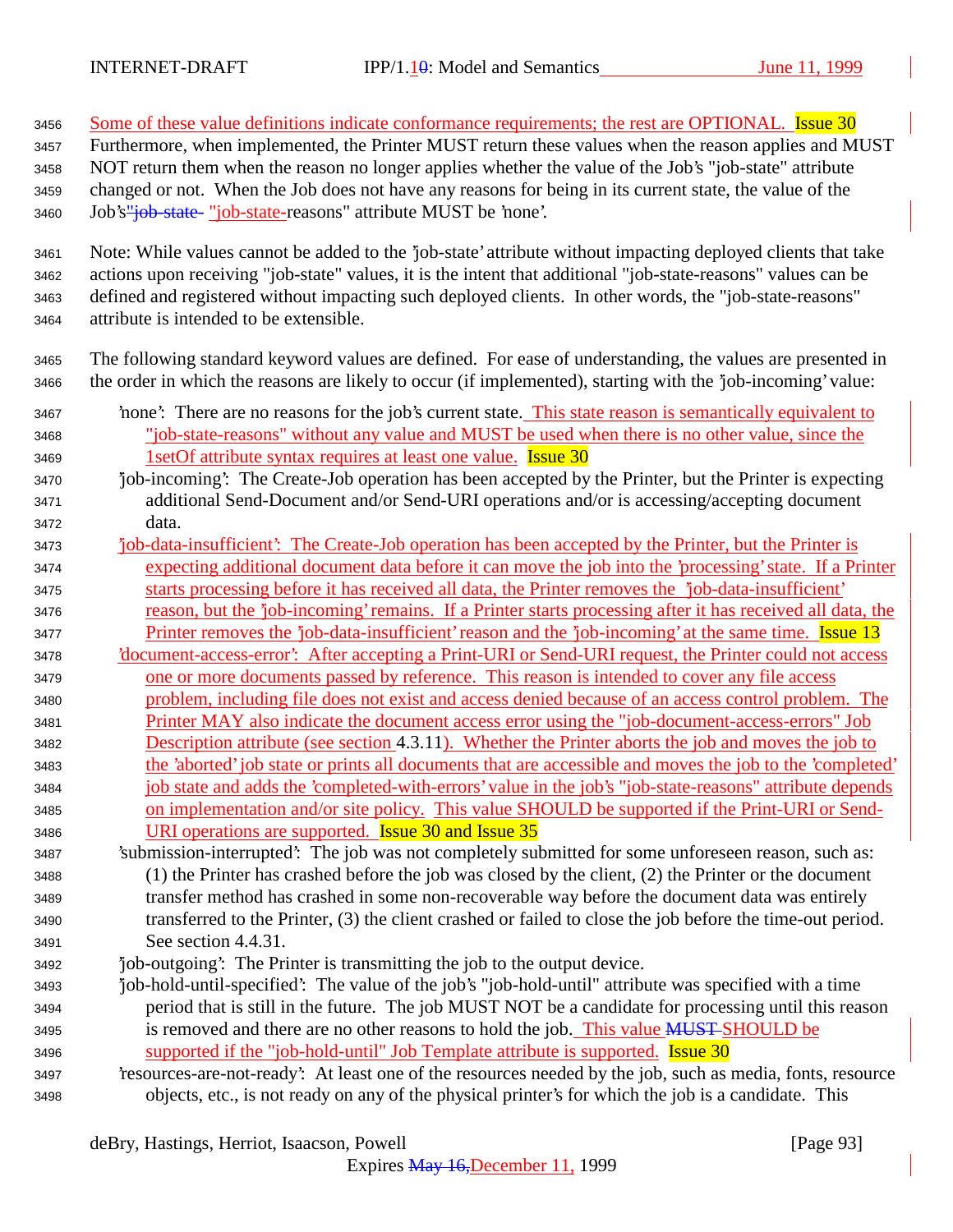| 3499 | condition MAY be detected when the job is accepted, or subsequently while the job is pending or             |
|------|-------------------------------------------------------------------------------------------------------------|
| 3500 | processing, depending on implementation. The job may remain in its current state or be moved to             |
| 3501 | the 'pending-held' state, depending on implementation and/or job scheduling policy.                         |
| 3502 | 'printer-stopped-partly': The value of the Printer's "printer-state-reasons" attribute contains the value   |
| 3503 | 'stopped-partly'.                                                                                           |
| 3504 | 'printer-stopped': The value of the Printer's "printer-state" attribute is 'stopped'.                       |
| 3505 | job-interpreting': Job is in the 'processing' state, but more specifically, the Printer is interpreting the |
| 3506 | document data.                                                                                              |
| 3507 | job-queued': Job is in the 'processing' state, but more specifically, the Printer has queued the document   |
| 3508 | data.                                                                                                       |
| 3509 | job-transforming: Job is in the 'processing' state, but more specifically, the Printer is interpreting      |
| 3510 | document data and producing another electronic representation.                                              |
| 3511 | job-queued-for-marker': Job is in any of the 'pending-held', 'pending', or 'processing' states, but more    |
| 3512 | specifically, the Printer has completed enough processing of the document to be able to start               |
| 3513 | marking and the job is waiting for the marker. Systems that require human intervention to release           |
| 3514 | jobs using the Release-Job operation, put the job into the 'pending-held' job state. Systems that           |
| 3515 | automatically select a job to use the marker put the job into the 'pending' job state or keep the job in    |
| 3516 | the 'processing' job state while waiting for the marker, depending on implementation. All                   |
| 3517 | implementations put the job into (or back into) the 'processing' state when marking does begin.             |
| 3518 | <b>Issue 31</b>                                                                                             |
| 3519 | job-printing': The output device is marking media. This value is useful for Printers which spend a great    |
| 3520 | deal of time processing (1) when no marking is happening and then want to show that marking is              |
| 3521 | now happening or (2) when the job is in the process of being canceled or aborted while the job              |
| 3522 | remains in the 'processing' state, but the marking has not yet stopped so that impression or sheet          |
| 3523 | counts are still increasing for the job.                                                                    |
| 3524 | job-canceled-by-user': The job was canceled by the owner of the job using the Cancel-Job request, i.e.,     |
| 3525 | by a user whose authenticated identity is the same as the value of the originating user that created        |
| 3526 | the Job object, or by some other authorized end-user, such as a member of the job owner's security          |
| 3527 | group. This value SHOULD be supported. Issue 30                                                             |
| 3528 | job-canceled-by-operator. The job was canceled by the operator using the Cancel-Job request, i.e., by a     |
| 3529 | user who has been authenticated as having operator privileges (whether local or remote). If the             |
| 3530 | security policy is to allow anyone to cancel anyone's job, then this value may be used when the job         |
| 3531 | is canceled by other than the owner of the job. For such a security policy, in effect, everyone is an       |
| 3532 | operator as far as canceling jobs with IPP is concerned. This value SHOULD be supported if the              |
| 3533 | implementation permits canceling by other than the owner of the job. <b>Issue 30</b>                        |
| 3534 | job-canceled-at-device': The job was canceled by an unidentified local user, i.e., a user at a console at   |
| 3535 | the device. This value SHOULD be supported if the implementation supports canceling jobs at the             |
| 3536 | console. Issue 30                                                                                           |
| 3537 | 'aborted-by-system': The job (1) is in the process of being aborted, (2) has been aborted by the system     |
| 3538 | and placed in the 'aborted' state, or (3) has been aborted by the system and placed in the 'pending-        |
| 3539 | held' state, so that a user or operator can manually try the job again. This value SHOULD be                |
| 3540 | supported. <b>Issue 30</b>                                                                                  |
| 3541 | <u>insupported-compression: The job was aborted by the system because the Printer determined while</u>      |
| 3542 | attempting to decompress the document-data's that the compression is actually not among those               |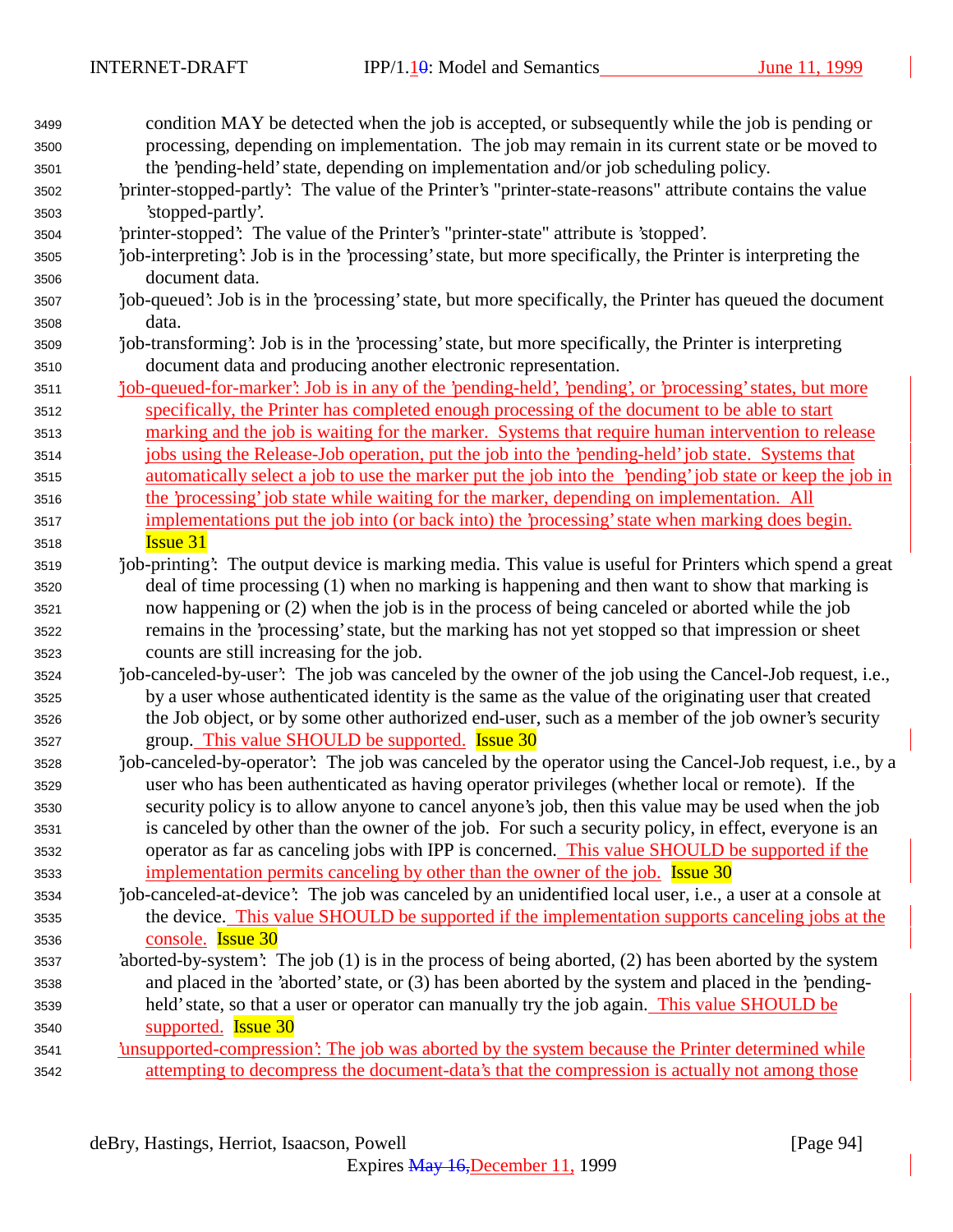| 3543 | supported by the Printer. This value MUST be supported, since "compressions is a REQUIRED                     |
|------|---------------------------------------------------------------------------------------------------------------|
| 3544 | operation attribute. Issue 6                                                                                  |
| 3545 | 'compression-error': The job was aborted by the system because the Printer encountered an error in the        |
| 3546 | document-data while decompressing it. If the Printer posts this reason, the document-data has                 |
| 3547 | already passed any tests that would have led to the 'unsupported-compression' job-state-reason. Issue         |
| 3548 |                                                                                                               |
| 3549 | insupported-document-format': The job was aborted by the system because the document-data's                   |
| 3550 | document-format is not among those supported by the Printer. If the client specifies the document-            |
| 3551 | format as 'application/octet-stream', the printer MAY abort the job and post this reason even though          |
| 3552 | the format is a member of the "document-format-supported" printer attribute, but not among the                |
| 3553 | auto-sensed document-formats. This value MUST be supported, since "document-format" is a                      |
| 3554 | <b>REQUIRED</b> operation attribute. <b>Issue 3</b>                                                           |
| 3555 | <u>document-format-error': The job was aborted by the system because the Printer encountered an error in</u>  |
| 3556 | the document-data while processing it. If the Printer posts this reason, the document-data has                |
| 3557 | already passed any tests that would have led to the 'unsupported-document-format' job-state-reason.           |
| 3558 | <b>Issue 3</b>                                                                                                |
| 3559 | processing-to-stop-point: The requester has issued a Cancel job Cancel-Job operation or the Printer           |
| 3560 | object has aborted the job, but is still performing some actions on the job until a specified stop point      |
| 3561 | occurs or job termination/cleanup is completed.                                                               |
| 3562 | If the implementation requires some measurable time to cancel the job in the 'processing' or                  |
| 3563 | processing-stopped job states, the IPP object MUST use this value This reason is Issue 30                     |
| 3564 | RECOMMENDED to be used in conjunction with the 'processing' job state to indicate that the                    |
| 3565 | Printer object is still performing some actions on the job while the job remains in the 'processing' or       |
| 3566 | processing-stopped' state. After all the job's job description attributes have stopped incrementing,          |
| 3567 | the Printer object moves the job from the 'processing' state to the 'canceled' or 'aborted' job states.       |
| 3568 | 'service-off-line': The Printer is off-line and accepting no jobs. All 'pending' jobs are put into the        |
| 3569 | pending-held' state. This situation could be true if the service's or document transform's input is           |
| 3570 | impaired or broken.                                                                                           |
| 3571 | job-completed-successfully: The job completed successfully. This value SHOULD be supported.                   |
| 3572 | <b>Issue 30</b>                                                                                               |
| 3573 | job-completed-with-warnings: The job completed with warnings. This value SHOULD be supported                  |
| 3574 | if the implementation detects warnings. <b>Issue 30</b>                                                       |
| 3575 | job-completed-with-errors': The job completed with errors (and possibly warnings too). This value             |
| 3576 | SHOULD be supported if the implementation detects errors. <b>Issue 30</b>                                     |
| 3577 | job-restartable' - This job is retained (see section 4.3.7.2) and is currently able to be restarted using the |
| 3578 | Restart-Job operation (see section 3.3.7). If 'job-restartable' is a value of the job's 'job-state-reasons'   |
| 3579 | attribute, then the IPP object MUST accept a Restart-Job operation for that job. This value                   |
| 3580 | SHOULD be supported if the Restart-Job operation is supported. <b>Issue 30</b>                                |
| 3581 | 'queued-in-device': The job has been forwarded to a device or print system that is unable to send back        |
| 3582 | status. The Printer sets the job's "job-state" attribute to 'completed' and adds the 'queued-in-device'       |
| 3583 | value to the job's "job-state-reasons" attribute to indicate that the Printer has no additional               |
| 3584 | information about the job and never will have any better information. See section 4.3.7.1. Issue 14           |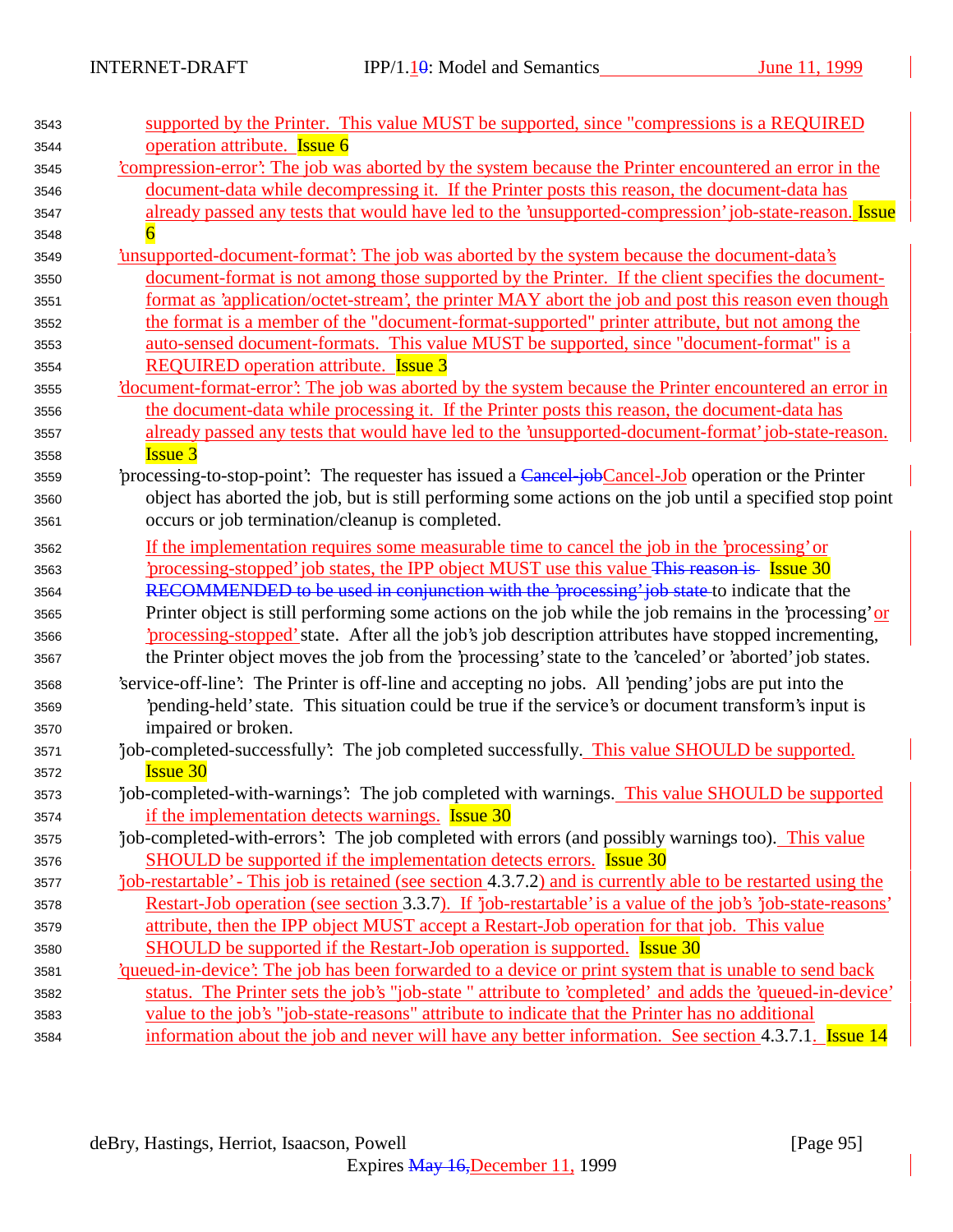3585  $1.1.94.3.9$  job-state-message (text(MAX))

 This attribute specifies information about the "job-state" and "job-state-reasons" attributes in human readable text. If the Printer object supports this attribute, the Printer object MUST be able to generate this message in any of the natural languages identified by the Printer's "generated-natural-language-supported" attribute (see the "attributes-natural-language" operation attribute specified in Section 3.1.4.1).

 Note: The value SHOULD NOT contain additional information not contained in the values of the "job- state" and "job-states-reasons" attributes, such as interpreter error information. Otherwise, application programs might attempt to parse the (localized text). For such additional information such as interpreter 3593 errors for application program consumption, a new attribute consumption or specific document access 3594 errors, new attributes with keyword values, needs to be developed and registered.

4.3.10 job-detailed-status-messages (1setOf text(MAX)) Issue 35

 This attribute specifies additional detailed and technical information about the job. Neither the Printer nor the client localizes the message(s), since they are intended for use by the system administrator or other experienced technical persons. Clients MUST NOT attempt to parse the value of this attribute. See "job-

- document-access-errors" (section 4.3.11) for additional errors that a program can process.
- 3600 4.3.11 job-document-access-errors (1setOf text(MAX)) Issue 35
- This attribute provides additional information about each document access error for this job encountered by the Printer after it returned a response to the Print-URI or Send-URI operation and subsequently attempted
- to access document(s) supplied in the Print-URI or Send-URI operation. For errors in the protocol that is
- identified by the URI scheme in the "document-uri" operation attribute, such as 'http:' or 'ftp:', the error code is returned in parentheses, followed by the URI. For example:
- (404) http://ftp.pwg.org/pub/pwg/ipp/new\_MOD/ipp-model-v11-990510.pdf
- Most Internet protocols use decimal error codes (unlike IPP), so the ASCII error code representation is in decimal.
- $1.1.124.3.12$  number-of-documents (integer(0:MAX))

This attribute indicates the number of documents in the job, i.e., the number of Send-Document, Send-URI,

 Print-Job, or Print-URI operations that the Printer has accepted for this job, regardless of whether the document data has reached the Printer object or not.

- Implementations supporting the OPTIONAL Create-Job/Send-Document/Send-URI operations SHOULD support this attribute so that clients can query the number of documents in each job.
- 1.1.134.3.13 output-device-assigned (name(127))

 This attribute identifies the output device to which the Printer object has assigned this job. If an output device implements an embedded Printer object, the Printer object NEED NOT set this attribute. If a print server implements a Printer object, the value MAY be empty (zero-length string) or not returned until the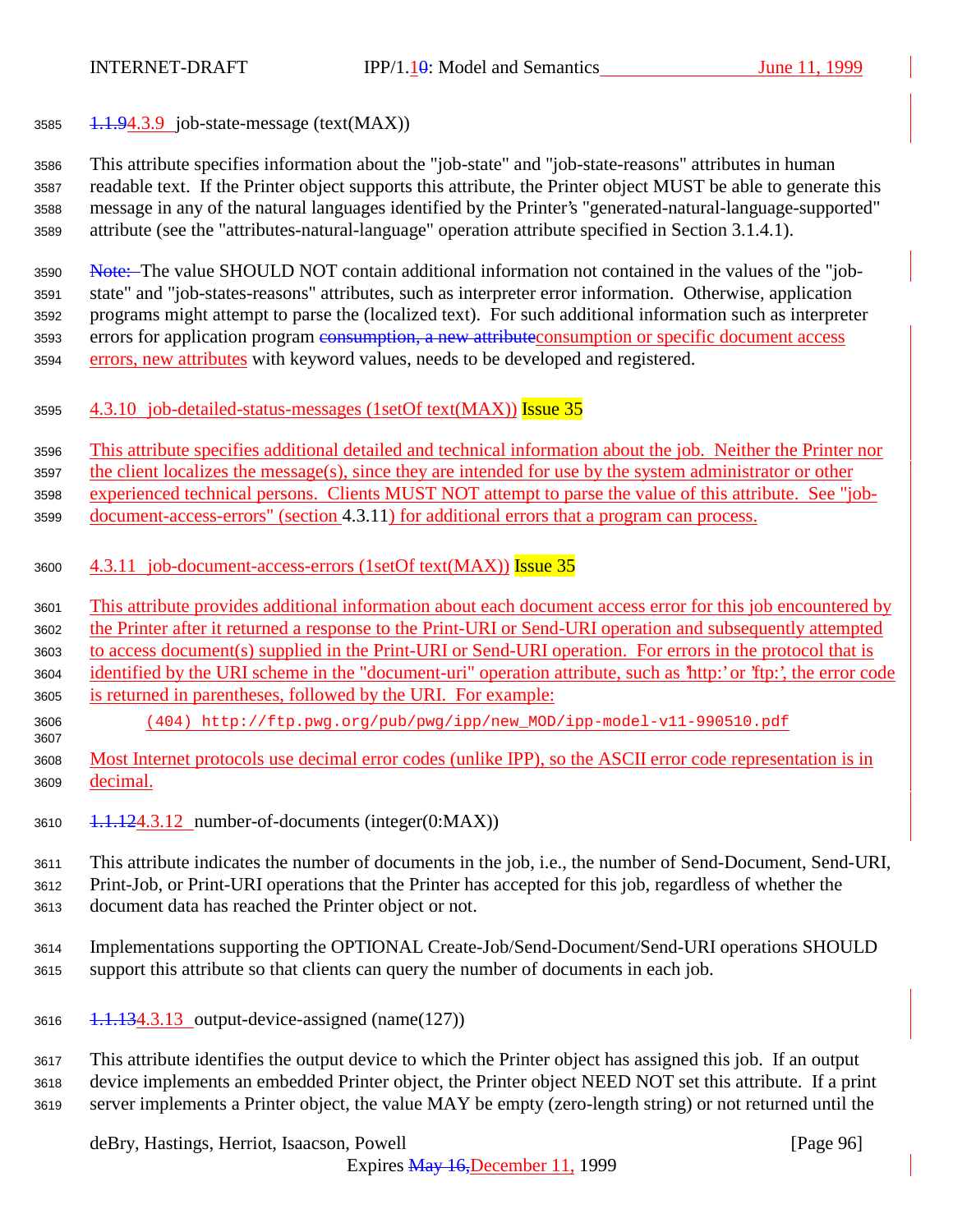Printer object assigns an output device to the job. This attribute is particularly useful when a single Printer object support multiple devices (so called "fan-out").

3622 4.3.14 Event Time Job Description Attributes Issue 17

 This section defines the Job Description attributes that indicate the time at which certain events occur for a job. If the job event has not yet occurred, then the IPP object MUST return the 'no-value' out-of-band value (see the beginning of Section 4.1). The "time-at-xxx(integer)" attributes represent time as an 'integer'

representing the number of seconds since the device was powered up (informally called "time ticks"). The

 "date-time-at-xxx(dateTime)" attributes represent time as 'dateTime' representing date and time (including an offset from UTC).

- In order to populate these attributes, the Printer object copies the value(s) of the following Printer Description attributes at the time the event occurs:
- 1. the value in the Printer's "printer-up-time" attribute for the "time-at-xxx(integer)" attributes
- 2. the value in the Printer's "printer-current-time" attribute for the "date-time-at-xxx(dateTime)" attributes.
- If the Printer resets its "printer-up-time" attribute to 1 on power-up (see section 4.4.29) and has persistent jobs, then it MUST change all of jobs' "time-at-xxx(integer)" (time tick) job attributes whose events have occurred either to:
- 1. 0 to indicate that the event happened before the most recent power up OR
- 2. the negative of the number of seconds before the most recent power-up that the event took place, though the negative number NEED NOT reflect the exact number of seconds.
- If a client queries a "time-at-xxx(integer)" time tick Job attribute and finds the value to be 0 or negative, the client MUST assume that the event occurred in some life other than the Printer's current life.
- Note: A Printer does not change the values of any "date-time-at-xxx(dateTime)" job attributes on power-up.
- 4.3.14.1 time-at-creation (integer(MIN:MAX))
- 3644 This REQUIRED attribute indicates the point in time at which the Job object was created. In order to 3645 populate this attribute, the Printer object uses the value in its "printer-up-time" attribute at the time the Job 3646 object is created.
- 4.3.14.2 time-at-processing (integer(MIN:MAX))

3648 This REQUIRED attribute indicates the point in time at which the Job object first began processing after the 3649 create operation or the most recent Restart-Job operation. The out-of-band 'no-value' value is returned if 3650 the job has not yet been in the 'processing' state (see the beginning of Section 4.1). **Issue 17** In order to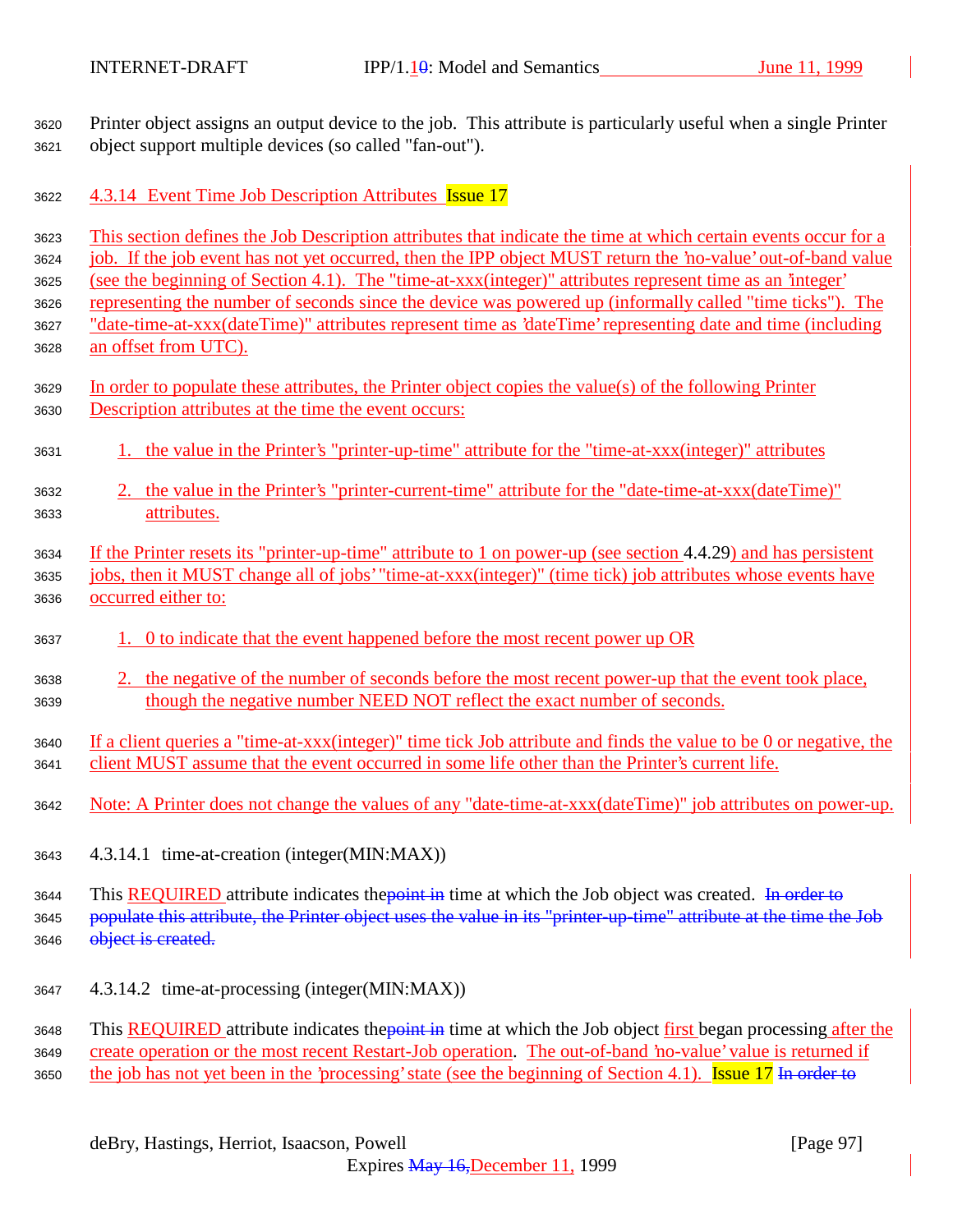populate this attribute, the Printer object uses the value in its "printer-up-time" attribute at the time the Job 3652 object is moved into the 'processing' state for the first time.

4.3.14.3 time-at-completed (integer(MIN:MAX))

3654 This REQUIRED attribute indicates the point in time at which the Job object completed (or was cancelled or aborted). The out-of-band 'no-value' value is returned if the job has not yet completed, been canceled, or aborted (see the beginning of Section 4.1).

3657  $\quad$  4.3.14.4 job-printer-up-time (integer(1:MAX)) Issue 17

This REQUIRED Job Description attribute indicates the amount of time (in seconds) that the Printer

 implementation has been up and running. This attribute is an alias for the "printer-up-time" Printer Description attribute (see Section 4.4.29).

 A client MAY request this attribute in a Get-Job-Attributes or Get-Jobs request and use the value returned in combination with other requested Event Time Job Description Attributes in order to display time

attributes to a user. The difference between this attribute and the 'integer' value of a "time-at-xxx" attribute

 is the number of seconds ago that the "time-at-xxx" event occurred. A client can compute the wall-clock time at which the "time-at-xxx" event occurred by subtracting this difference from the client's wall-clock

time.

- 4.3.14.5 date-time-at-creation (dateTime) Issue 17
- This attribute indicates the date and time at which the Job object was created.
- 4.3.14.6 date-time-at-processing (dateTime) Issue 17

 This attribute indicates the date and time at which the Job object first began processing after the create 3671 operation or the most recent Restart-Job operation.

- 3672 4.3.14.7 date-time-at-completed (dateTime) **Issue 17**
- This attribute indicates the date and time at which the Job object completed (or was cancelled or aborted).
- 4.3.15 number-of-intervening-jobs (integer(0:MAX))

 This attribute indicates the number of jobs that are "ahead" of this job in the relative chronological order of expected time to complete (i.e., the current scheduled order). For efficiency, it is only necessary to calculate this value when an operation is performed that requests this attribute.

- 4.3.16 job-message-from-operator (text(127))
- This attribute provides a message from an operator, system administrator or "intelligent" process to indicate to the end user the reasons for modification or other management action taken on a job.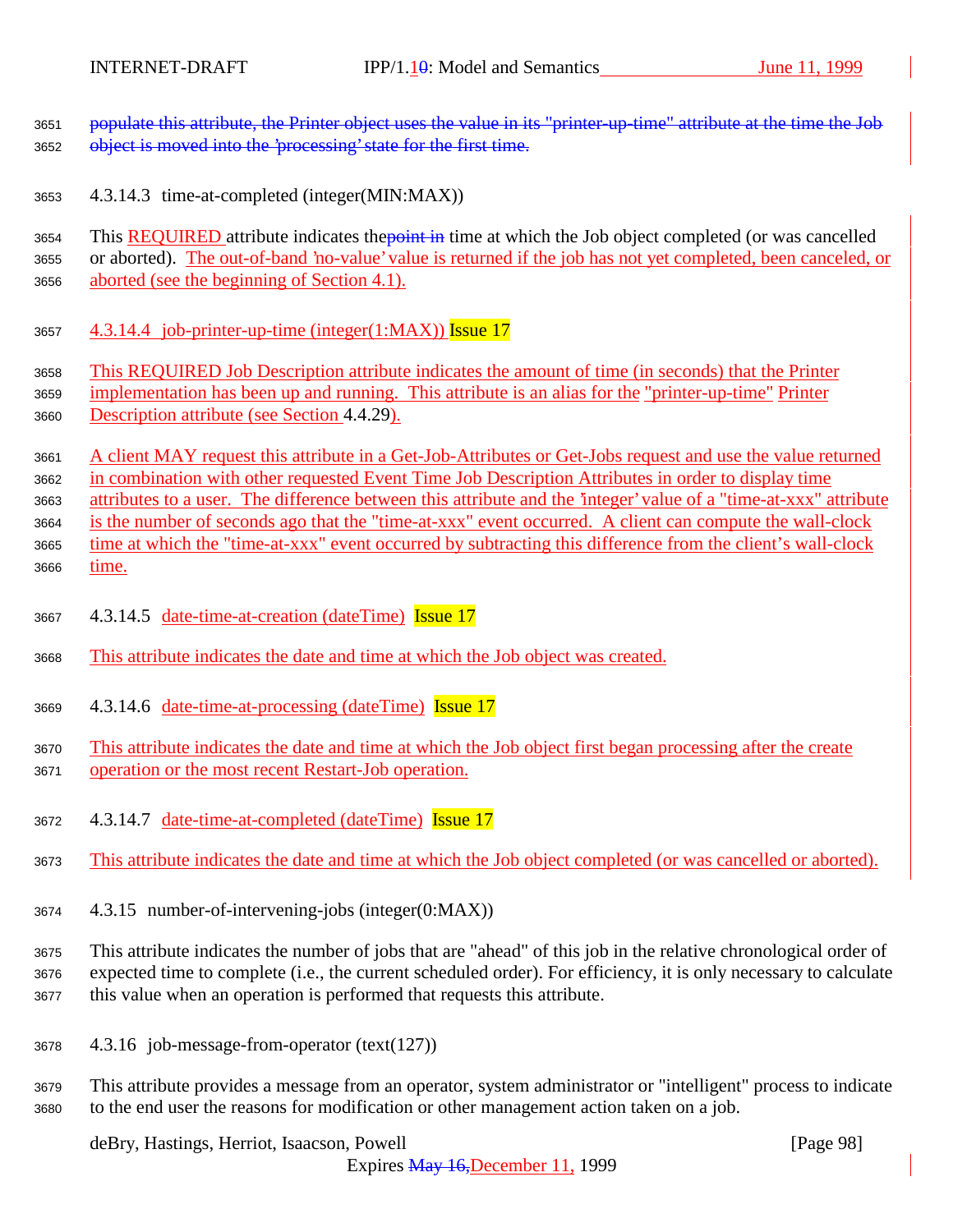### 4.3.17 Job Size Attributes

 This sub-section defines job attributes that describe the size of the job. These attributes are not intended to be counters; they are intended to be useful routing and scheduling information if known. For these attributes, the Printer object may try to compute the value if it is not supplied in the create request. Even if the client does supply a value for these three attributes in the create request, the Printer object MAY choose to change the value if the Printer object is able to compute a value which is more accurate than the client supplied value. The Printer object may be able to determine the correct value for these attributes either right at job submission time or at any later point in time.

4.3.17.1 job-k-octets (integer(0:MAX))

 This attribute specifies the total size of the document(s) in K octets, i.e., in units of 1024 octets requested to be processed in the job. The value MUST be rounded up, so that a job between 1 and 1024 octets MUST be indicated as being 1, 1025 to 2048 MUST be 2, etc.

 This value MUST NOT include the multiplicative factors contributed by the number of copies specified by the "copies" attribute, independent of whether the device can process multiple copies without making multiple passes over the job or document data and independent of whether the output is collated or not. Thus the value is independent of the implementation and indicates the size of the document(s) measured in K octets independent of the number of copies.

 This value MUST also not include the multiplicative factor due to a copies instruction embedded in the document data. If the document data actually includes replications of the document data, this value will include such replication. In other words, this value is always the size of the source document data, rather than a measure of the hardcopy output to be produced.

 Note: This attribute and the following two attributes ("job-impressions" and "job-media-sheets") are not 3703 intended to be counters; they are intended to be useful routing and scheduling information if known. For 3704 these three attributes, the Printer object may try to compute the value if it is not supplied in the create 3705 request. Even if the client does supply a value for these three attributes in the create request, the Printer 3706 object MAY choose to change the value if the Printer object is able to compute a value which is more 3707 accurate than the client supplied value. The Printer object may be able to determine the correct value for 3708 these three attributes either right at job submission time or at any later point in time.

4.3.17.2 job-impressions (integer(0:MAX))

 This attribute specifies the total size in number of impressions of the document(s) being submitted (see the definition of impression in section 12.2.5).

 As with "job-k-octets", this value MUST NOT include the multiplicative factors contributed by the number of copies specified by the "copies" attribute, independent of whether the device can process multiple copies without making multiple passes over the job or document data and independent of whether the output is collated or not. Thus the value is independent of the implementation and reflects the size of the document(s) measured in impressions independent of the number of copies.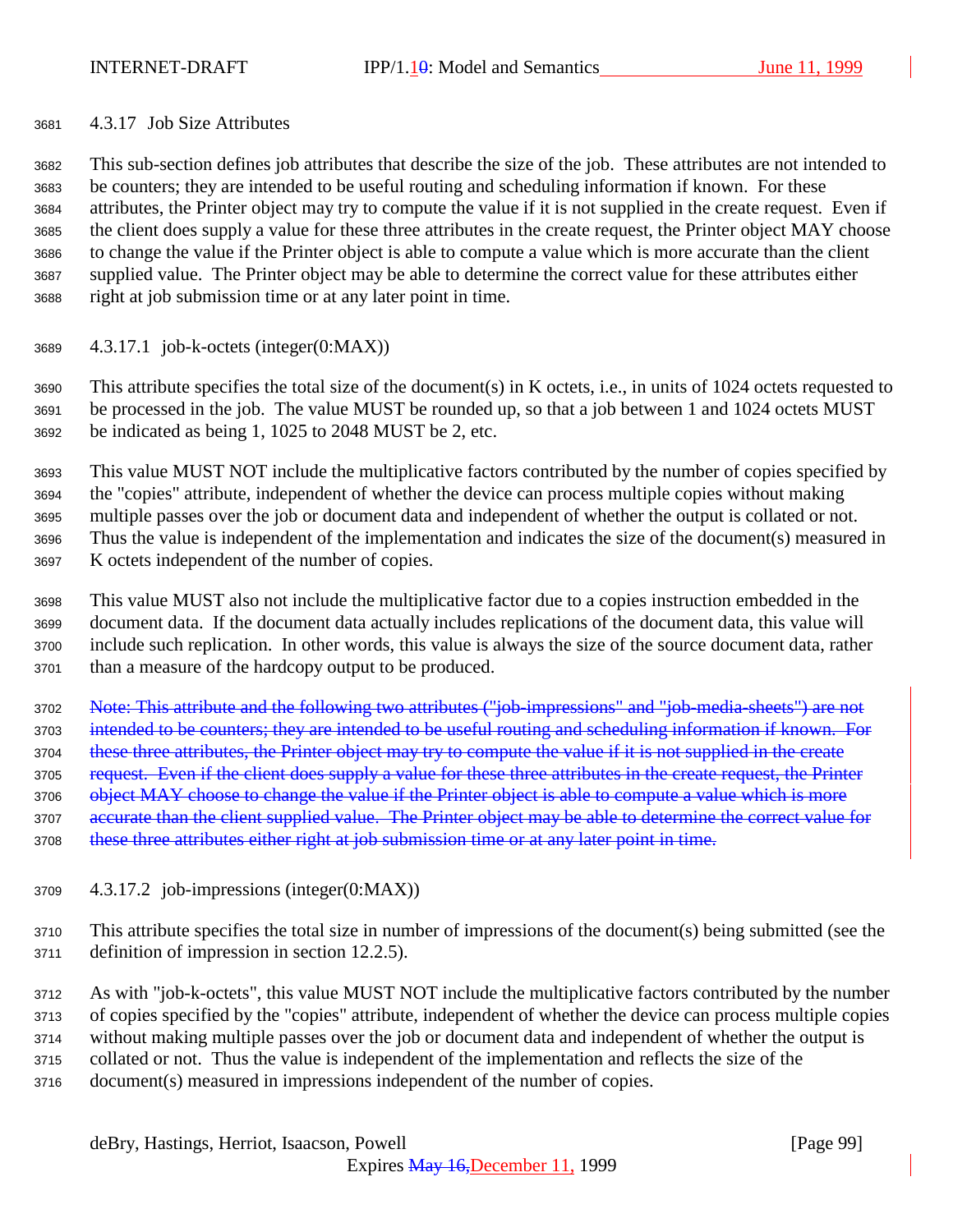As with "job-k-octets", this value MUST also not include the multiplicative factor due to a copies instruction embedded in the document data. If the document data actually includes replications of the document data, this value will include such replication. In other words, this value is always the number of impressions in the source document data, rather than a measure of the number of impressions to be produced by the job.

- See the Note in the "job-k-octets" attribute that also applies to this attribute.
- 4.3.17.3 job-media-sheets (integer(0:MAX))
- This attribute specifies the total number of media sheets to be produced for this job.

 Unlike the "job-k-octets" and the "job-impressions" attributes, this value MUST include the multiplicative factors contributed by the number of copies specified by the "copies" attribute and a 'number of copies' instruction embedded in the document data, if any. This difference allows the system administrator to control the lower and upper bounds of both (1) the size of the document(s) with "job-k-octets-supported" and "job-impressions-supported" and (2) the size of the job with "job-media-sheets-supported".

- 3730 See the Note in the "job-k-octets" attribute that also applies to this attribute.
- 4.3.18 Job Progress Attributes

This sub-section defines job attributes that describe the progress of the job. These attributes are intended to

be counters. That is, the value for a job that has not started processing MUST be 0. When the job's "job-

state" is 'processing' or 'processing-stopped', this value is intended to contain the amount of the job that has

been processed to the time at which the attributes are requested. When the job enters the 'completed',

'canceled', or 'aborted' states, these values are the final values for the job.

4.3.18.1 job-k-octets-processed (integer(0:MAX))

 This attribute specifies the total number of octets processed in K octets, i.e., in units of 1024 octets so far. The value MUST be rounded up, so that a job between 1 and 1024 octets inclusive MUST be indicated as being 1, 1025 to 2048 inclusive MUST be 2, etc.

 For implementations where multiple copies are produced by the interpreter with only a single pass over the data, the final value MUST be equal to the value of the "job-k-octets" attribute. For implementations where multiple copies are produced by the interpreter by processing the data for each copy, the final value MUST be a multiple of the value of the "job-k-octets" attribute.

- Note: This attribute and the following two attributes ("job-impressions-completed" and "job-sheets-
- 3746 completed") are intended to be counters. That is, the value for a job that has not started processing MUST
- 3747 be 0. When the job's "job-state" is 'processing' or 'processing-stopped', this value is intended to contain the
- 3748 amount of the job that has been processed to the time at which the attributes are requested.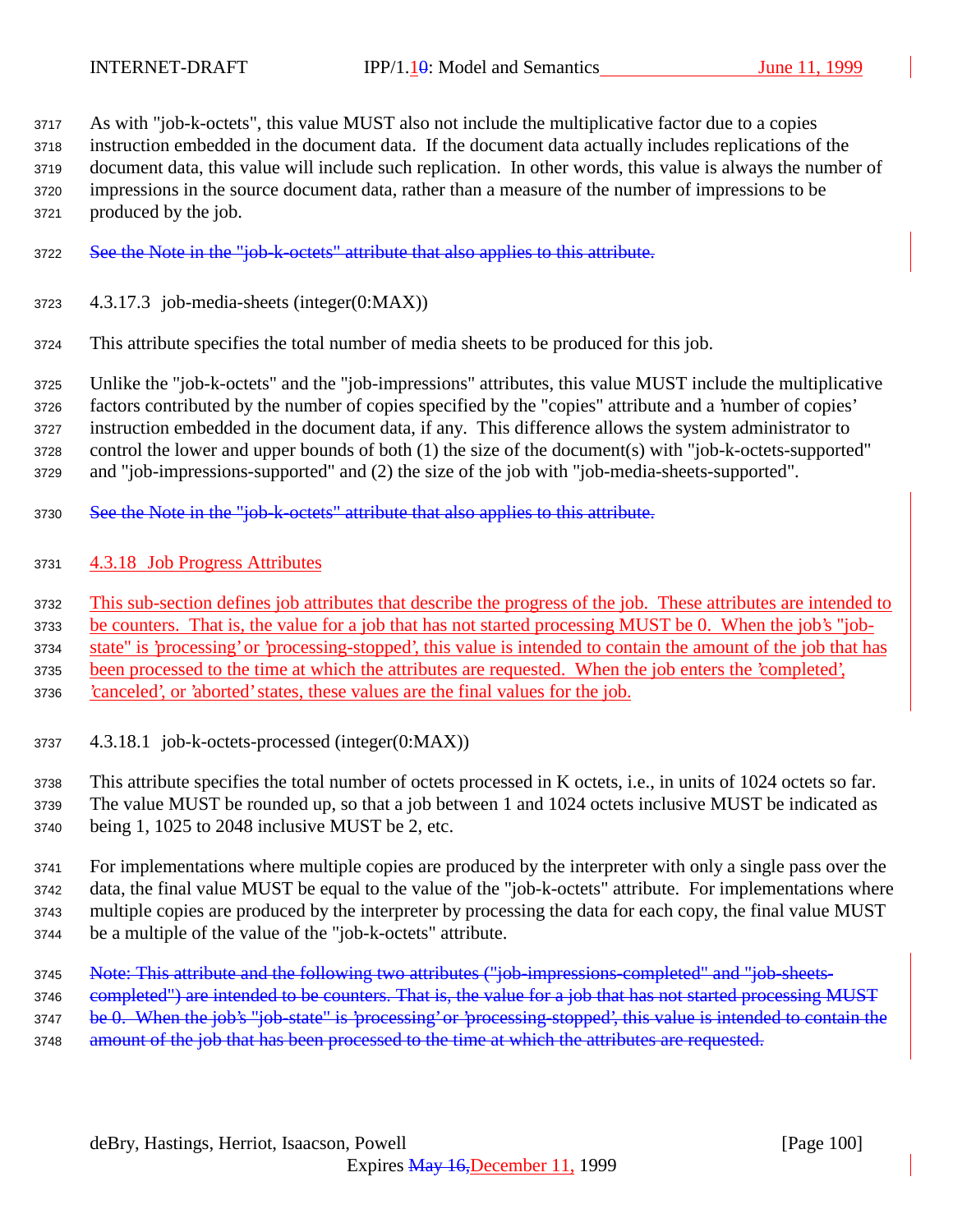- 4.3.18.2 job-impressions-completed (integer(0:MAX))
- This job attribute specifies the number of impressions completed for the job so far. For printing devices, the impressions completed includes interpreting, marking, and stacking the output.
- See the note in "job-k-octets-processed" which also applies to this attribute.
- 4.3.18.3 job-media-sheets-completed (integer(0:MAX))

 This job attribute specifies the media-sheets completed marking and stacking for the entire job so far whether those sheets have been processed on one side or on both.

- 3756 See the note in "job-k-octets-processed" which also applies to this attribute.
- 4.3.19 attributes-charset (charset)

 This REQUIRED attribute is populated using the value in the client supplied "attributes-charset" attribute in the create request. It identifies the charset (coded character set and encoding method) used by any Job attributes with attribute syntax 'text' and 'name' that were supplied by the client in the create request. See Section 3.1.4 for a complete description of the "attributes-charset" operation attribute.

 This attribute does not indicate the charset in which the 'text' and 'name' values are stored internally in the Job object. The internal charset is implementation-defined. The IPP object MUST convert from whatever the internal charset is to that being requested in an operation as specified in Section 3.1.4.

4.3.20 attributes-natural-language (naturalLanguage)

 This REQUIRED attribute is populated using the value in the client supplied "attributes-natural-language" attribute in the create request. It identifies the natural language used for any Job attributes with attribute syntax 'text' and 'name' that were supplied by the client in the create request. See Section 3.1.4 for a complete description of the "attributes-natural-language" operation attribute. See Sections 4.1.1.2 and 4.1.2.2 for how a Natural Language Override may be supplied explicitly for each 'text' and 'name' attribute value that differs from the value identified by the "attributes-natural-language" attribute.

4.4 Printer Description Attributes

 These attributes form the attribute group called "printer-description". The following table summarizes these attributes, their syntax, and whether or not they are REQUIRED for a Printer object to support. If they are not indicated as REQUIRED, they are OPTIONAL. The maximum size in octets for 'text' and 'name' attributes is indicated in parenthesizes.

3777 Note: How these attributes are set by an Administrator is outside the scope of this specification. IPP/1.1 document.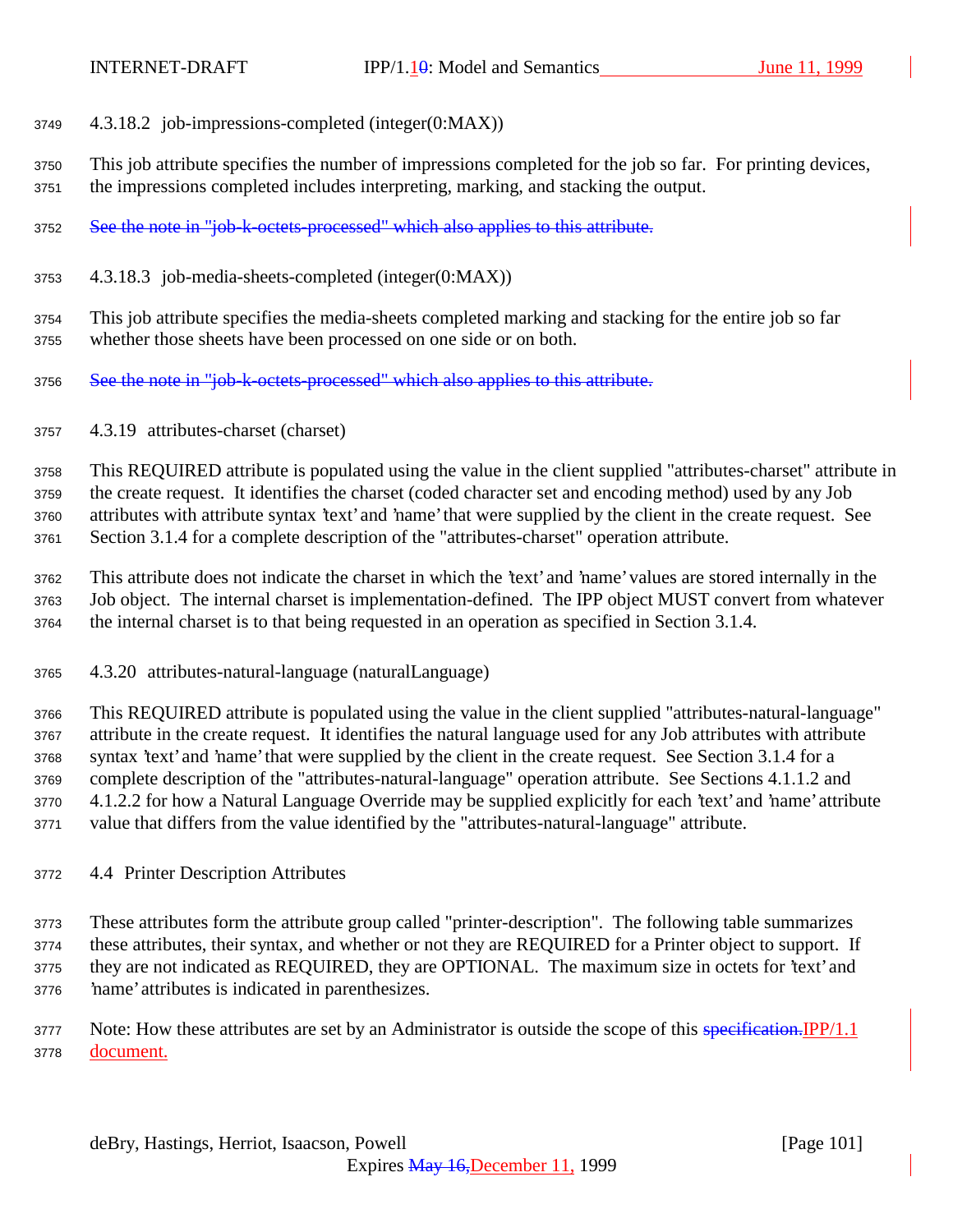| Attribute                                |                        |           |
|------------------------------------------|------------------------|-----------|
|                                          | Syntax                 | REQUIRED? |
| printer-uri-supported                    | 1setOf uri             | REQUIRED  |
| uri-security-supported                   | 1setOf type2 keyword   | REQUIRED  |
| uri-authentication-<br>supported         | 1setOf type2 keyword   | REQUIRED  |
|                                          |                        |           |
| printer-name                             | name (127)             | REQUIRED  |
| printer-location                         | text (127)             |           |
| printer-info                             | text (127)             |           |
| printer-more-info                        | uri                    |           |
| printer-driver-installer                 | uri                    |           |
| printer-make-and-model                   | text (127)             |           |
| printer-more-info-<br>manufacturer       | uri                    |           |
| printer-state                            | type1 enum             | REQUIRED  |
| printer-state-reasons                    | 1setOf type2 keyword   | REQUIRED  |
| printer-state-message                    | text (MAX)             |           |
| ipp-versions-supported                   | 1setOf type2 keyword   | REQUIRED  |
| operations-supported                     | 1setOf type2 enum      | REQUIRED  |
| ipp-multiple-document-jobs-              | boolean                |           |
| supported                                |                        |           |
| charset-configured                       | charset                | REQUIRED  |
| charset-supported                        | 1setOf charset         | REQUIRED  |
| natural-language-configured              | naturalLanguage        | REQUIRED  |
| generated-natural-language-<br>supported | 1setOf naturalLanguage | REQUIRED  |
| document-format-default                  | mimeMediaType          | REQUIRED  |
| document-format-supported                | 1setOf mimeMediaType   | REQUIRED  |

deBry, Hastings, Herriot, Isaacson, Powell [Page 102]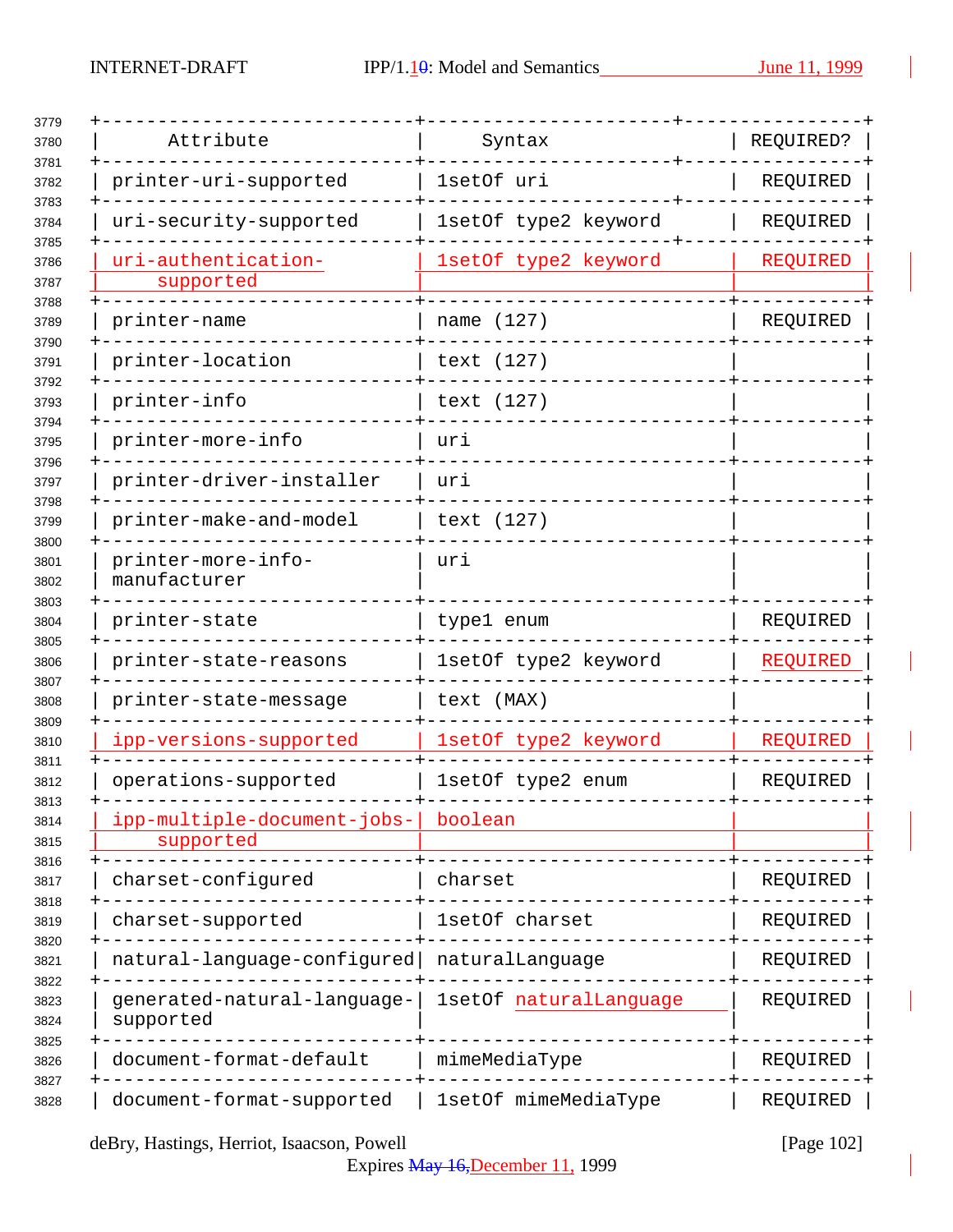| printer-is-accepting-jobs           | boolean                | REQUIRED           |
|-------------------------------------|------------------------|--------------------|
| queued-job-count<br><b>REQUIRED</b> | integer (0:MAX)        | <b>RECOMMENDEI</b> |
| printer-message-from-<br>operator   | text (127)             |                    |
| color-supported                     | boolean                |                    |
| reference-uri-schemes-<br>supported | 1setOf uriScheme       |                    |
| pdl-override-supported              | type2 keyword          | REQUIRED           |
| printer-up-time                     | integer (1:MAX)        | REQUIRED           |
| printer-current-time                | dateTime               |                    |
| multiple-operation-time-out         | integer (1:MAX)        |                    |
| compression-supported               | 1setOf type3 keyword   | <b>REQUIRED</b>    |
| job-k-octets-supported              | rangeOfInteger (0:MAX) |                    |
| job-impressions-supported           | rangeOfInteger (0:MAX) |                    |
| job-media-sheets-supported          | rangeOfInteger (0:MAX) |                    |
| pages-per-minute                    | integer(0:MAX)         |                    |
| pages-per-minute-color              | integer(0:MAX)         |                    |

4.4.1 printer-uri-supported (1setOf uri)

 This REQUIRED Printer attribute contains at least one URI for the Printer object. It OPTIONALLY contains more than one URI for the Printer object. An administrator determines a Printer object's URI(s) 3867 and configures this attribute to contain those URIs by some means outside the scope of  $\frac{IPP}{1.0.0}$ this IPP/1.1 document. The precise format of this URI is implementation dependent and depends on the protocol. See 3869 the next section two sections for a description of the "uri-security-supported" and "uri-authentication-3870 supported" attributes, both of which is are the REQUIRED companion attributes to this "printer-uri- supported" attribute. See section 2.4 on Printer object identity and section 8.2 on security and URIs for more information.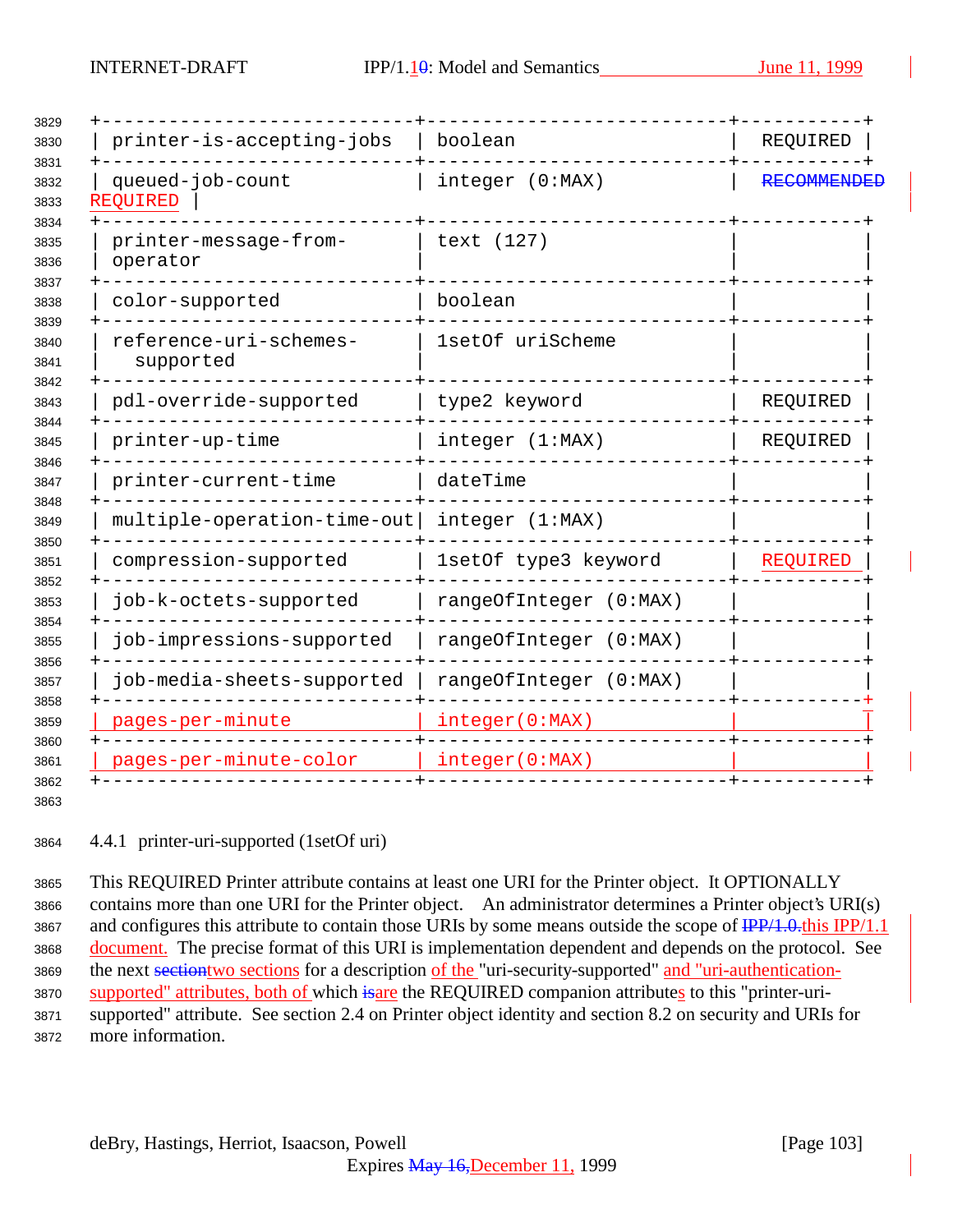| 3873 | 4.4.2 uri-authentication-supported (1setOf type2 keyword) Issue 2 |  |
|------|-------------------------------------------------------------------|--|
|      |                                                                   |  |

| 3874 | This REQUIRED Printer attribute MUST have the same cardinality (contain the same number of values) as           |
|------|-----------------------------------------------------------------------------------------------------------------|
| 3875 | the "printer-uri-supported" attribute. This attribute identifies the Client Authentication mechanism            |
| 3876 | associated with each URI listed in the "printer-uri-supported" attribute. The Printer object uses the specified |
| 3877 | mechanism to identify the authenticated user (see section 8.3). The "i th" value in "uri-authentication-        |
| 3878 | supported" corresponds to the "i th" value in "printer-uri-supported" and it describes the authentication       |
| 3879 | mechanisms used by the Printer when accessed via that URI. See [IPP-PRO] for more details on Client             |
| 3880 | Authentication.                                                                                                 |
| 3881 | The following standard keyword values are defined:                                                              |
| 3882 | none': There is no authentication mechanism associated with the URI. The Printer object assumes that            |
| 3883 | the authenticated user is "anonymous".                                                                          |
| 3884 | requesting-user-name? When a client performs an operation whose target is the associated URI, the               |
| 3885 | Printer object assumes that the authenticated user is specified by the "requesting-user-name"                   |
| 3886 | Operation attribute (see section 8.3). If the "requesting-user-name" attribute is absent in a request,          |
| 3887 | the Printer object assumes that the authenticated user is "anonymous".                                          |
| 3888 | basic': When a client performs an operation whose target is the associated URI, the Printer object              |
| 3889 | challenges the client with HTTP basic authentication. The Printer object assumes that the                       |
| 3890 | authenticated user is the name received via the basic authentication mechanism.                                 |
| 3891 | 'digest': When a client performs an operation whose target is the associated URI, the Printer object            |
| 3892 | challenges the client with HTTP digest authentication. The Printer object assumes that the                      |
| 3893 | authenticated user is the name received via the digest authentication mechanism.                                |
| 3894 | certificate': When a client performs an operation whose target is the associated URI, the Printer object        |
| 3895 | expects the client to provide a certificate. The Printer object assumes that the authenticated user is          |
| 3896 | the textual name contained within the certificate.                                                              |
|      |                                                                                                                 |
| 3897 | 4.4.3 uri-security-supported (1setOf type2 keyword)                                                             |
| 3898 | This REQUIRED Printer attribute MUST have the same cardinality (contain the same number of values) as           |
| 3899 | the "printer-uri-supported" attribute. This attribute identifies the security mechanisms used for each URI      |
| 3900 | listed in the "printer-uri-supported" attribute. The "i th" value in "uri-security-supported" corresponds to    |
| 3901 | the "i th" value in "printer-uri-supported" and it describes the security mechanisms used for accessing the     |
| 3902 | Printer object via that URI. See [IPP-PRO] for more details on security mechanisms.                             |
| 3903 | The following standard <b>keyword</b> values are defined:                                                       |
|      |                                                                                                                 |
| 3904 | none': There are no secure communication channel protocols in use for the given URI.                            |
| 3905 | 'ssl3': SSL3 [SSL] is the secure communications channel protocol in use for the given URI.                      |
| 3906 | the this?: TLS [RFC2246] is the secure communications channel protocol in use for the given URI.                |
| 3907 |                                                                                                                 |
| 3908 | This attribute is orthogonal to the definition of a Client Authentication mechanism. Specifically, 'none'       |
| 3909 | does not exclude Client Authentication. See section 4.4.2. Issue 21                                             |
|      |                                                                                                                 |
| 3910 | Consider the following example. For a single Printer object, an administrator configures the "printer-uri-      |
| 3911 | supported", "uri-authentication-supported" and "uri-security-supported" attributes as follows:                  |

deBry, Hastings, Herriot, Isaacson, Powell [Page 104]

Expires May 16,December 11, 1999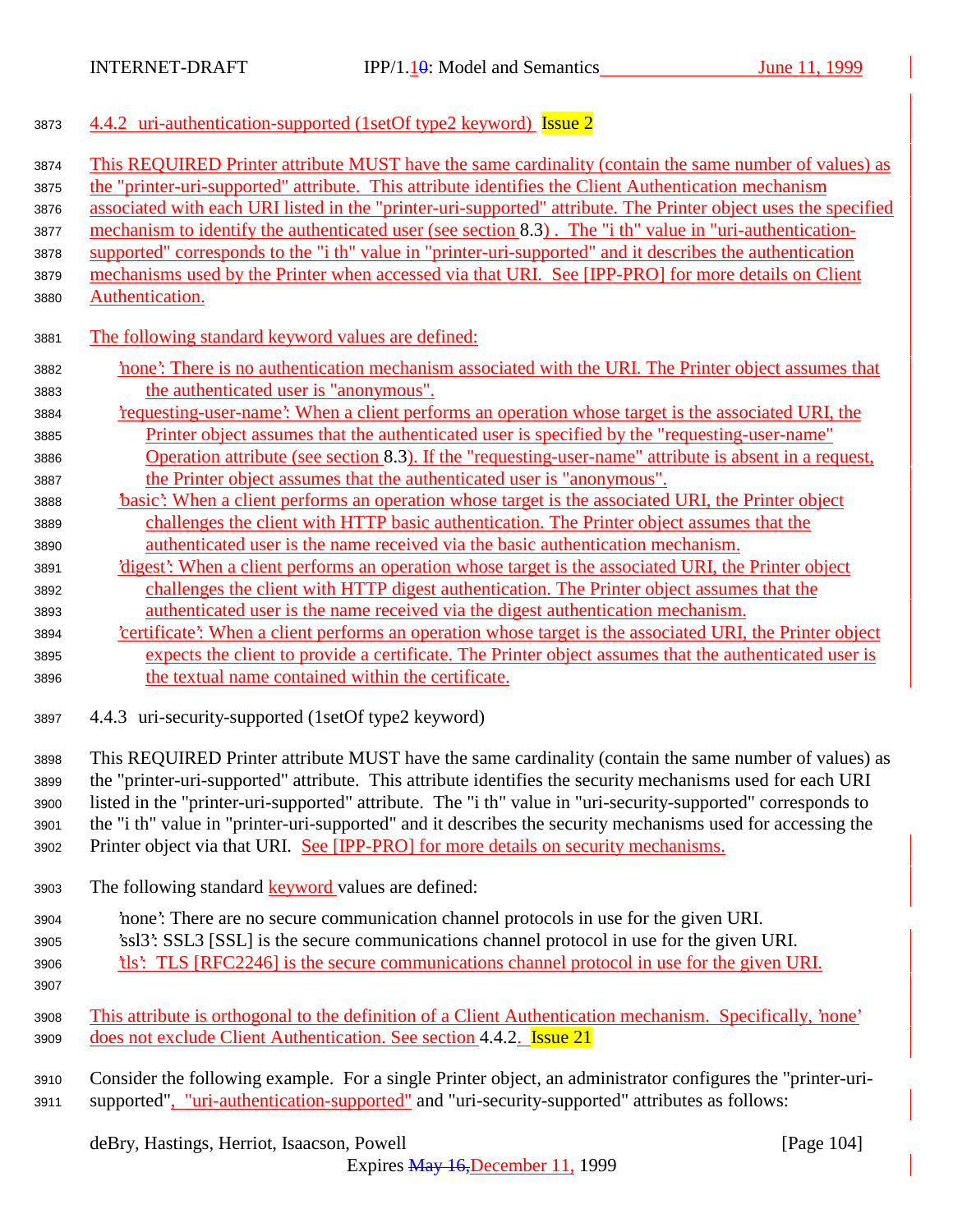| 3912 | "printer-uri-supported": "httpxxx://acme.com/open-use-printer', "httpxxx://acme.com/restricted-use-<br>printer', 'httpxxx://acme.com/private-printer' |
|------|-------------------------------------------------------------------------------------------------------------------------------------------------------|
| 3913 | "uri-authentication-supported": 'none', 'digest', 'basic'                                                                                             |
| 3914 | "uri-security-supported": 'none', 'none', 'ssl <sup>3''tls'</sup>                                                                                     |
| 3915 |                                                                                                                                                       |
| 3916 |                                                                                                                                                       |
| 3917 | Note: 'xxx' is not a valid scheme. See the IPP/1.1 "Transport and Encoding" document [IPP-PRO] for the                                                |
| 3918 | actual URI schemes to be used in object target attributes.                                                                                            |
| 3919 | In this case, one Printer object has three URIs.                                                                                                      |
| 3920 | - For the first URI, <i>httpxxx://acme.com/open-use-printer'</i> , the value 'none' in "uri-security-supported"                                       |
| 3921 | indicates that there is no secure channel protocol configured to run under HTTP. The name implies                                                     |
| 3922 | that there is no Basic or Digest authentication being used, but it is up to the client to determine that                                              |
| 3923 | while using HTTP value of 'none' in "uri-authentication-supported" indicates that all users are                                                       |
| 3924 | 'anonymous'. There will be no challenge and the Printer will ignore underneath the IPP application                                                    |
| 3925 | protocol."requesting-user-name".                                                                                                                      |
| 3926 | - For the second URI, <i>httpxxx</i> ://acme.com/restricted-use-printer', the value 'none' in "uri-security-                                          |
| 3927 | supported" indicates that there is no secure channel protocol configured to run under HTTP. In this                                                   |
| 3928 | case, although the name does imply that there is some sort of Basic or Digest authentication being                                                    |
| 3929 | used within HTTP, it is up to the The value of 'digest' in "uri-authentication-supported" indicates that                                              |
| 3930 | the Printer will issue a challenge and that the Printer will use the name elient to determine that while                                              |
| 3931 | using HTTP and by processing any '401 Unauthorized' HTTP error messages supplied by the digest                                                        |
| 3932 | mechanism to determine the authenticated user (see section 8.3).                                                                                      |
| 3933 | - For the third URI, <i>'httpxxx</i> ://acme.com/private-printer', the value 'ssl <sup>3"</sup> tls' in "uri-security-supported"                      |
| 3934 | indicates that <b>SSL3TLS</b> is being used to secure the channel. The client SHOULD be prepared to use                                               |
| 3935 | <b>SSL3TLS</b> framing to negotiate an acceptable ciphersuite to use while communicating with the                                                     |
| 3936 | Printer object. In this case, the name implies the use of a secure communications channel, but the                                                    |
| 3937 | fact is made explicit by the presence of the $\frac{2\cdot s}{s}$ value in "uri-security-supported". The client                                       |
| 3938 | does not need to resort to understanding which security it must use by following naming                                                               |
| 3939 | conventions or by parsing the URI to determine which security mechanisms are implied.                                                                 |
| 3940 | implied. The value of 'basic' in "uri-authentication-supported" indicates that the Printer will issue a                                               |
| 3941 | challenge and that the Printer will use the name supplied by the digest mechanism to determine the                                                    |
| 3942 | authenticated user (see section 8.3). Because this challenge occurs in a tls session, the channel is                                                  |
| 3943 | secure.                                                                                                                                               |
| 3944 |                                                                                                                                                       |
| 3945 | It is expected that many IPP Printer objects will be configured to support only one channel (either                                                   |

3946 configured to use **SSL3** access or not), and will therefore only ever TLS access or not) and only one 3947 authentication mechanism. Such Printer objects only have one URI listed in the "printer-uri-supported" <sup>3948</sup> attribute. No matter the configuration of the Printer object (whether it has only one URI or more than one <sup>3949</sup> URI), a client MUST supply only one URI in the target "printer-uri" operation attribute.

<sup>3950</sup> 4.4.4 printer-name (name(127))

<sup>3951</sup> This REQUIRED Printer attribute contains the name of the Printer object. It is a name that is more end-<sup>3952</sup> user friendly than a URI. An administrator determines a printer's name and sets this attribute to that name.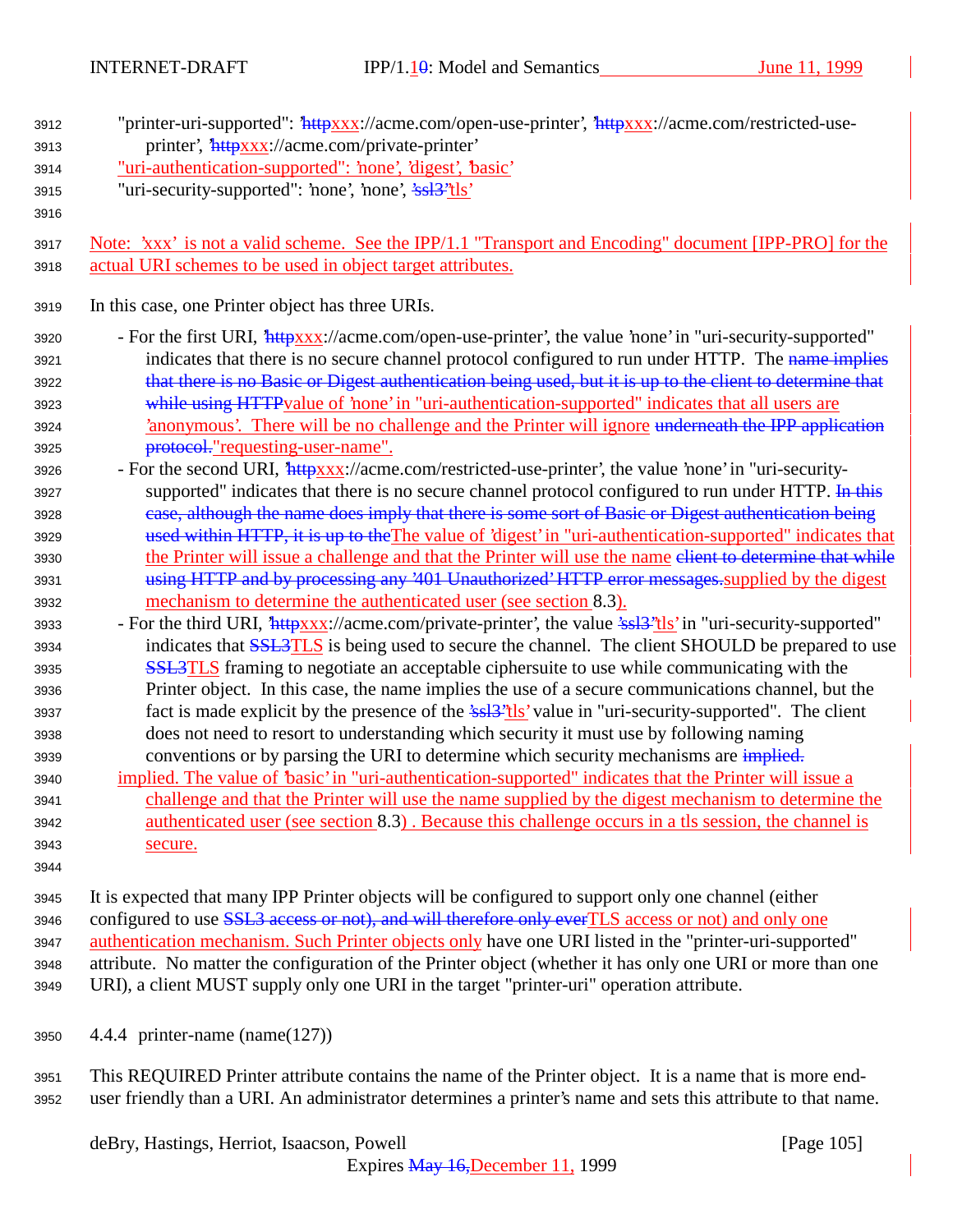This name may be the last part of the printer's URI or it may be unrelated. In non-US-English locales, a name may contain characters that are not allowed in a URI.

4.4.5 printer-location (text(127))

 This Printer attribute identifies the location of the device. This could include things like: "in Room 123A, second floor of building XYZ".

4.4.6 printer-info (text(127))

 This Printer attribute identifies the descriptive information about this Printer object. This could include things like: "This printer can be used for printing color transparencies for HR presentations", or "Out of courtesy for others, please print only small (1-5 page) jobs at this printer", or even "This printer is going away on July 1, 1997, please find a new printer".

4.4.7 printer-more-info (uri)

 This Printer attribute contains a URI used to obtain more information about this specific Printer object. For example, this could be an HTTP type URI referencing an HTML page accessible to a Web Browser. The information obtained from this URI is intended for end user consumption. Features outside the scope of IPP can be accessed from this URI. The information is intended to be specific to this printer instance and site specific services (e.g. job pricing, services offered, end user assistance). The device manufacturer may initially populate this attribute.

4.4.8 printer-driver-installer (uri)

 This Printer attribute contains a URI to use to locate the driver installer for this Printer object. This attribute is intended for consumption by automata. The mechanics of print driver installation is outside the 3973 scope of IPP.this IPP/1.1 document. The device manufacturer may initially populate this attribute.

- 4.4.9 printer-make-and-model (text(127))
- This Printer attribute identifies the make and model of the device. The device manufacturer may initially populate this attribute.
- 4.4.10 printer-more-info-manufacturer (uri)

 This Printer attribute contains a URI used to obtain more information about this type of device. The information obtained from this URI is intended for end user consumption. Features outside the scope of IPP can be accessed from this URI (e.g., latest firmware, upgrades, print drivers, optional features available, details on color support). The information is intended to be germane to this printer without regard to site specific modifications or services. The device manufacturer may initially populate this attribute.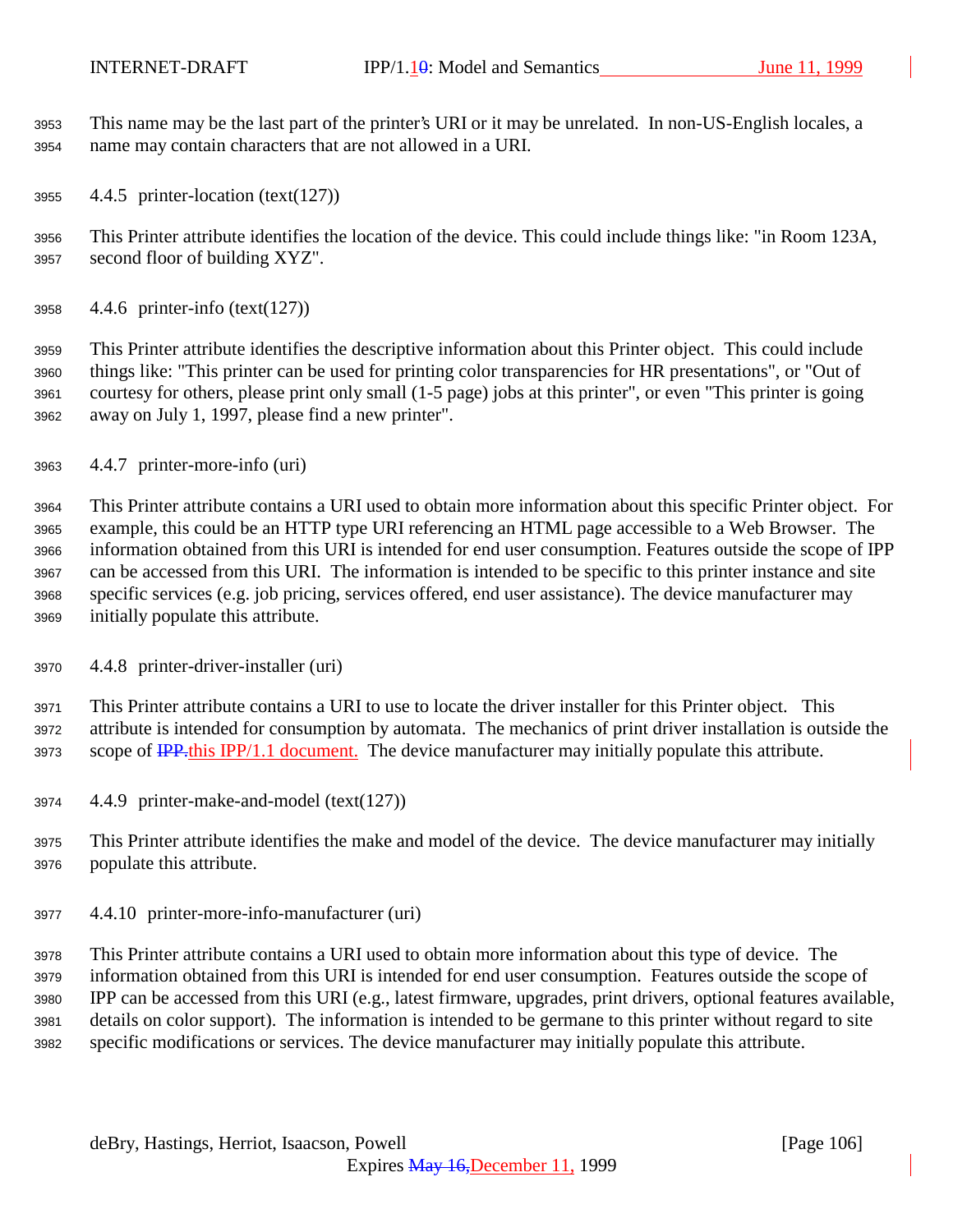4.4.11 printer-state (type1 enum)

 This REQUIRED Printer attribute identifies the current state of the device. The "printer-state reasons" attribute augments the "printer-state" attribute to give more detailed information about the Printer in the given printer state.

 A Printer object need only update this attribute before responding to an operation which requests the attribute; the Printer object NEED NOT update this attribute continually, since asynchronous event notification is not part of IPP/1.0.IPP/1.1. A Printer NEED NOT implement all values if they are not applicable to a given implementation.

| 3991 |            | The following standard enum values are defined:                                                |
|------|------------|------------------------------------------------------------------------------------------------|
| 3992 | Value      | <b>Symbolic Name and Description</b>                                                           |
| 3993 |            |                                                                                                |
| 3994 | 3'         | idle: Indicates that new jobs can start processing without waiting. Issue 31 If a Printer      |
| 3995 |            | receives a job (whose required resources are ready) while in this state, such a job            |
| 3996 |            | MUST transit into the 'processing' state immediately. If the "printer-state-reasons"           |
| 3997 |            | attribute contains any reasons, they MUST be reasons that would not prevent a job              |
| 3998 |            | from transiting into the 'processing' state immediately, e.g., 'toner-low'.                    |
| 3999 |            |                                                                                                |
| 4000 |            | Note: if a Printer controls more than one output device, the above definition implies          |
| 4001 |            | that a Printer is 'idle' if at least one output device is idle.                                |
| 4002 |            |                                                                                                |
| 4003 | 4'         | processing: Indicates that jobs are processing; new jobs will wait before processing. Issue    |
| 4004 |            | 31 If a Printer receives a job (whose required resources are ready) while in this state,       |
| 4005 |            | such a job MUST transit into the 'pending' state immediately. Such a job MUST                  |
| 4006 |            | transit into the 'processing' state only after jobs ahead of it complete. If the "printer-     |
| 4007 |            | state reasons" attribute contains any reasons, they MUST be reasons that do not                |
| 4008 |            | prevent the current job from printing, e.g. 'toner-low'.                                       |
| 4009 |            |                                                                                                |
| 4010 |            | Note: if a Printer controls more than one output device, the above definition implies          |
| 4011 |            | that a Printer is 'processing' if at least one output device is processing, and none is        |
| 4012 |            | idle.                                                                                          |
| 4013 |            |                                                                                                |
| 4014 | $\cdot$ 5' | 'stopped': Indicates that no jobs can be processed and intervention is required. Issue 31 If a |
| 4015 |            | Printer receives a job (whose required resources are ready) while in this state, such a        |
| 4016 |            | job MUST transit into the 'pending' state immediately. Such a job MUST transit into            |
| 4017 |            | the 'processing' state only after some human fixes the problem that stopped the                |
| 4018 |            | printer and after jobs ahead of it complete processing. If supported, Issue 30                 |
| 4019 |            | "printer-state-reasons" attribute MUST contain at least one reason, e.g. 'media-jam',          |
| 4020 |            | which prevents it from either processing the current job or transitioning a 'pending'          |
| 4021 |            | job to the 'processing' state.                                                                 |
| 4022 |            |                                                                                                |
| 4023 |            | Note: if a Printer controls more than one output device, the above definition implies          |
| 4024 |            | that a Printer is 'stopped' only if all output devices are stopped.                            |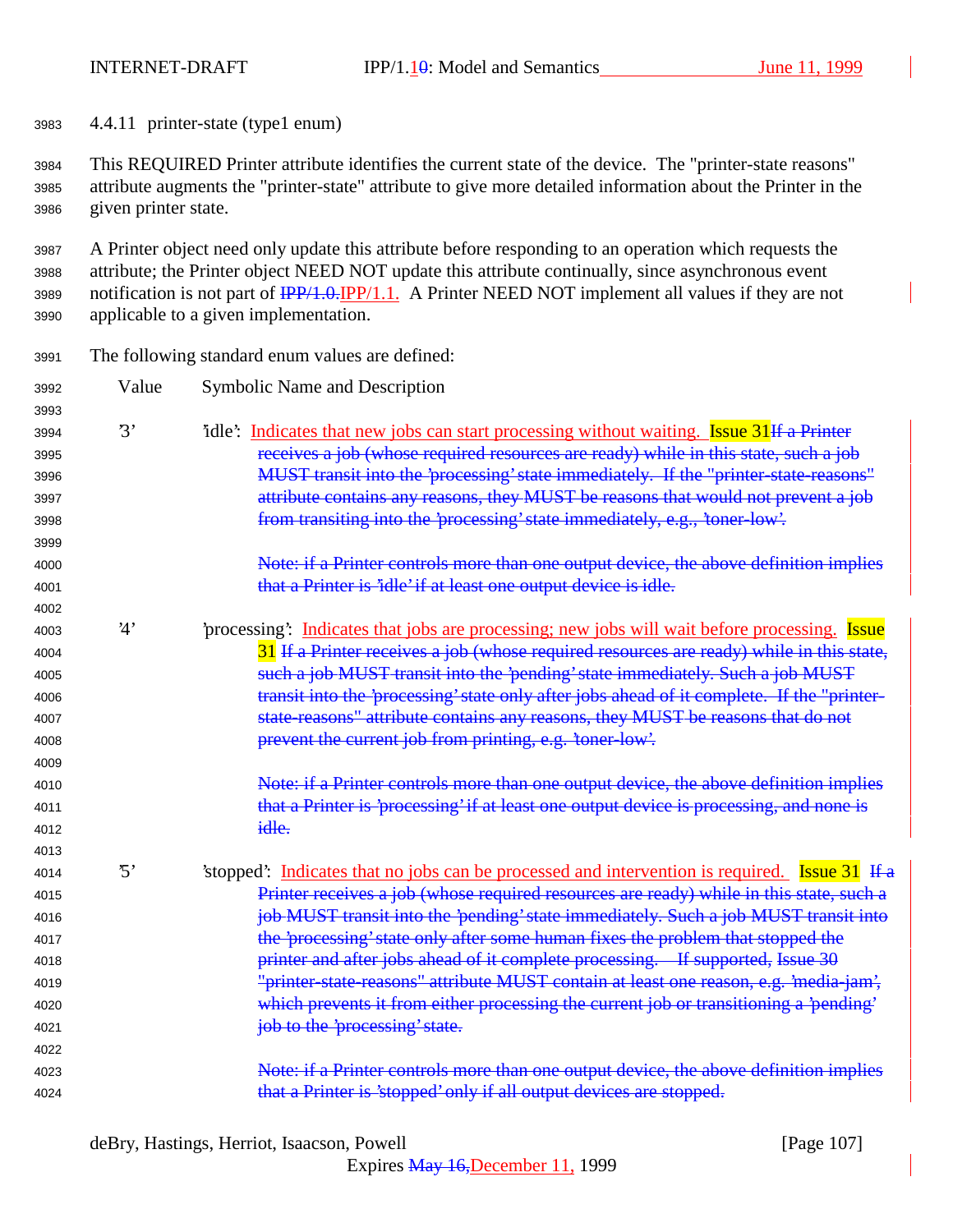| Also, it is tempting to define 'stopped' as when a sufficient number of output devices<br>are stopped and leave it to an implementation to define the sufficient number. But<br>such a rule complicates the definition of 'stopped' and 'processing'. For example, with<br>this alternate definition of 'stopped', a job can move from 'pending' to 'processing'<br>without human intervention, even though the Printer is stopped.<br>Values of "printer-state-reasons", such as 'spool-area-full" queue-full' and 'stopped-partly', MAY be used to<br>provide further information. <b>Issue 31</b>                                                                                                                                                                                                                                   |
|----------------------------------------------------------------------------------------------------------------------------------------------------------------------------------------------------------------------------------------------------------------------------------------------------------------------------------------------------------------------------------------------------------------------------------------------------------------------------------------------------------------------------------------------------------------------------------------------------------------------------------------------------------------------------------------------------------------------------------------------------------------------------------------------------------------------------------------|
| 4.4.12 printer-state-reasons (1setOf type2 keyword)                                                                                                                                                                                                                                                                                                                                                                                                                                                                                                                                                                                                                                                                                                                                                                                    |
| This <b>REQUIRED</b> Printer attribute supplies additional detail about the device's state. Some of the these<br>value definitions indicate conformance requirements; the rest are OPTIONAL. Issue 30                                                                                                                                                                                                                                                                                                                                                                                                                                                                                                                                                                                                                                  |
| Each keyword value MAY have a suffix to indicate its level of severity. The three levels are: report (least<br>severe), warning, and error (most severe).                                                                                                                                                                                                                                                                                                                                                                                                                                                                                                                                                                                                                                                                              |
| - '-report': This suffix indicates that the reason is a "report". An implementation may choose to omit<br>some or all reports. Some reports specify finer granularity about the printer state; others serve as a<br>precursor to a warning. A report MUST contain nothing that could affect the printed output.<br>- '-warning': This suffix indicates that the reason is a "warning". An implementation may choose to omit<br>some or all warnings. Warnings serve as a precursor to an error. A warning MUST contain nothing<br>that prevents a job from completing, though in some cases the output may be of lower quality.<br>- '-error': This suffix indicates that the reason is an "error". An implementation MUST include all<br>errors. If this attribute contains one or more errors, printer MUST be in the stopped state. |
| If the implementation does not add any one of the three suffixes, all parties MUST assume that the reason is<br>an "error".                                                                                                                                                                                                                                                                                                                                                                                                                                                                                                                                                                                                                                                                                                            |
| If a Printer object controls more than one output device, each value of this attribute MAY apply to one or<br>more of the output devices. An error on one output device that does not stop the Printer object as a whole<br>MAY appear as a warning in the Printer's "printer-state-reasons attribute". If the "printer-state" for such a<br>Printer has a value of 'stopped', then there MUST be an error reason among the values in the "printer-state-<br>reasons" attribute.                                                                                                                                                                                                                                                                                                                                                       |
| The following standard keyword values are defined:                                                                                                                                                                                                                                                                                                                                                                                                                                                                                                                                                                                                                                                                                                                                                                                     |
| other': The device has detected an error other than one listed in this document.<br>'none': There are not reasons. This state reason is semantically equivalent to "printer-state-reasons"<br>without any value and MUST be used, since the 1setOf attribute syntax requires at least one value.<br>'media-needed': A tray has run out of media.<br>'media-jam': The device has a media jam.<br>imoving-to-paused: Someone has paused the Printer object using the Pause-Printer operation (see<br>section 3.2.7) or other means, but the device(s) are taking an appreciable time to stop. Later, when<br>all output has stopped, the "printer-state" becomes 'stopped', and the 'paused' value replaces the<br>moving-to-paused' value in the "printer-state-reasons" attribute. This value MUST be supported, if                    |
|                                                                                                                                                                                                                                                                                                                                                                                                                                                                                                                                                                                                                                                                                                                                                                                                                                        |

deBry, Hastings, Herriot, Isaacson, Powell [Page 108]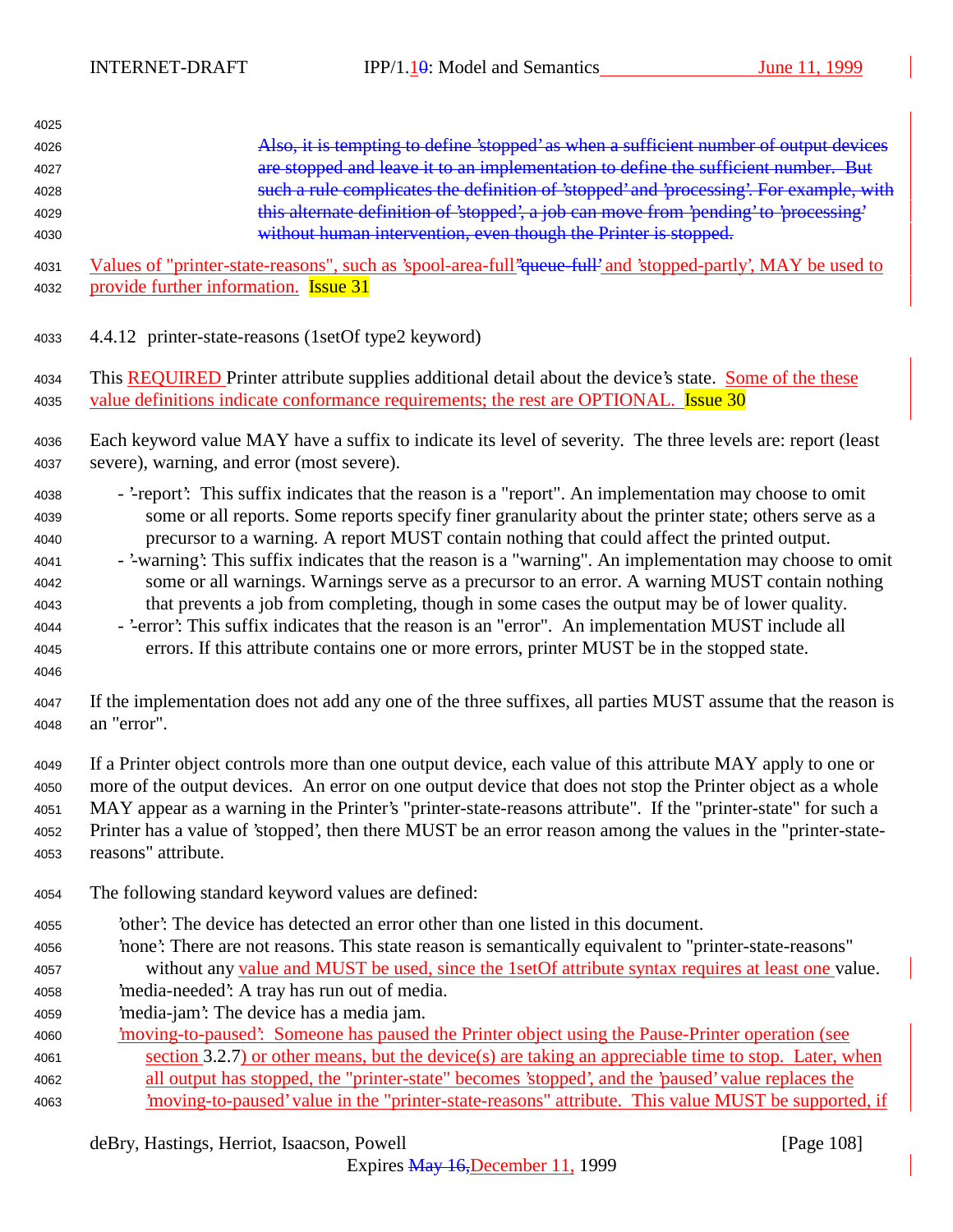| 4064 | the Pause-Printer operation is supported and the implementation takes significant time to pause a          |
|------|------------------------------------------------------------------------------------------------------------|
| 4065 | device in certain circumstances. Issue 30                                                                  |
| 4066 | paused: Someone has paused the Printer object using the Pause-Printer operation (see section 3.2.7) or     |
| 4067 | other means and the Printer object's "printer-state" is 'stopped'. In this state, a Printer MUST NOT       |
| 4068 | produce printed output, but it MUST perform other operations requested by a client. If a Printer had       |
| 4069 | been printing a job when the Printer was paused, the Printer MUST resume printing that job when            |
| 4070 | the Printer is no longer paused and leave no evidence in the printed output of such a pause. This          |
| 4071 | <u>value MUST be supported, if the Pause-Printer operation is supported.</u> Issue 30                      |
| 4072 | 'shutdown': Someone has removed a Printer object from service, and the device may be powered down          |
| 4073 | or physically removed. In this state, a Printer object MUST NOT produce printed output, and unless         |
| 4074 | the Printer object is realized by a print server that is still active, the Printer object MUST perform no  |
| 4075 | other operations requested by a client, including returning this value. If a Printer object had been       |
| 4076 | printing a job when it was shutdown, the Printer NEED NOT resume printing that job when the                |
| 4077 | Printer is no longer shutdown. If the Printer resumes printing such a job, it may leave evidence in        |
| 4078 | the printed output of such a shutdown, e.g. the part printed before the shutdown may be printed a          |
| 4079 | second time after the shutdown.                                                                            |
| 4080 | 'connecting-to-device': The Printer object has scheduled a job on the output device and is in the process  |
| 4081 | of connecting to a shared network output device (and might not be able to actually start printing the      |
| 4082 | job for an arbitrarily long time depending on the usage of the output device by other servers on the       |
| 4083 | network).                                                                                                  |
| 4084 | timed-out? The server was able to connect to the output device (or is always connected), but was unable    |
| 4085 | to get a response from the output device.                                                                  |
| 4086 | 'stopping': The Printer object is in the process of stopping the device and will be stopped in a while.    |
| 4087 | When the device is stopped, the Printer object will change the Printer object's state to 'stopped'. The    |
| 4088 | 'stopping-warning' reason is never an error, even for a Printer with a single output device. When an       |
| 4089 | output-device ceases accepting jobs, the Printer will have this reason while the output device             |
| 4090 | completes printing.                                                                                        |
| 4091 | 'stopped-partly': When a Printer object controls more than one output device, this reason indicates that   |
| 4092 | one or more output devices are stopped. If the reason is a report, fewer than half of the output           |
| 4093 | devices are stopped. If the reason is a warning, fewer than all of the output devices are stopped.         |
| 4094 | toner-low': The device is low on toner.                                                                    |
| 4095 | imarker-supply-low': toner-empty': The device is low on marker supply (ink, paint, etc.) out of toner.     |
| 4096 | 'spool-area-full': The limit of persistent storage allocated for spooling has been reached. The Printer is |
| 4097 | temporarily unable to accept more jobs. The Printer will remove this value when it is able to accept       |
| 4098 | more jobs. This value SHOULD be used by a non-spooling Printer that only accepts one or a small            |
| 4099 | number jobs at a time or a spooling Printer that has filled the spool space. Issue 20 Issue 30 and         |
| 4100 | <b>Issue 31</b>                                                                                            |
| 4101 | 'cover-open': One or more covers on the device are open.                                                   |
| 4102 | interlock-open: One or more interlock devices on the printer are unlocked.                                 |
| 4103 | 'door-open': One or more doors on the device are open.                                                     |
| 4104 | input-tray-missing: One or more input trays are not in the device.                                         |
| 4105 | 'media-low': At least one input tray is low on media.                                                      |
| 4106 | 'media-empty': At least one input tray is empty.                                                           |
| 4107 | 'output-tray-missing': One or more output trays are not in the device                                      |
| 4108 | 'output-area-almost-full': One or more output area is almost full (e.g. tray, stacker, collator).          |
|      |                                                                                                            |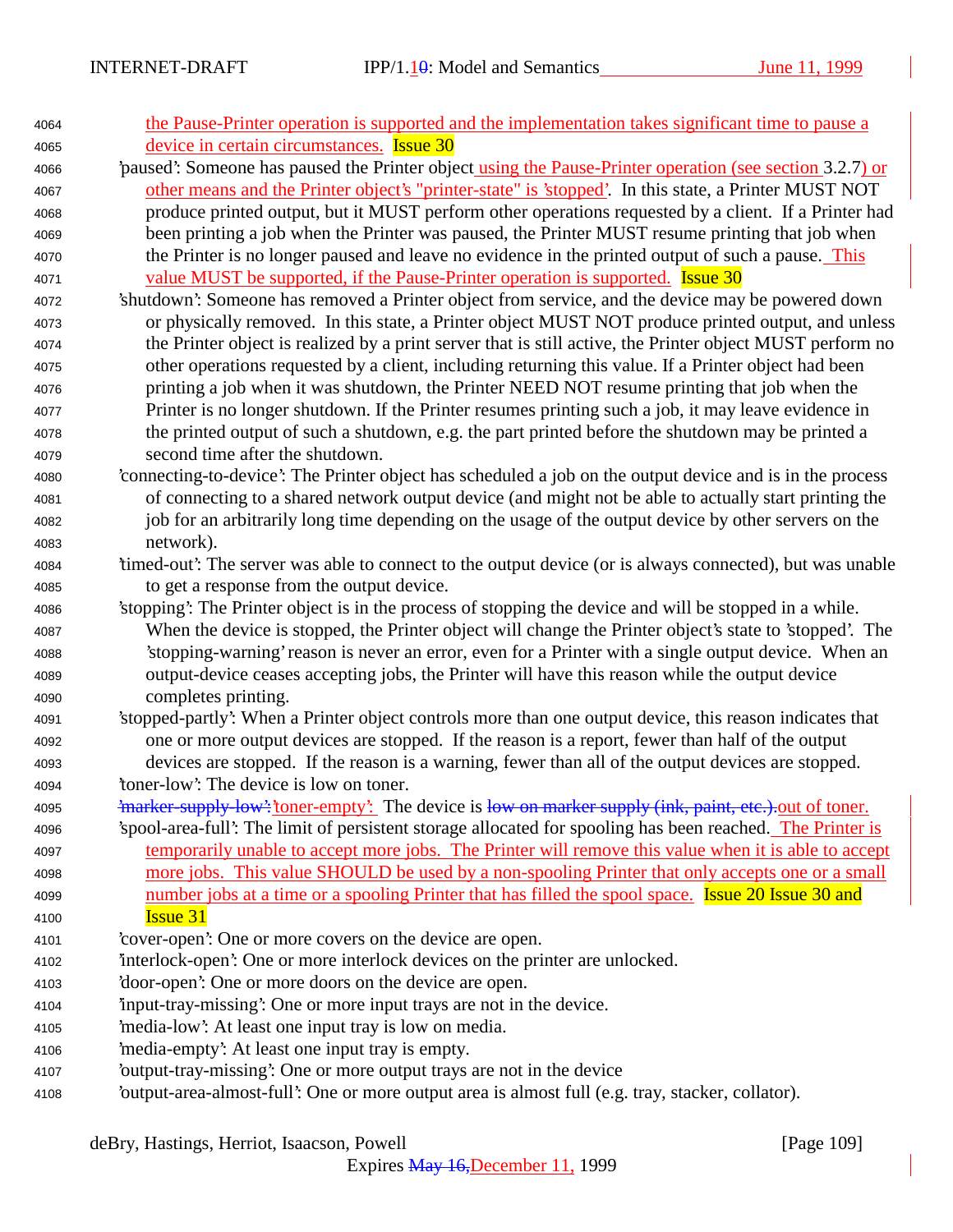- 'output-area-full': One or more output area is full. (e.g. tray, stacker, collator)
- 'marker-supply-low': The device is low on at least one marker supply. (e.g. toner, ink, ribbon)
- 'marker-supply-empty: The device is out of at least one marker supply. (e.g. toner, ink, ribbon)
- 'marker-waste-almost-full': The device marker supply waste receptacle is almost full.
- 'marker-waste-full': The device marker supply waste receptacle is full.
- 'fuser-over-temp': The fuser temperature is above normal.
- 'fuser-under-temp': The fuser temperature is below normal.
- 'opc-near-eol': The optical photo conductor is near end of life.
- 'opc-life-over': The optical photo conductor is no longer functioning.
- 'developer-low': The device is low on developer.
- 'developer-empty: The device is out of developer.
- 'interpreter-resource-unavailable': An interpreter resource is unavailable (i.e. font, form)
- 
- 4.4.13 printer-state-message (text(MAX))
- This Printer attribute specifies the additional information about the printer state and printer state reasons in
- human readable text. If the Printer object supports this attribute, the Printer object MUST be able to
- generate this message in any of the natural languages identified by the Printer's "generated-natural-
- language-supported" attribute (see the "attributes-natural-language" operation attribute specified in Section 3.1.4.1).
- 4128 4.4.14 ipp-versions-supported (1setOf type2 keyword) Issue 36
- This REQUIRED attribute identifies the IPP protocol version(s) that this Printer supports, including major and minor versions, i.e., the version numbers for which this Printer implementation meets the conformance requirements. For version number validation, the Printer matches the (two-octet binary) "version-number"
- parameter supplied by the client in each request (see sections 3.1.1 and 3.1.8) with the (US-ASCII) keyword values of this attribute.
- The following standard keyword values are defined:
- '1.0': Meets the conformance requirement of IPP version 1.0 as specified in RFC 2566 [RFC2566] and RFC 2565 [RFC2565] including any extensions registered according to Section 6 and any extension
- defined in this version or any future version of the IPP "Model and Semantics" document or the IPP "Encoding and Transport" document following the rules, if any, when the "version-number" parameter is '1.0'.
- '1.1': Meets the conformance requirement of IPP version 1.1 as specified in this document and [IPP- PRO] including any extensions registered according to Section 6 and any extension defined in any future versions of the IPP "Model and Semantics" document or the IPP Encoding and Transport document following the rules, if any, when the "version-number" parameter is '1.1'.
- 4.4.15 operations-supported (1setOf type2 enum)

 This REQUIRED Printer attribute specifies the set of supported operations for this Printer object and contained Job objects.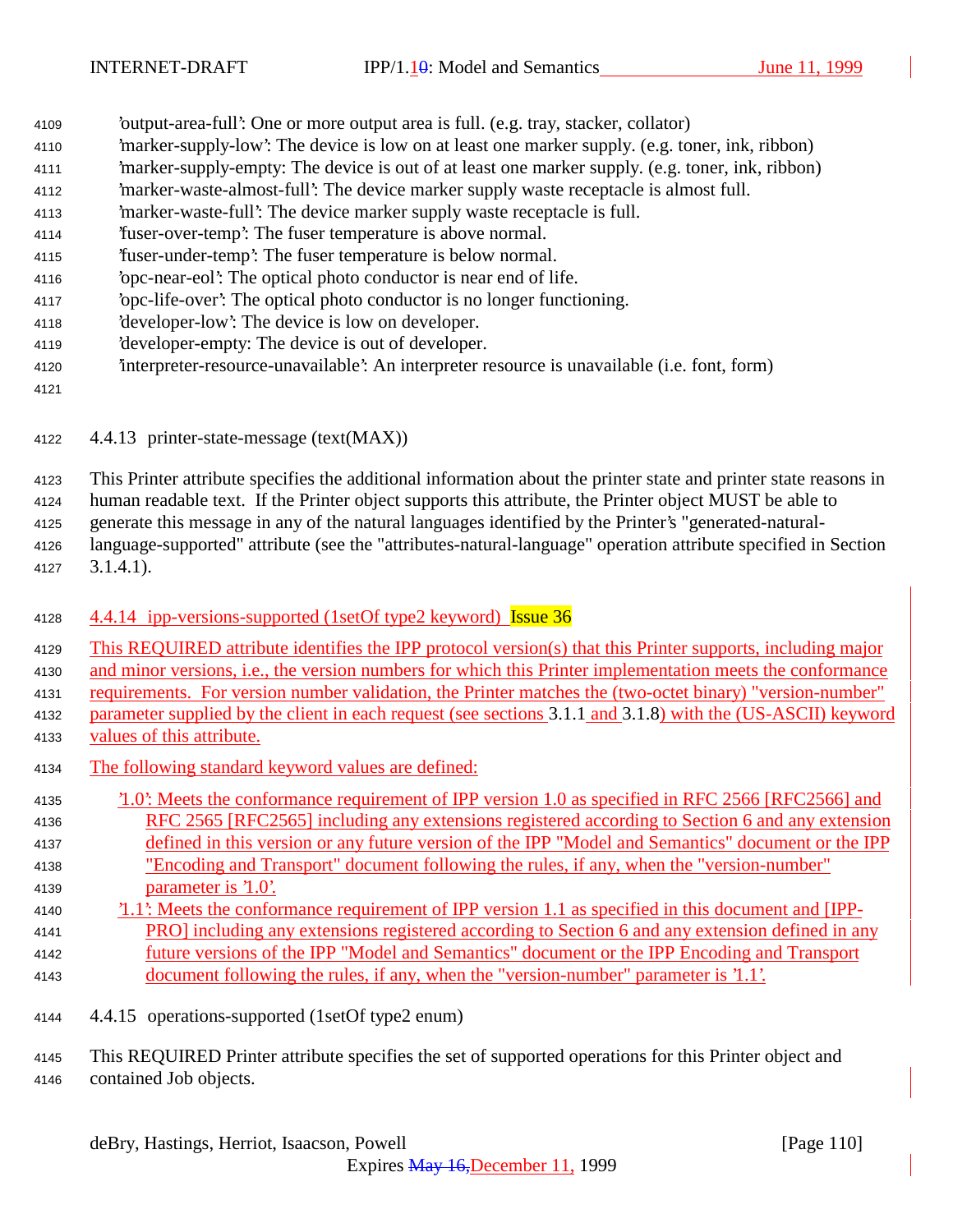4147 All This attribute is encoded as any other enum attribute syntax according to [IPP-PRO] as 32-bits.

- 4148 However, all 32-bit enum values for this attribute MUST NOT exceed 0x00008FFF, since these same
- values are also passed in two octets in the "operation-id" parameter (see section 3.1.1) in each Protocol
- request with the two high order octets omitted in order to indicate the operation being performed [IPP-PRO].
- The following standard enum and "operation-id" (see section 3.1.2) values are defined:

| 4153 | Value                       | <b>Operation Name</b>           |
|------|-----------------------------|---------------------------------|
| 4154 |                             |                                 |
| 4155 |                             |                                 |
| 4156 | 0x0000                      | reserved, not used              |
| 4157 | 0x0001                      | reserved, not used              |
| 4158 | 0x0002                      | Print-Job                       |
| 4159 | 0x0003                      | Print-URI                       |
| 4160 | 0x0004                      | Validate-Job                    |
| 4161 | 0x0005                      | Create-Job                      |
| 4162 | 0x0006                      | Send-Document                   |
| 4163 | 0x0007                      | Send-URI                        |
| 4164 | 0x0008                      | Cancel-Job                      |
| 4165 | 0x0009                      | Get-Job-Attributes              |
| 4166 | 0x000A                      | Get-Jobs                        |
| 4167 | 0x000B                      | Get-Printer-Attributes          |
| 4168 | 0x000C                      | Hold-Job                        |
| 4169 | 0x000D                      | Release-Job                     |
| 4170 | 0x000E                      | <b>Restart-Job</b>              |
| 4171 | 0x000F                      | reserved for a future operation |
| 4172 | 0x0010                      | <b>Pause-Printer</b>            |
| 4173 | 0x0011                      | <b>Resume-Printer</b>           |
| 4174 | 0x0012                      | <u>Purge-Jobs</u>               |
| 4175 | 0x000C-0x3FFF0x00013-0x3FFF | reserved for future operations  |
| 4176 | 0x4000-0x8FFF               | reserved for private extensions |

4178 This The reserved block for private extensions allows for extension vendors to implement private extensions that are guaranteed to not conflict with future registered extensions. However, there is no guarantee that

- two or more private extensions will not conflict.
- 4.4.16 multiple-document-jobs-supported (boolean) Issue 34
- This Printer attribute indicates whether or not the Printer supports more than one document per job, i.e.,
- more than one Send-Document or Send-Data operation with document data. If the Printer supports the
- Create-Job and Send-Document operations (see section 3.2.4 and 3.3.1), it MUST support this attribute.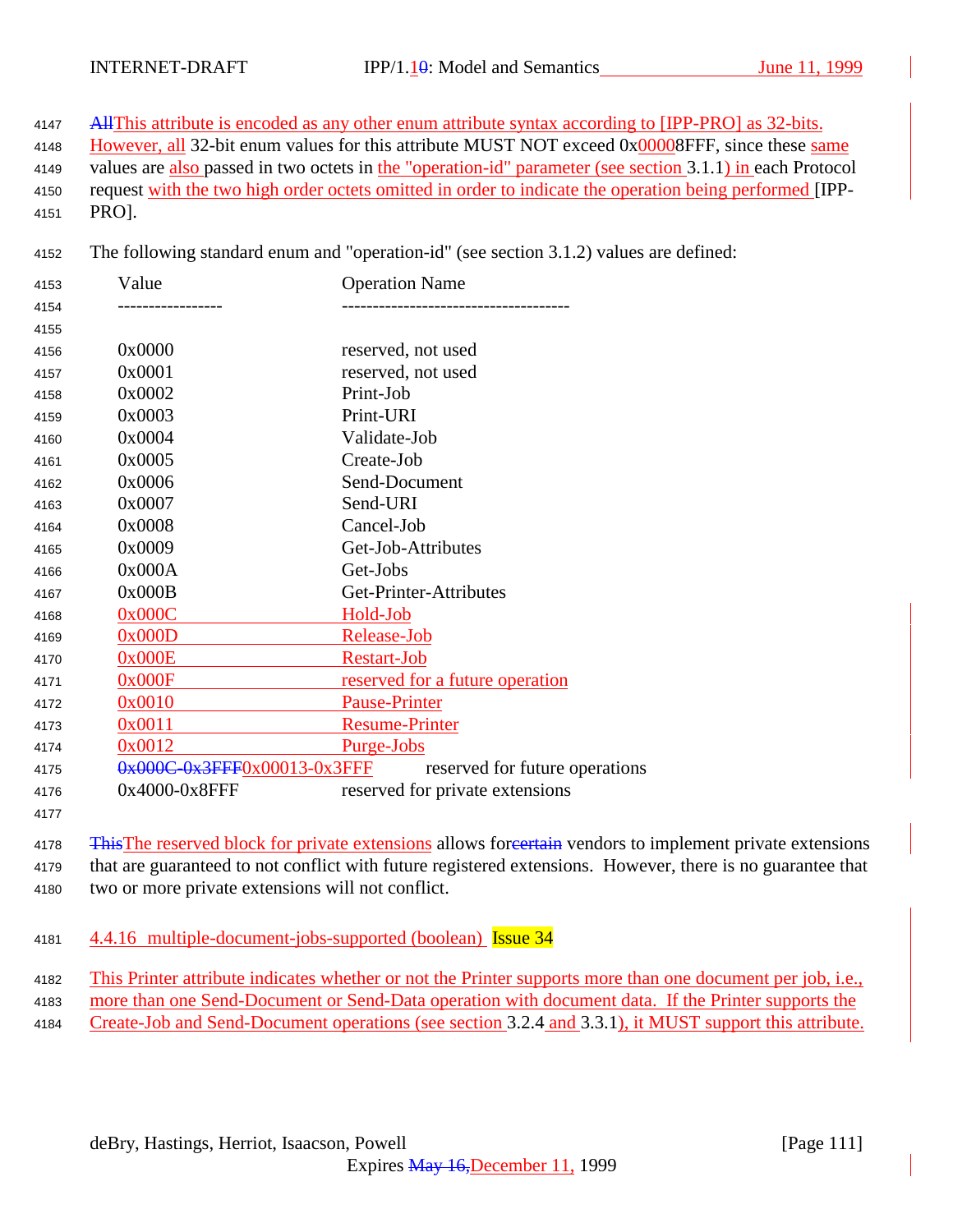4.4.17 charset-configured (charset)

 This REQUIRED Printer attribute identifies the charset that the Printer object has been configured to represent 'text' and 'name' Printer attributes that are set by the operator, system administrator, or manufacturer, i.e., for "printer-name" (name), "printer-location" (text), "printer-info" (text), and "printer- make-and-model" (text). Therefore, the value of the Printer object's "charset-configured" attribute MUST also be among the values of the Printer object's "charset-supported" attribute.

4.4.18 charset-supported (1setOf charset)

 This REQUIRED Printer attribute identifies the set of charsets that the Printer and contained Job objects support in attributes with attribute syntax 'text' and 'name'. At least the value 'utf-8' MUST be present, since 4194 IPP objects MUST support the UTF-8 **[RFC2044]**[RFC2279] charset. If a Printer object supports a charset, it means that for all attributes of syntax 'text' and 'name' the IPP object MUST (1) accept the charset in requests and return the charset in responses as needed.

- If more charsets than UTF-8 are supported, the IPP object MUST perform charset conversion between the charsets as described in Section 3.1.4.2.
- 4.4.19 natural-language-configured (naturalLanguage)

 This REQUIRED Printer attribute identifies the natural language that the Printer object has been configured to represent 'text' and 'name' Printer attributes that are set by the operator, system administrator, or manufacturer, i.e., for "printer-name" (name), "printer-location" (text), "printer-info" (text), and "printer- make-and-model" (text). When returning these Printer attributes, the Printer object MAY return them in the configured natural language specified by this attribute, instead of the natural language requested by the client in the "attributes-natural-language" operation attribute. See Section 3.1.4.1 for the specification of the OPTIONAL multiple natural language support. Therefore, the value of the Printer object's "natural- language-configured" attribute MUST also be among the values of the Printer object's "generated-natural-language-supported" attribute.

4.4.20 generated-natural-language-supported (1setOf naturalLanguage)

 This REQUIRED Printer attribute identifies the natural language(s) that the Printer object and contained Job objects support in attributes with attribute syntax 'text' and 'name'. The natural language(s) supported depends on implementation and/or configuration. Unlike charsets, IPP objects MUST accept requests with any natural language or any Natural Language Override whether the natural language is supported or not.

 If a Printer object supports a natural language, it means that for any of the attributes for which the Printer or Job object generates messages, i.e., for the "job-state-message" and "printer-state-message" attributes and Operation Messages (see Section 3.1.5) in operation responses, the Printer and Job objects MUST be able to generate messages in any of the Printer's supported natural languages. See section 3.1.4 for the 4218 specification definition of 'text' and 'name' attributes in operation requests and responses.

 Note: A Printer object that supports multiple natural languages, often has separate catalogs of messages, one for each natural language supported.

deBry, Hastings, Herriot, Isaacson, Powell [Page 112]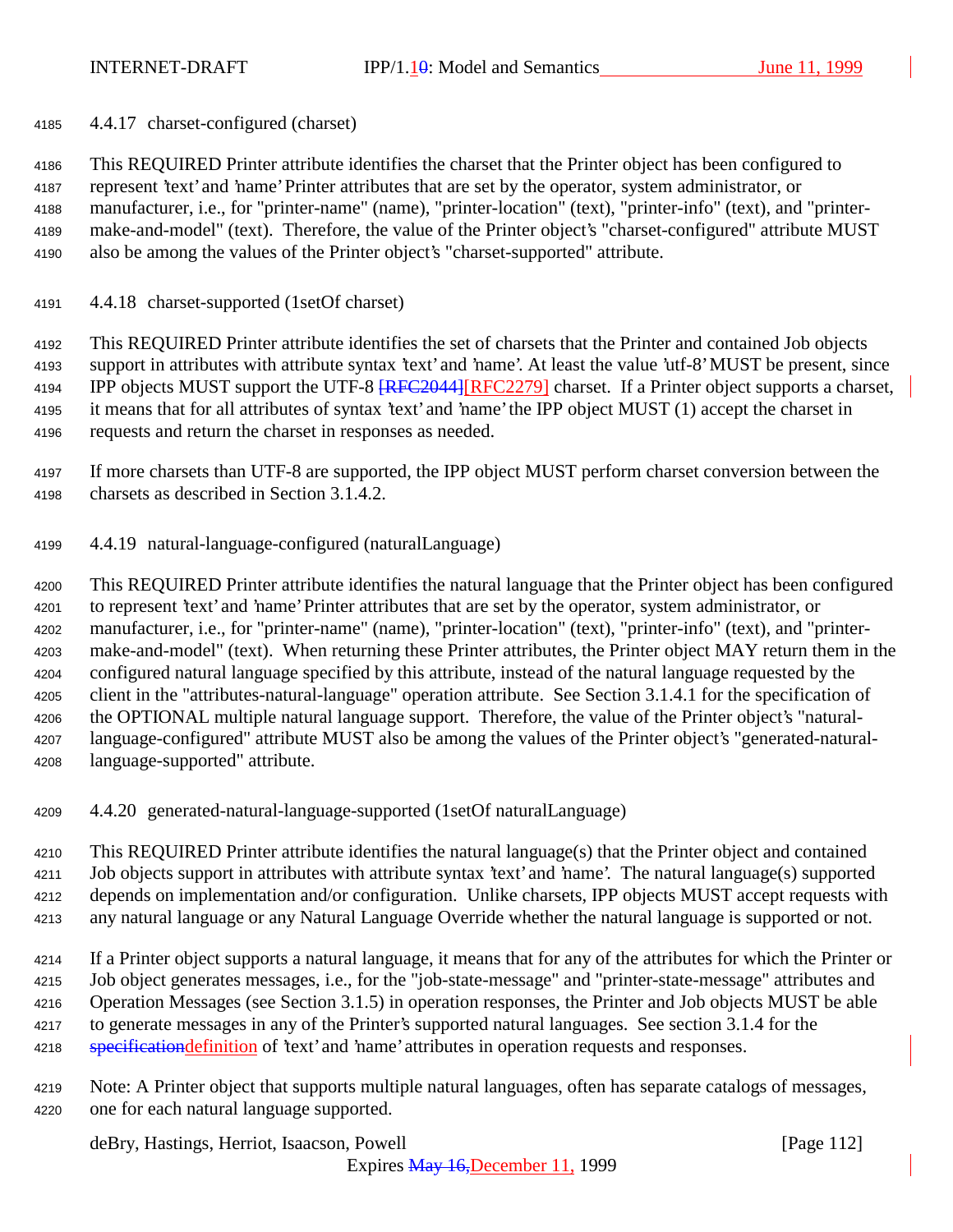4.4.21 document-format-default (mimeMediaType)

 This REQUIRED Printer attribute identifies the document format that the Printer object has been configured to assume if the client does not supply a "document-format" operation attribute in any of the operation requests that supply document data. The standard values for this attribute are Internet Media types (sometimes called MIME types). For further details see the description of the 'mimeMediaType' attribute syntax in Section 4.1.9.

4.4.22 document-format-supported (1setOf mimeMediaType)

 This REQUIRED Printer attribute identifies the set of document formats that the Printer object and contained Job objects can support. For further details see the description of the 'mimeMediaType' attribute syntax in Section 4.1.9.

4.4.23 printer-is-accepting-jobs (boolean)

 This REQUIRED Printer attribute indicates whether the printer is currently able to accept jobs, i.e., is accepting Print-Job, Print-URI, and Create-Job requests. If the value is 'true', the printer is accepting jobs. If the value is 'false', the Printer object is currently rejecting any jobs submitted to it. In this case, the Printer object returns the 'server-error-not-accepting-jobs' status code.

4236 Note: This value is independent of the "printer-state" and "printer-state-reasons" attributes because its value 4237 does not affect the current job; rather it affects future jobs. This attribute, when 'false', may causes the 4238 Printer to reject jobs even when the "printer-state" is 'idle' or, when 'true', it may causes the Printer object to 4239 accepts jobs even when the "printer-state" is 'stopped'.

4.4.24 queued-job-count (integer(0:MAX))

4241 This RECOMMENDEDREQUIRED Printer attribute contains a count of the number of jobs that are either 4242 'pending', 'processing', 'pending-held', or 'processing-stopped' and is set by the Printer object. **Issue 29** 

4.4.25 printer-message-from-operator (text(127))

 This Printer attribute provides a message from an operator, system administrator or "intelligent" process to indicate to the end user information or status of the printer, such as why it is unavailable or when it is expected to be available.

4.4.26 color-supported (boolean)

 This Printer attribute identifies whether the device is capable of any type of color printing at all, including highlight color. All document instructions having to do with color are embedded within the document PDL 4250 (none are external IPP attributes in  $\frac{IPP}{1.0}$ . IPP/1.1).

 Note: end-users are able to determine the nature and details of the color support by querying the "printer-more-info-manufacturer" Printer attribute.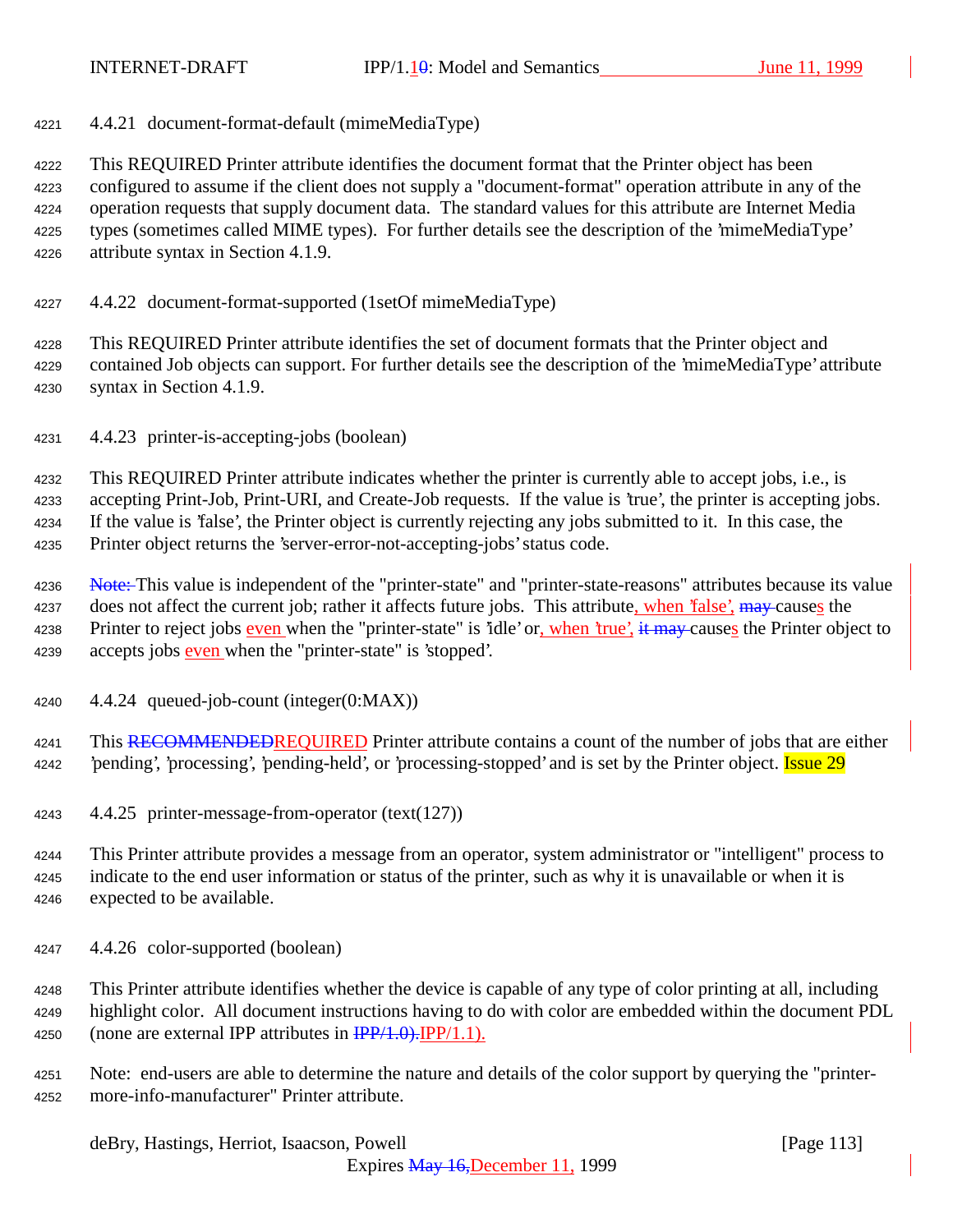| 4253                                         | 4.4.27 reference-uri-schemes-supported (1setOf uriScheme)                                                                                                                                                                                                                                                                                                                                                                                                                                                                                                                                                        |
|----------------------------------------------|------------------------------------------------------------------------------------------------------------------------------------------------------------------------------------------------------------------------------------------------------------------------------------------------------------------------------------------------------------------------------------------------------------------------------------------------------------------------------------------------------------------------------------------------------------------------------------------------------------------|
| 4254<br>4255<br>4256<br>4257                 | This Printer attribute specifies which URI schemes are supported for use in the "document-uri" operation<br>attribute of the Print-URI or Send-URI operation. If a Printer object supports these optional operations, it<br>MUST support the "reference-uri-schemes-supported" Printer attribute with at least the following schemed<br>URI value:                                                                                                                                                                                                                                                               |
| 4258<br>4259<br>4260                         | 'ftp': The Printer object will use an FTP 'get' operation as defined in RFC 2228 [RFC2228] using FTP<br>URLs as defined by [RFC2396] and [RFC2316].                                                                                                                                                                                                                                                                                                                                                                                                                                                              |
| 4261                                         | The Printer object MAY OPTIONALLY support other URI schemes (see section 4.1.6).                                                                                                                                                                                                                                                                                                                                                                                                                                                                                                                                 |
| 4262                                         | 4.4.28 pdl-override-supported (type2 keyword)                                                                                                                                                                                                                                                                                                                                                                                                                                                                                                                                                                    |
| 4263<br>4264                                 | This REQUIRED Printer attribute expresses the ability for a particular Printer implementation to either<br>attempt to override document data instructions with IPP attributes or not.                                                                                                                                                                                                                                                                                                                                                                                                                            |
| 4265                                         | This attribute takes on the following values:                                                                                                                                                                                                                                                                                                                                                                                                                                                                                                                                                                    |
| 4266<br>4267<br>4268<br>4269<br>4270         | - 'attempted': This value indicates that the Printer object attempts to make the IPP attribute values take<br>precedence over embedded instructions in the document data, however there is no guarantee.<br>- 'not-attempted': This value indicates that the Printer object makes no attempt to make the IPP attribute<br>values take precedence over embedded instructions in the document data.                                                                                                                                                                                                                |
| 4271<br>4272                                 | Section 15 contains a full description of how this attribute interacts with and affects other IPP attributes,<br>especially the "ipp-attribute-fidelity" attribute.                                                                                                                                                                                                                                                                                                                                                                                                                                              |
| 4273                                         | 4.4.29 printer-up-time (integer(1:MAX))                                                                                                                                                                                                                                                                                                                                                                                                                                                                                                                                                                          |
| 4274<br>4275<br>4276<br>4277<br>4278<br>4279 | This REQUIRED Printer attribute indicates the amount of time (in seconds) that this <b>Printer</b> instance of this<br>Printer implementation has been up and running. The value is a monotonically increasing value starting<br>from 1 when the Printer object is started-up (initialized, booted, etc.). This value is used to populate the<br>Event Time Job Description Job attributes "time-at-creation", "time-at-processing", and "time-at-<br>completed" (see section 4.3.14). These time values are all measured in seconds and all have meaning only<br>relative to this attribute, "printer-up-time". |
| 4280                                         | If the Printer object goes down at some value 'n', and comes back up, the implementation MAY:                                                                                                                                                                                                                                                                                                                                                                                                                                                                                                                    |
| 4281<br>4282<br>4283                         | 1. Know how long it has been down, and resume at some value greater than 'n', or<br>2. Restart from 1.                                                                                                                                                                                                                                                                                                                                                                                                                                                                                                           |
| 4284<br>4285<br>4286<br>4287<br>4288         | In other words, if the device or devices that the Printer object is representing are restarted or power cycled,<br>the Printer object MAY continue counting this value or MAY reset this value to 1 depending on<br>implementation. However, if the Printer object software ceases running, and restarts without knowing the<br>last value for "printer-up-time", the implementation MUST reset this value to 1. If this value is reset and<br>the Printer has persistent jobs, the Printer MUST reset the "time-at-xxx(integer) Event Time Job                                                                  |

deBry, Hastings, Herriot, Isaacson, Powell [Page 114]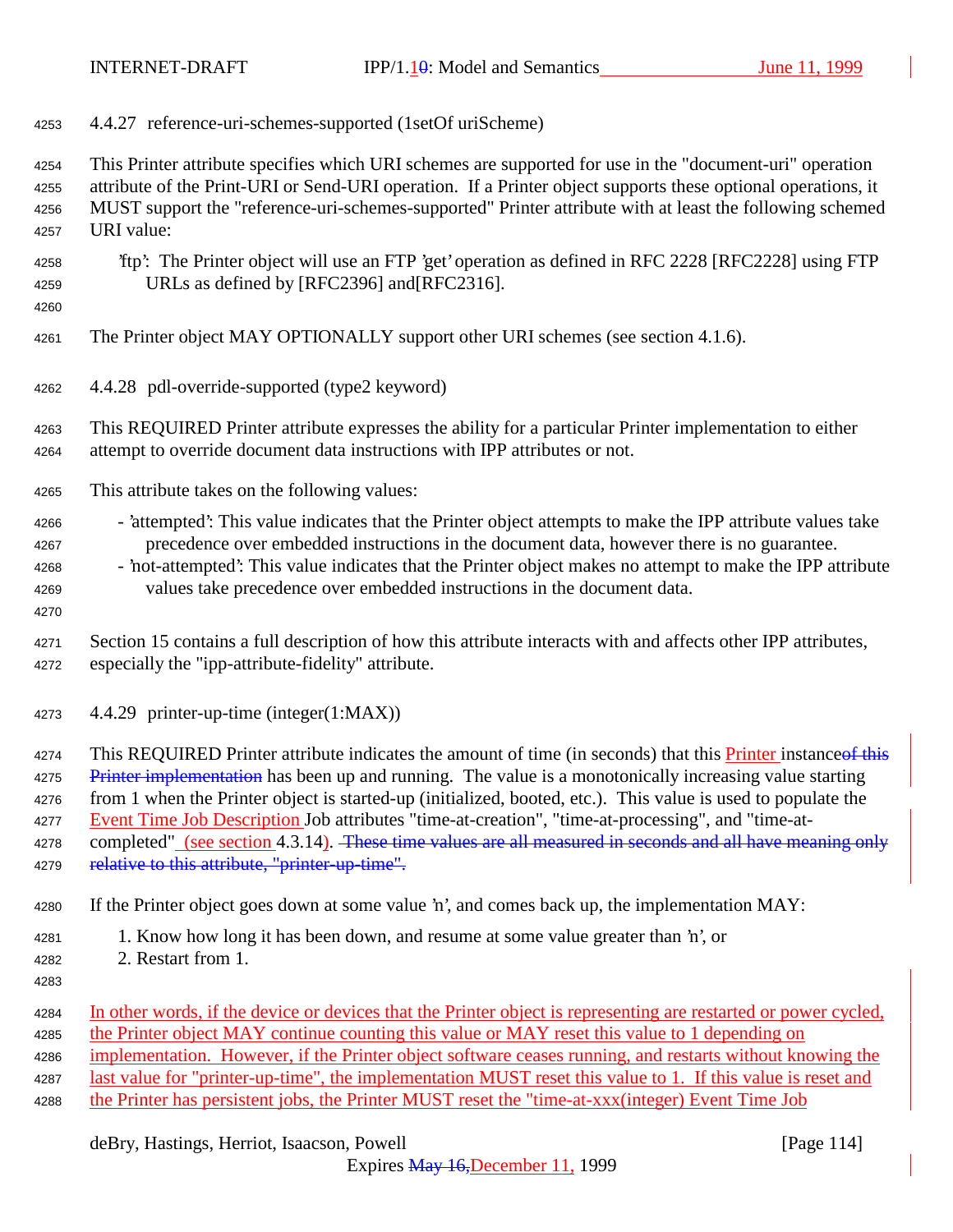| 4289 | Description attributes according to Section 4.3.14. Issue 17 In the first case, the Printer SHOULD not        |  |  |
|------|---------------------------------------------------------------------------------------------------------------|--|--|
| 4290 | tweak any existing related Job attributes ("time-at-creation", "time-at-processing", and "time-at-            |  |  |
| 4291 | eompleted"). In the second case, the Printer object SHOULD reset those attributes to 0. If a client queries a |  |  |
| 4292 | time related Job attribute and finds the value to be 0, the client MUST assume that the Job was submitted in  |  |  |
| 4293 | some life other than the Printer's current life. An implementation MAY use both implementation                |  |  |
| 4294 | alternatives, depending on warm versus cold start, respectively.                                              |  |  |
|      |                                                                                                               |  |  |
| 4295 | 4.4.30 printer-current-time (dateTime)                                                                        |  |  |
|      |                                                                                                               |  |  |
| 4296 | This Printer attribute indicates the current date and absolute wall clock time. If an implementation supports |  |  |
| 4297 | this attribute, then a client could calculate the absolute wall clock time each Job's This value is used to   |  |  |

4298 populate the Event Time Job Description attributes: "time-at-creation", "time-at-processing", and "time-at-

4299 completed" (see Section 4.3.14). attributes by using both "printer-up-time" and this attribute, "printer-4300 eurrent-time". If an implementation does not support this attribute, a client can only calculate the relative

4301 time of certain events based on the REQUIRED "printer-up-time" attribute.

<sup>4302</sup> The date and time is obtained on a "best efforts basis" and does not have to be that precise in order to work

<sup>4303</sup> in practice. A Printer implementation sets the value of this attribute by obtaining the date and time via

<sup>4304</sup> some implementation-dependent means, such as getting the value from a network time server, initialization

<sup>4305</sup> at time of manufacture, or setting by an administrator. See [IPP-IIG] for examples. If an implementation 4306 supports this attribute and the implementation knows that it has not yet been set to a correct value, then the

<sup>4307</sup> implementation MUST return the value of this attribute using the out-of-band 'no-value' meaning not 4308 configured. See the beginning of section 4.1. **Issue 17** 

<sup>4309</sup> The time zone of this attribute NEED NOT be the time zone used by people located near the Printer object <sup>4310</sup> or device. The client MUST NOT expect that the time zone of any received 'dateTime' value to be in the 4311 time zone of the client or in the time zone of the people located near the printer. **Issue 17** 

<sup>4312</sup> The client SHOULD display any dateTime attributes to the user in client local time by converting the

<sup>4313</sup> 'dateTime' value returned by the server to the time zone of the client, rather than using the time zone

- 4314 returned by the Printer in attributes that use the 'dateTime' attribute syntax. Issue 17
- <sup>4315</sup> 4.4.31 multiple-operation-time-out (integer(1:MAX))

 This Printer attributes identifies the minimum time (in seconds) that the Printer object waits for additional Send-Document or Send-URI operations to follow a still-open multi-document Job object before taking any recovery actions, such as the ones indicated in section 3.3.1. If the Printer object supports the Create-Job and Send-Document operations (see section 3.2.4 and 3.3.1), it MUST support this attribute.

<sup>4320</sup> It is RECOMMENDED that vendors supply a value for this attribute that is between 60 and 240 seconds. 4321 An implementation MAY allow a system administrator to set this attribute (by means outside this IPP/1.1) 4322 document). If so, the system administrator MAY be able to set values outside this range.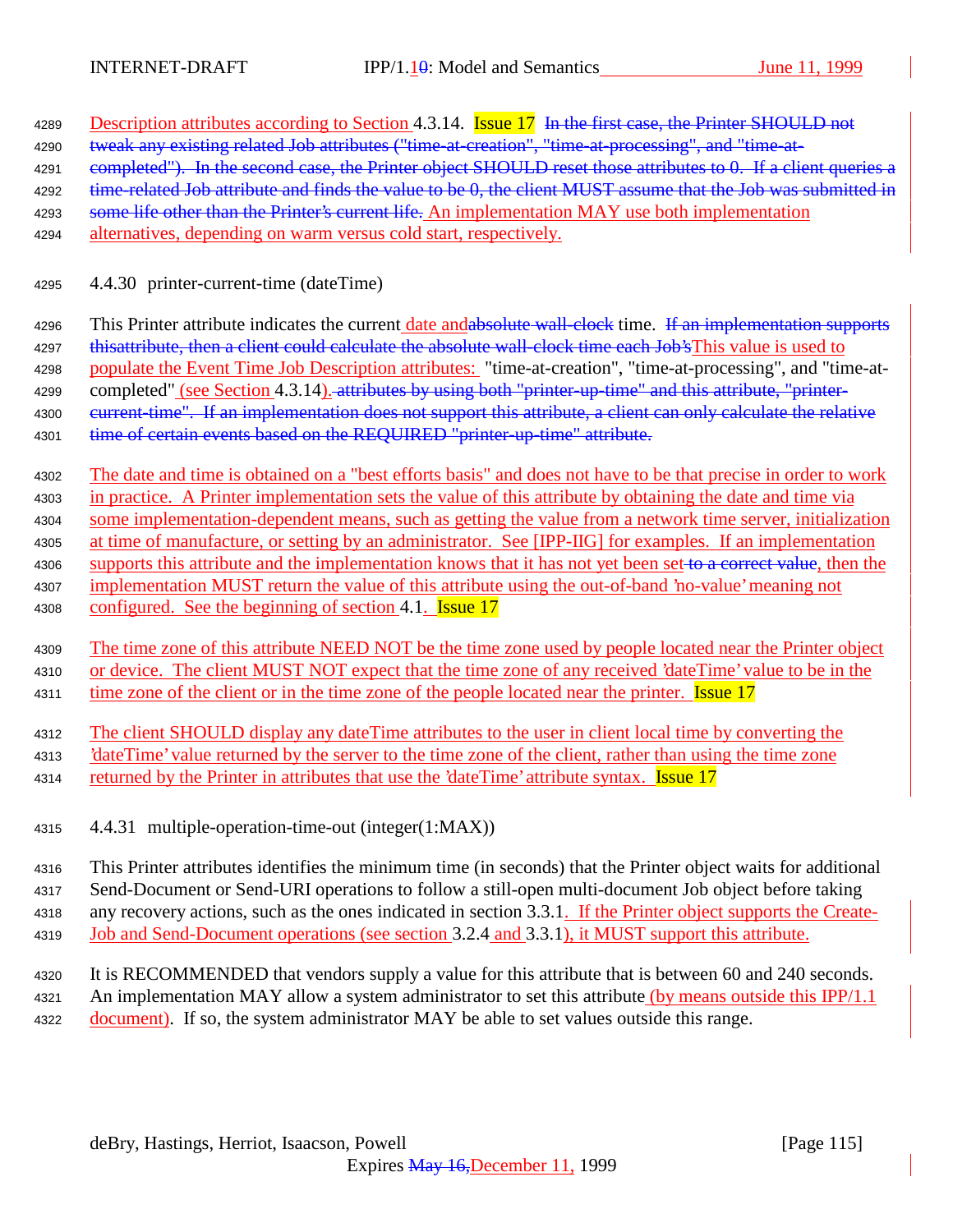4.4.32 compression-supported (1setOf type3 keyword)

 This REQUIRED Printer attribute identifies the set of supported compression algorithms for document data. Compression only applies to the document data; compression does not apply to the encoding of the IPP operation itself. The supported values are used to validate the client supplied "compression" operation 4327 attributes in Print-Job, Send-Document, and Send-URI requests. **Issue 28** 

- Standard values are :
- 'none': no compression is used.
- 'deflate': ZIP public domain inflate/deflate) compression technology
- 'gzip' GNU zip compression technology described in RFC 1952 [RFC1952].
- 'compress': UNIX compression technology
- 
- 4.4.33 job-k-octets-supported (rangeOfInteger(0:MAX))

 This Printer attribute specifies the upper and lower bounds of total sizes of jobs in K octets, i.e., in units of 1024 octets. The supported values are used to validate the client supplied "job-k-octets" operation attributes in create requests. The corresponding job description attribute "job-k-octets" is defined in section 4.3.17.1.

4.4.34 job-impressions-supported (rangeOfInteger(0:MAX))

 This Printer attribute specifies the upper and lower bounds for the number of impressions per job. The supported values are used to validate the client supplied "job-impressions" operation attributes in create requests. The corresponding job description attribute "job-impressions" is defined in section 4.3.17.2.

4.4.35 job-media-sheets-supported (rangeOfInteger(0:MAX))

 This Printer attribute specifies the upper and lower bounds for the number of media sheets per job. The supported values are used to validate the client supplied "job-media-sheets" operation attributes in create requests. The corresponding Job attribute "job-media-sheets" is defined in section 4.3.17.3.

4.4.36 pages-per-minute (integer(0:MAX))

 This Printer attributes specifies the nominal number of pages per minute to the nearest whole number which may be generated by this printer (e.g., simplex, black-and-white). This attribute is informative, not a

service guarantee. Generally, it is the value used in the marketing literature to describe the device.

- A value of 0 indicates a device that takes more than two minutes to process a page.
- 4.4.37 pages-per-minute-color (integer(0:MAX))

4352 This Printer attributes specifies the nominal number of pages per minute to the nearest whole number which

- may be generated by this printer when printing color (e.g., simplex, color). For purposes of this attribute,
- "color" means the same as for the "color-supported" attribute, namely, the device is capable of any type of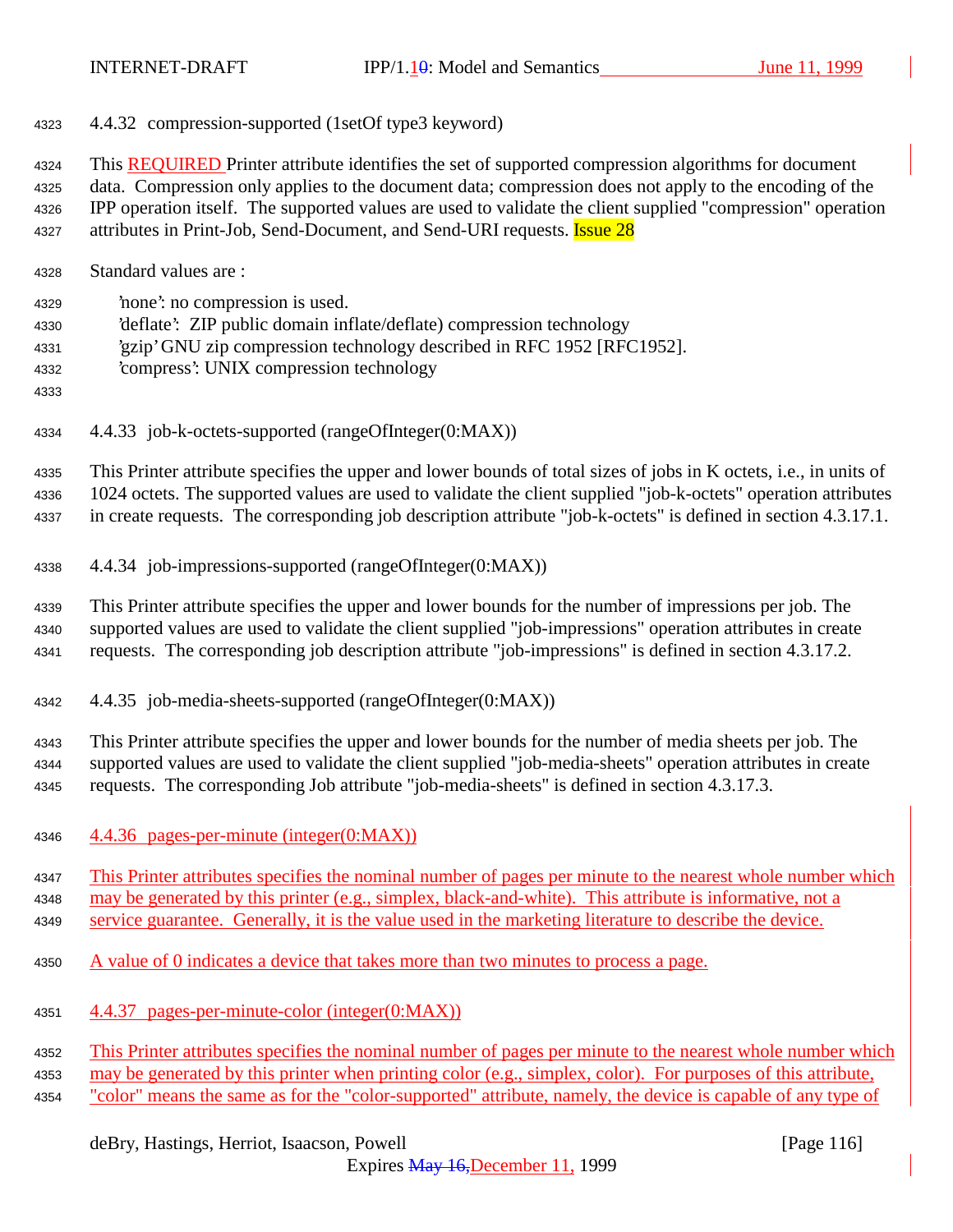| 4355 | color printing at all, including highlight color. This attribute is informative, not a service guarantee.      |
|------|----------------------------------------------------------------------------------------------------------------|
| 4356 | Generally, it is the value used in the marketing literature to describe the color capabilities of this device. |
| 4357 | A value of 0 indicates a device that takes more than two minutes to process a page.                            |
| 4358 | If a color device has several color modes, it MAY use the pages-per-minute value for this attribute that       |
| 4359 | corresponds to the mode that produces the highest number.                                                      |
| 4360 | Black and white only printers MUST NOT support this attribute. If this attribute is present, then the "color-  |
| 4361 | supported" Printer description attribute MUST be present and have a 'true' value.                              |

- <sup>4362</sup> The values of these two attributes returned by the Get-Printer-Attributes operation MAY be affected by the
- 4363 "document-format" attribute supplied by the client in the Get-Printer-Attributes request. In other words, the <sup>4364</sup> implementation MAY have different speeds depending on the document format being processed. See
- 4365 section 3.2.5.1 Get-Printer-Attributes.
- <sup>4366</sup> 5. Conformance

<sup>4367</sup> This section describes conformance issues and requirements. This document introduces model entities such <sup>4368</sup> as objects, operations, attributes, attribute syntaxes, and attribute values. These conformance sections <sup>4369</sup> describe the conformance requirements which apply to these model entities.

- <sup>4370</sup> 5.1 Client Conformance Requirements
- <sup>4371</sup> This section describes the conformance requirements for a client (see section 2.1), whether it be:
- <sup>4372</sup> 1. contained within software controlled by an end user, e.g. activated by the "Print" menu item in an <sup>4373</sup> application that sends IPP requests or
- 4374 2. the print server component that sends IPP requests to either an output device or another 4375 "downstream" print server. **Issue 4**

 A conforming client MUST support all REQUIRED operations as defined in this document. For each attribute included in an operation request, a conforming client MUST supply a value whose type and value syntax conforms to the requirements of the Model document as specified in Sections 3 and 4. A conforming client MAY supply any registered extensions and/or private extensions in an operation request, as long as they meet the requirements in Section 1.1.

 Otherwise, there are no conformance requirements placed on the user interfaces provided by IPP clients or their applications. For example, one application might not allow an end user to submit multiple documents per job, while another does. One application might first query a Printer object in order to supply a graphical user interface (GUI) dialogue box with supported and default values whereas a different implementation might not.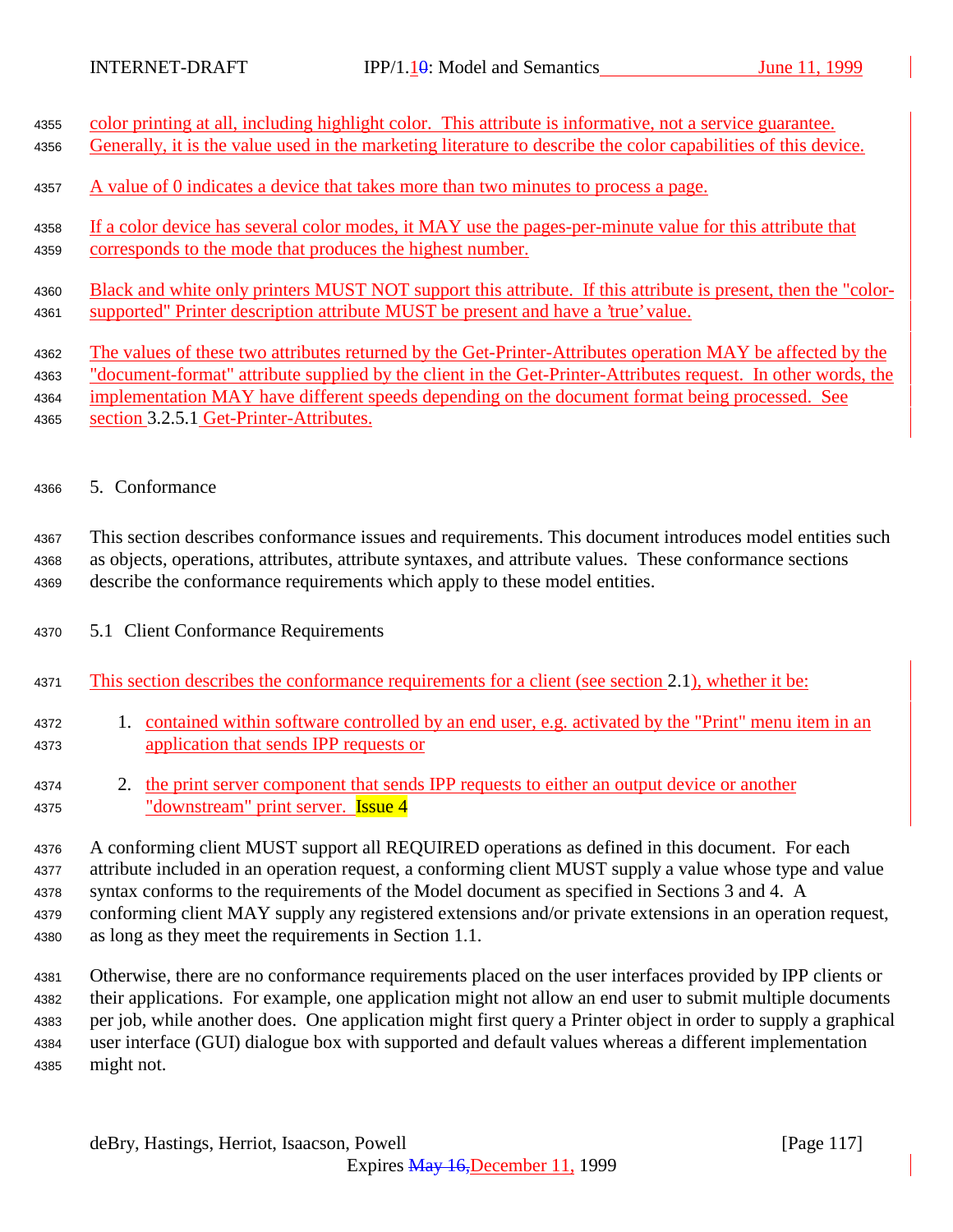<sup>4386</sup> When sending a request, an IPP client NEED NOT supply any attributes that are indicated as <sup>4387</sup> OPTIONALLY supplied by the client.

 A client MUST be able to accept any of the attribute syntaxes defined in Section 4.1, including their full range, that may be returned to it in a response from a Printer object. In particular for each attribute that the client supports whose attribute syntax is 'text', the client MUST accept and process both the 'textWithoutLanguage' and 'textWithLanguage' forms. Similarly, for each attribute that the client supports whose attribute syntax is 'name', the client MUST accept and process both the 'nameWithoutLanguage' and 'nameWithLanguage' forms. For presentation purposes, truncation of long attribute values is not recommended. A recommended approach would be for the client implementation to allow the user to scroll through long attribute values.

4396 A query response mayMAY contain attribute groups, attributes, attribute syntaxes, and values, and status 4397 codes that the client does not expect. Therefore, a client implementation MUST gracefully handle such 4398 responses and not refuse to inter-operate with a conforming Printer that is returning extended registered or 4399 private attributes and/orextensions, including attribute groups, attributes, attribute syntaxes. -attribute 4400 values, and status codes that conform to Section 1.1. Clients may choose to ignore any parameters, 4401 attributes, attribute syntaxes, or values that they do not understand. **Issue 25 and Issue 26** 

4402 While a client is sending data to a printer, it SHOULD do its best to prevent a channel from being closed by a lower layer when the channel is blocked (i.e. flow-controlled off) for whatever reason, e.g. 'out of paper' or 'job ahead hasn't freed up enough memory'. However, the layer that launched the print submission (e.g. an end user) MAY close the channel in order to cancel the job. When a client closes a channel, a Printer MAY print all or part of the received portion of the document. See the "Encoding and Transport" document 4407 [IPP-PRO] for more details. **Issue 4 and Issue 5** 

<sup>4408</sup> A client MUST support Client Authentication as defined in the IPP/1.1 Encoding and Transport document <sup>4409</sup> [IPP-PRO]. A client SHOULD support Operation Privacy and Server Authentication as defined in the 4410 IPP/1.1 Encoding and Transport document [IPP-PRO]. See also section 8 of this document. Issue 32

<sup>4411</sup> 5.2 IPP Object Conformance Requirements

4412 This section specifies the conformance requirements for conforming implementations with respect to of IPP 4413 objects (see section 2), operations, and attributes. These requirements apply to an IPP object whether it is:

- <sup>4414</sup> (1) an (embedded) device component that accepts IPP requests and controls the device or
- <sup>4415</sup> (2) a component of a print server that accepts IPP requests (where the print server control one or 4416 more networked devices using IPP or other protocols). **Issue 4**
- <sup>4417</sup> 5.2.1 Objects
- <sup>4418</sup> Conforming implementations MUST implement all of the model objects as defined in this 4419 specification document in the indicated sections:
- <sup>4420</sup> Section 2.1 Printer Object

deBry, Hastings, Herriot, Isaacson, Powell **contract and the Contract Contract Contract Contract Contract Contract Contract Contract Contract Contract Contract Contract Contract Contract Contract Contract Contract Contract**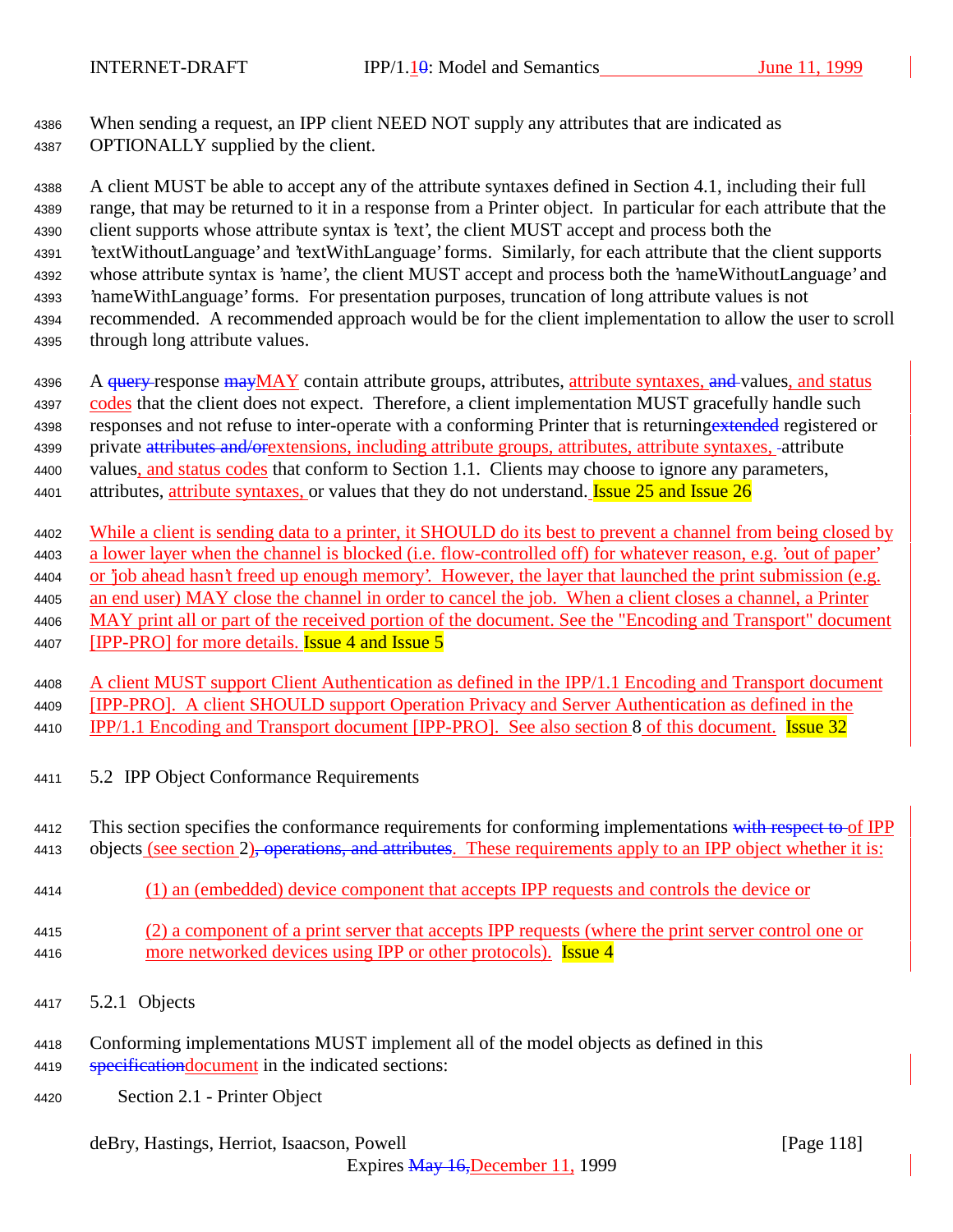- Section 2.2 Job Object
- 5.2.2 Operations

 Conforming IPP object implementations MUST implement all of the REQUIRED model operations, 4424 including REQUIRED responses, as defined in this **specification document** in the indicated sections:

| 4425 | For a Printer object:                  |                 |
|------|----------------------------------------|-----------------|
| 4426 | Print-Job (section 3.2.1)              | <b>REQUIRED</b> |
| 4427 | Print-URI (section 3.2.2)              | <b>OPTIONAL</b> |
| 4428 | Validate-Job (section 3.2.3)           | <b>REQUIRED</b> |
| 4429 | Create-Job (section 3.2.4)             | <b>OPTIONAL</b> |
| 4430 | Get-Printer-Attributes (section 3.2.5) | <b>REQUIRED</b> |
| 4431 | Get-Jobs (section 3.2.6)               | <b>REQUIRED</b> |
| 4432 | Pause-Printer (section 3.2.7)          | <b>OPTIONAL</b> |
| 4433 | Resume-Printer (section 3.2.8)         | <b>OPTIONAL</b> |
| 4434 | <u>Purge-Jobs (section 3.2.9)</u>      | <b>OPTIONAL</b> |
| 4435 |                                        |                 |
| 4436 | For a Job object:                      |                 |
| 4437 | Send-Document (section 3.3.1)          | <b>OPTIONAL</b> |
| 4438 | Send-URI (section 3.3.2)               | <b>OPTIONAL</b> |
| 4439 | Cancel-Job (section 3.3.3)             | <b>REQUIRED</b> |
| 4440 | Get-Job-Attributes (section 3.3.4)     | <b>REQUIRED</b> |
| 4441 | Hold-Job (section 3.3.5)               | <b>OPTIONAL</b> |
| 4442 | Release-Job (section 3.3.6)            | <b>OPTIONAL</b> |
| 4443 | Restart-Job (section 3.3.7)            | OPTIONAL        |

 Conforming IPP objects MUST support all REQUIRED operation attributes and all values of such attributes if so indicated in the description. Conforming IPP objects MUST ignore all unsupported or unknown operation attributes or operation attribute groups received in a request, but MUST reject a request that contains a supported operation attribute that contains an unsupported value.

 Conforming IPP objects MAY return operation responses that contain attributes groups, attributes names, attribute syntaxes, attribute values, and status codes that are extensions to this standard. The additional 4451 attribute groups MAY occur in any order. **Issue 26** 

- The following section on object attributes specifies the support required for object attributes.
- 5.2.3 IPP Object Attributes
- Conforming IPP objects MUST support all of the REQUIRED object attributes, as defined in this 4455 specification document in the indicated sections.
- If an object supports an attribute, it MUST support only those values specified in this document or through 4457 the extension mechanism described in section 5.2.4. It MAY support any non-empty subset of these values. That is, it MUST support at least one of the specified values and at most all of them.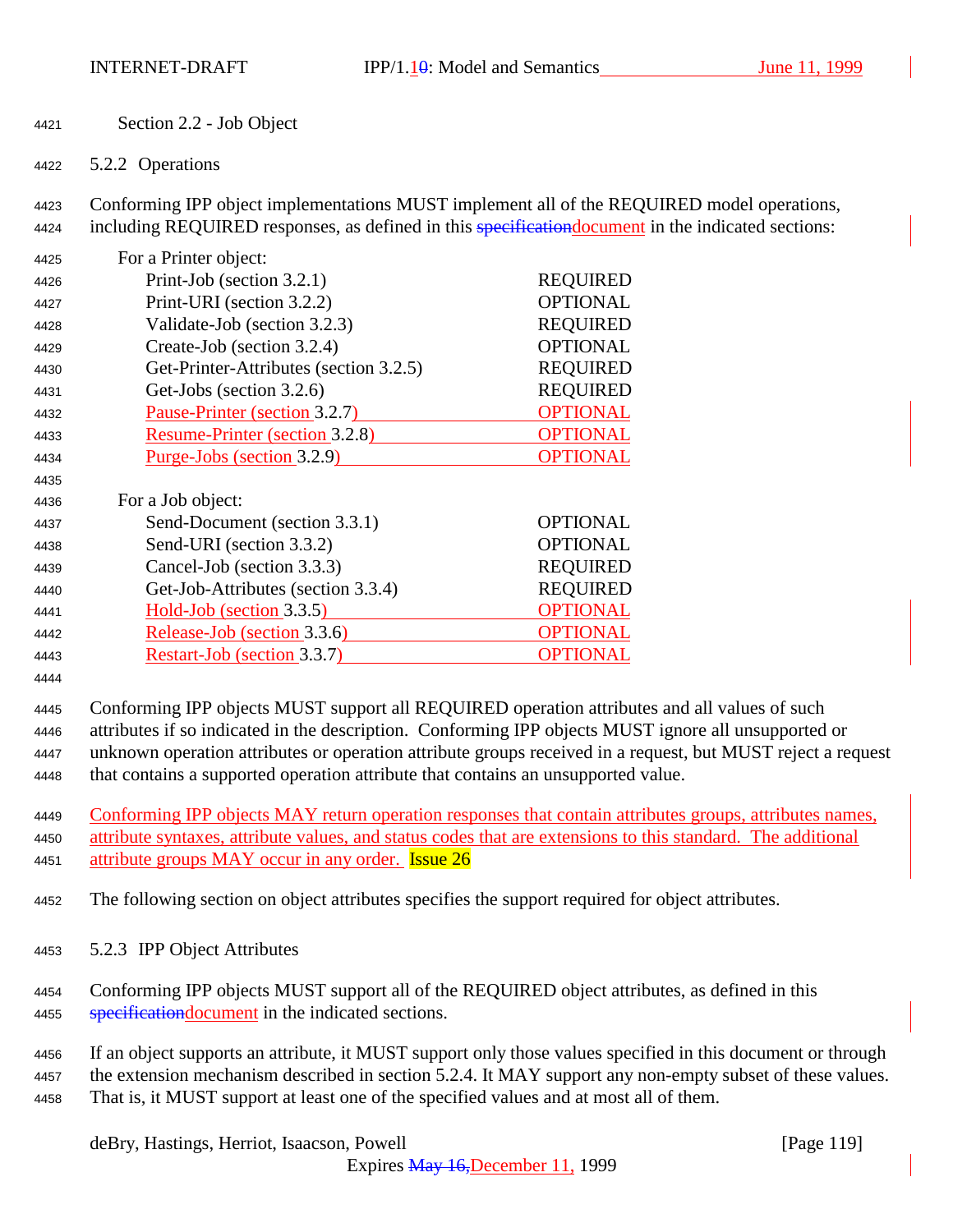5.2.4 Versions

 Clients MUST meet the conformance requirements for clients specified in this document and [IPP-PRO] and SHOULD also support version 1.0, i.e., SHOULD meet the conformance requirements for clients as specified in [RFC2566] and [RFC2565].

 IPP Printer and Job objects MUST meet the conformance requirements for IPP objects specified in this document and [IPP-PRO]. For interoperability with IPP/1.0 clients, IPP/1.1 objects SHOULD also meet the conformance requirements for IPP objects as specified in [RFC2566] and [RFC2565].

- Clients MUST send requests containing a "version-number" parameter with a '1.1' value and SHOULD try supplying alternate version numbers if they receive a 'server-error-version-not-supported' error return in a response.
- IPP objects MUST accept requests containing a "version-number" parameter with a '1.1' value (or reject the
- request if the operation is not supported). IPP objects SHOULD accept any request with the major version
- 4471  $\gamma$  '1' (or reject the request if the operation is not supported). See section 3.1.8. **ISSUE 36**
- 5.2.5 Extensions

 A conforming IPP object MAY support registered extensions and private extensions, as long as they meet the requirements specified in Section 1.1.

- For each attribute included in an operation response, a conforming IPP object MUST return a value whose type and value syntax conforms to the requirement of the Model document as specified in Sections 3 and 4.
- 5.2.6 Attribute Syntaxes

 An IPP object MUST be able to accept any of the attribute syntaxes defined in Section 4.1, including their full range, in any operation in which a client may supply attributes or the system administrator may 4480 configure attributes (by means outside the scope of  $\frac{IPP}{1.0}$ ). this IPP/1.1 document). In particular for each attribute that the IPP object supports whose attribute syntax is 'text', the IPP object MUST accept and process both the 'textWithoutLanguage' and 'textWithLanguage' forms. Similarly, for each attribute that the IPP object supports whose attribute syntax is 'name', the IPP object MUST accept and process both the 'nameWithoutLanguage' and 'nameWithLanguage' forms. Furthermore, an IPP object MUST return attributes to the client in operation responses that conform to the syntax specified in Section 4.1, including their full range if supplied previously by a client.

4487 5.2.7 Security **Issue 32** 

4488 An IPP Printer implementation MUST/SHOULD [which is to be determined in consultation with the Area 4489 <del>Director]</del> contain support for Client Authentication as defined in the IPP/1.1 Encoding and Transport document [IPP-PRO]. A Printer implementation MAY allow an administrator to configure the Printer so that all, some, or none of the users are authenticated. See also section 8 of this document.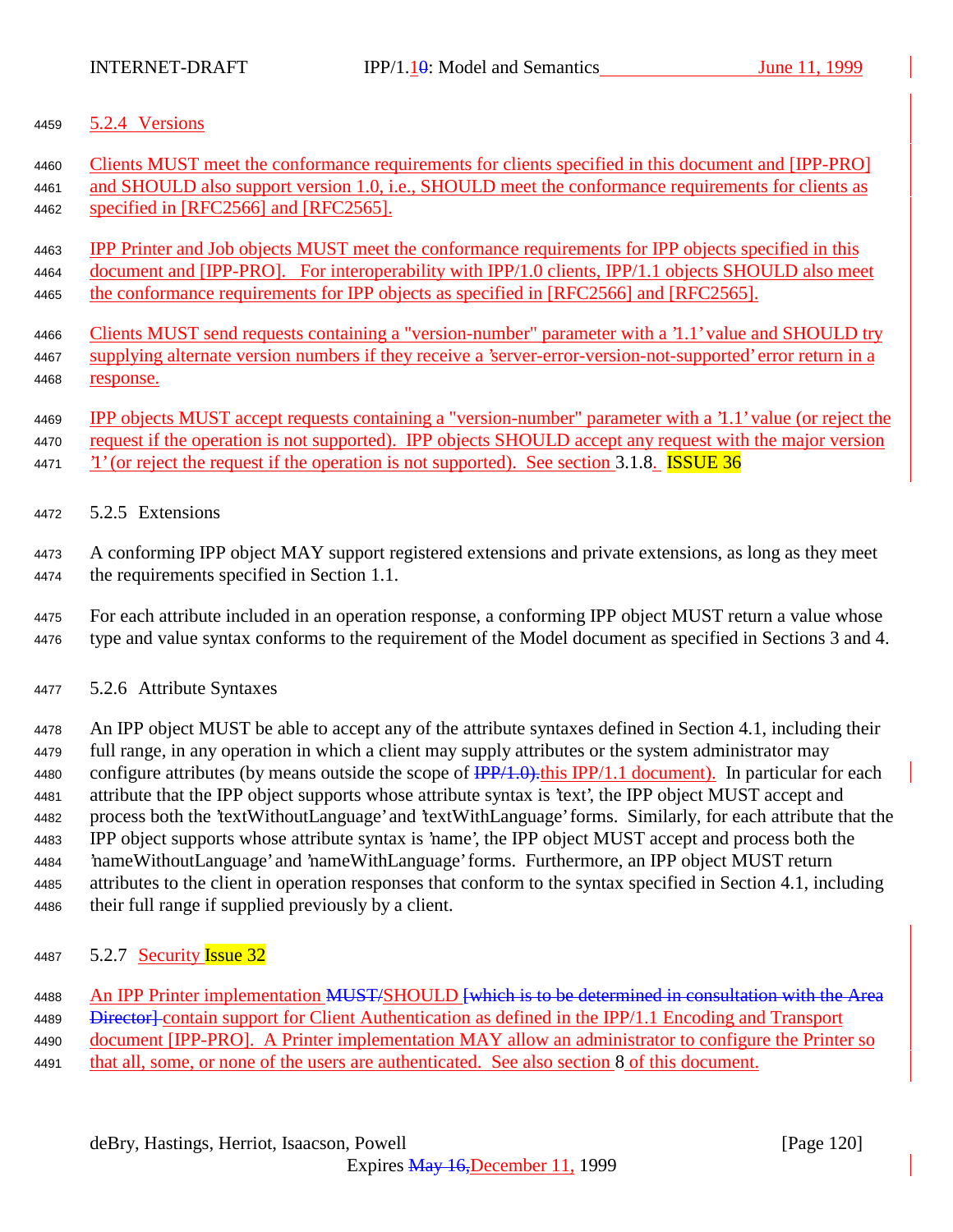| 4492 | An IPP Printer implementation SHOULD contain support for Operation Privacy and Server Authentication           |  |  |
|------|----------------------------------------------------------------------------------------------------------------|--|--|
| 4493 | as defined in the IPP/1.1 Encoding and Transport document [IPP-PRO]. A Printer implementation MAY              |  |  |
| 4494 | allow an administrator to configure the degree of support for Operation Privacy and Server Authentication.     |  |  |
| 4495 | See also section 8 of this document.                                                                           |  |  |
| 4496 | Security MUST NOT be compromised when a client supplies a lower "version-number" parameter in a                |  |  |
| 4497 | request. For example, if an IPP/1.1 conforming Printer object accepts version '1.0' requests and is            |  |  |
| 4498 | configured to enforce Digest Authentication, it MUST do the same for a version '1.0' request.                  |  |  |
| 4499 | 5.3 Charset and Natural Language Requirements                                                                  |  |  |
| 4500 | All clients and IPP objects MUST support the 'utf-8' charset as defined in section 4.1.7.                      |  |  |
| 4501 | IPP objects MUST be able to accept any client request which correctly uses the "attributes-natural-            |  |  |
| 4502 | language" operation attribute or the Natural Language Override mechanism on any individual attribute           |  |  |
| 4503 | whether or not the natural language is supported by the IPP object. If an IPP object supports a natural        |  |  |
| 4504 | language, then it MUST be able to translate (perhaps by table lookup) all generated 'text' or 'name' attribute |  |  |
| 4505 | values into one of the supported languages (see section 3.1.4). That is, the IPP object that supports a        |  |  |
| 4506 | natural language NEED NOT be a general purpose translator of any arbitrary 'text' or 'name' value supplied     |  |  |
| 4507 | by the client into that natural language. However, the object MUST be able to translate (automatically         |  |  |
| 4508 | generate) any of its own attribute values and messages into that natural language.                             |  |  |
| 4509 | <b>5.4Security Conformance Requirements</b>                                                                    |  |  |
| 4510 | Conforming IPP Printer objects MAY support Secure Socket Layer Version 3 (SSL3) [SSL] access, support          |  |  |
| 4511 | access without SSL3 or support both means of access.                                                           |  |  |
| 4512 | Conforming IPP clients SHOULD support SSL3 access and non-SSL3 access. Note: This client                       |  |  |
| 4513 | requirement to support both means that conforming IPP clients will be able to inter-operate with any IPP       |  |  |
| 4514 | Printer object.                                                                                                |  |  |
| 4515 | For a detailed discussion of security considerations and the IPP application security profile required for     |  |  |
| 4516 | SSL3 support, see section 8.                                                                                   |  |  |

<sup>4517</sup> 6. IANA Considerations (registered and private extensions)

<sup>4518</sup> This section describes how IPP can be extended to allow the following registered and private extensions to <sup>4519</sup> IPP:

- <sup>4520</sup> 1. keyword attribute values
- <sup>4521</sup> 2. enum attribute values
- <sup>4522</sup> 3. attributes
- <sup>4523</sup> 4. attribute syntaxes
- <sup>4524</sup> 5. operations

# deBry, Hastings, Herriot, Isaacson, Powell [Page 121]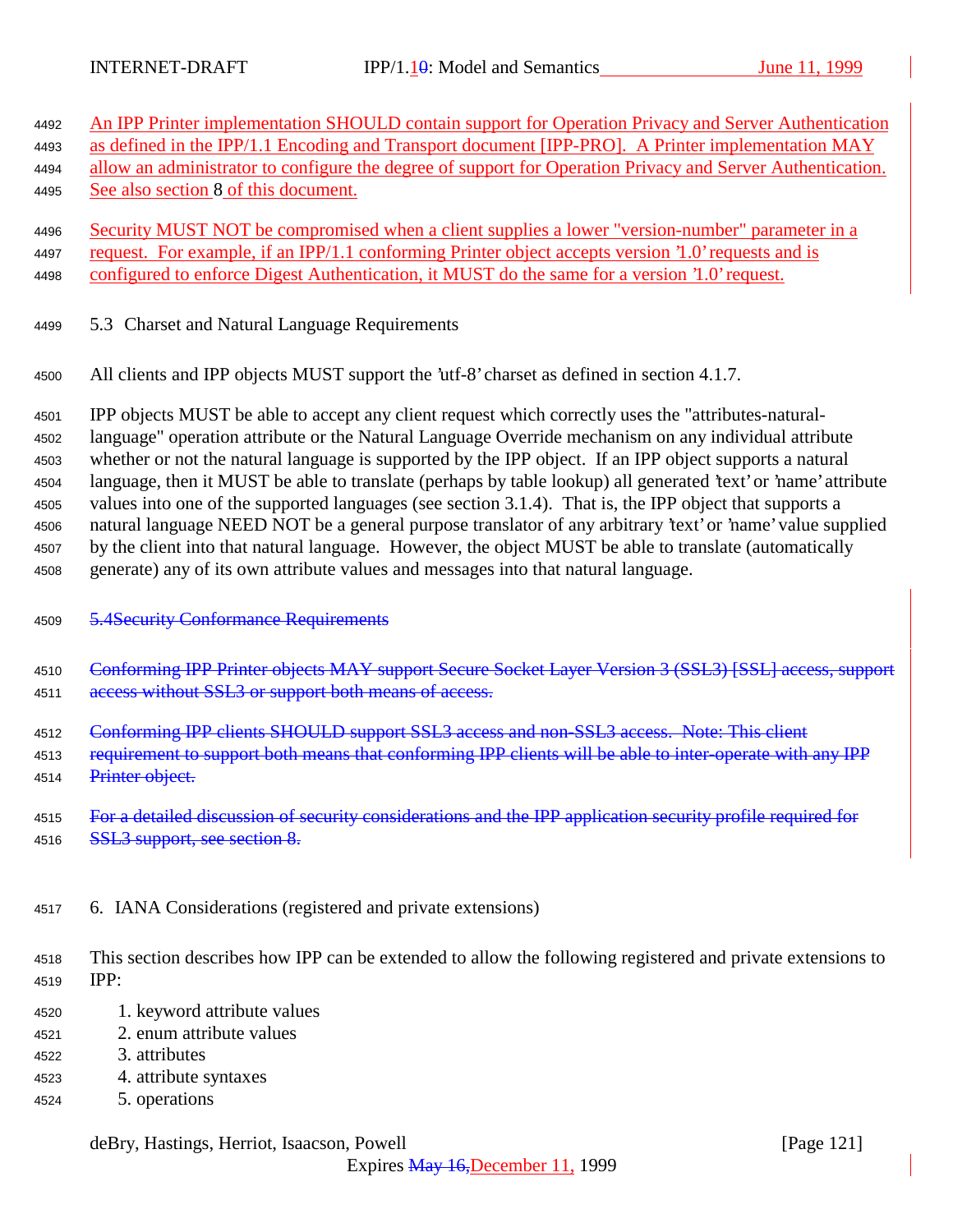INTERNET-DRAFT IPP/1.10: Model and Semantics June 11, 1999

| 6. attribute groups<br>4525 |  |
|-----------------------------|--|
|                             |  |

7. status codes

4528 Extensions registered for use with  $\frac{IPP}{1.0}$  are OPTIONAL for client and IPP object conformance to 4529 the **IPP/1.0IPP/1.1** Model specificationdocument.

 These extension procedures are aligned with the guidelines as set forth by the IESG [IANA-CON]. Section 11 describes how to propose new registrations for consideration. IANA will reject registration proposals that leave out required information or do not follow the appropriate format described in Section 11. IPP/1.1

may also be extended by an appropriate RFC that specifies any of the above extensions.

6.1 Typed 'keyword' and 'enum' Extensions

 IPP allows for 'keyword' and 'enum' extensions (see sections 4.1.2.3 and 4.1.4). This document uses prefixes to the 'keyword' and 'enum' basic attribute syntax type in order to communicate extra information to the reader through its name. This extra information is not represented in the protocol because it is unimportant to a client or Printer object. The list below describes the prefixes and their meaning.

## "type1": Thise IPP specification document must be revised to add a new keyword or a new enum. No private keywords or enums are allowed.

- "type2": Implementers can, at any time, add new keyword or enum values by proposing the complete specification to IANA:
- iana@iana.org

### IANA will forward the registration proposal to the IPP Designated Expert who will review the proposal with a mailing list that the Designated Expert keeps for this purpose. Initially, that list will be the mailing list used by the IPP WG:

ipp@pwg.org

# even after the IPP WG is disbanded as permitted by [IANA-CON]. The IPP Designated Expert is appointed by the IESG Area Director responsible for IPP, according to [IANA-CON].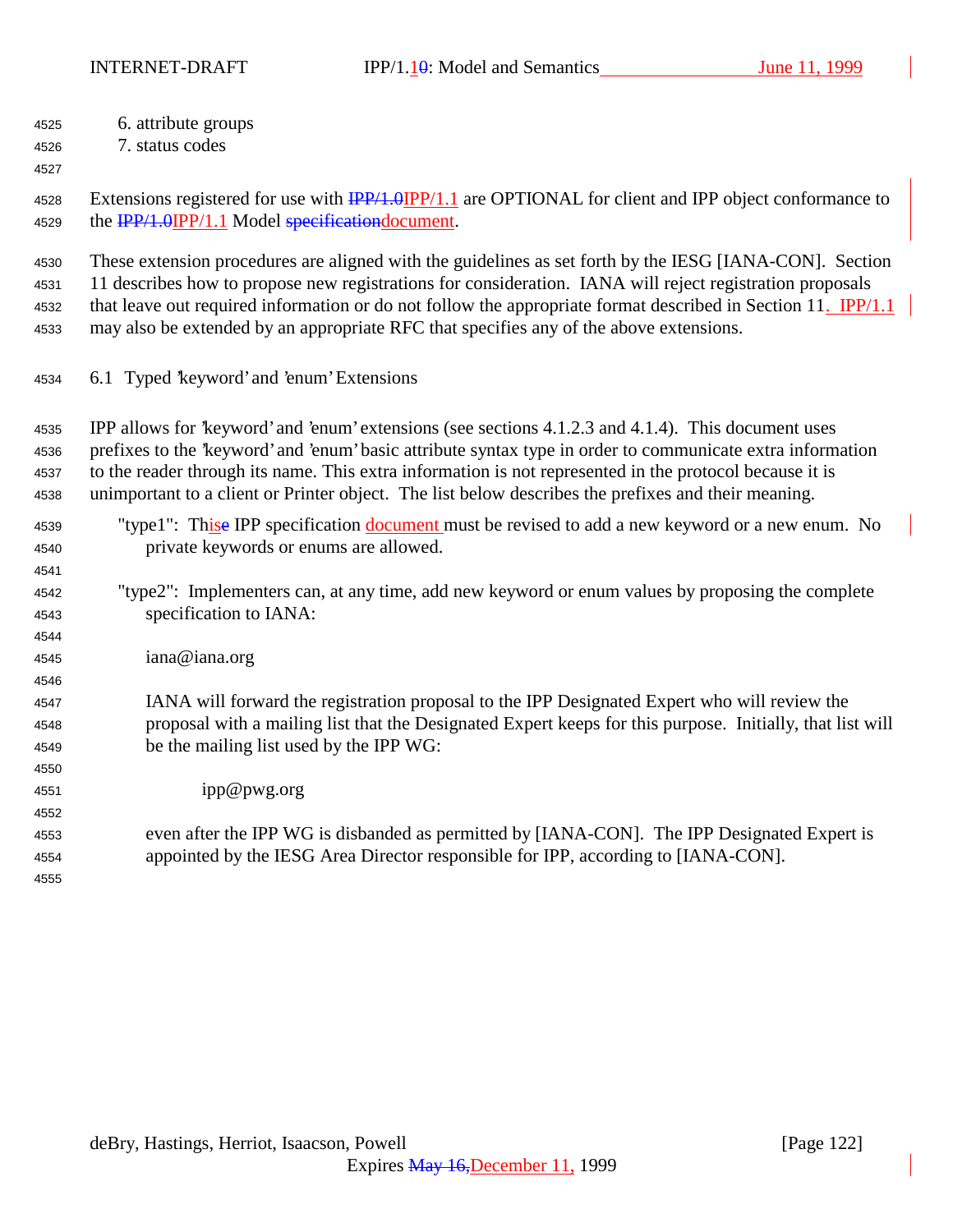| 4556                                                 | When a type2 keyword or enum is approved, the IPP Designated Expert becomes the point of                                                                                                                                                                                                                                                                                                                               |
|------------------------------------------------------|------------------------------------------------------------------------------------------------------------------------------------------------------------------------------------------------------------------------------------------------------------------------------------------------------------------------------------------------------------------------------------------------------------------------|
| 4557                                                 | contact for any future maintenance that might be required for that registration.                                                                                                                                                                                                                                                                                                                                       |
| 4558<br>4559<br>4560<br>4561<br>4562<br>4563<br>4564 | "type3": Implementers can, at any time, add new keyword and enum values by submitting the complete<br>specification to IANA as for type2 who will forward the proposal to the IPP Designated Expert.<br>While no additional technical review is required, the IPP Designated Expert may, at his/her<br>discretion, forward the proposal to the same mailing list as for type2 registrations for advice and<br>comment. |
| 4565<br>4566<br>4567                                 | When a type3 keyword or enum is approved by the IPP Designated Expert, the original proposer<br>becomes the point of contact for any future maintenance that might be required for that registration.                                                                                                                                                                                                                  |
| 4568                                                 | For type2 and type3 keywords, the proposer includes the name of the keyword in the registration proposal                                                                                                                                                                                                                                                                                                               |
| 4569                                                 | and the name is part of the technical review.                                                                                                                                                                                                                                                                                                                                                                          |
| 4570                                                 | After type2 and type3 enums specifications are approved, the IPP Designated Expert in consultation with                                                                                                                                                                                                                                                                                                                |
| 4571                                                 | IANA assigns the next available enum number for each enum value.                                                                                                                                                                                                                                                                                                                                                       |
| 4572                                                 | IANA will publish approved type2 and type3 keyword and enum attributes value registration specifications                                                                                                                                                                                                                                                                                                               |
| 4573                                                 | in:                                                                                                                                                                                                                                                                                                                                                                                                                    |
| 4574                                                 | ftp.isi.edu/iana/assignments/ipp/attribute-values/xxx/yyy.txt                                                                                                                                                                                                                                                                                                                                                          |
| 4575                                                 | where xxx is the attribute name that specifies the initial values and yyy.txt is a descriptive file name that                                                                                                                                                                                                                                                                                                          |
| 4576                                                 | contains one or more enums or keywords approved at the same time. For example, if several additional                                                                                                                                                                                                                                                                                                                   |
| 4577                                                 | enums for stapling are approved for use with the "finishings" attribute (and "finishings-default" and                                                                                                                                                                                                                                                                                                                  |
| 4578                                                 | "finishings-supported" attributes), IANA will publish the additional values in the file:                                                                                                                                                                                                                                                                                                                               |
| 4579                                                 | ftp.isi.edu/iana/assignments/ipp/attribute-values/finishings/stapling.txt-                                                                                                                                                                                                                                                                                                                                             |
| 4580                                                 | Note: Some attributes are defined to be: 'type3 keywords'   'name' which allows for attribute values to be                                                                                                                                                                                                                                                                                                             |
| 4581                                                 | extended by a site administrator with administrator defined names. Such names are not registered with                                                                                                                                                                                                                                                                                                                  |
| 4582                                                 | IANA.                                                                                                                                                                                                                                                                                                                                                                                                                  |
| 4583                                                 | By definition, each of the three types above assert some sort of registry or review process in order for                                                                                                                                                                                                                                                                                                               |
| 4584                                                 | extensions to be considered valid. Each higher numbered level $(1, 2, 3)$ tends to be decreasingly less                                                                                                                                                                                                                                                                                                                |
| 4585                                                 | stringent than the previous level. Therefore, any typeN value MAY be registered using a process for some                                                                                                                                                                                                                                                                                                               |
| 4586                                                 | typeM where M is less than N, however such registration is NOT REQUIRED. For example, a type3 value                                                                                                                                                                                                                                                                                                                    |
| 4587                                                 | MAY be registered in a type 1 manner (by being included in a future version of an IPP specification),                                                                                                                                                                                                                                                                                                                  |
| 4588                                                 | however, it is NOT REQUIRED.                                                                                                                                                                                                                                                                                                                                                                                           |
| 4589                                                 | This specification document defines keyword and enum values for all of the above types, including type3                                                                                                                                                                                                                                                                                                                |
| 4590                                                 | keywords.                                                                                                                                                                                                                                                                                                                                                                                                              |
| 4591                                                 | For private (unregistered) keyword extensions, implementers SHOULD use keywords with a suitable                                                                                                                                                                                                                                                                                                                        |
| 4592                                                 | distinguishing prefix, such as "xxx-" where xxx is the (lowercase) fully qualified company name registered                                                                                                                                                                                                                                                                                                             |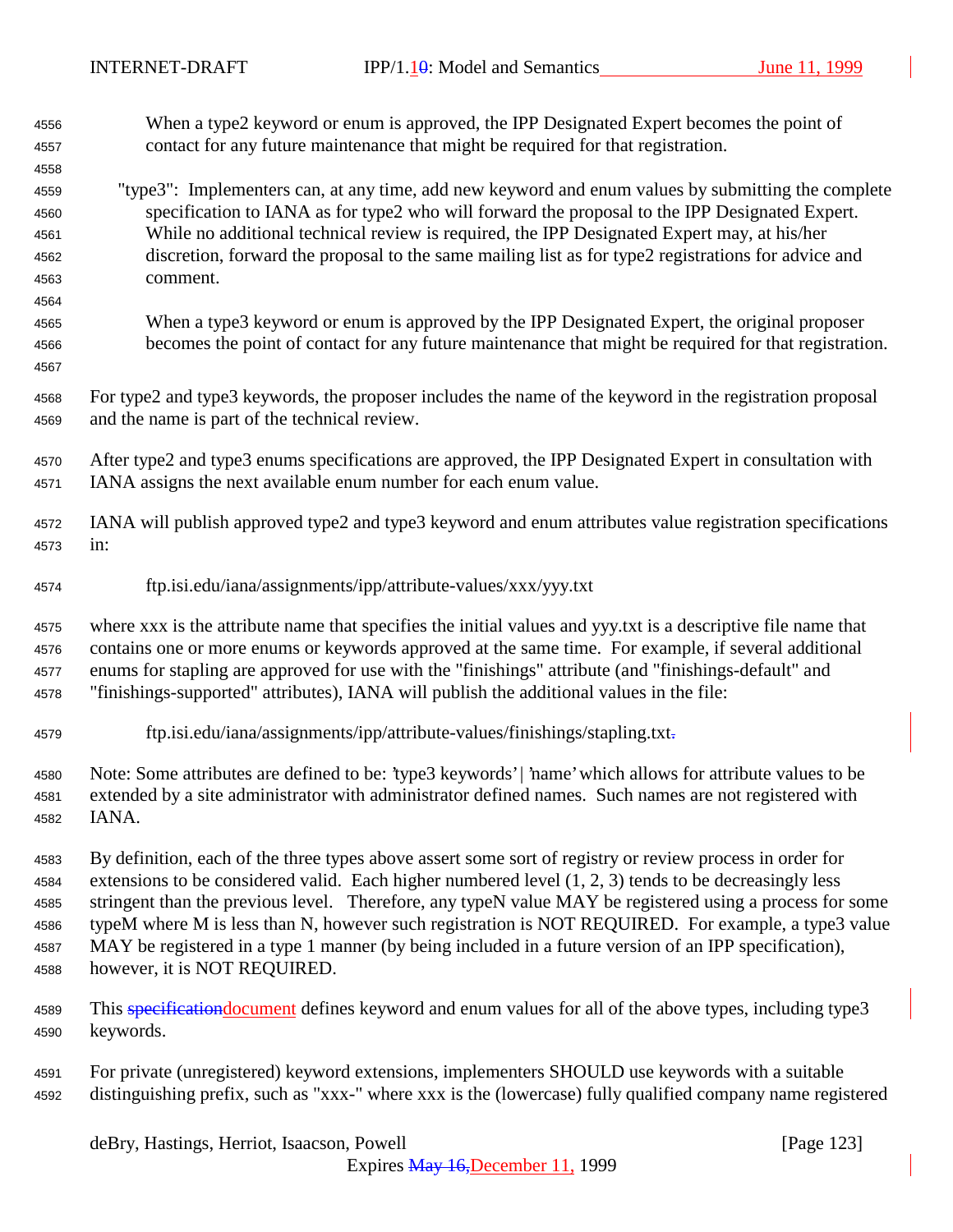with IANA for use in domain names [RFC1035]. For example, if the company XYZ Corp. had obtained the domain name "XYZ.com", then a private keyword 'abc' would be: 'xyz.com-abc'.

 Note: RFC 1035 [RFC1035] indicates that while upper and lower case letters are allowed in domain names, no significance is attached to the case. That is, two names with the same spelling but different case are to be treated as if identical. Also, the labels in a domain name must follow the rules for ARPANET host names: They must start with a letter, end with a letter or digit, and have as interior characters only letters, digits, and hyphen. Labels must be 63 characters or less. Labels are separated by the "." character.

- For private (unregistered) enum extension, implementers MUST use values in the reserved integer range which is 2\*\*30 to 2\*\*31-1.
- 6.2 Attribute Extensibility

 Attribute names are type2 keywords. Therefore, new attributes may be registered and have the same status as attributes in this document by following the type2 extension rules. For private (unregistered) attribute extensions, implementers SHOULD use keywords with a suitable distinguishing prefix as described in Section 6.1.

- IANA will publish approved attribute registration specifications as separate files:
- ftp.isi.edu/iana/assignments/ipp/attributes/xxx-yyy.txt
- where "xxx-yyy" is the new attribute name.

 If a new Printer object attribute is defined and its values can be affected by a specific document format, its specification needs to contain the following sentence:

 "The value of this attribute returned in a Get-Printer-Attributes response MAY depend on the "document-format" attribute supplied (see Section 3.2.5.1)."

 If the specification does not, then its value in the Get-Printer-Attributes response MUST NOT depend on the "document-format" supplied in the request. When a new Job Template attribute is registered, the value of the Printer attributes MAY vary with "document-format" supplied in the request without the specification having to indicate so.

6.3 Attribute Syntax Extensibility

 Attribute syntaxes are like type2 enums. Therefore, new attribute syntaxes may be registered and have the same status as attribute syntaxes in this document by following the type2 extension rules described in 4621 Section 6.1. The value codes that identify each of the attribute syntaxes are assigned in the Encoding and 4622 <del>Transport</del> "Encoding and Transport" specificationdocument [IPP-PRO], including a designated range for private, experimental use.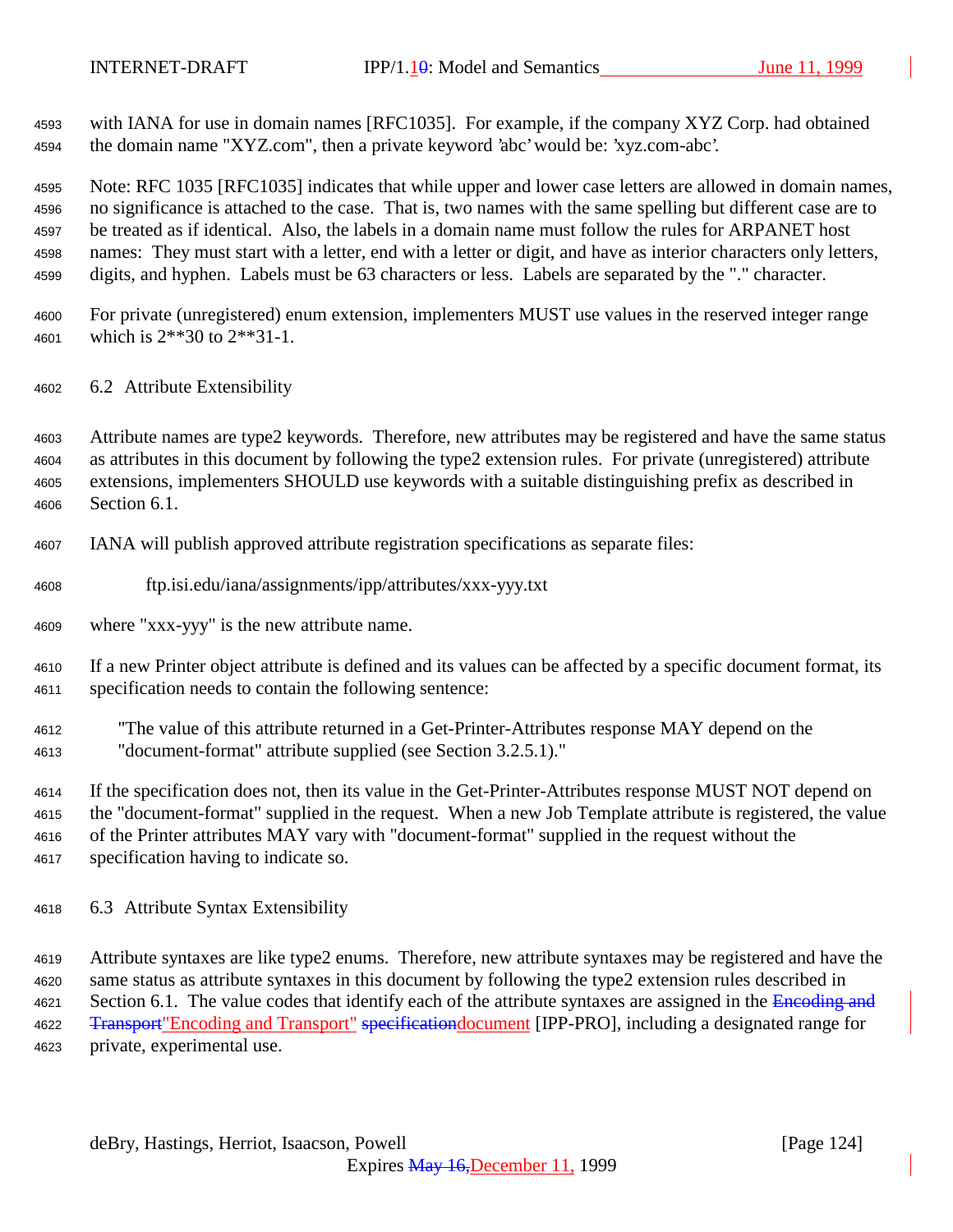| 4624<br>4625<br>4626         | For attribute syntaxes, the IPP Designated Expert in consultation with IANA assigns the next attribute<br>syntax code in the appropriate range as specified in [IPP-PRO]. IANA will publish approved attribute<br>syntax registration specifications as separate files:                                                                                                                                  |
|------------------------------|----------------------------------------------------------------------------------------------------------------------------------------------------------------------------------------------------------------------------------------------------------------------------------------------------------------------------------------------------------------------------------------------------------|
| 4627                         | ftp.isi.edu/iana/assignments/ipp/attribute-syntaxes/xxx-yyy.txt                                                                                                                                                                                                                                                                                                                                          |
| 4628                         | where 'xxx-yyy' is the new attribute syntax name.                                                                                                                                                                                                                                                                                                                                                        |
| 4629                         | 6.4 Operation Extensibility                                                                                                                                                                                                                                                                                                                                                                              |
| 4630<br>4631<br>4632<br>4633 | Operations may also be registered following the type2 procedures described in Section 6.1, though major<br>new operations will usually be done by a new standards track RFC that augments this document. For<br>private (unregistered) operation extensions, implementers MUST use the range for the "operation-id" in<br>requests specified in Section 4.4.15 "operations-supported" Printer attribute. |
| 4634<br>4635<br>4636         | For operations, the IPP Designated Expert in consultation with IANA assigns the next operation-id code as<br>specified in Section 4.4.15. IANA will publish approved operation registration specifications as separate<br>files:                                                                                                                                                                         |
| 4637                         | ftp.isi.edu/iana/assignments/ipp/operations/Xxx-Yyy.txt                                                                                                                                                                                                                                                                                                                                                  |
| 4638                         | where "Xxx-Yyy" is the new operation name.                                                                                                                                                                                                                                                                                                                                                               |
| 4639                         | 6.5 Attribute Groups                                                                                                                                                                                                                                                                                                                                                                                     |
| 4640<br>4641                 | Attribute groups passed in requests and responses may be registered following the type2 procedures<br>described in Section 6.1. The tags that identify each of the attribute groups are assigned in [IPP-PRO].                                                                                                                                                                                           |
| 4642<br>4643<br>4644         | For attribute groups, the IPP Designated Expert in consultation with IANA assigns the next attribute group<br>tag code in the appropriate range as specified in [IPP-PRO]. IANA will publish approved attribute group<br>registration specifications as separate files:                                                                                                                                  |
| 4645                         | ftp.isi.edu/iana/assignments/ipp/attribute-group-tags/xxx-yyy-tag.txt                                                                                                                                                                                                                                                                                                                                    |
| 4646                         | where 'xxx-yyy-tag' is the new attribute group tag name.                                                                                                                                                                                                                                                                                                                                                 |
| 4647                         | 6.6 Status Code Extensibility                                                                                                                                                                                                                                                                                                                                                                            |
| 4648<br>4649                 | Operation status codes may also be registered following the type2 procedures described in Section 6.1. The<br>values for status codes are allocated in ranges as specified in Section 14 for each status code class:                                                                                                                                                                                     |
| 4650<br>4651<br>4652<br>4653 | "informational" - Request received, continuing process<br>"successful" - The action was successfully received, understood, and accepted<br>"redirection" - Further action must be taken in order to complete the request<br>"client-error" - The request contains bad syntax or cannot be fulfilled                                                                                                      |
|                              |                                                                                                                                                                                                                                                                                                                                                                                                          |

# deBry, Hastings, Herriot, Isaacson, Powell [Page 125]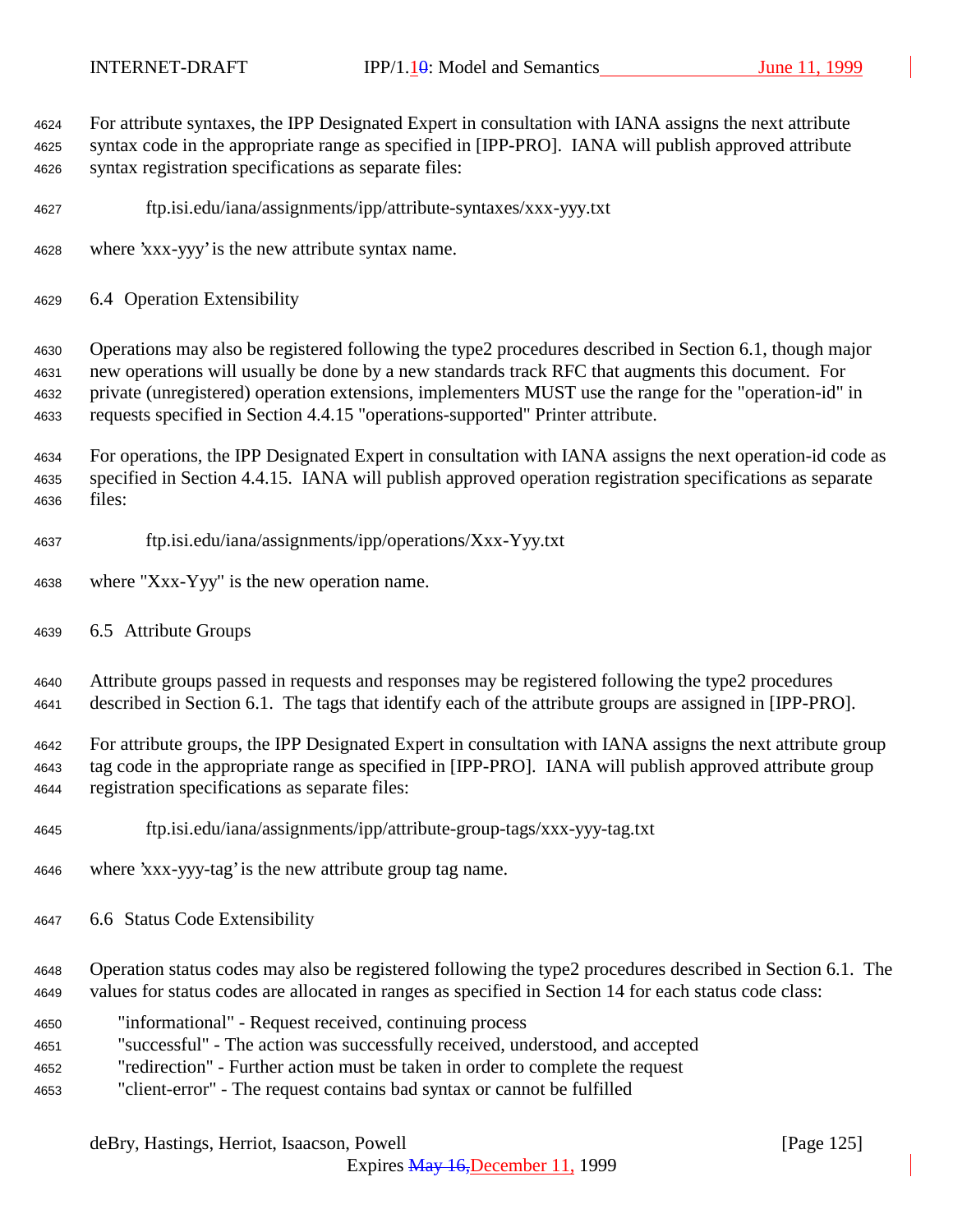| "server-error" - The IPP object failed to fulfill an apparently valid request<br>4654 |  |  |  |
|---------------------------------------------------------------------------------------|--|--|--|
|---------------------------------------------------------------------------------------|--|--|--|

 For private (unregistered) operation status code extensions, implementers MUST use the top of each range as specified in Section 13.

 For operation status codes, the IPP Designated Expert in consultation with IANA assigns the next status code in the appropriate class range as specified in Section 13. IANA will publish approved status code registration specifications as separate files:

- ftp.isi.edu/iana/assignments/ipp/status-codes/xxx-yyy.txt
- where "xxx-yyy" is the new operation status code keyword.
- 6.7 Registration of MIME types/sub-types for document-formats

 The "document-format" attribute's syntax is 'mimeMediaType'. This means that valid values are Internet Media Types (see Section 4.1.9). RFC 2045 [RFC2045] defines the syntax for valid Internet media types. IANA is the registry for all Internet media types.

6.8 Registration of charsets for use in 'charset' attribute values

 The "attributes-charset" attribute's syntax is 'charset'. This means that valid values are charsets names. When a charset in the IANA registry has more than one name (alias), the name labeled as "(preferred MIME name)", if present, MUST be used (see Section 4.1.7). IANA is the registry for charsets following

the procedures of [RFC2278].

- 7. Internationalization Considerations
- Some of the attributes have values that are text strings and names which are intended for human

 understanding rather than machine understanding (see the 'text' and 'name' attribute syntaxes in Sections 4.1.1 and 4.1.2).

- In each operation request, the client
- identifies the charset and natural language of the request which affects each supplied 'text' and 'name' attribute value, and
- requests the charset and natural language for attributes returned by the IPP object in operation responses (as described in Section 3.1.4.1).
- 

 In addition, the client MAY separately and individually identify the Natural Language Override of a supplied 'text' or 'name' attribute using the 'textWithLanguage' and 'nameWithLanguage' technique described section 4.1.1.2 and 4.1.2.2 respectively.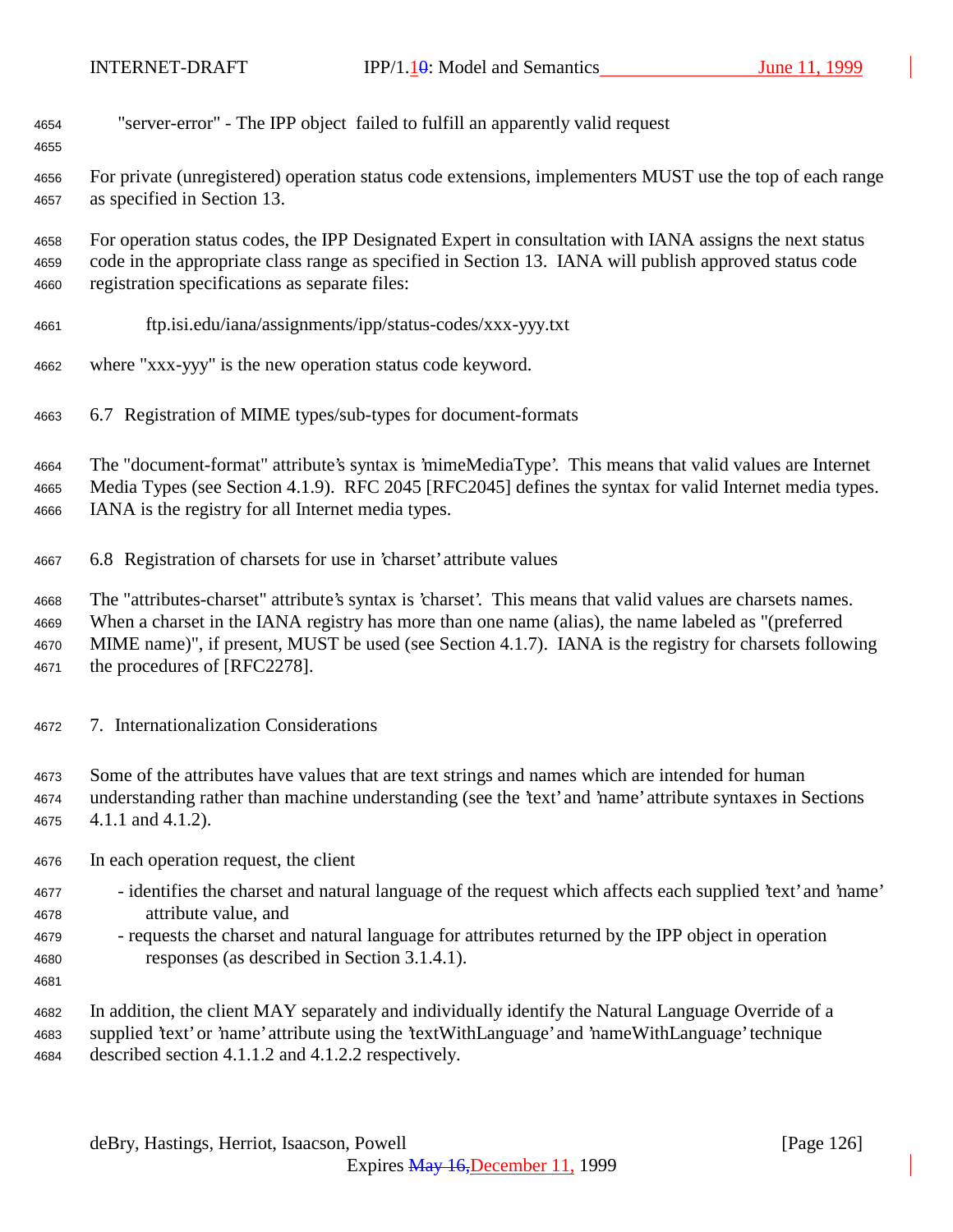4685 All IPP objects MUST support the UTF-8  $RFC2044$  [RFC2279] charset in all 'text' and 'name' attributes supported. If an IPP object supports more than the UTF-8 charset, the object MUST convert between them in order to return the requested charset to the client according to Section 3.1.4.2. If an IPP object supports more than one natural language, the object SHOULD return 'text' and 'name' values in the natural language requested where those values are generated by the Printer (see Section 3.1.4.1).

 For Printers that support multiple charsets and/or multiple natural languages in 'text' and 'name' attributes, different jobs may have been submitted in differing charsets and/or natural languages. All responses MUST be returned in the charset requested by the client. However, the Get-Jobs operation uses the 'textWithLanguage' and 'nameWithLanguage' mechanism to identify the differing natural languages with each job attribute returned.

 The Printer object also has configured charset and natural language attributes. The client can query the Printer object to determine the list of charsets and natural languages supported by the Printer object and what the Printer object's configured values are. See the "charset-configured", "charset-supported", "natural- language-configured", and "generated-natural-language-supported" Printer description attributes for more details.

 The "charset-supported" attributed identifies the supported charsets. If a charset is supported, the IPP object MUST be capable of converting to and from that charset into any other supported charset. In many cases, an IPP object will support only one charset and it MUST be the UTF-8 charset.

 The "charset-configured" attribute identifies the one supported charset which is the native charset given the current configuration of the IPP object (administrator defined).

 The "generated-natural-language-supported" attribute identifies the set of supported natural languages for generated messages; it is not related to the set of natural languages that must be accepted for client supplied 'text' and 'name' attributes. For client supplied 'text' and 'name' attributes, an IPP object MUST accept ALL supplied natural languages. Just because a Printer object is currently configured to support 'en-us' natural language does not mean that the Printer object should reject a job if the client supplies a job name that is in 'fr-ca'.

The "natural-language-configured" attribute identifies the one supported natural language for generated

 messages which is the native natural language given the current configuration of the IPP object (administrator defined).

 Attributes of type 'text' and 'name' are populated from different sources. These attributes can be categorized into following groups (depending on the source of the attribute):

- 1. Some attributes are supplied by the client (e.g., the client supplied "job-name", "document-name", and "requesting-user-name" operation attributes along with the corresponding Job object's "job- name" and "job-originating-user-name" attributes). The IPP object MUST accept these attributes in any natural language no matter what the set of supported languages for generated messages
- 2. Some attributes are supplied by the system administrator (e.g., the Printer object's "printer-name" and "printer-location" attributes). These too can be in any natural language. If the natural language for these attributes is different than what a client requests, then they must be reported using the Natural Language Override mechanism.

deBry, Hastings, Herriot, Isaacson, Powell [Page 127]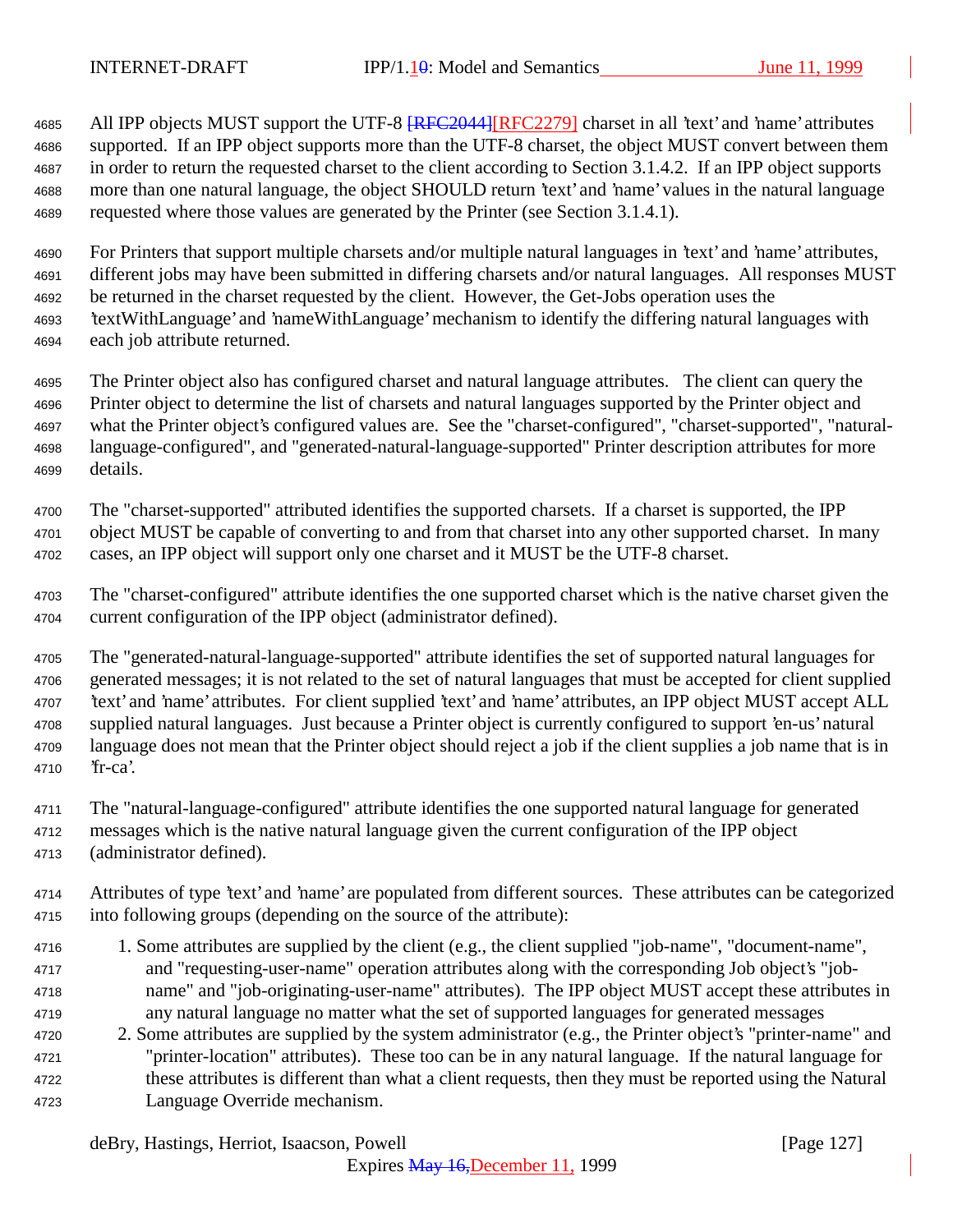- <sup>4724</sup> 3. Some attributes are supplied by the device manufacturer (e.g., the Printer object's "printer-make-and-<sup>4725</sup> model" attribute). These too can be in any natural language. If the natural language for these <sup>4726</sup> attributes is different than what a client requests, then they must be reported using the Natural <sup>4727</sup> Language Override mechanism.
- <sup>4728</sup> 4. Some attributes are supplied by the operator (e.g., the Job object's "job-message-from-operator" <sup>4729</sup> attribute). These too can be in any natural language. If the natural language for these attributes is <sup>4730</sup> different than what a client requests, then they must be reported using the Natural Language <sup>4731</sup> Override mechanism.
- <sup>4732</sup> 5. Some attributes are generated by the IPP object (e.g., the Job object's "job-state-message" attribute, <sup>4733</sup> the Printer object's "printer-state-message" attribute, and the "status-message" operation attribute). <sup>4734</sup> These attributes can only be in one of the "generated-natural-language-supported" natural <sup>4735</sup> languages. If a client requests some natural language for these attributes other than one of the <sup>4736</sup> supported values, the IPP object SHOULD respond using the value of the "natural-language-<sup>4737</sup> configured" attribute (using the Natural Language Override mechanism if needed).
- 4738

<sup>4739</sup> The 'text' and 'name' attributes specified in this version of this document (additional ones will be registered <sup>4740</sup> according to the procedures in Section 1.1) are:

| Attributes                                | Source                                  |  |
|-------------------------------------------|-----------------------------------------|--|
|                                           |                                         |  |
| <b>Operation Attributes:</b>              |                                         |  |
| job-name (name)                           | client                                  |  |
| document-name (name)                      | client                                  |  |
| requesting-user-name (name)               | client                                  |  |
| status-message                            | Job or Printer object                   |  |
| Job Template Attributes:                  |                                         |  |
| job-hold-until (keyword   name)           | client matches administrator-configured |  |
| job-hold-until-default (keyword   name)   | client matches administrator-configured |  |
| job-hold-until-supported (keyword   name) | client matches administrator-configured |  |
| job-sheets (keyword   name)               | client matches administrator-configured |  |
| job-sheets-default (keyword   name)       | client matches administrator-configured |  |
| job-sheets-supported (keyword   name)     | client matches administrator-configured |  |
| media (keyword   name)                    | client matches administrator-configured |  |
| media-default (keyword   name)            | client matches administrator-configured |  |
| media-supported (keyword   name)          | client matches administrator-configured |  |
| media-ready (keyword   name)              | client matches administrator-configured |  |
| <b>Job Description Attributes:</b>        |                                         |  |
| job-name (name)                           | client or Printer object                |  |
| job-originating-user-name (name)          | Printer object                          |  |
| job-state-message (text)                  | Job or Printer object                   |  |
| output-device-assigned (name(127))        | administrator                           |  |
| job-message-from-operator (text(127))     | operator                                |  |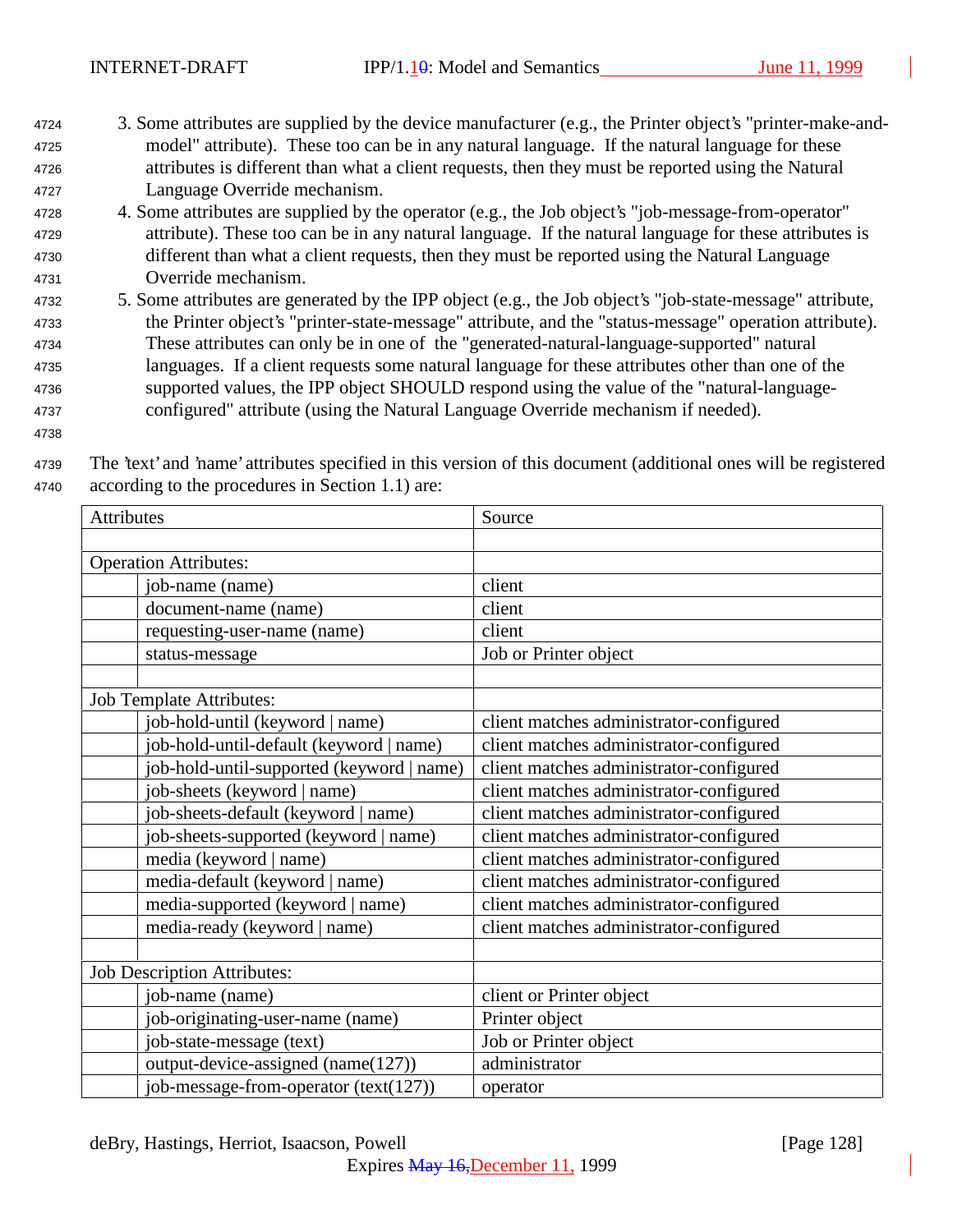| <b>Printer Description Attributes:</b> |                                           |                               |
|----------------------------------------|-------------------------------------------|-------------------------------|
|                                        | printer-name (name $(127)$ )              | administrator                 |
|                                        | printer-location (text(127))              | administrator                 |
|                                        | printer-info $(text(127))$                | administrator                 |
|                                        | printer-make-and-model $(text(127))$      | administrator or manufacturer |
|                                        | printer-state-message (text)              | Printer object                |
|                                        | printer-message-from-operator (text(127)) | operator                      |

#### <sup>4741</sup> 8. Security Considerations

4742 Some IPP objects MAY be deployed over protocol stacks that support Secure Socket Layer Version 3

4743 (SSL3) [SSL]. Note: SSL3 is not an IETF standards track specification. Other IPP objects MAY be

4744 deployed over protocol stacks that do not support SSL3. Some IPP objects MAY be deployed over both

4745 types of protocol stacks. Those IPP objects that support SSL3, are capable of supporting mutual

4746 authentication as well as privacy of messages via multiple encryption schemes. An important point about

4747 security related information for SSL3 access to an IPP object, is that the security-related parameters

4748 (authentication, encryption keys, etc.) are "out-of-band" to the actual IPP protocol.

 It is difficult to anticipate the security risks that might exist in any given IPP environment. For example, if IPP is used within a given corporation over a private network, the risks of exposing document data may be low enough that the corporation will choose not to use encryption on that data. However, if the connection between the client and the IPP object is over a public network, the client may wish to protect the content of the information during transmission through the network with encryption.

 Furthermore, the value of the information being printed may vary from one IPP environment to the next. Printing payroll checks, for example, would have a different value than printing public information from a file. There is also the possibly of denial-of-service attacks, but denial-of-service attacks against printing resources are not well understood and there is no published precedents regarding this scenario.

 Once the authenticated identity of the requester has been supplied to the IPP object, the object uses that identity to enforce any authorization policy that might be in place. For example, one site's policy might be that only the job owner is allowed to cancel a job. The details and mechanisms to set up a particular access 4765 control policy are not part of  $\frac{IPP}{1.0}$ ,  $\frac{IPP}{1.1}$ , and must be established via some other type of administrative or access control framework. However, there are operation status codes that allow an IPP server to return information back to a client about any potential access control violations for an IPP object.

<sup>4768</sup> During a create operation, the client's identity is recorded in the Job object in an implementation-defined <sup>4769</sup> attribute. This information can be used to verify a client's identity for subsequent operations on that Job

<sup>4749</sup> An IPP object that does not support SSL3 MAY elect to support a transport layer that provides other 4750 security mechanisms. For example, in a mapping of IPP over HTTP/1.1 [IPP-PRO], if the IPP object does 4751 not support SSL3, HTTP still allows for client authentication using Digest Access Authentication (DAA) 4752 [RFC2069].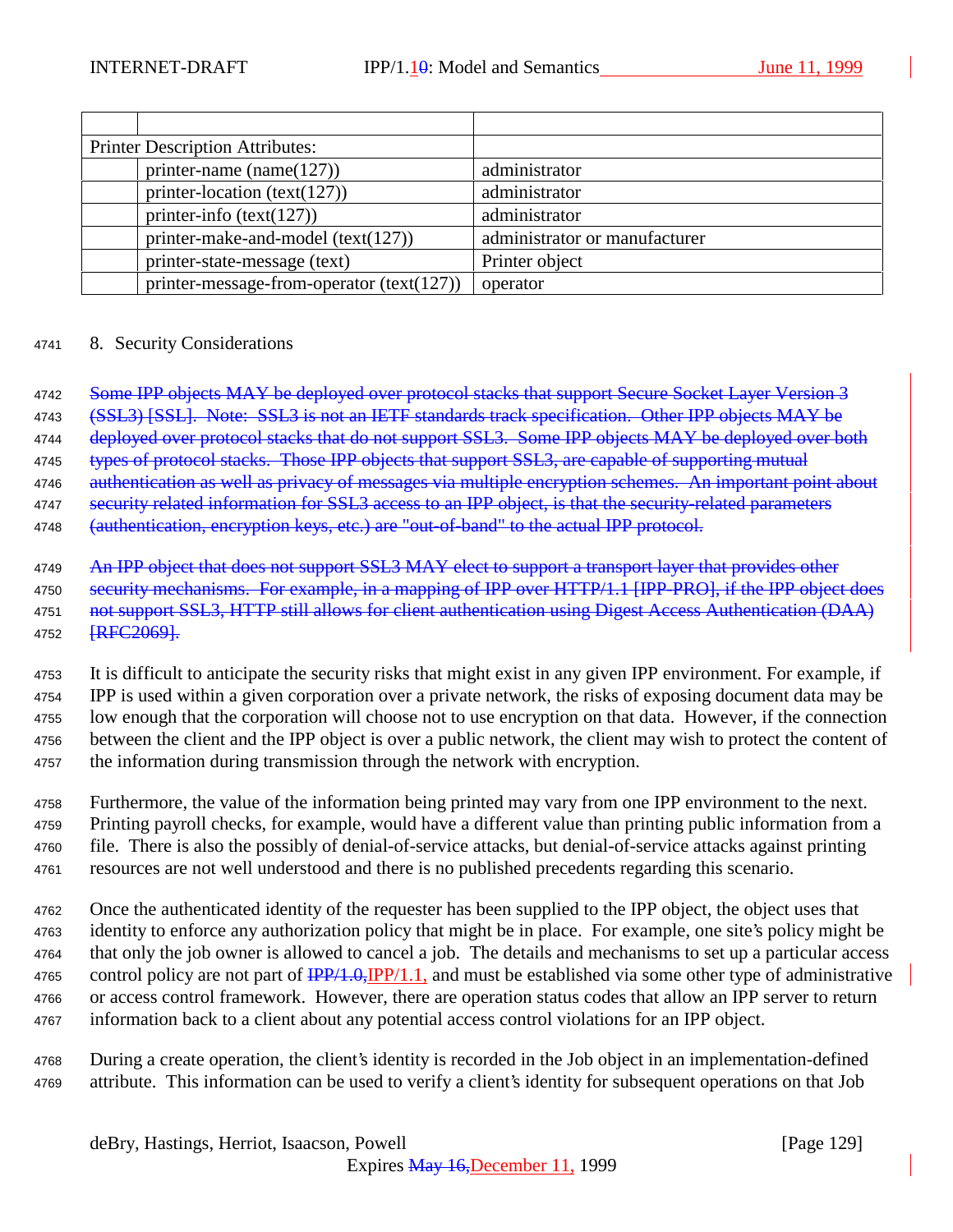object in order to enforce any access control policy that might be in effect. See section 8.3 below for more details.

4772 Since the security levels or the specific threats that any given IPP system administrator may be concerned with cannot be anticipated, IPP MUST be capable of operating with different security mechanisms and security policies as required by the individual installation. Security policies might vary from very strong, to 4775 very weak, to none at all, and corresponding security mechanisms will be required. **SSL3** supports the type 4776 of negotiated levels of security required by most, if not all, potential IPP environments. IPP environments 4777 that require no security can elect to deploy IPP objects that do not utilize the optional SSL3 security

- 4778 <del>mechanisms.</del>
- 8.1 Security Scenarios

 The following sections describe specific security attacks for IPP environments. Where examples are provided they should be considered illustrative of the environment and not an exhaustive set. Not all of these environments will necessarily be addressed in initial implementations of IPP.

8.1.1 Client and Server in the Same Security Domain

 This environment is typical of internal networks where traditional office workers print the output of personal productivity applications on shared work-group printers, or where batch applications print their output on large production printers. Although the identity of the user may be trusted in this environment, a user might want to protect the content of a document against such attacks as eavesdropping, replaying or tampering.

8.1.2 Client and Server in Different Security Domains

 Examples of this environment include printing a document created by the client on a publicly available printer, such as at a commercial print shop; or printing a document remotely on a business associate's printer. This latter operation is functionally equivalent to sending the document to the business associate as a facsimile. Printing sensitive information on a Printer in a different security domain requires strong security measures. In this environment authentication of the printer is required as well as protection against unauthorized use of print resources. Since the document crosses security domains, protection against eavesdropping and document tampering are also required. It will also be important in this environment to protect Printers against "spamming" and malicious document content.

8.1.3 Print by Reference

 When the document is not stored on the client, printing can be done by reference. That is, the print request can contain a reference, or pointer, to the document instead of the actual document itself (see sections 3.2.2 4801 and 3.3.2). Standard methods currently do not exist for remote entities to "assume" the credentials of a client for forwarding requests to a 3rd party. It is anticipated that Print-By-Reference will be used to access 4803 "public" documents and that sophisticated methods for authenticating "proxies" will not be specified for 4804 version 1 of IPP is not specified in this document.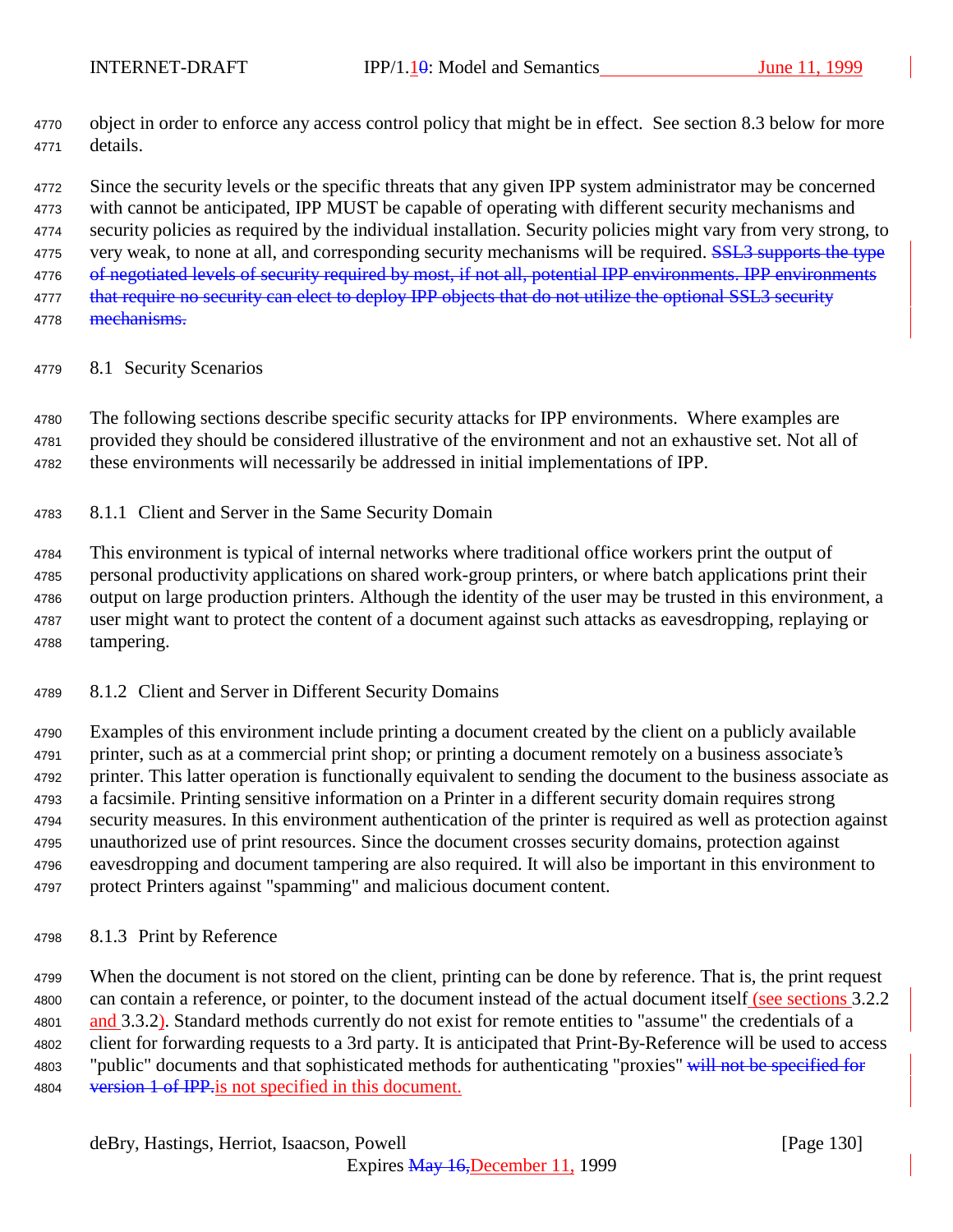8.2 URIs for SSL3 and non-SSL3 Accessin Operation, Job, and Printer attributes

4806 As described earlier, an IPP object can support SSL3 access, non-SSL3 access, or both. The "printer-uri- supported" attribute contains the Printer object's URI(s). Its companion attribute, "uri-security-supported", identifies the security mechanism used for each URI listed in the "printer-uri-supported" attribute. For each Printer operation request, a client MUST supply only one URI in the "printer-uri" operation attribute. In other words, even though the Printer supports more than one URI, the client only interacts with the Printer object using one if its URIs. This duality is not needed for Job objects, since the Printer objects is the factory for Job objects, and the Printer object will generate the correct URI for new Job objects depending on the Printer object's security configuration.

- 4814 8.3 URIs for each authentication mechanisms The "requesting-user-name" (name(MAX)) Operation 4815 Attribute
- Each URI has an authentication mechanism associated with it. If the URI is the i'th element of "printer-uri- supported", then authentication mechanism is the "i th" element of "uri-authentication-supported". For a list of possible authentication mechanisms, see section 4.4.2.
- The Printer object uses an authentication mechanism to determine the name of the user performing an operation. This user is called the "authenticated user". The credibility of authentication depends on the 4821 mechanism that the Printer uses to obtain the user's name. When the authentication mechanism is 'none', all authenticated users are "anonymous".
- 4823 During job creation operations, the Printer initializes the value of the "job-originating-user-name" attribute 4824 (see section 4.3.6) to be the authenticated user. The authenticated user is this case is called the "job-owner".
- If an implementation can be configured to support more than one authentication mechanism, then it MUST implement rules for determining equality of authenticated user names which have been authenticated via different authentication mechanisms. One possible policy is that identical names that are authenticated via different mechanism are different. For example, a user can cancel his job only if he uses the same
- authentication mechanism for both Cancel-Job and Print-Job. Another policy is that identical names that are authenticated via different mechanism are the same if the authentication mechanism for the later
- operation is not less strong than the authentication mechanism for the earlier job creation operation. For
- example, a user can cancel his job only if he uses the same or stronger authentication mechanism for
- Cancel-Job and Print-Job. With this second policy a job submitted via 'requesting-user-name' authentication could be cancelled via 'digest' authentication. With the first policy, the job could not be cancelled in this
- way.
- A client is able to determine the authentication mechanism used to create a job. It is the i'th value of the Printer's "uri-authentication-supported" attribute (see section 4.4.2), where i is the index of the element of the Printer's "printer-uri-supported" attribute (see section 4.4.1) equal to the job's "job-printer-uri" attribute (see section 4.3.3).
- 4840 Each operation MUST specify the user who is performing the operation in both of the following two ways: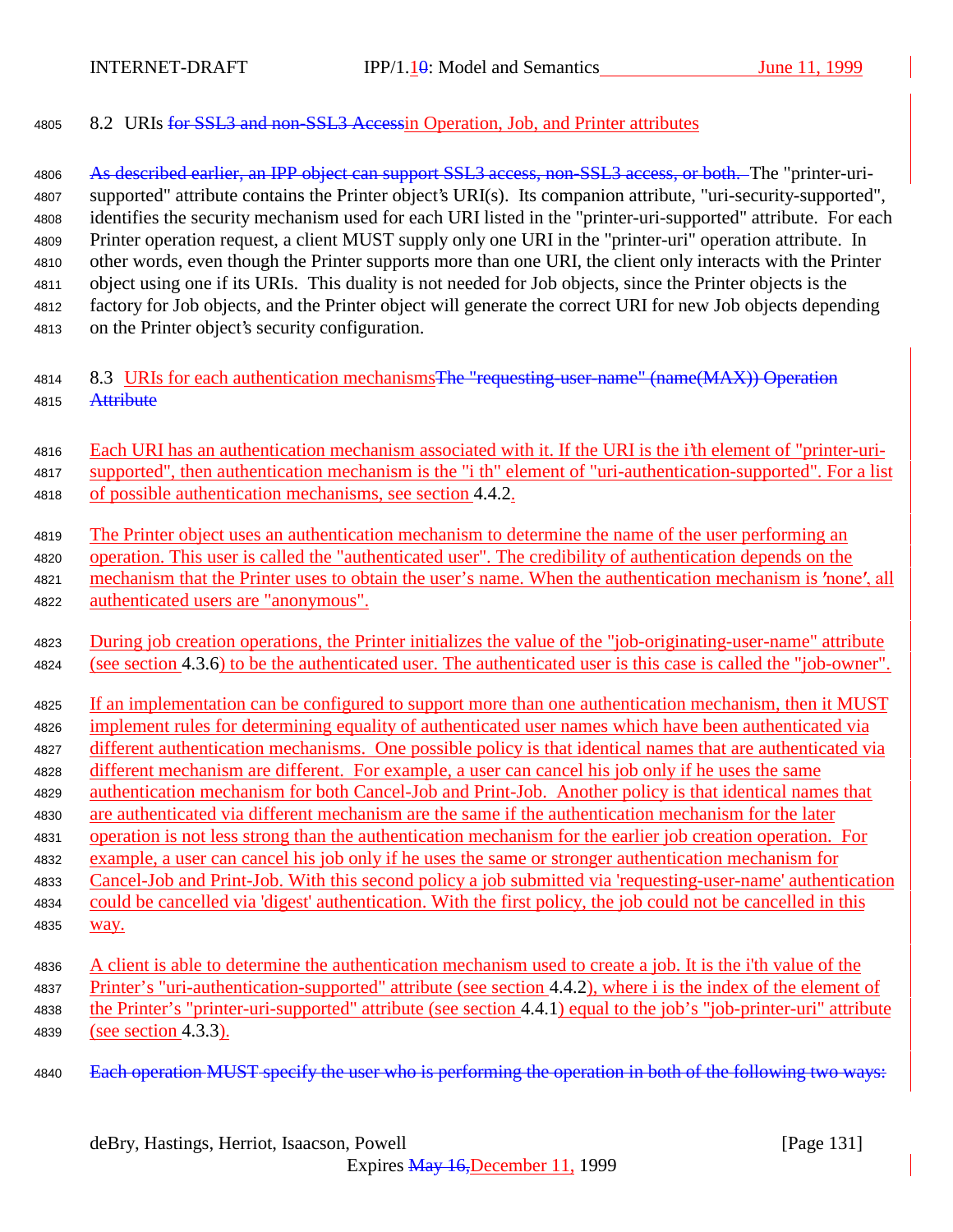| 4841 | 1.31) via the REQUIRED "requesting-user-name" operation attribute that a client SHOULD supply in all            |
|------|-----------------------------------------------------------------------------------------------------------------|
| 4842 | operations. The client MUST obtain the value for this attribute from an environmental or network login          |
| 4843 | name for the user, rather than allowing the user to supply any value. If the client does not supply a value for |
| 4844 | "requesting user name", the printer MUST assume that the client is supplying some anonymous name, such          |
| 4845 | as "anonymous".                                                                                                 |
| 4846 | 2) via an authentication mechanism of the underlying transport which may be configured to give no               |
| 4847 | authentication information.                                                                                     |
| 4848 |                                                                                                                 |
| 4849 | There are six cases to consider:                                                                                |
| 4850 | a) the authentication mechanism gives no information, and the client doesn't specify "requesting-user-          |
| 4851 | name".                                                                                                          |
| 4852 | b) the authentication mechanism gives no information, but the client specifies "requesting-user-name".          |
| 4853 | e) the authentication mechanism specifies a user which has no human readable representation, and the            |
| 4854 | client doesn't specify "requesting-user-name".                                                                  |
| 4855 | d) the authentication mechanism specifies a user which has no human readable representation, but the            |
| 4856 | client specifies "requesting-user-name".                                                                        |
| 4857 | e) the authentication mechanism specifies a user which has a human readable representation. The                 |
| 4858 | Printer object ignores the "requesting-user-name".                                                              |
| 4859 | f) the authentication mechanism specifies a user who is trusted and whose name means that the value of          |
| 4860 | the "requesting-user-name", which MUST be present, is treated as the authenticated name.                        |
| 4861 |                                                                                                                 |
| 4862 | Note: Case "f" is intended for a tightly coupled gateway and server to work together so that the "user"         |
| 4863 | name is able to be that of the gateway client and not that of the gateway. Because most, if not all, system     |
| 4864 | vendors will initially implement IPP via a gateway into their existing print system, this mechanism is          |
| 4865 | necessary unless the authentication mechanism allows a gateway (client) to act on behalf of some other          |
| 4866 | elient.                                                                                                         |
| 4867 | The user-name has two forms: one that is human readable: it is held in the REQUIRED "job-originatin             |
| 4868 | user-name" Job Description attribute which is set during the job creation operations. It is used for            |
| 4869 | presentation only, such as returning in queries or printing on start sheets                                     |
| 4870 | -one for authorization: it is held in an undefined (by IPP) Job object attribute which is set by the job        |
| 4871 | creation operation. It is used to authorize other operations, such as Send-Document, Send-URI,                  |
| 4872 | Cancel-Job, to determine the user when the "my-jobs" attribute is specified with Get-Jobs, and to               |
| 4873 | limit what attributes and values to return with Get Job Attributes and Get Jobs.                                |
| 4874 |                                                                                                                 |
| 4875 | The human readable user name:                                                                                   |
| 4876 | - is the value of the "requesting-user-name" for cases b, d and f.                                              |
| 4877 | - comes from the authentication mechanism for case e                                                            |
| 4878 | - is some anonymous name, such as "anonymous" for cases a and c.                                                |
| 4879 |                                                                                                                 |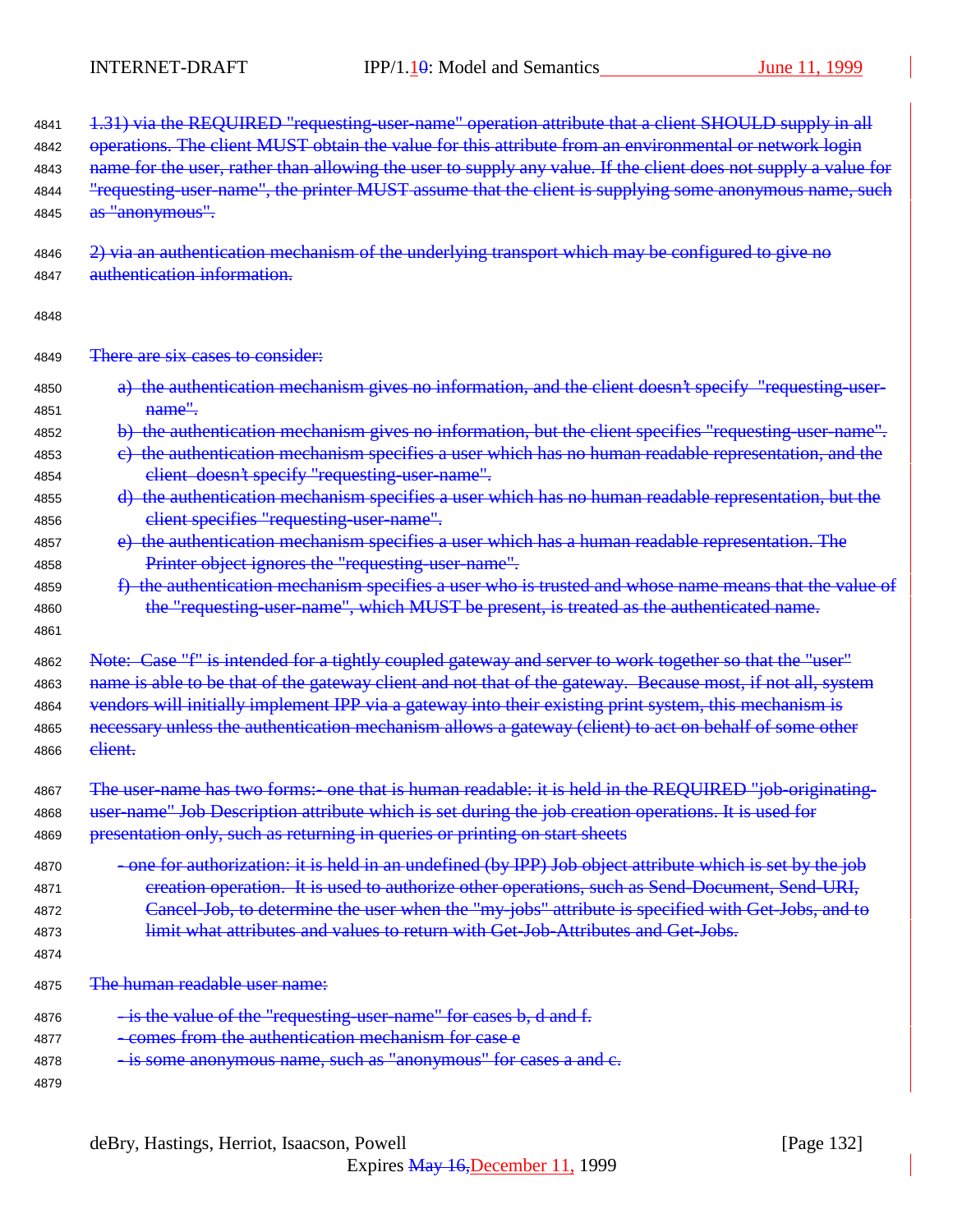| <del>The user hame used for authorization.</del> | 4880 | The user name used for authorization: |
|--------------------------------------------------|------|---------------------------------------|
|--------------------------------------------------|------|---------------------------------------|

|      |  | - is the value of the "requesting-user-name" for cases b and f. |  |  |  |
|------|--|-----------------------------------------------------------------|--|--|--|
| 4881 |  |                                                                 |  |  |  |

- 4882 comes from the authentication mechanism for cases e, d and e 4883 - is some anonymous name, such as "anonymous" for case a.
- 

4885 The essence of these rules for resolving conflicting sources of user-names is that a printer implementation is 4886 free to pick either source as long as it achieves consistent results. That is, if a user uses the same path for a 4887 series of requests, the requests MUST appear to come from the same user from the standpoint of both the 4888 human-readable user name and the user name for authorization. This rule MUST continue to apply even if 4889 a request could be authenticated by two or more mechanisms. It doesn't matter which of several 4890 authentication mechanisms a Printer uses as long as it achieves consistent results. If a client uses more than 4891 one authentication mechanism, it is recommended that an administrator make all credentials resolve to the 4892 same user and user-name as much as possible.

#### 8.4 Restricted Queries

 In many IPP operations, a client supplies a list of attributes to be returned in the response. For security reasons, an IPP object may be configured not to return all attributes (or all values) that a client requests. The job attributes returned MAY depend on whether the requesting user is the same as the user that submitted the job. The IPP object MAY even return none of the requested attributes. In such cases, the status returned is the same as if the object had returned all requested attributes. The client cannot tell by such a response whether the requested attribute was present or absent on the object.

### 8.5 Operations performed by operators and system administrators

 For the three printer operations Pause-Printer, Resume-Printer, and Purge-Jobs (see sections 3.2.7, 3.2.8 and 3.2.9), the requesting user is intended to be an operator or administrator of the Printer object (see section 1). For operations on jobs, the requesting user is intended to be the job owner or may be an operator or administrator of the Printer object. The means for authorizing an operator or administrator of the Printer object are not specified in this document.

8.6 Queries on jobs submitted using non-IPP protocols

 If the device that an IPP Printer is representing is able to accept jobs using other job submission protocols in addition to IPP, it is RECOMMENDED that such an implementation at least allow such "foreign" jobs to be queried using Get-Jobs returning "job-id" and "job-uri" as 'unknown'. Such an implementation NEED NOT support all of the same IPP job attributes as for IPP jobs. The IPP object returns the 'unknown' out-of- band value for any requested attribute of a foreign job that is supported for IPP jobs, but not for foreign jobs.

 It is further RECOMMENDED, that the IPP Printer generate "job-id" and "job-uri" values for such "foreign jobs", if possible, so that they may be targets of other IPP operations, such as Get-Job-Attributes and Cancel-Job. Such an implementation also needs to deal with the problem of authentication of such foreign jobs. One approach would be to treat all such foreign jobs as belonging to users other than the user of the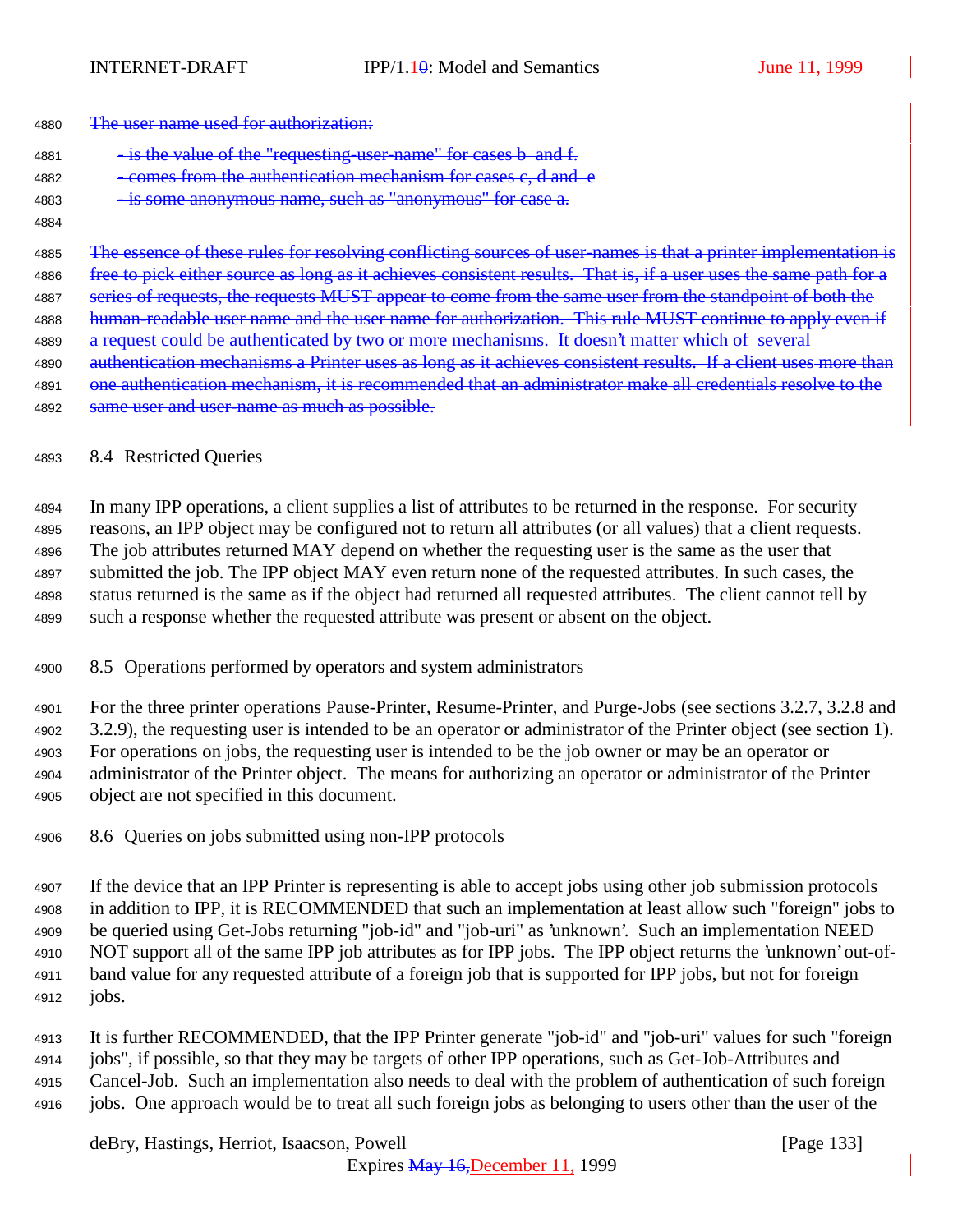IPP client. Another approach would be for the foreign job to belong to 'anonymous'. Only if the IPP client has been authenticated as an operator or administrator of the IPP Printer object, could the foreign jobs be queried by an IPP request. Alternatively, if the security policy is to allow users to query other users' jobs, then the foreign jobs would also be visible to an end-user IPP client using Get-Jobs and Get-Job-Attributes.

### 4921 8.6IPP Security Application Profile for SSL3

- 4922 The IPP application profile for SSL3 follows the "Secure Socket Layer" requirement as documented in the 4923 SSL3 specification [SSL]. For interoperability, the SSL3 cipher suites are:
- 4924 **SSL RSA\_WITH\_RC4\_128\_MD5**
- 4925 SSL RSA\_WITH\_3DES\_EDE\_CBC\_SHA
- 4926 **SSL RSA WITH DES CBC SHA**
- 4927 SSL RSA EXPORT WITH RC4 40 MD5
- 4928 SSL\_RSA\_EXPORT\_WITH\_RC2\_CBC\_40\_MD5
- 4929 **SSL\_RSA\_WITH\_NULL\_MD5**

4930 Client implementations MUST NOT assume any other cipher suites are supported by an IPP Printer object.

- 4931 If a conforming IPP object supports SSL3, it MUST implement and support the cipher suites listed above 4932 and MAY support additional cipher suites.
- 4933 A conforming IPP client SHOULD support SSL3 including the cipher suites listed above. A conforming 4934 **IPP client MAY support additional cipher suites.**
- 4935 It is possible that due to certain government export restrictions some non-compliant versions of this
- 4936 extension could be deployed. Implementations wishing to inter-operate with such non-compliant versions 4937 MAY offer the SSL\_RSA\_EXPORT\_WITH\_RC4\_40\_MD5 and
- 4938 SSL\_RSA\_EXPORT\_WITH\_RC2\_CBC\_40\_MD5 mechanisms. However, since 40 bit ciphers are known
- 4939 to be vulnerable to attack by current technology, any client which actives a 40 bit cipher MUST NOT
- 4940 indicate to the user that the connection is completely secure from eavesdropping.
- <sup>4941</sup> 9. References

#### <sup>4942</sup> [ASCII]

<sup>4943</sup> Coded Character Set - 7-bit American Standard Code for Information Interchange (ASCII), ANSI <sup>4944</sup> X3.4-1986. This standard is the specification of the US-ASCII charset.

### <sup>4945</sup> [BCP-11]

<sup>4946</sup> Bradner S., Hovey R., "The Organizations Involved in the IETF Standards Process", 1996/10/29 <sup>4947</sup> (RFC 2028)

### <sup>4948</sup> [HTPP]

<sup>4949</sup> J. Barnett, K. Carter, R. DeBry, "Initial Draft - Hypertext Printing Protocol - HTPP/1.0", October <sup>4950</sup> 1996, ftp://ftp.pwg.org/pub/pwg/ipp/historic/htpp/overview.ps.gz

### deBry, Hastings, Herriot, Isaacson, Powell [Page 134]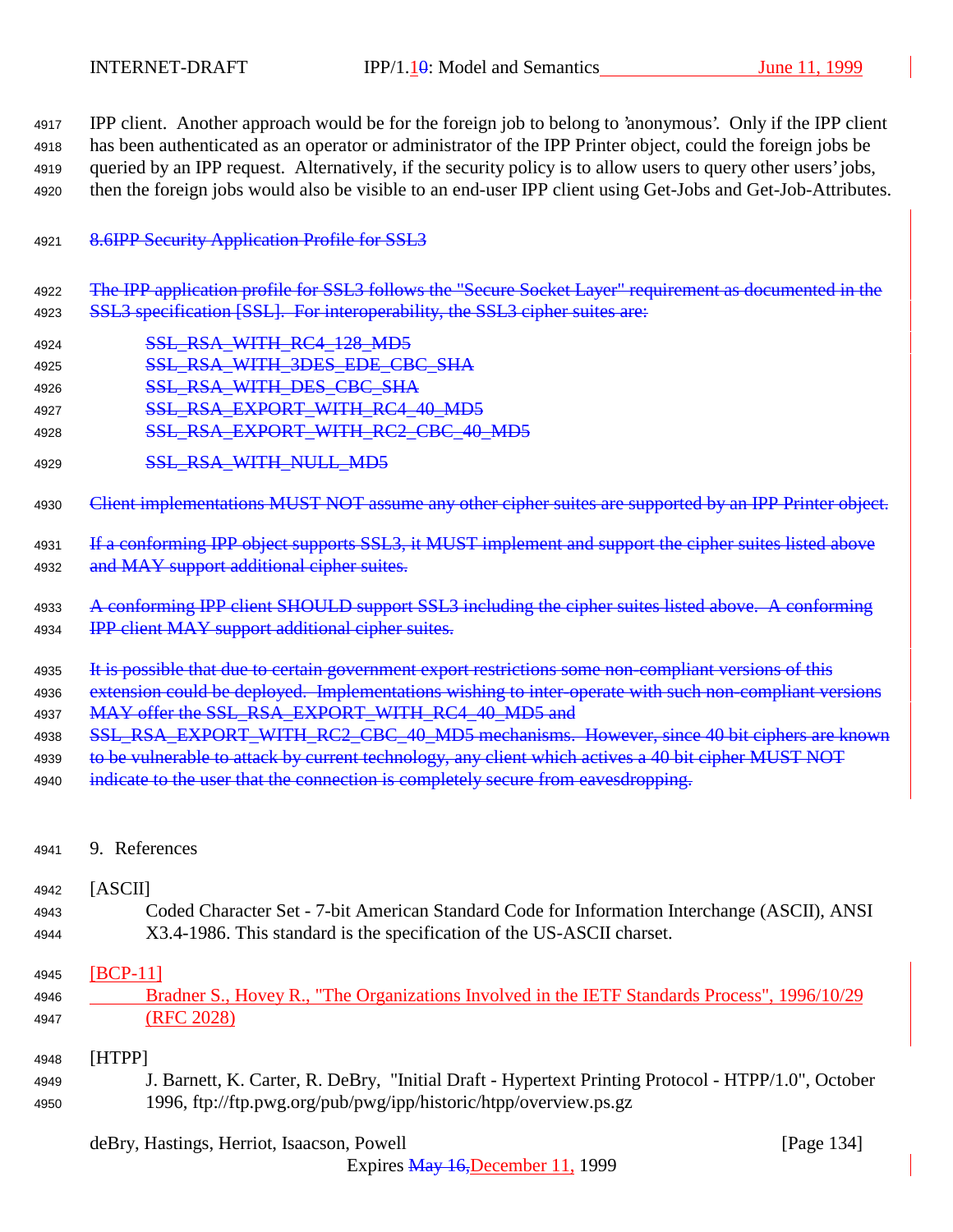| 4951         | [IANA-CON]                                                                                                                                 |
|--------------|--------------------------------------------------------------------------------------------------------------------------------------------|
| 4952         | Narte, T. and Alvestrand, H.T.: Guidelines for Writing an IANA Considerations Section in RFCs,                                             |
| 4953         | Work in Progress, draft-iesg-iana-considerations-04.txt, May 21, 1998.                                                                     |
| 4954         | $[IANA-CS]$                                                                                                                                |
| 4955         | IANA Registry of Coded Character Sets: ftp://ftp.isi.edu/in-notes/iana/assignments/character-sets                                          |
| 4956         | $[IANA-MT]$                                                                                                                                |
| 4957         | IANA Registry of Media Types: ftp://ftp.isi.edu/in-notes/iana/assignments/media-types/                                                     |
| 4958         | $[IPP-HG]$                                                                                                                                 |
| 4959<br>4960 | Hastings, T., Manros, C., "Internet Printing Protocol/1.1: draft-ietf-ipp-implementers-guide-v11-<br>$??$ .txt, ?? 1999, work in progress. |
| 4961         | $[IPP-HG1.0]$                                                                                                                              |
| 4962         | Hastings, T., Manros, C., "Internet Printing Protocol/1.0: Implementer's Guide", draft-ietf-ipp-                                           |
| 4963         | implementers-guide-01.txt, February 1999, work in progress.                                                                                |
| 4964         | draft-ietf-ipp-implementors-guide-00.txt, November 1998, work in progress.                                                                 |
| 4965         | HPP LPD                                                                                                                                    |
| 4966         | Herriot, R., Hastings, T., Jacobs, N., Martin, J., "Mapping between LPD and IPP Protocols", draft-                                         |
| 4967         | ietf-ipp-lpd-ipp-map-05.txt, November 1998.                                                                                                |
| 4968         | $[IPP-PRO]$                                                                                                                                |
| 4969         | Herriot, R., Butler, S., Moore, P., Tuner, R., "Internet Printing Protocol/1.1: Encoding and                                               |
| 4970         | Transport", draft-ietf-ipp-protocol-v11-01.txt, May, 1999.                                                                                 |
| 4971         | Protocol/1.0: Encoding and Transport", draft jetf ipp pro 07.txt, November, 1998.                                                          |
| 4972         | <b>HPP-RATH</b>                                                                                                                            |
| 4973         | Zilles, S., "Rationale for the Structure and Model and Protocol for the Internet Printing Protocol",                                       |
| 4974         | draft-ietf-ipp-rat-04.txt, November, 1998.                                                                                                 |
| 4975         | HPP-REO                                                                                                                                    |
| 4976         | Wright, D., "Design Goals for an Internet Printing Protocol", draft-ietf-ipp-req-03.txt, November,                                         |
| 4977         | <del>1998.</del>                                                                                                                           |
| 4978         | $[ISO10646-1]$                                                                                                                             |
| 4979         | ISO/IEC 10646-1:1993, "Information technology -- Universal Multiple-Octet Coded Character Set                                              |
| 4980         | (UCS) - Part 1: Architecture and Basic Multilingual Plane, JTC1/SC2."                                                                      |
| 4981         | $[ISO8859-1]$                                                                                                                              |
| 4982         | ISO/IEC 8859-1:1987, "Information technology -- 8-bit One-Byte Coded Character Set - Part 1:                                               |
| 4983         | Latin Alphabet Nr 1", 1987, JTC1/SC2.                                                                                                      |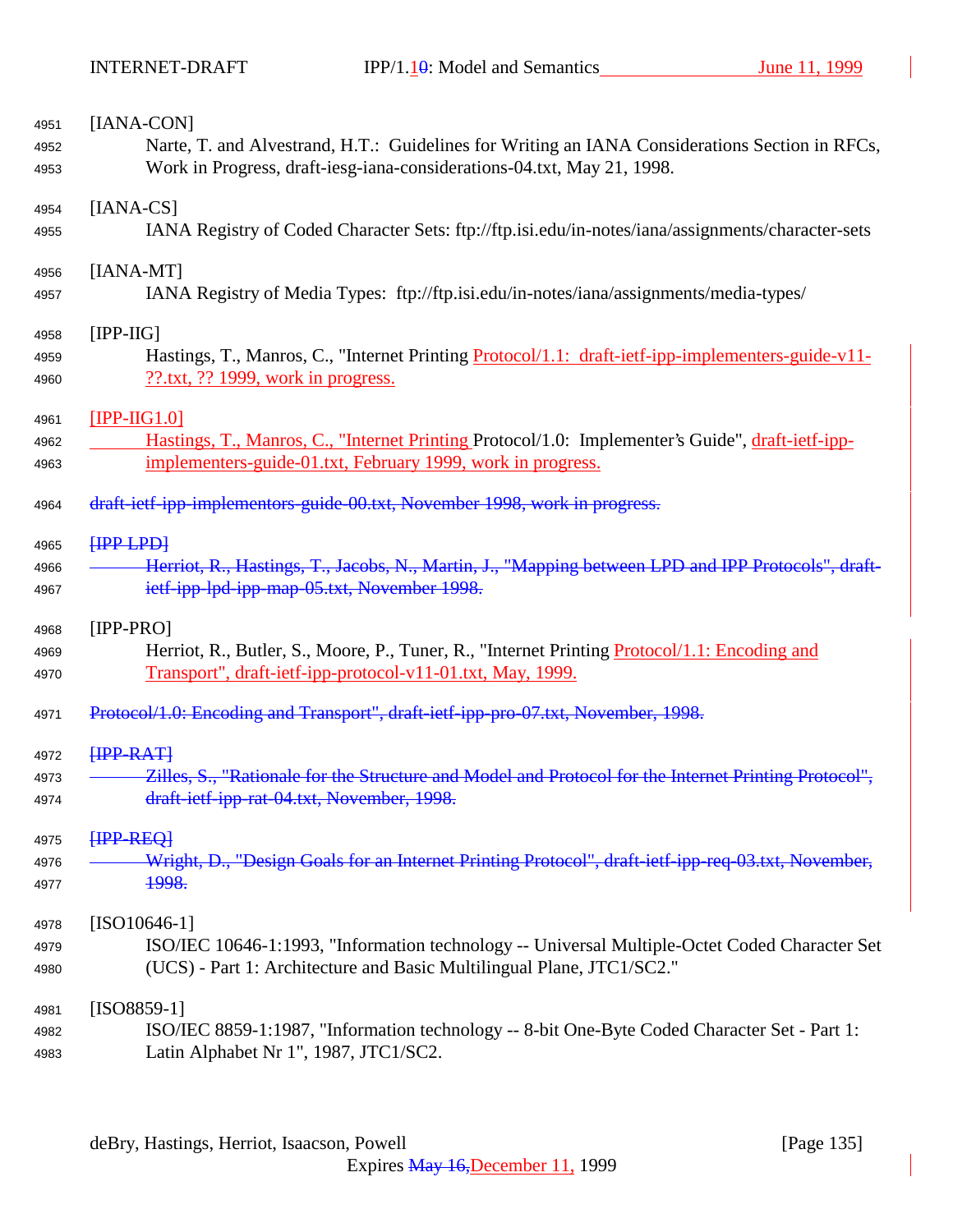| 4984 | $[ISO10175]$                                                                                              |
|------|-----------------------------------------------------------------------------------------------------------|
| 4985 | ISO/IEC 10175 Document Printing Application (DPA), June 1996.                                             |
| 4986 | [LDPA]                                                                                                    |
| 4987 | T. Hastings, S. Isaacson, M. MacKay, C. Manros, D. Taylor, P. Zehler, "LDPA - Lightweight                 |
| 4988 | Document Printing Application", October 1996,                                                             |
| 4989 | ftp://ftp.pwg.org/pub/pwg/ipp/historic/ldpa/ldpa8.pdf.gz                                                  |
| 4990 | [P1387.4]                                                                                                 |
| 4991 | Kirk, M. (editor), POSIX System Administration - Part 4: Printing Interfaces, POSIX 1387.4 D8,            |
| 4992 | 1994.                                                                                                     |
| 4993 | [PSIS] Herriot, R. (editor), X/Open A Printing System Interoperability Specification (PSIS), August 1995. |
| 4994 | [PWG]                                                                                                     |
| 4995 | Printer Working Group, http://www.pwg.org.                                                                |
| 4996 | [RFC1035]                                                                                                 |
| 4997 | P. Mockapetris, "DOMAIN NAMES - IMPLEMENTATION AND SPECIFICATION", RFC 1035,                              |
| 4998 | November 1987.                                                                                            |
| 4999 | [RFC1179]                                                                                                 |
| 5000 | McLaughlin, L. III, (editor), "Line Printer Daemon Protocol" RFC 1179, August 1990.                       |
| 5001 | [RFC1759]                                                                                                 |
| 5002 | Smith, R., Wright, F., Hastings, T., Zilles, S., and Gyllenskog, J., "Printer MIB", RFC 1759, March       |
| 5003 | 1995.                                                                                                     |
| 5004 | [RFC1766]                                                                                                 |
| 5005 | H. Alvestrand, "Tags for the Identification of Languages", RFC 1766, March 1995.                          |
| 5006 | <b>IRFC19031</b>                                                                                          |
| 5007 | J. Case, et.al., "Textual Conventions for Version 2 of the Simple Network Management Protocol             |
| 5008 | (SNMP v2)" RFC 1903, January 1996.                                                                        |
| 5009 | [RFC1952]                                                                                                 |
| 5010 | P. Deutsch, "GZIP file format specification version 4.3", RFC 1952, May 1996.                             |
| 5011 | <b>[RFC2044]</b>                                                                                          |
| 5012 | F. Yergeau, "UTF-8, a transformation format of Unicode and ISO 10646", RFC 2044, October                  |
| 5013 | 1996.                                                                                                     |
| 5014 | [RFC2026]                                                                                                 |
| 5015 | S. Bradner, "The Internet Standards Process -- Revision 3", RFC 2026, October 1996.                       |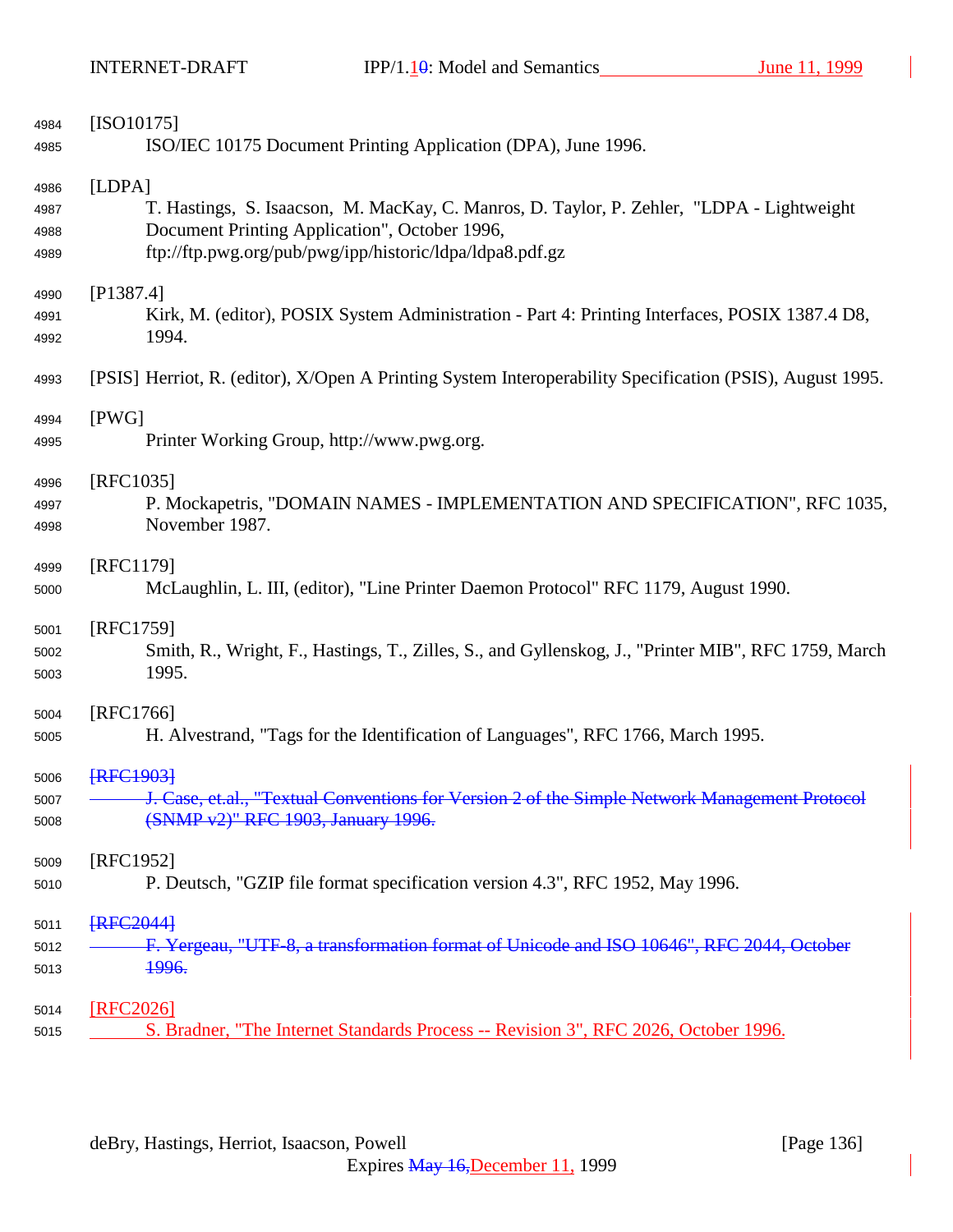| 5016 | $[RFC2045]$                                                                                         |
|------|-----------------------------------------------------------------------------------------------------|
| 5017 | N. Fried, N. Borenstein, ", Multipurpose Internet Mail Extensions (MIME) Part One: Format of        |
| 5018 | Internet Message Bodies " RFC 2045, November 1996.                                                  |
|      |                                                                                                     |
| 5019 | $[RFC2046]$                                                                                         |
| 5020 | Multipurpose Internet Mail Extensions (MIME) Part Two: Media Types. N. Freed & N. Borenstein.       |
| 5021 | November 1996. (Obsoletes RFC1521, RFC1522, RFC1590), RFC 2046.                                     |
|      |                                                                                                     |
| 5022 | [RFC2048]                                                                                           |
| 5023 | N. Freed, J. Klensin & J. Postel, "Multipurpose Internet Mail Extension (MIME) Part Four:           |
| 5024 | Registration Procedures". RFC 2048, November 1996.                                                  |
| 5025 | [RFC2068]                                                                                           |
| 5026 | R. Fielding, J. Gettys, J. Mogul, H. Frystyk, T. Berners-Lee, "Hypertext Transfer Protocol -        |
|      | HTTP/1.1", RFC 2068, January 1997                                                                   |
| 5027 |                                                                                                     |
| 5028 | [RFC2069]                                                                                           |
| 5029 | J. Franks, P. Hallam-Baker, J. Hostetler, P. Leach, A. Luotonen, E. Sink, L. Stewart, "An Extension |
| 5030 | to HTTP: Digest Access Authentication", RFC-2069, Jan 1997.                                         |
|      |                                                                                                     |
| 5031 | [RFC2119]                                                                                           |
| 5032 | S. Bradner, "Key words for use in RFCs to Indicate Requirement Levels", RFC 2119, March 1997        |
|      |                                                                                                     |
| 5033 | [RFC2228]                                                                                           |
| 5034 | M. Horowitz, S. Lunt, "FTP Security Extensions", RFC 2228, October 1997.                            |
| 5035 | [RFC2246]                                                                                           |
| 5036 | T. Dierks, C. Allen, "The TLS Protocol Version 1.0", RFC 2246, January 1999.                        |
|      |                                                                                                     |
| 5037 | [RFC2277]                                                                                           |
| 5038 | H. Alvestrand, "IETF Policy on Character Sets and Languages" RFC 2277, January 1998.                |
|      |                                                                                                     |
| 5039 | [RFC2278]                                                                                           |
| 5040 | N. Freed, J. Postel: "IANA CharSet Registration Procedures", RFC 2278, January 1998.                |
| 5041 | [RFC2279]                                                                                           |
| 5042 | F. Yergeau, "UTF-8, a transformation format of ISO 10646", RFC 2279. January 1998.                  |
|      |                                                                                                     |
| 5043 | $[RFC2316]$                                                                                         |
| 5044 | S. Bellovin, "Report of the IAB Security Architecture Workshop", RFC 2316, April 1998.              |
|      |                                                                                                     |
| 5045 | [RFC2396]                                                                                           |
| 5046 | Berners-Lee, T., Fielding, R., Masinter, L., "Uniform Resource Identifiers (URI): Generic Syntax",  |
| 5047 | RFC 2396, August 1998.                                                                              |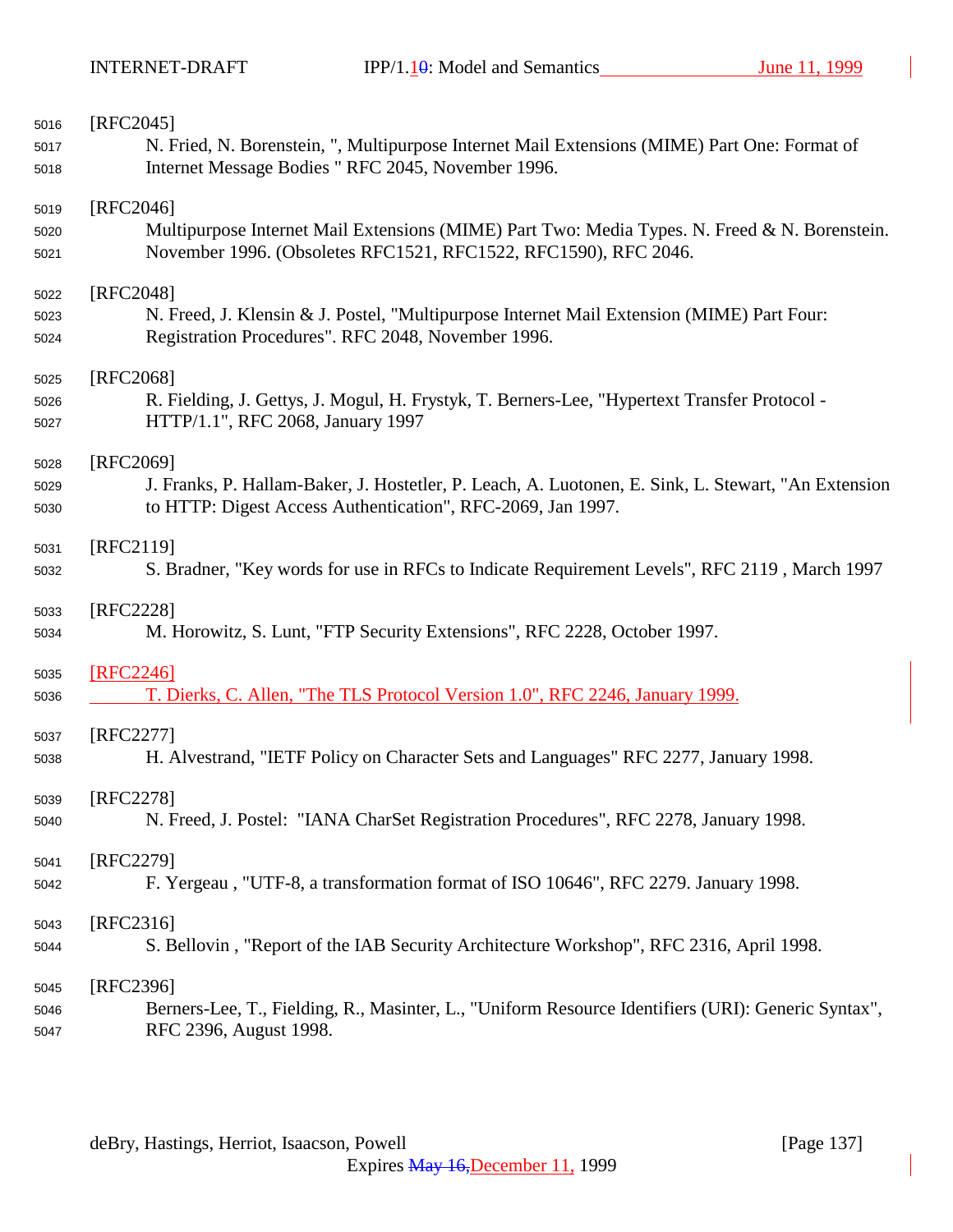| 5048 | [RFC2565]                                                                                                                                                                                                             |
|------|-----------------------------------------------------------------------------------------------------------------------------------------------------------------------------------------------------------------------|
| 5049 | Herriot, R., Butler, S., Moore, P., Tuner, R., "Internet Printing Protocol/1.0: Encoding and                                                                                                                          |
| 5050 | Transport", RFC 2565, April 1999.                                                                                                                                                                                     |
| 5051 | [RFC2566]                                                                                                                                                                                                             |
| 5052 | R. deBry, T. Hastings, R. Herriot, S. Isaacson, P. Powell, "Internet Printing Protocol/1.0: Model and                                                                                                                 |
| 5053 | Semantics", RFC 2566, April 1999.                                                                                                                                                                                     |
| 5054 | [RFC2567]                                                                                                                                                                                                             |
| 5055 | Wright, D., "Design Goals for an Internet Printing Protocol", draft-ietf-ipp-req-03.txt, November,                                                                                                                    |
| 5056 | <u>1998.</u>                                                                                                                                                                                                          |
| 5057 | [RFC2568]                                                                                                                                                                                                             |
| 5058 | Zilles, S., "Rationale for the Structure and Model and Protocol for the Internet Printing Protocol",                                                                                                                  |
| 5059 | draft-ietf-ipp-rat-04.txt, November, 1998.                                                                                                                                                                            |
| 5060 | [RFC2569]                                                                                                                                                                                                             |
| 5061 | Herriot, R., Hastings, T., Jacobs, N., Martin, J., "Mapping between LPD and IPP Protocols", draft-                                                                                                                    |
| 5062 | ietf-ipp-lpd-ipp-map-05.txt, November 1998.                                                                                                                                                                           |
| 5063 | [RFC2579]                                                                                                                                                                                                             |
| 5064 | K. McCloghrie, D. Perkins, J. Schoenwaelder <del>J. Case, et.al.</del> , "Textual Conventions for                                                                                                                     |
| 5065 | SMIv2Version 2 of the Simple Network Management Protocol (SNMP v2)" RFC 19032579 (Also                                                                                                                                |
| 5066 | STD0058), April 1999, January 1996.                                                                                                                                                                                   |
| 5067 | [SSL]                                                                                                                                                                                                                 |
| 5068 | Netscape, The SSL Protocol, Version 3, (Text version 3.02), November 1996.                                                                                                                                            |
| 5069 | [SWP]                                                                                                                                                                                                                 |
| 5070 | P. Moore, B. Jahromi, S. Butler, "Simple Web Printing SWP/1.0", May 7, 1997,                                                                                                                                          |
| 5071 | ftp://ftp.pwg.org/pub/pwg/ipp/new_PRO/swp9705.pdf                                                                                                                                                                     |
| 5072 | <b>10. Copyright Notice</b>                                                                                                                                                                                           |
|      |                                                                                                                                                                                                                       |
| 5073 | This document and translations of it may be copied and furnished to others, and derivative works that                                                                                                                 |
| 5074 | comment on or otherwise explain it or assist in its implementation may be prepared, copied, published and                                                                                                             |
| 5075 | distributed, in whole or in part, without restriction of any kind, provided that the above copyright notice and                                                                                                       |
| 5076 | this paragraph are included on all such copies and derivative works. However, this document itself may not                                                                                                            |
| 5077 | be modified in any way, such as by removing the copyright notice or references to the Internet Society or<br>other Internet organizations, except as needed for the purpose of developing Internet standards in which |
| 5078 |                                                                                                                                                                                                                       |

5079 case the procedures for copyrights defined in the Internet Standards process must be followed, or as 5080 required to translate it into languages other than English.

<sup>5081</sup> The limited permissions granted above are perpetual and will not be revoked by the Internet Society or its 5082 **successors or assigns.** 

deBry, Hastings, Herriot, Isaacson, Powell [Page 138]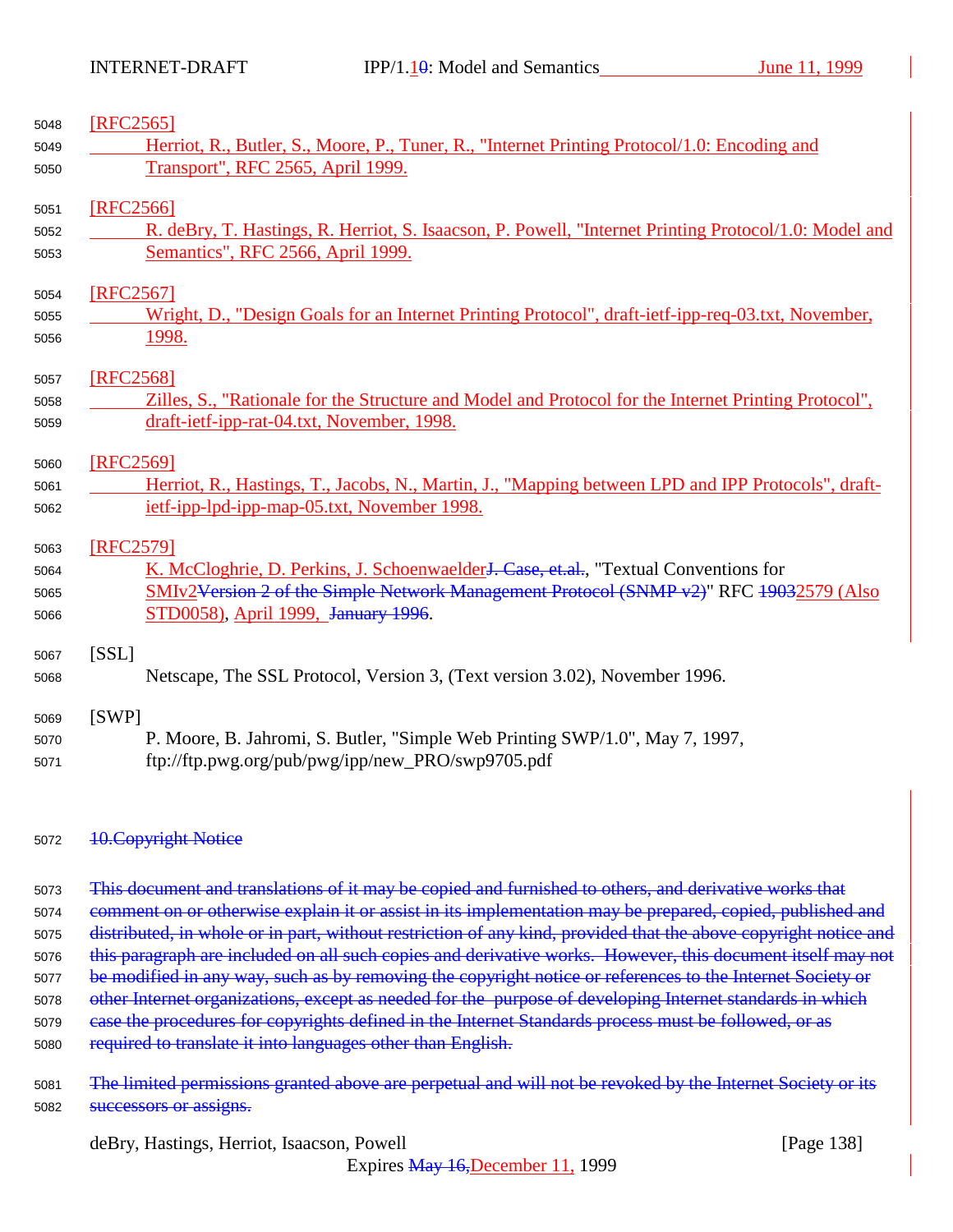| 5083 | This document and the information contained herein is provided on an "AS IS" basis and THE INTERNET |
|------|-----------------------------------------------------------------------------------------------------|
| 5084 | SOCIETY AND THE INTERNET ENGINEERING TASK FORCE DISCLAIMS ALL WARRANTIES,                           |
| 5085 | <b>EXPRESS OR IMPLIED, INCLUDING BUT NOT LIMITED TO ANY WARRANTY THAT THE USE</b>                   |
| 5086 | OF THE INFORMATION HEREIN WILL NOT INFRINGE ANY RIGHTS OR ANY IMPLIED                               |
| 5087 | WARRANTIES OF MERCHANTABILITY OR FITNESS FOR A PARTICULAR PURPOSE.                                  |

| 5088 |  | 10. Author's Address |
|------|--|----------------------|
|------|--|----------------------|

|      | Scott A. Isaacson (Editor)                    |
|------|-----------------------------------------------|
| 5089 | Novell, Inc.                                  |
| 5090 | 122 E 1700 S                                  |
| 5091 |                                               |
| 5092 | Provo, UT 84606                               |
| 5093 |                                               |
| 5094 | Phone: 801-861-7366                           |
| 5095 | Fax: 801-861-2517                             |
| 5096 | e-mail: sisaacson@novell.com                  |
| 5097 |                                               |
| 5098 | <b>Tom Hastings</b>                           |
| 5099 | <b>Xerox Corporation</b>                      |
| 5100 | 701 S. Aviation Blvd.737 Hawaii St. ESAE 231  |
| 5101 | El Segundo, CA 90245                          |
| 5102 |                                               |
| 5103 | Phone: 310-333-6413                           |
| 5104 | Fax: 310-333-5514                             |
| 5105 | e-mail: hastings@cp10.es.xerox.com            |
| 5106 |                                               |
| 5107 | <b>Robert Herriot</b>                         |
| 5108 | <b>Sun Microsystems Inc.</b>                  |
| 5109 | 901 San Antonio.Road, MPK-17                  |
| 5110 | Palo Alto, CA 94303                           |
| 5111 |                                               |
| 5112 | Phone: 650-786-8995                           |
| 5113 | Fax: 650-786-7077                             |
| 5114 | e-mail: robert.herriot@eng.sun.comXerox Corp. |
| 5115 | 3400 Hill View Ave, Building 1                |
| 5116 | Palo Alto, CA 94304                           |
| 5117 |                                               |
| 5118 | Phone: 650-813-7696                           |
| 5119 | Fax: 650-813-6860                             |
| 5120 | e-mail: robert.herriot@pahv.xerox.com         |
| 5121 |                                               |
| 5122 | Roger deBry                                   |
| 5123 | <b>HUC/003G</b>                               |
| 5124 | <b>IBM</b> Corporation                        |
|      |                                               |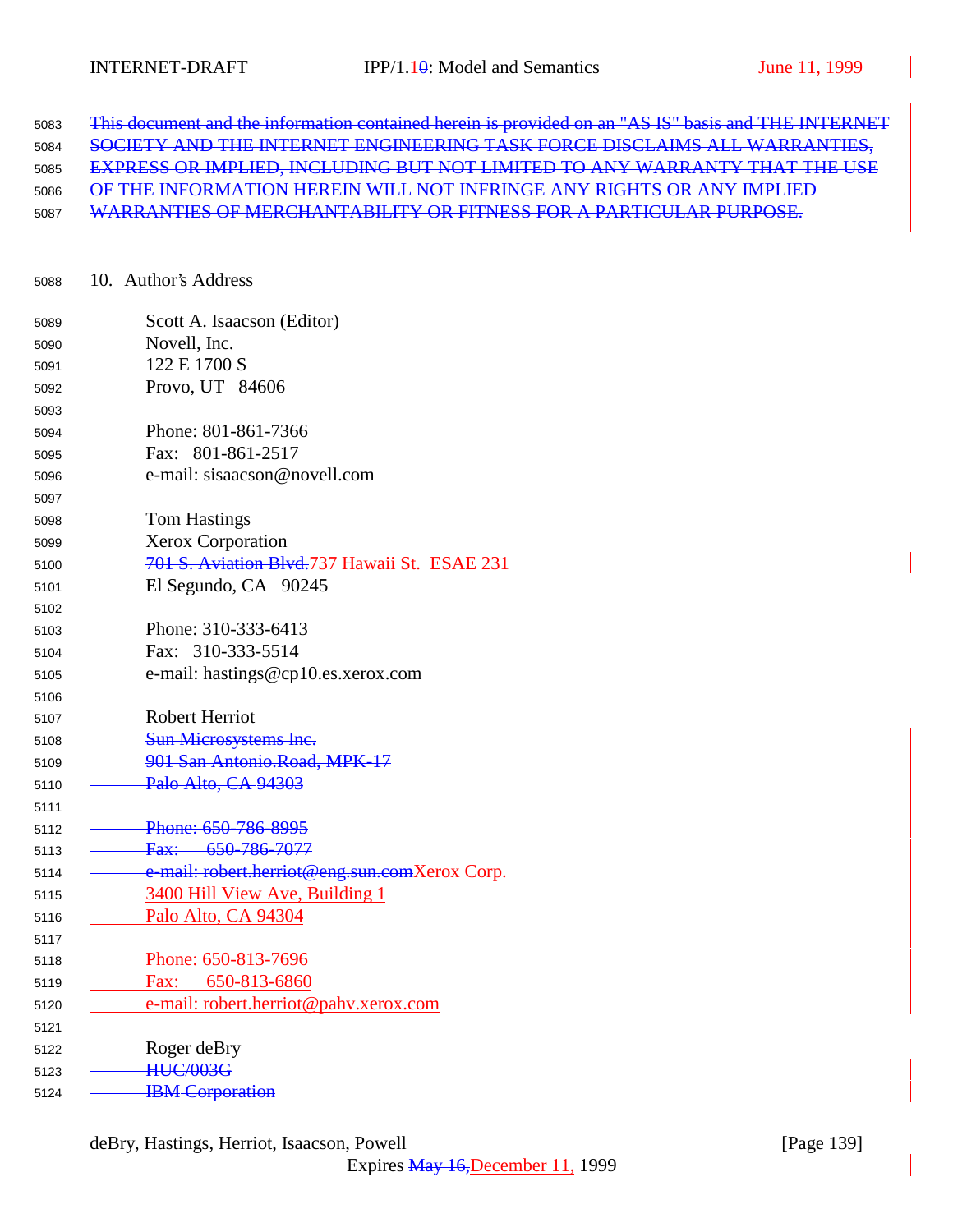| 5125 | P.O. Box 1900                                                                                                 |
|------|---------------------------------------------------------------------------------------------------------------|
| 5126 | Boulder, CO 80301-9191                                                                                        |
| 5127 |                                                                                                               |
| 5128 | Phone: (303) 924-4080                                                                                         |
| 5129 | Fax: (303) 924-9889                                                                                           |
| 5130 | e-mail: debry@vnet.ibm.comUtah Valley State College                                                           |
| 5131 | Orem, UT 84058                                                                                                |
| 5132 |                                                                                                               |
| 5133 | Phone: (801) 222-8000                                                                                         |
| 5134 | EMail: debryro@uvsc.edu                                                                                       |
| 5135 |                                                                                                               |
| 5136 | <b>Patrick Powell</b>                                                                                         |
| 5137 | <b>Astart Technologies</b>                                                                                    |
| 5138 | 9475 Chesapeake Dr., Suite D                                                                                  |
| 5139 | San Diego, CA 95123                                                                                           |
| 5140 |                                                                                                               |
| 5141 | Phone: (619) 874-6543                                                                                         |
| 5142 | Fax: (619) 279-8424                                                                                           |
| 5143 | e-mail: papowell@astart.com                                                                                   |
| 5144 |                                                                                                               |
| 5145 | IPP Mailing List: ipp@pwg.org                                                                                 |
| 5146 | IPP Mailing List Subscription: ipp-request@pwg.org                                                            |
| 5147 | IPP Web Page: http://www.pwg.org/ipp/                                                                         |
| 5148 |                                                                                                               |
| 5149 | Implementers of this specification document are encouraged to join IPP Mailing List in order to participate   |
| 5150 | in any discussions of clarification issues and review of registration proposals for additional attributes and |
| 5151 | values.                                                                                                       |
| 5152 |                                                                                                               |
| 5153 | <b>Other Participants:</b>                                                                                    |
| 5154 | <b>Chuck Adams - Tektronix</b>                                                                                |
| 5155 | Jeff Barnett - IBM                                                                                            |
| 5156 | Ron Bergman - Dataproducts Corp.                                                                              |
| 5157 | Sylvan Butler - HP                                                                                            |
| 5158 | Keith Carter - IBM Corporation                                                                                |
| 5159 | Jeff Copeland - QMS                                                                                           |
| 5160 | Andy Davidson - Tektronix                                                                                     |
| 5161 | Mabry Dozier - QMS                                                                                            |
| 5162 | Lee Farrell - Canon Information Systems                                                                       |
| 5163 | <b>Steve Gebert - IBM</b>                                                                                     |
| 5164 | Babek Jahromi - Microsoft                                                                                     |
| 5165 | David Kellerman - Northlake Software                                                                          |
| 5166 | Rick Landau - Digital                                                                                         |
| 5167 | Greg LeClair - Epson                                                                                          |
| 5168 | Harry Lewis - IBM                                                                                             |
| 5169 | Pete Loya - HP                                                                                                |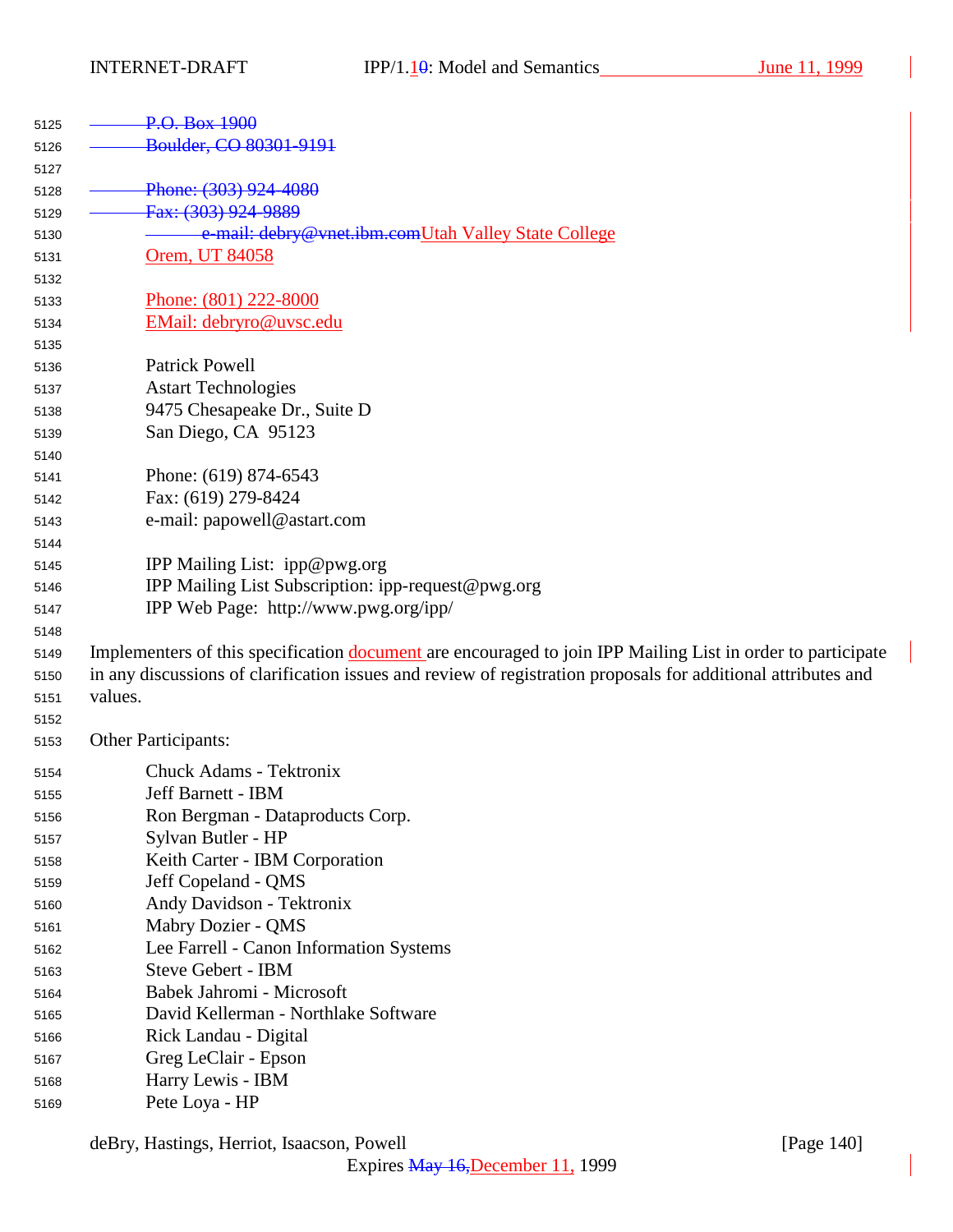$\overline{\phantom{a}}$ 

| 5170 | Ray Lutz - Cognisys               |
|------|-----------------------------------|
| 5171 | Mike MacKay - Novell, Inc.        |
| 5172 | Daniel Manchala - Xerox           |
| 5173 | Carl-Uno Manros - Xerox           |
| 5174 | Jay Martin - Underscore           |
| 5175 | Larry Masinter - Xerox            |
| 5176 | <b>Stan McConnell - Xerox</b>     |
| 5177 | Ira McDonald - High North Inc.    |
| 5178 | Paul Moore - Microsoft            |
| 5179 | Tetsuya Morita - Ricoh            |
| 5180 | Yuichi Niwa - Ricoh               |
| 5181 | Pat Nogay - IBM                   |
| 5182 | <b>Ron Norton - Printronics</b>   |
| 5183 | <b>Bob Pentecost - HP</b>         |
| 5184 | Rob Rhoads - Intel                |
| 5185 | Xavier Riley - Xerox              |
| 5186 | David Roach - Unisys              |
| 5187 | <b>Stuart Rowley - Kyocera</b>    |
| 5188 | Hiroyuki Sato - Canon             |
| 5189 | Bob Setterbo - Adobe              |
| 5190 | Devon Taylor - Novell, Inc.       |
| 5191 | Mike Timperman - Lexmark          |
| 5192 | Randy Turner - Sharp              |
| 5193 | Atsushi Yuki - Kyocera            |
| 5194 | Rick Yardumian - Xerox            |
| 5195 | Lloyd Young - Lexmark             |
| 5196 | Bill Wagner - DPI                 |
| 5197 | Jim Walker - DAZEL                |
| 5198 | Chris Wellens - Interworking Labs |
| 5199 | Rob Whittle - Novell, Inc.        |
| 5200 | Don Wright - Lexmark              |
| 5201 | Peter Zehler - Xerox              |
| 5202 | Steve Zilles - Adobe              |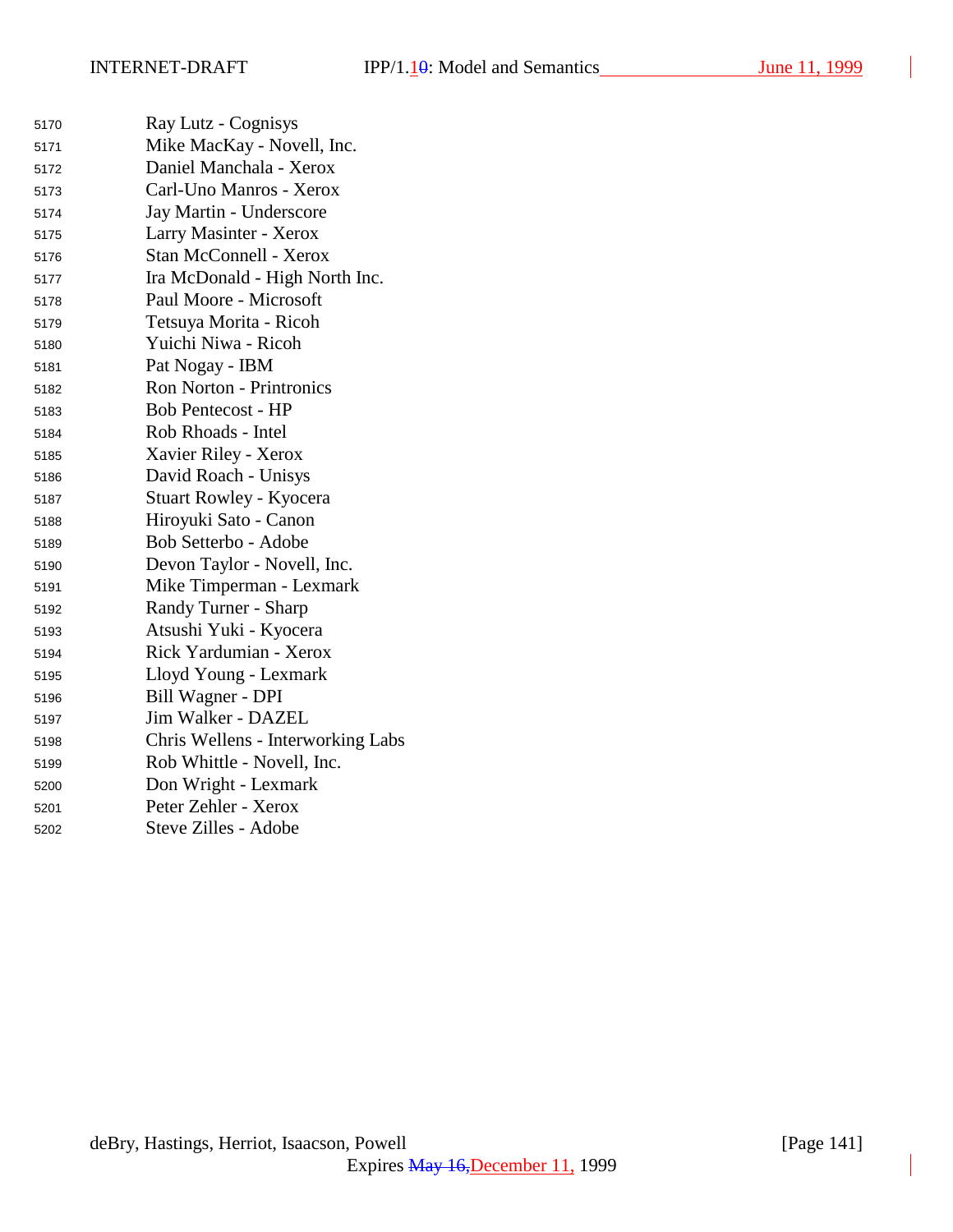| 11. Formats for IPP Registration Proposals | 5203 |  |  |  |  |  |  |
|--------------------------------------------|------|--|--|--|--|--|--|
|--------------------------------------------|------|--|--|--|--|--|--|

 In order to propose an IPP extension for registration, the proposer must submit an application to IANA by email to "iana@iana.org" or by filling out the appropriate form on the IANA web pages

- (http://www.iana.org). This section specifies the required information and the formats for proposing registrations of extensions to IPP as provided in Section 6 for:
- 
- 1. type2 'keyword' attribute values
- 2. type3 'keyword' attribute values
- 3. type2 'enum' attribute values
- 4. type3 'enum' attribute values
- 5. attributes
- 6. attribute syntaxes
- 7. operations
- 8. status codes
- 11.1 Type2 keyword attribute values registration
- Type of registration: type2 keyword attribute value
- Name of attribute to which this keyword specification is to be added:
- Proposed keyword name of this keyword value:
- Specification of this keyword value (follow the style of IPP Model Section 4.1.2.3):
- Name of proposer:
- Address of proposer:
- Email address of proposer:
- 

 Note: For type2 keywords, the Designated Expert will be the point of contact for the approved registration specification, if any maintenance of the registration specification is needed.

- 11.2 Type3 keyword attribute values registration
- Type of registration: type3 keyword attribute value
- Name of attribute to which this keyword specification is to be added:
- Proposed keyword name of this keyword value:
- Specification of this keyword value (follow the style of IPP Model Section 4.1.2.3):
- Name of proposer:
- Address of proposer:
- Email address of proposer:
- 
- Note: For type3 keywords, the proposer will be the point of contact for the approved registration specification, if any maintenance of the registration specification is needed.
- 
- 11.3 Type2 enum attribute values registration
- Type of registration: type2 enum attribute value

deBry, Hastings, Herriot, Isaacson, Powell [Page 142]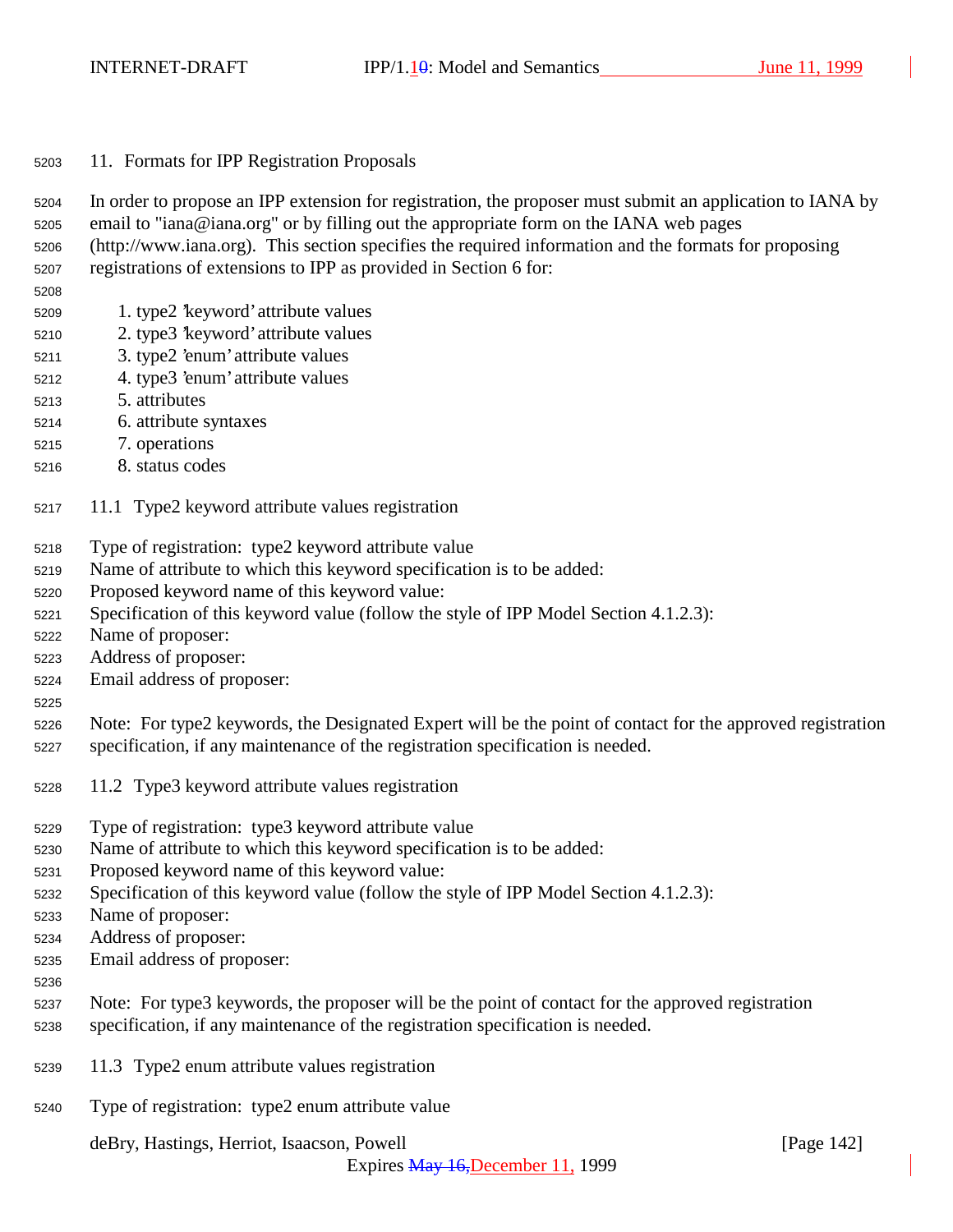- Name of attribute to which this enum specification is to be added:
- Keyword symbolic name of this enum value:
- Numeric value (to be assigned by the IPP Designated Expert in consultation with IANA):
- Specification of this enum value (follow the style of IPP Model Section 4.1.4):
- Name of proposer:
- Address of proposer:
- Email address of proposer:
- 

Note: For type2 enums, the Designated Expert will be the point of contact for the approved registration

- specification, if any maintenance of the registration specification is needed.
- 11.4 Type3 enum attribute values registration
- Type of registration: type3 enum attribute value
- Name of attribute to which this enum specification is to be added:
- Keyword symbolic name of this enum value:
- Numeric value (to be assigned by the IPP Designated Expert in consultation with IANA):
- Specification of this enum value (follow the style of IPP Model Section 4.1.4):
- Name of proposer:
- Address of proposer:
- Email address of proposer:

#### 

 Note: For type3 enums, the proposer will be the point of contact for the approved registration specification, if any maintenance of the registration specification is needed.

- 11.5 Attribute registration
- Type of registration: attribute
- Proposed keyword name of this attribute:
- Types of attribute (Operation, Job Template, Job Description, Printer Description):
- Operations to be used with if the attribute is an operation attribute:
- Object (Job, Printer, etc. if bound to an object):
- Attribute syntax(es) (include 1setOf and range as in Section 4.2):
- If attribute syntax is 'keyword' or 'enum', is it type2 or type3:
- If this is a Printer attribute, MAY the value returned depend on "document-format" (See Section 6.2):
- If this is a Job Template attribute, how does its specification depend on the value of the "multiple-
- document-handling" attribute:
- Specification of this attribute (follow the style of IPP Model Section 4.2):
- Name of proposer:
- Address of proposer:
- Email address of proposer:
- 
- Note: For attributes, the IPP Designated Expert will be the point of contact for the approved registration specification, if any maintenance of the registration specification is needed.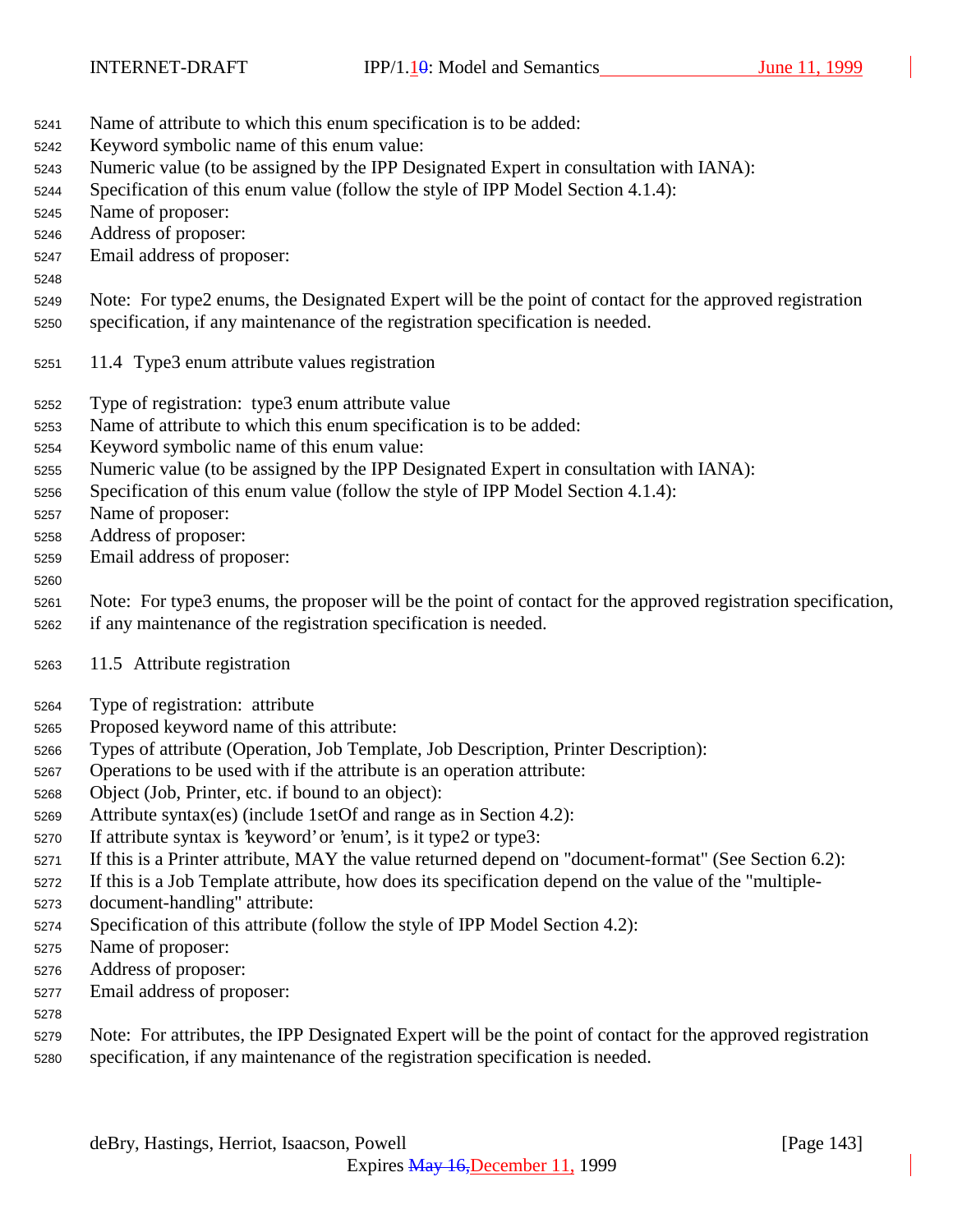- 11.6 Attribute Syntax registration
- Type of registration: attribute syntax
- Proposed name of this attribute syntax:
- Type of attribute syntax (integer, octetString, character-string, see [IPP-PRO]):
- Numeric value (to be assigned by the IPP Designated Expert in consultation with IANA):
- Specification of this attribute (follow the style of IPP Model Section 4.1):
- Name of proposer:
- Address of proposer:
- Email address of proposer:
- 
- Note: For attribute syntaxes, the IPP Designated Expert will be the point of contact for the approved registration specification, if any maintenance of the registration specification is needed.
- 11.7 Operation registration
- Type of registration: operation
- Proposed name of this operation:
- Numeric operation-id value (to be assigned by the IPP Designated Expert in consultation with IANA):
- Object Target (Job, Printer, etc. that operation is upon):
- Specification of this attribute (follow the style of IPP Model Section 3):
- Name of proposer:
- Address of proposer:
- Email address of proposer:
- 

 Note: For operations, the IPP Designated Expert will be the point of contact for the approved registration specification, if any maintenance of the registration specification is needed.

- 11.8 Attribute Group registration
- Type of registration: attribute group
- Proposed name of this attribute group:
- Numeric tag according to [IPP-PRO] (to be assigned by the IPP Designated Expert in consultation with IANA):
- Operation requests and group number for each operation in which the attribute group occurs:
- Operation responses and group number for each operation in which the attribute group occurs:
- Specification of this attribute group (follow the style of IPP Model Section 3):
- Name of proposer:
- Address of proposer:
- Email address of proposer:
- 
- Note: For attribute groups, the IPP Designated Expert will be the point of contact for the approved
- registration specification, if any maintenance of the registration specification is needed.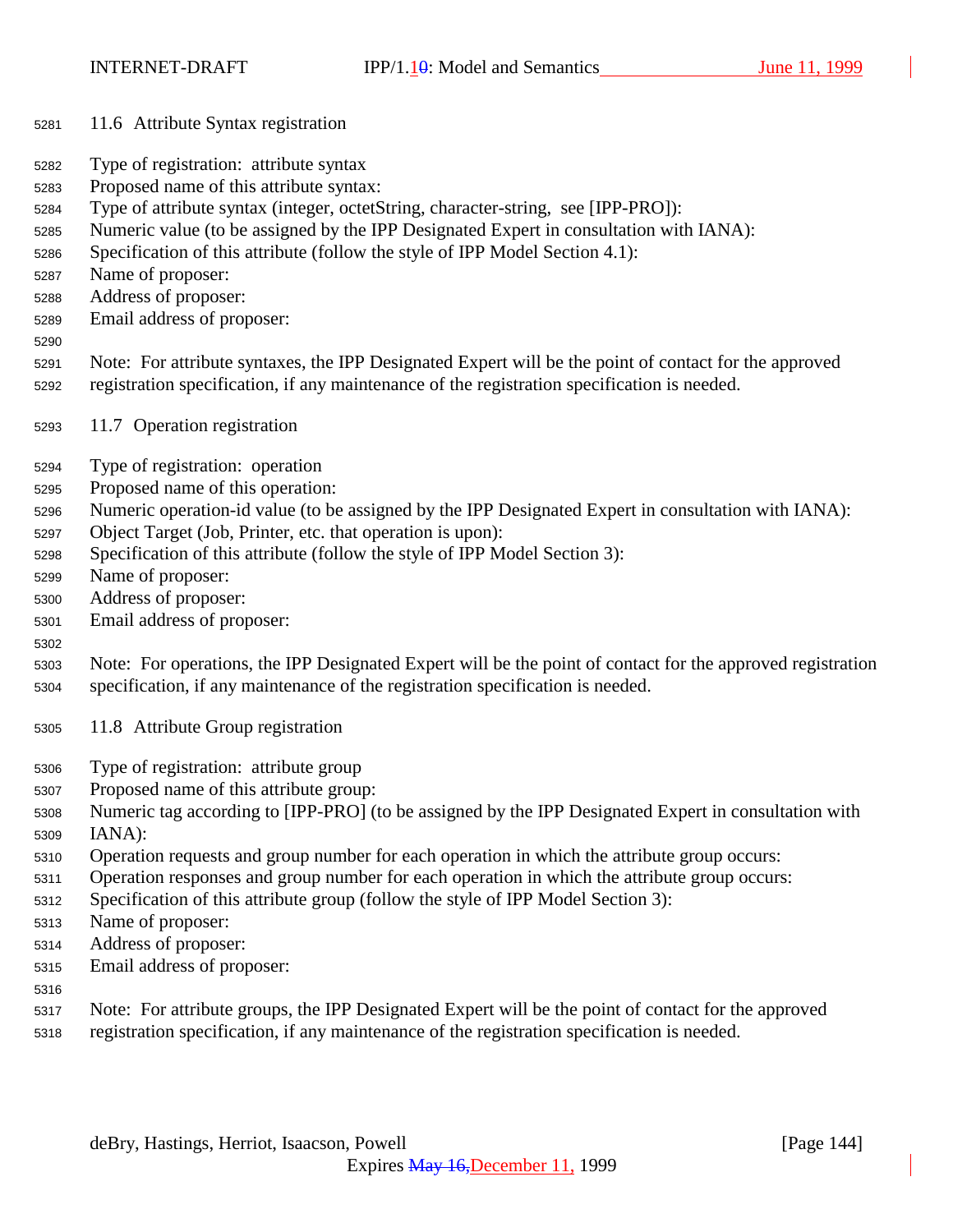INTERNET-DRAFT IPP/1.10: Model and Semantics June 11, 1999

- 11.9 Status code registration
- Type of registration: status code
- Keyword symbolic name of this status code value:
- Numeric value (to be assigned by the IPP Designated Expert in consultation with IANA):
- Operations that this status code may be used with:
- Specification of this status code (follow the style of IPP Model Section 13 APPENDIX B: Status Codes
- and Suggested Status Code Messages):
- Name of proposer:
- Address of proposer:
- Email address of proposer:
- 
- Note: For status codes, the Designated Expert will be the point of contact for the approved registration specification, if any maintenance of the registration specification is needed.
- 12. APPENDIX A: Terminology
- This specification document uses the terminology defined in this section.
- 12.1 Conformance Terminology
- The key words "MUST", "MUST NOT", "REQUIRED", "SHOULD", "SHOULD NOT",
- "RECOMMENDED", "MAY", and "OPTIONAL" in this document are to be interpreted as described in RFC 2119 [RFC2119].
- 12.1.1 NEED NOT

 This term is not included in RFC 2119. The verb "NEED NOT" indicates an action that the subject of the sentence does not have to implement in order to claim conformance to the standard. The verb "NEED NOT" is used instead of "MAY NOT" since "MAY NOT" sounds like a prohibition.

- 12.2 Model Terminology
- 12.2.1 Keyword

 Keywords are used within this document as identifiers of semantic entities within the abstract model (see section 4.1.2.3). Attribute names, some attribute values, attribute syntaxes, and attribute group names are represented as keywords.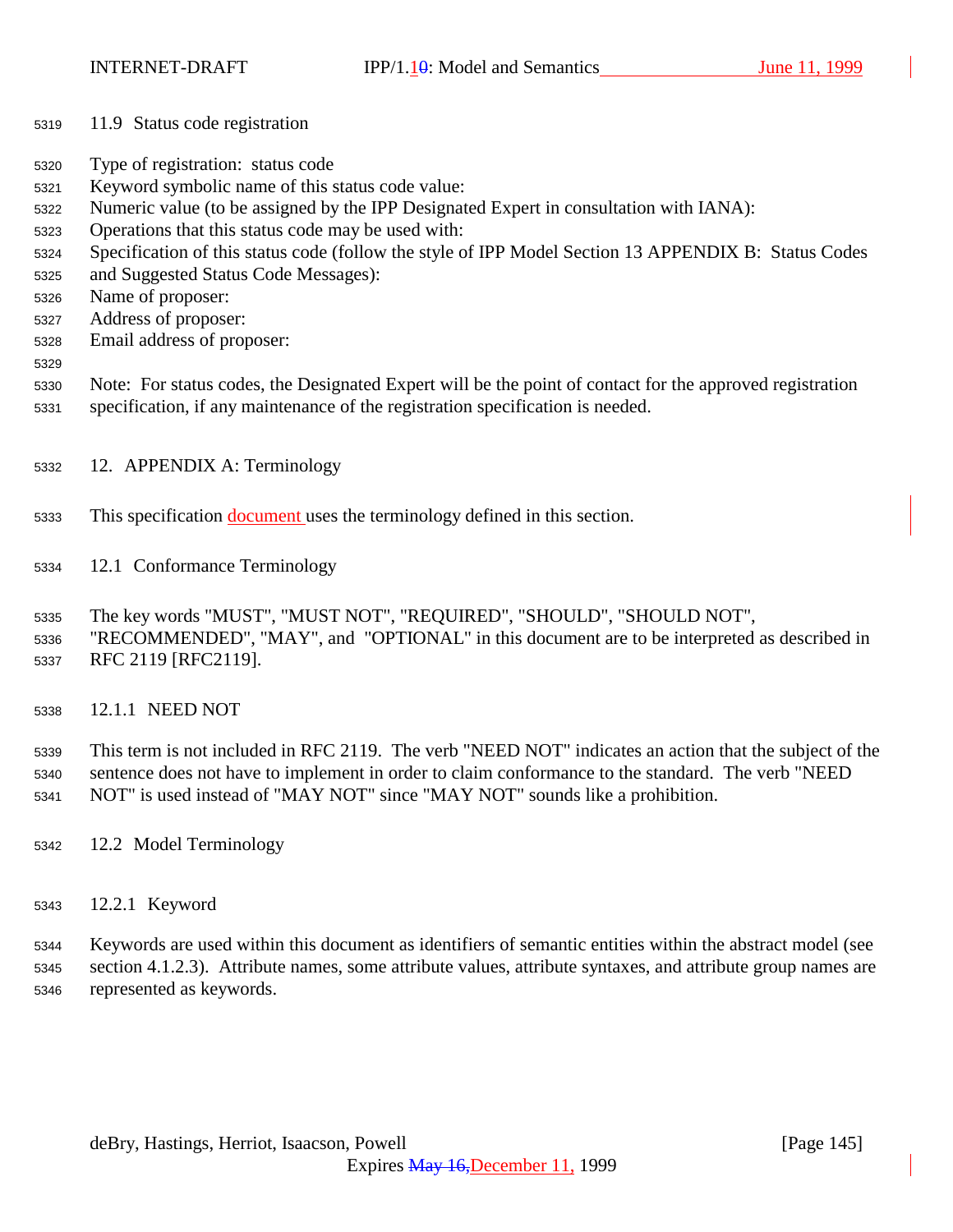12.2.2 Attributes

 An attribute is an item of information that is associated with an instance of an IPP object. An attribute consists of an attribute name and one or more attribute values. Each attribute has a specific attribute syntax. All object attributes are defined in section 4 and all operation attributes are defined in section 3.

 Job Template Attributes are described in section 4.2. The client optionally supplies Job Template attributes in a create request (operation requests that create Job objects). The Printer object has associated attributes which define supported and default values for the Printer.

12.2.2.1 Attribute Name

 Each attribute is uniquely identified in this document by its attribute name. An attribute name is a keyword. The keyword attribute name is given in the section header describing that attribute. In running text in this document, attribute names are indicated inside double quotation marks (") where the quotation marks are not part of the keyword itself.

12.2.2.2 Attribute Group Name

 Related attributes are grouped into named groups. The name of the group is a keyword. The group name may be used in place of naming all the attributes in the group explicitly. Attribute groups are defined in section 3.

12.2.2.3 Attribute Value

 Each attribute has one or more values. Attribute values are represented in the syntax type specified for that attribute. In running text in this document, attribute values are indicated inside single quotation marks ('), whether their attribute syntax is keyword, integer, text, etc. where the quotation marks are not part of the value itself.

12.2.2.4 Attribute Syntax

 Each attribute is defined using an explicit syntax type. In this document, each syntax type is defined as a 5370 keyword with specific meaning. The Encoding and Transport" Encoding and Transport" document [IPP- PRO] indicates the actual "on-the-wire" encoding rules for each syntax type. Attribute syntax types are defined in section 4.1.

12.2.3 Supports

 By definition, a Printer object supports an attribute only if that Printer object responds with the corresponding attribute populated with some value(s) in a response to a query for that attribute. A Printer object supports an attribute value if the value is one of the Printer object's "supported values" attributes. The device behind a Printer object may exhibit a behavior that corresponds to some IPP attribute, but if the Printer object, when queried for that attribute, doesn't respond with the attribute, then as far as IPP is concerned, that implementation does not support that feature. If the Printer object's "xxx-supported"

deBry, Hastings, Herriot, Isaacson, Powell **company** and the company of the company in the company of the company of the company of the company of the company of the company of the company of the company of the company of

Expires May 16,December 11, 1999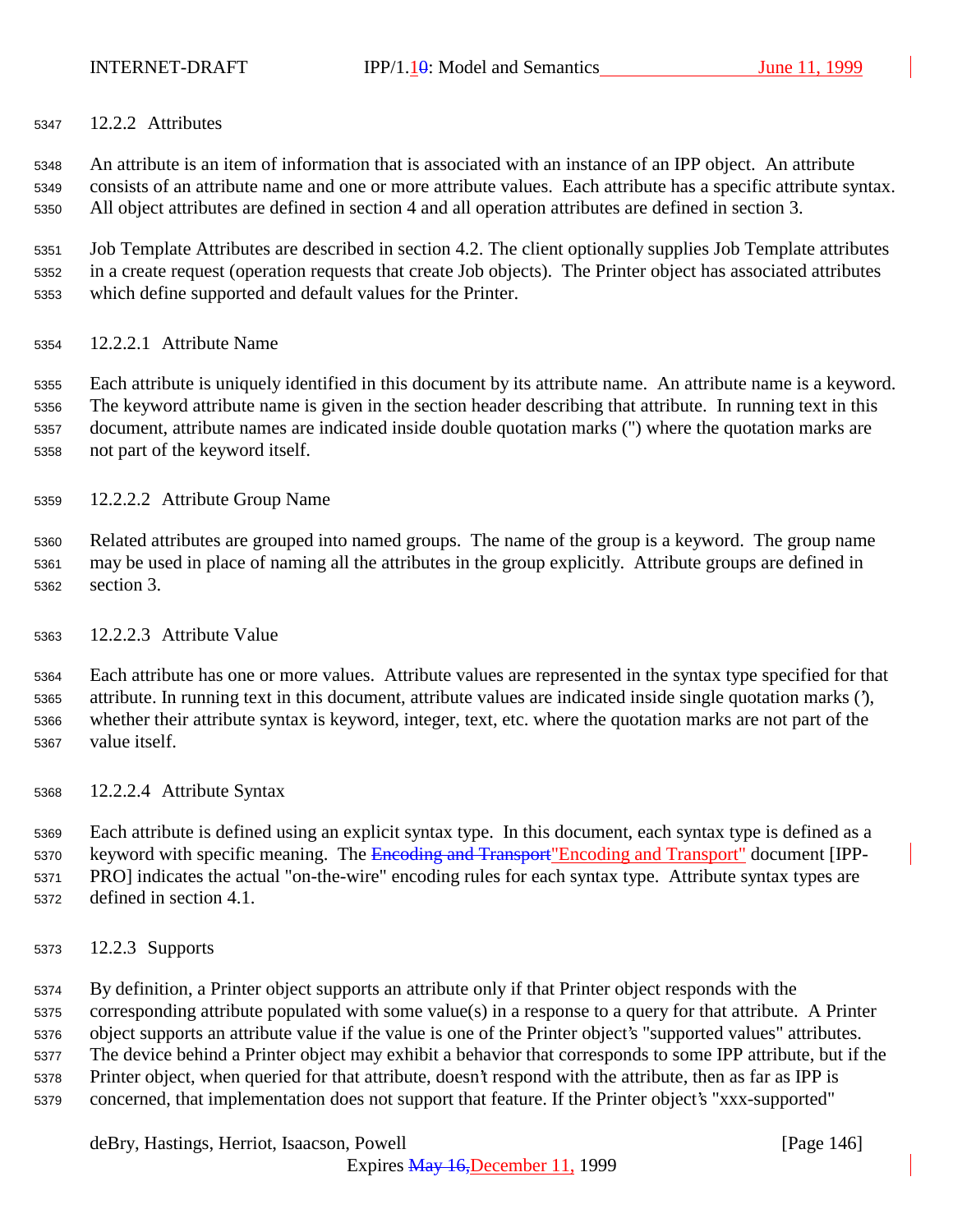attribute is not populated with a particular value (even if that value is a legal value for that attribute), then that Printer object does not support that particular value.

 A conforming implementation MUST support all REQUIRED attributes. However, even for REQUIRED attributes, conformance to IPP does not mandate that all implementations support all possible values representing all possible job processing behaviors and features. For example, if a given instance of a Printer supports only certain document formats, then that Printer responds with the "document-format- supported" attribute populated with a set of values, possibly only one, taken from the entire set of possible values defined for that attribute. This limited set of values represents the Printer's set of supported document formats. Supporting an attribute and some set of values for that attribute enables IPP end users to be aware of and make use of those features associated with that attribute and those values. If an implementation chooses to not support an attribute or some specific value, then IPP end users would have no ability to make use of that feature within the context of IPP itself. However, due to existing practice and legacy systems which are not IPP aware, there might be some other mechanism outside the scope of IPP to control or request the "unsupported" feature (such as embedded instructions within the document data itself).

For example, consider the "finishings-supported" attribute.

- 1) If a Printer object is not physically capable of stapling, the "finishings-supported" attribute MUST NOT be populated with the value of 'staple'.
- 2) A Printer object is physically capable of stapling, however an implementation chooses not to support stapling in the IPP "finishings" attribute. In this case, 'staple' MUST NOT be a value in the "finishings-supported" Printer object attribute. Without support for the value 'staple', an IPP end user would have no means within the protocol itself to request that a Job be stapled. However, an existing document data formatter might be able to request that the document be stapled directly with an embedded instruction within the document data. In this case, the IPP implementation does not "support" stapling, however the end user is still able to have some control over the stapling of the completed job.
- 3) A Printer object is physically capable of stapling, and an implementation chooses to support stapling in the IPP "finishings" attribute. In this case, 'staple' MUST be a value in the "finishings-supported" Printer object attribute. Doing so, would enable end users to be aware of and make use of the stapling feature using IPP attributes.
- 

 Even though support for Job Template attributes by a Printer object is OPTIONAL, it is RECOMMENDED that if the device behind a Printer object is capable of realizing any feature or function that corresponds to an IPP attribute and some associated value, then that implementation SHOULD support that IPP attribute and value.

 The set of values in any of the supported value attributes is set (populated) by some administrative process 5416 or automatic sensing mechanism that is outside the scope of  $\frac{IPP \cdot this IPP}{1.1}$  document. For administrative policy and control reasons, an administrator may choose to make only a subset of possible values visible to the end user. In this case, the real output device behind the IPP Printer abstraction may be capable of a certain feature, however an administrator is specifying that access to that feature not be exposed to the end user through the IPP protocol. Also, since a Printer object may represent a logical print device (not just a physical device) the actual process for supporting a value is undefined and left up to the implementation.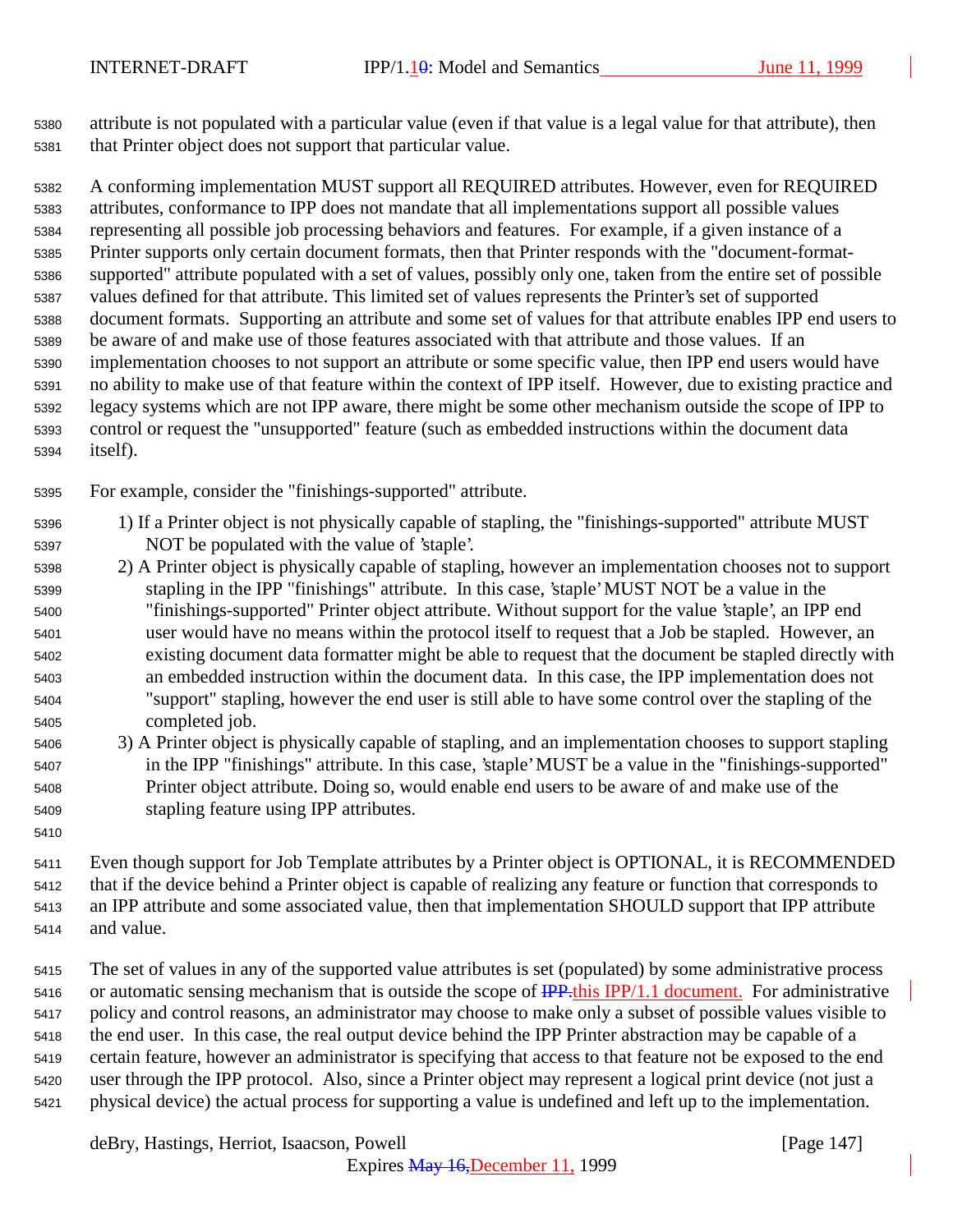However, if a Printer object supports a value, some manual human action may be needed to realize the semantic action associated with the value, but no end user action is required.

 For example, if one of the values in the "finishings-supported" attribute is 'staple', the actual process might be an automatic staple action by a physical device controlled by some command sent to the device. Or, the actual process of stapling might be a manual action by an operator at an operator attended Printer object.

 For another example of how supported attributes function, consider a system administrator who desires to control all print jobs so that no job sheets are printed in order to conserve paper. To force no job sheets, the system administrator sets the only supported value for the "job-sheets-supported" attribute to 'none'. In this case, if a client requests anything except 'none', the create request is rejected or the "job-sheets" value is ignored (depending on the value of "ipp-attribute-fidelity"). To force the use of job start/end sheets on all jobs, the administrator does not include the value 'none' in the "job-sheets-supported" attribute. In this case, if a client requests 'none', the create request is rejected or the "job-sheets" value is ignored (again depending on the value of "ipp-attribute-fidelity").

- 12.2.4 print-stream page
- A "print-stream page" is a page according to the definition of pages in the language used to express the document data.
- 12.2.5 impression

 An "impression" is the image (possibly many print-stream pages in different configurations) imposed onto a single media page.

13. APPENDIX B: Status Codes and Suggested Status Code Messages

 This section defines status code enum keywords and values that are used to provide semantic information on the results of an operation request. Each operation response MUST include a status code. The response MAY also contain a status message that provides a short textual description of the status. The status code is intended for use by automata, and the status message is intended for the human end user. Since the status message is an OPTIONAL component of the operation response, an IPP application (i.e., a browser, GUI, print driver or gateway) is NOT REQUIRED to examine or display the status message, since it MAY not be returned to the application.

- The prefix of the status keyword defines the class of response as follows:
- "informational" Request received, continuing process
- "successful" The action was successfully received, understood, and accepted
- "redirection" Further action must be taken in order to complete the request
- "client-error" The request contains bad syntax or cannot be fulfilled
- "server-error" The IPP object failed to fulfill an apparently valid request
-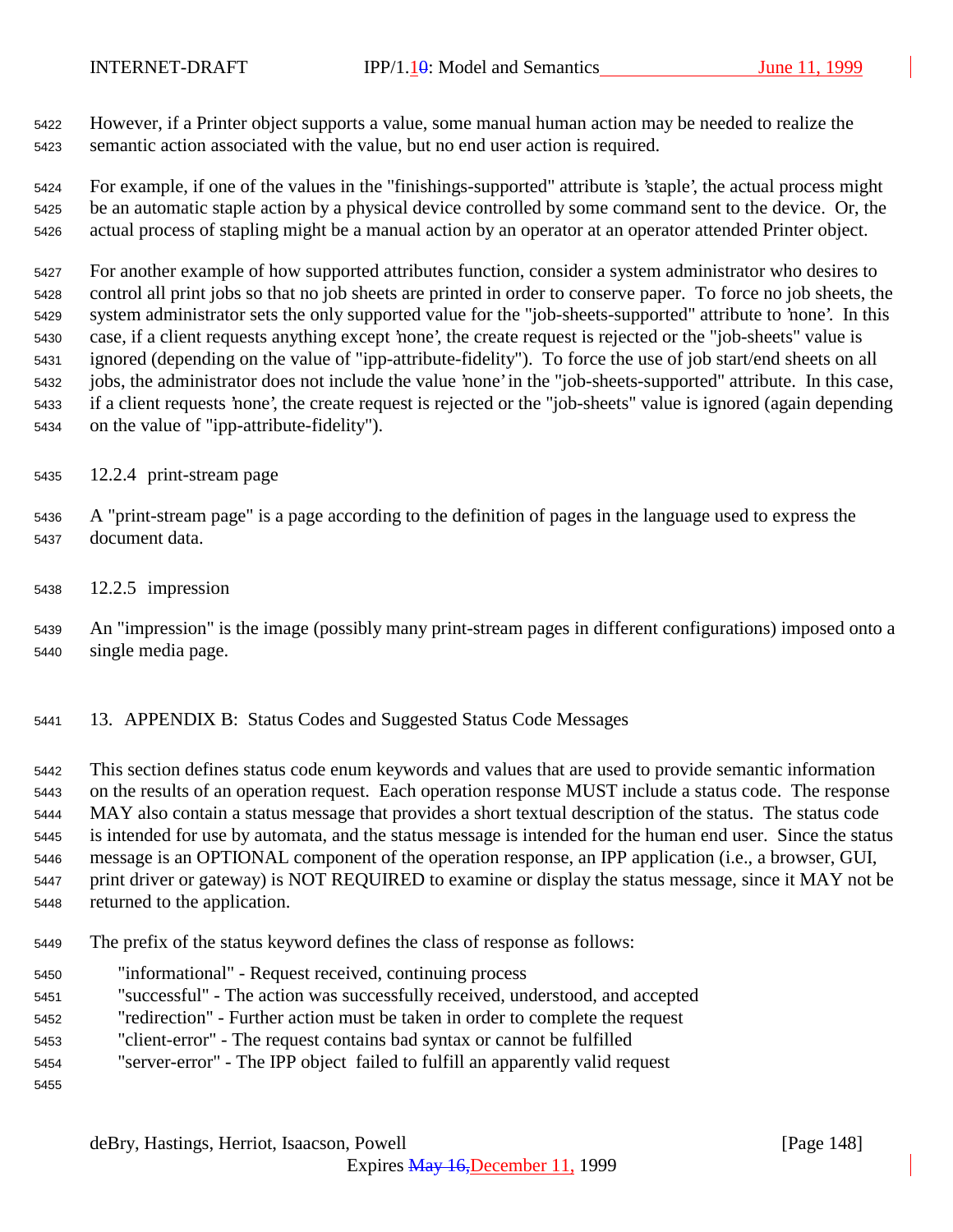As with type2 enums, IPP status codes are extensible. IPP clients are NOT REQUIRED to understand the meaning of all registered status codes, though such understanding is obviously desirable. However, IPP clients MUST understand the class of any status code, as indicated by the prefix, and treat any unrecognized response as being equivalent to the first status code of that class, with the exception that an unrecognized response MUST NOT be cached. For example, if an unrecognized status code of "client-error-xxx-yyy" is received by the client, it can safely assume that there was something wrong with its request and treat the response as if it had received a "client-error-bad-request" status code. In such cases, IPP applications SHOULD present the OPTIONAL message (if present) to the end user since the message is likely to contain human readable information which will help to explain the unusual status. The name of the enum is the suggested status message for US English.

 The status code values range from 0x0000 to 0x7FFF. The value ranges for each status code class are as follows:

- "successful" 0x0000 to 0x00FF
- "informational" 0x0100 to 0x01FF
- "redirection" 0x0200 to 0x02FF
- "client-error" 0x0400 to 0x04FF
- "server-error" 0x0500 to 0x05FF
- 

5474 The top half (128 values) of each range (0x0n40 to 0x0nFF, for  $n = 0$  to 5) is reserved for private use within each status code class. Values 0x0600 to 0x7FFF are reserved for future assignment and MUST NOT be used.

13.1 Status Codes

 Each status code is described below. Section 13.1.5.9 contains a table that indicates which status codes apply to which operations. The Implementer's Guide [IPP-IIG] describe the suggested steps for processing IPP attributes for all operations, including returning status codes.

13.1.1 Informational

This class of status code indicates a provisional response and is to be used for informational purposes only.

- 5483 There are no status codes defined in  $\frac{IPP}{1.0}IPP/1.1$  for this class of status code.
- 13.1.2 Successful Status Codes
- This class of status code indicates that the client's request was successfully received, understood, and accepted.
- 13.1.2.1 successful-ok (0x0000)

 The request has succeeded and no request attributes were substituted or ignored. In the case of a response to a create request, the 'successful-ok' status code indicates that the request was successfully received and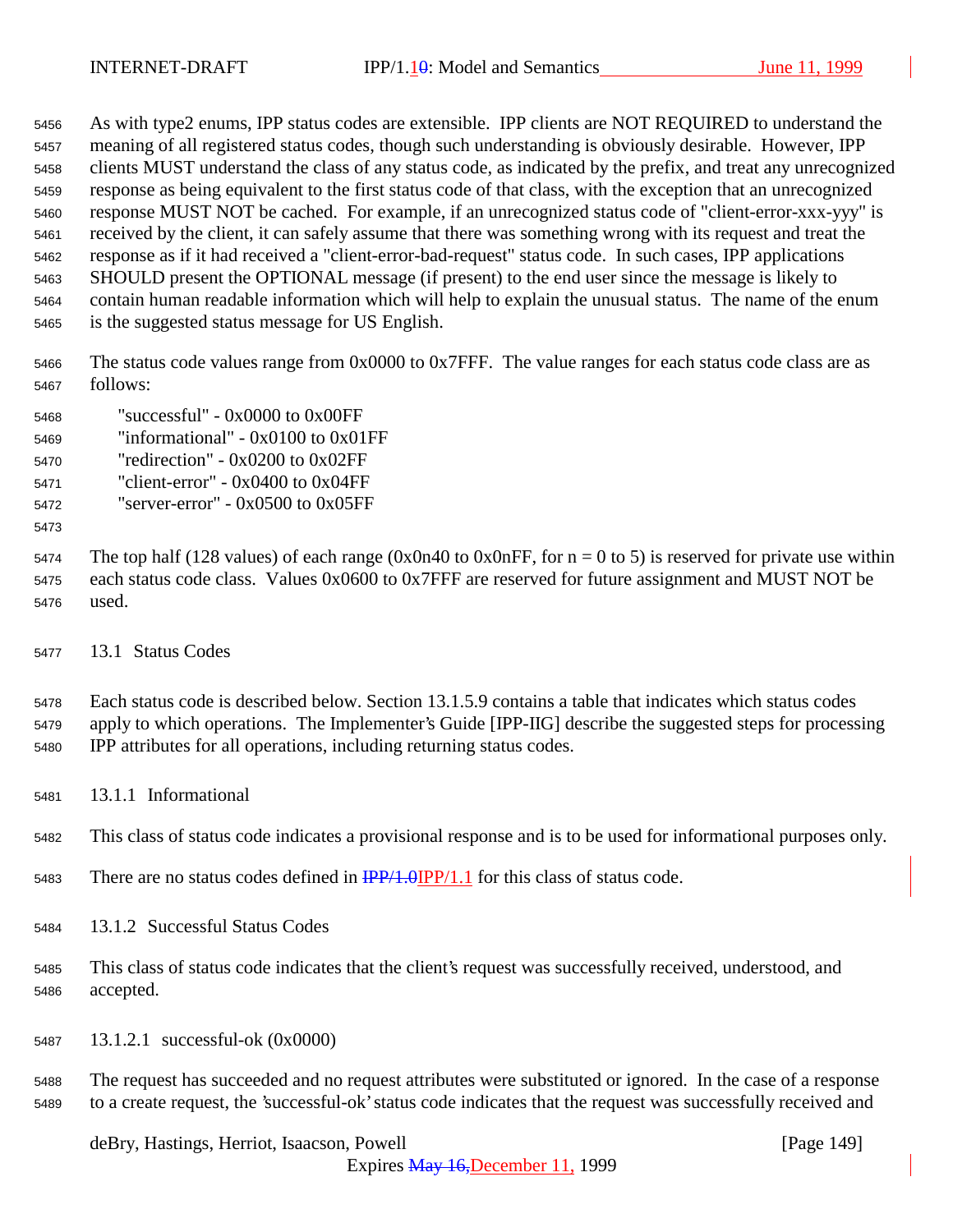validated, and that the Job object has been created; it does not indicate that the job has been processed. The transition of the Job object into the 'completed' state is the only indicator that the job has been printed.

13.1.2.2 successful-ok-ignored-or-substituted-attributes (0x0001)

 The request has succeeded, but some supplied (1) attributes were ignored or (2) unsupported values were substituted with supported values or were ignored in order to perform the operation without rejecting it. Unsupported attributes, attribute syntaxes, or values MUST be returned in the Unsupported Attributes group of the response for all operations. There is an exception to this rule for the query operations: Get- Printer-Attributes, Get-Jobs, and Get-Job-Attributes for the "requested-attributes" operation attribute only. When the supplied values of the "requested-attributes" operation attribute are requesting attributes that are not supported, the IPP object MAY, but is NOT REQUIRED to, return the "requested-attributes" attribute in the Unsupported Attribute response group (with the unsupported values only). See sections 3.1.7 and 3.2.1.2.

13.1.2.3 successful-ok-conflicting-attributes (0x0002)

 The request has succeeded, but some supplied attribute values conflicted with the values of other supplied attributes. These conflicting values were either (1) substituted with (supported) values or (2) the attributes were removed in order to process the job without rejecting it. Attributes or values which conflict with other attributes and have been substituted or ignored MUST be returned in the Unsupported Attributes group of 5507 the response for all operations as supplied by the client. See sections 3.1.7 and 3.2.1.2.

13.1.3 Redirection Status Codes

This class of status code indicates that further action needs to be taken to fulfill the request.

- 5510 There are no status codes defined in  $\frac{IPP}{1.0} \cdot \frac{IPP}{1.1}$  for this class of status code.
- 13.1.4 Client Error Status Codes

This class of status code is intended for cases in which the client seems to have erred. The IPP object

 SHOULD return a message containing an explanation of the error situation and whether it is a temporary or permanent condition.

13.1.4.1 client-error-bad-request (0x0400)

 The request could not be understood by the IPP object due to malformed syntax (such as the value of a fixed length attribute whose length does not match the prescribed length for that attribute - see the Implementer's Guide [IPP-IIG] ). The IPP application SHOULD NOT repeat the request without modifications.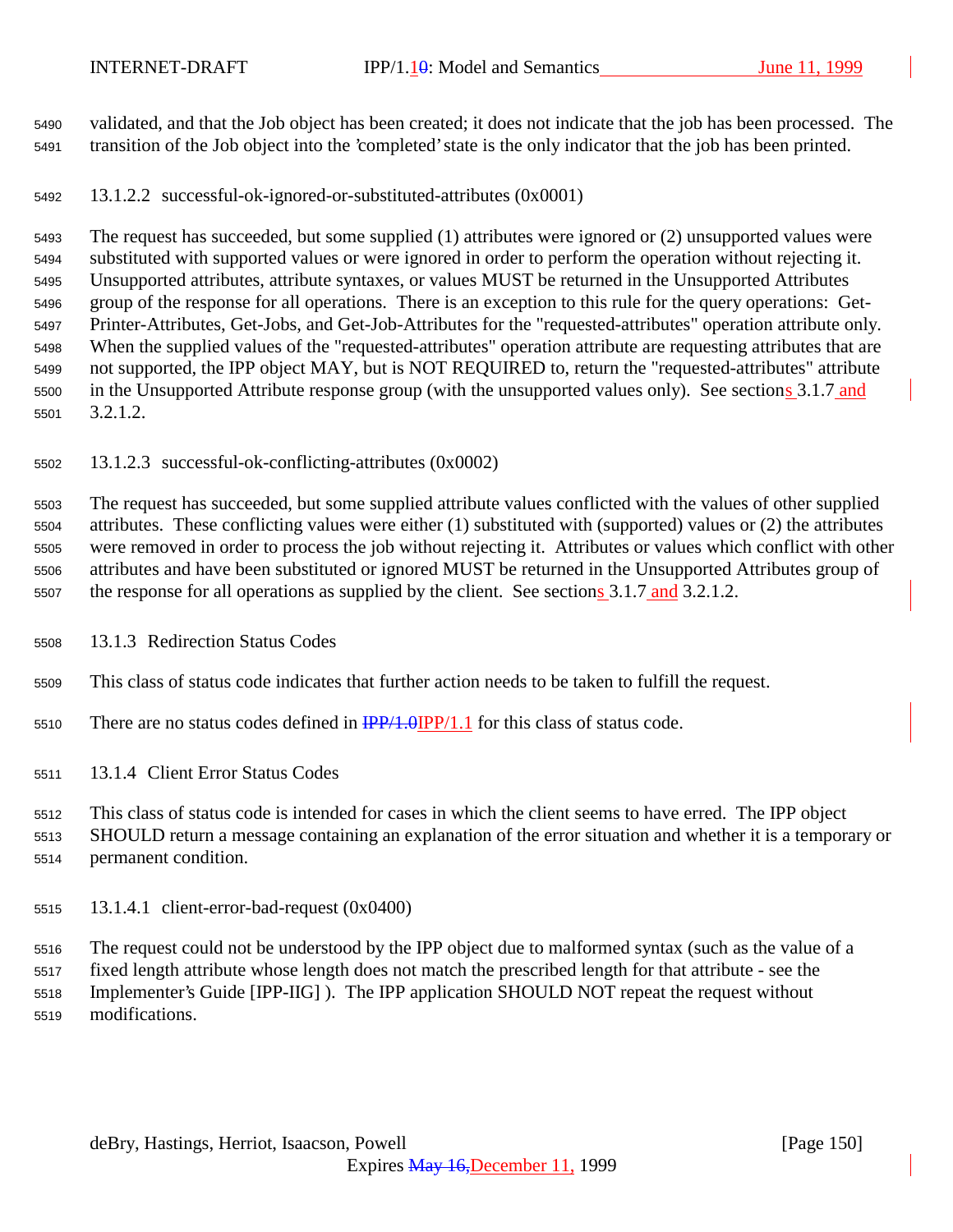13.1.4.2 client-error-forbidden (0x0401)

 The IPP object understood the request, but is refusing to fulfill it. Additional authentication information or authorization credentials will not help and the request SHOULD NOT be repeated. This status code is commonly used when the IPP object does not wish to reveal exactly why the request has been refused or when no other response is applicable.

13.1.4.3 client-error-not-authenticated (0x0402)

 The request requires user authentication. The IPP client may repeat the request with suitable authentication information. If the request already included authentication information, then this status code indicates that authorization has been refused for those credentials. If this response contains the same challenge as the prior response, and the user agent has already attempted authentication at least once, then the response message may contain relevant diagnostic information. This status codes reveals more information than "client-error-forbidden".

13.1.4.4 client-error-not-authorized (0x0403)

 The requester is not authorized to perform the request. Additional authentication information or authorization credentials will not help and the request SHOULD NOT be repeated. This status code is used when the IPP object wishes to reveal that the authentication information is understandable, however, the requester is explicitly not authorized to perform the request. This status codes reveals more information than "client-error-forbidden" and "client-error-not-authenticated".

13.1.4.5 client-error-not-possible (0x0404)

 This status code is used when the request is for something that can not happen. For example, there might be a request to cancel a job that has already been canceled or aborted by the system. The IPP client SHOULD NOT repeat the request.

13.1.4.6 client-error-timeout (0x0405)

 The client did not produce a request within the time that the IPP object was prepared to wait. For example, a client issued a Create-Job operation and then, after a long period of time, issued a Send-Document operation and this error status code was returned in response to the Send-Document request (see section 3.3.1). The IPP object might have been forced to clean up resources that had been held for the waiting additional Documents. The IPP object was forced to close the Job since the client took too long. The client SHOULD NOT repeat the request without modifications.

13.1.4.7 client-error-not-found (0x0406)

 The IPP object has not found anything matching the request URI. No indication is given of whether the condition is temporary or permanent. For example, a client with an old reference to a Job (a URI) tries to cancel the Job, however in the mean time the Job might have been completed and all record of it at the Printer has been deleted. This status code, 'client-error-not-found' is returned indicating that the referenced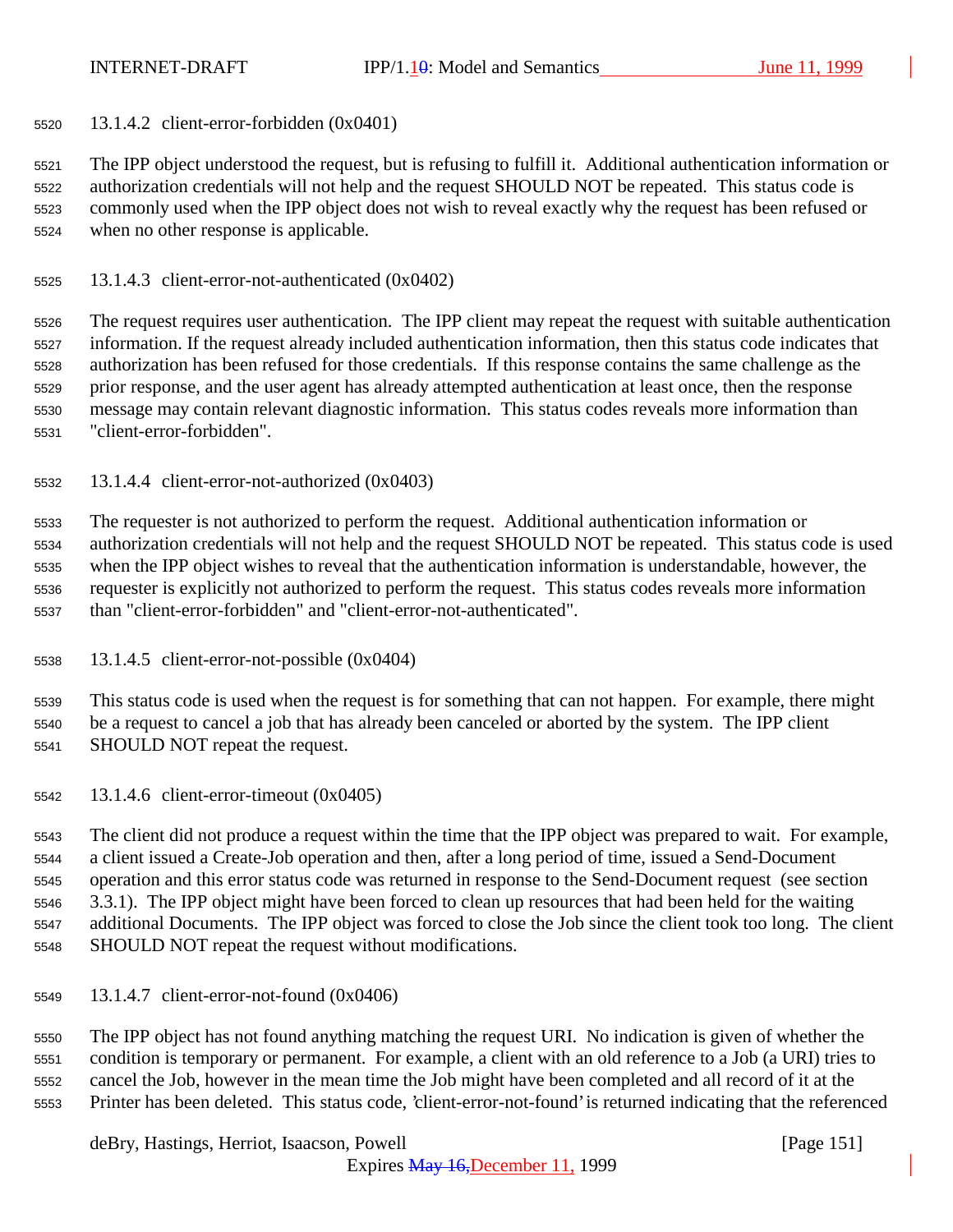Job can not be found. This error status code is also used when a client supplies a URI as a reference to the document data in either a Print-URI or Send-URI operation, but the document can not be found.

 In practice, an IPP application should avoid a not found situation by first querying and presenting a list of valid Printer URIs and Job URIs to the end-user.

13.1.4.8 client-error-gone (0x0407)

 The requested object is no longer available and no forwarding address is known. This condition should be considered permanent. Clients with link editing capabilities should delete references to the request URI after user approval. If the IPP object does not know or has no facility to determine, whether or not the condition is permanent, the status code "client-error-not-found" should be used instead.

 This response is primarily intended to assist the task of maintenance by notifying the recipient that the resource is intentionally unavailable and that the IPP object administrator desires that remote links to that resource be removed. It is not necessary to mark all permanently unavailable resources as "gone" or to keep the mark for any length of time -- that is left to the discretion of the IPP object administrator.

13.1.4.9 client-error-request-entity-too-large (0x0408)

 The IPP object is refusing to process a request because the request entity is larger than the IPP object is willing or able to process. An IPP Printer returns this status code when it limits the size of print jobs and it receives a print job that exceeds that limit or when the attributes are so many that their encoding causes the request entity to exceed IPP object capacity.

13.1.4.10 client-error-request-value-too-long (0x0409)

 The IPP object is refusing to service the request because one or more of the client-supplied attributes has a variable length value that is longer than the maximum length specified for that attribute. The IPP object might not have sufficient resources (memory, buffers, etc.) to process (even temporarily), interpret, and/or ignore a value larger than the maximum length. Another use of this error code is when the IPP object supports the processing of a large value that is less than the maximum length, but during the processing of the request as a whole, the object may pass the value onto some other system component which is not able to accept the large value. For more details, see the Implementer's Guide [IPP-IIG] .

 Note: For attribute values that are URIs, this rare condition is only likely to occur when a client has improperly submitted a request with long query information (e.g. an IPP application allows an end-user to enter an invalid URI), when the client has descended into a URI "black hole" of redirection (e.g., a redirected URI prefix that points to a suffix of itself), or when the IPP object is under attack by a client attempting to exploit security holes present in some IPP objects using fixed-length buffers for reading or manipulating the Request-URI.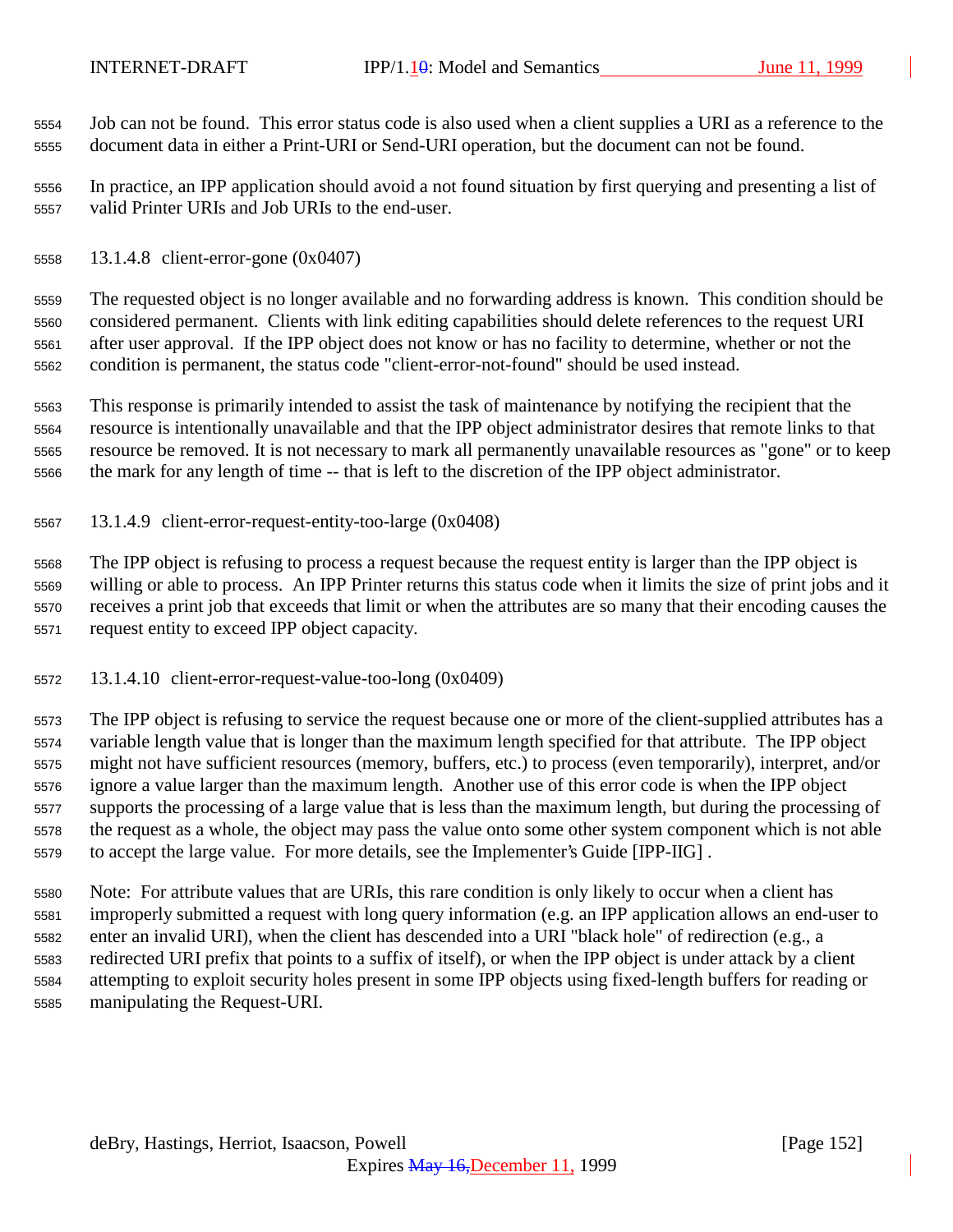13.1.4.11 client-error-document-format-not-supported (0x040A)

 The IPP object is refusing to service the request because the document data is in a format, as specified in the "document-format" operation attribute, that is not supported by the Printer object. This error is returned independent of the client-supplied "ipp-attribute-fidelity". The Printer object MUST return this status code, 5590 even if there are other Job Template attributes that are not supported as well, since this error is a bigger 5591 problem than with Job Template attributes. See sections 3.1.7 and 3.2.1.1. **Issue 11** 

13.1.4.12 client-error-attributes-or-values-not-supported (0x040B)

 In a create request, if the Printer object does not support one or more attributes, attribute syntaxes, or attribute values supplied in the request and the client supplied the "ipp-attributes-fidelity" operation attribute with the 'true' value, the Printer object MUST return this status code. The Printer object MUST also return in the Unsupported Attributes Group all the attributes and/or values supplied by the client that 5597 are not supported. See section 3.1.7. **Issue 11** For example, if the request indicates 'iso-a4' media, but that 5598 media type is not supported by the Printer object. Or, if the client supplies an optionala Job Template attribute and the attribute itself is not even supported by the Printer. If the "ipp-attribute-fidelity" attribute is 'false', the Printer MUST ignore or substitute values for unsupported Job Template attributes and values rather than reject the request and return this status code.

 For any operation where a client requests attributes (such as a Get-Jobs, Get-Printer-Attributes, or Get-Job- Attributes operation), if the IPP object does not support one or more of the requested attributes, the IPP object simply ignores the unsupported requested attributes and processes the request as if they had not been supplied, rather than returning this status code. In this case, the IPP object MUST return the 'successful-ok- ignored-or-substituted-attributes' status code and MAY return the unsupported attributes as values of the "requested-attributes" in the Unsupported Attributes Group (see section 13.1.2.2).

- 13.1.4.13 client-error-uri-scheme-not-supported (0x040C)
- 5609 The type of the client suppliedscheme of the client-supplied URI in a Print-URI or a Send-URI operation is not supported. See section 3.1.7. Issue 11
- 13.1.4.14 client-error-charset-not-supported (0x040D)

 For any operation, if the IPP Printer does not support the charset supplied by the client in the "attributes- charset" operation attribute, the Printer MUST reject the operation and return this status and any 'text' or 5614 hame' attributes using the 'utf-8' charset (see Section 3.1.4.1). See section 3.1.7. **Issue 11** 

13.1.4.15 client-error-conflicting-attributes (0x040E)

The request is rejected because some attribute values conflicted with the values of other attributes which

5617 this specification document does not permit to be substituted or ignored. The Printer object MUST also

 return in the Unsupported Attributes Group the conflicting attributes supplied by the client. See sections 5619 3.1.7 and 3.2.1.2. **Issue 27**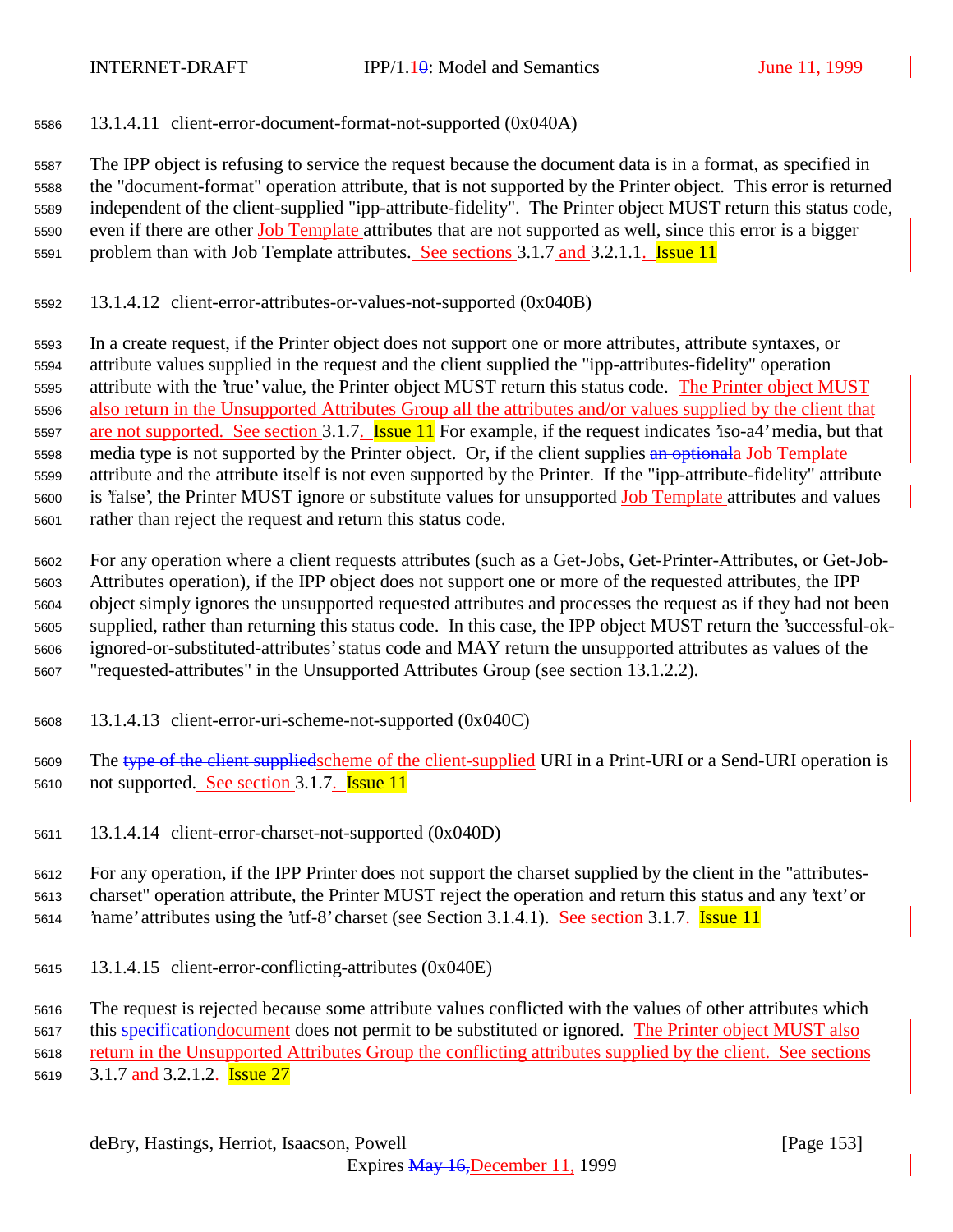- 13.1.4.16 client-error-compression-not-supported (0x040F) Issue 6
- The IPP object is refusing to service the request because the document data, as specified in the

"compression" operation attribute, is compressed in a way that is not supported by the Printer object. This

error is returned independent of the client-supplied "ipp-attribute-fidelity". The Printer object MUST return

this status code, even if there are other Job Template attributes that are not supported as well, since this

5625 error is a bigger problem than with Job Template attributes. **Issue 6** See sections 3.1.7 and 3.2.1.1. **Issue 11** 

5626 13.1.4.17 client-error-compression-error  $(0x0410)$  Issue 6

The IPP object is refusing to service the request because the document data cannot be decompressed when

using the algorithm specified by the "compression" operation attribute. This error is returned independent

of the client-supplied "ipp-attribute-fidelity". The Printer object MUST return this status code, even if there

are Job Template attributes that are not supported as well, since this error is a bigger problem than with Job

Template attributes. See sections 3.1.7 and 3.2.1.1.

13.1.4.18 client-error-document-format-error (0x0411) Issue 28

 The IPP object is refusing to service the request because Printer encountered an error in the document data while interpreting it. This error is returned independent of the client-supplied "ipp-attribute-fidelity". The Printer object MUST return this status code, even if there are Job Template attributes that are not supported as well, since this error is a bigger problem than with Job Template attributes. See sections 3.1.7 and 3.2.1.1.

13.1.4.19 client-error-document-access-error (0x0412) Issue 35

 The IPP object is refusing to service the Print-URI or Send-URI request because Printer encountered an access error while attempting to validate the accessibility or access the document data specified in the "document-uri" operation attribute. The Printer MAY also return a specific document access error code using the "document-access-error" operation attribute (see section 3.1.6.4). This error is returned independent of the client-supplied "ipp-attribute-fidelity". The Printer object MUST return this status code, even if there are Job Template attributes that are not supported as well, since this error is a bigger problem than with Job Template attributes. See section 3.1.7.

13.1.5 Server Error Status Codes

 This class of status codes indicates cases in which the IPP object is aware that it has erred or is incapable of performing the request. The IPP object SHOULD include a message containing an explanation of the error situation, and whether it is a temporary or permanent condition.

13.1.5.1 server-error-internal-error (0x0500)

 The IPP object encountered an unexpected condition that prevented it from fulfilling the request. This error status code differs from "server-error-temporary-error" in that it implies a more permanent type of internal error. It also differs from "server-error-device-error" in that it implies an unexpected condition (unlike a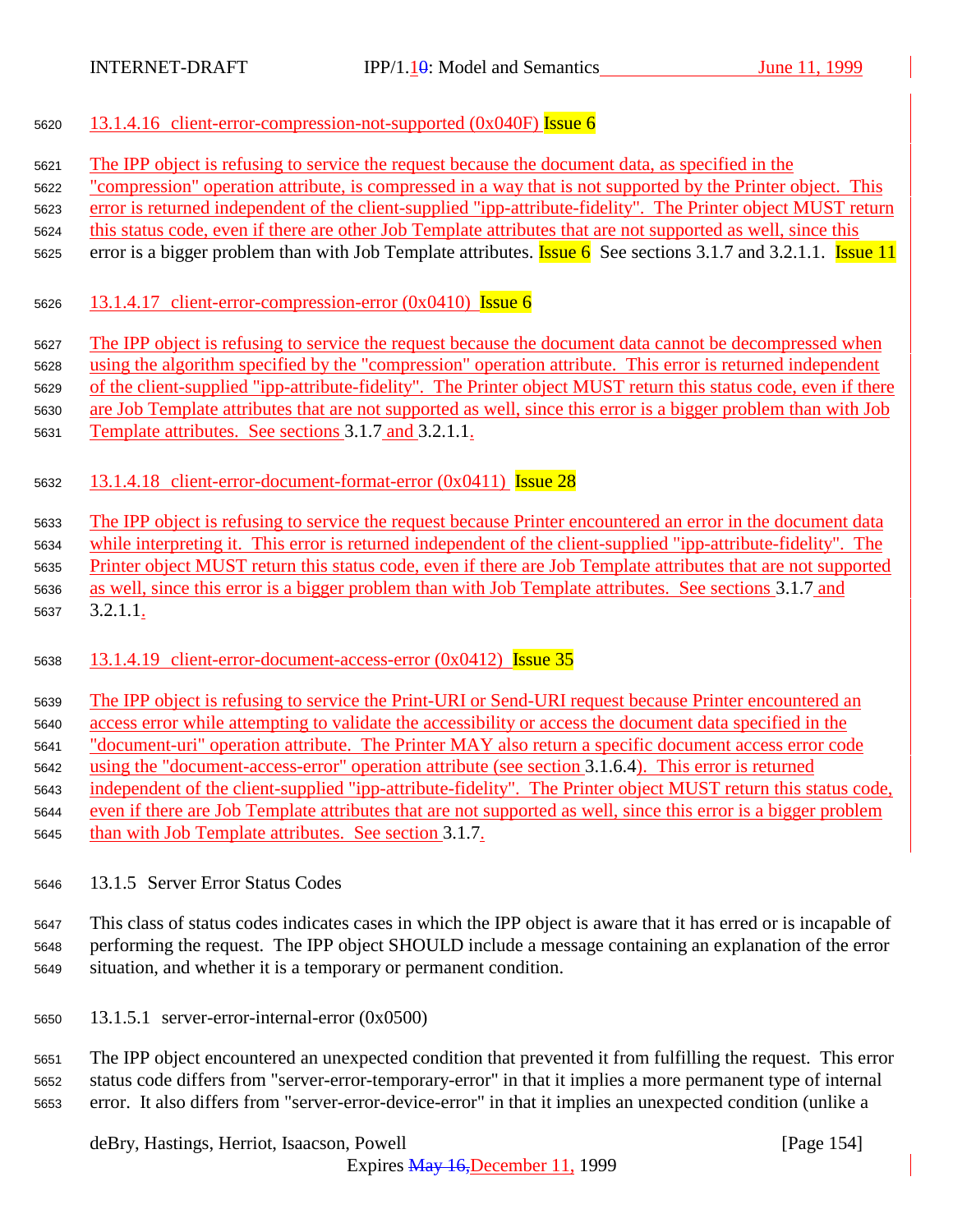paper-jam or out-of-toner problem which is undesirable but expected). This error status code indicates that probably some knowledgeable human intervention is required.

13.1.5.2 server-error-operation-not-supported (0x0501)

 The IPP object does not support the functionality required to fulfill the request. This is the appropriate response when the IPP object does not recognize an operation or is not capable of supporting it. See section 5659 3.1.7. **Issue 18** 

13.1.5.3 server-error-service-unavailable (0x0502)

 The IPP object is currently unable to handle the request due to a temporary overloading or maintenance of the IPP object. The implication is that this is a temporary condition which will be alleviated after some delay. If known, the length of the delay may be indicated in the message. If no delay is given, the IPP application should handle the response as it would for a "server-error-temporary-error" response. If the condition is more permanent, the error status codes "client-error-gone" or "client-error-not-found" could be used.

13.1.5.4 server-error-version-not-supported (0x0503)

5668 The IPP object does not support, or refuses to support, the IPP protocol version that was used in the request message.supplied as the value of the "version-number" operation parameter in the request. The IPP object 5670 is indicating that it is unable or unwilling to complete the request using the same major and minor version 5671 number as supplied in the request other than with this error message. The error response shouldSHOULD contain a Message"status-message" attribute (see section 3.1.6.2) describing why that version is not 5673 supported and what other versions are supported by that IPP object. See section 3.1.8. Issue 11

 A conforming IPP/1.0 client MUST specify the valid version ('1.0') on each request. A conforming IPP/1.0 5675 object MUST NOT return this status code to a conforming IPP/1.0 client. An IPP object MUST return this 5676 status code to a non-conforming IPP client. The The error response MUST identify in the "version-number" 5677 operation attributeparameter the closest version number that the IPP object does support. For example, if a client supplies version '1.0' and an IPP/1.1 object supports version '1.0', then it MUST respond with version '1.0' in all responses to such a request. If the IPP/1.1 object does not support version '1.0', then it SHOULD accept the request and respond with version '1.1' or MAY reject the request and respond with this error code and version '1.1'. If a client supplies a version '1.2' the IPP/1.1 object SHOULD accept the request and return version '1.1' or MAY reject the request and respond with this error code and version '1.1'. See sections 3.1.8 and 4.4.14. Issue 36

13.1.5.5 server-error-device-error (0x0504)

 A printer error, such as a paper jam, occurs while the IPP object processes a Print or Send operation. The response contains the true Job Status (the values of the "job-state" and "job-state-reasons" attributes). 5687 Additional information can be returned in the **optional OPTIONAL** "job-state-message" attribute value or in the OPTIONAL status message that describes the error in more detail. This error status code is only returned in situations where the Printer is unable to accept the create request because of such a device error.

deBry, Hastings, Herriot, Isaacson, Powell [Page 155]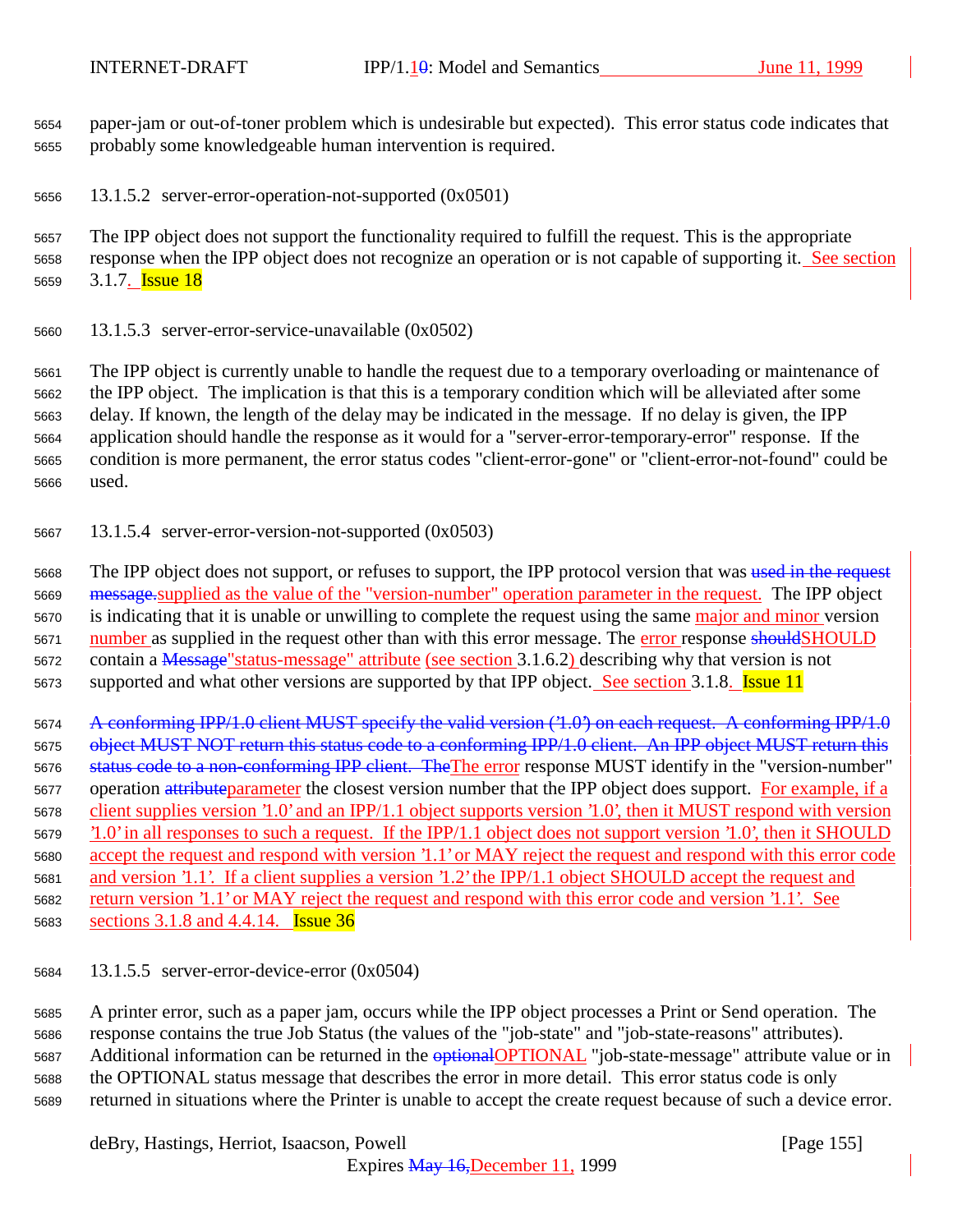For example, if the Printer is unable to spool, and can only accept one job at a time, the reason it might reject a create request is that the printer currently has a paper jam. In many cases however, where the Printer object can accept the request even though the Printer has some error condition, the 'successful-ok' status code will be returned. In such a case, the client would look at the returned Job Object Attributes or later query the Printer to determine its state and state reasons.

13.1.5.6 server-error-temporary-error (0x0505)

 A temporary error such as a buffer full write error, a memory overflow (i.e. the document data exceeds the memory of the Printer), or a disk full condition, occurs while the IPP Printer processes an operation. The client MAY try the unmodified request again at some later point in time with an expectation that the temporary internal error condition may have been cleared. Alternatively, as an implementation option, a Printer object MAY delay the response until the temporary condition is cleared so that no error is returned.

13.1.5.7 server-error-not-accepting-jobs (0x0506)

 A temporary error indicating that the Printer is not currently accepting jobs, because the administrator has 5703 set the value of the Printer's "printer-is-not-accepting-jobs" attribute to 'false' (by means outside of 5704 IPP/1.0). the scope of this IPP/1.1 document).

13.1.5.8 server-error-busy (0x0507)

 A temporary error indicating that the Printer is too busy processing jobs and/or other requests. The client SHOULD try the unmodified request again at some later point in time with an expectation that the temporary busy condition will have been cleared.

13.1.5.9 server-error-job-canceled (0x0508)

 An error indicating that the job has been canceled by an operator or the system while the client was transmitting the data to the IPP Printer. If a job-id and job-uri had been created, then they are returned in the Print-Job, Send-Document, or Send-URI response as usual; otherwise, no job-id and job-uri are returned in the response.

- 5714 13.1.5.10 server-error-multiple-document-jobs-not-supported (0x0509) Issue 34
- The IPP object does not support multiple documents per job and a client attempted to supply document data with a second Send-Document or Send-URI operation.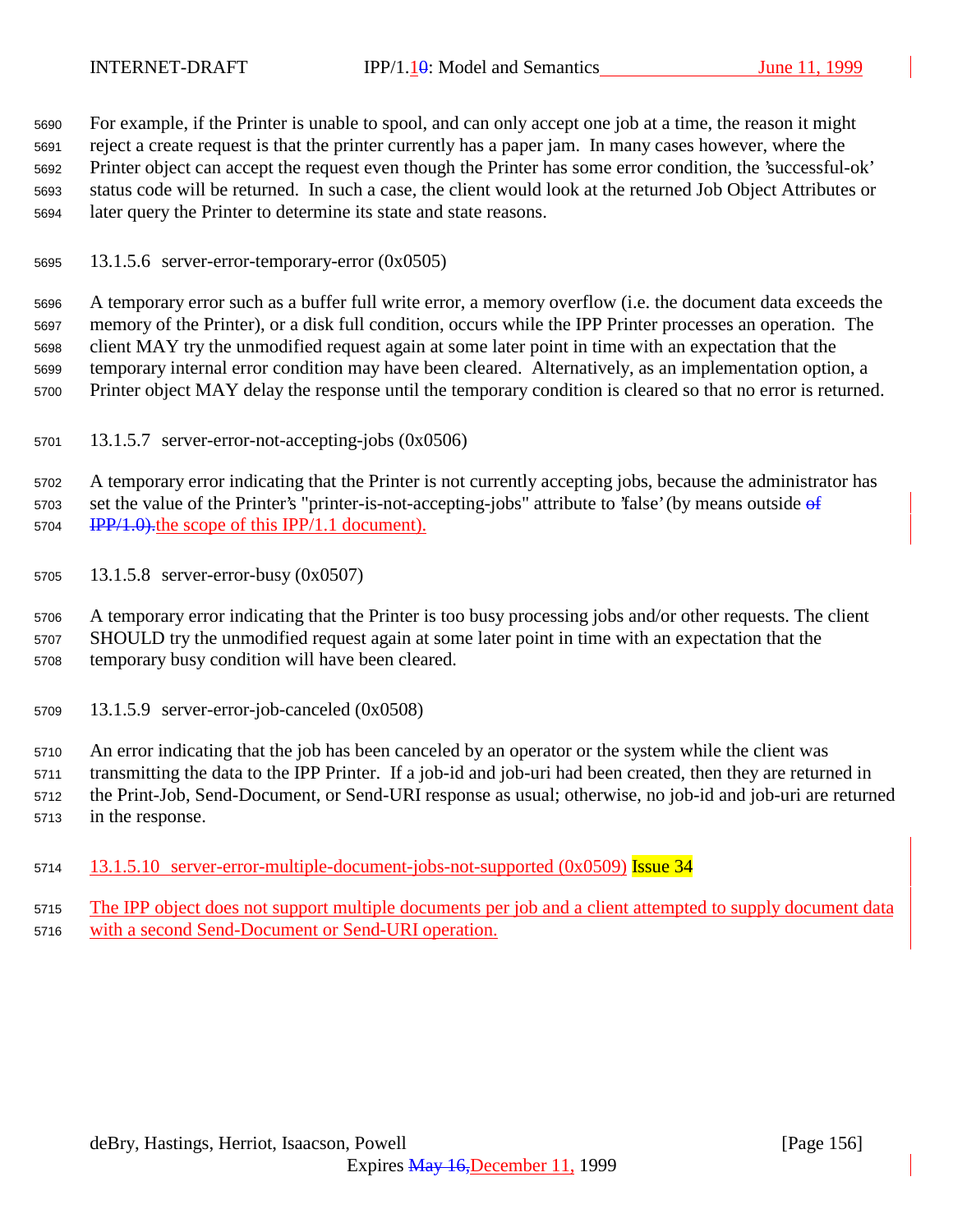13.2 Status Codes for IPP Operations

```
5718 PJ = Print-Job, PU = Print-URI, CJ = Create-Job, SD = Send-Document
5719 SU = Send-URI, V = Validate-Job, GA = Get-Job-Attributes and
5720 Get-Printer-Attributes, GJ = Get-Jobs, C = Cancel-Job
5721
5722 IPP Operations
5723 IPP Status Keyword PJ PU CJ SD SU V GA GJ C
5724 ------------------ -- -- -- -- -- - -- -- -
5725 successful-ok x x x x x x x x x
5726 successful-ok-ignored-or-substituted- x x x x x x x x x
5727 attributes
5728 successful-ok-conflicting-attributes x x x x x x x x x
5729 client-error-bad-request x x x x x x x x x
5730 client-error-forbidden x x x x x x x x x
5731 client-error-not-authenticated x x x x x x x x x
5732 client-error-not-authorized x x x x x x x x x
5733 client-error-not-possible x x x x x x x x x
5734 client-error-timeout x x
5735 client-error-not-found x x x x x x x x x
5736 client-error-gone x x x x x x x x x
5737 client-error-request-entity-too-large x x x x x x x x x
5738 client-error-request-value-too-long x x x x x x x x x
5739 client-error-document-format-not- x x x x x x
5740 supported
5741 client-error-attributes-or-values-not- x x x x x x x x x
5742 supported
5743 client-error-uri-scheme-not-supported x x
5744 client-error-charset-not-supported x x x x x x x x x
5745 client-error-conflicting-attributes x x x x x x x x x
5746 client-error-compression-not-supported x x x x x
5747 client-error-compression-error x x x x
5748 client-error-document-format-error x x x x
5749 client-error-document-access-error x x
5750 server-error-internal-error x x x x x x x x x
5751 server-error-operation-not-supported x x x x
5752 server-error-service-unavailable x x x x x x x x x
5753 server-error-version-not-supported x x x x x x x x x
5754 server-error-device-error x x x x x
5755 server-error-temporary-error x x x x x
5756 server-error-not-accepting-jobs x x x x
5757 server-error-busy x x x x x x x x x
5758 server-error-job-canceled x x x
5759 server-error-multiple-document-jobs- x x
5760 not-supported
```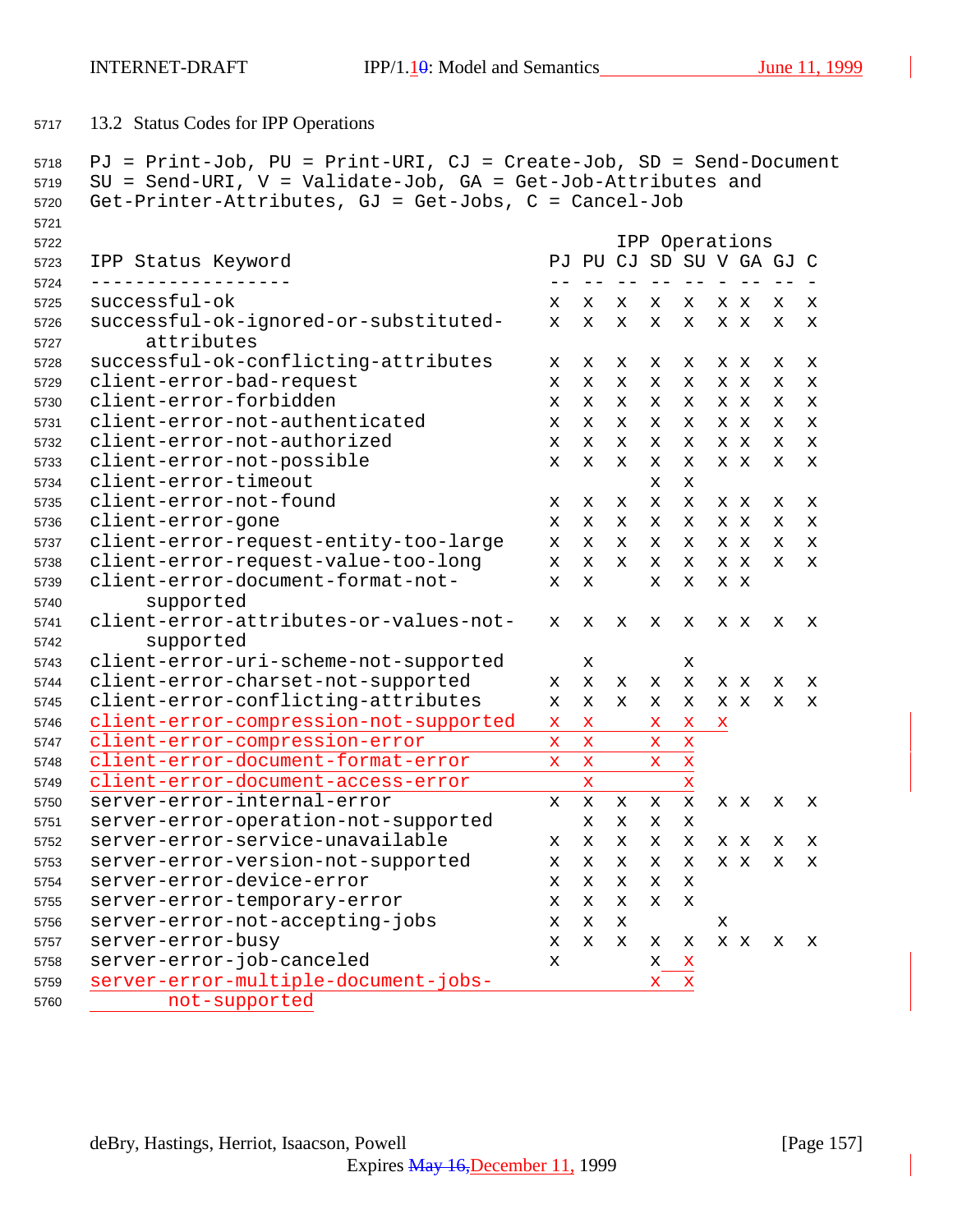| 5761 | HJ = Hold-Job, RJ = Release-Job, RS = Restart-Job          |              |                   |                   |                             |              |                        |
|------|------------------------------------------------------------|--------------|-------------------|-------------------|-----------------------------|--------------|------------------------|
| 5762 | $PP = Pause-Printer, RP = Resume-Printer, PJ = Purge-Jobs$ |              |                   |                   |                             |              |                        |
| 5763 |                                                            |              |                   |                   |                             |              |                        |
| 5764 |                                                            |              |                   |                   |                             |              | IPP Operations (cont.) |
| 5765 | IPP Status Keyword                                         |              |                   | HJ RJ RS PP RP PJ |                             |              |                        |
| 5766 |                                                            | $-1$         | $\equiv$ $\equiv$ | $\equiv$ $\equiv$ | $\rightarrow$ $\rightarrow$ | $\sim$ $-$   |                        |
| 5767 | successful-ok                                              | X.           | X.                | X.                | X.                          | X.           | $\mathbf x$            |
| 5768 | successful-ok-ignored-or-substituted-                      | $\mathbf x$  | $\mathbf x$       | $\mathbf x$       | $\mathbf x$                 | X.           | $\mathbf x$            |
| 5769 | attributes                                                 |              |                   |                   |                             |              |                        |
| 5770 | successful-ok-conflicting-attributes                       | x            | x                 | x                 | x                           | X.           | $\mathbf x$            |
| 5771 | client-error-bad-request                                   | $\mathbf x$  | $\mathbf x$       | $\mathbf{x}$      | X.                          | $\mathbf x$  | $\mathbf x$            |
| 5772 | client-error-forbidden                                     | $\mathbf x$  | $\mathbf x$       | X.                | X.                          | X.           | $\mathbf x$            |
| 5773 | client-error-not-authenticated                             | $\mathbf x$  | $\mathbf x$       | $\mathbf x$       | $\mathbf x$                 | $\mathbf x$  | $\mathbf x$            |
| 5774 | client-error-not-authorized                                | $\mathbf x$  | $\mathbf x$       | $\mathbf{x}$      | $\mathbf x$                 | $\mathbf x$  | $\mathbf x$            |
| 5775 | client-error-not-possible                                  | $\mathbf x$  | $\mathbf x$       | $\mathbf{x}$      | $\mathbf x$                 | $\mathbf{x}$ | $\mathbf x$            |
| 5776 | client-error-timeout                                       |              |                   |                   |                             |              |                        |
| 5777 | client-error-not-found                                     | x            | x                 | x                 | X                           | X.           | $\mathbf x$            |
| 5778 | client-error-gone                                          | $\mathbf x$  | $\mathbf x$       | $\mathbf x$       | X.                          | $\mathbf{x}$ | $\mathbf x$            |
| 5779 | client-error-request-entity-too-large                      | $\mathbf x$  | $\mathbf{x}$      | $\mathbf x$       | $\mathbf{x}$                | X.           | $\mathbf x$            |
| 5780 | client-error-request-value-too-long                        | $\mathbf{x}$ | $\mathbf x$       | $\mathbf x$       | $\mathbf x$                 | X.           | $\mathbf x$            |
| 5781 | client-error-document-format-not-                          |              |                   |                   |                             |              |                        |
| 5782 | supported                                                  |              |                   |                   |                             |              |                        |
| 5783 | client-error-attributes-or-values-not-                     | $\mathbf{x}$ | $\mathbf x$       | $\mathbf x$       | $\mathbf{x}$                | X.           | x                      |
| 5784 | supported                                                  |              |                   |                   |                             |              |                        |
| 5785 | client-error-uri-scheme-not-supported                      |              |                   |                   |                             |              |                        |
| 5786 | client-error-charset-not-supported                         | X.           | X.                | X.                | x                           | X.           | $\mathbf x$            |
| 5787 | client-error-conflicting-attributes                        | X.           | $\mathbf{x}$      | $\mathbf x$       | X.                          | X.           | x                      |
| 5788 | client-error-compression-not-supported                     |              |                   |                   |                             |              |                        |
| 5789 | client-error-compression-error                             |              |                   |                   |                             |              |                        |
| 5790 | client-error-document-format-error                         |              |                   |                   |                             |              |                        |
| 5791 | client-error-document-access-error                         |              |                   |                   |                             |              |                        |
| 5792 | server-error-internal-error                                | X.           | x                 | X.                | x                           | $\mathbf{x}$ | X                      |
| 5793 | server-error-operation-not-supported                       | $\mathbf x$  | X.                | X.                | X.                          | X.           | $\mathbf x$            |
| 5794 | server-error-service-unavailable                           | $\mathbf x$  | $\mathbf x$       | $\mathbf{x}$      | $\mathbf x$                 | x            | X                      |
| 5795 | server-error-version-not-supported                         | $\mathbf x$  | $\mathbf x$       | $\mathbf x$       | X.                          | x.           | $\mathbf x$            |
| 5796 | server-error-device-error                                  |              |                   |                   |                             |              |                        |
| 5797 | server-error-temporary-error                               | x            | X.                | x                 | X.                          | X.           | $\mathbf{x}$           |
| 5798 | server-error-not-accepting-jobs                            |              |                   |                   |                             |              |                        |
| 5799 | server-error-busy                                          | $\mathbf{x}$ | X                 | $\mathbf x$       | $\mathbf{x}$                | $\mathbf{x}$ | x                      |
| 5800 | server-error-job-canceled                                  |              |                   |                   |                             |              |                        |
| 5801 | server-error-multiple-document-jobs-                       |              |                   |                   |                             |              |                        |
| 5802 | not-supported                                              |              |                   |                   |                             |              |                        |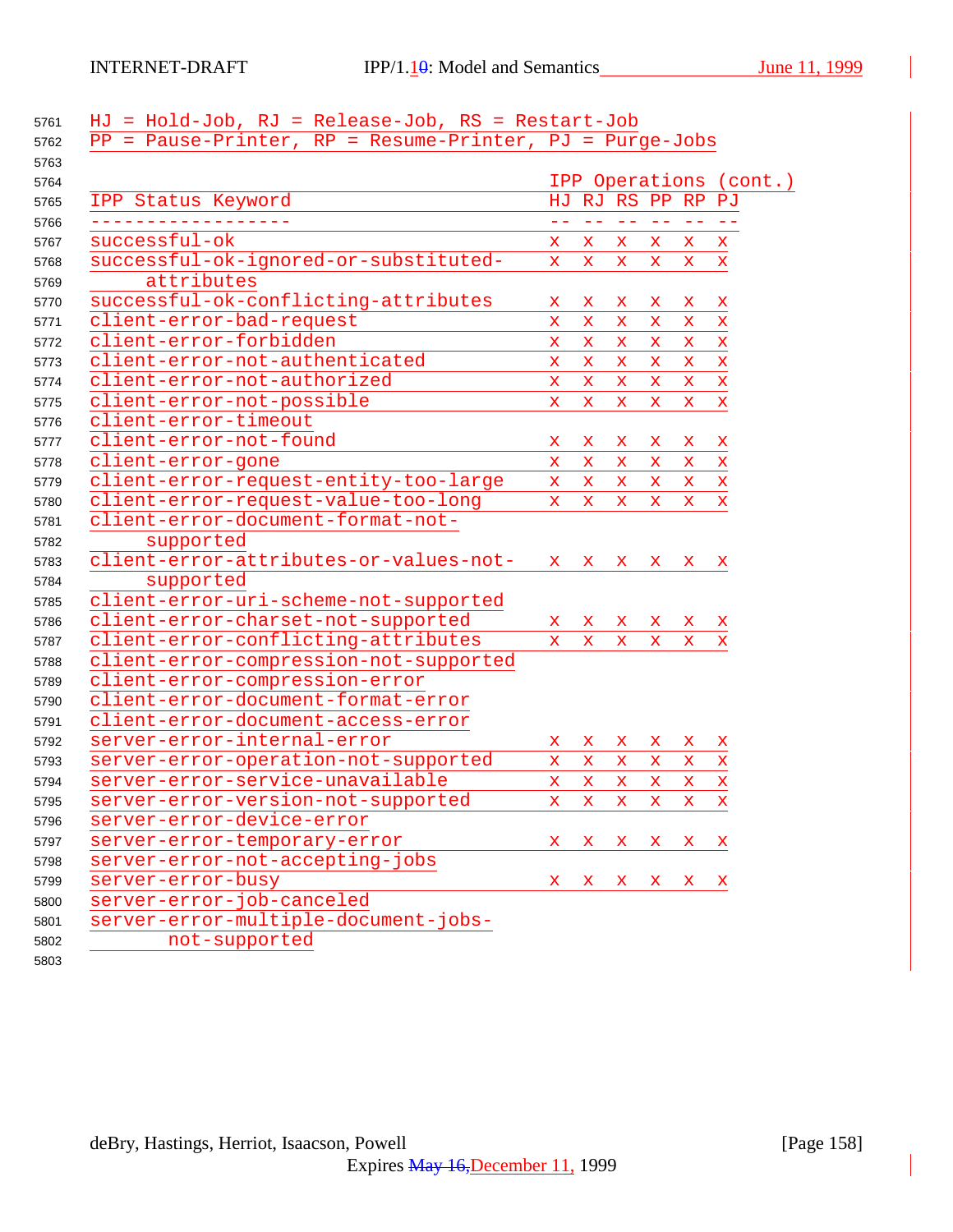| 5805 | 14. APPENDIX C: "media" keyword values                                               |
|------|--------------------------------------------------------------------------------------|
| 5806 | Standard keyword values are taken from several sources.                              |
| 5807 | Standard values are defined (taken from DPA[ISO10175] and the Printer MIB[RFC1759]): |
| 5808 | 'default': The default medium for the output device                                  |
| 5809 | iso-a4-white': Specifies the ISO A4 white medium                                     |
| 5810 | iso-a4-colored: Specifies the ISO A4 colored medium                                  |
| 5811 | iso-a4-transparent' Specifies the ISO A4 transparent medium                          |
| 5812 | iso-a3-white': Specifies the ISO A3 white medium                                     |
| 5813 | iso-a3-colored: Specifies the ISO A3 colored medium                                  |
| 5814 | iso-a5-white': Specifies the ISO A5 white medium                                     |
| 5815 | iso-a5-colored: Specifies the ISO A5 colored medium                                  |
| 5816 | iso-b4-white: Specifies the ISO B4 white medium                                      |
| 5817 | iso-b4-colored: Specifies the ISO B4 colored medium                                  |
| 5818 | iso-b5-white': Specifies the ISO B5 white medium                                     |
| 5819 | iso-b5-colored: Specifies the ISO B5 colored medium                                  |
| 5820 | 'jis-b4-white': Specifies the JIS B4 white medium                                    |
| 5821 | 'jis-b4-colored': Specifies the JIS B4 colored medium                                |
| 5822 | jis-b5-white': Specifies the JIS B5 white medium                                     |
| 5823 | jis-b5-colored: Specifies the JIS B5 colored medium                                  |
| 5824 |                                                                                      |
| 5825 | The following standard values are defined for North American media:                  |
| 5826 | 'na-letter-white': Specifies the North American letter white medium                  |
| 5827 | 'na-letter-colored': Specifies the North American letter colored medium              |
| 5828 | 'na-letter-transparent': Specifies the North American letter transparent medium      |
| 5829 | na-legal-white': Specifies the North American legal white medium                     |
| 5830 | 'na-legal-colored': Specifies the North American legal colored medium                |
| 5831 |                                                                                      |
| 5832 | The following standard values are defined for envelopes:                             |
| 5833 | iso-b4-envelope: Specifies the ISO B4 envelope medium                                |
| 5834 | iso-b5-envelope: Specifies the ISO B5 envelope medium                                |

- 'iso-c3-envelope': Specifies the ISO C3 envelope medium
- 'iso-c4-envelope': Specifies the ISO C4 envelope medium
- 'iso-c5-envelope': Specifies the ISO C5 envelope medium
- 'iso-c6-envelope': Specifies the ISO C6 envelope medium
- 'iso-designated-long-envelope': Specifies the ISO Designated Long envelope medium
- 'na-10x13-envelope': Specifies the North American 10x13 envelope medium
- 'na-9x12-envelope': Specifies the North American 9x12 envelope medium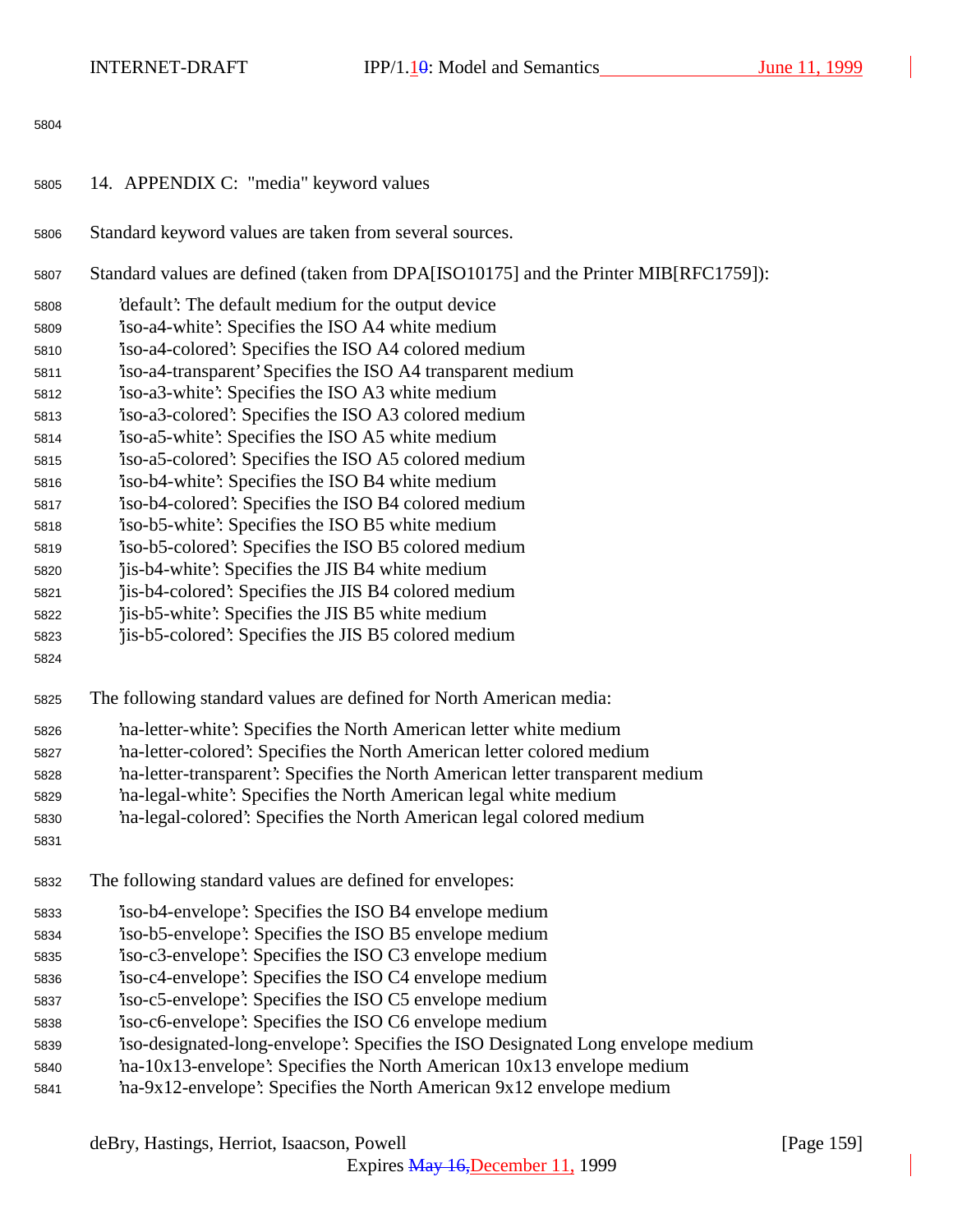INTERNET-DRAFT IPP/1. $\frac{1}{9}$ : Model and Semantics June 11, 1999

- 'monarch-envelope': Specifies the Monarch envelope 'na-number-10-envelope': Specifies the North American number 10 business envelope medium 'na-7x9-envelope': Specifies the North American 7x9 inch envelope 'na-9x11-envelope': Specifies the North American 9x11 inch envelope
- 'na-10x14-envelope': Specifies the North American 10x14 inch envelope
- 'na-number-9-envelope': Specifies the North American number 9 business envelope
- 'na-6x9-envelope': Specifies the North American 6x9 inch envelope
- 'na-10x15-envelope': Specifies the North American 10x15 inch envelope
- 

The following standard values are defined for the less commonly used media (white-only):

- 'executive-white': Specifies the white executive medium 'folio-white': Specifies the folio white medium
- 'invoice-white': Specifies the white invoice medium
- 'ledger-white': Specifies the white ledger medium
- 'quarto-white': Specified the white quarto medium
- 'iso-a0-white': Specifies the ISO A0 white medium
- 'iso-a1-white': Specifies the ISO A1 white medium
- 'iso-a2-white': Specifies the ISO A2 white medium
- 'iso-a6-white': Specifies the ISO A6 white medium 'iso-a7-white': Specifies the ISO A7 white medium
- 'iso-a8-white': Specifies the ISO A8 white medium
- 'iso-a9-white': Specifies the ISO A9 white medium
- 'iso-10-white': Specifies the ISO A10 white medium
- 'iso-b0-white': Specifies the ISO B0 white medium
- 'iso-b1-white': Specifies the ISO B1 white medium
- 'iso-b2-white': Specifies the ISO B2 white medium
- 'iso-b3-white': Specifies the ISO B3 white medium 'iso-b6-white': Specifies the ISO B6 white medium
- 'iso-b7-white': Specifies the ISO B7 white medium
- 'iso-b8-white': Specifies the ISO B8 white medium
- 'iso-b9-white': Specifies the ISO B9 white medium
- 'iso-b10-white': Specifies the ISO B10 white medium
- 'jis-b0-white': Specifies the JIS B0 white medium
- 'jis-b1-white': Specifies the JIS B1 white medium
- 'jis-b2-white': Specifies the JIS B2 white medium
- 'jis-b3-white': Specifies the JIS B3 white medium 'jis-b6-white': Specifies the JIS B6 white medium
- 'jis-b7-white': Specifies the JIS B7 white medium
- 'jis-b8-white': Specifies the JIS B8 white medium
- 'jis-b9-white': Specifies the JIS B9 white medium
- 'jis-b10-white': Specifies the JIS B10 white medium
- 
- The following standard values are defined for engineering media (white only):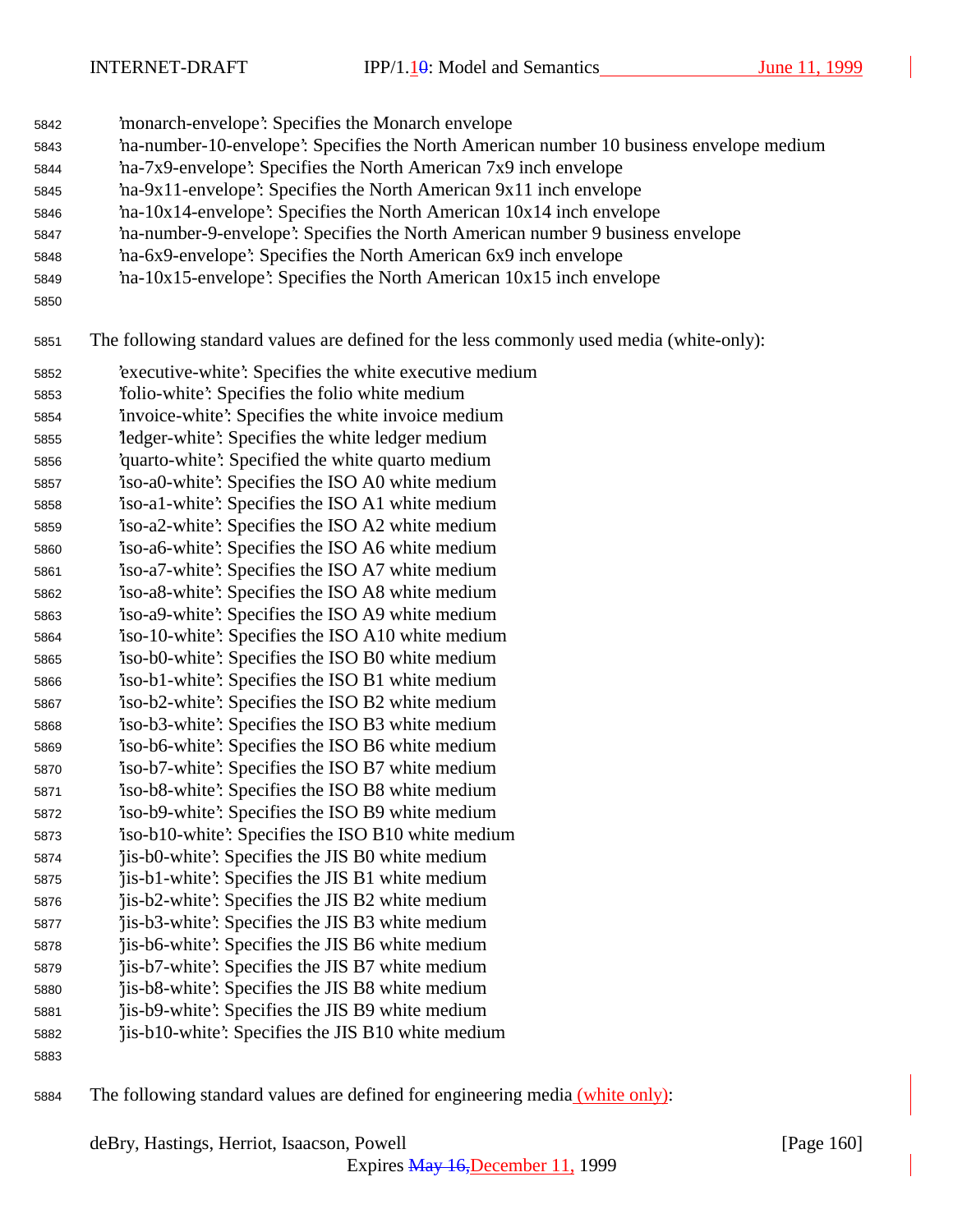| 5885 |  |  |  |  | 'a-white': Specifies the engineering A size medium |
|------|--|--|--|--|----------------------------------------------------|
|      |  |  |  |  |                                                    |

- 'b-white': Specifies the engineering B size medium
- 5887 <sup>'</sup>c-white': Specifies the engineering C size medium **'d-white':** Specifies the engineering D size medium
- 'e-white': Specifies the engineering E size medium
- 

The following standard values are defined for input-trays (from ISO DPA and the Printer MIB):

- 'top': The top input tray in the printer.
- 'middle': The middle input tray in the printer.
- 'bottom': The bottom input tray in the printer.
- 'envelope': The envelope input tray in the printer.
- 'manual': The manual feed input tray in the printer.
- 'large-capacity': The large capacity input tray in the printer.
- 'main': The main input tray
- 'side': The side input tray
- 

The following standard values are defined for media sizes (from ISO DPA):

 'iso-a0': Specifies the ISO A0 size: 841 mm by 1189 mm as defined in ISO 216 'iso-a1': Specifies the ISO A1 size: 594 mm by 841 mm as defined in ISO 216 'iso-a2': Specifies the ISO A2 size: 420 mm by 594 mm as defined in ISO 216 'iso-a3': Specifies the ISO A3 size: 297 mm by 420 mm as defined in ISO 216 'iso-a4': Specifies the ISO A4 size: 210 mm by 297 mm as defined in ISO 216 'iso-a5': Specifies the ISO A5 size: 148 mm by 210 mm as defined in ISO 216 'iso-a6': Specifies the ISO A6 size: 105 mm by 148 mm as defined in ISO 216 'iso-a7': Specifies the ISO A7 size: 74 mm by 105 mm as defined in ISO 216 'iso-a8': Specifies the ISO A8 size: 52 mm by 74 mm as defined in ISO 216 'iso-a9': Specifies the ISO A9 size: 37 mm by 52 mm as defined in ISO 216 'iso-a10': Specifies the ISO A10 size: 26 mm by 37 mm as defined in ISO 216 'iso-b0': Specifies the ISO B0 size: 1000 mm by 1414 mm as defined in ISO 216 'iso-b1': Specifies the ISO B1 size: 707 mm by 1000 mm as defined in ISO 216 'iso-b2': Specifies the ISO B2 size: 500 mm by 707 mm as defined in ISO 216 'iso-b3': Specifies the ISO B3 size: 353 mm by 500 mm as defined in ISO 216 'iso-b4': Specifies the ISO B4 size: 250 mm by 353 mm as defined in ISO 216 'iso-b5': Specifies the ISO B5 size: 176 mm by 250 mm as defined in ISO 216 'iso-b6': Specifies the ISO B6 size: 125 mm by 176 mm as defined in ISO 216 'iso-b7': Specifies the ISO B7 size: 88 mm by 125 mm as defined in ISO 216 'iso-b8': Specifies the ISO B8 size: 62 mm by 88 mm as defined in ISO 216 'iso-b9': Specifies the ISO B9 size: 44 mm by 62 mm as defined in ISO 216 'iso-b10': Specifies the ISO B10 size: 31 mm by 44 mm as defined in ISO 216 'na-letter': Specifies the North American letter size: 8.5 inches by 11 inches 'na-legal': Specifies the North American legal size: 8.5 inches by 14 inches 'executive': Specifies the executive size (7.25 X 10.5 in) 'folio': Specifies the folio size (8.5 X 13 in)

deBry, Hastings, Herriot, Isaacson, Powell [Page 161]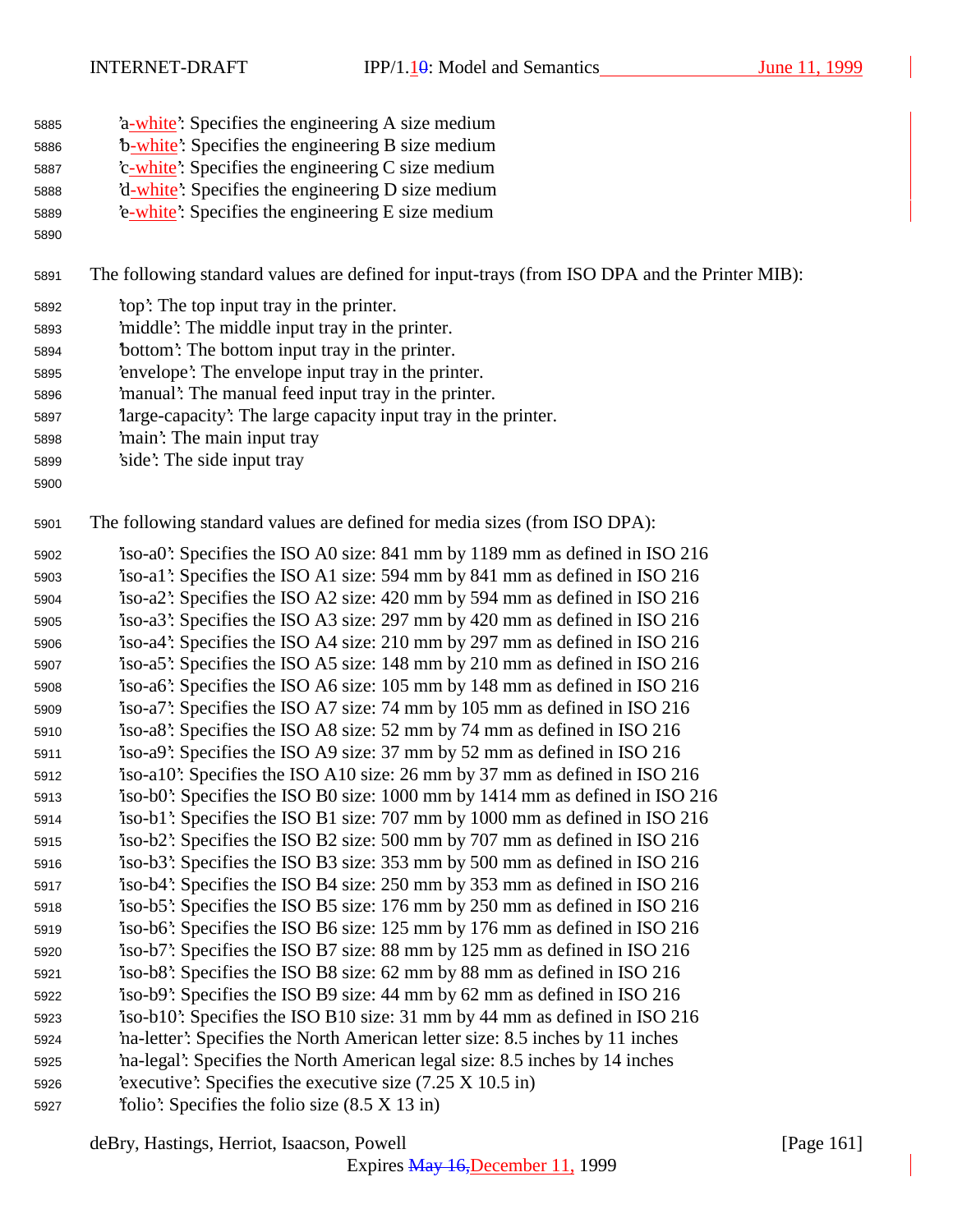| 5928 | 'invoice': Specifies the invoice size $(5.5 \times 8.5 \text{ in})$                             |
|------|-------------------------------------------------------------------------------------------------|
| 5929 | $1$ edger: Specifies the ledger size (11 X 17 in)                                               |
| 5930 | 'quarto': Specifies the quarto size $(8.5 \times 10.83 \text{ in})$                             |
| 5931 | iso-c3: Specifies the ISO C3 size: 324 mm by 458 mm as defined in ISO 269                       |
| 5932 | iso-c4: Specifies the ISO C4 size: 229 mm by 324 mm as defined in ISO 269                       |
| 5933 | iso-c5: Specifies the ISO C5 size: 162 mm by 229 mm as defined in ISO 269                       |
| 5934 | iso-c6: Specifies the ISO C6 size: 114 mm by 162 mm as defined in ISO 269                       |
| 5935 | iso-designated-long: Specifies the ISO Designated Long size: 110 mm by 220 mm as defined in ISO |
| 5936 | 269                                                                                             |
| 5937 | na-10x13-envelope: Specifies the North American 10x13 size: 10 inches by 13 inches              |
| 5938 | ha-9x12-envelope': Specifies the North American 9x12 size: 9 inches by 12 inches                |
| 5939 | ha-number-10-envelope': Specifies the North American number 10 business envelope size: 4.125    |
| 5940 | inches by 9.5 inches                                                                            |
| 5941 | 'ha-7x9-envelope': Specifies the North American 7x9 inch envelope size                          |
| 5942 | 'na-9x11-envelope': Specifies the North American 9x11 inch envelope size                        |
| 5943 | 'na-10x14-envelope': Specifies the North American 10x14 inch envelope size                      |
| 5944 | na-number-9-envelope': Specifies the North American number 9 business envelope size             |
| 5945 | `na-6x9-envelope': Specifies the North American 6x9 envelope size                               |
| 5946 | 'na-10x15-envelope': Specifies the North American 10x15 envelope size                           |
| 5947 | 'monarch-envelope': Specifies the Monarch envelope size (3.87 x 7.5 in)                         |
| 5948 | jis-b0: Specifies the JIS B0 size: 1030mm x 1456mm                                              |
| 5949 | "jis-b1": Specifies the JIS B1 size: 728mm x 1030mm                                             |
| 5950 | jis-b2: Specifies the JIS B2 size: 515mm x 728mm                                                |
| 5951 | 'jis-b3': Specifies the JIS B3 size: 364mm x 515mm                                              |
| 5952 | 'jis-b4': Specifies the JIS B4 size: 257mm x 364mm                                              |
| 5953 | 'jis-b5': Specifies the JIS B5 size: 182mm x 257mm                                              |
| 5954 | jis-b6: Specifies the JIS B6 size: 128mm x 182mm                                                |
| 5955 | jis-b7: Specifies the JIS B7 size: 91mm x 128mm                                                 |
| 5956 | 'jis-b8': Specifies the JIS B8 size: 64mm x 91mm                                                |
| 5957 | jis-b9: Specifies the JIS B9 size: 45mm x 64mm                                                  |
| 5958 | 'jis-b10': Specifies the JIS B10 size: 32mm x 45mm                                              |
| 5959 | The following standard values are defined for engineering media sizes:                          |
| 5960 | 'a': Specifies the engineering A size: 8.5 inches x 11 inches                                   |
| 5961 | $\mathbf{b}'$ : Specifies the engineering B size: 11 inches x 17 inches                         |
| 5962 | $\text{c}'$ : Specifies the engineering C size: 17 inches x 22 inches                           |
| 5963 | $d$ : Specifies the engineering D size: 22 inches x 34 inches                                   |
| 5964 | e: Specifies the engineering E size: 34 inches x 44 inches                                      |
| 5965 |                                                                                                 |
|      |                                                                                                 |

## 15. APPENDIX D: Processing IPP Attributes

 When submitting a print job to a Printer object, the IPP model allows a client to supply operation and Job Template attributes along with the document data. These Job Template attributes in the create request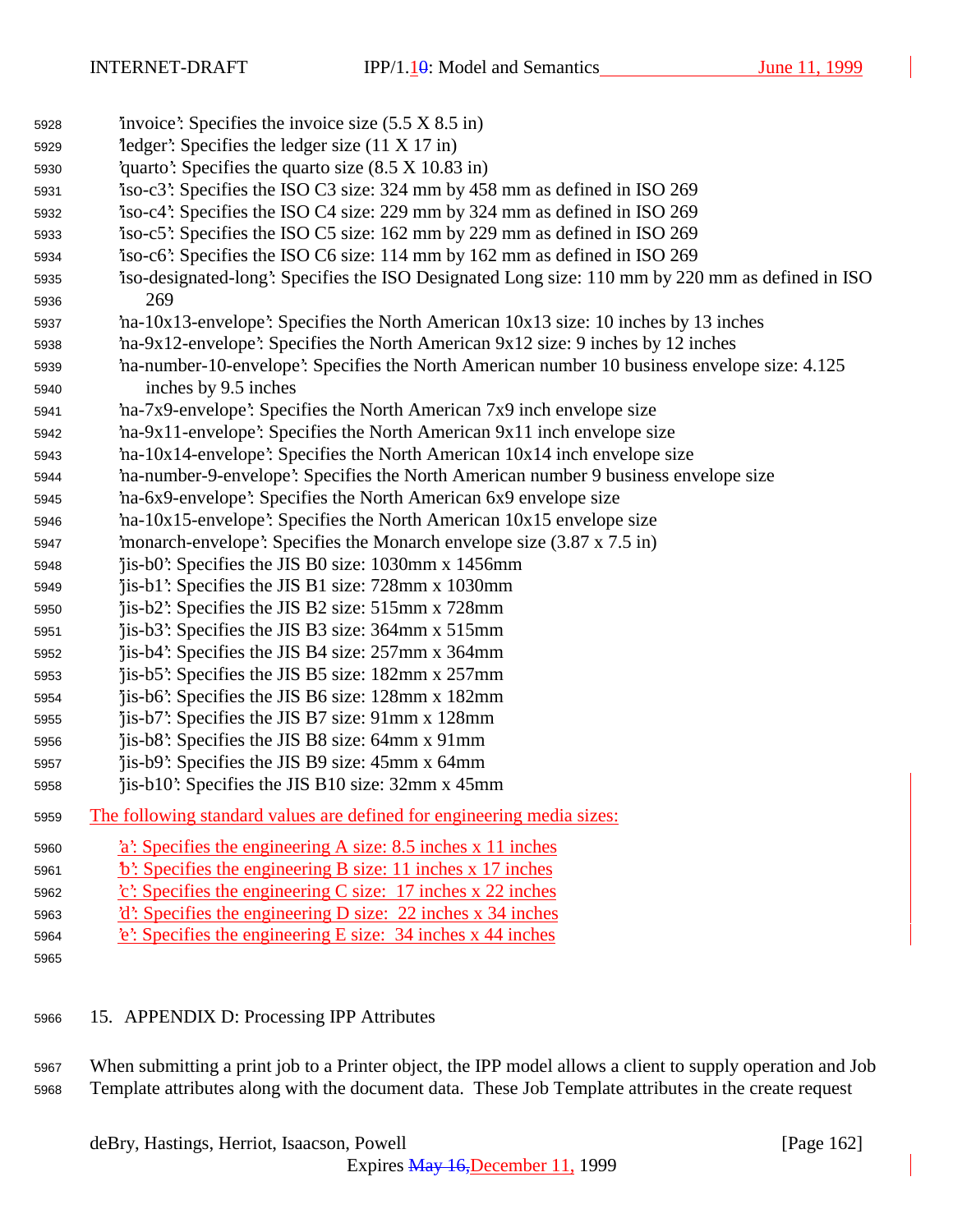affect the rendering, production and finishing of the documents in the job. Similar types of instructions may also be contained in the document to be printed, that is, embedded within the print data itself. In addition, the Printer has a set of attributes that describe what rendering and finishing options which are supported by that Printer. This model, which allows for flexibility and power, also introduces the potential that at job submission time, these client-supplied attributes may conflict with either: - what the implementation is capable of realizing (i.e., what the Printer supports), as well as - the instructions embedded within the print data itself. The following sections describe how these two types of conflicts are handled in the IPP model. 15.1 Fidelity If there is a conflict between what the client requests and what a Printer object supports, the client may request one of two possible conflict handling mechanisms: 1) either reject the job since the job can not be processed exactly as specified, or 2) allow the Printer to make any changes necessary to proceed with processing the Job the best it can. In the first case the client is indicating to the Printer object: "Print the job exactly as specified with no exceptions, and if that can't be done, don't even bother printing the job at all." In the second case, the client is indicating to the Printer object: "It is more important to make sure the job is printed rather than be processed exactly as specified; just make sure the job is printed even if client supplied attributes need to be changed or ignored." The IPP model accounts for this situation by introducing an "ipp-attribute-fidelity" attribute. In a create request, "ipp-attribute-fidelity" is a boolean operation attribute that is OPTIONALLY supplied by the client. The value 'true' indicates that total fidelity to client supplied Job Template attributes and values is required. The client is requesting that the Job be printed exactly as specified, and if that is not possible then the job MUST be rejected rather than processed incorrectly. The value 'false' indicates that a reasonable attempt to print the Job is acceptable. If a Printer does not support some of the client supplied Job Template attributes or values, the Printer MUST ignore them or substitute any supported value for unsupported values, respectively. The Printer may choose to substitute the default value associated with that attribute, or use some other supported value that is similar to the unsupported requested value. For example, if a client supplies a "media" value of 'na-letter', the Printer may choose to substitute 'iso-a4' rather than a default value of 'envelope'. If the client does not supply the "ipp-attribute-fidelity" attribute, the Printer assumes a value of 'false'.

- Each Printer implementation MUST support both types of "fidelity" printing (that is whether the client supplies a value of 'true' or 'false'):
- If the client supplies 'false' or does not supply the attribute, the Printer object MUST always accept the request by ignoring unsupported Job Template attributes and by substituting unsupported values of supported Job Template attributes with supported values.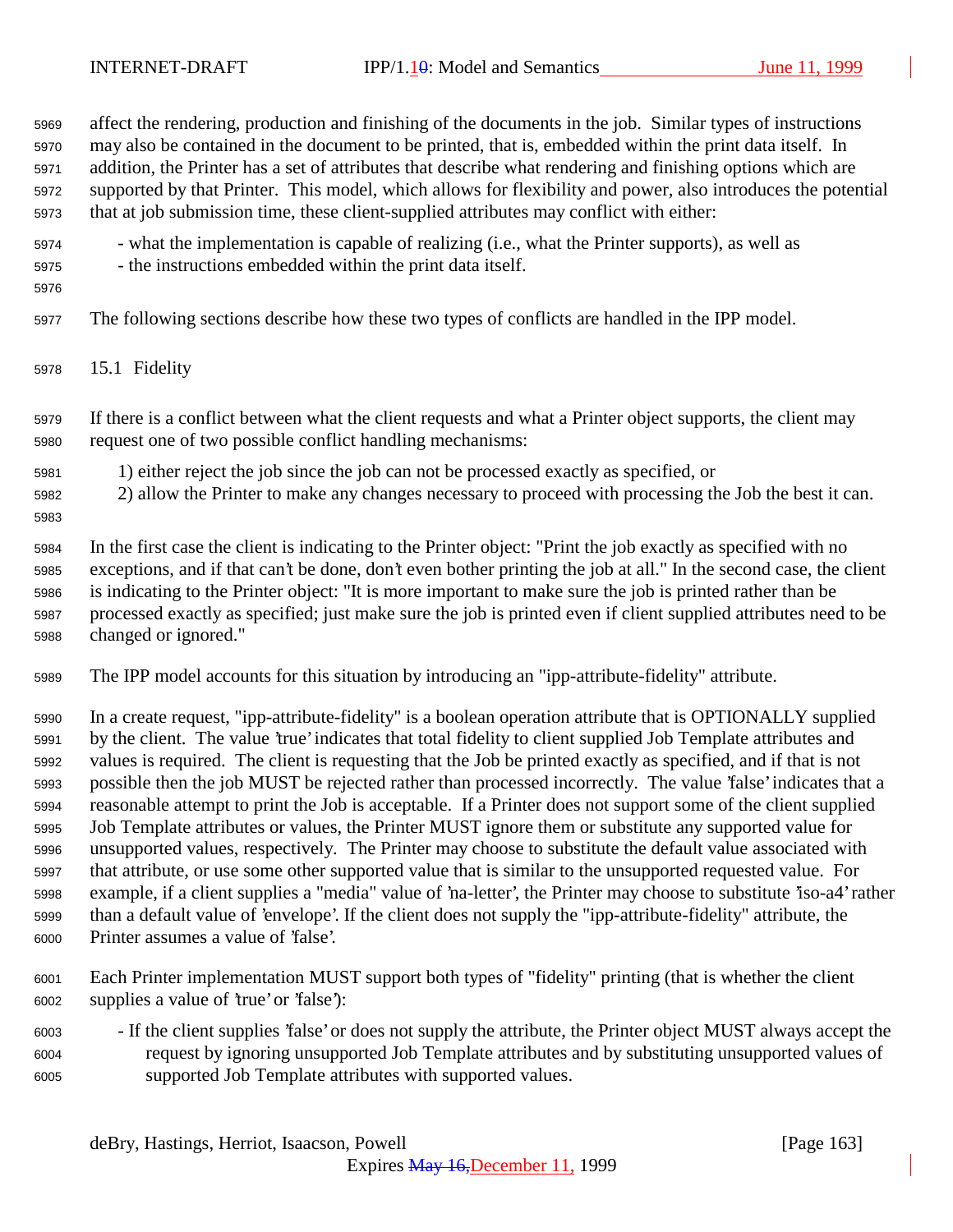- If the client supplies 'true', the Printer object MUST reject the request if the client supplies unsupported Job Template attributes.
- Since a client can always query a Printer to find out exactly what is and is not supported, "ipp-attribute-fidelity" set to 'false' is useful when:
- 1) The End-User uses a command line interface to request attributes that might not be supported.
- 2) In a GUI context, if the End User expects the job might be moved to another printer and prefers a sub-optimal result to nothing at all.
- 3) The End User just wants something reasonable in lieu of nothing at all.
- 

15.2 Page Description Language (PDL) Override

 If there is a conflict between the value of an IPP Job Template attribute and a corresponding instruction in the document data, the value of the IPP attribute SHOULD take precedence over the document instruction. Consider the case where a previously formatted file of document data is sent to an IPP Printer. In this case, if the client supplies any attributes at job submission time, the client desires that those attributes override the embedded instructions. Consider the case were a previously formatted document has embedded in it commands to load 'iso-a4' media. However, the document is passed to an end user that only has access to a printer with 'na-letter' media loaded. That end user most likely wants to submit that document to an IPP Printer with the "media" Job Template attribute set to 'na-letter'. The job submission attribute should take precedence over the embedded PDL instruction. However, until companies that supply document data interpreters allow a way for external IPP attributes to take precedence over embedded job production instructions, a Printer might not be able to support the semantics that IPP attributes override the embedded instructions.

 The IPP model accounts for this situation by introducing a "pdl-override-supported" attribute that describes the Printer objects capabilities to override instructions embedded in the PDL data stream. The value of the "pdl-override-supported" attribute is configured by means outside IPP/1.0.the scope of this IPP/1.1 document.

- This REQUIRED Printer attribute takes on the following values:
- 'attempted': This value indicates that the Printer object attempts to make the IPP attribute values take precedence over embedded instructions in the document data, however there is no guarantee.
- 'not-attempted': This value indicates that the Printer object makes no attempt to make the IPP attribute values take precedence over embedded instructions in the document data.
- 
- At job processing time, an implementation that supports the value of 'attempted' might do one of several different actions:
- 1) Generate an output device specific command sequence to realize the feature represented by the IPP attribute value.
- 2) Parse the document data itself and replace the conflicting embedded instruction with a new embedded instruction that matches the intent of the IPP attribute value.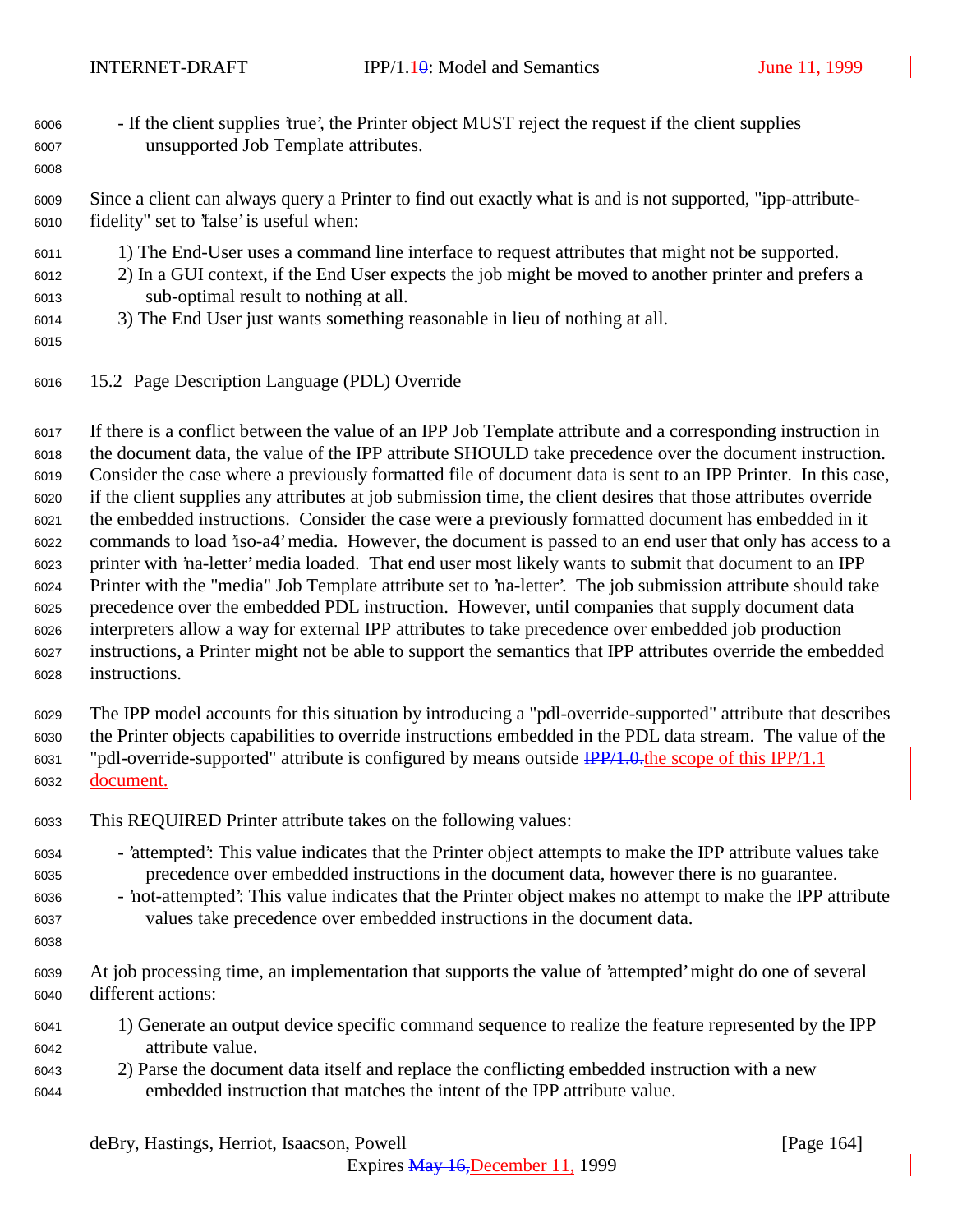- 3) Indicate to the Printer that external supplied attributes take precedence over embedded instructions and then pass the external IPP attribute values to the document data interpreter.
- 4) Anything else that allows for the semantics that IPP attributes override embedded document data instructions.

 Since 'attempted' does not offer any type of guarantee, even though a given Printer object might not do a very "good" job of attempting to ensure that IPP attributes take a higher precedence over instructions embedded in the document data, it would still be a conforming implementation.

- At job processing time, an implementation that supports the value of 'not-attempted' might do one of the following actions:
- 1) Simply pre-pend the document data with the PDL instruction that corresponds to the client-supplied PDL attribute, such that if the document data also has the same PDL instruction, it will override what the Printer object pre-pended. In other words, this implementation is using the same implementation semantics for the client-supplied IPP attributes as for the Printer object defaults.
- 2) Parse the document data and replace the conflicting embedded instruction with a new embedded instruction that approximates, but does not match, the semantic intent of the IPP attribute value.

 Note: The "ipp-attribute-fidelity" attribute applies to the Printer's ability to either accept or reject other unsupported Job Template attributes. In other words, if "ipp-attribute-fidelity" is set to 'true', a Job is accepted if and only if the client supplied Job Template attributes and values are supported by the Printer. Whether these attributes actually affect the processing of the Job when the document data contains embedded instructions depends on the ability of the Printer to override the instructions embedded in the document data with the semantics of the IPP attributes. If the document data attributes can be overridden ("pdl-override-supported" set to 'attempted'), the Printer makes an attempt to use the IPP attributes when processing the Job. If the document data attributes can not be overridden ("pdl-override-supported" set to 'not-attempted'), the Printer makes no attempt to override the embedded document data instructions with the IPP attributes when processing the Job, and hence, the IPP attributes may fail to affect the Job processing and output when the corresponding instruction is embedded in the document data.

15.3 Using Job Template Attributes During Document Processing.

 The Printer object uses some of the Job object's Job Template attributes during the processing of the document data associated with that job. These include, but are not limited to, "orientation-requested", "number-up", "sides", "media", and "copies". The processing of each document in a Job Object MUST follow the steps below. These steps are intended only to identify when and how attributes are to be used in processing document data and any alternative steps that accomplishes the same effect can be used to 6079 implement this specification document.

 1. Using the client supplied "document-format" attribute or some form of document format detection algorithm (if the value of "document-format" is not specific enough), determine whether or not the document data has already been formatted for printing. If the document data has been formatted, then go to step 2. Otherwise, the document data MUST be formatted. The formatting detection algorithm is implementation defined and is not specified by this specificationdocument. The

deBry, Hastings, Herriot, Isaacson, Powell [Page 165]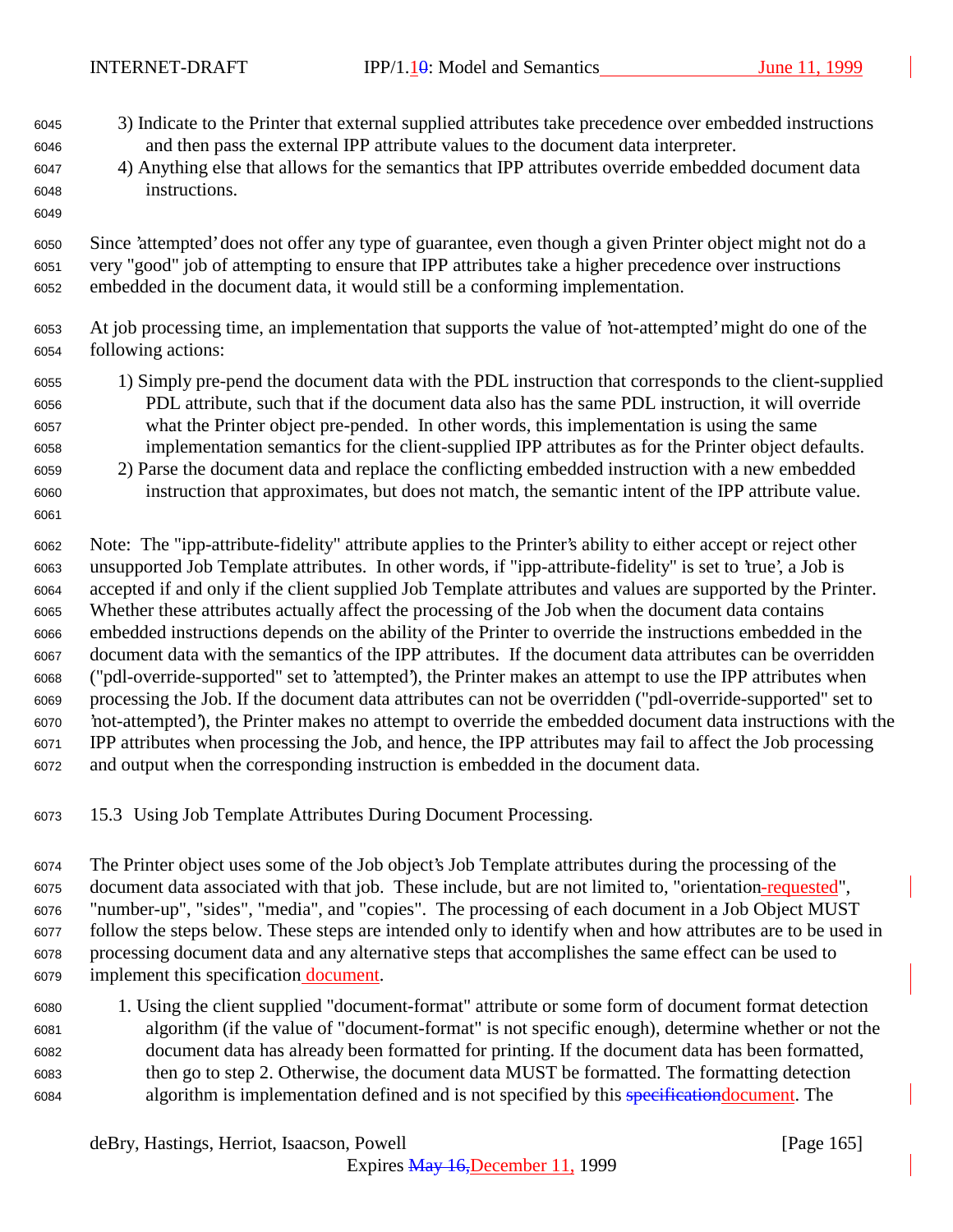formatting of the document data uses the "orientation-requested" attribute to determine how the formatted print data should be placed on a print-stream page, see section 4.2.10 for the details.

- 2. The document data is in the form of a print-stream in a known media type. The "page-ranges" attribute is used to select, as specified in section 4.2.7, a sub-sequence of the pages in the print-stream that are to be processed and images.
- 3. The input to this step is a sequence of print-stream pages. This step is controlled by the "number-up" attribute. If the value of "number-up" is N, then during the processing of the print-stream pages, each N print-stream pages are positioned, as specified in section 4.2.9, to create a single impression. If a given document does not have N more print-stream pages, then the completion of the impression is controlled by the "multiple-document-handling" attribute as described in section 4.2.4; when the value of this attribute is 'single-document' or 'single-document-new-sheet', the print-stream pages of document data from subsequent documents is used to complete the impression.
- The size(scaling), position(translation) and rotation of the print-stream pages on the impression is implementation defined. Note that during this process the print-stream pages may be rendered to a form suitable for placing on the impression; this rendering is controlled by the values of the "printer- resolution" and "print-quality" attributes as described in sections 4.2.12 and 4.2.13. In the case N=1, the impression is nearly the same as the print-stream page; the differences would only be in the size, position and rotation of the print-stream page and/or any decoration, such as a frame to the page, that is added by the implementation.
- 4. The collection of impressions is placed, in sequence, onto sides of the media sheets. This placement is controlled by the "sides" attribute and the orientation of the print-stream page, as described in section 4.2.8. The orientation of the print-stream pages affects the orientation of the impression; for example, if "number-up" equals 2, then, typically, two portrait print-stream pages become one landscape impression. Note that the placement of impressions onto media sheets is also controlled by the "multiple-document-handling" attribute as described in section 4.2.4.
- 5. The "copies" and "multiple-document-handling" attributes are used to determine how many copies of each media instance are created and in what order. See sections 4.2.5 and 4.2.4 for the details.
- 6. When the correct number of copies are created, the media instances are finished according to the values of the "finishings" attribute as described in 4.2.6. Note that sometimes finishing operations may require manual intervention to perform the finishing operations on the copies, especially uncollated copies. This specificationdocument allows any or all of the processing steps to be performed automatically or manually at the discretion of the Printer object.
- 16. APPENDIX E: Generic Directory Schema

 This section defines a generic schema for an entry in a directory service. A directory service is a means by which service users can locate service providers. In IPP environments, this means that IPP Printers can be registered (either automatically or with the help of an administrator) as entries of type printer in the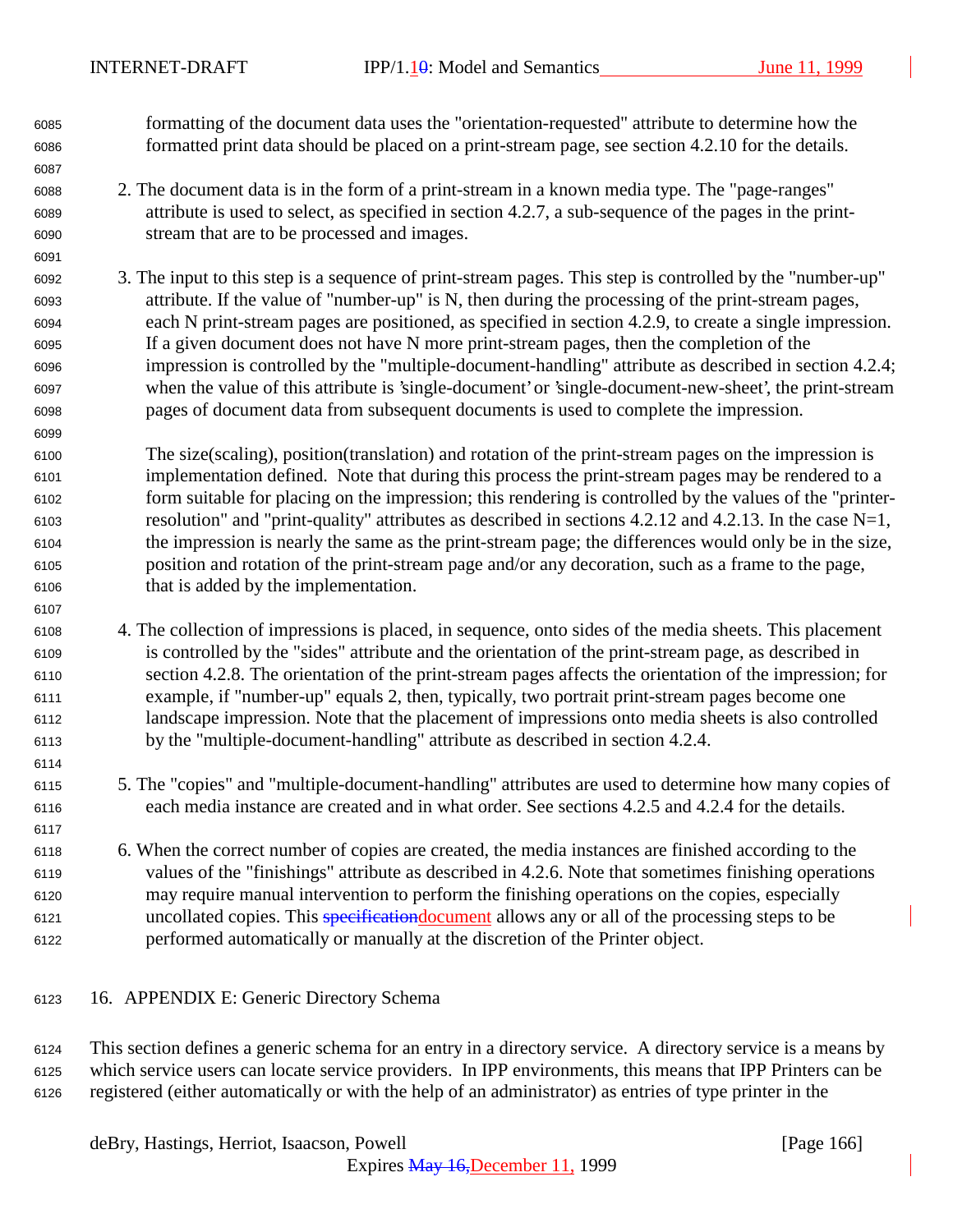directory using an implementation specific mechanism such as entry attributes, entry type fields, specific branches, etc. IPP clients can search or browse for entries of type printer. Clients use the directory service to find entries based on naming, organizational contexts, or filtered searches on attribute values of entries. For example, a client can find all printers in the "Local Department" context. Authentication and authorization are also often part of a directory service so that an administrator can place limits on end users so that they are only allowed to find entries to which they have certain access rights. IPP itself does not require any specific directory service protocol or provider.

 Note: Some directory implementations allow for the notion of "aliasing". That is, one directory entry object can appear as multiple directory entry object with different names for each object. In each case, each alias refers to the same directory entry object which refers to a single IPP Printer object.

 The generic schema is a subset of IPP Printer Job Template and Printer Description attributes (sections 4.2 and 4.4). These attributes are identified as either RECOMMENDED or OPTIONAL for the directory entry

itself. This conformance labeling is NOT the same conformance labeling applied to the attributes of IPP

Printers objects. The conformance labeling in this Appendix is intended to apply to directory templates and

to IPP Printer implementations that subscribe by adding one or more entries to a directory.

RECOMMENDED attributes SHOULD be associated with each directory entry. OPTIONAL attributes

MAY be associated with the directory entry (if known or supported). In addition, all directory entry

attributes SHOULD reflect the current attribute values for the corresponding Printer object.

 The names of attributes in directory schema and entries SHOULD be the same as the IPP Printer attribute names as shown.

 In order to bridge between the directory service and the IPP Printer object, one of the RECOMMENDED directory entry attributes is the Printer object's "printer-uri-supported" attribute. The IPP client queries the "printer-uri-supported" attribute in the directory entry and then addresses the IPP Printer object using one of its URIs. The "uri-security-supported" attribute identifies the protocol (if any) used to secure a channel.

The following attributes define the generic schema for directory entries of type PRINTER:

| uri-authentication-supported<br><b>RECOMMENDED</b><br>Section 4.4.2<br>6153<br><b>RECOMMENDED</b><br>uri-security-supported<br>Section 4.4.3<br>6154<br><b>RECOMMENDED</b><br>printer-name<br>Section 4.4.4<br>6155<br><b>RECOMMENDED</b><br>printer-location<br>Section 4.4.5<br>6156<br><b>OPTIONAL</b><br>printer-info<br>Section 4.4.6<br>6157<br>printer-more-info<br><b>OPTIONAL</b><br>Section 4.4.7<br>6158<br>printer-make-and-model<br><b>RECOMMENDED</b><br>Section 4.4.9<br>6159<br><b>RECOMMENDED</b><br>Section 4.4.14<br><u>ipp-versions-supported</u><br>6160<br>multiple-document-jobs-supported<br><b>OPTIONAL</b><br>Section 4.4.16<br>6161<br><b>OPTIONAL</b><br>Section 4.4.18<br>charset-supported<br>6162<br>generated-natural-language-<br>6163<br><b>OPTIONAL</b><br>Section 4.4.20<br>supported<br>6164<br><b>RECOMMENDED</b><br>document-format-supported<br>Section 4.4.22<br>6165<br><b>RECOMMENDED</b><br>Section 4.4.26<br>color-supported<br>6166<br><b>RECOMMENDED</b><br>compression-supported<br>Section 4.4.32<br>6167 | 6152 | printer-uri-supported | <b>RECOMMENDED</b> | Section 4.4.1 |
|------------------------------------------------------------------------------------------------------------------------------------------------------------------------------------------------------------------------------------------------------------------------------------------------------------------------------------------------------------------------------------------------------------------------------------------------------------------------------------------------------------------------------------------------------------------------------------------------------------------------------------------------------------------------------------------------------------------------------------------------------------------------------------------------------------------------------------------------------------------------------------------------------------------------------------------------------------------------------------------------------------------------------------------------------------|------|-----------------------|--------------------|---------------|
|                                                                                                                                                                                                                                                                                                                                                                                                                                                                                                                                                                                                                                                                                                                                                                                                                                                                                                                                                                                                                                                            |      |                       |                    |               |
|                                                                                                                                                                                                                                                                                                                                                                                                                                                                                                                                                                                                                                                                                                                                                                                                                                                                                                                                                                                                                                                            |      |                       |                    |               |
|                                                                                                                                                                                                                                                                                                                                                                                                                                                                                                                                                                                                                                                                                                                                                                                                                                                                                                                                                                                                                                                            |      |                       |                    |               |
|                                                                                                                                                                                                                                                                                                                                                                                                                                                                                                                                                                                                                                                                                                                                                                                                                                                                                                                                                                                                                                                            |      |                       |                    |               |
|                                                                                                                                                                                                                                                                                                                                                                                                                                                                                                                                                                                                                                                                                                                                                                                                                                                                                                                                                                                                                                                            |      |                       |                    |               |
|                                                                                                                                                                                                                                                                                                                                                                                                                                                                                                                                                                                                                                                                                                                                                                                                                                                                                                                                                                                                                                                            |      |                       |                    |               |
|                                                                                                                                                                                                                                                                                                                                                                                                                                                                                                                                                                                                                                                                                                                                                                                                                                                                                                                                                                                                                                                            |      |                       |                    |               |
|                                                                                                                                                                                                                                                                                                                                                                                                                                                                                                                                                                                                                                                                                                                                                                                                                                                                                                                                                                                                                                                            |      |                       |                    |               |
|                                                                                                                                                                                                                                                                                                                                                                                                                                                                                                                                                                                                                                                                                                                                                                                                                                                                                                                                                                                                                                                            |      |                       |                    |               |
|                                                                                                                                                                                                                                                                                                                                                                                                                                                                                                                                                                                                                                                                                                                                                                                                                                                                                                                                                                                                                                                            |      |                       |                    |               |
|                                                                                                                                                                                                                                                                                                                                                                                                                                                                                                                                                                                                                                                                                                                                                                                                                                                                                                                                                                                                                                                            |      |                       |                    |               |
|                                                                                                                                                                                                                                                                                                                                                                                                                                                                                                                                                                                                                                                                                                                                                                                                                                                                                                                                                                                                                                                            |      |                       |                    |               |
|                                                                                                                                                                                                                                                                                                                                                                                                                                                                                                                                                                                                                                                                                                                                                                                                                                                                                                                                                                                                                                                            |      |                       |                    |               |
|                                                                                                                                                                                                                                                                                                                                                                                                                                                                                                                                                                                                                                                                                                                                                                                                                                                                                                                                                                                                                                                            |      |                       |                    |               |
|                                                                                                                                                                                                                                                                                                                                                                                                                                                                                                                                                                                                                                                                                                                                                                                                                                                                                                                                                                                                                                                            |      |                       |                    |               |

deBry, Hastings, Herriot, Isaacson, Powell **contract and the Contract Contract Contract Contract Contract Contract Contract Contract Contract Contract Contract Contract Contract Contract Contract Contract Contract Contract**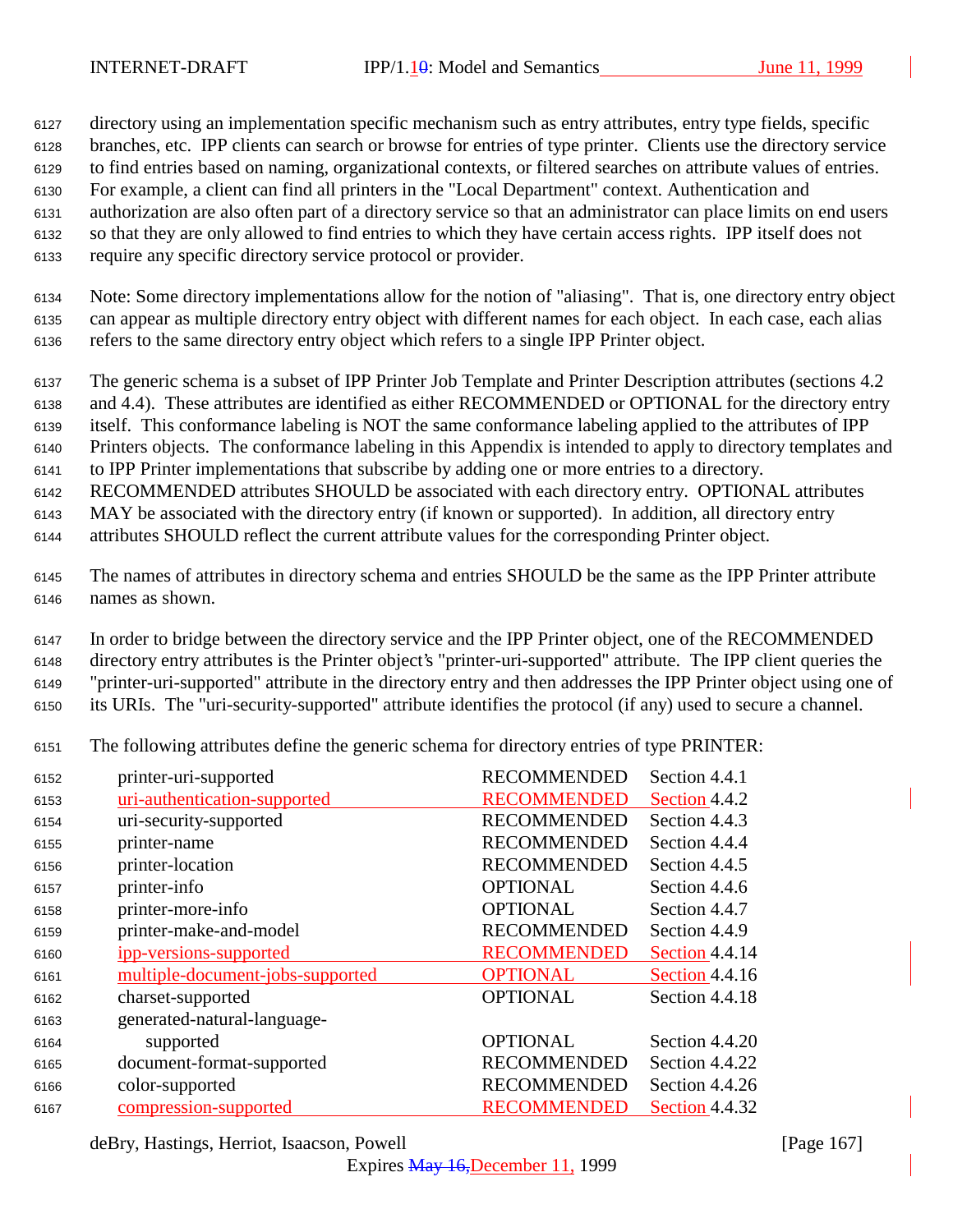| 6168 | pages-per-minute             | <b>OPTIONAL</b>    | Section 4.4.36 |
|------|------------------------------|--------------------|----------------|
| 6169 | pages-per-minute-color       | <b>OPTIONAL</b>    | Section 4.4.37 |
| 6170 |                              |                    |                |
| 6171 | finishings-supported         | <b>OPTIONAL</b>    | Section 4.2.6  |
| 6172 | number-up-supported          | <b>OPTIONAL</b>    | Section 4.2.7  |
| 6173 | sides-supported              | <b>RECOMMENDED</b> | Section 4.2.8  |
| 6174 | media-supported              | <b>RECOMMENDED</b> | Section 4.2.11 |
| 6175 | printer-resolution-supported | <b>OPTIONAL</b>    | Section 4.2.12 |
| 6176 | print-quality-supported      | <b>OPTIONAL</b>    | Section 4.2.13 |
|      |                              |                    |                |

## <sup>6178</sup> APPENDIX F: Change History for the IPP Model and Semantics document

6179 The following substantive changes and major clarifications have been made to this document from the June 30, 1998 version based on the interoperability testing that took place September 23-25 1998 and subsequent mailing list and meeting discussions. They are listed in the order of occurrence in the document. These changes are the ones that might affect implementations. Clarifications that are unlikely to affect implementations are not listed. The issue numbers refer to the IPP Issues List which is available in the 6184 following directory:

6185

<sup>6186</sup> ftp://ftp.pwg.org/pub/pwg/ipp/approved-clarifications/

6187 6188

| <b>Section</b>      | <b>Description</b>                                                         |
|---------------------|----------------------------------------------------------------------------|
| global              | Replaced TLS references with SSL3 references as agreed with our Area       |
|                     | Director on 11/12/1998.                                                    |
| global              | Removed the indications that some of these IPP documents are               |
|                     | informational, since the intent is now to publish all IPP/1.0 documents as |
|                     | informational as agreed with our Area Director on 11/12/1998.              |
| 3.1.2,              | Clarify that the IPP object SHOULD NOT validate the range of the           |
| <del>16.3.3</del>   | request-id being 1 to 2**31-1, but accepts and returns any value. Clients  |
| $H1$ $H1$ $H2$ $H3$ | MUST still keep in the range $1$ to $2**31$ though. If the request is      |
| $HG+$               | terminated before the complete "request-id" is received, the IPP object    |
|                     | rejects the request and returns a response with a "request-id" of 0 (Issue |
|                     | 4.36.                                                                      |
| $3.1.4.1$ ,         | Clarified that when a client submits a request in a charset that is not    |
| <u>14.1.4.14</u>    | supported, the IPP object SHOULD return any 'text' or 'name' attributes in |
|                     | the 'utf-8' charset, if it returns any, since clients and IPP objects MUST |
|                     | support utf-8'. (Issue 1.19)                                               |
| 3.1.4.1             | Clarified Section 3.1.4.1 Request Operation Attributes that a client MAY   |
|                     | use the attribute level natural language override (text/nameWithLanguage)  |
|                     | redundantly in a request. (Issue 1.46)                                     |
| 3.1.4.2             | Clarified Section 3.1.4.2 Response Operation Attributes that an IPP object |
|                     | MAY use the attribute level natural language override                      |
|                     |                                                                            |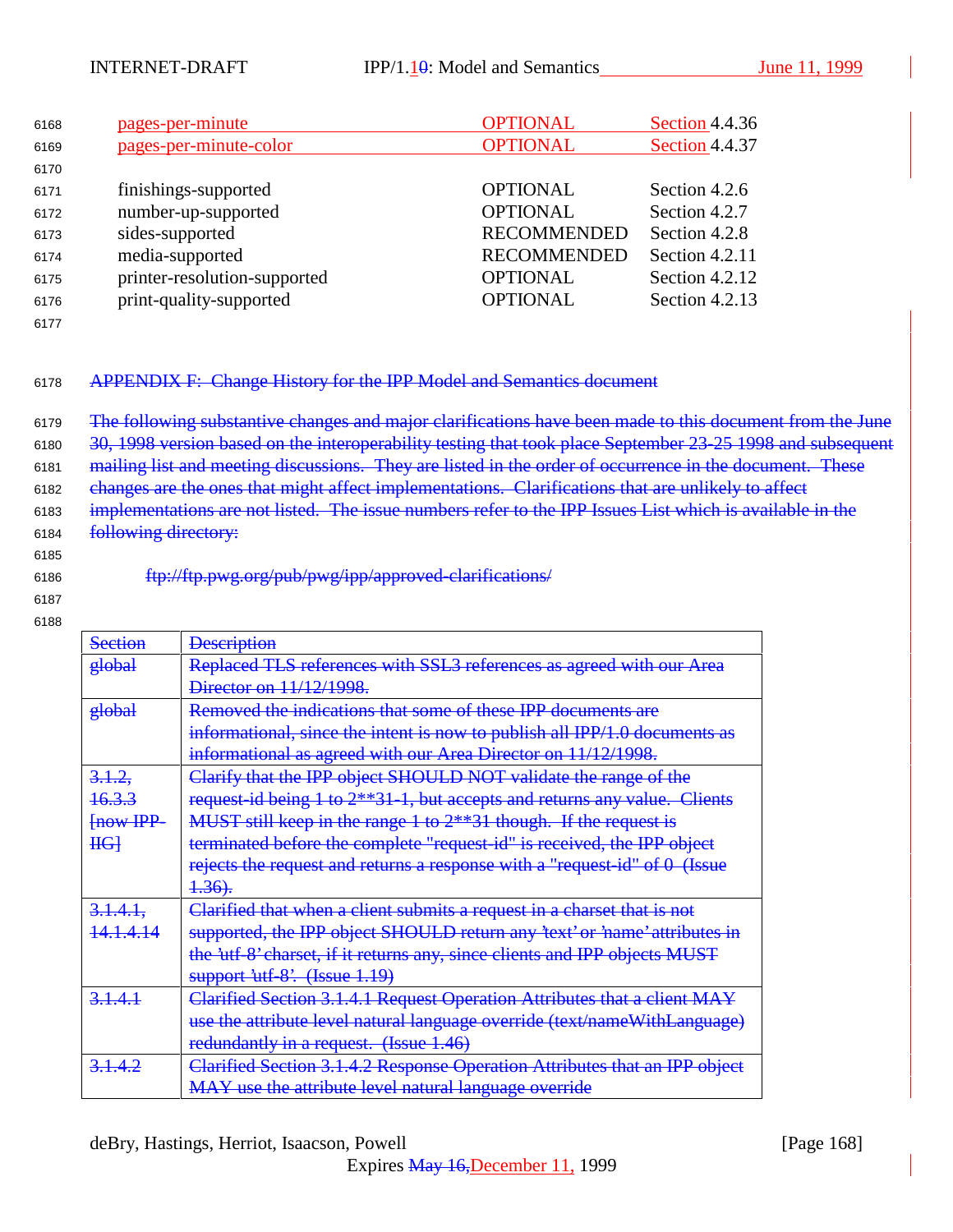|                      | (text/nameWithLanguage) redundantly in a response. (Issue 1.46)                    |
|----------------------|------------------------------------------------------------------------------------|
| 3.1.6                | Clarified section 3.1.6: If the Printer object supports the "status message"       |
|                      | operation attribute, it NEED NOT return a status message for the following         |
|                      | error status codes: 'client-error-bad-request', 'client-error-charset-not-         |
|                      | supported', 'server-error-internal-error', 'server-error-operation-not-            |
|                      | supported', and 'server-error-version-not-supported'.                              |
| 3,2,1,1              | Clarified that if a client is not supplying any Job Template attributes in a       |
|                      | request, the client SHOULD omit Group 2 rather than sending an empty               |
|                      | group. However, a Printer object MUST be able to accept an empty group.            |
|                      | This makes [IPP-MOD] agree with [IPP-PRO]. (Issue 1.16)                            |
| 3.2.1.2.             | Clarified that if an IPP object is not returning any Unsupported Attributes        |
| 3.2.5.2.             | in a response, the IPP object SHOULD omit Group 2 rather than sending              |
| 3.2.6.2.             | an empty group. However, a client MUST be able to accept an empty                  |
| 3.3.1.2              | group. This makes [IPP-MOD] agree with [IPP-PRO]. (Issue 1.17)                     |
| <del>3.3.3.2.</del>  |                                                                                    |
| 3.3.4.2              |                                                                                    |
| 3.2.1.2              | Clarified that an IPP object MUST treat an unsupported attribute syntax            |
| <del>14.1.2.2.</del> | supplied in a request in the same way as an unsupported value. The IPP             |
| <del>14.1.4.12</del> | object MUST return the attribute, the attribute syntax, and the value in the       |
|                      | Unsupported Attributes group. (Issue 1.26)                                         |
| 3.2.5.2              | Clarified for Get-Printer-Attributes, Get-Jobs, and Get-Job-Attributes that        |
| 3.2.6.2              | an IPP object MUST return 'successful-ok-ignored-or-substituted-                   |
| <del>3.3.4.2.</del>  | attributes' $(0x1)$ , rather than 'successful-ok' $(0x0)$ , when a client supplies |
| <del>14.1.2.1.</del> | unsupported attributes as values of the 'requested attributes' operation           |
| <del>14.1.2.2,</del> | attribute. (Issue 1.24)                                                            |
| <del>14.1.4.12</del> | Also clarified that the response NEED NOT contain the "requested-                  |
|                      | attributes" operation attribute with any supplied values (attribute keywords)      |
|                      | that were requested by the client but are not supported by the IPP object.         |
|                      | ( <i>Issue</i> 1.18)                                                               |
| 3.2.6.2              | Deleted the job-level natural language override (NLO) from Section 3.2.6.2         |
| 4.1.1.2              | Get-Jobs Response so that all operation responses are the same with                |
| 4.3.24               | respect to NLO. (Issue 1.47)                                                       |
| 3.3.1                | Clarified that an IPP Printer that supports the Create-Job operation MUST          |
|                      | handle the situation when a client does not supply Send-Document or                |
|                      | Send-URI operations within a one-to four-minute time period. Also                  |
|                      | elarified that a client MUST send documents in a multi-document job                |
|                      | without undue or unbounded delay. (Issue 1.28)                                     |
| 3.3.3                | Clarified that the IPP object MUST reject a Cancel-Job request if the job is       |
|                      | in 'completed', 'canceled', or 'aborted' job states. (Issue 1.12)                  |
| 4.1.2.3              | Added this new sub-section: it specifies that nameWithoutLanguage plus             |
|                      | the implicit natural language matches name With Language, if the values            |
|                      | and natural languages are the same. Also added that keyword never                  |
|                      | matches nameWithLanguage or nameWithoutLanguage. Clarified that if                 |
|                      | both have countries, that the countries SHOULD match as well. If either            |
|                      | do not, then the country field SHOULD be ignored. (Issues 1.33 and 1.34)           |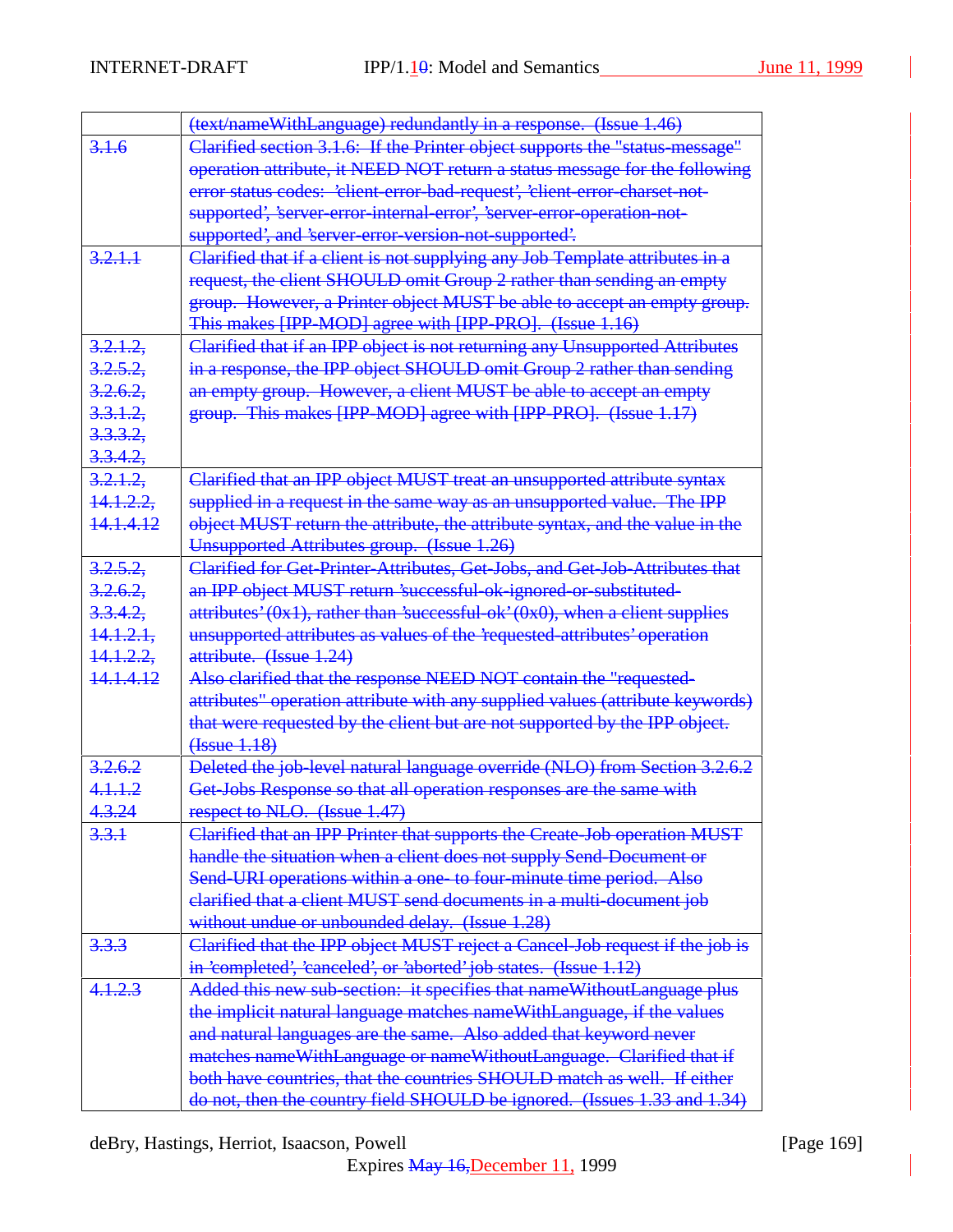| 4.1.5         | Clarified regarding the case insensitivity of URLs to refer only to the RFCs                                                                  |
|---------------|-----------------------------------------------------------------------------------------------------------------------------------------------|
|               | that define them. (Issue 1.10)                                                                                                                |
| 4.1.11        | Clarified that 'boolean' is not a full-sized integer. (Issue 1.38)                                                                            |
| 4.1.15        | Clarified that 'resolution' is not three full-sized integers. (Issue 1.20)                                                                    |
| $4.2.*$       | Clarified that standard values are keywords or enums, not names. (Issue                                                                       |
|               | $4.49$ .                                                                                                                                      |
| 4.2.4         | Added the 'single-document-new-sheet' value to Section 4.2.4 multiple-                                                                        |
|               | document-handling. (Issue 1.54)                                                                                                               |
| 4.4.18,       | Clarified that the "document-format-default" and "document-format-                                                                            |
| 4.4.19        | supported" Printer Description attributes are REQUIRED to agree with the                                                                      |
|               | table. (Issue 1.4)                                                                                                                            |
| 4.4.21        | Changed "queued-job-count" from OPTIONAL to RECOMMENDED.                                                                                      |
|               | ( <b>Issue</b> 1.14)                                                                                                                          |
| 4.4.28        | Clarified that the implementation supplied value for the "multiple-                                                                           |
|               | operation-time-out" attribute SHOULD be between 30 and 240 seconds,                                                                           |
|               | though the implementation MAY allow the administrator to set values, and                                                                      |
|               | MAY allow values outside this range. (Issue 1.28)                                                                                             |
| 5.1,          | Clarified Client Conformance that if a client supports an attribute of 'text'                                                                 |
| 5.2.5         | attribute syntax, that it MUST support both the text Without Language and                                                                     |
|               | the textWithLanguage forms. Same for 'name' attribute syntax. Same for                                                                        |
|               | an IPP object (Issue 1.48)                                                                                                                    |
| 6.5.          | Added new section to allow Attribute Groups to be registered as extensions                                                                    |
| 42.8          | for being passed in operation requests and responses. (Issue 1.25)                                                                            |
| 7.            | Updated the table of text and name attributes to agree with Section 4.2.                                                                      |
| 8.5           | Added a new section RECOMMENDING that the Get-Jobs SHOULD                                                                                     |
|               | return non-IPP jobs whether or not assigning them a job-id and job-uri.                                                                       |
|               | Also RECOMMENDED generating, if possible, job-id and job-uri and                                                                              |
|               | supporting other IPP operations on foreign jobs as an implementer option.                                                                     |
|               | (Issue 1.32)                                                                                                                                  |
| 9.            | Updated document references.                                                                                                                  |
| 14.1.4.14     | Clarified 'client-error-charset-not-supported' that 'utf-8' must be used for                                                                  |
|               | any 'text' or 'name' attributes returned in the error response (Issue 1.19).                                                                  |
| 14.1.5.9      | Added a new error code 'server-error-job-canceled' (0x0508) to be returned                                                                    |
|               | if a job is canceled by another client or aborted by the IPP object while the                                                                 |
|               | first client is still sending the document data. (Issue 1.29)                                                                                 |
| 16.3,<br>16.4 | Moved these sections recommending operation processing steps to the new                                                                       |
|               | Implementer's Guide (informational). There indicated that all of the error                                                                    |
|               | checks are not required, so an IPP object MAY be forgiving and accept                                                                         |
|               | non-conforming requests. However, a conforming client MUST supply<br>requests that would pass all of the error checks indicated. (Issue 1.21) |
| $+7$          | Changed directory schema attributes from REQUIRED to                                                                                          |
|               | RECOMMENDED. Changed some of the OPTIONAL to                                                                                                  |
|               |                                                                                                                                               |
|               | RECOMMENDED to agree with the SLP template. Changed the "charset-<br>supported" and "natural-language-supported" from REQUIRED to             |
|               | OPTIONAL. Recommended that the names be the same in a directory                                                                               |
|               |                                                                                                                                               |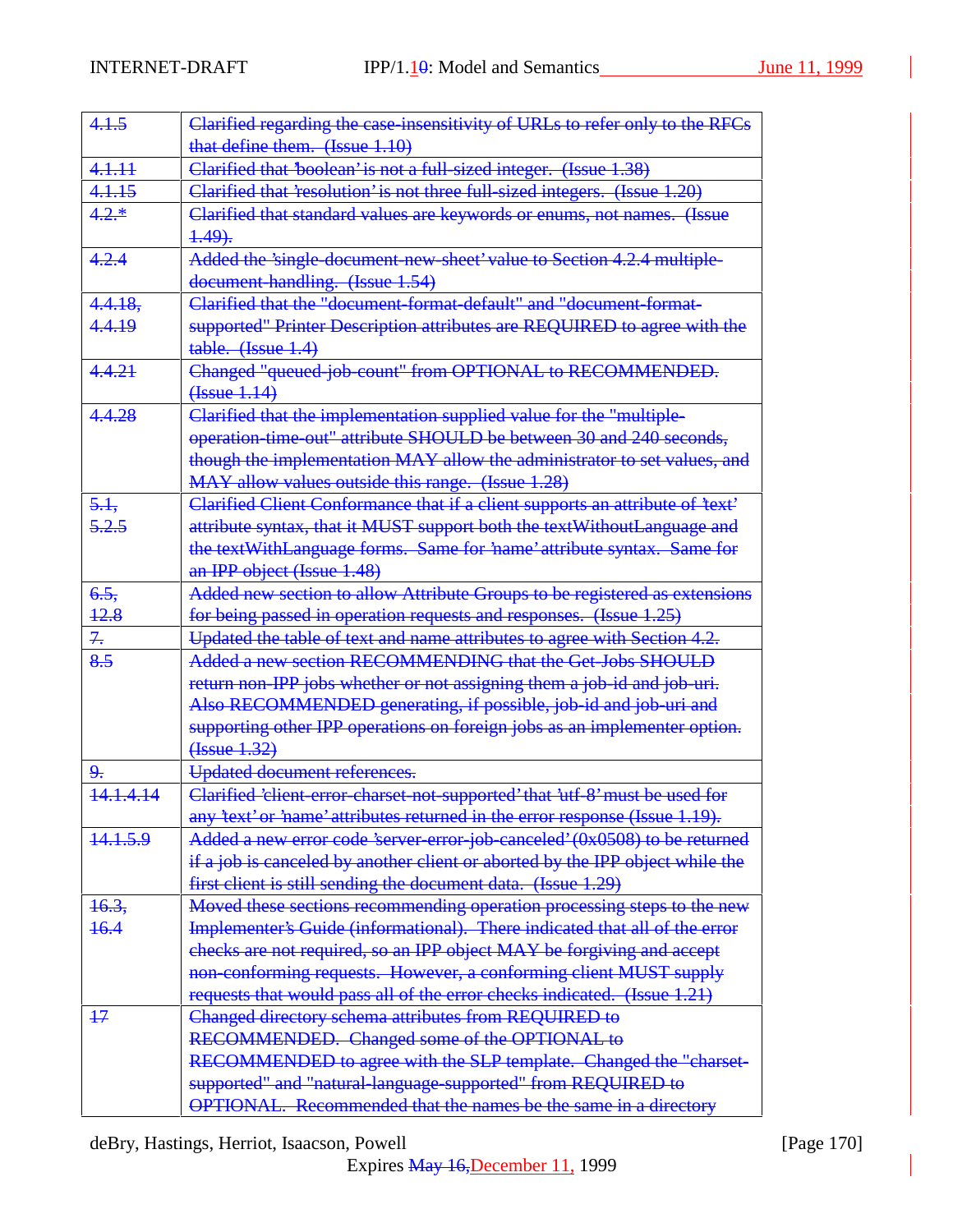entry as the IPP attribute names. (Issue 1.53)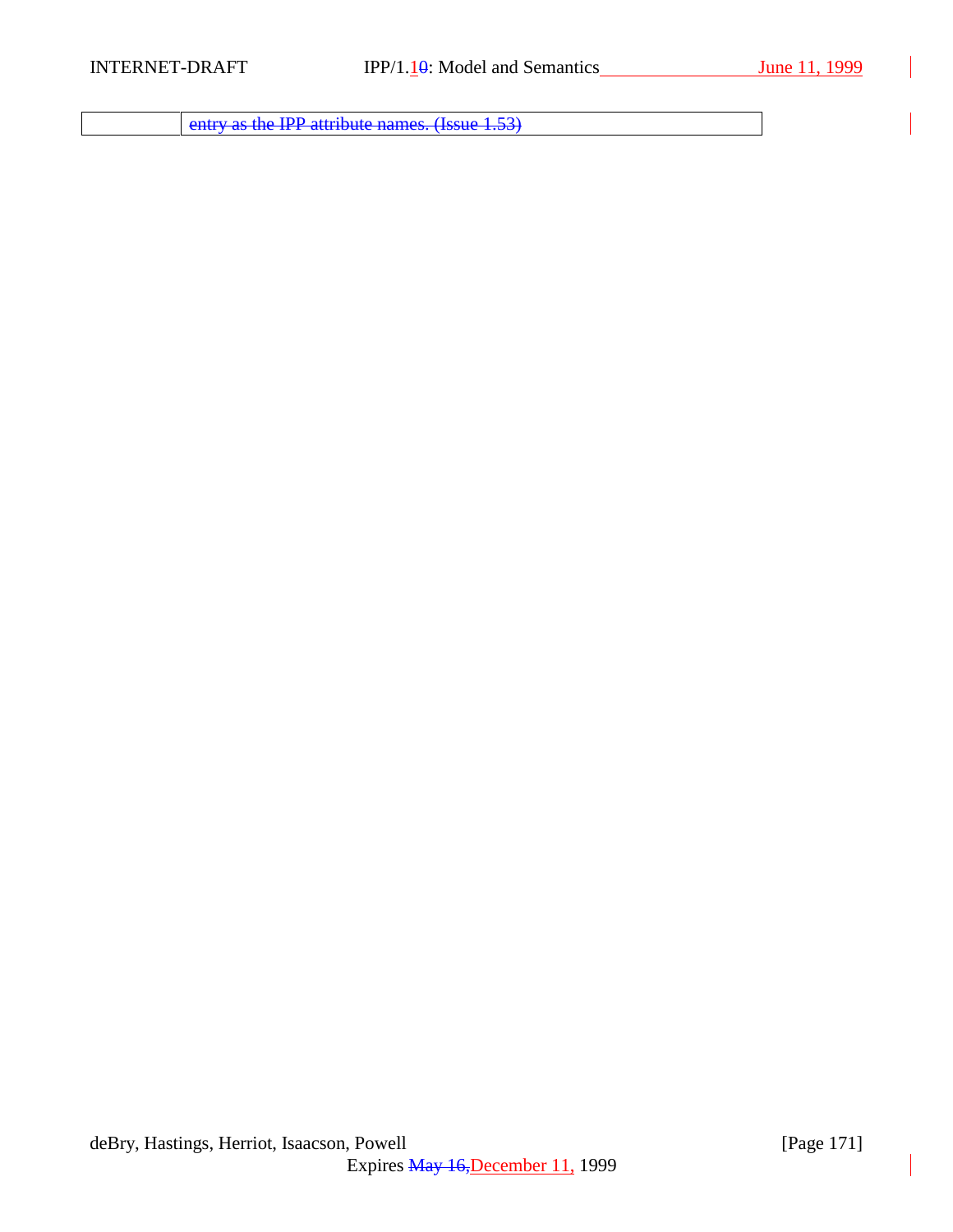| 6190 | 17. APPENDIX F: Differences between the IPP/1.0 and IPP/1.1 "Model and Semantics" Documents                           |
|------|-----------------------------------------------------------------------------------------------------------------------|
| 6191 | This Appendix is divided into two lists that summarize the differences between IPP/1.1 (this document) and            |
| 6192 | IPP/1.0 [RFC2566]. The section numbers refer to the numbers in this document which in some cases have                 |
| 6193 | changed from RFC 2566. When a change affects multiple sections, the item is listed once in the order of               |
| 6194 | the first section affected and the remaining affected section numbers are indicated.                                  |
|      |                                                                                                                       |
| 6195 | The first list contains extensions and clarifications and the second list contains changes in semantics or            |
| 6196 | conformance. However, client and IPP object implementations of IPP/1.0 MAY implement any of the                       |
| 6197 | extensions and clarifications in this document.                                                                       |
| 6198 | The following extensions and clarifications have been incorporated into this document:                                |
| 6199 | 1. Section 2.1 - clarified that the term "client" can be either contained in software controlled by an end            |
| 6200 | user or a part of a print server that controls devices. <b>Issue 4</b>                                                |
| 6201 | Section 2 - clarified that the term "IPP object" and "Printer object" can either be embedded in a<br>2.               |
| 6202 | device object or part of a print server that accepts IPP requests. <b>Issue 4</b>                                     |
| 6203 | 3. Section 2.4 - added the description of the new "uri-authentication-supported" Printer Description                  |
| 6204 | attribute. Issue 2                                                                                                    |
| 6205 | 4. Section 3.1.3, 3.1.6, 3.2.5.2, and 3.2.6.2 - clarified the error handling for operation attributes that            |
| 6206 | have their own status code. Issues 18, 23, and 27                                                                     |
| 6207 | Section 3.1.6 - reorganized this section into sub-sections to separately describe "status-code",<br>5.                |
| 6208 | "status-message", "detailed-status-message", and "document-access-error" attributes. Issue 18                         |
| 6209 | Section 3.1.6.1 - clarified the error status codes and their relationship to operation attributes. <b>Issue</b><br>6. |
| 6210 | 18                                                                                                                    |
| 6211 | Section 3.1.6.3 - Added the OPTIONAL "detailed-status-message (text(MAX))" operation attribute<br>7.                  |
| 6212 | to provide additional more detailed information about a response. <b>Issue 35</b>                                     |
| 6213 | Section 3.1.6.4 and 3.2.2 - Added the OPTIONAL "document-access-error (text(MAX))" operation<br>8.                    |
| 6214 | attribute for use with Print-URI and Send-URI responses. Issue 35                                                     |
| 6215 | 9. Sections 3.1.7 - Added this new section to clarify returning Unsupported Attributes for all                        |
| 6216 | operations, including only returning attributes that were in the request. Moved the text from section                 |
| 6217 | 3.2.1.2 Unsupported Attributes to this section. <b>Issues 18, 23, and 27</b>                                          |
| 6218 | 10. Sections 3.1.7 and 4.1 - clarified the encoding of the "out-of-band" 'unsupported' and 'unknown'                  |
| 6219 | values. <b>Issues</b> 12 and 15                                                                                       |
| 6220 | 11. Section 3.1.8 - clarified that only the version number parameter will be carried forward into future              |
| 6221 | major or minor versions of the protocol.                                                                              |
| 6222 | 12. Section 3.1.8 - relaxed the requirements to increment the major version number in future versions of              |
| 6223 | the Model and Semantics document. <b>Issue 33</b>                                                                     |
| 6224 | 13. Section 3.1.9, and 3.2.5 - added the 'processing' state to the list of job states that a job can be in after      |
| 6225 | a Create-Job operation. <b>Issue 13</b>                                                                               |
| 6226 | 14. Section 3.1.9 - clarified that a non-spooling Printer MAY accept zero or more subsequent jobs while               |
| 6227 | processing a job and flow control them down. Subsequent create requests are rejected with the                         |
| 6228 | Server-error-busy' error status. <b>Issue 20</b>                                                                      |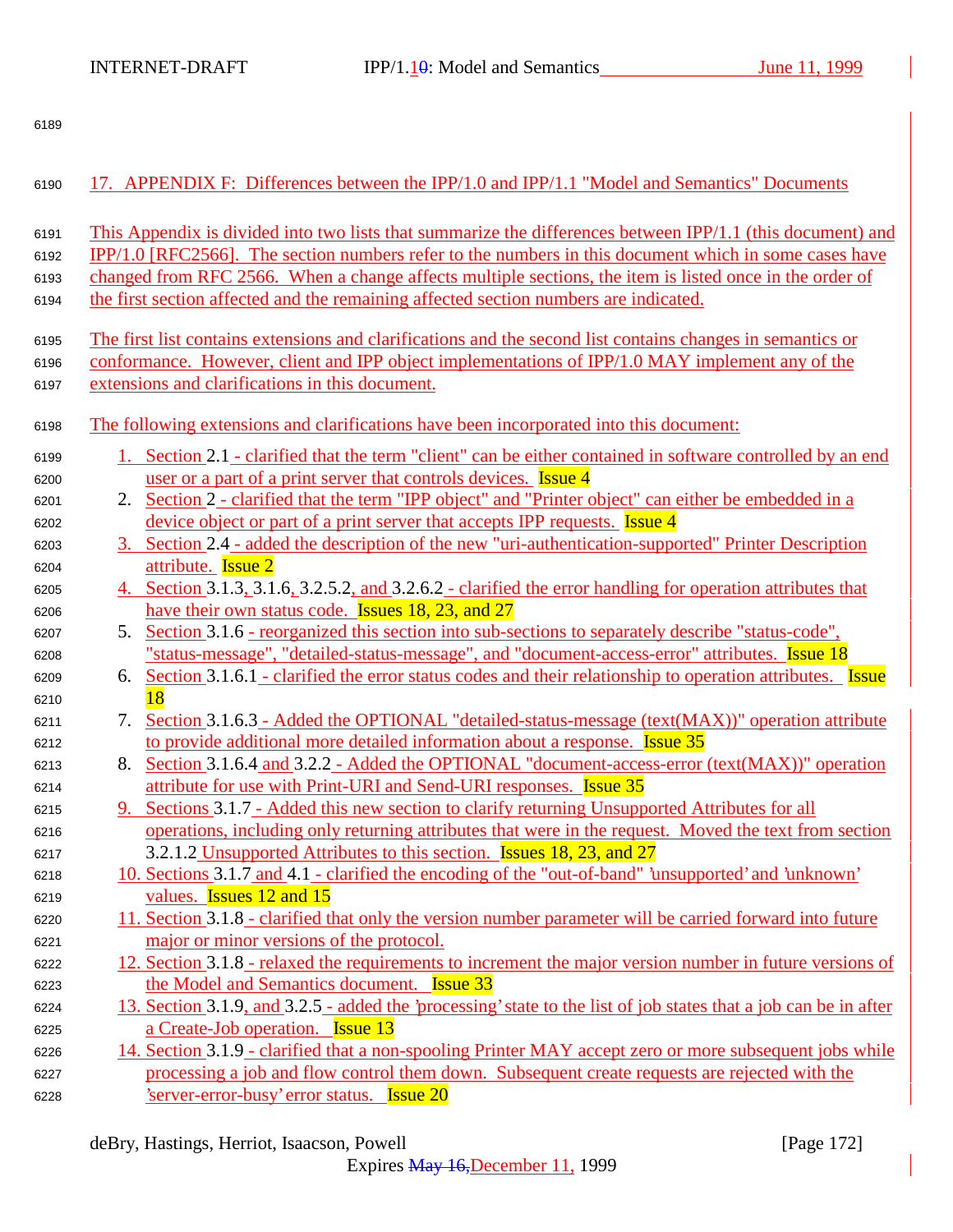| 6229 | 15. Section 3.2.1.1 - clarified the validation of the "compression" operation attribute and its relationship |
|------|--------------------------------------------------------------------------------------------------------------|
| 6230 | to the validation of the "document-format" attribute and returning Unsupported Attributes. Issues 6,         |
| 6231 | <b>Issue 11, and Issue 28</b>                                                                                |
| 6232 | 16. Sections 3.2.1.1, 4.3.8, 13.1.4.16, and 13.1.4.17 - added the 'client-error-compression-not-             |
| 6233 | supported', 'client-error-compression-error' status codes and the 'unsupported-compression' and              |
| 6234 | compression-error iob-state-reasons. Issue 28                                                                |
| 6235 | 17. Sections 3.2.1.1 and 4.3.8 - added 'unsupported-document-format' and 'document-format-error' job-        |
| 6236 | state-reasons. <b>Issue 3</b>                                                                                |
| 6237 | 18. Sections 3.2.2, 4.3.8 and 13.1.4.19 - added 'client-error-document-access-error' status code and         |
| 6238 | document-access-error job state reason. Issue 35                                                             |
| 6239 | 19. Section 3.2.5.2 and 3.2.6.2 - clarified that the Unsupported Attributes group MUST NOT include           |
| 6240 | attributes not requested in the Get-Printer-Attributes request. Issue 23                                     |
| 6241 | 20. Section 3.2.6 - clarified that "limit" takes precedence over "which-jobs" and "my-jobs'. Issue 8         |
| 6242 | 21. Section 3.2.6.2 - clarified that Get-Jobs returns 'successful-ok' when no jobs to return. Issue 24       |
| 6243 | 22. Sections 3.2.7, 3.2.8, and 3.2.9 - added the OPTIONAL Pause-Printer, Resume-Printer, and Purge-          |
| 6244 | <b>Jobs</b> operations                                                                                       |
| 6245 | 23. Section 3.3.1 - clarified that the authorization required for a Send-Document request MUST be the        |
| 6246 | same user as the Create-Job or an operator. Issue 19                                                         |
| 6247 | 24. Sections 3.3.5, 3.3.6, and 3.3.7 - added the OPTIONAL Hold-Job, Release-Job, and Restart-Job             |
| 6248 | operations.                                                                                                  |
| 6249 | 25. Section 4.1 - clarified that the encoding of the out-of-band values are specified in the Encoding and    |
| 6250 | Transport" document. <b>Issue 12 and Issue 15</b>                                                            |
| 6251 | 26. Section 4.1.9.1 - clarified that 'application/octet-stream' auto-sensing can happen at create request    |
| 6252 | time and/or job/document processing time. <b>Issue 9 and Issue 10</b>                                        |
| 6253 | 27. Section 4.1.14 - clarified that the localization of dateTime by the client includes the time zone.       |
| 6254 | <b>Issue 17</b>                                                                                              |
| 6255 | 28. Section 4.2 - clarified that xxx-supported have multiple keywords and/or names by adding                 |
| 6256 | parentheses to the table to give: (1setOf (type3 keyword   name))                                            |
| 6257 | 29. Section 4.2.2 - added the 'indefinite' keyword value to the "job-hold-until" attribute for use with the  |
| 6258 | create operations and Hold-Job and Restart-Job operations.                                                   |
| 6259 | 30. Section 4.2.6 - added more enum values to the "finishings" Job Template attribute.                       |
| 6260 | 31. Section 4.3.7 - added that a forwarding server that cannot get any job state MAY return the job's        |
| 6261 | state as 'completed', provided that it also return the new 'queued-in-device' job state reason. Issue 14     |
| 6262 | 32. Section 4.3.7.2 - added the Partitioning of Job States section to clarify the concepts of Job            |
| 6263 | Retention, Job History, and Job Removal.                                                                     |
| 6264 | 33. Section 4.3.8 - added 'job-data-insufficient' job state reason to indicate whether sufficient data has   |
| 6265 | arrived for the document to start to be processed. <b>Issue 13</b>                                           |
| 6266 | 34. Section 4.3.8 - added 'document-access-error' job state reason to indicate an access error of any kind.  |
| 6267 | <b>Issue 35</b>                                                                                              |
| 6268 | 35. Section 4.3.8 - added 'job-queued-for-marker' job state reason to indicate whether the job has           |
| 6269 | completed some processing and is waiting for the marker. <b>Issue 31</b>                                     |
| 6270 | 36. Section 4.3.8 - added 'unsupported-compression' and 'compression-error' job state reasons to             |
| 6271 | indicate compression not supported or compression processing error after the create has been                 |
| 6272 | accepted. <b>Issue 6</b>                                                                                     |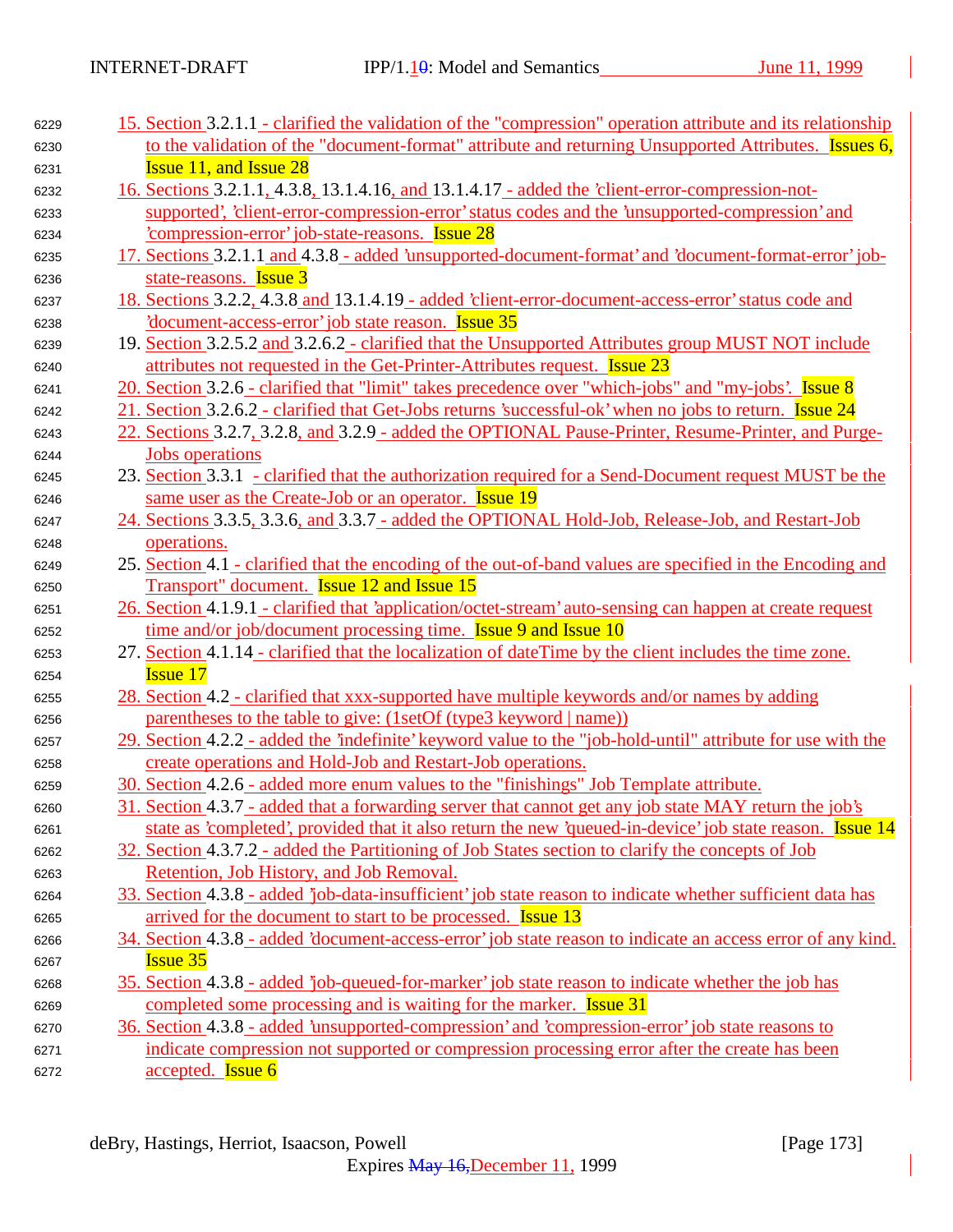| 6273 | 37. Section 4.3.8 - added 'unsupported-document-format' and 'document-format-error' job state reasons        |
|------|--------------------------------------------------------------------------------------------------------------|
| 6274 | to indicate document not supported or document format processing error after the create has been             |
| 6275 | accepted. <b>Issue 3</b>                                                                                     |
| 6276 | 38. Section 4.3.8 - added 'queued-in-device' job state reason to indicate that a job as been forwarded to a  |
| 6277 | print system or device that does not provide any job status. Issue 14                                        |
| 6278 | 39. Section 4.3.10 - added "job-detailed-status-messages (1setOf text(MAX)) for returning detailed           |
| 6279 | error messages. <b>Issue 35</b>                                                                              |
| 6280 | 40. Section 4.3.11 - added the "job-document-access-errors (1setOf text(MAX)) Issue 35                       |
| 6281 | 41. Section 4.3.14.2 - clarified that the time recorded is the first time processing since the create        |
| 6282 | operation or the Restart-Job operation. <b>Issue 17</b>                                                      |
| 6283 | 42. Section 4.3.14.2 and 4.3.14.3 - clarified that the out-of-band value 'no-value' is returned if the job   |
| 6284 | has not started processing or has not completed, respectively. Issue 17                                      |
| 6285 | 43. Section 4.3.14 - Added the OPTIONAL "date-time-at-creation", "date-time-at-processing", and              |
| 6286 | "date-time-at-completed" Event Time Job Description attributes Issue 17                                      |
| 6287 | 44. Section 4.4.3 - added the 'tls' value to "uri-security-supported" attribute.                             |
| 6288 | 45. Section 4.4.3 - clarified "uri-security-supported" is orthogonal to Client Authentication so that 'none' |
| 6289 | does not exclude Client Authentication. <b>Issue 2</b>                                                       |
| 6290 | 46. Section 4.4.11 - simplified the "printer-state" descriptions while generalizing to allow high end        |
| 6291 | devices that interpret one or more jobs while marking another. Indicated that 'spool-area-full' and          |
| 6292 | stopped-partly' "printer-state-reasons" may be used to provide further state information. Issue 31           |
| 6293 | 47. Section 4.4.12 - added the 'moving-to-paused' keyword value to the "printer-state-reasons" attribute     |
| 6294 | for use with the Pause-Job operation.                                                                        |
| 6295 | 48. Section 4.4.12 - replaced the duplicate 'marker-supply-low' keyword with the missing 'toner-empty'       |
| 6296 | keyword for the "printer-state-reasons" attribute. (This correction was also made before RFC 2566            |
| 6297 | was published).                                                                                              |
| 6298 | 49. Section 4.4.12 - clarified 'spool-area-full' "printer-state-reasons" to include non-spooling printers to |
| 6299 | indicate when it can and cannot accept another job. <b>Issue 20</b>                                          |
| 6300 | <u>50. Section</u> 4.4.15 - added the enum values to the "operations-supported" attribute for the new        |
| 6301 | operations. Clarified that the values of this attribute are encoded as any enum, namely 32-bit values.       |
| 6302 | 51. Section 4.4.30 - clarified that the date Time value of "printer-current-time" is on a "best efforts"     |
| 6303 | basis". If a proper date-time cannot be obtained, the implementation returns the 'no-value' out-of-          |
| 6304 | band value. Also clarified that the time zone NEED NOT be the time zone that the people near the             |
| 6305 | device use and that the client SHOULD display the dateTime attributes in the user's local time.              |
| 6306 | <b>Issue 17</b>                                                                                              |
| 6307 | 52. Sections 4.4.36 and 4.4.37 - added the OPTIONAL "pages-per-minute" and "pages-per-minute-                |
| 6308 | color" Printer Description attributes.                                                                       |
| 6309 | 53. Section 5.1 - clarified that the client conformance requirements apply to clients controlled by an end   |
| 6310 | user and clients in servers. Issue 4                                                                         |
| 6311 | 54. Section 5.1 - clarified that any response MAY contain additional attribute groups, attributes,           |
| 6312 | attribute syntaxes, or attribute values. <b>Issue 25 and Issue 26</b>                                        |
| 6313 | 55. Section 5.1 - clarified that a client SHOULD do its best to prevent a channel from being closed by a     |
| 6314 | lower layer when the channel is flow controlled off by the IPP Printer. Issue 4 and Issue 5                  |
| 6315 | 56. Section 5.2 - clarified that the IPP object requirements apply to objects embedded in devices or that    |
| 6316 | are parts of servers. <b>Issue 4</b>                                                                         |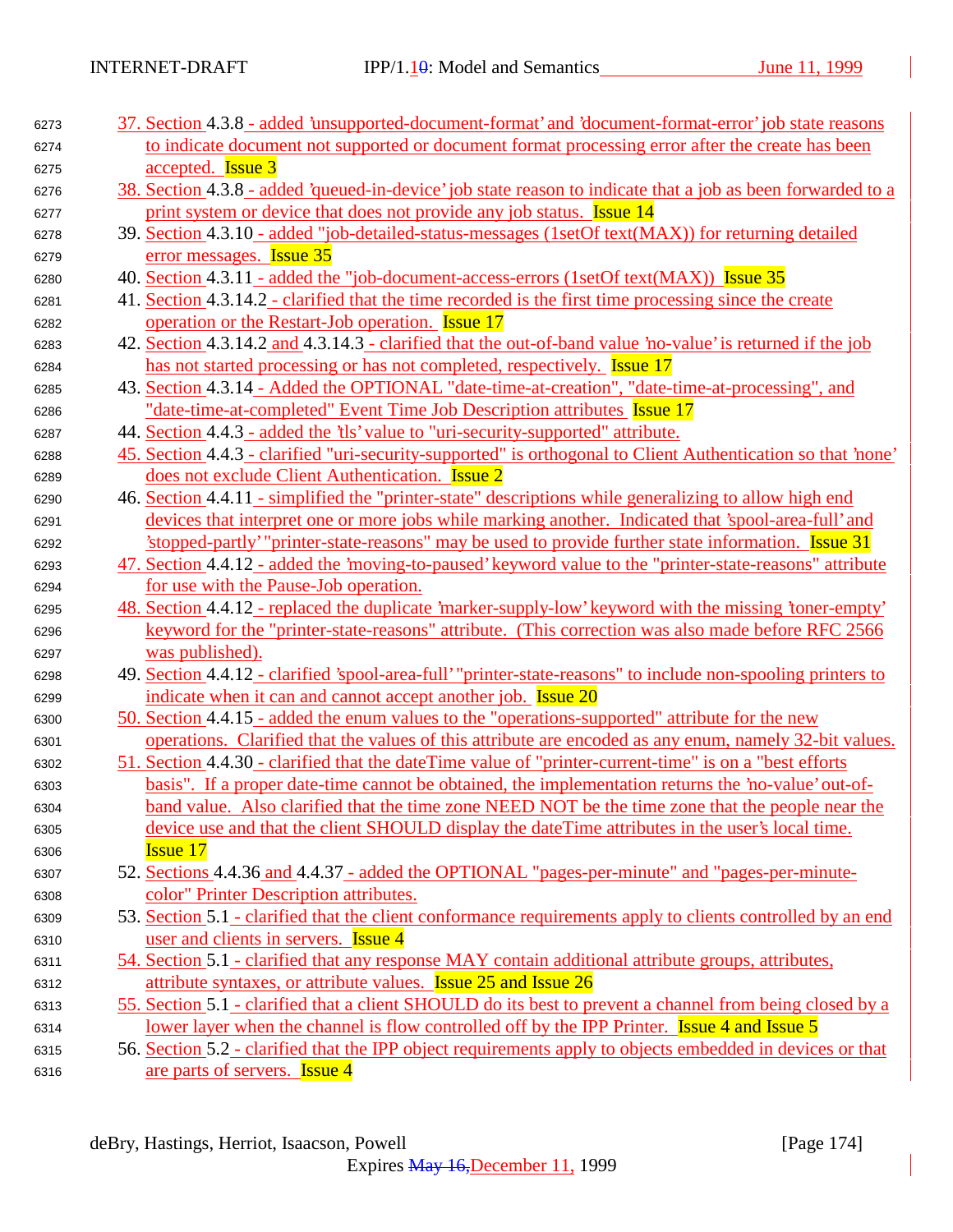| 6317 |    | 57. Section 5.2.2 - clarified that IPP objects MAY return operation responses that contain attribute             |
|------|----|------------------------------------------------------------------------------------------------------------------|
| 6318 |    | groups, attribute names, attribute syntaxes, attribute values, and status codes that are extensions to           |
| 6319 |    | this standard. <b>Issue 26</b>                                                                                   |
| 6320 |    | <u>58. Section 8.3 - clarified the use of URIs for each Client Authentication mechanism.</u>                     |
| 6321 |    | 59. Section 8.5 - added the security discussion around the new operator/administrator operations.                |
| 6322 |    | 60. Section 13.1.4.16 - added client-error-compression-not-supported $(0x040F)$ Issue 6                          |
| 6323 |    | 61. Section 13.1.4.17 - added client-error-compression-error $(0x0410)$ Issue 6                                  |
| 6324 |    | 62. Section 13.1.4.18 - added client-error-document-format-error $(0x0411)$ Issue 28                             |
| 6325 |    | 63. Section 13.1.4.19 - added client-error-document-access-error (0x0412) Issue 35                               |
| 6326 |    | 64. Section 13.1.5.10 - added server-error-multiple-document-jobs-not-supported (0x0509) Issue 34                |
| 6327 |    | 65. Section 14 - added 'a-white', 'b-white', 'c-white', 'd-white', and 'e-white' and clarified that the existing |
| 6328 |    | $a, b, c, d,$ and $e$ values are size values.                                                                    |
| 6329 |    | 66. Section 16 - added the OPTIONAL "pages-per-minute" and "pages-per-minute-color" Printer                      |
| 6330 |    | attributes to the Directory schema.                                                                              |
| 6331 |    | 67. Section 16 - added OPTIONAL "multiple-document-jobs-supported" to the Directory schema. Issue                |
| 6332 |    | 34                                                                                                               |
| 6333 |    | 68. Section 16 - added RECOMMENDED "uri-authentication-supported", "ipp-versions-supported",                     |
| 6334 |    | and "compression-supported" to the Directory schema. <b>Issue 2, Issue 36, and Issue 28</b>                      |
| 6335 |    | The following changes in semantics and/or conformance have been incorporated into this document:                 |
| 6336 |    | 1. Section 3.1.8, 5.2.4, and 13.1.5.4 - Clients and IPP objects MUST support version 1.1 conformance             |
| 6337 |    | requirements and SHOULD support version 1.0 conformance requirements. Also clarified that IPP                    |
| 6338 |    | Printers MUST accept '1.1' requests and SHOULD accept '1.x' requests. Issue 33 and Issue 36                      |
| 6339 |    | 2. Section 3.2.1.1 and section 4.4.32 - changed the "compression" operation and the "compression-                |
| 6340 |    | supported" Printer Description attribute from OPTIONAL to REQUIRED. <b>Issue 28</b>                              |
| 6341 |    | 3. Sections 3.2.1.2 and 4.3.8 - changed "job-state-reasons" from RECOMMENDED to REQUIRED,                        |
| 6342 |    | so that "job-state-reasons" MUST be returned in create operation responses. Issue 30                             |
| 6343 |    | 4. Sections 3.2.4, 3.3.1, 4.4.16, and 16 - changed Create-Job/Send-Document so that they MAY be                  |
| 6344 |    | implemented while only supporting one document jobs. Added the "multiple-document-jobs-                          |
| 6345 |    | supported" boolean Printer Description attribute to indicate whether Create-Job/Send-Document                    |
| 6346 |    | support multiple document jobs or not. Added to the Directory schema. <b>Issue 34</b>                            |
| 6347 |    | 5. Section 4.1.9 - deleted 'text/plain; charset=iso-10646-ucs-2', since binary is not legal with the 'text'      |
| 6348 |    | <u>type.</u>                                                                                                     |
| 6349 | 6. | Section 4.2.4 - indicated that the "multiple-document-handling" Job Template attribute MUST be                   |
| 6350 |    | supported with at least one value if the Printer supports multiple documents per job Issue 34                    |
| 6351 | 7. | Section 4.3.7.2 - indicated that the 'job-restartable' job state reason SHOULD be supported if the               |
| 6352 |    | Restart-Job operation is supported. <b>Issue 30</b>                                                              |
| 6353 | 8. | Section 4.3.8 - changed "job-state-reasons" from RECOMMENDED to REQUIRED. Issue 30                               |
| 6354 | 9. | Section 4.3.8 - clarified the conformance of the values of the "job-state-reasons" attribute by                  |
| 6355 |    | copying conformance requirements from other sections of the document so that it is clear from                    |
| 6356 |    | reading the definition of "job-state-reasons" which values MUST or SHOULD be supported. The                      |
| 6357 |    | none', 'unsupported-compression', and 'unsupported-document-format' values MUST be supported.                    |
| 6358 |    | The "job-hold-until-specified' SHOULD be specified if the "job-hold-until" Job Template is                       |
| 6359 |    | supported. The following values SHOULD be supported: 'job-canceled-by-user', 'aborted-by-                        |
| 6360 |    | system', and 'job-completed-successfully'. The 'job-canceled-by-operator' SHOULD be supported if                 |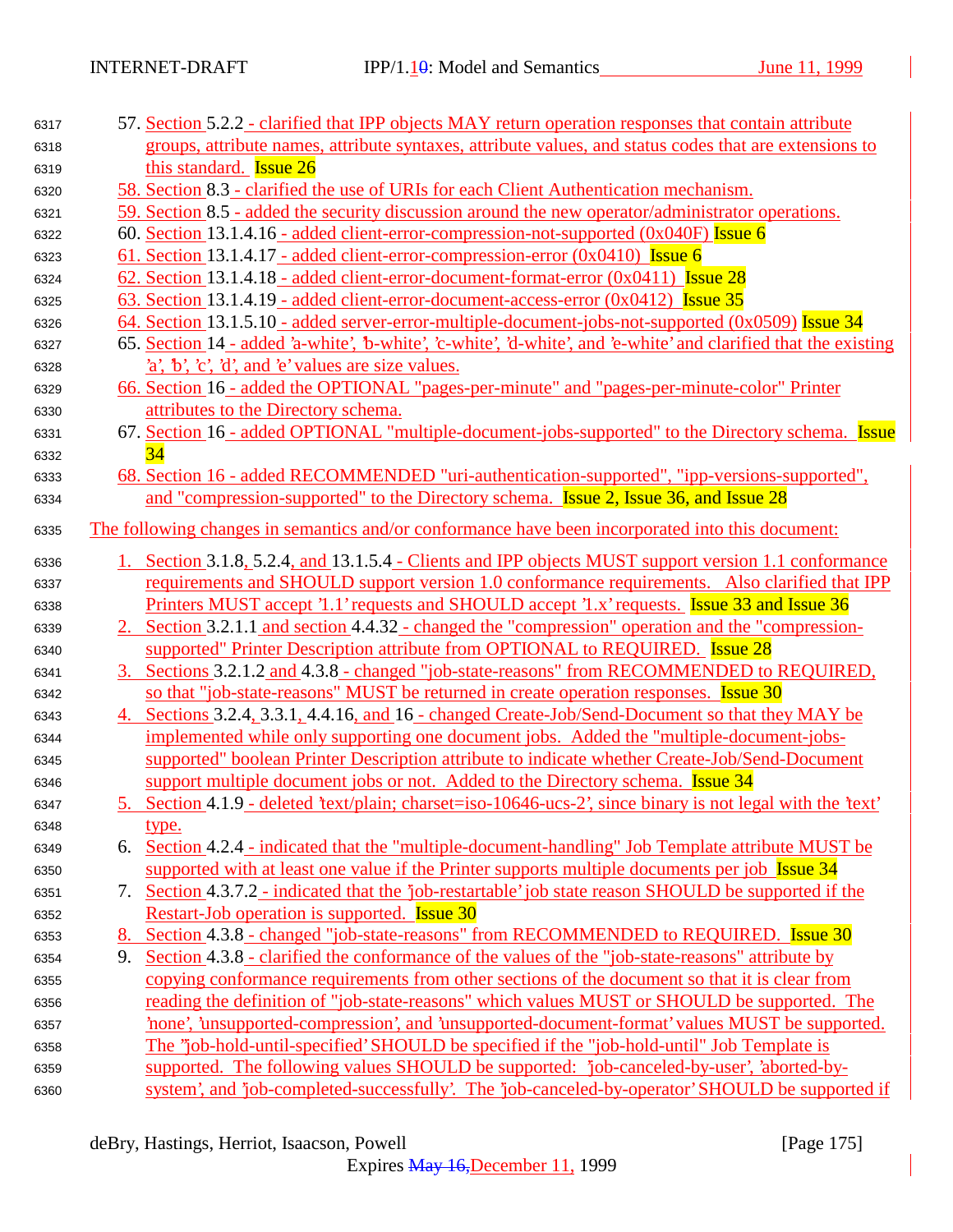| SHOULD be supported if the device supports canceling jobs at the console. The 'job-completed-<br>6362         |  |
|---------------------------------------------------------------------------------------------------------------|--|
|                                                                                                               |  |
| with-warnings' SHOULD be supported, if the implementation detects warnings. The 'job-<br>6363                 |  |
| completed-with-errors' SHOULD be supported if the implementation detects errors. The 'job-<br>6364            |  |
| restartable' SHOULD be supported if the Restart-Job operation is supported. Issue 30<br>6365                  |  |
| 10. Section 4.3.14 - changed the "time-at-creation", "time-at-processing", and "time-at-completed"<br>6366    |  |
| Event Time Job Description attributes from OPTIONAL to REQUIRED. Issue 17<br>6367                             |  |
| 11. Section 4.3.14.4 - added the REQUIRED "job-printer-up-time (integer(1:MAX))" Job Description<br>6368      |  |
| attribute as an alias for "printer-up-time" to reduce number of operations to get job times. Issue 17<br>6369 |  |
| 12. Section 4.4.2 - added the REQUIRED "uri-authentication-supported (1setOf type2 keyword)"<br>6370          |  |
| Printer Description attribute to describe the Client Authentication used by each Printer URI. Issue 2<br>6371 |  |
| 13. Section 4.4.12 - changed "printer-state-reasons" Printer Description attribute from OPTIONAL to<br>6372   |  |
| <b>REQUIRED.</b> Issue 30<br>6373                                                                             |  |
| 14. Section 4.4.12 - changed 'paused' value of "printer-state-reasons" to MUST if Pause-Printer<br>6374       |  |
| operation is supported. <b>Issue 30</b><br>6375                                                               |  |
| 15. Section 4.4.14 - added the REQUIRED "ipp-versions-supported (1setOf keyword)" Printer<br>6376             |  |
| Description attribute, since IPP/1.1 Printers do not have to support version '1.0' conformance<br>6377        |  |
| requirements. <b>Issue 36</b><br>6378                                                                         |  |
| 16. Section 4.4.16 - added the "multiple-document-jobs-supported (boolean)" Printer Description<br>6379       |  |
| attribute so that a client can tell whether a Printer that supports Create-Job/Send-Document supports<br>6380 |  |
| multiple document jobs or not. This attribute is REQUIRED if the Create-Job operation is<br>6381              |  |
| supported. <b>Issue 34</b><br>6382                                                                            |  |
| 17. Section 4.4.24 - changed the "queued-job-count" Printer Description attribute from<br>6383                |  |
| <b>RECOMMENDED to REQUIRED.</b> Issue 29<br>6384                                                              |  |
| 18. Section 4.4.32 - changed "compression-supported (1setOf type3 keyword)" Printer Description<br>6385       |  |
| attribute from OPTIONAL to REQUIRED. Issue 28<br>6386                                                         |  |
| 19. Section 5.1 - changed the client security requirements from RECOMMENDED non-standards track<br>6387       |  |
| SSL3 to MUST support Client Authentication as defined in the IPP/1.1 Encoding and Transport<br>6388           |  |
| document [IPP-PRO]. A client SHOULD support Operation Privacy and Server Authentication as<br>6389            |  |
| defined in the IPP/1.1 Encoding and Transport document [IPP-PRO]. Issue 32<br>6390                            |  |
| 20. Section 5.2.7 - changed the IPP object security requirements from OPTIONAL non-standards track<br>6391    |  |
| SSL3 to SHOULD contain support for Client Authentication as defined in the IPP/1.1 Encoding and<br>6392       |  |
| Transport document [IPP-PRO]. A Printer implementation MAY allow an administrator to<br>6393                  |  |
| configure the Printer so that all, some, or none of the users are authenticated. An IPP Printer<br>6394       |  |
| implementation SHOULD contain support for Operation Privacy and Server Authentication as<br>6395              |  |
| defined in the IPP/1.1 Encoding and Transport document [IPP-PRO]. A Printer implementation<br>6396            |  |
| MAY allow an administrator to configure the degree of support for Operation Privacy and Server<br>6397        |  |
| Authentication. Security MUST NOT be compromised when the client supplies a lower version-<br>6398            |  |
| number in a request. <b>Issue 32</b><br>6399                                                                  |  |
| See also the "IPP/1.1 Encoding and Transport" [IPP-PRO] document for differences between IPP/1.0<br>6400      |  |
| [RFC2565] and IPP/1.1 [IPP-PRO].<br>6401                                                                      |  |